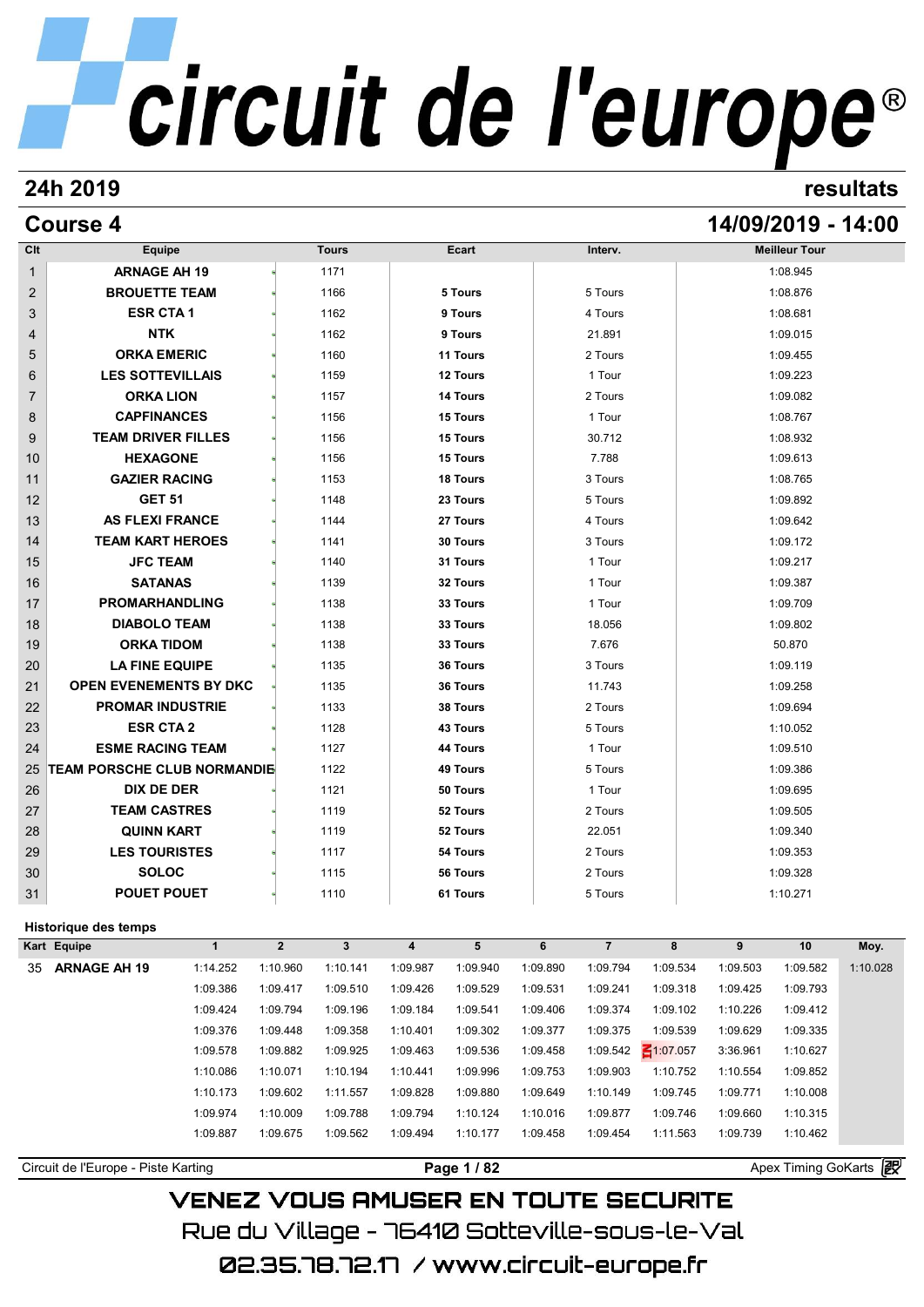| 24h 2019                            |                      |                             |                      |                         |                      |                      |                      |                      |                      |                       | resultats |
|-------------------------------------|----------------------|-----------------------------|----------------------|-------------------------|----------------------|----------------------|----------------------|----------------------|----------------------|-----------------------|-----------|
| Kart Equipe                         | $\mathbf{1}$         | $\boldsymbol{2}$            | 3                    | $\overline{\mathbf{4}}$ | 5                    | 6                    | $\overline{7}$       | 8                    | 9                    | 10                    | Moy.      |
|                                     | 1:09.829             | 1:10.007                    | 1:09.583             | 1:09.767                | 1:09.597             | 1:09.535             | $\leq 1:08.565$      | 3:39.600             | 1:10.796             | 1:10.421              |           |
|                                     | 1:10.794             | 1:10.383                    | 1:10.702             | 1:10.535                | 1:10.400             | 1:10.478             | 1:10.482             | 1:10.414             | 1:11.124             | 1:10.575              |           |
|                                     | 1:10.214             | 1:10.821                    | 1:10.061             | 1:10.269                | 1:10.409             | 1:09.991             | 1:10.521             | 1:10.449             | 1:10.185             | 1:10.681              |           |
|                                     | 1:10.397             | 1:09.972                    | 1:10.485             | 1:10.371                | 1:09.989             | 1:10.858             | 1:10.012             | 1:10.282             | 1:11.020             | 1:10.551              |           |
|                                     | 1:10.320             | 1:10.245                    | 1:10.780             | 1:10.361                | 1:10.489             | 1:10.160             | 1:10.201             | 1:10.383             | 1:10.471             | 1:10.283              |           |
|                                     | 1:11.083             | 1:10.210                    | 1:10.080             | 1:10.121                | 1:10.307             | 1:10.290             | 1:10.186             | $\leq 1:06.415$      | 3:39.885             | 1:11.219              |           |
|                                     | 1:11.063             | 1:10.786                    | 1:11.282             | 1:10.953                | 1:10.582             | 1:11.301             | 1:10.263             | 1:10.654             | 1:10.118             | 1:10.431              |           |
|                                     | 1:10.228             | 1:10.088                    | 1:10.614             | 1:10.199                | 1:13.753             | 1:10.185             | 1:10.996             | 1:11.282             | 1:10.171             | 1:09.884              |           |
|                                     | 1:09.917             | 1:10.479                    | 1:11.074             | 1:09.990                | 1:10.631             | 1:10.306             | 1:10.103             | 1:09.965             | 1:10.227             | 1:10.027              |           |
|                                     | 1:10.180             | 1:10.075                    | 1:10.599             | 1:10.560                | 1:10.200             | 1:09.865             | 1:10.320             | 1:10.687             | 1:10.759             | 1:11.748              |           |
|                                     | 1:10.117             | 1:10.298                    | 1:10.614             | 1:09.943                | 1:10.080             | 1:09.848             | 1:09.978             | $\leq 1:08.297$      | 3:38.840             | 1:10.398              |           |
|                                     | 1:10.107             | 1:10.280                    | 1:10.260             | 1:10.020                | 1:09.935             | 1:10.541             | 1:09.904             | 1:10.088             | 1:10.195             | 1:10.114              |           |
|                                     | 1:10.393             | 1:10.560                    | 1:10.203             | 1:09.932                | 1:10.473             | 1:10.110             | 1:10.343             | 1:10.304             | 1:09.979             | 1:10.131              |           |
|                                     | 1:09.765             | 1:09.969                    | 1:09.978             | 1:09.803                | 1:10.970             | 1:09.818             | 1:09.610             | 1:09.813             | 1:09.603             | 1:10.081              |           |
|                                     | 1:10.106             | 1:09.990                    | 1:10.458             | 1:09.761                | 1:09.568             | 1:09.902             | 1:10.216             | 1:09.774             | 1:09.833             | 1:09.756              |           |
|                                     | 1:09.593             | 1:09.539                    | 1:09.585             | 1:09.764                | 1:09.547             | 1:09.991             | 1:11.004             | 1:12.344             | $\leq 1:05.403$      | 3:33.636              |           |
|                                     | 1:10.217             | 1:09.996                    | 1:09.797             | 1:09.511                | 1:09.484             | 1:09.628             | 1:09.438             | 1:10.212             | 1:09.689             | 1:09.541              |           |
|                                     | 1:10.188             | 1:09.526                    | 1:10.115             | 1:09.416                | 1:09.877             | 1:09.489             | 1:09.447             | 1:09.770             | 1:09.539             | 1:09.686              |           |
|                                     | 1:09.564             | 1:09.472                    | 1:09.335             | 1:09.530                | 1:09.446             | 1:09.377             | 1:09.470             | 1:09.340             | 1:09.356             | 1:09.920              |           |
|                                     | 1:09.252             | 1:09.348                    | 1:09.378             | 1:09.553                | 1:09.298             | 1:09.245             | 1:10.069             | 1:09.973             | 1:09.739             | $\leq 1:04.565$       |           |
|                                     | 3:36.139             | 1:10.224                    | 1:10.114             | 1:10.044                | 1:10.372             | 1:09.809             | 1:10.086             | 1:10.672             | 1:09.880             | 1:09.957              |           |
|                                     | 1:09.903             | 1:09.625                    | 1:10.024             | 1:09.932                | 1:09.799             | 1:09.925             | 1:09.897             | 1:09.740             | 1:10.348             | 1:09.895              |           |
|                                     | 1:10.537             | 1:09.418                    | 1:12.063             | 1:10.107                | 1:10.383             | 1:09.972             | 1:10.159             | 1:10.164             | 1:10.237             | 1:09.649              |           |
|                                     | 1:09.984             | 1:10.165                    | 1:09.827             | 1:10.476                | 1:10.131             | 1:09.673             | 1:09.746             | 1:10.466             | 1:09.754             | 1:09.744              |           |
|                                     | 1:09.599             | 1:09.602                    | 1:09.510             | 1:09.613                | 1:09.957             | 1:12.516             | 1:10.185             | 1:09.932             | 1:10.317             | 1:10.835              |           |
|                                     | 1:10.426<br>1:11.570 | $\leq 1:10.222$<br>1:10.153 | 3:36.156             | 1:09.915<br>1:09.741    | 1:09.641<br>1:09.861 | 1:09.867<br>1:09.499 | 1:09.587<br>1:12.171 | 1:09.554<br>1:09.790 | 1:10.216<br>1:09.456 | 1:09.862<br>1:09.521  |           |
|                                     | 1:10.234             | 1:10.526                    | 1:10.158             | 1:09.589                |                      | 1:09.524             |                      | 1:10.081             | 1:09.352             | 1:10.643              |           |
|                                     | 1:09.370             | 1:10.470                    | 1:10.394<br>1:09.810 | 1:10.007                | 1:10.353<br>1:09.720 | 1:09.661             | 1:09.500<br>1:10.106 | 1:09.437             | 1:09.877             | 1:09.737              |           |
|                                     | 1:09.755             | 1:09.437                    | 1:09.744             | 1:09.675                | 1:09.416             | 1:09.853             | 1:09.464             | 1:10.661             | 1:09.973             | 1:10.146              |           |
|                                     | 1:09.821             | 1:09.776                    | 1:10.004             | $\leq 1:07.212$         | 3:40.675             | 1:10.615             | 1:10.070             | 1:10.374             | 1:10.488             | 1:10.652              |           |
|                                     | 1:10.114             | 1:11.064                    | 1:09.820             | 1:10.141                | 1:10.052             | 1:09.710             | 1:11.310             | 1:11.484             | 1:09.950             | 1:09.880              |           |
|                                     | 1:10.619             | 1:10.017                    | 1:10.209             | 1:09.829                | 1:09.721             | 1:09.855             | 1:09.595             | 1:10.337             | 1:09.743             | 1:10.021              |           |
|                                     | 1:10.629             | 1:10.131                    | 1:10.451             | 1:09.908                | 1:09.897             | 1:09.818             | 1:09.777             | 1:09.939             | 1:10.360             | 1:09.824              |           |
|                                     | 1:09.810             | 1:09.874                    | 1:15.300             | 1:11.773                | 1:10.472             | 1:10.390             | 1:09.673             | 1:09.673             | 1:09.678             | 1:09.761              |           |
|                                     | 1:09.527             | 1:11.012                    | 1:09.595             | 1:11.817                | 1:09.629             | 1:10.195             | $\leq 1:09.324$      | 3:43.426             | 1:11.042             | 1:11.211              |           |
|                                     | 1:12.019             | 1:10.408                    | 1:11.674             | 1:10.569                | 1:10.126             | 1:10.266             | 1:10.101             | 1:10.494             | 1:11.027             | 1:10.292              |           |
|                                     | 1:10.208             | 1:09.958                    | 1:10.282             | 1:10.150                | 1:10.706             | 1:10.091             | 1:09.972             | 1:10.266             | 1:09.956             | 1:10.603              |           |
|                                     | 1:09.862             | 1:09.885                    | 1:10.621             | 1:09.843                | 1:09.936             | 1:10.522             | 1:10.404             | 1:10.051             | 1:09.921             | 1:10.229              |           |
|                                     | 1:10.016             | 1:09.968                    | 1:10.306             | 1:09.757                | 1:10.233             | 1:10.047             | 1:09.865             | 1:10.044             | 1:10.427             | 1:14.298              |           |
|                                     | 1:14.287             | 1:09.927                    | 1:09.925             | 1:10.002                | 1:09.839             | 1:10.155             | $\leq 1:06.625$      | 3:35.537             | 1:10.147             | 1:09.909              |           |
|                                     | 1:09.614             | 1:10.333                    | 1:09.645             | 1:09.739                | 1:10.068             | 1:09.593             | 1:09.710             | 1:09.492             | 1:09.593             | 1:09.654              |           |
|                                     | 1:10.182             | 1:10.309                    | 1:09.858             | 1:10.017                | 1:10.011             | 1:09.553             | 1:09.604             | 1:09.629             | 1:09.622             | 1:09.356              |           |
|                                     | 1:09.277             | 1:09.217                    | 1:09.524             | 1:09.326                | 1:09.683             | 1:09.345             | 1:09.348             | 1:09.351             | 1:09.324             | 1:09.527              |           |
|                                     |                      |                             |                      |                         |                      |                      |                      |                      |                      |                       |           |
| Circuit de l'Europe - Piste Karting |                      |                             |                      |                         | Page 2 / 82          |                      |                      |                      |                      | Apex Timing GoKarts 2 |           |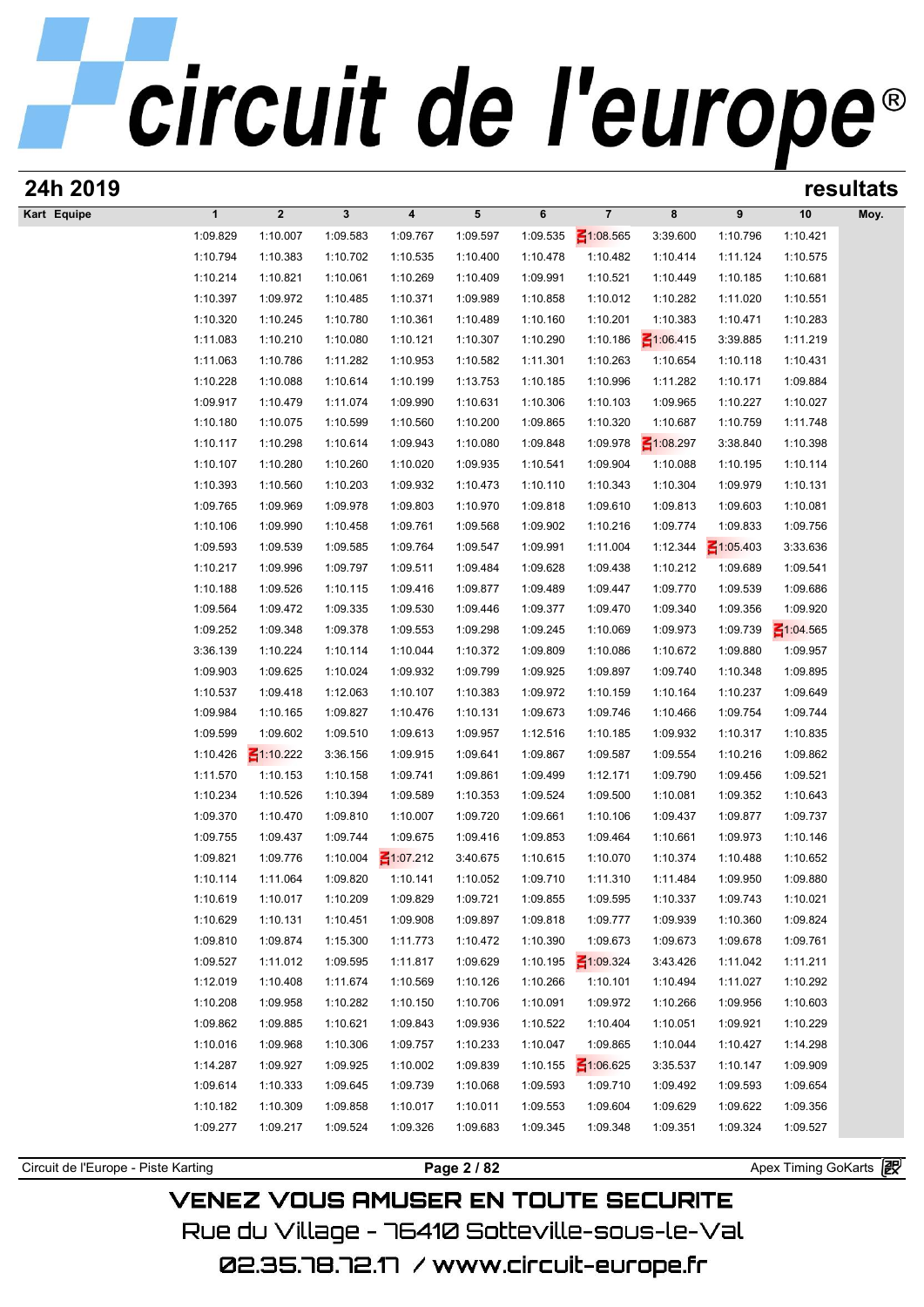| 24h 2019    |                      |                         |                      |          |                      |          |                 |                 |                      |                 | resultats |
|-------------|----------------------|-------------------------|----------------------|----------|----------------------|----------|-----------------|-----------------|----------------------|-----------------|-----------|
| Kart Equipe | $\mathbf{1}$         | $\overline{\mathbf{2}}$ | 3                    | 4        | $5\phantom{.0}$      | 6        | $\overline{7}$  | 8               | 9                    | 10              | Moy.      |
|             | 1:09.716             | 1:09.504                | 1:09.730             | 1:10.307 | 1:09.511             | 1:09.362 | 1:09.961        | 1:10.092        | 1:09.355             | 1:10.271        |           |
|             | 1:09.185             | 1:09.144                | 1:09.266             | 1:09.124 | 1:09.397             | 1:09.461 | 1:09.221        | 1:09.189        | 1:09.803             | 1:09.272        |           |
|             | 1:09.725             | 1:09.273                | $\leq 1:05.199$      | 3:34.546 | 1:09.829             | 1:10.010 | 1:09.958        | 1:10.075        | 1:10.960             | 1:09.578        |           |
|             | 1:09.561             | 1:09.845                | 1:10.804             | 1:09.614 | 1:09.964             | 1:09.893 | 1:09.867        | 1:09.886        | 1:09.824             | 1:09.343        |           |
|             | 1:09.921             | 1:09.733                | 1:09.564             | 1:09.536 | 1:09.780             | 1:09.741 | 1:09.563        | 1:09.620        | 1:09.300             | 1:09.761        |           |
|             | 1:10.272             | 1:09.709                | 1:09.690             | 1:09.975 | 1:09.614             | 1:09.758 | 1:09.886        | 1:09.533        | $\leq 1:08.168$      | 3:33.929        |           |
|             | 1:09.921             | 1:09.524                | 1:09.450             | 1:09.532 | 1:09.663             | 1:09.496 | 1:09.362        | 1:09.575        | 1:10.059             | 1:09.928        |           |
|             | $\leq 1:07.232$      | 6:20.876                | 1:14.179             | 1:12.092 | 1:10.860             | 1:11.336 | 1:11.320        | 1:10.528        | 1:10.786             | 1:10.684        |           |
|             | 1:10.845             | 1:12.092                | 1:10.680             | 1:10.849 | 1:10.459             | 1:12.175 | 1:11.034        | 1:10.783        | 1:10.788             | 1:11.405        |           |
|             | 1:10.454             | 1:10.617                | 1:10.133             | 1:10.958 | 1:09.945             | 1:09.878 | 1:10.457        | 1:09.727        | 1:09.563             | 1:10.222        |           |
|             | 1:09.781             | 1:09.755                | 1:09.630             | 1:09.779 | 1:11.016             | 1:11.099 | 1:09.777        | 1:10.008        | 1:09.769             | 1:10.119        |           |
|             | 1:09.569             | 1:09.894                | 1:09.798             | 1:10.889 | 1:09.896             | 1:09.590 | 1:09.877        | 1:09.699        | 1:09.710             | 1:10.063        |           |
|             | 1:09.656             | $\leq 1:04.371$         | 3:33.493             | 1:10.412 | 1:10.969             | 1:09.769 | 1:09.729        | 1:09.827        | 1:10.026             | 1:09.982        |           |
|             | 1:10.069             | 1:09.694                | 1:09.521             | 1:09.454 | 1:10.291             | 1:09.558 | 1:10.403        | 1:09.491        | 1:09.568             | 1:09.654        |           |
|             | 1:09.391             | 1:09.706                | 1:09.812             | 1:09.690 | 1:10.248             | 1:09.520 | 1:10.728        | 1:09.571        | 1:09.621             | 1:09.467        |           |
|             | 1:09.844             | 1:09.399                | 1:09.713             | 1:09.642 | 1:09.401             | 1:09.997 | 1:09.644        | 1:11.441        | 1:10.251             | 1:09.706        |           |
|             | 1:09.567             | 1:09.575                | 1:09.375             | 1:10.124 | 1:10.082             | 1:09.914 | 1:09.269        | 1:09.345        | 1:09.497             | 1:09.279        |           |
|             | 1:09.527             | 1:09.850                | 1:10.198             | 1:09.493 | 1:09.420             | 1:09.423 | 1:09.354        | 1:09.347        | $\leq 1:04.576$      | 3:32.900        |           |
|             | 1:09.493             | 1:09.461                | 1:09.428             | 1:09.839 | 1:09.883             | 1:09.766 | 1:09.755        | 1:09.832        | 1:09.967             | 1:09.699        |           |
|             |                      |                         |                      |          |                      |          |                 |                 |                      |                 |           |
|             | 1:09.525<br>1:09.411 | 1:10.416<br>1:09.425    | 1:09.636<br>1:09.806 | 1:10.646 | 1:09.319<br>1:09.141 | 1:09.675 | 1:09.391        | 1:09.559        | 1:09.758<br>1:09.322 | 1:12.168        |           |
|             |                      |                         |                      | 1:10.109 |                      | 1:09.766 | 1:09.289        | 1:10.621        |                      | 1:09.408        |           |
|             | 1:09.437             | 1:09.196                | 1:09.260             | 1:09.831 | 1:09.279             | 1:09.619 | 1:09.686        | 1:09.118        | 1:10.421             | 1:09.300        |           |
|             | 1:09.377             | 1:09.147                | 1:09.529             | 1:09.180 | 1:09.879             | 1:09.522 | 1:10.353        | $\leq 1:06.406$ | 3:35.781             | 1:11.323        |           |
|             | 1:10.459             | 1:10.434                | 1:10.952             | 1:10.751 | 1:10.747             | 1:10.583 | 1:10.329        | 1:10.360        | 1:10.083             | 1:11.832        |           |
|             | 1:09.758             | 1:09.588                | 1:10.111             | 1:09.979 | 1:10.654             | 1:10.209 | 1:09.783        | 1:10.953        | 1:09.580             | 1:09.906        |           |
|             | 1:09.774             | 1:09.651                | 1:09.638             | 1:10.003 | 1:09.636             | 1:10.165 | 1:09.489        | 1:10.470        | 1:09.627             | 1:09.624        |           |
|             | 1:10.290             | $\leq 1:04.495$         | 3:36.626             | 1:10.694 | 1:11.094             | 1:11.049 | 1:10.945        | 1:10.976        | 1:10.886             | 1:10.262        |           |
|             | 1:10.424             | 1:10.424                | 1:10.265             | 1:10.335 | 1:10.370             | 1:10.434 | 1:11.982        | 1:11.995        | 1:10.621             | 1:10.279        |           |
|             | 1:10.663             | 1:10.505                | 1:09.962             | 1:09.973 | 1:10.085             | 1:10.324 | 1:10.248        | 1:10.034        | 1:10.047             | 1:10.295        |           |
|             | 1:09.995             | 1:10.306                | 1:09.973             | 1:10.119 | 1:09.884             | 1:10.409 | 1:10.050        | 1:10.283        | 1:10.284             | 1:10.332        |           |
|             | ₹1:06.759            | 3:32.712                | 1:10.000             | 1:10.258 | 1:10.183             | 1:10.136 | $\leq 1:06.421$ | 3:33.709        | 1:10.747             | 1:10.235        |           |
|             | 1:11.329             | 1:10.218                | 1:10.085             | 1:10.216 | 1:10.675             | 1:10.961 | 1:10.529        | 1:10.826        | 1:11.442             | 1:10.361        |           |
|             | 1:09.999             | 1:10.007                | 1:09.859             | 1:10.292 | 1:09.924             | 1:10.003 | 1:09.843        | 1:10.206        | 1:09.842             | 1:09.808        |           |
|             | 1:09.803             | 1:10.070                | 1:09.998             | 1:09.782 | 1:09.675             | 1:09.722 | 1:10.122        | 1:09.725        | 1:09.893             | 1:10.747        |           |
|             | 1:10.314             | 1:09.855                | 1:09.536             | 1:09.743 | 1:09.639             | 1:09.231 | 1:10.839        | 1:10.874        | 1:09.718             | 1:09.784        |           |
|             | 1:10.296             | 1:09.607                | 1:09.670             | 1:09.645 | 1:09.417             | 1:09.551 | 1:09.547        | 1:09.466        | 1:10.368             | $\leq 1:04.203$ |           |
|             | 3:36.235             | 1:09.908                | 1:09.857             | 1:11.412 | 1:09.923             | 1:09.791 | 1:09.805        | 1:14.992        | 1:09.862             | 1:09.515        |           |
|             | 1:10.451             | 1:10.171                | 1:09.883             | 1:09.715 | 1:09.603             | 1:09.422 | 1:08.978        | 1:09.546        | 1:09.838             | 1:09.719        |           |
|             | 1:10.113             | 1:09.511                | 1:09.976             | 1:09.567 | 1:10.107             | 1:09.722 | 1:09.659        | 1:09.909        | 1:09.655             | 1:09.931        |           |
|             | 1:10.280             | 1:09.992                | 1:09.787             | 1:09.617 | 1:09.870             | 1:09.463 | 1:09.466        | 1:09.501        | 1:09.646             | 1:10.674        |           |
|             | 1:11.236             | 1:09.870                | 1:09.884             | 1:09.719 | 1:09.990             | 1:09.721 | $\leq 1:05.539$ | 3:33.489        | 1:09.909             | $\leq 1:03.706$ |           |
|             | 3:38.966             | 1:10.712                | 1:10.012             | 1:09.820 | 1:09.962             | 1:09.523 | 1:09.865        | 1:09.640        | 1:09.514             | 1:09.617        |           |
|             | 1:09.975             | 1:10.105                | 1:10.124             | 1:10.127 | 1:09.913             | 1:09.821 | 1:09.508        | 1:09.379        | 1:09.730             | 1:11.324        |           |
|             | 1:10.199             | 1:09.666                | 1:11.164             | 1:11.199 | 1:11.200             | 1:09.348 | 1:09.698        | 1:10.343        | 1:09.830             | 1:09.772        |           |
|             |                      |                         |                      |          |                      |          |                 |                 |                      |                 |           |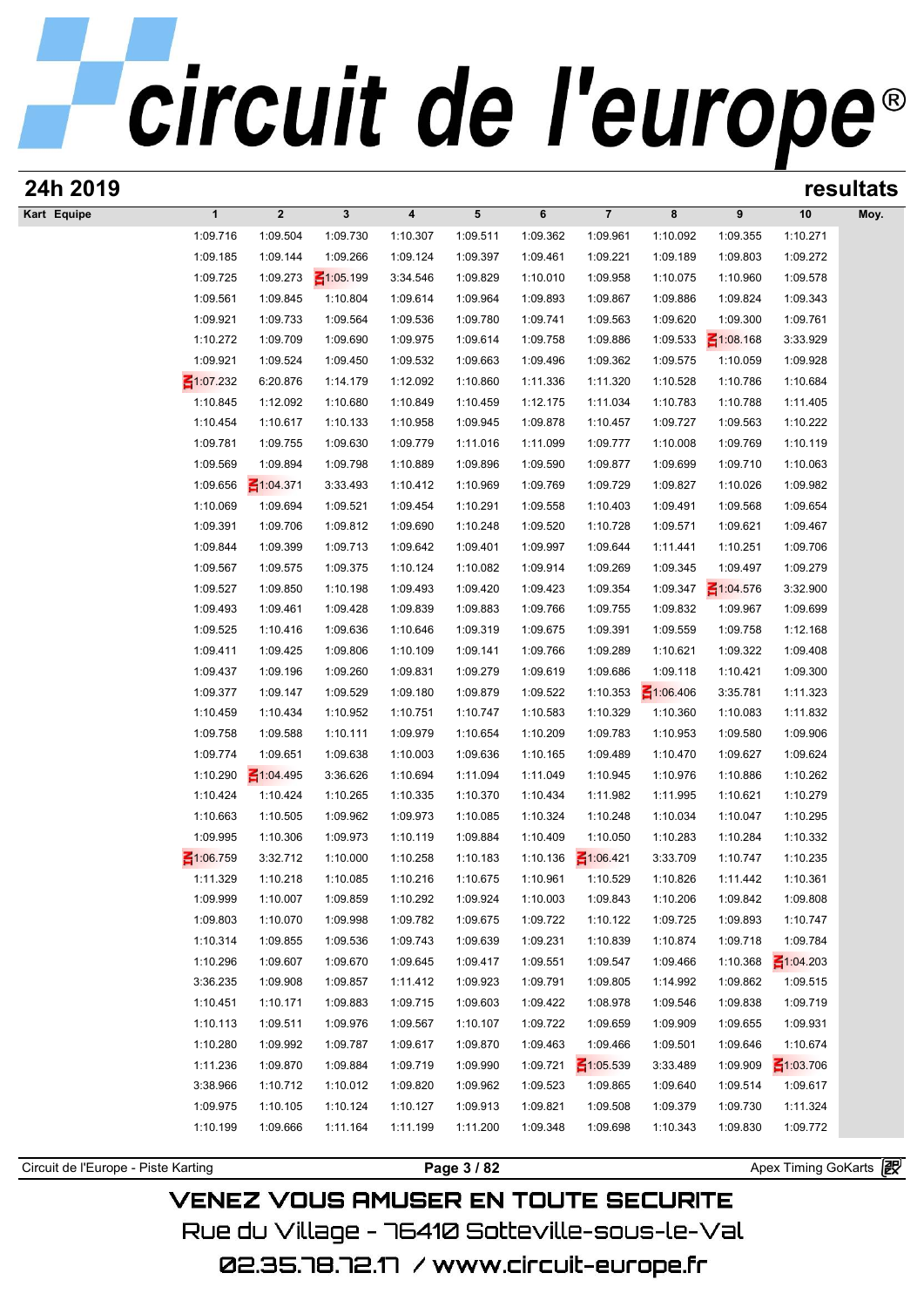|                            |                      |                      |                      |                      |                      |                      |                      |                      |                      |                                    | resultats |
|----------------------------|----------------------|----------------------|----------------------|----------------------|----------------------|----------------------|----------------------|----------------------|----------------------|------------------------------------|-----------|
| Kart Equipe                | $\mathbf{1}$         | $\boldsymbol{2}$     | $\mathbf{3}$         | 4                    | 5                    | 6                    | $\overline{7}$       | 8                    | 9                    | 10                                 | Moy.      |
|                            | 1:10.126             | 1:09.724             | 1:09.760             | 1:09.791             | 1:09.508             | 1:09.692             | 1:09.337             | 1:09.789             | 1:10.692             | 1:10.298                           |           |
|                            | 1:09.436             | 1:09.496             | 1:09.990             | 1:12.209             | 1:09.426             | 1:09.470             | 1:04.598             | 3:32.776             | 1:10.021             | 1:09.613                           |           |
|                            | 1:09.574             | 1:09.629             | 1:09.260             | 1:09.275             | 1:09.671             | 1:09.265             | 1:09.494             | 1:09.363             | 1:09.353             | 1:09.126                           |           |
|                            | 1:09.989             | 1:09.337             | 1:09.203             | 1:09.787             | 1:09.573             | 1:09.234             | 1:08.945             | 1:09.319             | 1:09.220             | 1:09.606                           |           |
|                            | 1:09.222             | 1:09.345             | 1:09.287             | 1:09.368             | 1:09.316             | 1:09.527             | 1:09.667             | 1:09.478             | 1:09.148             | 1:09.191                           |           |
|                            | 1:09.310             | 1:09.206             | 1:09.307             | 1:09.536             | 1:09.768             | $\leq 1:04.206$      | 3:34.855             | 1:09.553             | 1:09.693             | 1:09.932                           |           |
|                            | 1:09.611             | 1:09.513             | 1:09.560             | 1:09.501             | 1:09.683             | 1:09.504             | 1:09.448             | 1:09.405             | 1:09.225             | 1:09.244                           |           |
|                            | 1:09.684             | 1:09.874             | 1:09.767             | 1:09.729             | 1:09.736             | 1:09.388             | 1:09.693             | 1:09.370             | 1:09.180             | 1:10.280                           |           |
|                            | 1:09.485             | 1:09.954             | 1:09.350             | 1:09.405             | 1:09.403             | 1:09.191             | 1:09.065             | 1:09.189             | 1:09.536             | 1:09.136                           |           |
|                            | 1:09.682             | 1:09.349             | 1:09.229             | 1:09.583             | 1:09.311             | 1:09.271             | 1:09.439             | 1:09.870             | 1:09.688             | 1:09.360                           |           |
|                            | 1:09.231             | 1:09.202             | $\leq 1:04.487$      | 3:33.391             | 1:10.517             | 1:10.488             | 1:10.056             | 1:10.056             | 1:09.953             | 1:09.681                           |           |
|                            | 1:09.836             | 1:09.898             | 1:10.774             | 1:10.230             | 1:09.851             | 1:09.634             | 1:11.373             | 1:09.754             | 1:09.722             | 1:09.759                           |           |
|                            | 1:09.764             | 1:10.003             | 1:09.864             | 1:09.730             | 1:09.683             | 1:09.883             | 1:10.029             | 1:09.862             | 1:09.961             | 1:10.097                           |           |
|                            | 1:09.675             | $\leq 1:03.125$      | 3:33.534             | 1:10.230             | 1:10.149             | 1:11.117             | 1:10.645             | 1:09.840             | 1:09.941             | $\leq 1:10.559$                    |           |
|                            | 3:34.583             | 1:10.124             | 1:10.394             | 1:10.315             | 1:09.870             | 1:09.744             | 1:10.517             | 1:10.077             | 1:10.118             | 1:10.850                           |           |
|                            | 1:09.978             | 1:09.962             | 1:11.008             | 1:10.174             | $\leq 1:10.542$      | 3:35.836             | 1:09.897<br>1:09.945 | 1:09.649             | 1:10.532             | 1:11.311                           |           |
|                            | 1:09.981             | 1:09.962<br>1:11.002 | 1:10.238             | 1:09.926             | 1:10.070<br>1:10.745 | 1:09.834             | 1:10.818             | 1:09.706             | 1:10.459             | $\leq 1:07.321$<br>$\leq 1:06.510$ |           |
|                            | 3:34.377<br>3:34.613 | 1:10.365             | 1:10.476<br>1:11.843 | 1:10.717<br>1:10.660 | 1:10.470             | 1:10.869<br>1:10.333 | 1:11.235             | 1:10.410<br>1:10.479 | 1:10.489<br>1:10.547 | 1:10.389                           |           |
|                            | 1:10.298             | 1:10.187             | 1:10.141             | 1:10.788             | 1:10.342             | 1:10.723             | 1:10.252             | 1:10.378             | 1:10.311             | 1:10.343                           |           |
|                            | 1:10.507             |                      |                      |                      |                      |                      |                      |                      |                      |                                    |           |
| <b>BROUETTE TEAM</b><br>24 | 1:16.330             | 1:11.613             | 1:10.171             | 1:09.635             | 1:09.800             | 1:09.765             | 1:09.311             | 1:09.488             | 1:09.248             | 1:09.458                           | 1:10.261  |
|                            | 1:09.768             | 1:09.306             | 1:09.233             | 1:09.611             | 1:09.377             | 1:09.373             | 1:09.529             | 1:09.154             | 1:09.026             | 1:09.712                           |           |
|                            | 1:10.123             | 1:09.276             | 1:09.185             | 1:09.221             | 1:10.380             | 1:09.618             | 1:09.543             | 1:09.149             | 1:10.130             | 1:09.607                           |           |
|                            | 1:09.462             | 1:09.235             | 1:09.324             | 1:10.059             | 1:09.758             | 1:09.622             | 1:09.399             | $\leq 1:11.788$      | 3:37.804             | 1:10.034                           |           |
|                            | 1:10.668             | 1:10.536             | 1:10.109             | 1:09.938             | 1:09.936             | 1:11.094             | 1:10.027             | 1:10.354             | 1:18.254             | 1:10.057                           |           |
|                            | 1:09.953             | 1:09.977             | 1:09.967             | 1:10.300             | 1:10.172             | 1:10.145             | 1:10.186             | 1:10.141             | 1:11.540             | 1:10.078                           |           |
|                            | 1:10.008             | 1:09.873             | 1:09.934             | 1:10.313             | 1:10.825             | 1:10.093             | $\leq 1:09.039$      | 3:36.798             | 1:10.615             | 1:10.365                           |           |
|                            | 1:11.004             | 1:10.625             | 1:10.655             | 1:10.297             | 1:10.790             | 1:11.022             | 1:10.475             | 1:10.588             | 1:10.530             | 1:10.312                           |           |
|                            | 1:10.210             | 1:09.963             | 1:10.503             | 1:10.188             | 1:10.434             | 1:12.259             | 1:11.838             | 1:10.334             | 1:10.661             | 1:10.342                           |           |
|                            | 1:11.025             | 1:11.288             | 1:11.015             | 1:10.877             | 1:11.062             | 1:10.758             | $\leq 1:06.667$      | 3:51.166             | 1:10.604             | 1:10.513                           |           |
|                            | 1:10.508             | 1:10.334             | 1:10.478             | 1:10.590             | 1:11.113             | 1:10.253             | 1:10.171             | 1:10.805             | 1:10.362             | 1:09.770                           |           |
|                            | 1:10.752             | 1:10.202             | 1:10.350             | 1:10.761             | 1:10.683             | 1:10.141             | 1:10.127             | 1:10.488             | 1:10.788             | 1:10.148                           |           |
|                            | 1:10.829             | 1:10.382             | 1:10.282             | 1:11.198             | 1:10.520             | 1:10.342             | 1:10.490             | 1:10.839             | $\leq 1:05.987$      | 3:39.454                           |           |
|                            | 1:11.827             | 1:10.511             | 1:11.155             | 1:11.140             | 1:10.559             | 1:10.981             | 1:10.555             | 1:10.503             | 1:10.503             | 1:10.335                           |           |
|                            | 1:10.164             | 1:10.399             | 1:10.186             | 1:09.985             | 1:10.055             | 1:10.073             | 1:10.596             | 1:11.700             | 1:10.697             | 1:09.882                           |           |
|                            | 1:10.358             | 1:10.081             | 1:10.049             | 1:09.953             | 1:11.052             | 1:09.866             | 1:10.289             | 1:10.281             | 1:11.523             | $\leq 1:07.213$                    |           |
|                            | 3:34.199             | 1:10.154             | 1:10.038             | 1:10.179             | 1:09.739             | 1:09.829             | 1:09.703             | 1:09.914             | 1:10.595             | 1:10.270                           |           |
|                            | 1:09.606             | 1:09.549             | 1:09.558             | 1:09.502             | 1:09.604             | 1:10.350             | 1:09.822             | 1:10.385             | 1:09.853             | 1:09.595                           |           |
|                            | 1:09.525             | 1:09.818             | 1:09.480             | 1:09.353             | 1:10.395             | 1:09.658             | 1:10.746             | 1:09.937             | 1:09.465             | 1:10.230                           |           |
|                            | 1:09.787             | 1:09.814             | 1:09.656             | $\leq 1:10.165$      | 3:44.628             | 1:10.567             | 1:10.978             | 1:10.112             | 1:10.362             | 1:10.468                           |           |
|                            | 1:10.244             | 1:10.385             | 1:10.090             | 1:10.293             | 1:10.548             | 1:10.165             | 1:10.571             | 1:10.375             | 1:10.264             | 1:10.049                           |           |
|                            | 1:10.465             | 1:10.544             | 1:10.348             | 1:10.158             | 1:10.123             | 1:10.344             | 1:10.190             | 1:09.961             | 1:10.073             | 1:09.943                           |           |
|                            | 1:10.184             | 1:10.693             | 1:10.115             | 1:10.329             | $\leq 1:06.360$      | 3:37.457             | 1:10.868             | 1:11.687             | 1:11.079             | 1:10.563                           |           |
|                            |                      |                      |                      |                      |                      |                      |                      |                      |                      |                                    |           |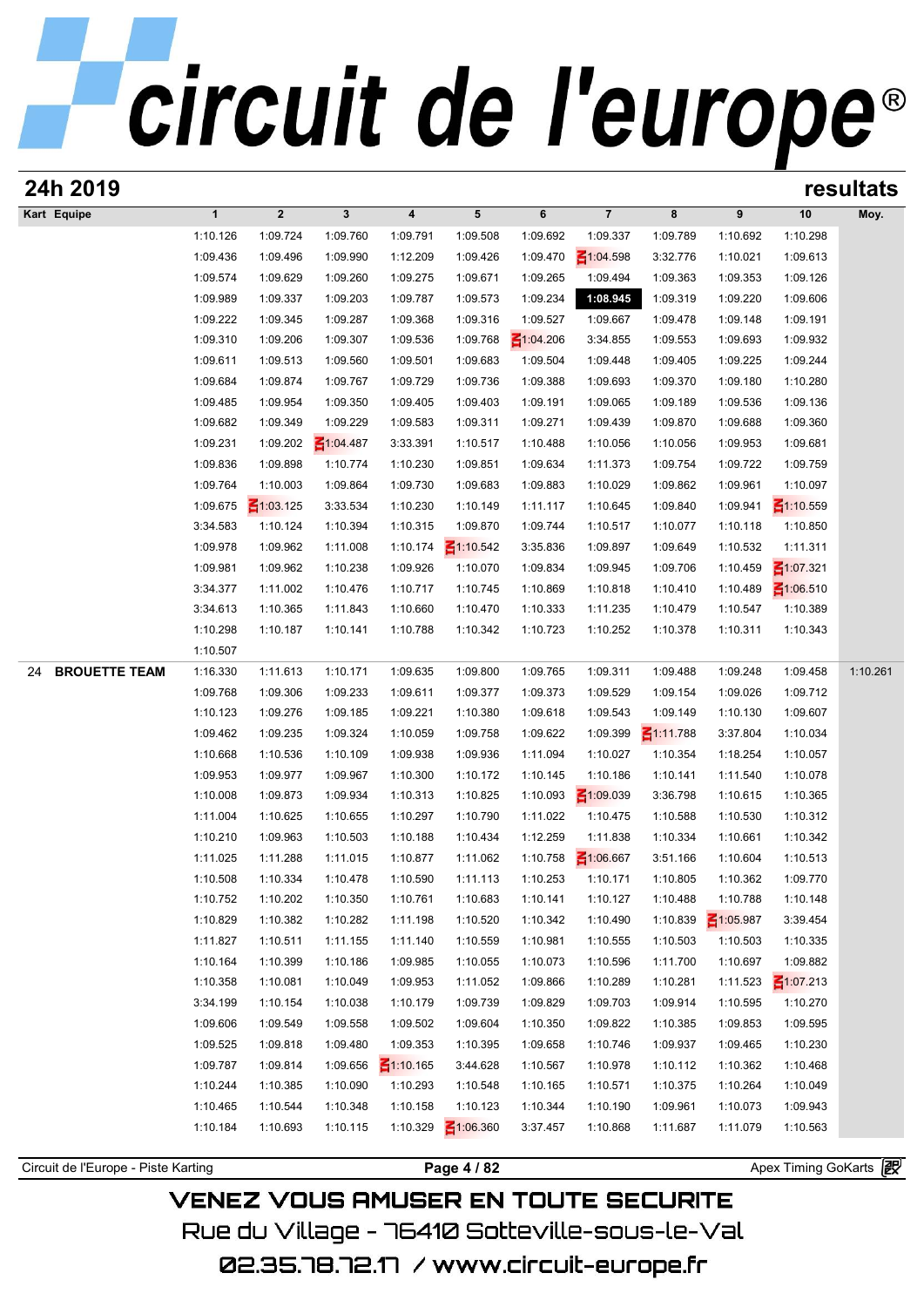| 24h 2019                            |                      |                         |                      |                      |                      |                      |                      |                      |                      |                       | resultats |
|-------------------------------------|----------------------|-------------------------|----------------------|----------------------|----------------------|----------------------|----------------------|----------------------|----------------------|-----------------------|-----------|
| Kart Equipe                         | $\mathbf{1}$         | $\overline{\mathbf{2}}$ | 3                    | $\boldsymbol{4}$     | 5                    | 6                    | $\overline{7}$       | 8                    | 9                    | 10                    | Moy.      |
|                                     | 1:10.752             | 1:10.476                | 1:10.346             | 1:10.785             | 1:10.422             | 1:10.717             | 1:10.484             | 1:10.095             | 1:10.269             | 1:10.058              |           |
|                                     | 1:12.545             | 1:11.161                | 1:10.901             | 1:10.865             | 1:11.031             | 1:10.539             | 1:10.910             | 1:10.645             | 1:10.813             | 1:10.639              |           |
|                                     | 1:11.192             | 1:12.131                | 1:10.890             | 1:10.616             | 1:10.765             | 1:10.490             | $\leq 1:07.129$      | 3:37.530             | 1:10.331             | 1:10.337              |           |
|                                     | 1:10.572             | 1:10.476                | 1:09.882             | 1:10.130             | 1:10.165             | 1:10.108             | 1:10.378             | 1:10.105             | 1:10.058             | 1:10.916              |           |
|                                     | 1:10.442             | 1:10.189                | 1:09.796             | 1:10.132             | 1:09.926             | 1:10.089             | 1:11.183             | 1:10.195             | 1:10.057             | 1:10.029              |           |
|                                     | 1:10.135             | 1:09.857                | 1:09.873             | 1:09.860             | 1:10.276             | 1:10.307             | 1:10.135             | 1:10.278             | $\leq 1:05.583$      | 3:34.398              |           |
|                                     | 1:10.370             | 1:10.321                | 1:09.929             | 1:09.942             | 1:10.000             | 1:09.840             | 1:10.188             | 1:09.705             | 1:09.906             | 1:09.530              |           |
|                                     | 1:09.885             | 1:10.590                | 1:10.215             | 1:09.527             | 1:09.873             | 1:09.650             | 1:10.105             | 1:09.538             | 1:10.051             | 1:09.548              |           |
|                                     | 1:09.773             | 1:09.676                | 1:09.950             | 1:10.313             | 1:09.874             | 1:09.813             | 1:10.277             | 1:11.193             | 1:10.720             | 1:10.762              |           |
|                                     | 1:11.395             | 1:11.473                | ₹1:07.745            | 3:34.183             | 1:09.824             | 1:09.558             | 1:09.692             | 1:10.490             | 1:09.783             | 1:09.720              |           |
|                                     | 1:09.408             | 1:09.452                | 1:09.882             | 1:09.710             | 1:09.972             | 1:09.815             | 1:09.598             | 1:09.744             | 1:11.065             | 1:09.997              |           |
|                                     | 1:10.352             | 1:09.961                | 1:09.375             | 1:09.487             | 1:09.220             | 1:10.041             | 1:09.455             | 1:09.829             | 1:10.597             | 1:09.680              |           |
|                                     | $\leq 1:05.250$      | 3:37.726                | 1:10.640             | 1:11.760             | 1:10.768             | 1:10.544             | 1:10.608             | 1:10.575             | 1:10.425             | 1:10.374              |           |
|                                     | 1:10.501             | 1:10.290                | 1:10.179             | 1:10.305             | 1:10.265             | 1:11.480             | 1:10.098             | 1:10.574             | 1:10.314             | 1:10.666              |           |
|                                     | 1:10.213             | 1:13.541                | 1:12.514             | 1:10.163             | 1:10.129             | 1:10.582             | 1:09.952             | 1:10.105             | 1:12.260             | 1:09.934              |           |
|                                     | 1:09.910             | 1:10.780                | 1:10.249             | 1:10.624             | 1:10.262             | $\leq 1:09.292$      | 3:36.741             | 1:11.297             | 1:12.295             | 1:11.403              |           |
|                                     | 1:10.434             | 1:10.533                | 1:10.625             | 1:10.371             | 1:10.807             | 1:10.886             | 1:10.612             | 1:11.193             | 1:10.535             | 1:11.123              |           |
|                                     | 1:10.960             | 1:10.617                | 1:11.106             | 1:10.798             | 1:10.380             | 1:10.876             | 1:10.195             | 1:10.639             | 1:11.151             | 1:10.377              |           |
|                                     | 1:10.496             | 1:11.076                | 1:10.548             | 1:10.404             | 1:10.811             | 1:10.369             | 1:10.304             | $\leq 1:05.611$      | 3:37.420             | 1:10.823              |           |
|                                     | 1:13.108<br>1:09.783 | 1:11.124                | 1:09.901             | 1:10.315             | 1:10.146             | 1:10.424             | 1:09.927             | 1:09.757             | 1:10.079             | 1:09.732              |           |
|                                     | 1:10.009             | 1:10.498<br>1:10.070    | 1:09.907             | 1:09.731             | 1:09.867             | 1:10.604<br>1:09.718 | 1:11.243<br>1:09.785 | 1:10.167<br>1:09.748 | 1:10.151<br>1:10.773 | 1:09.812<br>1:10.317  |           |
|                                     | ₹1:09.011            | 3:41.249                | 1:09.991<br>1:09.744 | 1:10.307<br>1:11.017 | 1:09.819<br>1:12.321 | 1:10.569             | 1:10.850             | 1:09.583             | 1:09.615             | 1:09.536              |           |
|                                     | 1:09.837             | 1:09.530                | 1:10.056             | 1:10.224             | 1:09.741             | 1:09.954             | 1:09.757             | 1:09.785             | 1:09.629             | 1:09.935              |           |
|                                     | 1:10.402             | 1:10.218                | 1:09.639             | 1:09.733             | 1:10.811             | 1:10.239             | 1:09.932             | 1:12.360             | 1:09.703             | 1:10.515              |           |
|                                     | 1:09.771             | $\leq 1:07.598$         | 3:35.302             | 1:09.971             | 1:09.215             | 1:10.250             | 1:09.688             | 1:09.971             | 1:09.567             | 1:10.308              |           |
|                                     | 1:09.460             | 1:09.352                | 1:09.574             | 1:09.575             | 1:09.650             | 1:10.078             | 1:09.228             | 1:09.240             | 1:09.109             | 1:10.122              |           |
|                                     | 1:09.819             | 1:09.273                | 1:09.150             | 1:09.304             | 1:09.394             | 1:09.272             | 1:09.337             | 1:09.988             | 1:09.395             | 1:09.369              |           |
|                                     | 1:09.365             | 1:09.537                | 1:10.135             | 1:09.250             | 1:10.405             | 1:10.301             | 1:09.521             | 1:09.457             | 1:09.855             | 1:09.455              |           |
|                                     | 1:09.792             | 1:09.961                | 1:09.569             | 1:09.187             | 1:09.289             | 1:09.264             | 1:09.682             | 1:09.919             | 1:09.298             | 1:09.287              |           |
|                                     | 1:09.287             | $\leq$ 1:14.723         | 3:36.590             | 1:10.687             | 1:10.018             | 1:10.054             | 1:10.568             | 1:10.183             | 1:09.982             | 1:10.061              |           |
|                                     | 1:10.412             | 1:10.365                | 1:10.864             | 1:10.079             | 1:10.175             | 1:09.832             | 1:10.209             | 1:10.860             | 1:10.789             | 1:10.097              |           |
|                                     | 1:10.838             | 1:10.572                | 1:09.948             | 1:09.676             | 1:10.157             | 1:10.185             | 1:09.763             | 1:10.107             | 1:11.215             | 1:10.406              |           |
|                                     | 1:10.039             | 1:09.814                | 1:10.665             | 1:09.882             | 1:10.161             | 1:10.159             | 1:09.885             | 1:10.869             | 1:09.853             | 1:10.687              |           |
|                                     | 1:10.025             | 1:10.040                | 1:10.342             | 1:10.156             | 1:09.769             | 1:10.115             | 1:10.327             | 1:09.935             | 1:10.232             | 1:10.000              |           |
|                                     | $\leq 1:09.511$      | 6:16.719                | 1:11.628             | 1:10.807             | 1:11.005             | 1:10.509             | 1:10.439             | 1:10.944             | 1:11.817             | 1:10.823              |           |
|                                     | 1:10.816             | 1:15.415                | 1:16.530             | 1:11.448             | 1:09.989             | 1:10.170             | 1:10.948             | 1:10.555             | 1:11.006             | 1:10.964              |           |
|                                     | 1:10.745             | 1:10.418                | 1:11.014             | 1:10.337             | 1:10.914             | 1:10.192             | 1:10.555             | 1:10.218             | 1:10.256             | 1:10.182              |           |
|                                     | 1:10.220             | 1:10.501                | 1:10.344             | 1:10.364             | 1:11.734             | 1:10.173             | 1:10.074             | 1:10.231             | 1:10.787             | 1:10.981              |           |
|                                     | 1:10.197             | 1:10.250                | 1:10.448             | 1:10.124             | 1:10.580             | 1:10.320             | 1:10.618             | $\leq 1:06.562$      | 3:40.996             | 1:10.016              |           |
|                                     | 1:10.282             | 1:10.488                | 1:10.808             | 1:12.065             | 1:11.259             | 1:10.699             | 1:10.715             | 1:10.350             | 1:10.000             | 1:10.254              |           |
|                                     | 1:09.957             | 1:10.046                | 1:10.157             | 1:09.777             | 1:09.934             | 1:11.235             | 1:10.350             | 1:09.885             | 1:10.542             | 1:10.178              |           |
|                                     | 1:10.103             | 1:10.304                | 1:10.585             | 1:10.196             | 1:09.860             | 1:10.565             | 1:10.042             | 1:09.993             | 1:10.454             | 1:09.656              |           |
|                                     | 1:09.922             | 1:09.752                | 1:10.353             | 1:10.797             | 1:12.460             | 1:10.649             | 1:10.055             | 1:10.075             | 1:10.121             | 1:09.896              |           |
|                                     |                      |                         |                      |                      |                      |                      |                      |                      |                      |                       |           |
| Circuit de l'Europe - Piste Karting |                      |                         |                      |                      | Page 5 / 82          |                      |                      |                      |                      | Apex Timing GoKarts 2 |           |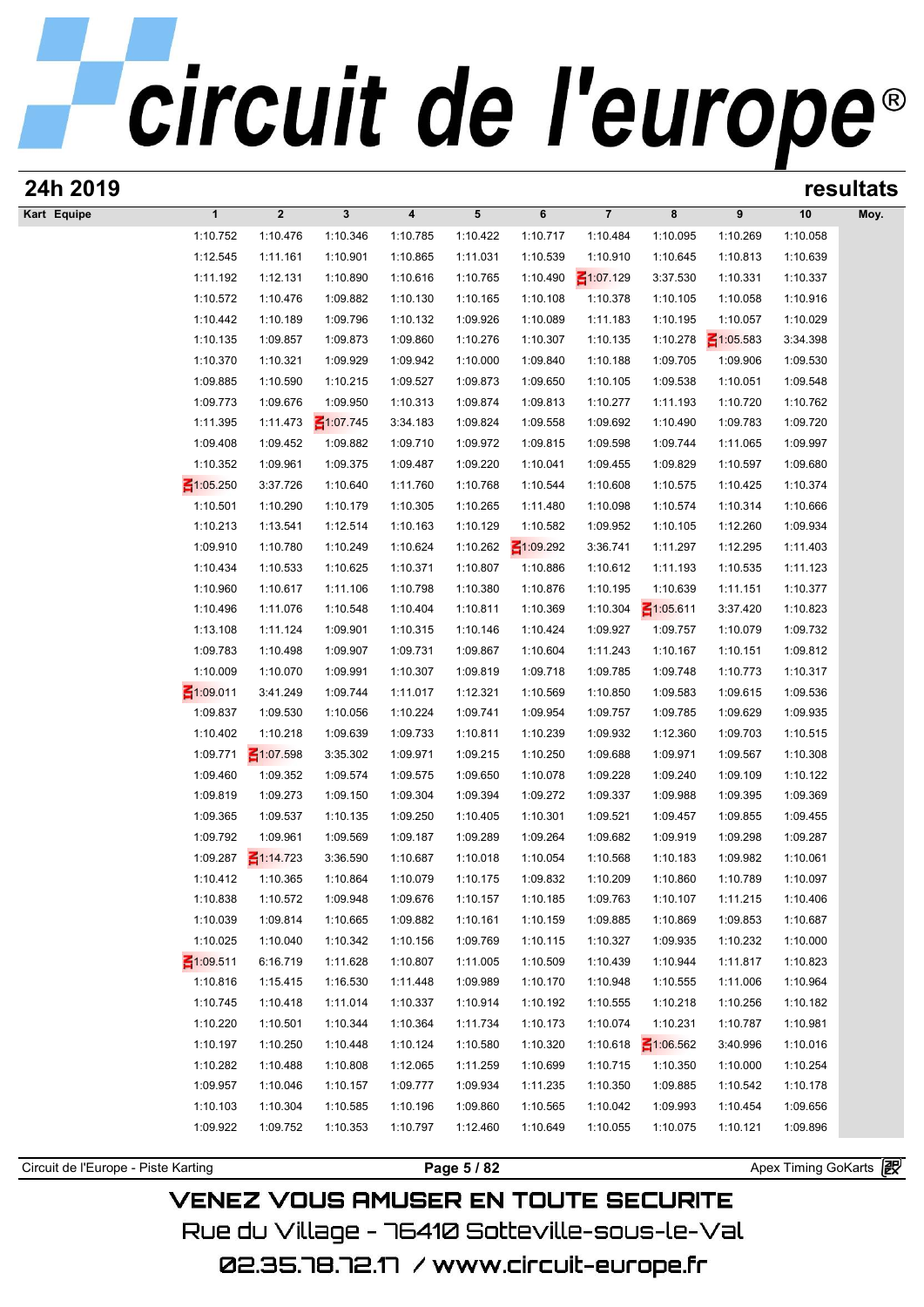| 24h 2019    |              |                 |                 |                         |          |                 |                 |                 |          |                 | resultats |
|-------------|--------------|-----------------|-----------------|-------------------------|----------|-----------------|-----------------|-----------------|----------|-----------------|-----------|
| Kart Equipe | $\mathbf{1}$ | $\overline{2}$  | 3               | $\overline{\mathbf{4}}$ | 5        | 6               | $\overline{7}$  | 8               | 9        | 10              | Moy.      |
|             | 1:09.681     | 1:09.612        | 1:10.587        | 1:09.859                | 1:09.617 | 1:10.849        | $\leq 1:06.022$ | 4:18.604        | 1:10.359 | 1:12.252        |           |
|             | 1:10.370     | 1:10.201        | 1:09.772        | 1:10.515                | 1:11.127 | 1:12.075        | 1:11.500        | 1:11.367        | 1:10.082 | 1:10.265        |           |
|             | 1:12.471     | 1:10.788        | 1:13.452        | 1:10.533                | 1:10.216 | 1:10.376        | 1:09.829        | 1:10.026        | 1:09.755 | 1:10.011        |           |
|             | 1:09.771     | 1:09.939        | 1:10.301        | 1:09.780                | 1:11.641 | 1:09.688        | 1:10.173        | 1:10.137        | 1:10.937 | 1:09.987        |           |
|             | 1:09.753     | 1:09.922        | 1:09.776        | 1:09.583                | 1:10.503 | 1:09.648        | 1:10.707        | 1:09.857        | 1:09.899 | 1:10.463        |           |
|             | 1:10.744     | 1:09.443        | 1:09.517        | 1:10.175                | 1:09.544 | $\leq 1:06.137$ | 3:38.425        | 1:10.158        | 1:09.613 | 1:09.821        |           |
|             | 1:09.587     | 1:09.426        | 1:09.221        | 1:09.292                | 1:09.971 | 1:09.423        | 1:09.386        | 1:10.542        | 1:09.197 | 1:09.470        |           |
|             | 1:09.296     | 1:09.197        | 1:09.548        | 1:09.499                | 1:09.324 | 1:09.129        | 1:09.890        | 1:09.769        | 1:08.986 | 1:09.154        |           |
|             | 1:09.339     | 1:09.084        | 1:08.876        | 1:09.165                | 1:09.262 | 1:11.682        | 1:11.098        | 1:10.452        | 1:09.516 | 1:09.626        |           |
|             | 1:09.373     | 1:09.860        | 1:09.450        | 1:09.268                | 1:11.433 | 1:09.477        | 1:09.315        | 1:09.229        | 1:09.294 | 1:09.221        |           |
|             | 1:09.287     | 1:10.101        | 1:10.443        | $\leq 1:08.547$         | 3:36.715 | 1:10.923        | 1:10.125        | 1:10.465        | 1:10.242 | 1:10.361        |           |
|             | 1:10.016     | 1:09.934        | 1:10.364        | 1:10.120                | 1:10.075 | 1:11.093        | 1:09.706        | 1:10.758        | 1:10.114 | 1:10.547        |           |
|             | 1:10.609     | 1:10.940        | 1:10.609        | 1:09.899                | 1:10.098 | 1:10.002        | 1:09.881        | 1:09.731        | 1:10.254 | 1:10.041        |           |
|             | 1:09.925     | 1:10.143        | 1:10.203        | 1:09.846                | 1:09.988 | 1:09.866        | 1:10.240        | 1:10.730        | 1:09.897 | 1:10.055        |           |
|             | 1:09.791     | 1:09.820        | 1:09.925        | 1:09.926                | 1:10.133 | 1:10.664        | 1:10.601        | $\leq 1:07.722$ | 3:32.999 | 1:10.058        |           |
|             | 1:10.074     | 1:10.179        | 1:10.301        | 1:10.411                | 1:10.177 | 1:11.149        | 1:10.365        | 1:10.547        | 1:10.306 | 1:10.264        |           |
|             | 1:11.474     | 1:11.574        | 1:10.084        | 1:10.587                | 1:10.856 | 1:10.023        | 1:09.780        | 1:10.562        | 1:09.802 | 1:10.479        |           |
|             | 1:10.303     | 1:09.827        | 1:10.266        | 1:09.858                | 1:10.046 | 1:10.303        | 1:10.417        | 1:12.228        | 1:10.637 | 1:10.719        |           |
|             | 1:10.089     | 1:10.549        | 1:10.303        | 1:10.203                | 1:10.691 | 1:09.911        | 1:09.605        | 1:10.304        | 1:09.616 | 1:09.879        |           |
|             | 1:09.628     | 1:09.498        | 1:09.599        | 1:09.742                | 1:10.529 | 1:09.992        | 1:09.806        | 1:09.818        | 1:09.889 | 1:09.589        |           |
|             | 1:10.534     | 1:11.338        | 1:10.171        | $\leq 1:05.802$         | 3:38.283 | 1:10.073        | 1:09.791        | 1:09.920        | 1:10.225 | 1:09.861        |           |
|             | 1:10.774     | 1:10.447        | 1:09.949        | 1:09.989                | 1:09.547 | 1:09.471        | 1:10.486        | 1:14.464        | 1:10.230 | 1:09.846        |           |
|             | 1:10.468     | 1:10.415        | 1:09.951        | 1:10.182                | 1:09.957 | 1:09.953        | 1:09.494        | 1:09.741        | 1:09.724 | 1:09.779        |           |
|             | 1:09.691     | 1:09.998        | 1:09.877        | 1:10.314                | 1:09.771 | 1:09.680        | 1:09.703        | 1:09.953        | 1:09.674 | 1:12.056        |           |
|             | 1:09.930     | 1:10.157        | 1:09.638        | 1:09.474                | 1:09.376 | 1:09.789        | 1:09.806        | 1:10.023        | 1:09.853 | 1:10.865        |           |
|             | 1:09.712     | $\leq 1:05.652$ | 3:36.643        | 1:09.605                | 1:09.791 | 1:09.383        | 1:10.808        | 1:09.685        | 1:09.422 | 1:10.441        |           |
|             | 1:10.509     | 1:09.649        | 1:09.753        | 1:11.840                | 1:12.075 | 1:09.539        | 1:09.877        | 1:10.822        | 1:10.411 | 1:09.947        |           |
|             | 1:09.422     | 1:09.575        | 1:09.358        | 1:10.574                | 1:09.718 | 1:09.858        | 1:09.772        | 1:09.761        | 1:09.774 | 1:10.741        |           |
|             | 1:09.551     | 1:10.478        | 1:09.434        | 1:09.450                | 1:11.291 | 1:10.654        | 1:09.868        | 1:10.317        | 1:10.823 | 1:10.401        |           |
|             | 1:10.846     | 1:11.265        | 1:10.887        | 1:16.624                | 1:09.891 | 1:09.627        | 1:10.145        | 1:09.903        | 1:10.186 | 1:09.483        |           |
|             | 1:09.243     | 1:09.621        | $\leq 1:05.243$ | 3:38.782                | 1:09.489 | 1:09.535        | 1:09.219        | 1:09.366        | 1:09.820 | 1:09.169        |           |
|             | 1:09.238     | 1:10.308        | 1:09.328        | 1:09.909                | 1:09.270 | 1:09.147        | 1:10.140        | 1:09.271        | 1:09.258 | 1:09.320        |           |
|             | 1:09.891     | 1:09.278        | 1:09.110        | 1:08.956                | 1:09.327 | 1:09.165        | 1:09.231        | 1:09.213        | 1:09.437 | 1:09.298        |           |
|             | 1:09.181     | 1:09.184        | 1:09.310        | 1:09.303                | 1:09.733 | 1:09.517        | 1:09.045        | 1:09.578        | 1:09.759 | 1:09.374        |           |
|             | 1:09.706     | 1:09.403        | $\leq 1:05.588$ | 3:35.891                | 1:11.238 | 1:10.449        | 1:10.350        | 1:10.610        | 1:10.383 | 1:10.124        |           |
|             | 1:10.169     | 1:10.516        | 1:10.372        | 1:11.086                | 1:10.640 | 1:10.271        | 1:10.636        | 1:10.355        | 1:10.109 | 1:10.855        |           |
|             | 1:10.092     | 1:10.353        | 1:10.496        | 1:10.473                | 1:10.356 | 1:10.371        | 1:10.235        | 1:10.195        | 1:10.242 | 1:10.465        |           |
|             | 1:10.021     | 1:10.044        | 1:10.220        | 1:11.417                | 1:10.200 | 1:10.629        | 1:10.020        | 1:10.279        | 1:10.138 | $\leq 1:07.576$ |           |
|             | 3:34.117     | 1:10.807        | 1:10.551        | 1:10.518                | 1:10.426 | 1:10.953        | 1:10.392        | 1:10.398        | 1:10.504 | 1:10.347        |           |
|             | 1:10.542     | 1:10.573        | 1:10.568        | 1:10.651                | 1:10.246 | 1:10.045        | 1:10.600        | $\leq 1:05.487$ | 3:37.369 | 1:10.234        |           |
|             | 1:10.629     | 1:10.871        | 1:10.258        | 1:10.082                | 1:11.250 | 1:10.461        | 1:10.555        | 1:10.739        | 1:10.951 | 1:09.845        |           |
|             | 1:10.220     | 1:10.198        | 1:10.524        | 1:11.097                | 1:10.667 | 1:10.263        | $\leq 1:07.065$ | 3:43.510        | 1:11.143 | 1:10.598        |           |
|             | 1:10.525     | 1:10.660        | 1:10.610        | 1:10.822                | 1:11.112 | 1:10.871        | 1:11.373        | 1:11.516        | 1:11.345 | 1:10.987        |           |
|             | 1:10.918     | 1:11.157        | 1:10.793        | 1:10.032                | 1:10.193 | 1:11.246        | 1:10.775        | 1:10.240        | 1:10.863 | 1:10.214        |           |
|             |              |                 |                 |                         |          |                 |                 |                 |          |                 |           |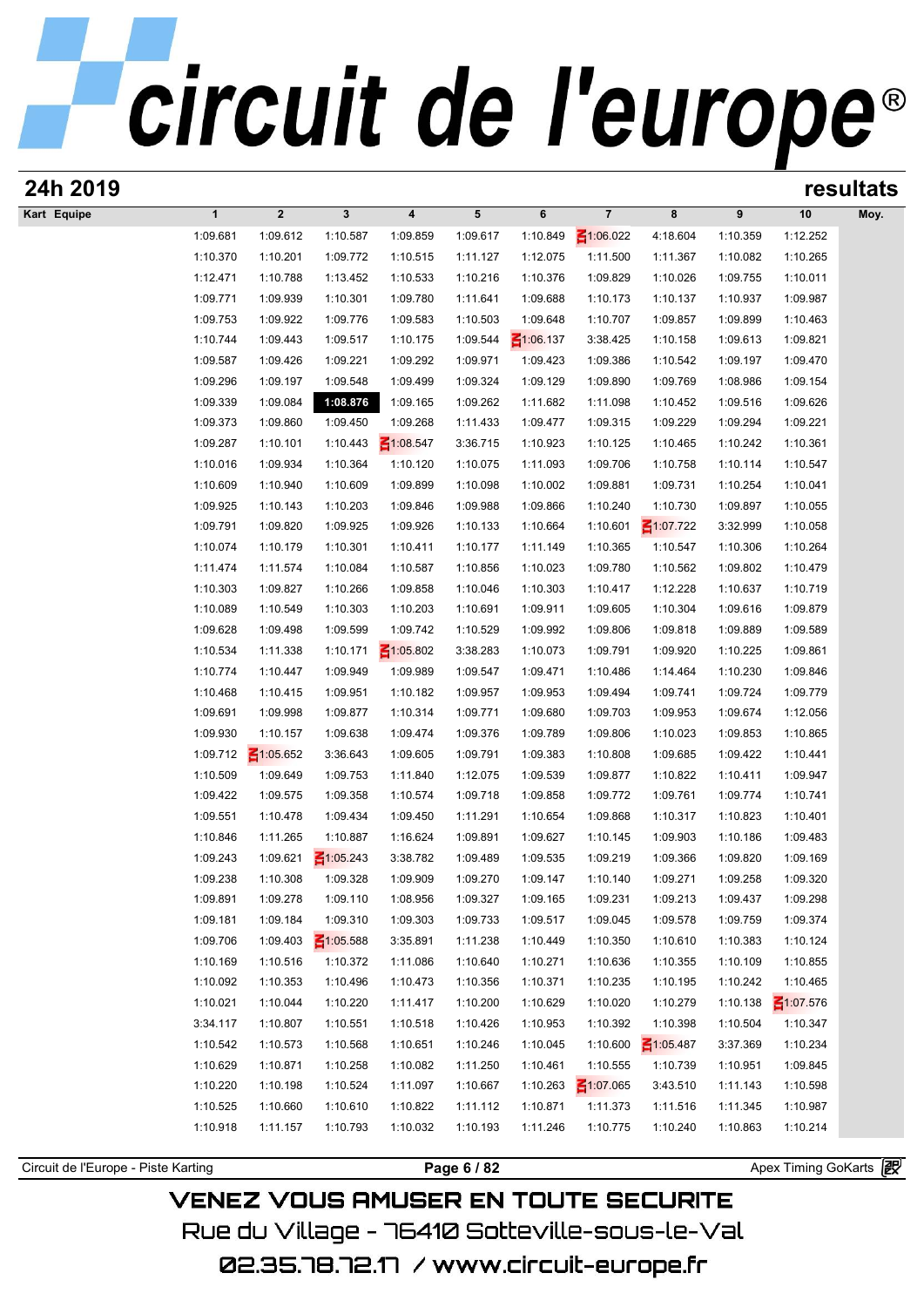| 24h 2019              |              |                 |          |          |                 |                 |                |                 |                 |          | resultats |
|-----------------------|--------------|-----------------|----------|----------|-----------------|-----------------|----------------|-----------------|-----------------|----------|-----------|
| Kart Equipe           | $\mathbf{1}$ | $\overline{2}$  | 3        | 4        | $5\phantom{.0}$ | 6               | $\overline{7}$ | 8               | 9               | 10       | Moy.      |
|                       | 1:10.412     | 1:10.414        | 1:10.666 | 1:10.803 | 1:10.568        | 1:10.544        | 1:10.128       | 1:11.053        | 1:10.797        | 1:10.620 |           |
|                       | 1:10.811     | 1:10.642        | 1:10.607 | 1:10.572 | $\leq 1:05.471$ | 3:33.682        | 1:10.242       | 1:10.291        | 1:09.947        | 1:10.559 |           |
|                       | 1:10.060     | 1:10.054        | 1:12.131 | 1:11.126 | 1:10.507        | 1:09.894        | 1:11.320       | 1:10.602        | 1:10.481        | 1:09.988 |           |
|                       | 1:09.940     | 1:10.430        | 1:10.644 | 1:10.299 | 1:10.122        | 1:10.344        | 1:10.143       | 1:10.191        | 1:10.278        | 1:09.869 |           |
|                       | 1:10.416     | 1:10.994        | 1:10.121 | 1:10.740 | 1:10.493        | 1:10.864        | 1:10.933       | 1:10.171        | 1:10.007        | 1:10.268 |           |
|                       | 1:09.776     | 1:10.500        | 1:10.198 | 1:09.779 | 1:09.869        | 1:11.918        |                |                 |                 |          |           |
| <b>ESR CTA1</b><br>29 | 1:15.903     | 1:12.067        | 1:11.381 | 1:10.657 | 1:10.612        | 1:10.643        | 1:10.607       | 1:10.237        | 1:10.541        | 1:10.277 | 1:10.402  |
|                       | 1:09.940     | 1:11.302        | 1:10.270 | 1:10.152 | 1:10.005        | 1:10.249        | 1:10.530       | 1:10.503        | 1:10.656        | 1:10.877 |           |
|                       | 1:10.588     | 1:11.635        | 1:10.603 | 1:11.449 | 1:09.897        | 1:09.963        | 1:09.997       | 1:09.982        | 1:10.213        | 1:10.000 |           |
|                       | 1:10.317     | 1:10.242        | 1:10.366 | 1:10.388 | 1:10.739        | 1:10.700        | 1:11.098       | $\leq 1:08.292$ | 3:37.135        | 1:11.473 |           |
|                       | 1:11.409     | 1:11.371        | 1:11.209 | 1:11.874 | 1:10.799        | 1:11.086        | 1:10.853       | 1:11.460        | 1:11.680        | 1:10.895 |           |
|                       | 1:11.384     | 1:11.161        | 1:10.975 | 1:11.304 | 1:10.669        | 1:11.181        | 1:10.685       | 1:11.867        | 1:11.781        | 1:11.154 |           |
|                       | 1:10.854     | 1:11.158        | 1:11.032 | 1:11.042 | 1:10.861        | 1:10.885        | 1:10.292       | 1:10.621        | 1:10.659        | 1:10.525 |           |
|                       | 1:10.728     | 1:10.631        | 1:10.679 | 1:10.993 | 1:10.981        | $\leq 1:08.104$ | 3:33.366       | 1:10.276        | 1:10.191        | 1:10.309 |           |
|                       | 1:10.064     | 1:10.087        | 1:10.097 | 1:09.986 | 1:09.951        | 1:10.161        | 1:10.111       | 1:11.905        | 1:10.344        | 1:11.239 |           |
|                       | 1:10.315     | 1:10.136        | 1:10.141 | 1:09.888 | 1:11.029        | 1:10.342        | 1:10.219       | 1:09.959        | 1:10.150        | 1:10.027 |           |
|                       | 1:11.143     | 1:10.096        | 1:10.121 | 1:09.775 | 1:09.881        | 1:10.018        | 1:09.885       | 1:09.743        | 1:09.938        | 1:09.788 |           |
|                       | 1:09.728     | 1:10.142        | 1:10.006 | 1:09.963 | $\leq 1:09.727$ | 3:48.011        | 1:11.477       | 1:14.353        | 1:10.602        | 1:10.509 |           |
|                       | 1:10.664     | 1:10.914        | 1:10.530 | 1:10.588 | 1:10.704        | 1:10.974        | 1:10.675       | 1:10.902        | 1:10.694        | 1:10.837 |           |
|                       | 1:10.206     | 1:10.386        | 1:11.181 | 1:10.940 | 1:11.360        | 1:11.624        | 1:10.676       | 1:11.642        | 1:10.702        | 1:10.497 |           |
|                       | 1:10.478     | 1:10.434        | 1:11.677 | 1:10.536 | 1:11.002        | 1:10.516        | 1:10.690       | 1:10.948        | 1:10.622        | 1:10.763 |           |
|                       | 1:10.719     | 1:10.623        | 1:11.225 | 1:11.378 | $\leq 1:16.259$ | 3:47.648        | 1:11.037       | 1:11.747        | 1:10.651        | 1:10.707 |           |
|                       | 1:10.065     | 1:10.866        | 1:10.076 | 1:10.701 | 1:10.105        | 1:10.379        | 1:10.563       | 1:10.408        | 1:10.260        | 1:11.307 |           |
|                       | 1:10.368     | 1:10.358        | 1:10.309 | 1:10.197 | 1:10.081        | 1:10.425        | 1:10.320       | 1:09.743        | 1:09.611        | 1:10.601 |           |
|                       | 1:10.039     | 1:09.824        | 1:09.851 | 1:11.325 | 1:10.003        | 1:09.856        | 1:10.458       | 1:10.045        | 1:10.610        | 1:10.266 |           |
|                       | 1:10.025     | $\leq 1:06.177$ | 3:39.697 | 1:10.955 | 1:11.365        | 1:11.646        | 1:10.532       | 1:11.872        | 1:10.515        | 1:11.190 |           |
|                       | 1:10.762     | 1:11.435        | 1:10.984 | 1:10.685 | 1:10.840        | 1:11.113        | 1:11.028       | 1:10.670        | 1:10.931        | 1:10.821 |           |
|                       | 1:11.159     | 1:11.163        | 1:11.113 | 1:11.213 | 1:11.081        | 1:11.048        | 1:10.706       | 1:11.351        | 1:11.008        | 1:10.905 |           |
|                       | 1:11.255     | 1:11.355        | 1:11.161 | 1:10.918 | 1:12.608        | 1:12.345        | 1:11.435       | 1:10.908        | 1:10.759        | 1:10.877 |           |
|                       | 1:07.465     | 3:35.913        | 1:10.624 | 1:10.673 | 1:11.013        | 1:10.718        | 1:11.187       | 1:11.155        | 1:11.047        | 1:12.176 |           |
|                       | 1:10.813     | 1:10.612        | 1:10.805 | 1:11.824 | 1:10.764        | 1:10.908        | 1:10.830       | 1:10.722        | 1:10.860        | 1:10.671 |           |
|                       | 1:12.191     | 1:11.137        | 1:13.201 | 1:10.955 | 1:10.735        | 1:10.592        | 1:10.932       | 1:10.741        | 1:10.569        | 1:12.147 |           |
|                       | 1:10.388     | 1:10.630        | 1:11.904 | 1:11.464 | 1:10.788        | 1:10.586        | 1:10.495       | 1:10.652        | $\leq 1:09.625$ | 3:32.470 |           |
|                       | 1:10.730     | 1:10.627        | 1:09.869 | 1:09.706 | 1:09.856        | 1:09.637        | 1:09.687       | 1:09.558        | 1:10.255        | 1:09.720 |           |
|                       | 1:10.201     | $\leq 1:08.258$ | 3:32.867 | 1:10.083 | 1:09.903        | 1:09.544        | 1:09.432       | 1:09.668        | 1:11.339        | 1:10.438 |           |
|                       | 1:09.765     | 1:09.714        | 1:09.493 | 1:09.461 | 1:09.517        | 1:09.637        | 1:09.548       | 1:09.750        | 1:09.545        | 1:10.296 |           |
|                       | 1:09.450     | 1:10.038        | 1:09.724 | 1:10.024 | 1:09.264        | $\leq 1:12.562$ | 3:32.477       | 1:10.093        | 1:09.416        | 1:09.856 |           |
|                       | 1:10.146     | 1:09.743        | 1:09.922 | 1:09.503 | 1:09.814        | 1:10.020        | 1:09.770       | 1:09.795        | 1:10.260        | 1:09.681 |           |
|                       | 1:09.857     | 1:09.605        | 1:09.588 | 1:09.573 | 1:09.503        | 1:09.886        | 1:12.728       | 1:09.651        | 1:10.228        | 1:10.599 |           |
|                       | 1:10.100     | 1:09.888        | 1:10.156 | 1:09.698 | 1:09.673        | 1:09.712        | 1:09.807       | 1:09.849        | 1:09.864        | 1:09.936 |           |
|                       | 1:09.610     | 1:10.012        | 1:09.681 | 1:10.048 | 1:09.827        | $\leq 1:06.468$ | 3:38.745       | 1:10.806        | 1:10.662        | 1:11.236 |           |
|                       | 1:11.081     | 1:11.624        | 1:11.362 | 1:11.191 | 1:10.662        | 1:11.203        | 1:12.133       | 1:11.347        | 1:11.552        | 1:12.123 |           |
|                       | 1:10.768     | 1:12.395        | 1:11.227 | 1:10.611 | 1:11.710        | 1:12.012        | 1:10.585       | 1:11.115        | 1:10.701        | 1:11.069 |           |
|                       | 1:10.476     | 1:11.429        | 1:10.491 | 1:11.326 | 1:10.739        | 1:10.888        | 1:10.823       | 1:10.506        | 1:10.907        | 1:11.932 |           |
|                       |              |                 |          |          |                 |                 |                |                 |                 |          |           |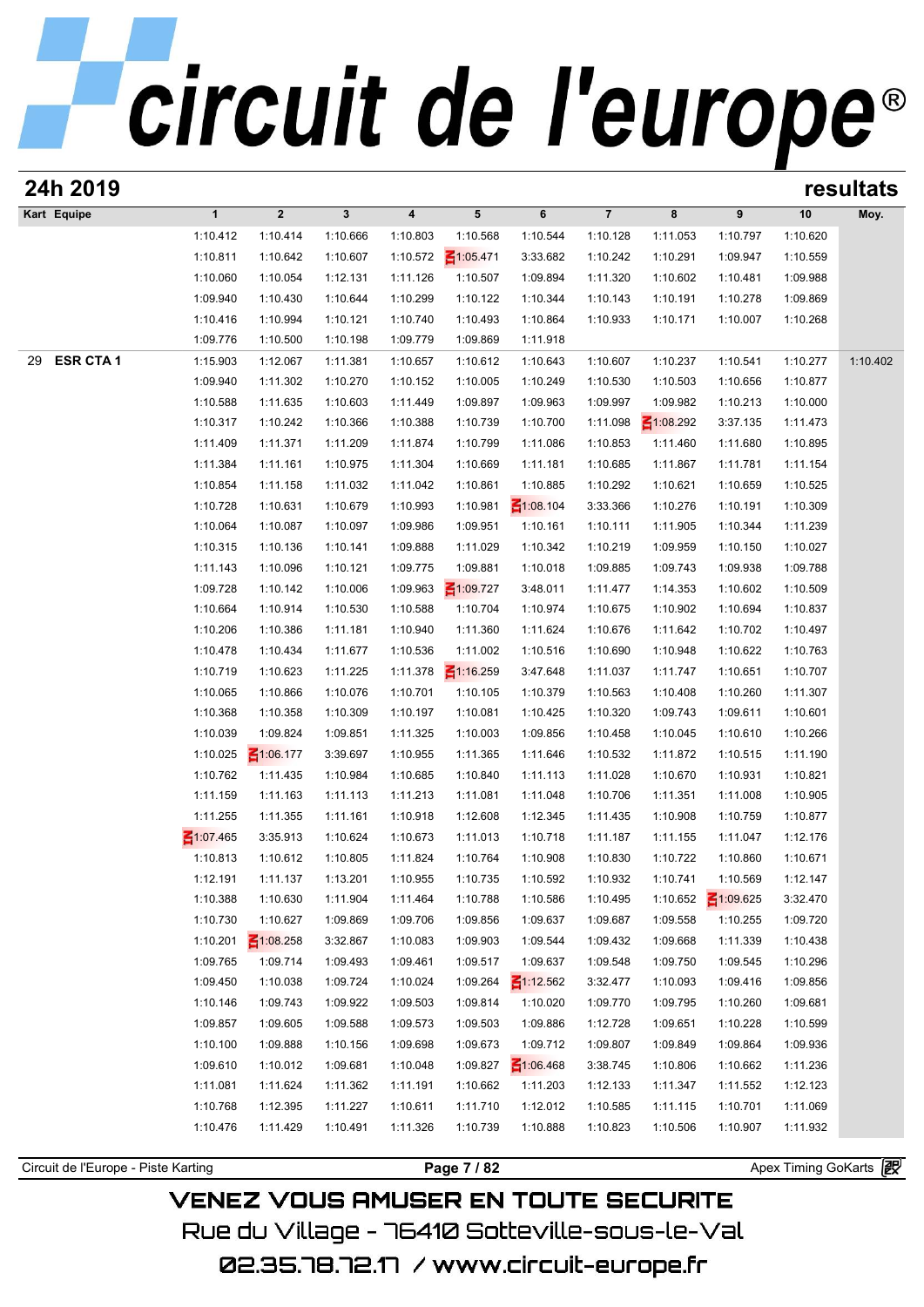| $\boldsymbol{2}$<br>$\mathbf 3$<br>$\overline{7}$<br>10<br>$\mathbf{1}$<br>4<br>5<br>6<br>8<br>9<br>Moy.<br>₹1:07.619<br>1:10.497<br>1:11.114<br>1:10.932<br>3:36.053<br>1:11.495<br>1:10.971<br>1:10.585<br>1:10.771<br>1:11.253<br>1:10.866<br>1:10.326<br>1:10.375<br>1:09.931<br>1:10.294<br>1:10.273<br>1:10.363<br>1:10.640<br>1:10.565<br>1:10.143<br>1:10.662<br>1:10.852<br>1:10.209<br>1:10.221<br>1:11.364<br>1:10.404<br>1:10.598<br>1:10.042<br>1:10.605<br>1:10.525<br>1:10.640<br>1:10.087<br>1:10.291<br>1:10.449<br>1:10.117<br>1:10.136<br>1:10.246<br>1:10.061<br>1:10.225<br>1:10.149<br>$\leq 1:08.943$<br>1:10.300<br>1:10.182<br>3:36.454<br>1:11.536<br>1:12.158<br>1:11.164<br>1:11.198<br>1:11.602<br>1:11.125<br>1:11.531<br>1:12.650<br>1:11.126<br>1:11.024<br>1:11.132<br>1:11.100<br>1:11.474<br>1:11.121<br>1:11.108<br>1:11.157<br>1:11.056<br>1:10.558<br>1:11.259<br>1:11.597<br>1:12.123<br>1:10.926<br>1:10.918<br>1:10.520<br>1:11.395<br>1:10.907<br>1:10.499<br>1:10.939<br>1:11.203<br>1:11.278<br>1:14.533<br>1:10.552<br>1:11.010<br>1:11.052<br>1:11.474<br>1:11.329<br>1:11.144<br>$\leq 1:07.960$<br>3:48.333<br>1:10.286<br>1:10.128<br>1:10.169<br>1:10.957<br>1:09.988<br>1:09.978<br>1:10.683<br>1:10.229<br>1:11.309<br>1:10.260<br>1:10.180<br>1:10.412<br>1:10.414<br>1:10.369<br>1:11.352<br>1:10.151<br>1:10.162<br>1:10.977<br>1:10.061<br>1:10.866<br>1:10.321<br>1:10.146<br>1:10.025<br>1:10.714<br>1:09.839<br>1:10.649<br>1:09.776<br>1:10.002<br>1:10.172<br>1:10.044<br>1:10.318<br>1:10.265<br>1:11.150<br>1:10.226<br>1:10.305<br>1:10.006<br>1:10.056<br>$\leq 1:07.373$<br>3:38.057<br>1:09.683<br>1:09.829<br>1:10.071<br>1:09.799<br>1:09.746<br>1:09.568<br>1:09.650<br>1:10.777<br>1:09.841<br>1:10.235<br>1:10.247<br>1:10.527<br>1:11.033<br>1:10.908<br>1:09.528<br>1:11.738<br>1:09.715<br>1:09.975<br>1:10.858<br>1:11.196<br>1:10.728<br>1:09.787<br>$\leq 1:08.833$<br>3:34.322<br>1:09.929<br>1:09.741<br>1:11.139<br>1:09.948<br>1:09.456<br>1:09.873<br>1:10.271<br>1:09.867<br>1:10.138<br>1:09.813<br>1:09.741<br>1:10.415<br>1:09.657<br>1:09.435<br>1:11.085<br>1:09.553<br>1:10.108<br>1:09.756<br>1:10.049<br>1:09.599<br>1:10.181<br>1:09.671<br>1:09.469<br>1:09.761<br>1:09.644<br>1:09.744<br>1:09.671<br>1:09.519<br>1:09.768<br>1:10.216<br>1:10.166<br>1:09.616<br>1:09.488<br>1:10.176<br>1:09.904<br>1:09.616<br>1:09.676<br>1:09.492<br>1:09.694<br>1:09.587<br>1:09.542<br>1:09.869<br>1:09.415<br>1:09.657<br>1:09.627<br>$\leq 1:06.492$<br>1:09.528<br>1:11.618<br>1:10.520<br>1:10.079<br>1:09.680<br>1:10.020<br>1:10.192<br>1:10.345<br>6:11.096<br>3:38.337<br>1:11.734<br>1:18.309<br>1:11.830<br>1:10.608<br>1:10.221<br>1:10.447<br>1:09.917<br>1:09.962<br>1:14.003<br>1:10.079<br>1:09.876<br>1:10.011<br>1:10.177<br>1:10.476<br>1:10.349<br>1:11.085<br>1:11.321<br>1:10.165<br>1:10.069<br>1:09.676<br>1:10.041<br>1:09.634<br>1:09.664<br>1:10.371<br>1:09.632<br>1:09.830<br>1:11.386<br>1:10.012<br>1:09.628<br>1:09.517<br>1:09.483<br>1:09.619<br>$\leq 1:06.388$<br>1:09.887<br>1:09.384<br>1:10.288<br>1:09.748<br>3:36.461<br>1:10.684<br>1:10.443<br>1:09.615<br>1:10.230<br>1:09.947<br>1:11.184<br>1:11.287<br>1:11.489<br>1:10.151<br>1:10.030<br>1:10.342<br>1:09.424<br>1:09.526<br>1:09.343<br>1:10.300<br>1:09.604<br>1:09.884<br>1:11.249<br>1:11.296<br>1:09.302<br>1:09.544<br>1:09.728<br>1:10.840<br>1:09.578<br>1:09.095<br>1:10.971<br>1:09.700<br>1:09.872<br>1:09.878<br>1:11.480<br>$\leq 1:07.213$<br>1:09.783<br>1:09.776<br>1:09.234<br>3:37.990<br>1:11.054<br>1:09.615<br>1:09.919<br>1:09.286<br>1:11.381<br>1:11.383<br>1:10.949<br>1:11.626<br>1:12.979<br>1:11.108<br>1:11.705<br>1:10.678<br>1:10.751<br>1:11.956<br>1:11.078<br>1:10.811<br>1:10.747<br>1:10.586<br>1:11.036<br>1:10.813<br>1:10.841<br>1:10.295<br>1:10.965<br>1:10.605<br>1:10.979<br>1:10.535<br>1:11.505<br>1:10.218<br>1:10.140<br>1:12.550<br>1:10.111<br>1:10.281<br>1:11.024<br>1:10.455<br>1:10.490<br>$\leq 1:06.312$<br>1:10.386<br>1:10.445<br>1:11.290<br>1:10.272<br>1:10.316<br>1:10.013<br>1:10.457<br>1:10.239<br>1:10.093<br>3:34.817<br>1:10.260<br>1:09.726<br>1:09.776<br>1:10.116<br>1:09.759<br>1:10.007<br>1:10.300<br>1:10.098<br>1:10.099<br>1:09.771<br>1:09.775<br>1:09.533<br>1:09.861<br>1:09.670<br>1:09.781<br>1:09.808<br>1:09.561<br>1:09.404<br>1:09.629<br>1:09.274<br>1:09.744<br>1:09.841<br>1:09.569<br>1:09.563<br>1:09.677<br>1:09.558<br>1:09.569<br>1:09.516<br>1:09.736<br>1:10.299<br>1:09.512<br>1:09.706<br>1:09.075<br>1:09.573<br>1:09.794<br>1:10.725<br>1:09.488<br>1:09.176<br>1:09.434<br>$\leq 1:07.407$<br>3:34.514<br>1:10.999<br>1:11.366<br>1:11.192<br>1:10.597<br>1:10.294<br>1:11.470<br>1:10.573<br>1:10.381<br>1:10.375<br>1:10.651<br>1:10.337<br>1:10.205<br>1:10.319<br>1:10.576<br>1:09.968<br>1:10.235<br>1:10.613<br>1:10.375<br>1:10.571<br>1:10.701<br>1:09.943<br>1:10.559<br>1:10.558<br>1:10.373<br>1:10.552<br>1:10.233<br>1:11.156<br>1:13.173<br>1:10.313<br>1:11.195<br>1:10.291<br>1:10.205<br>1:10.455<br>1:10.439<br>1:10.353<br>1:10.311<br>1:11.789<br>1:10.578<br>$\leq 1:06.416$<br>1:10.120<br>1:10.517<br>1:11.322<br>1:10.789<br>1:10.993<br>1:10.899<br>1:11.750<br>1:10.428<br>1:11.462<br>3:46.842<br>1:12.316<br>1:10.348<br>1:09.977<br>1:10.039<br>1:10.412<br>1:11.809<br>1:10.108<br>1:09.898<br>1:10.196<br>1:09.860<br>1:09.967<br>1:10.256<br>1:10.307<br>1:09.769<br>1:10.301<br>1:10.170<br>1:09.849<br>1:10.032<br>1:10.401<br>$\leq 1:07.614$<br>1:10.302<br>1:11.711<br>1:19.743<br>1:09.829<br>1:11.608<br>1:10.589<br>1:10.187<br>1:10.237<br>1:10.806<br>Circuit de l'Europe - Piste Karting<br>Page 8 / 82 | 24h 2019    |  |  |  |  |  | resultats |
|----------------------------------------------------------------------------------------------------------------------------------------------------------------------------------------------------------------------------------------------------------------------------------------------------------------------------------------------------------------------------------------------------------------------------------------------------------------------------------------------------------------------------------------------------------------------------------------------------------------------------------------------------------------------------------------------------------------------------------------------------------------------------------------------------------------------------------------------------------------------------------------------------------------------------------------------------------------------------------------------------------------------------------------------------------------------------------------------------------------------------------------------------------------------------------------------------------------------------------------------------------------------------------------------------------------------------------------------------------------------------------------------------------------------------------------------------------------------------------------------------------------------------------------------------------------------------------------------------------------------------------------------------------------------------------------------------------------------------------------------------------------------------------------------------------------------------------------------------------------------------------------------------------------------------------------------------------------------------------------------------------------------------------------------------------------------------------------------------------------------------------------------------------------------------------------------------------------------------------------------------------------------------------------------------------------------------------------------------------------------------------------------------------------------------------------------------------------------------------------------------------------------------------------------------------------------------------------------------------------------------------------------------------------------------------------------------------------------------------------------------------------------------------------------------------------------------------------------------------------------------------------------------------------------------------------------------------------------------------------------------------------------------------------------------------------------------------------------------------------------------------------------------------------------------------------------------------------------------------------------------------------------------------------------------------------------------------------------------------------------------------------------------------------------------------------------------------------------------------------------------------------------------------------------------------------------------------------------------------------------------------------------------------------------------------------------------------------------------------------------------------------------------------------------------------------------------------------------------------------------------------------------------------------------------------------------------------------------------------------------------------------------------------------------------------------------------------------------------------------------------------------------------------------------------------------------------------------------------------------------------------------------------------------------------------------------------------------------------------------------------------------------------------------------------------------------------------------------------------------------------------------------------------------------------------------------------------------------------------------------------------------------------------------------------------------------------------------------------------------------------------------------------------------------------------------------------------------------------------------------------------------------------------------------------------------------------------------------------------------------------------------------------------------------------------------------------------------------------------------------------------------------------------------------------------------------------------------------------------------------------------------------------------------------------------------------------------------------------------------------------------------------------------------------------------------------------------------------------------------------------------------------------------------------------------------------------------------------------------------------------------------------------------------------------------------------------------------------------------------------|-------------|--|--|--|--|--|-----------|
|                                                                                                                                                                                                                                                                                                                                                                                                                                                                                                                                                                                                                                                                                                                                                                                                                                                                                                                                                                                                                                                                                                                                                                                                                                                                                                                                                                                                                                                                                                                                                                                                                                                                                                                                                                                                                                                                                                                                                                                                                                                                                                                                                                                                                                                                                                                                                                                                                                                                                                                                                                                                                                                                                                                                                                                                                                                                                                                                                                                                                                                                                                                                                                                                                                                                                                                                                                                                                                                                                                                                                                                                                                                                                                                                                                                                                                                                                                                                                                                                                                                                                                                                                                                                                                                                                                                                                                                                                                                                                                                                                                                                                                                                                                                                                                                                                                                                                                                                                                                                                                                                                                                                                                                                                                                                                                                                                                                                                                                                                                                                                                                                                                                                                                                                              | Kart Equipe |  |  |  |  |  |           |
| Apex Timing GoKarts                                                                                                                                                                                                                                                                                                                                                                                                                                                                                                                                                                                                                                                                                                                                                                                                                                                                                                                                                                                                                                                                                                                                                                                                                                                                                                                                                                                                                                                                                                                                                                                                                                                                                                                                                                                                                                                                                                                                                                                                                                                                                                                                                                                                                                                                                                                                                                                                                                                                                                                                                                                                                                                                                                                                                                                                                                                                                                                                                                                                                                                                                                                                                                                                                                                                                                                                                                                                                                                                                                                                                                                                                                                                                                                                                                                                                                                                                                                                                                                                                                                                                                                                                                                                                                                                                                                                                                                                                                                                                                                                                                                                                                                                                                                                                                                                                                                                                                                                                                                                                                                                                                                                                                                                                                                                                                                                                                                                                                                                                                                                                                                                                                                                                                                          |             |  |  |  |  |  |           |
|                                                                                                                                                                                                                                                                                                                                                                                                                                                                                                                                                                                                                                                                                                                                                                                                                                                                                                                                                                                                                                                                                                                                                                                                                                                                                                                                                                                                                                                                                                                                                                                                                                                                                                                                                                                                                                                                                                                                                                                                                                                                                                                                                                                                                                                                                                                                                                                                                                                                                                                                                                                                                                                                                                                                                                                                                                                                                                                                                                                                                                                                                                                                                                                                                                                                                                                                                                                                                                                                                                                                                                                                                                                                                                                                                                                                                                                                                                                                                                                                                                                                                                                                                                                                                                                                                                                                                                                                                                                                                                                                                                                                                                                                                                                                                                                                                                                                                                                                                                                                                                                                                                                                                                                                                                                                                                                                                                                                                                                                                                                                                                                                                                                                                                                                              |             |  |  |  |  |  |           |
|                                                                                                                                                                                                                                                                                                                                                                                                                                                                                                                                                                                                                                                                                                                                                                                                                                                                                                                                                                                                                                                                                                                                                                                                                                                                                                                                                                                                                                                                                                                                                                                                                                                                                                                                                                                                                                                                                                                                                                                                                                                                                                                                                                                                                                                                                                                                                                                                                                                                                                                                                                                                                                                                                                                                                                                                                                                                                                                                                                                                                                                                                                                                                                                                                                                                                                                                                                                                                                                                                                                                                                                                                                                                                                                                                                                                                                                                                                                                                                                                                                                                                                                                                                                                                                                                                                                                                                                                                                                                                                                                                                                                                                                                                                                                                                                                                                                                                                                                                                                                                                                                                                                                                                                                                                                                                                                                                                                                                                                                                                                                                                                                                                                                                                                                              |             |  |  |  |  |  |           |
|                                                                                                                                                                                                                                                                                                                                                                                                                                                                                                                                                                                                                                                                                                                                                                                                                                                                                                                                                                                                                                                                                                                                                                                                                                                                                                                                                                                                                                                                                                                                                                                                                                                                                                                                                                                                                                                                                                                                                                                                                                                                                                                                                                                                                                                                                                                                                                                                                                                                                                                                                                                                                                                                                                                                                                                                                                                                                                                                                                                                                                                                                                                                                                                                                                                                                                                                                                                                                                                                                                                                                                                                                                                                                                                                                                                                                                                                                                                                                                                                                                                                                                                                                                                                                                                                                                                                                                                                                                                                                                                                                                                                                                                                                                                                                                                                                                                                                                                                                                                                                                                                                                                                                                                                                                                                                                                                                                                                                                                                                                                                                                                                                                                                                                                                              |             |  |  |  |  |  |           |
|                                                                                                                                                                                                                                                                                                                                                                                                                                                                                                                                                                                                                                                                                                                                                                                                                                                                                                                                                                                                                                                                                                                                                                                                                                                                                                                                                                                                                                                                                                                                                                                                                                                                                                                                                                                                                                                                                                                                                                                                                                                                                                                                                                                                                                                                                                                                                                                                                                                                                                                                                                                                                                                                                                                                                                                                                                                                                                                                                                                                                                                                                                                                                                                                                                                                                                                                                                                                                                                                                                                                                                                                                                                                                                                                                                                                                                                                                                                                                                                                                                                                                                                                                                                                                                                                                                                                                                                                                                                                                                                                                                                                                                                                                                                                                                                                                                                                                                                                                                                                                                                                                                                                                                                                                                                                                                                                                                                                                                                                                                                                                                                                                                                                                                                                              |             |  |  |  |  |  |           |
|                                                                                                                                                                                                                                                                                                                                                                                                                                                                                                                                                                                                                                                                                                                                                                                                                                                                                                                                                                                                                                                                                                                                                                                                                                                                                                                                                                                                                                                                                                                                                                                                                                                                                                                                                                                                                                                                                                                                                                                                                                                                                                                                                                                                                                                                                                                                                                                                                                                                                                                                                                                                                                                                                                                                                                                                                                                                                                                                                                                                                                                                                                                                                                                                                                                                                                                                                                                                                                                                                                                                                                                                                                                                                                                                                                                                                                                                                                                                                                                                                                                                                                                                                                                                                                                                                                                                                                                                                                                                                                                                                                                                                                                                                                                                                                                                                                                                                                                                                                                                                                                                                                                                                                                                                                                                                                                                                                                                                                                                                                                                                                                                                                                                                                                                              |             |  |  |  |  |  |           |
|                                                                                                                                                                                                                                                                                                                                                                                                                                                                                                                                                                                                                                                                                                                                                                                                                                                                                                                                                                                                                                                                                                                                                                                                                                                                                                                                                                                                                                                                                                                                                                                                                                                                                                                                                                                                                                                                                                                                                                                                                                                                                                                                                                                                                                                                                                                                                                                                                                                                                                                                                                                                                                                                                                                                                                                                                                                                                                                                                                                                                                                                                                                                                                                                                                                                                                                                                                                                                                                                                                                                                                                                                                                                                                                                                                                                                                                                                                                                                                                                                                                                                                                                                                                                                                                                                                                                                                                                                                                                                                                                                                                                                                                                                                                                                                                                                                                                                                                                                                                                                                                                                                                                                                                                                                                                                                                                                                                                                                                                                                                                                                                                                                                                                                                                              |             |  |  |  |  |  |           |
|                                                                                                                                                                                                                                                                                                                                                                                                                                                                                                                                                                                                                                                                                                                                                                                                                                                                                                                                                                                                                                                                                                                                                                                                                                                                                                                                                                                                                                                                                                                                                                                                                                                                                                                                                                                                                                                                                                                                                                                                                                                                                                                                                                                                                                                                                                                                                                                                                                                                                                                                                                                                                                                                                                                                                                                                                                                                                                                                                                                                                                                                                                                                                                                                                                                                                                                                                                                                                                                                                                                                                                                                                                                                                                                                                                                                                                                                                                                                                                                                                                                                                                                                                                                                                                                                                                                                                                                                                                                                                                                                                                                                                                                                                                                                                                                                                                                                                                                                                                                                                                                                                                                                                                                                                                                                                                                                                                                                                                                                                                                                                                                                                                                                                                                                              |             |  |  |  |  |  |           |
|                                                                                                                                                                                                                                                                                                                                                                                                                                                                                                                                                                                                                                                                                                                                                                                                                                                                                                                                                                                                                                                                                                                                                                                                                                                                                                                                                                                                                                                                                                                                                                                                                                                                                                                                                                                                                                                                                                                                                                                                                                                                                                                                                                                                                                                                                                                                                                                                                                                                                                                                                                                                                                                                                                                                                                                                                                                                                                                                                                                                                                                                                                                                                                                                                                                                                                                                                                                                                                                                                                                                                                                                                                                                                                                                                                                                                                                                                                                                                                                                                                                                                                                                                                                                                                                                                                                                                                                                                                                                                                                                                                                                                                                                                                                                                                                                                                                                                                                                                                                                                                                                                                                                                                                                                                                                                                                                                                                                                                                                                                                                                                                                                                                                                                                                              |             |  |  |  |  |  |           |
|                                                                                                                                                                                                                                                                                                                                                                                                                                                                                                                                                                                                                                                                                                                                                                                                                                                                                                                                                                                                                                                                                                                                                                                                                                                                                                                                                                                                                                                                                                                                                                                                                                                                                                                                                                                                                                                                                                                                                                                                                                                                                                                                                                                                                                                                                                                                                                                                                                                                                                                                                                                                                                                                                                                                                                                                                                                                                                                                                                                                                                                                                                                                                                                                                                                                                                                                                                                                                                                                                                                                                                                                                                                                                                                                                                                                                                                                                                                                                                                                                                                                                                                                                                                                                                                                                                                                                                                                                                                                                                                                                                                                                                                                                                                                                                                                                                                                                                                                                                                                                                                                                                                                                                                                                                                                                                                                                                                                                                                                                                                                                                                                                                                                                                                                              |             |  |  |  |  |  |           |
|                                                                                                                                                                                                                                                                                                                                                                                                                                                                                                                                                                                                                                                                                                                                                                                                                                                                                                                                                                                                                                                                                                                                                                                                                                                                                                                                                                                                                                                                                                                                                                                                                                                                                                                                                                                                                                                                                                                                                                                                                                                                                                                                                                                                                                                                                                                                                                                                                                                                                                                                                                                                                                                                                                                                                                                                                                                                                                                                                                                                                                                                                                                                                                                                                                                                                                                                                                                                                                                                                                                                                                                                                                                                                                                                                                                                                                                                                                                                                                                                                                                                                                                                                                                                                                                                                                                                                                                                                                                                                                                                                                                                                                                                                                                                                                                                                                                                                                                                                                                                                                                                                                                                                                                                                                                                                                                                                                                                                                                                                                                                                                                                                                                                                                                                              |             |  |  |  |  |  |           |
|                                                                                                                                                                                                                                                                                                                                                                                                                                                                                                                                                                                                                                                                                                                                                                                                                                                                                                                                                                                                                                                                                                                                                                                                                                                                                                                                                                                                                                                                                                                                                                                                                                                                                                                                                                                                                                                                                                                                                                                                                                                                                                                                                                                                                                                                                                                                                                                                                                                                                                                                                                                                                                                                                                                                                                                                                                                                                                                                                                                                                                                                                                                                                                                                                                                                                                                                                                                                                                                                                                                                                                                                                                                                                                                                                                                                                                                                                                                                                                                                                                                                                                                                                                                                                                                                                                                                                                                                                                                                                                                                                                                                                                                                                                                                                                                                                                                                                                                                                                                                                                                                                                                                                                                                                                                                                                                                                                                                                                                                                                                                                                                                                                                                                                                                              |             |  |  |  |  |  |           |
|                                                                                                                                                                                                                                                                                                                                                                                                                                                                                                                                                                                                                                                                                                                                                                                                                                                                                                                                                                                                                                                                                                                                                                                                                                                                                                                                                                                                                                                                                                                                                                                                                                                                                                                                                                                                                                                                                                                                                                                                                                                                                                                                                                                                                                                                                                                                                                                                                                                                                                                                                                                                                                                                                                                                                                                                                                                                                                                                                                                                                                                                                                                                                                                                                                                                                                                                                                                                                                                                                                                                                                                                                                                                                                                                                                                                                                                                                                                                                                                                                                                                                                                                                                                                                                                                                                                                                                                                                                                                                                                                                                                                                                                                                                                                                                                                                                                                                                                                                                                                                                                                                                                                                                                                                                                                                                                                                                                                                                                                                                                                                                                                                                                                                                                                              |             |  |  |  |  |  |           |
|                                                                                                                                                                                                                                                                                                                                                                                                                                                                                                                                                                                                                                                                                                                                                                                                                                                                                                                                                                                                                                                                                                                                                                                                                                                                                                                                                                                                                                                                                                                                                                                                                                                                                                                                                                                                                                                                                                                                                                                                                                                                                                                                                                                                                                                                                                                                                                                                                                                                                                                                                                                                                                                                                                                                                                                                                                                                                                                                                                                                                                                                                                                                                                                                                                                                                                                                                                                                                                                                                                                                                                                                                                                                                                                                                                                                                                                                                                                                                                                                                                                                                                                                                                                                                                                                                                                                                                                                                                                                                                                                                                                                                                                                                                                                                                                                                                                                                                                                                                                                                                                                                                                                                                                                                                                                                                                                                                                                                                                                                                                                                                                                                                                                                                                                              |             |  |  |  |  |  |           |
|                                                                                                                                                                                                                                                                                                                                                                                                                                                                                                                                                                                                                                                                                                                                                                                                                                                                                                                                                                                                                                                                                                                                                                                                                                                                                                                                                                                                                                                                                                                                                                                                                                                                                                                                                                                                                                                                                                                                                                                                                                                                                                                                                                                                                                                                                                                                                                                                                                                                                                                                                                                                                                                                                                                                                                                                                                                                                                                                                                                                                                                                                                                                                                                                                                                                                                                                                                                                                                                                                                                                                                                                                                                                                                                                                                                                                                                                                                                                                                                                                                                                                                                                                                                                                                                                                                                                                                                                                                                                                                                                                                                                                                                                                                                                                                                                                                                                                                                                                                                                                                                                                                                                                                                                                                                                                                                                                                                                                                                                                                                                                                                                                                                                                                                                              |             |  |  |  |  |  |           |
|                                                                                                                                                                                                                                                                                                                                                                                                                                                                                                                                                                                                                                                                                                                                                                                                                                                                                                                                                                                                                                                                                                                                                                                                                                                                                                                                                                                                                                                                                                                                                                                                                                                                                                                                                                                                                                                                                                                                                                                                                                                                                                                                                                                                                                                                                                                                                                                                                                                                                                                                                                                                                                                                                                                                                                                                                                                                                                                                                                                                                                                                                                                                                                                                                                                                                                                                                                                                                                                                                                                                                                                                                                                                                                                                                                                                                                                                                                                                                                                                                                                                                                                                                                                                                                                                                                                                                                                                                                                                                                                                                                                                                                                                                                                                                                                                                                                                                                                                                                                                                                                                                                                                                                                                                                                                                                                                                                                                                                                                                                                                                                                                                                                                                                                                              |             |  |  |  |  |  |           |
|                                                                                                                                                                                                                                                                                                                                                                                                                                                                                                                                                                                                                                                                                                                                                                                                                                                                                                                                                                                                                                                                                                                                                                                                                                                                                                                                                                                                                                                                                                                                                                                                                                                                                                                                                                                                                                                                                                                                                                                                                                                                                                                                                                                                                                                                                                                                                                                                                                                                                                                                                                                                                                                                                                                                                                                                                                                                                                                                                                                                                                                                                                                                                                                                                                                                                                                                                                                                                                                                                                                                                                                                                                                                                                                                                                                                                                                                                                                                                                                                                                                                                                                                                                                                                                                                                                                                                                                                                                                                                                                                                                                                                                                                                                                                                                                                                                                                                                                                                                                                                                                                                                                                                                                                                                                                                                                                                                                                                                                                                                                                                                                                                                                                                                                                              |             |  |  |  |  |  |           |
|                                                                                                                                                                                                                                                                                                                                                                                                                                                                                                                                                                                                                                                                                                                                                                                                                                                                                                                                                                                                                                                                                                                                                                                                                                                                                                                                                                                                                                                                                                                                                                                                                                                                                                                                                                                                                                                                                                                                                                                                                                                                                                                                                                                                                                                                                                                                                                                                                                                                                                                                                                                                                                                                                                                                                                                                                                                                                                                                                                                                                                                                                                                                                                                                                                                                                                                                                                                                                                                                                                                                                                                                                                                                                                                                                                                                                                                                                                                                                                                                                                                                                                                                                                                                                                                                                                                                                                                                                                                                                                                                                                                                                                                                                                                                                                                                                                                                                                                                                                                                                                                                                                                                                                                                                                                                                                                                                                                                                                                                                                                                                                                                                                                                                                                                              |             |  |  |  |  |  |           |
|                                                                                                                                                                                                                                                                                                                                                                                                                                                                                                                                                                                                                                                                                                                                                                                                                                                                                                                                                                                                                                                                                                                                                                                                                                                                                                                                                                                                                                                                                                                                                                                                                                                                                                                                                                                                                                                                                                                                                                                                                                                                                                                                                                                                                                                                                                                                                                                                                                                                                                                                                                                                                                                                                                                                                                                                                                                                                                                                                                                                                                                                                                                                                                                                                                                                                                                                                                                                                                                                                                                                                                                                                                                                                                                                                                                                                                                                                                                                                                                                                                                                                                                                                                                                                                                                                                                                                                                                                                                                                                                                                                                                                                                                                                                                                                                                                                                                                                                                                                                                                                                                                                                                                                                                                                                                                                                                                                                                                                                                                                                                                                                                                                                                                                                                              |             |  |  |  |  |  |           |
|                                                                                                                                                                                                                                                                                                                                                                                                                                                                                                                                                                                                                                                                                                                                                                                                                                                                                                                                                                                                                                                                                                                                                                                                                                                                                                                                                                                                                                                                                                                                                                                                                                                                                                                                                                                                                                                                                                                                                                                                                                                                                                                                                                                                                                                                                                                                                                                                                                                                                                                                                                                                                                                                                                                                                                                                                                                                                                                                                                                                                                                                                                                                                                                                                                                                                                                                                                                                                                                                                                                                                                                                                                                                                                                                                                                                                                                                                                                                                                                                                                                                                                                                                                                                                                                                                                                                                                                                                                                                                                                                                                                                                                                                                                                                                                                                                                                                                                                                                                                                                                                                                                                                                                                                                                                                                                                                                                                                                                                                                                                                                                                                                                                                                                                                              |             |  |  |  |  |  |           |
|                                                                                                                                                                                                                                                                                                                                                                                                                                                                                                                                                                                                                                                                                                                                                                                                                                                                                                                                                                                                                                                                                                                                                                                                                                                                                                                                                                                                                                                                                                                                                                                                                                                                                                                                                                                                                                                                                                                                                                                                                                                                                                                                                                                                                                                                                                                                                                                                                                                                                                                                                                                                                                                                                                                                                                                                                                                                                                                                                                                                                                                                                                                                                                                                                                                                                                                                                                                                                                                                                                                                                                                                                                                                                                                                                                                                                                                                                                                                                                                                                                                                                                                                                                                                                                                                                                                                                                                                                                                                                                                                                                                                                                                                                                                                                                                                                                                                                                                                                                                                                                                                                                                                                                                                                                                                                                                                                                                                                                                                                                                                                                                                                                                                                                                                              |             |  |  |  |  |  |           |
|                                                                                                                                                                                                                                                                                                                                                                                                                                                                                                                                                                                                                                                                                                                                                                                                                                                                                                                                                                                                                                                                                                                                                                                                                                                                                                                                                                                                                                                                                                                                                                                                                                                                                                                                                                                                                                                                                                                                                                                                                                                                                                                                                                                                                                                                                                                                                                                                                                                                                                                                                                                                                                                                                                                                                                                                                                                                                                                                                                                                                                                                                                                                                                                                                                                                                                                                                                                                                                                                                                                                                                                                                                                                                                                                                                                                                                                                                                                                                                                                                                                                                                                                                                                                                                                                                                                                                                                                                                                                                                                                                                                                                                                                                                                                                                                                                                                                                                                                                                                                                                                                                                                                                                                                                                                                                                                                                                                                                                                                                                                                                                                                                                                                                                                                              |             |  |  |  |  |  |           |
|                                                                                                                                                                                                                                                                                                                                                                                                                                                                                                                                                                                                                                                                                                                                                                                                                                                                                                                                                                                                                                                                                                                                                                                                                                                                                                                                                                                                                                                                                                                                                                                                                                                                                                                                                                                                                                                                                                                                                                                                                                                                                                                                                                                                                                                                                                                                                                                                                                                                                                                                                                                                                                                                                                                                                                                                                                                                                                                                                                                                                                                                                                                                                                                                                                                                                                                                                                                                                                                                                                                                                                                                                                                                                                                                                                                                                                                                                                                                                                                                                                                                                                                                                                                                                                                                                                                                                                                                                                                                                                                                                                                                                                                                                                                                                                                                                                                                                                                                                                                                                                                                                                                                                                                                                                                                                                                                                                                                                                                                                                                                                                                                                                                                                                                                              |             |  |  |  |  |  |           |
|                                                                                                                                                                                                                                                                                                                                                                                                                                                                                                                                                                                                                                                                                                                                                                                                                                                                                                                                                                                                                                                                                                                                                                                                                                                                                                                                                                                                                                                                                                                                                                                                                                                                                                                                                                                                                                                                                                                                                                                                                                                                                                                                                                                                                                                                                                                                                                                                                                                                                                                                                                                                                                                                                                                                                                                                                                                                                                                                                                                                                                                                                                                                                                                                                                                                                                                                                                                                                                                                                                                                                                                                                                                                                                                                                                                                                                                                                                                                                                                                                                                                                                                                                                                                                                                                                                                                                                                                                                                                                                                                                                                                                                                                                                                                                                                                                                                                                                                                                                                                                                                                                                                                                                                                                                                                                                                                                                                                                                                                                                                                                                                                                                                                                                                                              |             |  |  |  |  |  |           |
|                                                                                                                                                                                                                                                                                                                                                                                                                                                                                                                                                                                                                                                                                                                                                                                                                                                                                                                                                                                                                                                                                                                                                                                                                                                                                                                                                                                                                                                                                                                                                                                                                                                                                                                                                                                                                                                                                                                                                                                                                                                                                                                                                                                                                                                                                                                                                                                                                                                                                                                                                                                                                                                                                                                                                                                                                                                                                                                                                                                                                                                                                                                                                                                                                                                                                                                                                                                                                                                                                                                                                                                                                                                                                                                                                                                                                                                                                                                                                                                                                                                                                                                                                                                                                                                                                                                                                                                                                                                                                                                                                                                                                                                                                                                                                                                                                                                                                                                                                                                                                                                                                                                                                                                                                                                                                                                                                                                                                                                                                                                                                                                                                                                                                                                                              |             |  |  |  |  |  |           |
|                                                                                                                                                                                                                                                                                                                                                                                                                                                                                                                                                                                                                                                                                                                                                                                                                                                                                                                                                                                                                                                                                                                                                                                                                                                                                                                                                                                                                                                                                                                                                                                                                                                                                                                                                                                                                                                                                                                                                                                                                                                                                                                                                                                                                                                                                                                                                                                                                                                                                                                                                                                                                                                                                                                                                                                                                                                                                                                                                                                                                                                                                                                                                                                                                                                                                                                                                                                                                                                                                                                                                                                                                                                                                                                                                                                                                                                                                                                                                                                                                                                                                                                                                                                                                                                                                                                                                                                                                                                                                                                                                                                                                                                                                                                                                                                                                                                                                                                                                                                                                                                                                                                                                                                                                                                                                                                                                                                                                                                                                                                                                                                                                                                                                                                                              |             |  |  |  |  |  |           |
|                                                                                                                                                                                                                                                                                                                                                                                                                                                                                                                                                                                                                                                                                                                                                                                                                                                                                                                                                                                                                                                                                                                                                                                                                                                                                                                                                                                                                                                                                                                                                                                                                                                                                                                                                                                                                                                                                                                                                                                                                                                                                                                                                                                                                                                                                                                                                                                                                                                                                                                                                                                                                                                                                                                                                                                                                                                                                                                                                                                                                                                                                                                                                                                                                                                                                                                                                                                                                                                                                                                                                                                                                                                                                                                                                                                                                                                                                                                                                                                                                                                                                                                                                                                                                                                                                                                                                                                                                                                                                                                                                                                                                                                                                                                                                                                                                                                                                                                                                                                                                                                                                                                                                                                                                                                                                                                                                                                                                                                                                                                                                                                                                                                                                                                                              |             |  |  |  |  |  |           |
|                                                                                                                                                                                                                                                                                                                                                                                                                                                                                                                                                                                                                                                                                                                                                                                                                                                                                                                                                                                                                                                                                                                                                                                                                                                                                                                                                                                                                                                                                                                                                                                                                                                                                                                                                                                                                                                                                                                                                                                                                                                                                                                                                                                                                                                                                                                                                                                                                                                                                                                                                                                                                                                                                                                                                                                                                                                                                                                                                                                                                                                                                                                                                                                                                                                                                                                                                                                                                                                                                                                                                                                                                                                                                                                                                                                                                                                                                                                                                                                                                                                                                                                                                                                                                                                                                                                                                                                                                                                                                                                                                                                                                                                                                                                                                                                                                                                                                                                                                                                                                                                                                                                                                                                                                                                                                                                                                                                                                                                                                                                                                                                                                                                                                                                                              |             |  |  |  |  |  |           |
|                                                                                                                                                                                                                                                                                                                                                                                                                                                                                                                                                                                                                                                                                                                                                                                                                                                                                                                                                                                                                                                                                                                                                                                                                                                                                                                                                                                                                                                                                                                                                                                                                                                                                                                                                                                                                                                                                                                                                                                                                                                                                                                                                                                                                                                                                                                                                                                                                                                                                                                                                                                                                                                                                                                                                                                                                                                                                                                                                                                                                                                                                                                                                                                                                                                                                                                                                                                                                                                                                                                                                                                                                                                                                                                                                                                                                                                                                                                                                                                                                                                                                                                                                                                                                                                                                                                                                                                                                                                                                                                                                                                                                                                                                                                                                                                                                                                                                                                                                                                                                                                                                                                                                                                                                                                                                                                                                                                                                                                                                                                                                                                                                                                                                                                                              |             |  |  |  |  |  |           |
|                                                                                                                                                                                                                                                                                                                                                                                                                                                                                                                                                                                                                                                                                                                                                                                                                                                                                                                                                                                                                                                                                                                                                                                                                                                                                                                                                                                                                                                                                                                                                                                                                                                                                                                                                                                                                                                                                                                                                                                                                                                                                                                                                                                                                                                                                                                                                                                                                                                                                                                                                                                                                                                                                                                                                                                                                                                                                                                                                                                                                                                                                                                                                                                                                                                                                                                                                                                                                                                                                                                                                                                                                                                                                                                                                                                                                                                                                                                                                                                                                                                                                                                                                                                                                                                                                                                                                                                                                                                                                                                                                                                                                                                                                                                                                                                                                                                                                                                                                                                                                                                                                                                                                                                                                                                                                                                                                                                                                                                                                                                                                                                                                                                                                                                                              |             |  |  |  |  |  |           |
|                                                                                                                                                                                                                                                                                                                                                                                                                                                                                                                                                                                                                                                                                                                                                                                                                                                                                                                                                                                                                                                                                                                                                                                                                                                                                                                                                                                                                                                                                                                                                                                                                                                                                                                                                                                                                                                                                                                                                                                                                                                                                                                                                                                                                                                                                                                                                                                                                                                                                                                                                                                                                                                                                                                                                                                                                                                                                                                                                                                                                                                                                                                                                                                                                                                                                                                                                                                                                                                                                                                                                                                                                                                                                                                                                                                                                                                                                                                                                                                                                                                                                                                                                                                                                                                                                                                                                                                                                                                                                                                                                                                                                                                                                                                                                                                                                                                                                                                                                                                                                                                                                                                                                                                                                                                                                                                                                                                                                                                                                                                                                                                                                                                                                                                                              |             |  |  |  |  |  |           |
|                                                                                                                                                                                                                                                                                                                                                                                                                                                                                                                                                                                                                                                                                                                                                                                                                                                                                                                                                                                                                                                                                                                                                                                                                                                                                                                                                                                                                                                                                                                                                                                                                                                                                                                                                                                                                                                                                                                                                                                                                                                                                                                                                                                                                                                                                                                                                                                                                                                                                                                                                                                                                                                                                                                                                                                                                                                                                                                                                                                                                                                                                                                                                                                                                                                                                                                                                                                                                                                                                                                                                                                                                                                                                                                                                                                                                                                                                                                                                                                                                                                                                                                                                                                                                                                                                                                                                                                                                                                                                                                                                                                                                                                                                                                                                                                                                                                                                                                                                                                                                                                                                                                                                                                                                                                                                                                                                                                                                                                                                                                                                                                                                                                                                                                                              |             |  |  |  |  |  |           |
|                                                                                                                                                                                                                                                                                                                                                                                                                                                                                                                                                                                                                                                                                                                                                                                                                                                                                                                                                                                                                                                                                                                                                                                                                                                                                                                                                                                                                                                                                                                                                                                                                                                                                                                                                                                                                                                                                                                                                                                                                                                                                                                                                                                                                                                                                                                                                                                                                                                                                                                                                                                                                                                                                                                                                                                                                                                                                                                                                                                                                                                                                                                                                                                                                                                                                                                                                                                                                                                                                                                                                                                                                                                                                                                                                                                                                                                                                                                                                                                                                                                                                                                                                                                                                                                                                                                                                                                                                                                                                                                                                                                                                                                                                                                                                                                                                                                                                                                                                                                                                                                                                                                                                                                                                                                                                                                                                                                                                                                                                                                                                                                                                                                                                                                                              |             |  |  |  |  |  |           |
|                                                                                                                                                                                                                                                                                                                                                                                                                                                                                                                                                                                                                                                                                                                                                                                                                                                                                                                                                                                                                                                                                                                                                                                                                                                                                                                                                                                                                                                                                                                                                                                                                                                                                                                                                                                                                                                                                                                                                                                                                                                                                                                                                                                                                                                                                                                                                                                                                                                                                                                                                                                                                                                                                                                                                                                                                                                                                                                                                                                                                                                                                                                                                                                                                                                                                                                                                                                                                                                                                                                                                                                                                                                                                                                                                                                                                                                                                                                                                                                                                                                                                                                                                                                                                                                                                                                                                                                                                                                                                                                                                                                                                                                                                                                                                                                                                                                                                                                                                                                                                                                                                                                                                                                                                                                                                                                                                                                                                                                                                                                                                                                                                                                                                                                                              |             |  |  |  |  |  |           |
|                                                                                                                                                                                                                                                                                                                                                                                                                                                                                                                                                                                                                                                                                                                                                                                                                                                                                                                                                                                                                                                                                                                                                                                                                                                                                                                                                                                                                                                                                                                                                                                                                                                                                                                                                                                                                                                                                                                                                                                                                                                                                                                                                                                                                                                                                                                                                                                                                                                                                                                                                                                                                                                                                                                                                                                                                                                                                                                                                                                                                                                                                                                                                                                                                                                                                                                                                                                                                                                                                                                                                                                                                                                                                                                                                                                                                                                                                                                                                                                                                                                                                                                                                                                                                                                                                                                                                                                                                                                                                                                                                                                                                                                                                                                                                                                                                                                                                                                                                                                                                                                                                                                                                                                                                                                                                                                                                                                                                                                                                                                                                                                                                                                                                                                                              |             |  |  |  |  |  |           |
|                                                                                                                                                                                                                                                                                                                                                                                                                                                                                                                                                                                                                                                                                                                                                                                                                                                                                                                                                                                                                                                                                                                                                                                                                                                                                                                                                                                                                                                                                                                                                                                                                                                                                                                                                                                                                                                                                                                                                                                                                                                                                                                                                                                                                                                                                                                                                                                                                                                                                                                                                                                                                                                                                                                                                                                                                                                                                                                                                                                                                                                                                                                                                                                                                                                                                                                                                                                                                                                                                                                                                                                                                                                                                                                                                                                                                                                                                                                                                                                                                                                                                                                                                                                                                                                                                                                                                                                                                                                                                                                                                                                                                                                                                                                                                                                                                                                                                                                                                                                                                                                                                                                                                                                                                                                                                                                                                                                                                                                                                                                                                                                                                                                                                                                                              |             |  |  |  |  |  |           |
|                                                                                                                                                                                                                                                                                                                                                                                                                                                                                                                                                                                                                                                                                                                                                                                                                                                                                                                                                                                                                                                                                                                                                                                                                                                                                                                                                                                                                                                                                                                                                                                                                                                                                                                                                                                                                                                                                                                                                                                                                                                                                                                                                                                                                                                                                                                                                                                                                                                                                                                                                                                                                                                                                                                                                                                                                                                                                                                                                                                                                                                                                                                                                                                                                                                                                                                                                                                                                                                                                                                                                                                                                                                                                                                                                                                                                                                                                                                                                                                                                                                                                                                                                                                                                                                                                                                                                                                                                                                                                                                                                                                                                                                                                                                                                                                                                                                                                                                                                                                                                                                                                                                                                                                                                                                                                                                                                                                                                                                                                                                                                                                                                                                                                                                                              |             |  |  |  |  |  |           |
|                                                                                                                                                                                                                                                                                                                                                                                                                                                                                                                                                                                                                                                                                                                                                                                                                                                                                                                                                                                                                                                                                                                                                                                                                                                                                                                                                                                                                                                                                                                                                                                                                                                                                                                                                                                                                                                                                                                                                                                                                                                                                                                                                                                                                                                                                                                                                                                                                                                                                                                                                                                                                                                                                                                                                                                                                                                                                                                                                                                                                                                                                                                                                                                                                                                                                                                                                                                                                                                                                                                                                                                                                                                                                                                                                                                                                                                                                                                                                                                                                                                                                                                                                                                                                                                                                                                                                                                                                                                                                                                                                                                                                                                                                                                                                                                                                                                                                                                                                                                                                                                                                                                                                                                                                                                                                                                                                                                                                                                                                                                                                                                                                                                                                                                                              |             |  |  |  |  |  |           |
|                                                                                                                                                                                                                                                                                                                                                                                                                                                                                                                                                                                                                                                                                                                                                                                                                                                                                                                                                                                                                                                                                                                                                                                                                                                                                                                                                                                                                                                                                                                                                                                                                                                                                                                                                                                                                                                                                                                                                                                                                                                                                                                                                                                                                                                                                                                                                                                                                                                                                                                                                                                                                                                                                                                                                                                                                                                                                                                                                                                                                                                                                                                                                                                                                                                                                                                                                                                                                                                                                                                                                                                                                                                                                                                                                                                                                                                                                                                                                                                                                                                                                                                                                                                                                                                                                                                                                                                                                                                                                                                                                                                                                                                                                                                                                                                                                                                                                                                                                                                                                                                                                                                                                                                                                                                                                                                                                                                                                                                                                                                                                                                                                                                                                                                                              |             |  |  |  |  |  |           |
|                                                                                                                                                                                                                                                                                                                                                                                                                                                                                                                                                                                                                                                                                                                                                                                                                                                                                                                                                                                                                                                                                                                                                                                                                                                                                                                                                                                                                                                                                                                                                                                                                                                                                                                                                                                                                                                                                                                                                                                                                                                                                                                                                                                                                                                                                                                                                                                                                                                                                                                                                                                                                                                                                                                                                                                                                                                                                                                                                                                                                                                                                                                                                                                                                                                                                                                                                                                                                                                                                                                                                                                                                                                                                                                                                                                                                                                                                                                                                                                                                                                                                                                                                                                                                                                                                                                                                                                                                                                                                                                                                                                                                                                                                                                                                                                                                                                                                                                                                                                                                                                                                                                                                                                                                                                                                                                                                                                                                                                                                                                                                                                                                                                                                                                                              |             |  |  |  |  |  |           |
|                                                                                                                                                                                                                                                                                                                                                                                                                                                                                                                                                                                                                                                                                                                                                                                                                                                                                                                                                                                                                                                                                                                                                                                                                                                                                                                                                                                                                                                                                                                                                                                                                                                                                                                                                                                                                                                                                                                                                                                                                                                                                                                                                                                                                                                                                                                                                                                                                                                                                                                                                                                                                                                                                                                                                                                                                                                                                                                                                                                                                                                                                                                                                                                                                                                                                                                                                                                                                                                                                                                                                                                                                                                                                                                                                                                                                                                                                                                                                                                                                                                                                                                                                                                                                                                                                                                                                                                                                                                                                                                                                                                                                                                                                                                                                                                                                                                                                                                                                                                                                                                                                                                                                                                                                                                                                                                                                                                                                                                                                                                                                                                                                                                                                                                                              |             |  |  |  |  |  |           |
|                                                                                                                                                                                                                                                                                                                                                                                                                                                                                                                                                                                                                                                                                                                                                                                                                                                                                                                                                                                                                                                                                                                                                                                                                                                                                                                                                                                                                                                                                                                                                                                                                                                                                                                                                                                                                                                                                                                                                                                                                                                                                                                                                                                                                                                                                                                                                                                                                                                                                                                                                                                                                                                                                                                                                                                                                                                                                                                                                                                                                                                                                                                                                                                                                                                                                                                                                                                                                                                                                                                                                                                                                                                                                                                                                                                                                                                                                                                                                                                                                                                                                                                                                                                                                                                                                                                                                                                                                                                                                                                                                                                                                                                                                                                                                                                                                                                                                                                                                                                                                                                                                                                                                                                                                                                                                                                                                                                                                                                                                                                                                                                                                                                                                                                                              |             |  |  |  |  |  |           |
|                                                                                                                                                                                                                                                                                                                                                                                                                                                                                                                                                                                                                                                                                                                                                                                                                                                                                                                                                                                                                                                                                                                                                                                                                                                                                                                                                                                                                                                                                                                                                                                                                                                                                                                                                                                                                                                                                                                                                                                                                                                                                                                                                                                                                                                                                                                                                                                                                                                                                                                                                                                                                                                                                                                                                                                                                                                                                                                                                                                                                                                                                                                                                                                                                                                                                                                                                                                                                                                                                                                                                                                                                                                                                                                                                                                                                                                                                                                                                                                                                                                                                                                                                                                                                                                                                                                                                                                                                                                                                                                                                                                                                                                                                                                                                                                                                                                                                                                                                                                                                                                                                                                                                                                                                                                                                                                                                                                                                                                                                                                                                                                                                                                                                                                                              |             |  |  |  |  |  |           |
|                                                                                                                                                                                                                                                                                                                                                                                                                                                                                                                                                                                                                                                                                                                                                                                                                                                                                                                                                                                                                                                                                                                                                                                                                                                                                                                                                                                                                                                                                                                                                                                                                                                                                                                                                                                                                                                                                                                                                                                                                                                                                                                                                                                                                                                                                                                                                                                                                                                                                                                                                                                                                                                                                                                                                                                                                                                                                                                                                                                                                                                                                                                                                                                                                                                                                                                                                                                                                                                                                                                                                                                                                                                                                                                                                                                                                                                                                                                                                                                                                                                                                                                                                                                                                                                                                                                                                                                                                                                                                                                                                                                                                                                                                                                                                                                                                                                                                                                                                                                                                                                                                                                                                                                                                                                                                                                                                                                                                                                                                                                                                                                                                                                                                                                                              |             |  |  |  |  |  |           |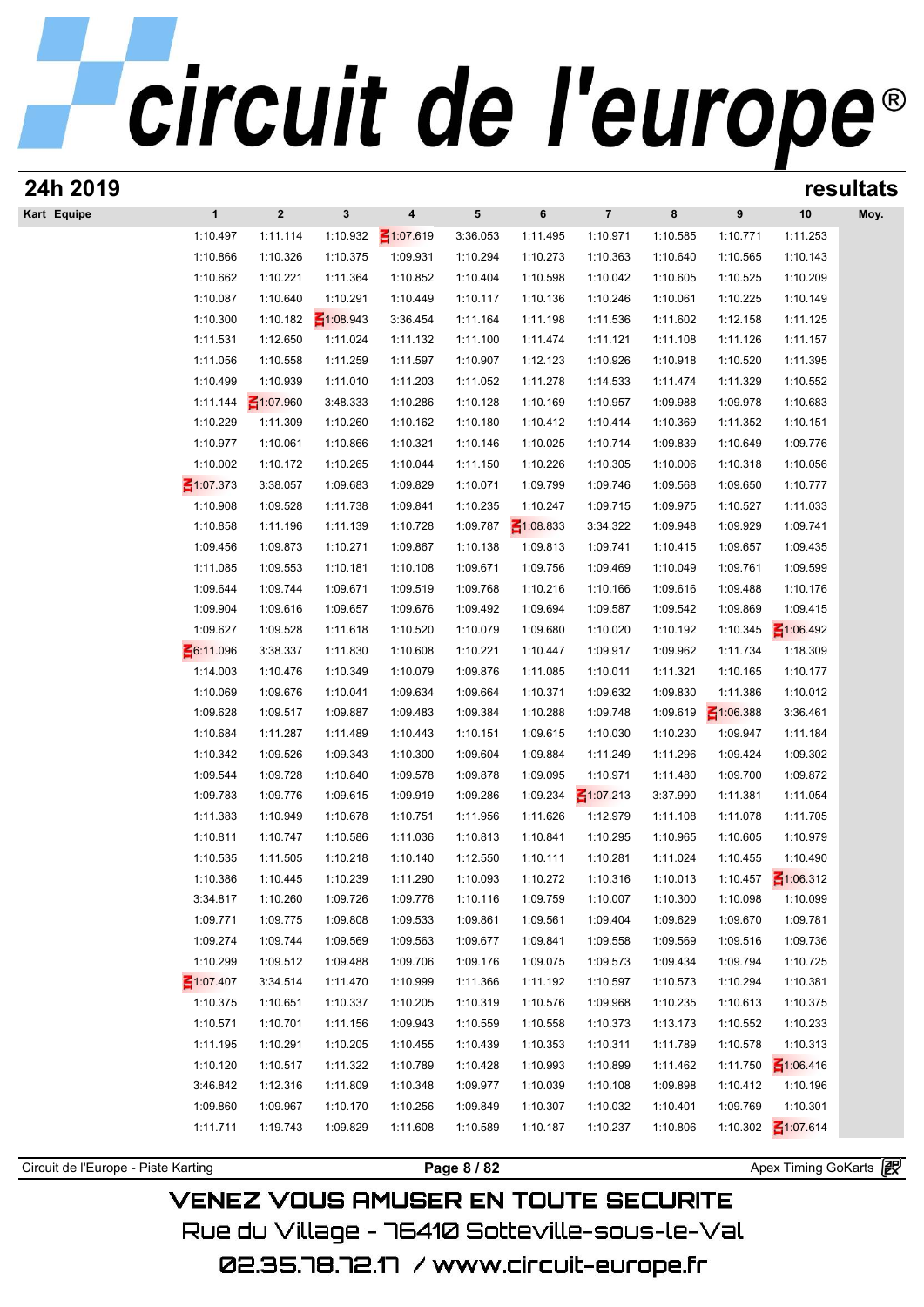| 24h 2019                            |                 |                |              |          |                 |                 |                 |                 |                 |                     | resultats |
|-------------------------------------|-----------------|----------------|--------------|----------|-----------------|-----------------|-----------------|-----------------|-----------------|---------------------|-----------|
| Kart Equipe                         | $\mathbf{1}$    | $\overline{2}$ | $\mathbf{3}$ | 4        | 5               | 6               | $\overline{7}$  | 8               | 9               | 10                  | Moy.      |
|                                     | 3:40.738        | 1:10.520       | 1:09.951     | 1:09.693 | 1:09.854        | 1:10.698        | 1:10.120        | 1:09.351        | 1:09.790        | 1:09.281            |           |
|                                     | 1:09.064        | 1:09.864       | 1:09.617     | 1:09.394 | 1:09.882        | 1:09.484        | 1:09.356        | 1:10.394        | 1:09.502        | 1:09.451            |           |
|                                     | 1:09.340        | 1:09.522       | 1:09.256     | 1:09.542 | 1:09.383        | 1:09.281        | 1:09.465        | 1:09.634        | 1:09.423        | 1:09.343            |           |
|                                     | 1:08.985        | 1:08.947       | 1:09.249     | 1:09.155 | 1:09.356        | 1:09.822        | 1:09.789        | 1:09.204        | $\leq 1:05.285$ | 3:40.456            |           |
|                                     | 1:10.130        | 1:10.501       | 1:09.765     | 1:10.756 | 1:10.143        | 1:10.142        | 1:10.243        | 1:09.691        | 1:10.054        | 1:10.306            |           |
|                                     | 1:09.606        | 1:10.499       | 1:10.154     | 1:09.955 | 1:09.922        | 1:09.948        | 1:10.662        | 1:09.932        | 1:09.603        | 1:09.812            |           |
|                                     | 1:09.957        | 1:09.890       | 1:11.021     | 1:12.116 | 1:10.011        | 1:10.014        | 1:09.974        | 1:09.738        | 1:09.829        | 1:10.339            |           |
|                                     | 1:10.878        | 1:09.489       | 1:10.780     | 1:09.765 | 1:09.561        | 1:09.544        | 1:10.036        | 1:10.382        | 1:09.868        | 1:09.824            |           |
|                                     | 1:10.206        | 1:09.986       | 1:10.091     | 1:10.034 | 1:09.941        | 1:10.001        | $\leq 1:07.783$ | 3:34.411        | 1:09.685        | 1:09.413            |           |
|                                     | 1:09.497        | 1:09.185       | 1:09.149     | 1:12.131 | 1:10.198        | 1:09.637        | 1:09.630        | 1:09.356        | 1:09.100        | 1:08.993            |           |
|                                     | 1:09.380        | 1:09.256       | 1:09.029     | 1:09.323 | 1:09.208        | 1:09.041        | 1:08.991        | 1:09.006        | 1:09.051        | 1:09.841            |           |
|                                     | 1:12.940        | 1:09.190       | 1:09.405     | 1:09.316 | 1:08.830        | 1:08.986        | 1:08.681        | $\leq 1:04.396$ | 3:37.267        | 1:09.985            |           |
|                                     | 1:09.863        | 1:09.725       | 1:09.451     | 1:10.214 | 1:09.806        | 1:09.737        | 1:09.682        | 1:10.325        | 1:11.317        | 1:09.835            |           |
|                                     | 1:10.340        | 1:09.604       | 1:09.710     | 1:10.075 | 1:09.757        | 1:09.473        | 1:09.785        | 1:09.411        | 1:09.569        | 1:09.406            |           |
|                                     | 1:09.619        | 1:09.593       | 1:10.337     | 1:09.785 | 1:09.938        | 1:10.400        | 1:09.849        | 1:09.800        | 1:10.461        | 1:10.291            |           |
|                                     | 1:10.244        | 1:10.144       | 1:09.848     | 1:10.110 | 1:10.227        | $\leq 1:05.793$ | 3:33.065        | 1:09.638        | 1:09.400        | 1:09.300            |           |
|                                     | 1:09.239        | 1:09.298       | 1:09.197     | 1:09.226 | 1:09.265        | 1:09.307        | 1:09.552        | 1:09.602        | 1:09.294        | 1:10.658            |           |
|                                     | 1:09.231        | 1:10.355       | 1:09.402     | 1:09.655 | 1:09.396        | 1:09.413        | 1:09.317        | 1:08.921        | 1:09.423        | 1:09.930            |           |
|                                     | 1:09.447        | 1:09.347       | 1:09.670     | 1:09.729 | 1:09.363        | 1:10.480        | 1:09.513        | 1:09.455        | 1:09.421        | 1:09.598            |           |
|                                     | 1:09.543        | 1:09.654       | 1:09.609     | 1:09.615 | $\leq 1:06.460$ | 3:33.720        | 1:11.151        | 1:11.189        | 1:11.500        | 1:11.318            |           |
|                                     | 1:11.186        | 1:11.412       | 1:11.443     | 1:11.551 | 1:12.061        | 1:11.419        | 1:10.825        | 1:10.801        | 1:11.493        | 1:10.964            |           |
|                                     | 1:10.953        | 1:10.982       | 1:10.931     | 1:10.874 | 1:10.799        | 1:10.586        | 1:10.858        | 1:10.840        | 1:11.079        | 1:11.171            |           |
|                                     | 1:11.236        | 1:11.240       | 1:11.019     | 1:11.268 | 1:11.064        | 1:11.362        | 1:11.235        | 1:11.216        | 1:11.123        | 1:11.576            |           |
|                                     | 1:11.537        | 1:11.552       | 1:11.852     | 1:11.133 | $\leq 1:07.416$ | 3:34.529        | 1:10.637        | 1:10.409        | 1:10.869        | 1:10.924            |           |
|                                     | 1:10.259        | 1:10.120       | 1:10.085     | 1:10.158 | 1:10.540        | 1:10.126        | 1:10.432        | 1:10.336        | 1:10.412        | 1:10.289            |           |
|                                     | 1:10.079        | 1:10.132       | 1:10.303     | 1:10.255 | 1:10.448        | 1:10.318        | $\leq 1:06.364$ | 3:36.593        | 1:10.091        | 1:11.576            |           |
|                                     | 1:10.193        | 1:10.176       | 1:10.050     | 1:10.390 | 1:11.237        | 1:10.803        | 1:10.100        | 1:10.836        | 1:10.440        | 1:10.373            |           |
|                                     | 1:10.359        | 1:10.344       | 1:10.228     | 1:10.425 | 1:10.394        | 1:10.533        | 1:10.261        | 1:10.089        | 1:10.081        | 1:10.059            |           |
|                                     | 1:11.275        | 1:10.490       | 1:10.210     | 1:10.144 | 1:10.558        | 1:09.948        | 1:10.458        | 1:10.059        | 1:10.201        | 1:10.387            |           |
|                                     | 1:10.345        | 1:10.364       | 1:10.640     | 1:10.592 | 1:10.581        | 1:10.438        | 1:10.122        | 1:10.398        | 1:10.200        | $\leq 1:07.153$     |           |
|                                     | 3:33.724        | 1:11.336       | 1:10.343     | 1:10.062 | 1:10.106        | 1:10.113        | 1:10.246        | 1:09.911        | 1:10.224        | 1:09.991            |           |
|                                     | 1:10.239        | 1:10.136       | 1:10.039     | 1:09.977 | 1:10.075        | 1:10.493        | 1:09.830        | 1:09.872        | 1:09.764        | 1:10.910            |           |
|                                     | 1:10.873        | 1:10.046       | 1:09.983     | 1:09.933 | 1:09.859        | 1:10.017        | 1:09.910        | 1:11.398        | 1:10.214        | 1:10.216            |           |
|                                     | 1:09.814        | 1:09.758       | 1:09.842     | 1:10.690 | 1:09.878        | 1:10.191        | 1:10.171        | 1:10.073        | 1:10.082        | 1:09.957            |           |
|                                     | 1:09.873        | 1:10.536       |              |          |                 |                 |                 |                 |                 |                     |           |
|                                     | 1:15.130        | 1:10.810       | 1:10.687     | 1:10.415 | 1:10.483        | 1:09.944        | 1:09.750        | 1:09.421        | 1:09.609        | 1:09.543            | 1:10.505  |
| <b>NTK</b><br>6                     | 1:09.842        | 1:09.015       | 1:09.340     | 1:09.709 | 1:09.328        | 1:09.261        | 1:09.539        | 1:09.280        | 1:09.222        | 1:09.380            |           |
|                                     |                 |                |              |          |                 |                 |                 |                 |                 |                     |           |
|                                     | 1:10.293        | 1:09.328       | 1:09.206     | 1:09.292 | 1:10.268        | 1:09.784        | 1:10.018        | 1:09.257        | 1:10.193        | 1:09.997            |           |
|                                     | 1:10.127        | 1:09.748       | 1:09.504     | 1:09.353 | 1:09.710        | 1:10.045        | 1:10.878        | 1:09.684        | 1:09.663        | 1:09.439            |           |
|                                     | 1:09.747        | 1:09.925       | 1:10.780     | 1:09.708 | 1:09.813        | 1:09.698        | 1:09.644        | 1:09.863        | 1:10.681        | 1:09.591            |           |
|                                     | $\leq 1:06.548$ | 3:42.065       | 1:11.298     | 1:11.392 | 1:11.312        | 1:10.767        | 1:10.414        | 1:10.872        | 1:11.151        | 1:11.274            |           |
|                                     | 1:10.496        | 1:10.323       | 1:11.141     | 1:10.172 | 1:10.473        | 1:10.849        | 1:10.168        | 1:10.615        | 1:10.411        | 1:10.837            |           |
|                                     | 1:10.417        | 1:10.513       | 1:11.035     | 1:10.547 | 1:10.454        | 1:10.493        | 1:10.396        | 1:11.179        | 1:10.747        | 1:10.298            |           |
|                                     | 1:10.842        | 1:10.855       | 1:10.234     | 1:10.814 | 1:10.485        | 1:10.861        | 1:10.258        | 1:10.769        | $\leq 1:06.836$ | 3:41.375            |           |
| Circuit de l'Europe - Piste Karting |                 |                |              |          | Page 9 / 82     |                 |                 |                 |                 | Apex Timing GoKarts |           |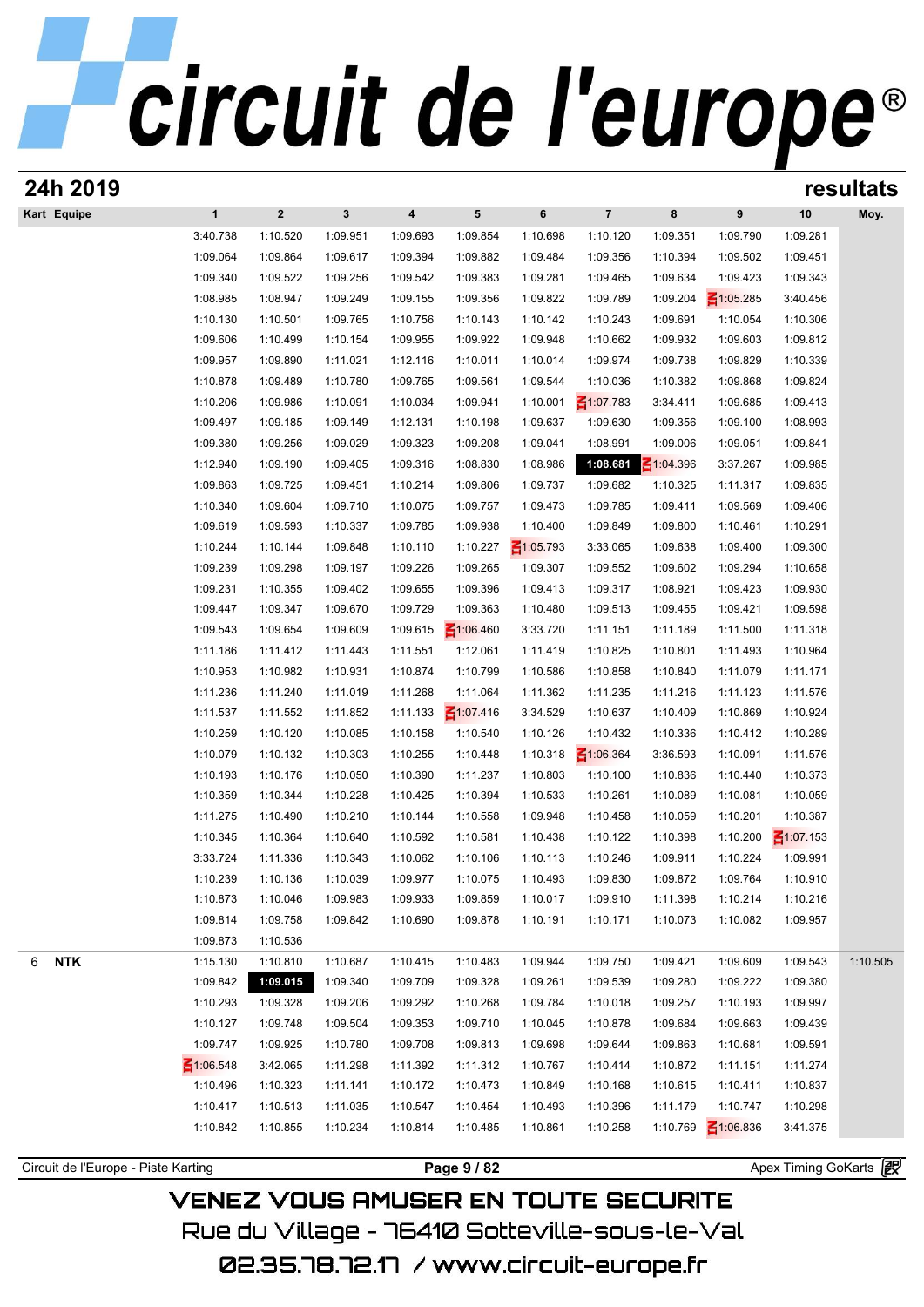| 24h 2019                            |                      |                 |             |                      |              |          |                      |                 |                 |                     | resultats |
|-------------------------------------|----------------------|-----------------|-------------|----------------------|--------------|----------|----------------------|-----------------|-----------------|---------------------|-----------|
| Kart Equipe                         | $\mathbf{1}$         | $\overline{2}$  | $\mathbf 3$ | 4                    | 5            | 6        | $\overline{7}$       | 8               | 9               | 10                  | Moy.      |
|                                     | 1:11.107             | 1:11.271        | 1:10.896    | 1:11.048             | 1:11.008     | 1:12.764 | 1:11.115             | 1:11.051        | 1:10.290        | 1:11.736            |           |
|                                     | 1:11.741             | 1:11.188        | 1:11.979    | 1:13.078             | 1:10.862     | 1:10.673 | 1:11.422             | 1:10.449        | 1:12.274        | 1:12.066            |           |
|                                     | 1:10.520             | 1:10.816        | 1:11.232    | 1:10.245             | 1:10.524     | 1:10.505 | 1:11.228             | 1:09.955        | 1:10.244        | 1:10.392            |           |
|                                     | 1:10.391             | 1:11.240        | 1:10.592    | 1:10.208             | 1:10.013     | 1:11.198 | 1:10.172             | 1:10.417        | 1:10.412        | 1:11.121            |           |
|                                     | 1:10.477             | 1:10.417        | 1:10.377    | 1:11.889             | 1:11.095     | 1:12.939 | 1:10.817             | $\leq 1:10.104$ | 3:34.826        | 1:10.032            |           |
|                                     | 1:10.518             | 1:11.492        | 1:11.045    | 1:10.901             | 1:11.675     | 1:10.857 | 1:11.117             | 1:10.921        | 1:10.735        | 1:10.225            |           |
|                                     | 1:10.431             | 1:10.805        | 1:10.920    | 1:11.941             | 1:11.072     | 1:10.473 | 1:11.931             | 1:10.683        | 1:11.203        | 1:10.626            |           |
|                                     | 1:10.888             | 1:10.580        | 1:10.452    | 1:10.584             | 1:10.435     | 1:10.462 | 1:13.646             | 1:10.778        | 1:10.867        | 1:11.995            |           |
|                                     | 1:10.455             | 1:10.695        | 1:10.529    | 1:10.437             | 1:10.545     | 1:10.950 | 1:10.984             | 1:10.377        | $\leq 1:05.503$ | 3:36.360            |           |
|                                     | 1:11.323             | 1:11.507        | 1:11.423    | 1:11.108             | 1:11.041     | 1:10.845 | 1:10.875             | 1:10.846        | 1:11.086        | 1:11.248            |           |
|                                     | 1:10.941             | 1:10.805        | 1:10.703    | 1:10.326             | 1:10.898     | 1:11.593 | 1:10.711             | 1:11.101        | 1:10.566        | 1:11.361            |           |
|                                     | 1:11.519             | 1:10.663        | 1:10.515    | 1:10.319             | 1:10.582     | 1:10.500 | 1:10.370             | 1:10.851        | 1:10.878        | 1:10.637            |           |
|                                     | 1:12.121             | 1:10.930        | 1:10.842    | 1:10.582             | 1:10.400     | 1:10.256 | 1:10.839             | 1:10.506        | 1:10.610        | 1:10.556            |           |
|                                     | 1:10.558             | 1:10.497        | 1:10.663    | 1:10.792             | 1:10.482     | 1:11.251 | 1:10.700             | 1:10.468        | 1:10.499        | $\leq 1:07.082$     |           |
|                                     | 3:34.431             | 1:11.311        | 1:11.005    | 1:11.092             | 1:10.836     | 1:10.791 | 1:10.786             | 1:12.610        | 1:11.121        | 1:11.079            |           |
|                                     | 1:11.236             | 1:10.843        | 1:10.827    | 1:11.067             | 1:10.721     | 1:11.568 | 1:11.042             | 1:10.386        | 1:10.285        | 1:10.383            |           |
|                                     | 1:10.804             | 1:11.980        | 1:10.923    | 1:10.853             | 1:10.354     | 1:11.524 | 1:11.553             | 1:10.815        | 1:10.386        | 1:10.627            |           |
|                                     | 1:11.672             | 1:10.268        | 1:10.558    | 1:10.613             | 1:10.545     | 1:10.450 | 1:10.665             | 1:10.364        | 1:10.277        | $\leq 1:07.091$     |           |
|                                     | 3:38.060             | 1:10.724        | 1:10.956    | 1:10.871             | 1:11.354     | 1:11.008 | 1:10.427             | 1:10.249        | 1:10.213        | 1:10.449            |           |
|                                     | 1:10.222             | 1:10.536        | 1:11.878    | 1:10.755             | 1:11.102     | 1:11.399 | 1:10.670             | 1:10.285        | 1:10.681        | 1:11.965            |           |
|                                     | 1:10.693             | 1:11.261        | 1:12.001    | 1:11.382             | 1:10.679     | 1:10.139 | 1:10.355             | 1:10.579        | 1:13.304        | 1:10.657            |           |
|                                     | 1:10.558             | 1:11.305        | 1:10.685    | 1:11.552             | 1:10.654     | 1:10.726 | 1:10.568             | 1:10.942        | $\leq 1:10.484$ | 3:32.971            |           |
|                                     | 1:10.774             | 1:10.264        | 1:10.148    | 1:10.165             | 1:09.928     | 1:09.780 | 1:09.716             | 1:10.216        | 1:10.013        | 1:10.222            |           |
|                                     | 1:10.117             | 1:10.018        | 1:10.139    | 1:10.143             | 1:10.408     | 1:10.196 | 1:10.449             | 1:09.852        | 1:09.935        | 1:10.034            |           |
|                                     | 1:10.473             | 1:13.871        | 1:09.957    | 1:09.828             | 1:10.235     | 1:09.999 | 1:09.918             | 1:09.751        | 1:10.003        | 1:10.175            |           |
|                                     | 1:10.267             | 1:09.877        | 1:09.956    | 1:10.429             | 1:09.653     | 1:10.560 | 1:10.614             | $\leq 1:07.160$ | 3:36.768        | 1:12.330            |           |
|                                     | 1:11.770             | 1:11.773        | 1:11.749    | 1:11.544             | 1:11.113     | 1:11.689 | 1:11.735             | 1:11.771        | 1:11.623        | 1:10.842            |           |
|                                     | 1:12.175             | 1:12.999        | 1:10.797    | 1:11.154             | 1:11.422     | 1:12.657 | 1:11.282             | 1:10.809        | 1:11.051        | 1:13.015            |           |
|                                     | 1:13.064             | 1:12.023        | 1:10.882    | 1:11.689             | 1:11.103     | 1:10.580 | 1:12.280             | 1:10.480        | 1:11.075        | 1:10.502            |           |
|                                     | 1:11.075             | 1:10.858        | 1:10.815    | 1:12.532             | 1:10.676     | 1:10.403 | 1:11.809             | 1:10.753        | 1:10.804        | 1:11.546            |           |
|                                     | 1:11.353             | 1:10.885        | 1:10.613    | 1:11.290             | 1:11.050     | 1:11.173 | 1:10.605             | 1:11.218        |                 | 1:10.821 1:11.312   |           |
|                                     | 3:35.601             | 1:11.261        | 1:11.014    | 1:11.446             | 1:11.482     | 1:10.783 | 1:10.657             | 1:11.398        | 1:11.199        | 1:11.335            |           |
|                                     | 1:10.611             | 1:10.657        | 1:11.483    | 1:10.788             | 1:10.866     | 1:10.995 | 1:11.129             | 1:10.370        | 1:10.427        | 1:09.878            |           |
|                                     | 1:10.422             | 1:10.631        | 1:11.300    | 1:10.945             | 1:10.967     | 1:10.698 | 1:12.933             | 1:12.757        | 1:10.427        | 1:10.031            |           |
|                                     | 1:09.760             | 1:10.101        | 1:09.997    | 1:09.514             | 1:10.166     | 1:09.642 | 1:09.847             | 1:11.288        | 1:10.383        | 1:10.236            |           |
|                                     | 1:10.233             | 1:10.285        | 1:11.545    | 1:11.213             | 1:11.737     | 1:10.524 | 1:10.379             | 1:11.559        | 1:11.321        | 1:12.027            |           |
|                                     | 1:11.052             | $\leq 1:25.424$ | 3:33.252    | 1:10.907             | 1:11.007     | 1:10.500 | 1:10.587             | 1:10.750        | 1:10.805        | 1:10.649            |           |
|                                     | 1:11.422             | 1:10.616        | 1:10.673    | 1:10.663             | 1:10.775     | 1:10.977 | 1:11.015             |                 | 1:10.209        | 1:10.665            |           |
|                                     |                      |                 |             |                      |              |          |                      | 1:10.546        |                 |                     |           |
|                                     | 1:10.235             | 1:10.291        | 1:10.477    | 1:10.985             | 1:10.391     | 1:10.170 | 1:10.250             | 1:11.712        | 1:10.017        | 1:10.447            |           |
|                                     | 1:10.877<br>1:10.775 | 1:09.939        | 1:11.454    | 1:10.457<br>1:10.877 | 1:10.379     | 1:10.298 | 1:10.198<br>1:10.260 | 1:10.696        | 1:10.941        | 1:10.145            |           |
|                                     |                      | 1:10.360        | 1:10.894    |                      | 1:10.508     | 1:10.976 |                      | 1:10.572        | $\leq 1:13.274$ | 3:38.506            |           |
|                                     | 1:11.625             | 1:11.783        | 1:11.158    | 1:11.509             | 1:11.668     | 1:10.603 | 1:10.878             | 1:10.689        | 1:10.922        | 1:10.861            |           |
|                                     | 1:11.309             | 1:12.119        | 1:11.294    | 1:10.588             | 1:10.322     | 1:10.692 | 1:09.906             | 1:10.333        | 1:10.346        | 1:10.642            |           |
|                                     | 1:10.213             | 1:09.961        | 1:11.392    | 1:10.180             | 1:10.030     | 1:11.760 | 1:10.640             | 1:10.905        | 1:11.270        | 1:10.194            |           |
| Circuit de l'Europe - Piste Karting |                      |                 |             |                      |              |          |                      |                 |                 | Apex Timing GoKarts |           |
|                                     |                      |                 |             |                      | Page 10 / 82 |          |                      |                 |                 |                     |           |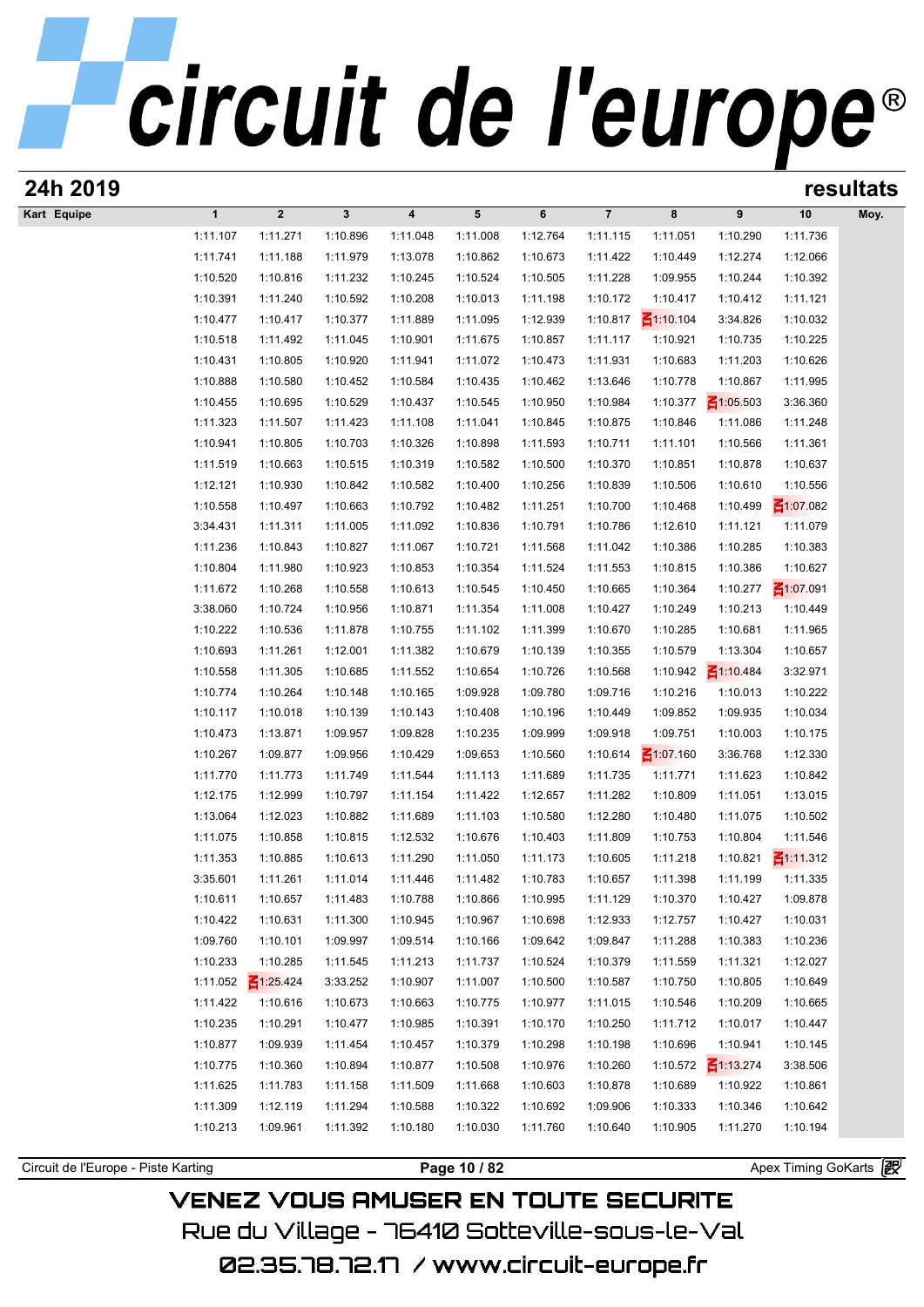| 24h 2019                            |                             |                      |                      |                             |                      |                      |                      |                      |                       | resultats |
|-------------------------------------|-----------------------------|----------------------|----------------------|-----------------------------|----------------------|----------------------|----------------------|----------------------|-----------------------|-----------|
| Kart Equipe<br>$\mathbf{1}$         | $\boldsymbol{2}$            | $\mathbf{3}$         | 4                    | 5                           | 6                    | $\overline{7}$       | 8                    | 9                    | 10                    | Moy.      |
| 1:10.221                            | 1:10.379                    | 1:10.469             | 1:10.420             | 1:10.487                    | 1:10.265             | 1:10.590             | 1:12.858             | 1:10.764             | 1:10.255              |           |
| 1:10.559                            | 1:10.427                    | 1:10.136             | 1:10.260             | 1:10.178                    | 1:10.475             | 1:11.003             | 1:11.368             | 1:11.512             | 1:12.381              |           |
| 1:11.500                            | $\leq 1:09.905$             | 6:24.293             | 1:12.727             | 1:11.314                    | 1:10.736             | 1:10.784             | 1:10.239             | 1:10.811             | 1:10.256              |           |
| 1:11.024                            | 1:10.830                    | 1:10.924             | 1:10.665             | 1:12.035                    | 1:10.425             | 1:10.318             | 1:10.466             | 1:10.180             | 1:10.802              |           |
| 1:11.862                            | 1:11.366                    | 1:10.590             | 1:10.989             | 1:10.831                    | 1:10.290             | 1:10.346             | 1:11.100             | 1:10.922             | 1:10.338              |           |
| 1:10.494                            | 1:10.630                    | 1:10.288             | 1:10.415             | 1:10.271                    | 1:10.444             | 1:10.148             | 1:11.339             | 1:10.530             | 1:11.101              |           |
| 1:10.877                            | 1:11.764                    | 1:10.854             | 1:10.716             | 1:10.548                    | 1:11.345             | 1:11.331             | 1:13.333             | 1:14.860             | 1:10.942              |           |
| 1:15.234                            | $\leq 1:10.063$             | 3:32.870             | 1:10.243             | 1:10.522                    | 1:09.647             | 1:09.944             | 1:09.859             | 1:09.577             | 1:09.480              |           |
| 1:09.853                            | 1:09.310                    | 1:09.895             | 1:09.339             | 1:10.117                    | 1:09.348             | 1:09.569             | 1:10.281             | 1:09.451             | 1:09.324              |           |
| 1:09.660                            | 1:09.311                    | 1:09.142             | 1:09.834             | 1:10.186                    | 1:09.259             | 1:09.738             | 1:10.429             | 1:09.542             | 1:09.222              |           |
| 1:09.211                            | 1:09.883                    | 1:09.306             | 1:09.446             | 1:09.185                    | 1:09.624             | 1:09.223             | 1:09.500             | 1:09.542             | 1:09.173              |           |
| 1:09.249                            | 1:09.668                    | 1:09.250             | 1:09.280             | 1:09.353                    | 1:09.188             | 1:09.934             | 1:11.481             | 1:09.257             | 1:12.925              |           |
| 1:09.361                            | 1:09.202                    | 1:09.494             | 1:09.162             | $\leq 1:05.583$             | 3:38.238             | 1:11.603             | 1:12.073             | 1:12.433             | 1:11.091              |           |
| 1:12.160                            | 1:12.351                    | 1:11.037             | 1:11.154             | 1:10.950                    | 1:11.193             | 1:10.755             | 1:11.323             | 1:10.668             | 1:10.539              |           |
| 1:11.794                            | 1:10.765                    | 1:10.752             | 1:10.739             | 1:11.844                    | 1:10.752             | 1:10.462             | 1:10.436             | 1:11.171             | 1:11.022              |           |
| 1:10.630                            | 1:10.972                    | 1:10.600             | 1:10.819             | 1:10.854                    | 1:10.949             | 1:12.161             | 1:10.560             | 1:10.478             | 1:10.663              |           |
| 1:10.939                            | 1:11.285                    | 1:12.020             | 1:11.565             | 1:11.327                    | 1:10.134             | 1:10.273             | 1:10.700             | 1:10.755             | 1:10.460              |           |
| 1:10.265                            | 1:10.775                    | 1:10.727             | 1:11.307             | 1:11.492                    | 1:10.382             | $\leq 1:07.025$      | 3:33.435             | 1:09.883             | 1:11.023              |           |
| 1:10.037                            | 1:10.128                    | 1:10.358             | 1:09.755             | 1:09.916                    | 1:09.592             | 1:09.822             | 1:09.859             | 1:10.690             | 1:10.131              |           |
| 1:09.411                            | 1:10.411                    | 1:09.679             | 1:09.766             | 1:10.261                    | 1:09.984             | 1:09.686             | 1:10.164             | 1:09.526             | 1:10.513              |           |
| 1:09.421                            | 1:09.934                    | 1:09.832             | 1:09.684             | 1:09.499                    | 1:09.959             | 1:09.829             | 1:09.582             | 1:09.265             | 1:09.541              |           |
| 1:09.598                            | 1:09.468                    | 1:09.681             | 1:09.377             | 1:09.669                    | 1:09.796             | 1:09.374             | 1:09.765             | 1:09.373             | 1:09.780              |           |
| 1:09.284                            | 1:09.955                    | 1:12.227             | 1:09.602             | 1:09.349                    | 1:09.546             | 1:09.512             | 1:09.825             | 1:09.489             | $\leq 1:05.778$       |           |
| 3:38.082                            | 1:11.724                    | 1:10.665             | 1:10.430             | 1:11.404                    | 1:10.340             | 1:11.986             | 1:11.101             | 1:10.409             | 1:10.179              |           |
| 1:12.849                            | 1:10.139                    | 1:10.201             | 1:10.569             | 1:10.204                    | 1:10.419             | 1:10.230             | 1:10.276             | 1:10.357             | 1:10.713              |           |
| 1:10.625                            | 1:10.836                    | 1:11.138             | 1:10.931             | 1:10.244                    | 1:11.744             | 1:10.534             | 1:10.859             | 1:10.430             | 1:10.195              |           |
| 1:10.172                            | 1:10.284                    | 1:10.836             | 1:10.444             | 1:10.606                    | 1:10.255             | 1:10.011             | 1:10.751             | 1:10.152             | 1:10.445              |           |
| 1:10.327                            | 1:10.730                    | 1:10.218             | 1:10.178             | 1:10.262                    | 1:10.887             | 1:10.764             | 1:10.270             | 1:10.016             | 1:10.306              |           |
| 1:11.257                            | $\leq 1:05.666$             | 3:37.823             | 1:10.639             | 1:10.475                    | 1:10.455             | 1:10.374             | 1:10.419             | 1:10.400             | 1:11.334              |           |
| 1:10.798                            | 1:10.100                    | 1:10.203             | 1:10.482             | 1:10.138                    | 1:10.024             | 1:10.993             | 1:09.836             | 1:10.351             | 1:09.936              |           |
| 1:10.250                            | 1:09.965                    | 1:09.858             | 1:10.155             | 1:10.842                    | 1:09.891             | 1:09.985             | 1:09.843             | 1:09.460             | 1:09.381              |           |
| 1:09.493<br>1:10.316                | 1:10.404                    | 1:09.698             | 1:09.432             | 1:09.543                    | $\leq 1:06.063$      | 3:32.077             | 1:09.536             | 1:09.542             | 1:09.300              |           |
| $\leq 1:04.733$                     | 1:09.981<br>3:32.722        | 1:09.539             | 1:09.492             | 1:10.045                    | 1:09.628             | 1:09.472<br>1:09.900 | 1:10.153             | 1:09.490             | 1:09.894              |           |
|                                     |                             | 1:11.041             | 1:10.656             | 1:10.250                    | 1:10.293             |                      | 1:09.831             | 1:09.981             | 1:10.655              |           |
| 1:10.176                            | 1:11.374                    | 1:09.855             | 1:10.363             | 1:10.328                    | 1:10.082             | 1:10.146             | 1:11.657             | 1:10.165             | 1:09.891              |           |
| 1:09.834<br>1:09.758                | 1:09.991<br>1:11.032        | 1:09.666             | 1:10.456<br>1:09.782 | 1:10.994                    | 1:09.739             | 1:09.732<br>1:10.047 | 1:10.306             | 1:10.203<br>1:09.693 | 1:09.867              |           |
|                                     |                             | 1:12.339             |                      | 1:09.833                    | 1:10.318<br>1:10.528 |                      | 1:10.079             |                      | 1:11.971              |           |
| 1:13.538<br>1:11.035                | 1:10.654<br>$\leq 1:04.834$ | 1:10.152<br>3:33.499 | 1:09.783<br>1:11.003 | 1:10.268<br>1:10.082        | 1:09.996             | 1:09.771<br>1:10.189 | 1:09.984<br>1:09.967 | 1:09.875<br>1:10.994 | 1:09.609<br>1:10.270  |           |
| 1:10.340                            | 1:10.159                    | 1:12.465             |                      |                             |                      | 1:10.277             |                      | 1:10.497             |                       |           |
| 1:10.028                            |                             |                      | 1:10.161             | $\leq 1:05.399$<br>1:10.009 | 5:21.988             | 1:09.906             | 1:10.075             | 1:09.966             | 1:10.476              |           |
| 1:09.999                            | 1:10.646<br>1:09.983        | 1:10.407             | 1:12.065<br>1:10.170 |                             | 1:10.363             |                      | 1:09.801             | 1:09.819             | 1:10.400              |           |
| 1:10.875                            | 1:10.269                    | 1:09.691<br>1:10.985 | 1:10.051             | 1:11.188                    | 1:10.121<br>1:11.378 | 1:10.068             | 1:09.831             | 1:10.017             | 1:10.181              |           |
| 1:10.558                            | 1:09.795                    | 1:09.842             | $\leq 1:05.948$      | 1:09.955<br>3:39.322        | 1:10.956             | 1:11.278<br>1:10.453 | 1:10.084<br>1:10.261 | 1:10.690             | 1:10.400<br>1:10.266  |           |
|                                     |                             |                      |                      |                             |                      |                      |                      |                      |                       |           |
| Circuit de l'Europe - Piste Karting |                             |                      |                      | Page 11 / 82                |                      |                      |                      |                      | Apex Timing GoKarts 图 |           |
|                                     |                             |                      |                      |                             |                      |                      |                      |                      |                       |           |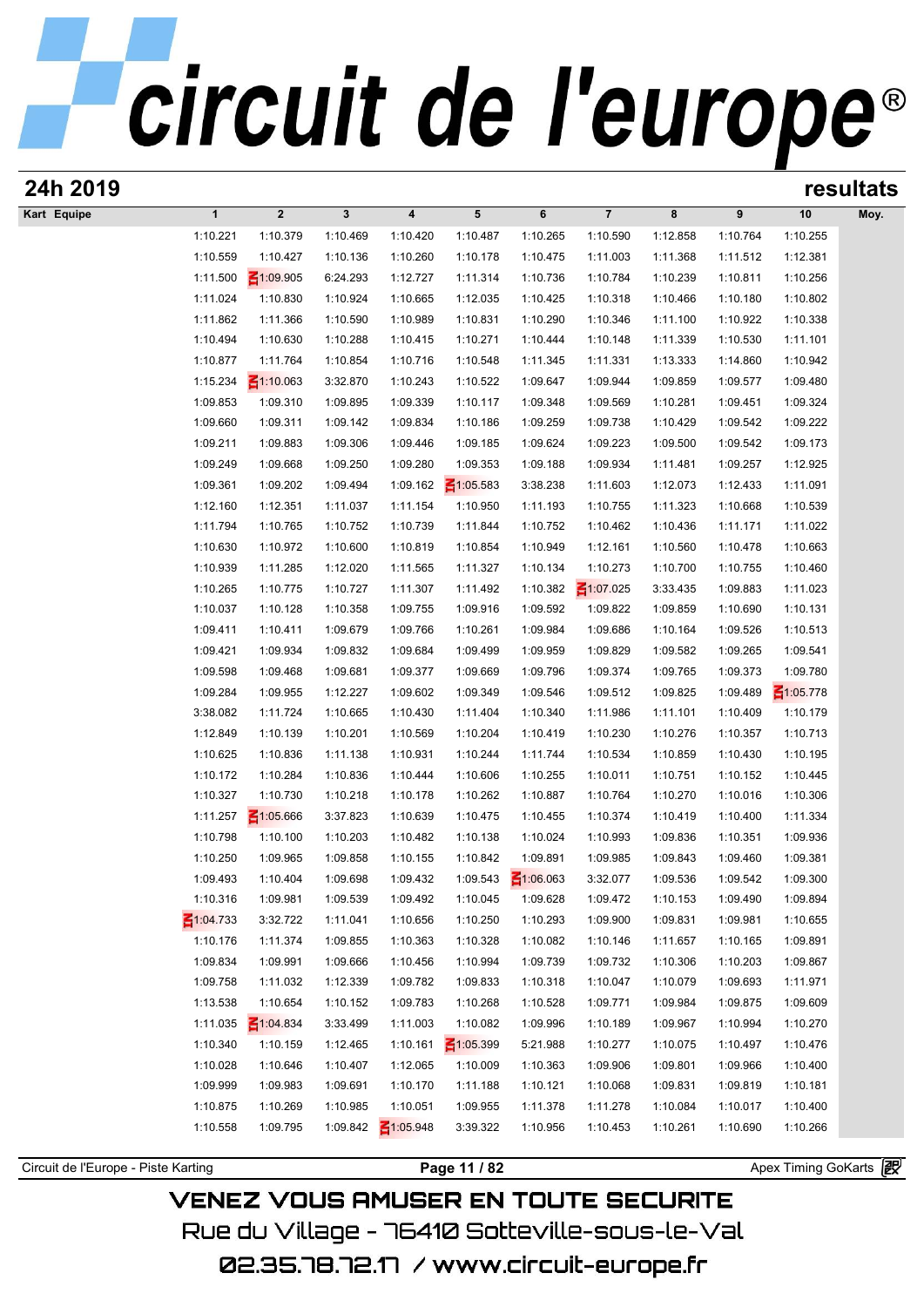| 24h 2019                            |                 |                 |                 |                 |                 |          |                |          |                 |                       | resultats |
|-------------------------------------|-----------------|-----------------|-----------------|-----------------|-----------------|----------|----------------|----------|-----------------|-----------------------|-----------|
| Kart Equipe                         | $\mathbf{1}$    | $\overline{2}$  | $\mathbf{3}$    | 4               | 5               | 6        | $\overline{7}$ | 8        | 9               | 10                    | Moy.      |
|                                     | 1:10.629        | 1:10.541        | 1:10.374        | 1:10.151        | 1:10.033        | 1:10.373 | 1:10.172       | 1:10.648 | 1:10.460        | 1:10.363              |           |
|                                     | 1:10.587        | 1:10.721        | 1:10.368        | 1:10.183        | 1:10.614        | 1:10.137 | 1:10.381       | 1:10.420 | 1:10.383        | 1:10.514              |           |
|                                     | 1:10.002        | 1:10.332        | 1:10.522        | 1:10.020        | 1:10.443        | 1:10.078 | 1:10.147       | 1:10.264 | 1:12.185        | 1:10.132              |           |
|                                     | 1:09.936        | 1:10.685        | $\leq 1:08.218$ | 3:33.505        | 1:10.694        | 1:10.556 | 1:10.655       | 1:10.487 | 1:10.382        | 1:10.229              |           |
|                                     | 1:10.708        | 1:10.356        | 1:11.295        | 1:10.068        | 1:10.352        | 1:10.707 | 1:10.543       | 1:10.325 | 1:10.332        | 1:10.431              |           |
|                                     | 1:10.103        | $\leq 1:06.554$ | 3:34.012        | 1:10.433        | 1:10.529        | 1:10.388 | 1:10.495       | 1:10.389 | 1:10.597        | 1:12.456              |           |
|                                     | 1:09.968        | 1:10.462        | 1:10.076        | 1:10.515        | 1:10.576        | 1:10.017 | 1:10.218       | 1:10.396 | 1:09.982        | 1:10.021              |           |
|                                     | 1:10.188        | 1:09.764        | 1:10.344        | $\leq 1:07.155$ | 3:36.122        | 1:10.431 | 1:10.639       | 1:10.465 | 1:10.835        | 1:09.954              |           |
|                                     | 1:11.465        | 1:11.106        | 1:10.909        | 1:10.412        | 1:10.361        | 1:10.043 | 1:10.053       | 1:10.235 | 1:11.020        | $\leq 1:06.562$       |           |
|                                     | 3:32.817        | 1:09.776        | 1:09.522        | 1:09.530        | 1:09.501        | 1:09.765 | 1:09.331       | 1:09.333 | 1:09.355        | 1:09.299              |           |
|                                     | 1:09.498        | 1:09.911        | 1:09.789        | 1:09.558        | 1:09.395        | 1:09.123 | 1:09.240       | 1:09.499 | 1:09.747        | 1:09.266              |           |
|                                     | 1:09.331        | 1:09.261        | 1:09.389        | 1:09.618        | 1:09.815        | 1:10.281 | 1:09.424       | 1:10.002 | 1:09.360        | 1:09.631              |           |
|                                     | 1:09.597        | 1:09.529        | 1:09.498        | 1:09.270        | 1:09.651        | 1:09.431 | 1:09.443       | 1:09.520 | 1:09.791        | 1:09.282              |           |
|                                     | 1:09.324        | 1:09.639        | 1:09.456        | 1:09.939        | 1:10.446        | 1:09.323 | 1:09.669       | 1:09.327 | 1:09.572        | 1:09.432              |           |
|                                     | 1:09.608        | 1:09.518        | $\leq 1:05.326$ | 3:32.712        | $\leq 1:06.773$ | 3:31.635 | 1:10.250       | 1:09.970 | $\leq 1:05.432$ | 3:32.203              |           |
|                                     | 1:10.317        | $\leq 1:05.296$ | 3:33.026        | 1:10.078        | 1:09.721        | 1:09.987 | 1:09.777       | 1:09.850 | 1:09.907        | 1:09.992              |           |
|                                     | 1:10.140        | 1:09.487        | 1:09.598        | 1:09.729        | 1:09.738        | 1:10.051 | 1:09.658       | 1:09.693 | 1:09.852        | 1:09.789              |           |
|                                     | 1:09.637        | 1:09.985        | 1:10.906        | 1:09.905        | 1:09.873        | 1:09.887 | 1:09.747       | 1:09.851 | 1:09.809        | 1:09.767              |           |
|                                     | 1:09.712        | 1:10.155        | 1:09.580        | 1:10.087        | 1:09.667        | 1:09.467 | 1:09.838       | 1:09.937 | 1:10.072        | 1:09.831              |           |
|                                     | 1:09.787        | 1:09.809        |                 |                 |                 |          |                |          |                 |                       |           |
| <b>ORKA EMERIC</b><br>26            | 1:15.727        | 1:12.054        | 1:11.626        | 1:10.624        | 1:10.537        | 1:10.213 | 1:10.419       | 1:10.298 | 1:10.012        | 1:10.187              | 1:10.744  |
|                                     | 1:10.089        | 1:10.670        | 1:10.263        | 1:10.015        | 1:10.062        | 1:10.110 | 1:10.073       | 1:10.191 | 1:10.255        | 1:10.044              |           |
|                                     | 1:10.052        | 1:10.183        | 1:10.161        | 1:10.028        | 1:10.177        | 1:09.990 | 1:10.182       | 1:10.032 | 1:10.191        | 1:10.198              |           |
|                                     | 1:10.090        | 1:10.195        | 1:10.197        | 1:10.143        | 1:10.270        | 1:10.104 | 1:10.953       | 1:10.068 | 1:10.201        | 1:10.320              |           |
|                                     | 1:10.108        | 1:10.076        | 1:10.106        | 1:10.086        | 1:10.568        | 1:10.245 | 1:10.520       | 1:10.541 | 1:10.314        | 1:10.267              |           |
|                                     | $\leq 1:07.219$ | 3:36.947        | 1:10.819        | 1:11.052        | 1:10.778        | 1:11.068 | 1:10.609       | 1:10.687 | 1:10.613        | 1:10.771              |           |
|                                     | 1:10.511        | 1:10.523        | 1:10.746        | 1:10.875        | 1:10.712        | 1:10.329 | 1:10.441       | 1:10.758 | 1:10.809        | 1:10.759              |           |
|                                     | 1:11.283        | 1:11.057        | 1:11.253        | 1:11.093        | 1:11.000        | 1:11.083 | 1:11.253       | 1:10.495 | 1:10.830        | 1:10.598              |           |
|                                     | 1:10.896        | 1:11.173        | 1:11.408        | 1:11.789        | 1:10.603        | 1:10.392 | 1:11.918       | 1:11.631 | 1:11.395        | 1:12.357              |           |
|                                     | 1:10.920        | 1:11.099        | 1:10.572        | 1:10.971        | 1:10.993        | 1:10.648 | 1:11.066       | 1:10.919 | 1:11.072        | 1:10.722              |           |
|                                     | $\leq 1:09.113$ | 3:48.953        | 1:11.748        | 1:11.513        | 1:12.604        | 1:11.738 | 1:11.576       | 1:11.025 | 1:11.427        | 1:10.856              |           |
|                                     | 1:10.788        | 1:11.174        | 1:11.114        | 1:11.605        | 1:11.043        | 1:10.833 | 1:11.108       | 1:10.861 | 1:11.314        | 1:10.943              |           |
|                                     | 1:11.192        | 1:11.825        | 1:11.432        | 1:10.663        | 1:11.630        | 1:11.929 | 1:11.449       | 1:11.388 | 1:11.530        | 1:11.226              |           |
|                                     | 1:10.975        | 1:11.489        | 1:11.210        | 1:10.824        | 1:11.868        | 1:11.295 | 1:11.292       | 1:10.994 | 1:10.638        | $\leq 1:17.909$       |           |
|                                     | 3:36.304        | 1:11.002        | 1:11.452        | 1:11.071        | 1:11.353        | 1:11.233 | 1:11.262       | 1:11.030 | 1:11.420        | 1:11.215              |           |
|                                     | 1:10.564        | 1:11.292        | 1:11.077        | 1:11.580        | 1:11.337        | 1:11.256 | 1:11.033       | 1:11.198 | 1:10.812        | 1:10.871              |           |
|                                     | 1:10.937        | 1:11.095        | 1:12.082        | 1:10.941        | 1:11.436        | 1:11.675 | 1:10.917       | 1:10.706 | 1:10.980        | 1:10.769              |           |
|                                     | 1:11.075        | 1:10.827        | 1:10.477        | 1:10.702        | 1:11.732        | 1:11.225 | 1:10.758       | 1:10.361 | 1:10.990        | 1:11.849              |           |
|                                     | 1:12.196        | 1:10.655        | 1:10.915        | 1:10.774        | 1:10.800        | 1:11.018 | 1:10.960       | 1:11.090 | 1:10.970        | $\leq 1:07.623$       |           |
|                                     | 3:35.034        | 1:11.314        | 1:10.922        | 1:11.011        | 1:11.445        | 1:10.814 | 1:11.590       | 1:10.737 | 1:11.225        | 1:11.048              |           |
|                                     | 1:10.773        | 1:11.331        | 1:10.774        | 1:10.403        | 1:10.454        | 1:10.574 | 1:10.577       | 1:10.482 | 1:12.448        | 1:11.045              |           |
|                                     | 1:13.121        | 1:10.693        | 1:10.754        | 1:10.887        | 1:10.509        | 1:10.544 | 1:11.184       | 1:10.530 | 1:10.843        | 1:10.984              |           |
|                                     | 1:11.349        | 1:10.803        | 1:10.578        | 1:10.628        | 1:10.644        | 1:11.187 | 1:10.832       | 1:10.760 | 1:10.619        | 1:10.345              |           |
|                                     | 1:10.555        | 1:10.741        | 1:10.539        | 1:10.470        | 1:11.354        | 1:11.682 | 1:10.957       | 1:10.633 | $\leq 1:07.426$ | 3:34.856              |           |
|                                     |                 |                 |                 |                 |                 |          |                |          |                 |                       |           |
| Circuit de l'Europe - Piste Karting |                 |                 |                 |                 | Page 12 / 82    |          |                |          |                 | Apex Timing GoKarts 图 |           |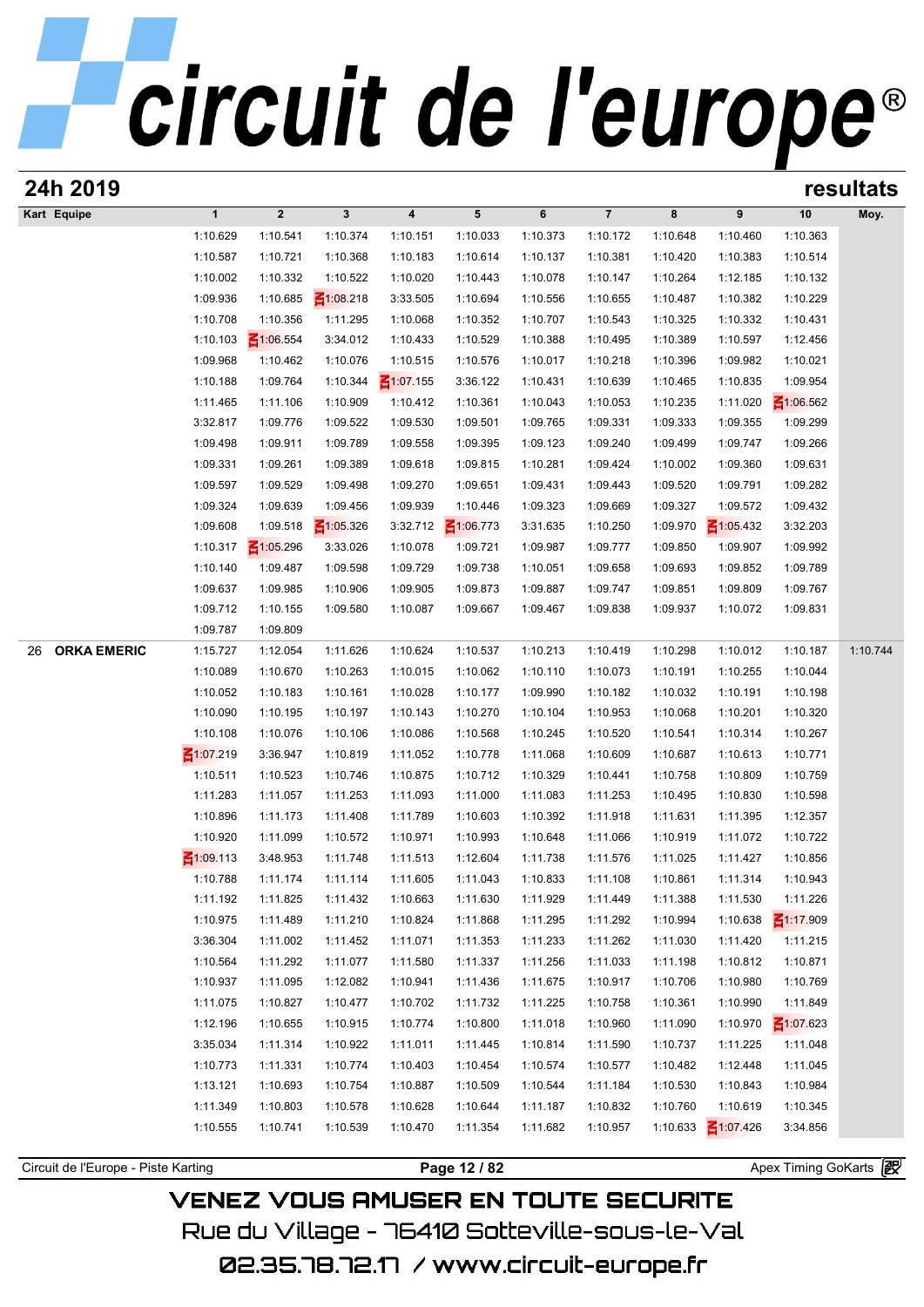| 24h 2019    |                 |                         |                 |                         |                 |                 |                 |                 |                 |          | resultats |
|-------------|-----------------|-------------------------|-----------------|-------------------------|-----------------|-----------------|-----------------|-----------------|-----------------|----------|-----------|
| Kart Equipe | $\mathbf{1}$    | $\overline{\mathbf{2}}$ | 3               | $\overline{\mathbf{4}}$ | $5\phantom{.0}$ | 6               | $\overline{7}$  | 8               | 9               | 10       | Moy.      |
|             | 1:10.377        | 1:10.026                | 1:10.072        | 1:10.298                | 1:10.673        | 1:10.764        | 1:10.076        | 1:09.856        | 1:09.944        | 1:10.533 |           |
|             | 1:11.248        | 1:10.050                | $\leq 1:06.570$ | 3:32.943                | 1:11.032        | 1:10.647        | 1:10.565        | 1:11.055        | 1:10.713        | 1:10.608 |           |
|             | 1:10.630        | 1:10.735                | 1:10.865        | 1:10.756                | 1:10.992        | 1:10.563        | $\leq 1:04.585$ | 3:36.387        | 1:11.208        | 1:11.181 |           |
|             | 1:11.381        | 1:10.907                | 1:11.036        | 1:11.076                | 1:11.039        | 1:10.706        | 1:11.138        | 1:11.866        | 1:11.224        | 1:10.969 |           |
|             | 1:10.918        | $\leq 1:06.892$         | 4:05.043        | 1:10.998                | 1:10.952        | 1:10.638        | 1:10.799        | 1:10.368        | 1:10.542        | 1:10.836 |           |
|             | 1:10.747        | 1:10.665                | 1:10.775        | 1:10.642                | 1:10.519        | $\leq 1:08.544$ | 3:33.411        | 1:10.847        | 1:11.134        | 1:10.580 |           |
|             | 1:11.124        | 1:10.144                | 1:11.423        | 1:10.131                | 1:10.425        | 1:09.979        | 1:10.073        | 1:10.151        | 1:10.277        | 1:10.600 |           |
|             | 1:10.333        | $\leq 1:04.610$         | 3:34.024        | 1:10.423                | 1:10.018        | 1:10.115        | 1:09.846        | 1:09.727        | 1:09.846        | 1:09.958 |           |
|             | 1:09.809        | 1:09.830                | 1:10.477        | 1:10.247                | 1:10.719        | 1:09.931        | 1:10.321        | 1:10.801        | 1:10.314        | 1:11.257 |           |
|             | 1:10.513        | 1:10.155                | 1:10.869        | 1:10.833                | 1:10.117        | 1:09.948        | 1:10.050        | 1:10.343        | 1:10.628        | 1:10.436 |           |
|             | 1:11.718        | 1:10.070                | 1:10.553        | 1:10.251                | 1:10.129        | 1:09.910        | 1:10.555        | 1:09.792        | 1:09.992        | 1:09.997 |           |
|             | 1:09.966        | 1:10.474                | 1:11.822        | 1:11.498                | 1:10.621        | 1:11.129        | 1:11.241        | 1:11.283        | 1:10.742        | 1:11.410 |           |
|             | $\leq 1:07.227$ | 3:46.886                | 1:11.077        | 1:11.993                | 1:11.945        | 1:12.155        | 1:12.734        | 1:12.444        | 1:11.120        | 1:10.761 |           |
|             | 1:11.211        | 1:11.067                | 1:11.186        | 1:11.258                | 1:11.096        | 1:11.125        | 1:11.224        | 1:10.628        | 1:10.832        | 1:11.098 |           |
|             | 1:11.379        | 1:11.283                | 1:11.071        | 1:11.131                | 1:10.747        | 1:11.242        | 1:11.497        | 1:11.388        | 1:11.101        | 1:10.886 |           |
|             | 1:10.703        | 1:11.142                | 1:10.921        | 1:11.309                | 1:11.439        | 1:11.100        | 1:10.780        | 1:10.941        | 1:10.964        | 1:10.960 |           |
|             | 1:10.850        | 1:12.072                | 1:10.877        | 1:10.955                | 1:10.926        | 1:10.841        | 1:10.756        | 1:10.964        | $\leq 1:07.036$ | 3:33.916 |           |
|             | 1:10.559        | 1:10.408                | 1:10.445        | 1:10.555                | 1:10.401        | 1:11.712        | 1:10.569        | 1:10.423        | 1:10.758        | 1:12.869 |           |
|             | 1:11.534        | 1:11.266                | 1:10.401        | 1:10.404                | 1:10.386        | 1:10.500        | 1:10.760        | 1:10.826        | 1:10.575        | 1:10.798 |           |
|             | 1:10.506        | 1:11.011                | 1:10.685        | 1:10.551                | 1:10.490        | 1:12.704        | 1:10.709        | 1:10.716        | 1:10.896        | 1:10.611 |           |
|             | 1:12.745        | 1:10.814                | 1:10.375        | 1:10.692                | 1:10.443        | 1:10.545        | 1:10.723        | 1:10.547        | 1:10.521        | 1:10.535 |           |
|             | 1:10.365        | 1:10.487                | 1:10.823        | 1:10.982                | 1:10.686        | 1:10.380        | 1:10.477        | 1:10.524        | 1:10.957        | 1:10.629 |           |
|             | 1:10.572        | $\leq 1:05.051$         | 3:38.005        | 1:11.225                | 1:11.330        | 1:11.270        | 1:11.187        | 1:11.180        | 1:11.163        | 1:10.931 |           |
|             | 1:10.649        | 1:11.295                | 1:11.793        | 1:10.382                | 1:10.524        | 1:10.867        | 1:10.762        | 1:11.133        | 1:13.099        | 1:10.622 |           |
|             | 1:12.144        | 1:11.127                | 1:10.250        | 1:10.258                | 1:10.459        | 1:10.537        | 1:11.213        | 1:10.469        | 1:11.333        | 1:10.659 |           |
|             | 1:11.325        | 1:10.670                | 1:10.443        | 1:11.574                | 1:10.686        | 1:10.466        | 1:11.221        | 1:11.921        | 1:10.898        | 1:10.529 |           |
|             | 1:10.533        | 1:10.557                | 1:10.413        | 1:10.238                | 1:10.604        | 1:10.788        | 1:10.512        | $\leq 1:07.908$ | 3:33.753        | 1:11.133 |           |
|             | 1:11.173        | 1:10.358                |                 | 1:10.647                | 1:10.423        | 1:11.003        | 1:11.394        | 1:10.720        | 1:10.950        | 1:11.117 |           |
|             |                 |                         | 1:10.770        |                         |                 |                 | 1:10.460        |                 | 1:10.606        |          |           |
|             | 1:10.919        | 1:10.695                | 1:11.038        | 1:10.516                | 1:10.814        | 1:11.477        |                 | 1:10.880        |                 | 1:10.456 |           |
|             | 1:10.356        | 1:10.651                | 1:10.411        | 1:11.132                | 1:10.204        | 1:10.384        | 1:10.441        | 1:10.735        | 1:11.304        | 1:10.726 |           |
|             | 1:11.229        | 1:10.335                | 1:10.561        | 1:10.594                | 1:10.568        | 1:10.693        | 1:10.691        | 1:10.473        | 1:10.818        | 1:10.678 |           |
|             | $\leq 1:05.896$ | 6:24.722                | 1:10.717        | 1:10.539                | 1:11.014        | 1:10.991        | 1:10.175        | 1:10.367        | 1:10.348        | 1:10.300 |           |
|             | 1:10.327        | 1:10.265                | 1:10.259        | 1:10.001                | 1:10.140        | 1:10.128        | 1:10.202        | 1:10.138        | 1:10.206        | 1:10.273 |           |
|             | 1:10.312        | 1:10.461                | 1:10.301        | 1:10.434                | 1:10.228        | 1:11.408        | 1:10.134        | 1:10.421        | 1:10.117        | 1:10.088 |           |
|             | 1:09.903        | 1:09.853                | 1:09.785        | 1:10.212                | 1:11.088        | 1:10.192        | 1:11.514        | 1:11.772        | 1:11.261        | 1:10.089 |           |
|             | 1:11.859        | 1:17.499                | 1:11.291        | 1:10.287                | 1:10.289        | 1:11.600        | 1:10.074        | 1:10.676        | 1:11.295        | 1:10.390 |           |
|             | 1:10.072        | $\leq 1:04.824$         | 3:36.631        | 1:11.317                | 1:10.949        | 1:11.287        | 1:10.685        | 1:10.966        | 1:10.804        | 1:10.945 |           |
|             | 1:10.500        | 1:10.502                | 1:10.709        | 1:10.488                | 1:10.777        | 1:10.596        | 1:10.781        | 1:10.946        | 1:10.496        | 1:11.178 |           |
|             | 1:11.932        | 1:11.043                | 1:10.711        | 1:10.700                | 1:10.818        | 1:10.591        | 1:10.822        | 1:10.656        | 1:10.733        | 1:10.545 |           |
|             | 1:11.017        | 1:10.624                | 1:10.179        | 1:10.461                | 1:10.450        | 1:10.401        | 1:10.696        | 1:10.460        | 1:10.631        | 1:12.270 |           |
|             | 1:10.490        | 1:10.663                | 1:10.757        | 1:10.654                | 1:10.649        | 1:10.937        | 1:10.659        | 1:10.638        | 1:10.573        | 1:10.417 |           |
|             | $\leq 1:04.618$ | 3:36.354                | 1:11.119        | 1:10.711                | 1:10.966        | 1:12.232        | 1:14.515        | 1:10.710        | 1:10.539        | 1:10.717 |           |
|             | 1:10.531        | 1:11.077                | 1:10.753        | 1:10.537                | 1:10.586        | 1:12.475        | 1:11.062        | 1:11.381        | 1:10.456        | 1:10.451 |           |
|             | 1:10.474        | 1:10.732                | 1:11.015        | 1:10.649                | 1:10.675        | 1:10.694        | 1:10.892        | 1:10.671        | 1:10.614        | 1:10.367 |           |
|             |                 |                         |                 |                         |                 |                 |                 |                 |                 |          |           |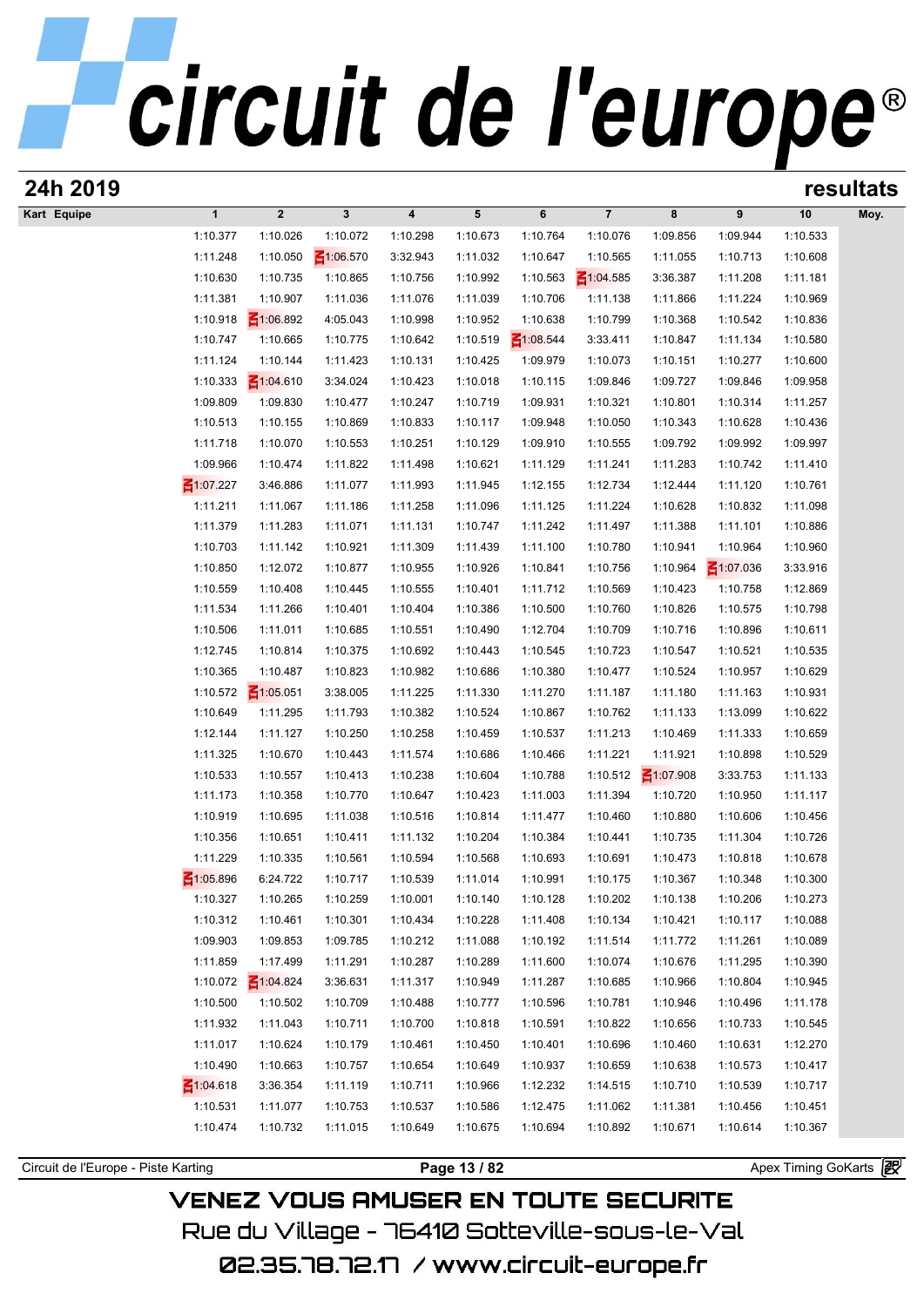| 24h 2019                            |                      |                      |                      |                      |                                 |                      |                          |                      |                      |                                          | resultats |
|-------------------------------------|----------------------|----------------------|----------------------|----------------------|---------------------------------|----------------------|--------------------------|----------------------|----------------------|------------------------------------------|-----------|
| Kart Equipe                         | $\mathbf{1}$         | $\overline{2}$       | $\mathbf{3}$         | 4                    | 5                               | 6                    | $\overline{7}$           | 8                    | 9                    | 10                                       | Moy.      |
|                                     | 1:10.415             | 1:10.705             | 1:11.200             | 1:10.438             | 1:10.771                        | 1:10.569             | 1:10.902                 | 1:10.493             | 1:10.433             | 1:10.372                                 |           |
|                                     | 1:10.203             | 1:10.439             | 1:11.597             | 1:11.496             | 1:10.652                        | 1:10.673             | 1:10.777                 | 1:10.467             | 1:10.329             | 1:11.377                                 |           |
|                                     | $\leq 1:06.022$      | 3:35.187             | 1:11.247             | 1:11.093             | 1:11.193                        | 1:10.963             | 1:10.560                 | 1:10.858             | 1:11.888             | 1:10.408                                 |           |
|                                     | 1:10.618             | 1:12.060             | 1:10.465             | 1:11.314             | 1:10.465                        | 1:10.352             | 1:10.520                 | 1:10.420             | 1:10.271             | 1:10.310                                 |           |
|                                     | 1:10.624             | 1:10.529             | 1:10.500             | 1:11.084             | 1:10.571                        | 1:11.749             | 1:10.565                 | 1:10.362             | 1:10.521             | 1:10.293                                 |           |
|                                     | 1:10.443             | 1:10.937             | 1:10.379             | 1:10.321             | 1:10.221                        | 1:10.101             | 1:10.446                 | 1:10.016             | 1:10.536             | 1:10.318                                 |           |
|                                     | 1:13.021             | 1:10.074             | 1:12.065             | 1:10.019             | 1:10.363                        | 1:10.640             | $\leq 1:06.961$          | 3:33.196             | 1:10.837             | 1:10.946                                 |           |
|                                     | 1:10.808             | 1:11.944             | 1:10.296             | 1:10.520             | 1:10.548                        | 1:10.460             | 1:10.560                 | 1:10.431             | 1:10.667             | 1:10.746                                 |           |
|                                     | 1:11.102             | 1:10.671             | 1:10.355             | 1:11.025             | 1:10.547                        | 1:10.536             | 1:10.201                 | 1:10.566             | 1:12.519             | 1:10.462                                 |           |
|                                     | 1:10.313             | 1:11.024             | 1:10.244             | 1:10.345             | 1:09.894                        | 1:10.024             | 1:10.470                 | 1:10.483             | 1:11.712             | 1:10.119                                 |           |
|                                     | 1:10.603             | 1:10.018             | 1:10.239             | 1:11.438             | 1:10.632                        | 1:10.781             | 1:10.713                 | 1:10.588             | 1:11.244             | 1:11.135                                 |           |
|                                     | 1:11.092             | 1:11.507             | 1:10.479             | 1:10.742             | 1:10.003                        | 1:09.900             | 1:09.905                 | 1:11.056             | $\leq 1:05.373$      | 3:33.596                                 |           |
|                                     | 1:10.550             | 1:10.194             | 1:09.568             | 1:10.482             | 1:10.632                        | 1:09.698             | 1:10.391                 | 1:09.907             | 1:09.759             | 1:09.743                                 |           |
|                                     | 1:09.538             | 1:10.099             | 1:10.313             | 1:10.238             | 1:09.870                        | 1:10.972             | 1:09.748                 | 1:09.927             | 1:09.666             | 1:09.900                                 |           |
|                                     | 1:10.254             | 1:09.638             | 1:09.797             | 1:10.095             | 1:09.540                        | 1:09.455             | 1:10.579                 | 1:10.233             | 1:09.899             | 1:10.527                                 |           |
|                                     | 1:09.865             | 1:10.491             | 1:10.390             | 1:10.004             | 1:09.734                        | 1:09.983             | 1:09.895                 | 1:09.680             | 1:09.777             | 1:09.818                                 |           |
|                                     | $\leq 1:04.267$      | 3:34.573             | 1:11.247             | 1:10.857             | 1:11.057                        | 1:10.629             | 1:10.598                 | 1:10.766             | 1:11.155             | 1:10.730                                 |           |
|                                     | 1:10.459             | 1:12.616             | 1:10.881             | 1:10.666             | 1:10.422                        | 1:10.482             | 1:10.966                 | 1:10.476             | 1:10.405             | 1:10.217                                 |           |
|                                     | 1:10.371             | 1:12.546             | 1:10.505             | 1:10.449             | 1:10.811                        | 1:10.102             | 1:10.985                 | 1:10.904             | 1:10.748             | 1:10.611                                 |           |
|                                     | 1:10.316             | 1:10.449             | 1:10.452             | 1:10.828             | 1:10.551                        | 1:10.639             | 1:10.850                 | 1:10.624             | 1:10.379             | 1:10.563                                 |           |
|                                     | 1:10.449             | 1:10.730             | 1:10.297             | 1:10.887             | 1:10.478                        | $\leq 1:06.079$      | 3:35.685                 | 1:10.764             | 1:10.357             | 1:10.421                                 |           |
|                                     | 1:11.162             | 1:10.430             | 1:10.345             | 1:10.587             | 1:10.577                        | 1:10.296             | 1:10.267                 | 1:10.219             | 1:10.309             | 1:10.040                                 |           |
|                                     | 1:10.871             | 1:10.158             | 1:10.131             | 1:10.304             | 1:10.218                        | 1:10.264             | 1:11.334                 | 1:10.676             | 1:10.149             | 1:10.162                                 |           |
|                                     | 1:10.003             | 1:10.460             | 1:10.578             | 1:10.236             | 1:10.155                        | 1:10.279             | 1:12.325                 | 1:10.400             | 1:10.250             | 1:10.768                                 |           |
|                                     | 1:10.192             | 1:10.348             | 1:10.452             | 1:10.794             | 1:10.363                        | 1:10.612             | 1:10.554                 | 1:10.516             | 1:10.339             | 1:10.364                                 |           |
|                                     | 1:10.369             | 1:10.349             | 1:10.730             | 1:10.279             | 1:11.353                        | 1:10.583             | $\leq 1:04.089$          | 3:38.793             | 1:10.961             | 1:10.576                                 |           |
|                                     | 1:10.734             | 1:10.486             | 1:11.474             | 1:10.870             | 1:10.627                        | 1:10.220             | 1:10.399                 | 1:10.394             | 1:10.216             | 1:10.345                                 |           |
|                                     |                      | 1:11.789             |                      |                      | 1:10.592                        |                      |                          |                      | 1:10.471             |                                          |           |
|                                     | 1:10.429<br>1:10.547 | 1:10.348             | 1:10.465<br>1:10.842 | 1:10.269<br>1:10.232 | 1:10.135                        | 1:10.551<br>1:10.114 | 1:10.324<br>1:09.897     | 1:10.559<br>1:10.487 | 1:10.298             | 1:10.684<br>1:10.754                     |           |
|                                     | 1:10.797             | 1:10.340             | 1:10.393             | 1:10.424             | 1:10.466                        | 1:10.205             | 1:10.378                 | 1:10.431             | 1:10.508             | 1:10.410                                 |           |
|                                     | 1:10.656             | 1:10.423             | 1:10.735             | 1:10.040             | 1:10.368                        |                      | 1:10.119 $\leq 1:08.095$ | 3:33.705             | 1:11.003             | 1:11.174                                 |           |
|                                     |                      |                      |                      |                      |                                 |                      |                          |                      |                      |                                          |           |
|                                     | 1:10.301             | 1:10.540             | 1:10.333             | 1:11.036             | 1:10.258                        | 1:11.186             | 1:11.344                 | 1:10.989             | 1:10.352             | 1:10.166                                 |           |
|                                     | 1:10.624<br>1:10.386 | 1:10.619<br>1:10.938 | 1:10.219<br>1:10.478 | 1:10.665<br>1:11.683 | 1:10.368<br>1:10.702            | 1:10.621<br>1:10.653 | 1:10.386<br>1:10.773     | 1:10.872<br>1:10.811 | 1:10.173<br>1:10.586 | 1:10.522<br>1:10.657                     |           |
|                                     |                      |                      | 1:10.994             |                      |                                 |                      |                          |                      |                      |                                          |           |
|                                     | 1:10.503             | 1:10.614             |                      | 1:11.371             | 1:10.452                        | 1:10.890             | 1:11.689                 | 1:11.647             | 1:10.775             | 1:10.465                                 |           |
|                                     | 1:10.653             | 1:10.993             | 1:11.177             | 1:10.434             | $\leq 1:10.576$                 | 3:32.767             | 1:10.097                 | 1:10.352             | 1:10.249             | 1:09.989                                 |           |
|                                     | 1:10.222             | 1:10.083             | 1:10.461             | 1:09.877             | 1:10.266                        | 1:10.052             | 1:10.447                 | 1:10.435             | 1:09.932             | 1:10.033                                 |           |
|                                     | 1:10.168             | 1:10.095             | 1:10.255             | 1:10.259             | 1:10.147                        | $\leq 1:06.833$      | 3:38.427                 | 1:11.081             | 1:10.899             | 1:10.918                                 |           |
|                                     | 1:10.873             | 1:10.629             | 1:10.715             | 1:10.647             | 1:10.833                        | 1:10.438             | 1:10.467                 | 1:10.335             | 1:10.431             | 1:10.695                                 |           |
|                                     | 1:10.958             | 1:10.911             | 1:10.502             | 1:10.340             | 1:10.645                        | 1:10.727             | $\leq 1:07.270$          | 3:32.550             | 1:11.309             | 1:10.943                                 |           |
|                                     | 1:10.756             | 1:11.155             | 1:11.511             | 1:10.848             | 1:10.920                        | 1:10.788             | 1:10.773                 | 1:10.977             | 1:11.049             | 1:10.812                                 |           |
|                                     | 1:11.062             | 1:10.655             | 1:10.924             | 1:11.766             | 1:10.947                        | 1:10.936             | $\leq 1:04.423$          | 3:36.266             | 1:11.213             | 1:11.223                                 |           |
|                                     | 1:10.935             | 1:11.076             | 1:11.463             | 1:12.385             | 1:11.219                        | 1:11.617             | 1:11.451                 | 1:10.953             | 1:10.812             | 1:11.185                                 |           |
|                                     |                      |                      |                      |                      |                                 |                      |                          |                      |                      |                                          |           |
|                                     |                      |                      |                      |                      |                                 |                      |                          |                      |                      |                                          |           |
| Circuit de l'Europe - Piste Karting | 1:11.066             | 1:10.906             | 1:11.172             | 1:11.401             | $\leq 1:06.181$<br>Page 14 / 82 | 3:33.776             | 1:12.414                 | 1:10.523             | 1:10.869             | 1:11.056<br>Apex Timing GoKarts <b>段</b> |           |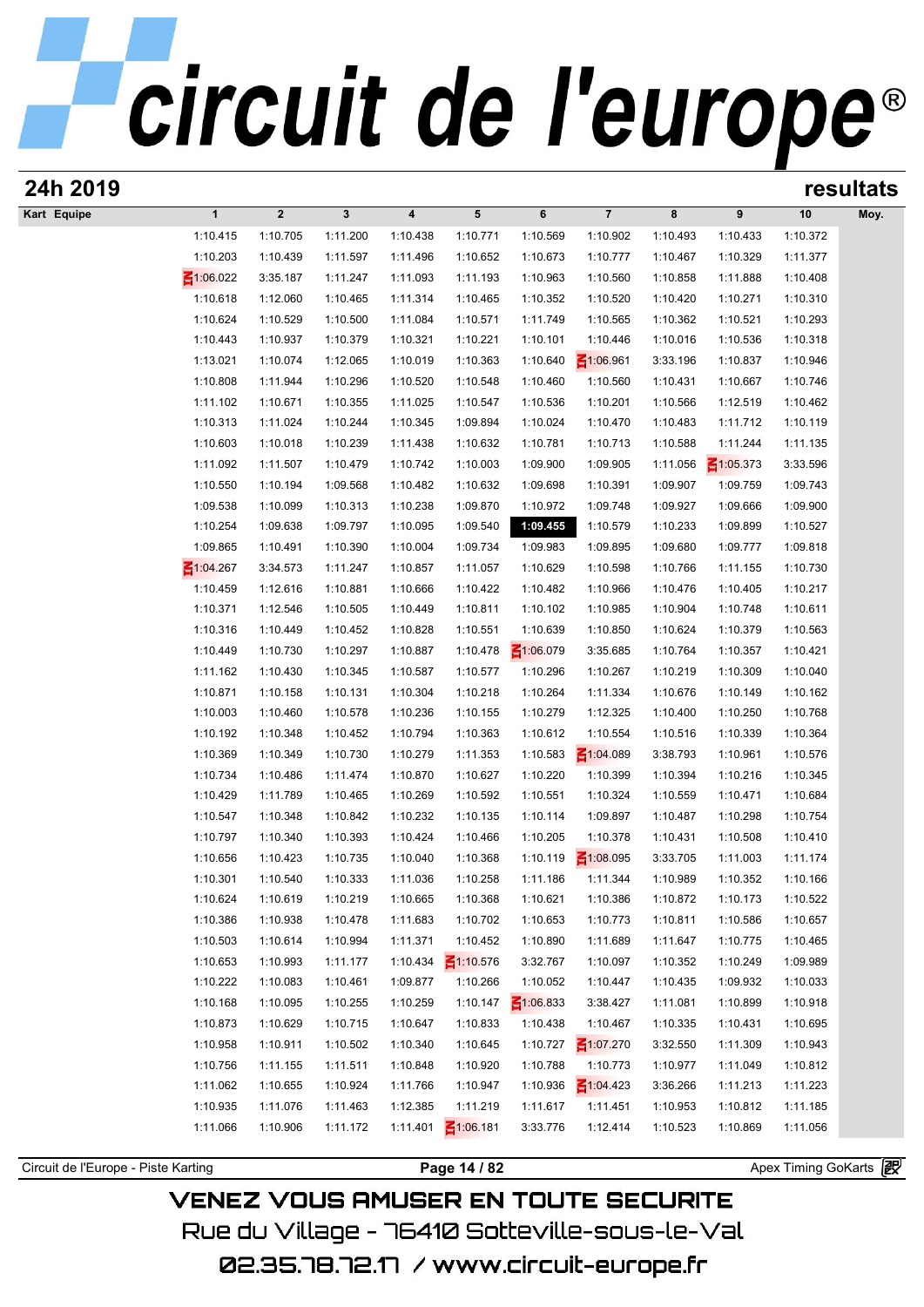## circuit de l'europe<sup>®</sup>

| 24h 2019                      |              |                |                 |                         |                 |                 |                |          |                                             |                 | resultats |
|-------------------------------|--------------|----------------|-----------------|-------------------------|-----------------|-----------------|----------------|----------|---------------------------------------------|-----------------|-----------|
| Kart Equipe                   | $\mathbf{1}$ | $\overline{2}$ | $\mathbf{3}$    | $\overline{\mathbf{4}}$ | $5\phantom{.0}$ | 6               | $\overline{7}$ | 8        | 9                                           | 10              | Moy.      |
|                               | 1:11.009     | 1:10.811       | 1:10.742        | 1:10.787                | 1:11.014        | 1:10.905        | 1:11.405       | 1:10.927 | 1:10.818                                    | 1:11.168        |           |
|                               | 1:10.695     | 1:10.879       | 1:10.957        | 1:11.021                | 1:10.689        | 1:10.897        | 1:10.881       | 1:10.741 | 1:10.705                                    | 1:11.035        |           |
|                               | 1:10.945     | 1:11.536       | $\leq 1:05.976$ | 3:33.389                | 1:10.415        | 1:10.347        | 1:10.526       | 1:10.786 | 1:10.582                                    | 1:10.551        |           |
|                               | 1:10.717     | 1:10.473       | 1:10.366        | 1:10.407                | 1:10.360        | 1:10.582        | 1:10.488       | 1:10.496 | 1:10.477                                    | 1:11.668        |           |
| <b>LES SOTTEVILLAIS</b><br>28 | 1:15.833     | 1:11.740       | 1:11.953        | 1:10.889                | 1:10.591        | 1:10.547        | 1:10.143       | 1:10.250 | 1:10.294                                    | 1:10.378        | 1:10.624  |
|                               | 1:09.883     | 1:10.989       | 1:11.015        | 1:09.962                | 1:10.107        | 1:10.117        | 1:10.749       | 1:10.801 | 1:10.634                                    | 1:10.544        |           |
|                               | 1:10.465     | 1:11.193       | 1:10.389        | 1:11.799                | 1:09.882        | 1:10.267        | 1:10.300       | 1:09.760 | 1:09.903                                    | 1:09.963        |           |
|                               | 1:10.276     | 1:10.253       | 1:10.625        | 1:10.149                | 1:11.573        | 1:09.908        | 1:11.059       | 1:10.179 | 1:10.359                                    | 1:10.676        |           |
|                               | 1:10.300     | 1:10.249       | 1:10.603        | 1:10.391                | 1:10.441        | 1:10.429        | 1:10.375       | 1:10.643 | 1:12.980                                    | 1:10.613        |           |
|                               | 1:10.203     | 1:10.131       | 1:10.388        | 1:10.677                | 1:10.463        | 1:10.824        | 1:10.231       | 1:10.145 | 1:10.524                                    | 1:12.231        |           |
|                               | 1:10.478     | 1:10.607       | 1:10.439        | 1:10.625                | 1:10.329        | 1:10.450        | 1:10.047       | 1:10.627 | 1:10.233                                    | 1:10.288        |           |
|                               | 1:10.328     | 1:11.287       | 1:10.490        | 1:10.256                | 1:10.438        | 1:10.240        | 1:10.057       | 1:10.629 | 1:10.182                                    | $\leq 1:09.880$ |           |
|                               | 4:46.634     | 1:10.933       | 1:10.708        | 1:11.749                | 1:11.011        | 1:13.604        | 1:12.220       | 1:13.276 | 1:12.329                                    | 1:12.257        |           |
|                               | 1:13.366     | 1:10.920       | 1:10.408        | 1:11.285                | 1:10.692        | 1:11.509        | 1:10.337       | 1:10.359 | 1:10.415                                    | 1:10.733        |           |
|                               | 1:11.299     | 1:10.880       | 1:13.403        | 1:11.259                | 1:12.422        | 1:12.793        | 1:11.723       | 1:12.663 | 1:11.781                                    | 1:12.131        |           |
|                               | 1:11.735     | 1:11.392       | 1:10.105        | 1:10.424                | 1:10.327        | 1:10.640        | 1:11.467       | 1:11.214 | 1:11.331                                    | 1:11.670        |           |
|                               | 1:10.856     | 1:11.600       | 1:13.471        | 1:10.574                | 1:10.843        | 1:12.584        | 1:11.658       | 1:11.853 | 1:10.402                                    | $\leq 1:13.141$ |           |
|                               | 3:39.185     | 1:10.738       | 1:11.591        | 1:11.605                | 1:10.905        | 1:11.348        | 1:10.700       | 1:10.614 | 1:10.660                                    | 1:10.620        |           |
|                               | 1:10.789     | 1:11.555       | 1:10.482        | 1:11.007                | 1:10.995        | 1:10.864        | 1:10.557       | 1:10.831 | 1:10.604                                    | 1:10.787        |           |
|                               | 1:10.786     | 1:10.842       | 1:10.707        | 1:10.393                | 1:10.339        | 1:11.591        | 1:10.965       | 1:10.448 | 1:10.392                                    | 1:10.335        |           |
|                               | 1:11.348     | 1:11.099       | 1:11.410        | 1:12.381                | 1:11.418        | 1:12.031        | 1:10.658       | 1:11.314 | 1:10.663                                    | 1:10.846        |           |
|                               | 1:11.803     | 1:12.724       | 1:10.535        | 1:10.741                | $\leq 1:06.584$ | 3:49.202        | 1:12.628       | 1:11.607 | 1:11.248                                    | 1:11.143        |           |
|                               | 1:11.364     | 1:11.219       | 1:10.964        | 1:11.127                | 1:10.964        | 1:11.216        | 1:11.357       | 1:11.053 | 1:11.248                                    | 1:10.787        |           |
|                               | 1:10.890     | 1:12.167       | 1:12.536        | 1:10.878                | 1:11.199        | 1:10.981        | 1:10.932       | 1:10.865 | 1:11.740                                    | 1:10.854        |           |
|                               | 1:10.854     | 1:11.089       | 1:10.854        | 1:10.967                | 1:11.555        | 1:12.321        | 1:11.081       | 1:10.817 | 1:10.956                                    | 1:10.816        |           |
|                               | 1:10.882     | 1:10.919       | 1:11.048        | 1:11.047                | 1:10.508        | 1:11.682        | 1:10.889       | 1:10.788 | 1:10.943                                    | 1:10.760        |           |
|                               | 1:11.728     | 1:10.781       | 1:10.741        | 1:11.373                | 1:11.624        | 1:10.780        | 1:10.491       | 1:10.802 | 1:10.911                                    | $\leq 1:07.873$ |           |
|                               | 3:40.952     | 1:11.539       | 1:12.808        | 1:11.513                | 1:11.798        | 1:11.987        | 1:11.911       | 1:12.125 | 1:10.901                                    | 1:11.620        |           |
|                               | 1:11.960     | 1:11.862       | 1:11.480        | 1:12.096                | 1:11.439        | 1:11.476        | 1:11.278       | 1:11.471 | 1:11.249                                    | 1:11.537        |           |
|                               | 1:11.848     | 1:11.533       | 1:11.844        | 1:11.648                | 1:11.362        | 1:11.248        | 1:11.351       | 1:11.067 | 1:11.265                                    | 1:11.819        |           |
|                               | 1:11.357     | 1:11.485       | 1:11.107        | 1:11.395                | 1:12.257        | 1:11.482        | 1:11.067       |          | 1:10.792 $\overline{\phantom{0}2}$ 1:08.368 | 4:13.908        |           |
|                               | 1:10.922     | 1:10.772       | 1:10.662        | 1:10.400                | 1:10.394        | 1:10.706        | 1:10.359       | 1:10.343 | 1:10.160                                    | 1:10.965        |           |
|                               | 1:10.733     | 1:09.944       | 1:10.414        | 1:10.934                | 1:10.271        | 1:10.014        | 1:10.175       | 1:10.464 | 1:10.398                                    | 1:10.308        |           |
|                               | 1:10.397     | 1:10.391       | 1:10.283        | 1:10.578                | 1:10.222        | 1:10.589        | 1:11.176       | 1:10.279 | 1:10.190                                    | 1:10.173        |           |
|                               | 1:10.192     | 1:10.110       | 1:10.140        | 1:10.086                | 1:10.414        | 1:10.099        | 1:10.860       | 1:10.765 | 1:10.016                                    | 1:10.372        |           |
|                               | 1:10.180     | 1:10.098       | 1:10.029        | 1:10.054                | 1:10.363        | 1:09.922        | 1:10.761       | 1:09.860 | 1:10.255                                    | $\leq 1:09.782$ |           |
|                               | 3:35.219     | 1:11.085       | 1:10.697        | 1:10.304                | 1:10.379        | 1:10.478        | 1:10.413       | 1:10.558 | 1:10.773                                    | 1:11.326        |           |
|                               | 1:10.430     | 1:10.920       | 1:10.560        | 1:10.922                | 1:10.506        | 1:11.371        | 1:10.579       | 1:10.107 | 1:11.137                                    | 1:10.504        |           |
|                               | 1:10.082     | 1:10.112       | 1:10.004        | 1:10.559                | 1:10.452        | 1:10.133        | 1:12.575       | 1:10.205 | 1:10.618                                    | 1:10.118        |           |
|                               | 1:10.297     | 1:10.063       | 1:10.480        | 1:10.283                | 1:10.275        | 1:10.072        | 1:09.930       | 1:10.225 | 1:10.954                                    | 1:11.676        |           |
|                               | 1:10.505     | 1:12.332       | 1:12.872        | 1:10.780                | 1:10.565        | $\leq 1:07.301$ | 3:43.803       | 1:10.237 | 1:10.514                                    | 1:12.732        |           |
|                               | 1:11.136     | 1:11.073       | 1:11.146        | 1:10.110                | 1:10.689        | 1:10.835        | 1:10.231       | 1:10.774 | 1:10.291                                    | 1:10.049        |           |
|                               | 1:10.311     | 1:10.242       | 1:10.307        | 1:10.139                | 1:10.496        | 1:10.883        | 1:10.278       | 1:10.694 | 1:09.891                                    | 1:11.305        |           |
|                               |              |                |                 |                         |                 |                 |                |          |                                             |                 |           |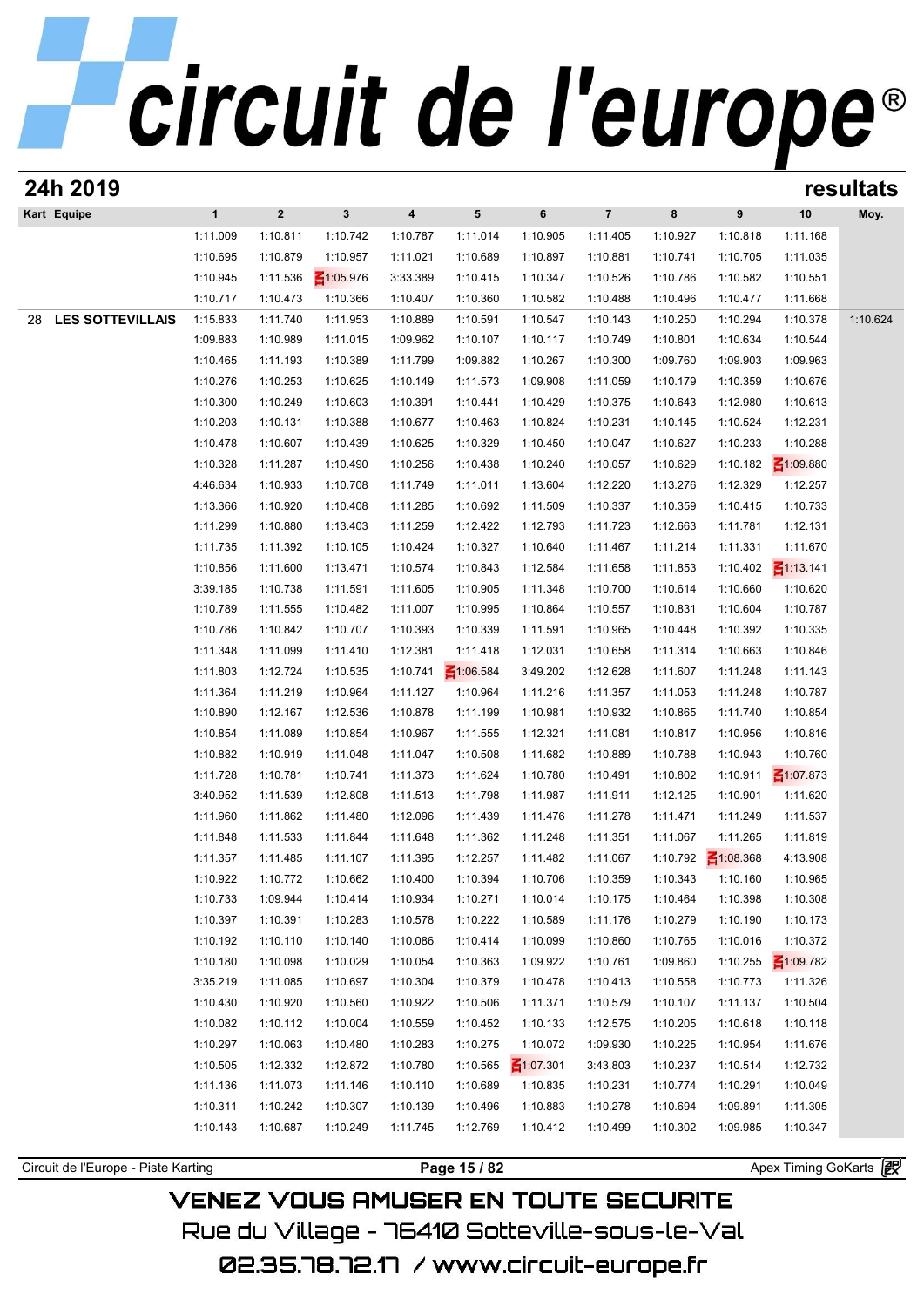| 24h 2019                            |                      |                      |                             |                         |                      |                      |                      |                      |                      |                       | resultats |
|-------------------------------------|----------------------|----------------------|-----------------------------|-------------------------|----------------------|----------------------|----------------------|----------------------|----------------------|-----------------------|-----------|
| Kart Equipe                         | $\mathbf{1}$         | $\boldsymbol{2}$     | $\mathbf{3}$                | $\overline{\mathbf{4}}$ | 5                    | 6                    | $\overline{7}$       | 8                    | 9                    | 10                    | Moy.      |
|                                     | 1:10.276             | 1:10.334             | 1:09.800                    | 1:09.950                | 1:11.714             | 1:10.164             | 1:11.380             | 1:12.012             | 1:11.238             | 1:11.155              |           |
|                                     | 1:10.182             | 1:09.881             | $\leq 1:07.284$             | 3:43.202                | 1:11.198             | 1:10.850             | 1:10.944             | 1:10.678             | 1:10.890             | 1:11.231              |           |
|                                     | 1:11.804             | 1:10.810             | 1:10.790                    | 1:10.679                | 1:11.173             | 1:12.939             | 1:12.378             | 1:10.581             | 1:10.728             | 1:10.723              |           |
|                                     | 1:10.817             | 1:10.468             | 1:10.454                    | 1:10.864                | 1:10.566             | 1:10.713             | 1:13.022             | 1:10.419             | 1:10.679             | 1:10.660              |           |
|                                     | 1:11.494             | 1:13.289             | 1:11.685                    | 1:12.262                | 1:10.464             | 1:10.447             | 1:10.905             | 1:11.468             | 1:10.900             | 1:10.557              |           |
|                                     | 1:10.793             | 1:10.597             | 1:10.503                    | 1:10.459                | 1:10.527             | 1:10.823             | 1:11.414             | 1:10.608             | 1:10.774             | 1:11.222              |           |
|                                     | 1:10.791             | 1:10.298             | $\leq 1:07.437$             | 3:44.954                | 1:11.656             | 1:10.947             | 1:12.405             | 1:10.589             | 1:11.326             | 1:10.410              |           |
|                                     | 1:11.083             | 1:12.823             | 1:13.237                    | 1:10.722                | 1:10.881             | 1:10.510             | 1:10.385             | 1:10.948             | 1:10.850             | 1:10.798              |           |
|                                     | 1:10.198             | 1:11.591             | 1:10.569                    | 1:10.326                | 1:10.718             | 1:10.742             | 1:10.872             | 1:10.911             | 1:11.351             | 1:10.946              |           |
|                                     | 1:10.038             | 1:10.283             | 1:10.874                    | 1:10.471                | 1:10.749             | 1:10.325             | 1:10.803             | 1:10.485             | 1:10.319             | 1:10.595              |           |
|                                     | 1:10.612             | 1:10.206             | 1:10.200                    | 1:11.406                | 1:10.134             | 1:10.433             | 1:10.535             | 1:10.745             | 1:10.162             | 1:10.994              |           |
|                                     | 1:10.800             | 1:10.535             | 1:11.259                    | 1:10.835                | $\leq 1:08.212$      | 3:38.831             | 1:10.818             | 1:10.406             | 1:10.004             | 1:10.046              |           |
|                                     | 1:10.174             | 1:10.033             | 1:10.464                    | 1:10.058                | 1:10.851             | 1:10.524             | 1:10.247             | 1:10.079             | 1:11.093             | 1:10.126              |           |
|                                     | 1:10.913             | 1:09.756             | 1:10.181                    | 1:10.033                | 1:10.321             | 1:09.641             | 1:09.851             | 1:09.667             | 1:10.640             | 1:09.699              |           |
|                                     | 1:10.000             | 1:10.644             | 1:09.558                    | 1:10.225                | 1:10.055             | 1:10.180             | 1:09.834             | 1:10.845             | 1:09.488             | 1:09.752              |           |
|                                     | 1:09.660             | 1:09.396             | 1:09.736                    | 1:11.382                | 1:10.032             | 1:09.677             | 1:09.824             | 1:09.705             | 1:09.609             | 1:10.114              |           |
|                                     | 1:09.669<br>1:11.550 | 1:09.702<br>1:10.262 | $\leq 1:05.247$<br>1:11.052 | 6:21.066<br>1:11.773    | 1:11.432<br>1:11.897 | 1:11.772<br>1:10.456 | 1:11.062<br>1:10.940 | 1:10.194<br>1:09.880 | 1:10.449<br>1:10.239 | 1:10.922<br>1:10.295  |           |
|                                     | 1:12.185             | 1:09.938             | 1:09.896                    | 1:10.434                | 1:10.204             | 1:11.225             | 1:10.190             | 1:09.897             | 1:10.047             | 1:11.202              |           |
|                                     | 1:11.225             | 1:09.997             | 1:09.996                    | 1:10.116                | 1:10.554             | 1:10.120             | 1:11.333             | 1:15.816             | 1:14.638             | 1:11.763              |           |
|                                     | 1:13.294             | 1:10.312             | 1:09.989                    | 1:09.893                | 1:09.915             | 1:10.198             | 1:10.634             | 1:12.204             | 1:11.251             | 1:10.863              |           |
|                                     | 1:10.399             | 1:10.820             | 1:09.920                    | $\leq 1:10.003$         | 3:35.029             | 1:11.127             | 1:11.509             | 1:10.410             | 1:09.857             | 1:10.332              |           |
|                                     | 1:09.752             | 1:10.491             | 1:10.071                    | 1:10.176                | 1:10.045             | 1:09.918             | 1:10.664             | 1:10.766             | 1:09.764             | 1:09.507              |           |
|                                     | 1:09.793             | 1:09.472             | 1:10.687                    | 1:09.992                | 1:10.544             | 1:09.745             | 1:09.587             | 1:09.254             | 1:09.983             | 1:12.377              |           |
|                                     | 1:10.010             | 1:11.558             | 1:10.100                    | $\leq 1:06.599$         | 3:34.355             | 1:09.534             | 1:09.758             | 1:09.777             | 1:10.307             | 1:09.479              |           |
|                                     | 1:10.069             | 1:09.586             | 1:10.987                    | $\leq 1:05.741$         | 3:36.162             | 1:11.230             | 1:10.597             | 1:10.905             | 1:10.802             | 1:10.161              |           |
|                                     | 1:10.458             | 1:10.306             | 1:10.221                    | 1:10.520                | 1:11.443             | 1:10.979             | 1:10.937             | 1:11.171             | 1:10.933             | 1:10.708              |           |
|                                     | 1:10.119             | 1:11.000             | 1:10.891                    | 1:11.174                | 1:11.085             | 1:10.309             | 1:10.365             | 1:10.555             | 1:10.563             | 1:12.312              |           |
|                                     | 1:10.803             | 1:10.380             | $\leq 1:08.990$             | 3:36.749                | 1:10.914             | 1:10.330             | 1:10.459             | 1:10.699             | 1:10.174             | 1:10.055              |           |
|                                     | 1:10.507             | 1:10.260             | 1:09.901                    | 1:10.357                | 1:11.296             | 1:10.617             | 1:10.695             | 1:10.533             | 1:09.615             | 1:11.083              |           |
|                                     | 1:10.036             | 1:10.350             | $\leq$ 1:11.481             | 3:38.388                | 1:11.936             | 1:10.462             | 1:11.115             | 1:10.481             | 1:10.448             | 1:10.552              |           |
|                                     | 1:10.604             | 1:10.069             | 1:09.951                    | 1:09.936                | 1:11.554             | 1:09.791             | 1:11.191             | 1:09.947             | 1:10.176             | 1:10.466              |           |
|                                     | 1:10.510             | 1:10.032             | 1:10.774                    | 1:10.090                | 1:10.107             | 1:10.753             | 1:10.271             | 1:10.461             | 1:10.132             | 1:10.304              |           |
|                                     | 41:07.036            | 3:35.064             | 1:10.039                    | 1:10.585                | 1:10.501             | 1:10.410             | 1:10.637             | 1:10.468             | 1:10.169             | 1:11.237              |           |
|                                     | 1:10.347             | 1:10.756             | 1:10.140                    | 1:09.865                | 1:10.064             | 1:12.860             | 1:10.653             | 1:10.424             | $\leq 1:06.812$      | 3:42.739              |           |
|                                     | 1:11.018             | 1:10.519             | 1:11.371                    | 1:10.246                | 1:10.313             | 1:10.875             | 1:11.210             | 1:10.411             | 1:10.159             | 1:10.219              |           |
|                                     | 1:10.094             | 1:10.645             | 1:10.084                    | 1:11.298                | 1:10.624             | 1:10.388             | 1:10.204             | 1:10.342             | 1:10.208             | 1:10.515              |           |
|                                     | 1:09.833             | 1:10.175             | 1:10.618                    | 1:10.665                | 1:10.344             | 1:10.196             | 1:10.481             | 1:10.644             | 1:09.921             | 1:10.029              |           |
|                                     | $\leq 1:05.979$      | 3:41.891             | 1:10.047                    | 1:09.553                | 1:10.150             | 1:10.002             | 1:10.300             | 1:10.168             | 1:10.072             | 1:10.122              |           |
|                                     | 1:10.058             | 1:09.973             | 1:10.757                    | 1:09.953                | 1:09.736             | 1:09.981             | 1:09.955             | $\leq 1:09.947$      | 3:39.306             | 1:10.963              |           |
|                                     | 1:10.818             | 1:10.133             | 1:10.270                    | 1:10.071                | 1:10.144             | 1:09.821             | 1:09.787             | 1:10.874             | 1:10.841             | 1:10.108              |           |
|                                     | 1:09.641             | 1:12.858             | 1:10.581                    | 1:10.151                | 1:10.139             | 1:10.024             | 1:09.428             | 1:09.810             | 1:09.691             | 1:09.683              |           |
|                                     | 1:09.872             | 1:09.478             | 1:09.653                    | 1:10.958                | 1:09.367             | 1:09.771             | 1:09.396             | 1:10.151             | 1:09.874             | 1:09.795              |           |
|                                     | 1:10.238             | 1:09.521             | 1:09.626                    | 1:09.604                | 1:10.251             | 1:09.631             | 1:09.288             | 1:10.144             | 1:10.410             | 1:09.814              |           |
|                                     |                      |                      |                             |                         |                      |                      |                      |                      |                      |                       |           |
| Circuit de l'Europe - Piste Karting |                      |                      |                             |                         | Page 16 / 82         |                      |                      |                      |                      | Apex Timing GoKarts 图 |           |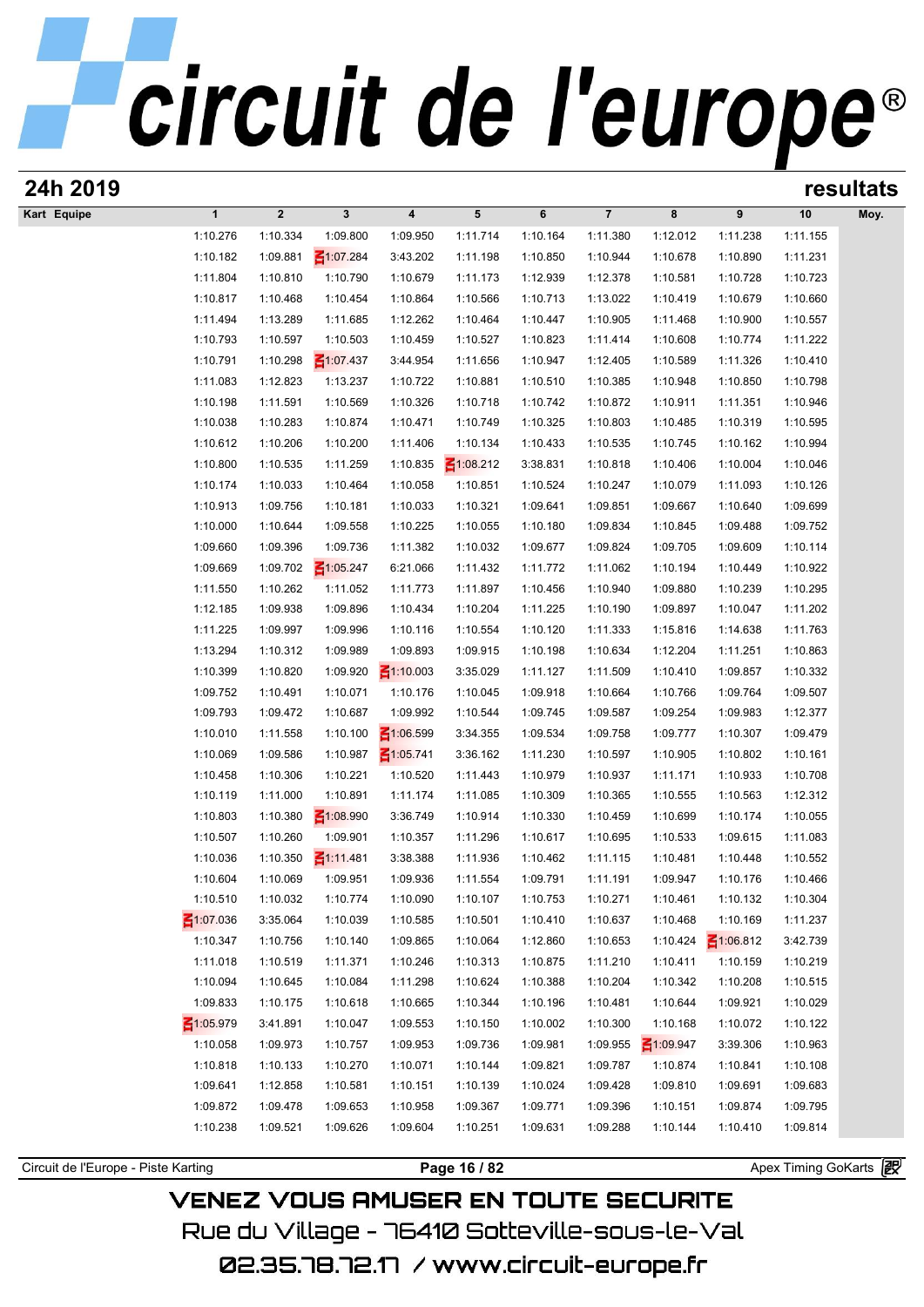## circuit de l'europe<sup>®</sup>

| 24h 2019                            |                 |                         |                 |                         |                 |                 |                 |                 |          | resultats             |          |
|-------------------------------------|-----------------|-------------------------|-----------------|-------------------------|-----------------|-----------------|-----------------|-----------------|----------|-----------------------|----------|
| Kart Equipe                         | $\mathbf{1}$    | $\overline{\mathbf{2}}$ | 3               | $\overline{\mathbf{4}}$ | 5               | 6               | $\overline{7}$  | 8               | 9        | 10                    | Moy.     |
|                                     | 1:10.340        | 1:09.328                | 1:09.917        | 1:09.656                | 1:09.604        | $\leq 1:07.286$ | 3:36.779        | 1:10.252        | 1:10.144 | 1:11.065              |          |
|                                     | 1:10.607        | 1:10.367                | 1:10.768        | 1:09.919                | 1:11.397        | 1:11.603        | 1:10.803        | 1:11.118        | 1:10.266 | 1:10.505              |          |
|                                     | 1:10.335        | 1:10.035                | 1:10.145        | 1:10.040                | 1:09.746        | 1:11.488        | 1:10.747        | 1:11.110        | 1:10.719 | 1:10.472              |          |
|                                     | 1:10.269        | 1:10.656                | 1:09.985        | 1:10.017                | 1:10.484        | 1:10.358        | 1:10.428        | 1:10.044        | 1:10.732 | 1:10.143              |          |
|                                     | 1:10.146        | 1:10.014                | 1:10.386        | 1:10.002                | 1:14.438        | 1:24.251        | 1:10.751        | 1:11.679        | 1:11.279 | 1:09.981              |          |
|                                     | 1:10.161        | 1:09.870                | $\leq 1:05.480$ | 3:37.027                | 1:10.324        | 1:10.813        | 1:10.432        | 1:10.973        | 1:10.762 | 1:09.819              |          |
|                                     | 1:10.855        | 1:09.946                | 1:10.716        | 1:10.619                | 1:10.103        | 1:10.141        | 1:10.016        | 1:10.028        | 1:10.207 | 1:10.229              |          |
|                                     | 1:10.092        | 1:10.087                | 1:10.060        | 1:10.284                | 1:11.087        | 1:11.031        | 1:10.234        | 1:09.927        | 1:10.711 | 1:09.747              |          |
|                                     | 1:10.260        | 1:09.943                | 1:10.205        | 1:10.119                | 1:09.867        | 1:10.498        | 1:09.930        | 1:09.920        | 1:10.066 | 1:10.235              |          |
|                                     | 1:10.034        | 1:14.156                | 1:09.564        | 1:10.093                | 1:10.953        | 1:10.797        | 1:10.489        | 1:10.222        | 1:10.104 | 1:09.698              |          |
|                                     | $\leq 1:05.259$ | 3:34.986                | 1:09.883        | 1:10.406                | 1:09.442        | 1:09.839        | 1:09.666        | 1:10.088        | 1:09.518 | 1:09.760              |          |
|                                     | 1:10.028        | 1:09.652                | 1:09.857        | 1:10.348                | 1:09.342        | 1:09.856        | 1:09.395        | 1:09.613        | 1:09.544 | 1:09.636              |          |
|                                     | 1:09.937        | 1:09.661                | 1:09.420        | 1:09.509                | 1:09.406        | 1:09.526        | 1:09.766        | 1:09.777        | 1:09.241 | 1:09.285              |          |
|                                     | 1:11.765        | 1:09.265                | 1:09.339        | 1:09.918                | 1:09.741        | 1:09.494        | 1:09.556        | $\leq 1:06.130$ | 3:36.443 | 1:09.397              |          |
|                                     | 1:09.577        | 1:09.333                | 1:09.446        | 1:09.513                | 1:09.277        | 1:09.371        | 1:09.654        | 1:09.462        | 1:09.630 | 1:09.959              |          |
|                                     | 1:10.273        | 1:09.223                | 1:09.613        | 1:09.461                | 1:10.560        | 1:09.998        | 1:10.369        | 1:09.881        | 1:09.662 | 1:09.786              |          |
|                                     |                 |                         |                 |                         |                 |                 |                 |                 |          |                       |          |
|                                     | 1:09.681        | 1:09.724                | 1:10.521        | 1:09.682                | 1:09.683        | 1:09.637        | 1:09.798        | 1:09.622        | 1:09.731 | 1:09.428              |          |
|                                     | 1:09.434        | 1:09.911                | 1:10.632        | 1:10.819                | 1:09.719        | 1:09.503        | 1:09.345        | 1:11.037        | 1:09.745 | 1:10.505              |          |
|                                     | 1:09.684        | $\leq 1:07.510$         | 3:35.390        | 1:10.692                | 1:10.608        | 1:10.847        | 1:10.371        | 1:10.554        | 1:10.186 | 1:10.028              |          |
|                                     | 1:10.801        | 1:10.200                | 1:10.282        | 1:10.879                | 1:10.446        | 1:10.478        | 1:10.306        | 1:10.182        | 1:11.007 | 1:10.530              |          |
|                                     | ₹1:07.351       | 3:38.016                | 1:10.635        | 1:10.412                | 1:10.433        | 1:10.146        | 1:10.073        | 1:10.140        | 1:10.437 | 1:10.353              |          |
|                                     | 1:09.916        | 1:09.864                | 1:10.158        | 1:09.888                | 1:11.124        | 1:09.754        | 1:10.354        | 1:10.655        | 1:10.783 | 1:10.600              |          |
|                                     | 1:10.447        | 1:09.943                | $\leq 1:05.251$ | 3:46.010                | $\leq 1:06.087$ | 3:34.587        | 1:10.625        | 1:11.316        | 1:10.460 | 1:10.570              |          |
|                                     | 1:11.265        | 1:11.771                | 1:10.380        | 1:10.845                | 1:10.997        | 1:10.631        | 1:10.624        | 1:10.820        | 1:11.258 | 1:11.424              |          |
|                                     | 1:10.987        | 1:10.436                | $\leq 1:07.085$ | 3:42.742                | 1:10.817        | 1:10.340        | 1:10.219        | 1:10.998        | 1:10.147 | 1:10.054              |          |
|                                     | 1:11.694        | 1:10.750                | 1:10.800        | 1:11.456                | 1:11.389        | 1:13.592        | 1:11.303        | 1:11.533        | 1:10.417 | 1:11.298              |          |
|                                     | 1:10.523        | 1:10.692                | 1:10.501        | 1:10.478                | 1:10.540        | 1:10.514        | 1:10.364        | 1:10.532        | 1:10.461 | 1:10.558              |          |
|                                     | 1:10.528        | 1:10.769                | 1:10.432        | 1:10.456                | 1:10.501        | 1:10.913        | 1:10.505        | 1:10.502        | 1:10.458 | 1:11.036              |          |
|                                     | 1:10.361        | 1:10.796                | 1:10.414        | 1:10.376                | $\leq 1:06.370$ | 3:37.620        | 1:11.513        | 1:10.669        | 1:10.604 | 1:10.785              |          |
|                                     | 1:10.910        | 1:10.417                | 1:10.406        | 1:10.390                | 1:10.764        | 1:10.258        | 1:10.580        | 1:11.268        | 1:10.748 | 1:10.114              |          |
|                                     | 1:10.333        | 1:09.918                | 1:10.884        | 1:10.139                | 1:10.225        | 1:10.212        | 1:10.422        | 1:10.001        | 1:10.360 | 1:10.824              |          |
|                                     | 1:10.398        | 1:10.110                | 1:10.186        | 1:11.041                | 1:10.318        | 1:10.196        | 1:10.191        | 1:11.132        | 1:10.853 |                       |          |
| <b>ORKA LION</b><br>7               | 1:16.443        | 1:11.596                | 1:10.675        | 1:11.105                | 1:10.790        | 1:09.968        | 1:10.253        | 1:10.131        | 1:10.377 | 1:10.415              | 1:10.724 |
|                                     | 1:10.032        | 1:11.006                | 1:10.187        | 1:10.050                | 1:09.956        | 1:10.256        | 1:10.509        | 1:10.499        | 1:10.654 | 1:10.852              |          |
|                                     | 1:10.124        | 1:10.083                | 1:10.019        | 1:10.162                | 1:09.826        | 1:10.181        | 1:10.141        | 1:10.002        | 1:09.818 | 1:10.177              |          |
|                                     | 1:10.521        | 1:10.285                | $\leq 1:06.306$ | 3:36.204                | 1:10.683        | 1:10.907        | 1:11.600        | 1:10.528        | 1:10.743 | 1:11.427              |          |
|                                     | 1:11.207        | 1:11.349                | 1:10.437        | 1:10.684                | 1:10.666        | 1:10.800        | 1:11.134        | 1:10.899        | 1:10.131 | 1:10.281              |          |
|                                     | 1:10.568        | 1:10.817                | 1:10.185        | 1:10.763                | 1:10.247        | 1:10.582        | 1:10.828        | 1:11.813        | 1:10.772 | 1:10.514              |          |
|                                     | 1:10.909        | 1:10.690                | 1:10.610        | 1:11.104                | 1:10.787        | $\leq 1:06.948$ | 3:34.656        | 1:11.208        | 1:11.180 | 1:10.980              |          |
|                                     | 1:11.167        | 1:11.086                | 1:11.137        | 1:10.790                | 1:11.107        | 1:11.293        | 1:10.881        | 1:11.077        | 1:10.686 | 1:10.974              |          |
|                                     | 1:10.907        | 1:10.694                | 1:10.959        | 1:10.547                | 1:10.750        | 1:11.302        | 1:13.653        | 1:10.890        | 1:11.551 | 1:12.337              |          |
|                                     | 1:11.224        | 1:10.591                | 1:10.712        | 1:11.271                | 1:10.787        | 1:10.731        | $\leq 1:08.613$ | 3:44.335        | 1:11.304 | 1:11.102              |          |
|                                     | 1:11.063        | 1:11.142                | 1:11.076        | 1:11.160                | 1:11.100        | 1:11.298        | 1:11.117        | 1:11.270        | 1:12.679 | 1:11.053              |          |
|                                     | 1:10.790        | 1:10.520                | 1:10.686        | 1:10.775                | 1:10.680        | 1:10.919        | 1:10.627        | 1:10.999        | 1:11.408 | 1:11.836              |          |
|                                     |                 |                         |                 |                         |                 |                 |                 |                 |          |                       |          |
| Circuit de l'Europe - Piste Karting |                 |                         |                 |                         | Page 17 / 82    |                 |                 |                 |          | Apex Timing GoKarts 图 |          |
|                                     |                 |                         |                 |                         |                 |                 |                 |                 |          |                       |          |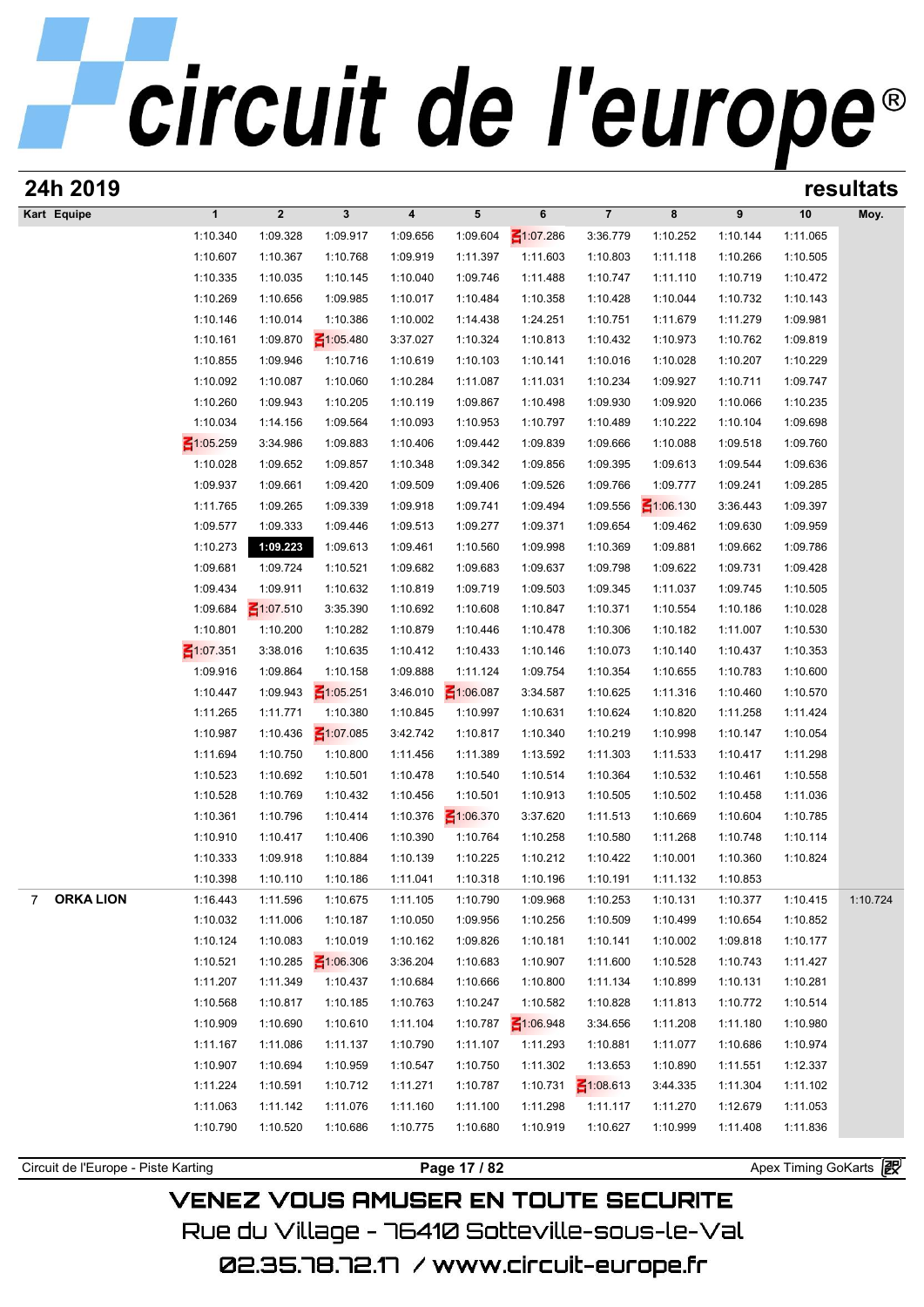| 24h 2019                            |                      |                      |                      |                      |                      |                      |                             |                      |                      |                      | resultats |
|-------------------------------------|----------------------|----------------------|----------------------|----------------------|----------------------|----------------------|-----------------------------|----------------------|----------------------|----------------------|-----------|
| Kart Equipe                         | $\mathbf{1}$         | $\boldsymbol{2}$     | $\mathbf{3}$         | 4                    | 5                    | 6                    | $\overline{7}$              | 8                    | 9                    | 10                   | Moy.      |
|                                     | 1:10.611             | 1:10.695             | 1:10.789             | 1:10.798             | 1:11.380             | 1:11.142             | 1:11.457                    | 1:11.204             | $\leq 1:11.432$      | 3:33.980             |           |
|                                     | 1:11.297             | 1:11.368             | 1:11.009             | 1:10.787             | 1:10.838             | 1:11.063             | 1:11.487                    | 1:10.945             | 1:11.164             | 1:10.647             |           |
|                                     | 1:10.790             | 1:10.570             | 1:10.619             | 1:10.707             | 1:10.901             | 1:10.830             | 1:11.028                    | 1:11.077             | 1:10.638             | 1:10.281             |           |
|                                     | 1:10.488             | 1:11.615             | 1:11.401             | 1:10.507             | 1:10.768             | 1:11.133             | 1:10.570                    | 1:12.369             | 1:10.487             | $\leq 1:07.674$      |           |
|                                     | 3:41.765             | 1:11.595             | 1:11.382             | 1:11.642             | 1:13.623             | 1:12.852             | 1:12.689                    | 1:11.444             | 1:11.362             | 1:12.113             |           |
|                                     | 1:12.301             | 1:11.459             | 1:11.304             | 1:11.038             | 1:11.240             | 1:11.544             | 1:12.900                    | 1:12.422             | 1:11.489             | 1:11.748             |           |
|                                     | 1:11.447             | 1:11.061             | 1:11.581             | 1:10.810             | 1:11.331             | 1:10.990             | 1:11.649                    | 1:13.015             | 1:11.476             | 1:11.851             |           |
|                                     | $\leq 1:07.872$      | 3:54.536             | 1:10.977             | 1:11.095             | 1:10.203             | 1:10.836             | 1:10.467                    | 1:10.686             | 1:10.416             | 1:11.919             |           |
|                                     | 1:10.222             | 1:10.519             | 1:10.848             | 1:10.156             | 1:11.534             | 1:10.735             | 1:10.752                    | 1:10.276             | 1:10.788             | 1:11.517             |           |
|                                     | 1:10.214             | 1:10.141             | 1:10.005             | 1:10.119             | 1:11.258             | 1:09.976             | 1:10.402                    | 1:10.235             | 1:10.335             | 1:10.688             |           |
|                                     | 1:10.992             | 1:10.165             | $\leq 1:08.354$      | 3:34.875             | 1:11.347             | 1:11.753             | 1:11.291                    | 1:13.230             | 1:10.553             | 1:10.932             |           |
|                                     | 1:10.699             | 1:10.849             | 1:11.403             | 1:11.009             | 1:11.799             | 1:11.596             | 1:10.719                    | 1:11.942             | 1:10.239             | 1:10.744             |           |
|                                     | 1:10.986<br>1:11.270 | 1:10.258<br>1:10.259 | 1:10.643<br>1:10.561 | 1:11.555<br>1:10.106 | 1:10.229<br>1:10.428 | 1:10.350<br>1:10.746 | 1:10.627<br>$\leq 1:05.890$ | 1:12.219<br>3:35.164 | 1:10.321<br>1:11.224 | 1:10.925<br>1:10.993 |           |
|                                     | 1:11.063             | 1:12.589             | 1:11.452             | 1:10.705             | 1:10.426             | 1:10.570             | 1:11.258                    | 1:12.155             | 1:10.497             | 1:11.041             |           |
|                                     | 1:11.061             | 1:10.537             | 1:10.383             | 1:10.301             | 1:12.493             | 1:10.515             | 1:10.549                    | 1:10.362             | 1:10.547             | 1:10.321             |           |
|                                     | 1:10.707             | 1:10.448             | 1:10.347             | 1:10.409             | 1:10.840             | 1:10.976             | 1:10.800                    | $\leq 1:06.136$      | 3:36.998             | 1:10.539             |           |
|                                     | 1:10.714             | 1:10.676             | 1:10.360             | 1:10.362             | 1:10.594             | 1:10.225             | 1:10.390                    | 1:10.816             | 1:10.705             | 1:10.933             |           |
|                                     | 1:10.443             | 1:10.600             | 1:10.551             | 1:10.263             | 1:10.290             | 1:10.621             | 1:10.320                    | 1:10.276             | 1:10.976             | 1:10.615             |           |
|                                     | 1:10.758             | 1:10.529             | 1:10.617             | 1:10.626             | 1:10.472             | 1:10.550             | 1:11.945                    | 1:10.497             | 1:10.305             | 1:10.706             |           |
|                                     | 1:10.756             | $\leq 1:07.572$      | 3:35.190             | 1:11.193             | 1:10.636             | 1:10.406             | 1:10.414                    | 1:10.606             | 1:10.568             | 1:11.182             |           |
|                                     | 1:12.254             | 1:10.954             | 1:11.182             | 1:10.183             | 1:10.579             | 1:11.670             | 1:10.425                    | 1:11.287             | 1:11.073             | 1:10.421             |           |
|                                     | 1:10.925             | 1:10.626             | 1:10.256             | 1:10.145             | 1:12.473             | 1:12.439             | 1:13.610                    | 1:10.567             | 1:10.514             | 1:11.307             |           |
|                                     | 1:10.775             | 1:10.585             | 1:10.357             | 1:11.132             | $\leq 1:06.476$      | 3:36.934             | 1:13.391                    | 1:11.524             | 1:11.505             | 1:11.760             |           |
|                                     | 1:11.619             | 1:11.322             | 1:11.777             | 1:11.254             | 1:11.560             | 1:11.768             | 1:11.367                    | 1:11.026             | 1:11.375             | 1:11.837             |           |
|                                     | 1:11.230             | 1:11.097             | 1:11.257             | 1:11.396             | 1:10.994             | 1:11.378             | 1:13.231                    | 1:13.041             | 1:12.545             | 1:11.261             |           |
|                                     | 1:10.995             | 1:11.367             | 1:11.471             | 1:11.289             | $\leq 1:07.660$      | 3:37.310             | 1:10.932                    | 1:10.333             | 1:10.383             | 1:10.349             |           |
|                                     | 1:10.384             | 1:10.440             | 1:10.371             | 1:10.464             | 1:10.951             | 1:10.340             | 1:10.379                    | 1:12.376             | 1:10.815             | 1:10.165             |           |
|                                     | 1:10.426             | 1:10.386             | 1:10.235             | 1:10.125             | 1:11.381             | 1:10.491             | 1:11.133                    | 1:11.226             | 1:10.143             | 1:10.430             |           |
|                                     | 1:10.402             | 1:09.824             | 1:09.966             | 1:11.531             | 1:09.837             | 1:10.092             | 1:09.765                    | 1:10.388             | 1:10.929             | 1:15.585             |           |
|                                     | 1:10.686             | 1:09.967             | 1:10.817             | 1:10.778             | 1:10.617             | 1:09.945             | 1:10.541                    | 1:10.318             | 1:11.055             | 1:10.866             |           |
|                                     | 1:10.605             | ₹1:07.671            | 3:33.883             | 1:13.592             | 1:11.617             | 1:11.158             | 1:11.252                    | 1:11.231             | 1:10.688             | 1:11.158             |           |
|                                     | 1:10.509             | 1:10.730             | 1:10.624             | 1:11.479             | 1:11.296             | 1:10.656             | 1:10.969                    | 1:11.236             | 1:11.478             | 1:10.814             |           |
|                                     | 1:10.701             | 1:10.970             | 1:11.158             | 1:11.104             | 1:11.084             | 1:11.126             | 1:11.154                    | 1:11.300             | 1:11.162             | 1:11.533             |           |
|                                     | 1:11.485             | 1:11.164             | 1:10.819             | 1:11.225             | 1:11.162             | 1:11.535             | 1:12.172                    | 1:11.139             | 1:11.026             | 1:11.066             |           |
|                                     | 1:10.812             | 1:11.850             | 1:10.780             | 1:10.771             | 1:10.927             | 1:12.204             | 1:11.077                    | 1:10.800             | 1:10.994             | $\leq 1:12.313$      |           |
|                                     | 3:35.969             | 1:11.297             | 1:11.214             | 1:10.975             | 1:10.873             | 1:11.281             | 1:11.060                    | 1:11.878             | 1:11.517             | 1:10.643             |           |
|                                     | 1:10.866             | 1:10.794             | 1:11.443             | 1:10.919             | 1:10.427             | 1:10.578             | 1:10.942                    | 1:11.151             | 1:10.671             | 1:10.732             |           |
|                                     | 1:10.804             | 1:11.043             | 1:10.630             | 1:11.438             | 1:10.615             | 1:10.737             | 1:10.921                    | 1:11.548             | 1:11.429             | 1:10.769             |           |
|                                     | 1:11.185             | 1:10.860             | 1:10.282             | 1:11.153             | 1:10.690             | 1:10.860             | 1:10.586                    | 1:10.713             | 1:10.543             | 1:10.487             |           |
|                                     | 1:10.600             | 1:10.633             | 1:10.047             | 1:10.381             | 1:10.945             | 1:11.074             | 1:11.793                    | 1:10.705             | $\leq 1:12.356$      | 3:35.412             |           |
|                                     | 1:11.162             | 1:11.129             | 1:11.018             | 1:11.171             | 1:11.342             | 1:10.597             | 1:10.856                    | 1:10.527             | 1:10.614             | 1:10.629             |           |
|                                     | 1:10.706             | 1:10.570             | 1:10.649             | 1:10.336             | 1:11.668             | 1:11.366             | 1:10.457                    | 1:10.321             | 1:10.454             | 1:10.452             |           |
|                                     | 1:10.198             | 1:10.360             | 1:09.894             | 1:10.091             | 1:10.787             | 1:10.417             | 1:10.267                    | 1:10.824             | 1:10.071             | 1:10.079             |           |
| Circuit de l'Europe - Piste Karting |                      |                      |                      |                      | Page 18 / 82         |                      |                             |                      |                      | Apex Timing GoKarts  |           |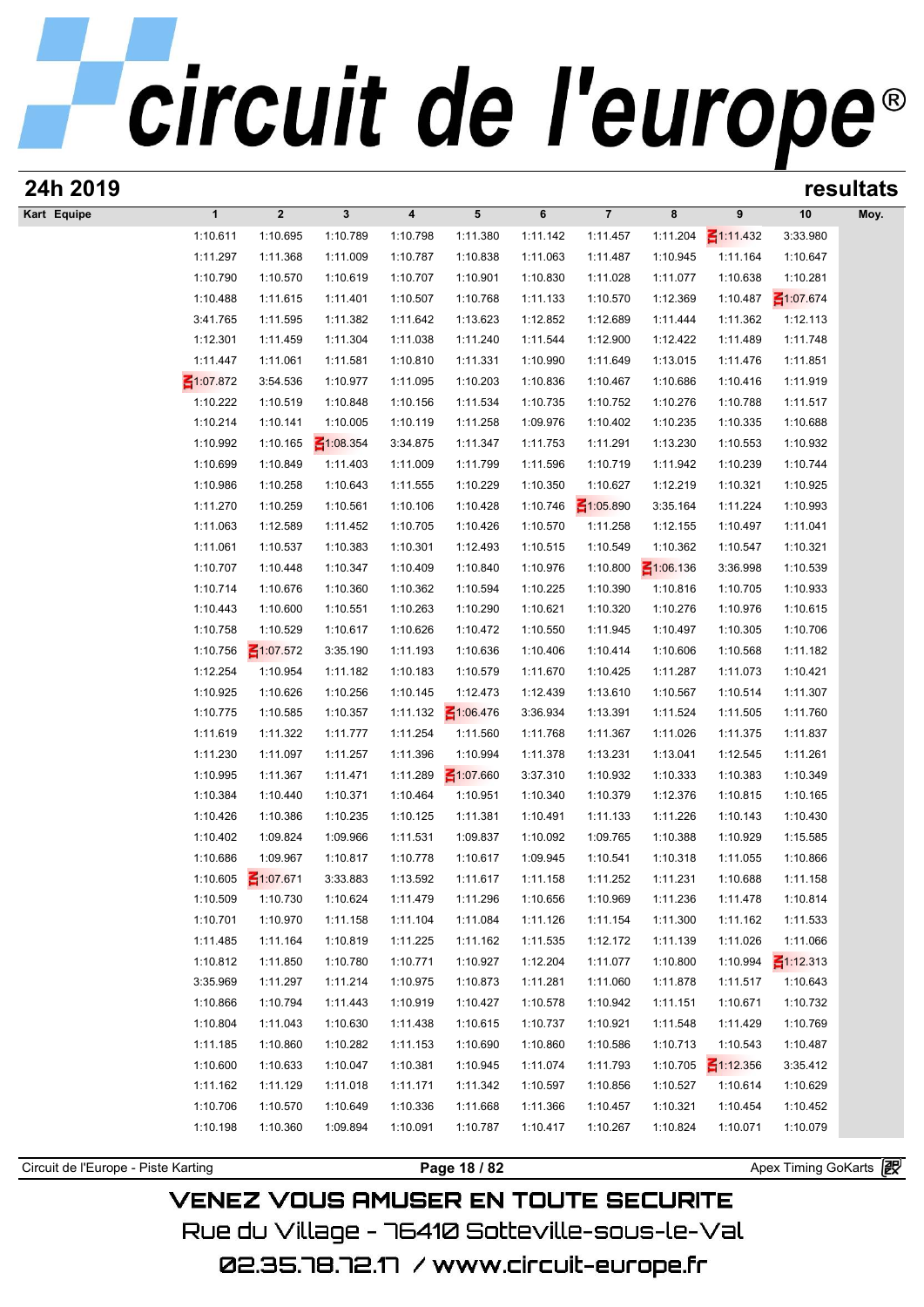| $\boldsymbol{2}$<br>$\overline{7}$<br>10<br>$\mathbf{1}$<br>$\mathbf{3}$<br>4<br>5<br>6<br>8<br>9<br>Moy.<br>$\leq 1:06.956$<br>1:10.828<br>1:10.392<br>1:10.292<br>1:10.277<br>1:10.181<br>1:10.465<br>1:10.993<br>6:18.522<br>1:12.887<br>1:10.657<br>1:10.698<br>1:10.426<br>1:10.657<br>1:10.674<br>1:10.124<br>1:09.986<br>1:10.173<br>1:09.989<br>1:10.443<br>1:10.432<br>1:10.391<br>1:12.239<br>1:10.153<br>1:10.059<br>1:10.674<br>1:10.216<br>1:10.275<br>1:14.963<br>1:15.387<br>1:12.166<br>1:11.033<br>1:10.023<br>1:09.885<br>1:10.469<br>1:10.179<br>1:10.028<br>1:11.319<br>1:11.040<br>1:10.390<br>1:10.161<br>1:10.151<br>1:10.340<br>1:09.865<br>1:10.318<br>1:10.336<br>1:10.604<br>1:10.488<br>1:10.365<br>1:10.393<br>1:09.966<br>1:10.670<br>1:09.748<br>1:09.821<br>1:10.592<br>1:09.734<br>1:09.970<br>1:10.614<br>1:10.434<br>1:10.001<br>$\leq 1:05.978$<br>3:35.167<br>1:10.885<br>1:10.768<br>1:10.612<br>1:12.088<br>1:11.084<br>1:11.490<br>1:10.579<br>1:10.561<br>1:12.076<br>1:10.362<br>1:11.094<br>1:10.525<br>1:10.251<br>1:10.898<br>1:10.554<br>1:12.273<br>1:10.869<br>1:10.518<br>1:11.529<br>1:10.940<br>1:10.840<br>1:10.679<br>1:10.111<br>1:11.539<br>1:11.090<br>1:12.443<br>1:10.640<br>1:10.735<br>1:10.905<br>1:11.476<br>1:22.403<br>1:11.916<br>1:10.247<br>1:10.956<br>1:11.040<br>1:10.707<br>1:11.456<br>1:11.071<br>1:11.411<br>1:09.928<br>1:12.863<br>1:10.505<br>1:10.424<br>1:10.777<br>1:12.369<br>1:10.593<br>1:10.346<br>1:10.351<br>₹1:06.830<br>3:33.841<br>1:09.810<br>1:09.684<br>1:11.726<br>1:10.831<br>1:10.060<br>1:09.862<br>1:09.853<br>1:12.464<br>1:10.643<br>1:09.746<br>1:12.173<br>1:10.276<br>1:09.421<br>1:09.836<br>1:10.614<br>1:10.211<br>1:10.529<br>1:09.931<br>1:09.578<br>1:09.543<br>1:09.790<br>1:09.731<br>1:09.481<br>1:09.936<br>1:09.600<br>1:10.084<br>1:09.791<br>1:09.631<br>1:10.490<br>1:09.700<br>1:10.450<br>1:09.494<br>1:10.320<br>1:10.672<br>1:10.496<br>1:09.512<br>1:09.675<br>1:09.464<br>1:10.006<br>1:10.637<br>1:09.514<br>1:10.499<br>1:09.578<br>1:10.118<br>1:09.783<br>1:09.462<br>1:09.522<br>1:10.367<br>1:09.666<br>1:09.494<br>1:09.528<br>1:09.493<br>1:09.468<br>1:09.359<br>1:09.799<br>1:10.914<br>1:09.643<br>1:09.496<br>$\leq 1:07.450$<br>3:36.416<br>1:10.325<br>1:11.017<br>1:11.189<br>1:10.764<br>1:10.922<br>1:10.475<br>1:11.912<br>1:11.552<br>1:10.406<br>1:10.475<br>1:10.597<br>1:10.364<br>1:10.019<br>1:10.062<br>1:10.328<br>1:10.586<br>1:10.307<br>1:10.378<br>1:10.777<br>1:10.213<br>1:10.556<br>1:12.370<br>1:10.918<br>1:10.295<br>1:12.265<br>1:10.508<br>1:10.948<br>1:11.063<br>1:11.584<br>1:10.452<br>1:10.796<br>1:10.748<br>1:10.389<br>1:10.896<br>1:10.831<br>1:10.408<br>1:10.761<br>1:10.846<br>1:10.382<br>$\leq 1:07.958$<br>4:25.728<br>1:10.356<br>1:10.974<br>1:09.810<br>1:09.916<br>1:09.908<br>1:10.477<br>1:10.106<br>1:10.268<br>1:12.684<br>1:10.870<br>1:10.847<br>1:10.956<br>1:11.899<br>1:10.058<br>1:09.719<br>1:11.019<br>1:10.380<br>1:12.817<br>1:09.719<br>1:09.892<br>1:09.651<br>1:09.811<br>1:09.748<br>1:10.655<br>1:09.852<br>1:10.611<br>1:10.169<br>1:09.695<br>1:10.085<br>1:10.323<br>1:11.048<br>1:10.192<br>1:10.211<br>1:10.298<br>1:09.880<br>1:10.153<br>1:10.518<br>1:10.232<br>1:10.171<br>1:10.995<br>1:10.141<br>1:10.372<br>1:10.117<br>1:10.147<br>1:09.967<br>1:10.067<br>1:11.184<br>1:10.250<br>$\leq 1:07.333$<br>1:11.212<br>1:10.480<br>1:11.066<br>1:10.214<br>1:10.107<br>1:10.511<br>1:11.452<br>3:34.590<br>1:12.281<br>1:10.961<br>1:10.848<br>1:10.340<br>1:10.927<br>1:10.333<br>1:10.400<br>1:12.888<br>1:10.791<br>1:10.162<br>1:10.405<br>1:11.235<br>1:10.125<br>1:10.721<br>1:11.170<br>1:10.189<br>1:09.823<br>1:10.180<br>1:10.104<br>1:10.728<br>1:10.349<br>1:10.255<br>1:10.303<br>1:10.419<br>1:10.029<br>1:10.252<br>1:11.205<br>1:10.558<br>1:10.756<br>1:10.775<br>1:10.773<br>1:10.923<br>1:11.088<br>1:10.526<br>1:10.742<br>1:10.634<br>1:10.581<br>1:11.215<br>1:10.648<br>1:10.709<br>$\leq 1:06.120$<br>1:10.544<br>1:10.429<br>1:10.514<br>1:10.663<br>3:33.331<br>1:09.999<br>1:10.049<br>1:10.185<br>1:10.106<br>1:09.747<br>1:10.006<br>1:10.227<br>1:17.472<br>1:10.569<br>1:11.440<br>1:10.773<br>1:10.655<br>1:10.110<br>1:09.697<br>1:09.613<br>1:09.797<br>1:11.741<br>$\leq 1:05.337$<br>1:10.926<br>1:09.558<br>1:10.146<br>3:33.083<br>1:10.017<br>1:09.927<br>1:09.886<br>1:09.731<br>1:09.453<br>1:09.876<br>1:09.579<br>1:09.761<br>1:09.838<br>1:09.754<br>1:09.748<br>1:11.059<br>1:10.987<br>1:13.414<br>1:09.905<br>$\leq 1:05.248$<br>3:39.648<br>1:10.919<br>1:11.598<br>1:11.095<br>1:11.610<br>1:10.615<br>1:10.879<br>1:12.535<br>1:10.642<br>1:10.231<br>1:10.373<br>1:10.944<br>1:10.330<br>1:12.034<br>1:10.362<br>1:10.537<br>1:10.531<br>1:10.490<br>1:10.407<br>1:11.137<br>1:10.121<br>1:10.414<br>1:10.609<br>1:10.601<br>1:10.651<br>1:11.619<br>1:10.430<br>1:10.879<br>1:10.708<br>1:12.372<br>1:11.179<br>1:11.168<br>1:11.259<br>$\leq 1:04.690$<br>3:32.531<br>1:10.532<br>1:10.046<br>1:09.811<br>1:09.618<br>1:09.484<br>1:09.564<br>1:09.524<br>1:09.711<br>1:09.279<br>1:09.787<br>1:10.270<br>1:09.408<br>1:09.396<br>1:09.233<br>1:10.037<br>1:09.082<br>1:09.457<br>1:09.240<br>1:09.463<br>1:09.846<br>1:09.387<br>1:09.621<br>1:09.570<br>1:09.462<br>1:09.496<br>1:09.293<br>1:09.833<br>1:09.316<br>1:09.149<br>1:10.062<br>1:09.512<br>1:09.478<br>1:09.515<br>$\leq 1:06.175$<br>3:33.604<br>1:10.325<br>1:09.755<br>1:09.803<br>1:10.061<br>1:10.408<br>1:09.766<br>1:09.862<br>1:09.715<br>1:10.648<br>1:10.571<br>1:09.776<br>1:10.729<br>1:10.430<br>1:10.372<br>1:10.056<br>1:09.710 | 24h 2019    |  |  |  |  |  | resultats |
|----------------------------------------------------------------------------------------------------------------------------------------------------------------------------------------------------------------------------------------------------------------------------------------------------------------------------------------------------------------------------------------------------------------------------------------------------------------------------------------------------------------------------------------------------------------------------------------------------------------------------------------------------------------------------------------------------------------------------------------------------------------------------------------------------------------------------------------------------------------------------------------------------------------------------------------------------------------------------------------------------------------------------------------------------------------------------------------------------------------------------------------------------------------------------------------------------------------------------------------------------------------------------------------------------------------------------------------------------------------------------------------------------------------------------------------------------------------------------------------------------------------------------------------------------------------------------------------------------------------------------------------------------------------------------------------------------------------------------------------------------------------------------------------------------------------------------------------------------------------------------------------------------------------------------------------------------------------------------------------------------------------------------------------------------------------------------------------------------------------------------------------------------------------------------------------------------------------------------------------------------------------------------------------------------------------------------------------------------------------------------------------------------------------------------------------------------------------------------------------------------------------------------------------------------------------------------------------------------------------------------------------------------------------------------------------------------------------------------------------------------------------------------------------------------------------------------------------------------------------------------------------------------------------------------------------------------------------------------------------------------------------------------------------------------------------------------------------------------------------------------------------------------------------------------------------------------------------------------------------------------------------------------------------------------------------------------------------------------------------------------------------------------------------------------------------------------------------------------------------------------------------------------------------------------------------------------------------------------------------------------------------------------------------------------------------------------------------------------------------------------------------------------------------------------------------------------------------------------------------------------------------------------------------------------------------------------------------------------------------------------------------------------------------------------------------------------------------------------------------------------------------------------------------------------------------------------------------------------------------------------------------------------------------------------------------------------------------------------------------------------------------------------------------------------------------------------------------------------------------------------------------------------------------------------------------------------------------------------------------------------------------------------------------------------------------------------------------------------------------------------------------------------------------------------------------------------------------------------------------------------------------------------------------------------------------------------------------------------------------------------------------------------------------------------------------------------------------------------------------------------------------------------------------------------------------------------------------------------------------------------------------------------------------------------------------------------------------------------------------------------------------------------------------------------------------------------------------------------------------------------------------------------------------------------------------------------------------------------------------------------------------------------------------------------------|-------------|--|--|--|--|--|-----------|
|                                                                                                                                                                                                                                                                                                                                                                                                                                                                                                                                                                                                                                                                                                                                                                                                                                                                                                                                                                                                                                                                                                                                                                                                                                                                                                                                                                                                                                                                                                                                                                                                                                                                                                                                                                                                                                                                                                                                                                                                                                                                                                                                                                                                                                                                                                                                                                                                                                                                                                                                                                                                                                                                                                                                                                                                                                                                                                                                                                                                                                                                                                                                                                                                                                                                                                                                                                                                                                                                                                                                                                                                                                                                                                                                                                                                                                                                                                                                                                                                                                                                                                                                                                                                                                                                                                                                                                                                                                                                                                                                                                                                                                                                                                                                                                                                                                                                                                                                                                                                                                                                                                                                                                                                                                                                                                                                                                                                                                                                                                                                                                                                                                                                                  | Kart Equipe |  |  |  |  |  |           |
|                                                                                                                                                                                                                                                                                                                                                                                                                                                                                                                                                                                                                                                                                                                                                                                                                                                                                                                                                                                                                                                                                                                                                                                                                                                                                                                                                                                                                                                                                                                                                                                                                                                                                                                                                                                                                                                                                                                                                                                                                                                                                                                                                                                                                                                                                                                                                                                                                                                                                                                                                                                                                                                                                                                                                                                                                                                                                                                                                                                                                                                                                                                                                                                                                                                                                                                                                                                                                                                                                                                                                                                                                                                                                                                                                                                                                                                                                                                                                                                                                                                                                                                                                                                                                                                                                                                                                                                                                                                                                                                                                                                                                                                                                                                                                                                                                                                                                                                                                                                                                                                                                                                                                                                                                                                                                                                                                                                                                                                                                                                                                                                                                                                                                  |             |  |  |  |  |  |           |
|                                                                                                                                                                                                                                                                                                                                                                                                                                                                                                                                                                                                                                                                                                                                                                                                                                                                                                                                                                                                                                                                                                                                                                                                                                                                                                                                                                                                                                                                                                                                                                                                                                                                                                                                                                                                                                                                                                                                                                                                                                                                                                                                                                                                                                                                                                                                                                                                                                                                                                                                                                                                                                                                                                                                                                                                                                                                                                                                                                                                                                                                                                                                                                                                                                                                                                                                                                                                                                                                                                                                                                                                                                                                                                                                                                                                                                                                                                                                                                                                                                                                                                                                                                                                                                                                                                                                                                                                                                                                                                                                                                                                                                                                                                                                                                                                                                                                                                                                                                                                                                                                                                                                                                                                                                                                                                                                                                                                                                                                                                                                                                                                                                                                                  |             |  |  |  |  |  |           |
|                                                                                                                                                                                                                                                                                                                                                                                                                                                                                                                                                                                                                                                                                                                                                                                                                                                                                                                                                                                                                                                                                                                                                                                                                                                                                                                                                                                                                                                                                                                                                                                                                                                                                                                                                                                                                                                                                                                                                                                                                                                                                                                                                                                                                                                                                                                                                                                                                                                                                                                                                                                                                                                                                                                                                                                                                                                                                                                                                                                                                                                                                                                                                                                                                                                                                                                                                                                                                                                                                                                                                                                                                                                                                                                                                                                                                                                                                                                                                                                                                                                                                                                                                                                                                                                                                                                                                                                                                                                                                                                                                                                                                                                                                                                                                                                                                                                                                                                                                                                                                                                                                                                                                                                                                                                                                                                                                                                                                                                                                                                                                                                                                                                                                  |             |  |  |  |  |  |           |
|                                                                                                                                                                                                                                                                                                                                                                                                                                                                                                                                                                                                                                                                                                                                                                                                                                                                                                                                                                                                                                                                                                                                                                                                                                                                                                                                                                                                                                                                                                                                                                                                                                                                                                                                                                                                                                                                                                                                                                                                                                                                                                                                                                                                                                                                                                                                                                                                                                                                                                                                                                                                                                                                                                                                                                                                                                                                                                                                                                                                                                                                                                                                                                                                                                                                                                                                                                                                                                                                                                                                                                                                                                                                                                                                                                                                                                                                                                                                                                                                                                                                                                                                                                                                                                                                                                                                                                                                                                                                                                                                                                                                                                                                                                                                                                                                                                                                                                                                                                                                                                                                                                                                                                                                                                                                                                                                                                                                                                                                                                                                                                                                                                                                                  |             |  |  |  |  |  |           |
|                                                                                                                                                                                                                                                                                                                                                                                                                                                                                                                                                                                                                                                                                                                                                                                                                                                                                                                                                                                                                                                                                                                                                                                                                                                                                                                                                                                                                                                                                                                                                                                                                                                                                                                                                                                                                                                                                                                                                                                                                                                                                                                                                                                                                                                                                                                                                                                                                                                                                                                                                                                                                                                                                                                                                                                                                                                                                                                                                                                                                                                                                                                                                                                                                                                                                                                                                                                                                                                                                                                                                                                                                                                                                                                                                                                                                                                                                                                                                                                                                                                                                                                                                                                                                                                                                                                                                                                                                                                                                                                                                                                                                                                                                                                                                                                                                                                                                                                                                                                                                                                                                                                                                                                                                                                                                                                                                                                                                                                                                                                                                                                                                                                                                  |             |  |  |  |  |  |           |
|                                                                                                                                                                                                                                                                                                                                                                                                                                                                                                                                                                                                                                                                                                                                                                                                                                                                                                                                                                                                                                                                                                                                                                                                                                                                                                                                                                                                                                                                                                                                                                                                                                                                                                                                                                                                                                                                                                                                                                                                                                                                                                                                                                                                                                                                                                                                                                                                                                                                                                                                                                                                                                                                                                                                                                                                                                                                                                                                                                                                                                                                                                                                                                                                                                                                                                                                                                                                                                                                                                                                                                                                                                                                                                                                                                                                                                                                                                                                                                                                                                                                                                                                                                                                                                                                                                                                                                                                                                                                                                                                                                                                                                                                                                                                                                                                                                                                                                                                                                                                                                                                                                                                                                                                                                                                                                                                                                                                                                                                                                                                                                                                                                                                                  |             |  |  |  |  |  |           |
|                                                                                                                                                                                                                                                                                                                                                                                                                                                                                                                                                                                                                                                                                                                                                                                                                                                                                                                                                                                                                                                                                                                                                                                                                                                                                                                                                                                                                                                                                                                                                                                                                                                                                                                                                                                                                                                                                                                                                                                                                                                                                                                                                                                                                                                                                                                                                                                                                                                                                                                                                                                                                                                                                                                                                                                                                                                                                                                                                                                                                                                                                                                                                                                                                                                                                                                                                                                                                                                                                                                                                                                                                                                                                                                                                                                                                                                                                                                                                                                                                                                                                                                                                                                                                                                                                                                                                                                                                                                                                                                                                                                                                                                                                                                                                                                                                                                                                                                                                                                                                                                                                                                                                                                                                                                                                                                                                                                                                                                                                                                                                                                                                                                                                  |             |  |  |  |  |  |           |
|                                                                                                                                                                                                                                                                                                                                                                                                                                                                                                                                                                                                                                                                                                                                                                                                                                                                                                                                                                                                                                                                                                                                                                                                                                                                                                                                                                                                                                                                                                                                                                                                                                                                                                                                                                                                                                                                                                                                                                                                                                                                                                                                                                                                                                                                                                                                                                                                                                                                                                                                                                                                                                                                                                                                                                                                                                                                                                                                                                                                                                                                                                                                                                                                                                                                                                                                                                                                                                                                                                                                                                                                                                                                                                                                                                                                                                                                                                                                                                                                                                                                                                                                                                                                                                                                                                                                                                                                                                                                                                                                                                                                                                                                                                                                                                                                                                                                                                                                                                                                                                                                                                                                                                                                                                                                                                                                                                                                                                                                                                                                                                                                                                                                                  |             |  |  |  |  |  |           |
|                                                                                                                                                                                                                                                                                                                                                                                                                                                                                                                                                                                                                                                                                                                                                                                                                                                                                                                                                                                                                                                                                                                                                                                                                                                                                                                                                                                                                                                                                                                                                                                                                                                                                                                                                                                                                                                                                                                                                                                                                                                                                                                                                                                                                                                                                                                                                                                                                                                                                                                                                                                                                                                                                                                                                                                                                                                                                                                                                                                                                                                                                                                                                                                                                                                                                                                                                                                                                                                                                                                                                                                                                                                                                                                                                                                                                                                                                                                                                                                                                                                                                                                                                                                                                                                                                                                                                                                                                                                                                                                                                                                                                                                                                                                                                                                                                                                                                                                                                                                                                                                                                                                                                                                                                                                                                                                                                                                                                                                                                                                                                                                                                                                                                  |             |  |  |  |  |  |           |
|                                                                                                                                                                                                                                                                                                                                                                                                                                                                                                                                                                                                                                                                                                                                                                                                                                                                                                                                                                                                                                                                                                                                                                                                                                                                                                                                                                                                                                                                                                                                                                                                                                                                                                                                                                                                                                                                                                                                                                                                                                                                                                                                                                                                                                                                                                                                                                                                                                                                                                                                                                                                                                                                                                                                                                                                                                                                                                                                                                                                                                                                                                                                                                                                                                                                                                                                                                                                                                                                                                                                                                                                                                                                                                                                                                                                                                                                                                                                                                                                                                                                                                                                                                                                                                                                                                                                                                                                                                                                                                                                                                                                                                                                                                                                                                                                                                                                                                                                                                                                                                                                                                                                                                                                                                                                                                                                                                                                                                                                                                                                                                                                                                                                                  |             |  |  |  |  |  |           |
|                                                                                                                                                                                                                                                                                                                                                                                                                                                                                                                                                                                                                                                                                                                                                                                                                                                                                                                                                                                                                                                                                                                                                                                                                                                                                                                                                                                                                                                                                                                                                                                                                                                                                                                                                                                                                                                                                                                                                                                                                                                                                                                                                                                                                                                                                                                                                                                                                                                                                                                                                                                                                                                                                                                                                                                                                                                                                                                                                                                                                                                                                                                                                                                                                                                                                                                                                                                                                                                                                                                                                                                                                                                                                                                                                                                                                                                                                                                                                                                                                                                                                                                                                                                                                                                                                                                                                                                                                                                                                                                                                                                                                                                                                                                                                                                                                                                                                                                                                                                                                                                                                                                                                                                                                                                                                                                                                                                                                                                                                                                                                                                                                                                                                  |             |  |  |  |  |  |           |
|                                                                                                                                                                                                                                                                                                                                                                                                                                                                                                                                                                                                                                                                                                                                                                                                                                                                                                                                                                                                                                                                                                                                                                                                                                                                                                                                                                                                                                                                                                                                                                                                                                                                                                                                                                                                                                                                                                                                                                                                                                                                                                                                                                                                                                                                                                                                                                                                                                                                                                                                                                                                                                                                                                                                                                                                                                                                                                                                                                                                                                                                                                                                                                                                                                                                                                                                                                                                                                                                                                                                                                                                                                                                                                                                                                                                                                                                                                                                                                                                                                                                                                                                                                                                                                                                                                                                                                                                                                                                                                                                                                                                                                                                                                                                                                                                                                                                                                                                                                                                                                                                                                                                                                                                                                                                                                                                                                                                                                                                                                                                                                                                                                                                                  |             |  |  |  |  |  |           |
|                                                                                                                                                                                                                                                                                                                                                                                                                                                                                                                                                                                                                                                                                                                                                                                                                                                                                                                                                                                                                                                                                                                                                                                                                                                                                                                                                                                                                                                                                                                                                                                                                                                                                                                                                                                                                                                                                                                                                                                                                                                                                                                                                                                                                                                                                                                                                                                                                                                                                                                                                                                                                                                                                                                                                                                                                                                                                                                                                                                                                                                                                                                                                                                                                                                                                                                                                                                                                                                                                                                                                                                                                                                                                                                                                                                                                                                                                                                                                                                                                                                                                                                                                                                                                                                                                                                                                                                                                                                                                                                                                                                                                                                                                                                                                                                                                                                                                                                                                                                                                                                                                                                                                                                                                                                                                                                                                                                                                                                                                                                                                                                                                                                                                  |             |  |  |  |  |  |           |
|                                                                                                                                                                                                                                                                                                                                                                                                                                                                                                                                                                                                                                                                                                                                                                                                                                                                                                                                                                                                                                                                                                                                                                                                                                                                                                                                                                                                                                                                                                                                                                                                                                                                                                                                                                                                                                                                                                                                                                                                                                                                                                                                                                                                                                                                                                                                                                                                                                                                                                                                                                                                                                                                                                                                                                                                                                                                                                                                                                                                                                                                                                                                                                                                                                                                                                                                                                                                                                                                                                                                                                                                                                                                                                                                                                                                                                                                                                                                                                                                                                                                                                                                                                                                                                                                                                                                                                                                                                                                                                                                                                                                                                                                                                                                                                                                                                                                                                                                                                                                                                                                                                                                                                                                                                                                                                                                                                                                                                                                                                                                                                                                                                                                                  |             |  |  |  |  |  |           |
|                                                                                                                                                                                                                                                                                                                                                                                                                                                                                                                                                                                                                                                                                                                                                                                                                                                                                                                                                                                                                                                                                                                                                                                                                                                                                                                                                                                                                                                                                                                                                                                                                                                                                                                                                                                                                                                                                                                                                                                                                                                                                                                                                                                                                                                                                                                                                                                                                                                                                                                                                                                                                                                                                                                                                                                                                                                                                                                                                                                                                                                                                                                                                                                                                                                                                                                                                                                                                                                                                                                                                                                                                                                                                                                                                                                                                                                                                                                                                                                                                                                                                                                                                                                                                                                                                                                                                                                                                                                                                                                                                                                                                                                                                                                                                                                                                                                                                                                                                                                                                                                                                                                                                                                                                                                                                                                                                                                                                                                                                                                                                                                                                                                                                  |             |  |  |  |  |  |           |
|                                                                                                                                                                                                                                                                                                                                                                                                                                                                                                                                                                                                                                                                                                                                                                                                                                                                                                                                                                                                                                                                                                                                                                                                                                                                                                                                                                                                                                                                                                                                                                                                                                                                                                                                                                                                                                                                                                                                                                                                                                                                                                                                                                                                                                                                                                                                                                                                                                                                                                                                                                                                                                                                                                                                                                                                                                                                                                                                                                                                                                                                                                                                                                                                                                                                                                                                                                                                                                                                                                                                                                                                                                                                                                                                                                                                                                                                                                                                                                                                                                                                                                                                                                                                                                                                                                                                                                                                                                                                                                                                                                                                                                                                                                                                                                                                                                                                                                                                                                                                                                                                                                                                                                                                                                                                                                                                                                                                                                                                                                                                                                                                                                                                                  |             |  |  |  |  |  |           |
|                                                                                                                                                                                                                                                                                                                                                                                                                                                                                                                                                                                                                                                                                                                                                                                                                                                                                                                                                                                                                                                                                                                                                                                                                                                                                                                                                                                                                                                                                                                                                                                                                                                                                                                                                                                                                                                                                                                                                                                                                                                                                                                                                                                                                                                                                                                                                                                                                                                                                                                                                                                                                                                                                                                                                                                                                                                                                                                                                                                                                                                                                                                                                                                                                                                                                                                                                                                                                                                                                                                                                                                                                                                                                                                                                                                                                                                                                                                                                                                                                                                                                                                                                                                                                                                                                                                                                                                                                                                                                                                                                                                                                                                                                                                                                                                                                                                                                                                                                                                                                                                                                                                                                                                                                                                                                                                                                                                                                                                                                                                                                                                                                                                                                  |             |  |  |  |  |  |           |
|                                                                                                                                                                                                                                                                                                                                                                                                                                                                                                                                                                                                                                                                                                                                                                                                                                                                                                                                                                                                                                                                                                                                                                                                                                                                                                                                                                                                                                                                                                                                                                                                                                                                                                                                                                                                                                                                                                                                                                                                                                                                                                                                                                                                                                                                                                                                                                                                                                                                                                                                                                                                                                                                                                                                                                                                                                                                                                                                                                                                                                                                                                                                                                                                                                                                                                                                                                                                                                                                                                                                                                                                                                                                                                                                                                                                                                                                                                                                                                                                                                                                                                                                                                                                                                                                                                                                                                                                                                                                                                                                                                                                                                                                                                                                                                                                                                                                                                                                                                                                                                                                                                                                                                                                                                                                                                                                                                                                                                                                                                                                                                                                                                                                                  |             |  |  |  |  |  |           |
|                                                                                                                                                                                                                                                                                                                                                                                                                                                                                                                                                                                                                                                                                                                                                                                                                                                                                                                                                                                                                                                                                                                                                                                                                                                                                                                                                                                                                                                                                                                                                                                                                                                                                                                                                                                                                                                                                                                                                                                                                                                                                                                                                                                                                                                                                                                                                                                                                                                                                                                                                                                                                                                                                                                                                                                                                                                                                                                                                                                                                                                                                                                                                                                                                                                                                                                                                                                                                                                                                                                                                                                                                                                                                                                                                                                                                                                                                                                                                                                                                                                                                                                                                                                                                                                                                                                                                                                                                                                                                                                                                                                                                                                                                                                                                                                                                                                                                                                                                                                                                                                                                                                                                                                                                                                                                                                                                                                                                                                                                                                                                                                                                                                                                  |             |  |  |  |  |  |           |
|                                                                                                                                                                                                                                                                                                                                                                                                                                                                                                                                                                                                                                                                                                                                                                                                                                                                                                                                                                                                                                                                                                                                                                                                                                                                                                                                                                                                                                                                                                                                                                                                                                                                                                                                                                                                                                                                                                                                                                                                                                                                                                                                                                                                                                                                                                                                                                                                                                                                                                                                                                                                                                                                                                                                                                                                                                                                                                                                                                                                                                                                                                                                                                                                                                                                                                                                                                                                                                                                                                                                                                                                                                                                                                                                                                                                                                                                                                                                                                                                                                                                                                                                                                                                                                                                                                                                                                                                                                                                                                                                                                                                                                                                                                                                                                                                                                                                                                                                                                                                                                                                                                                                                                                                                                                                                                                                                                                                                                                                                                                                                                                                                                                                                  |             |  |  |  |  |  |           |
|                                                                                                                                                                                                                                                                                                                                                                                                                                                                                                                                                                                                                                                                                                                                                                                                                                                                                                                                                                                                                                                                                                                                                                                                                                                                                                                                                                                                                                                                                                                                                                                                                                                                                                                                                                                                                                                                                                                                                                                                                                                                                                                                                                                                                                                                                                                                                                                                                                                                                                                                                                                                                                                                                                                                                                                                                                                                                                                                                                                                                                                                                                                                                                                                                                                                                                                                                                                                                                                                                                                                                                                                                                                                                                                                                                                                                                                                                                                                                                                                                                                                                                                                                                                                                                                                                                                                                                                                                                                                                                                                                                                                                                                                                                                                                                                                                                                                                                                                                                                                                                                                                                                                                                                                                                                                                                                                                                                                                                                                                                                                                                                                                                                                                  |             |  |  |  |  |  |           |
|                                                                                                                                                                                                                                                                                                                                                                                                                                                                                                                                                                                                                                                                                                                                                                                                                                                                                                                                                                                                                                                                                                                                                                                                                                                                                                                                                                                                                                                                                                                                                                                                                                                                                                                                                                                                                                                                                                                                                                                                                                                                                                                                                                                                                                                                                                                                                                                                                                                                                                                                                                                                                                                                                                                                                                                                                                                                                                                                                                                                                                                                                                                                                                                                                                                                                                                                                                                                                                                                                                                                                                                                                                                                                                                                                                                                                                                                                                                                                                                                                                                                                                                                                                                                                                                                                                                                                                                                                                                                                                                                                                                                                                                                                                                                                                                                                                                                                                                                                                                                                                                                                                                                                                                                                                                                                                                                                                                                                                                                                                                                                                                                                                                                                  |             |  |  |  |  |  |           |
|                                                                                                                                                                                                                                                                                                                                                                                                                                                                                                                                                                                                                                                                                                                                                                                                                                                                                                                                                                                                                                                                                                                                                                                                                                                                                                                                                                                                                                                                                                                                                                                                                                                                                                                                                                                                                                                                                                                                                                                                                                                                                                                                                                                                                                                                                                                                                                                                                                                                                                                                                                                                                                                                                                                                                                                                                                                                                                                                                                                                                                                                                                                                                                                                                                                                                                                                                                                                                                                                                                                                                                                                                                                                                                                                                                                                                                                                                                                                                                                                                                                                                                                                                                                                                                                                                                                                                                                                                                                                                                                                                                                                                                                                                                                                                                                                                                                                                                                                                                                                                                                                                                                                                                                                                                                                                                                                                                                                                                                                                                                                                                                                                                                                                  |             |  |  |  |  |  |           |
|                                                                                                                                                                                                                                                                                                                                                                                                                                                                                                                                                                                                                                                                                                                                                                                                                                                                                                                                                                                                                                                                                                                                                                                                                                                                                                                                                                                                                                                                                                                                                                                                                                                                                                                                                                                                                                                                                                                                                                                                                                                                                                                                                                                                                                                                                                                                                                                                                                                                                                                                                                                                                                                                                                                                                                                                                                                                                                                                                                                                                                                                                                                                                                                                                                                                                                                                                                                                                                                                                                                                                                                                                                                                                                                                                                                                                                                                                                                                                                                                                                                                                                                                                                                                                                                                                                                                                                                                                                                                                                                                                                                                                                                                                                                                                                                                                                                                                                                                                                                                                                                                                                                                                                                                                                                                                                                                                                                                                                                                                                                                                                                                                                                                                  |             |  |  |  |  |  |           |
|                                                                                                                                                                                                                                                                                                                                                                                                                                                                                                                                                                                                                                                                                                                                                                                                                                                                                                                                                                                                                                                                                                                                                                                                                                                                                                                                                                                                                                                                                                                                                                                                                                                                                                                                                                                                                                                                                                                                                                                                                                                                                                                                                                                                                                                                                                                                                                                                                                                                                                                                                                                                                                                                                                                                                                                                                                                                                                                                                                                                                                                                                                                                                                                                                                                                                                                                                                                                                                                                                                                                                                                                                                                                                                                                                                                                                                                                                                                                                                                                                                                                                                                                                                                                                                                                                                                                                                                                                                                                                                                                                                                                                                                                                                                                                                                                                                                                                                                                                                                                                                                                                                                                                                                                                                                                                                                                                                                                                                                                                                                                                                                                                                                                                  |             |  |  |  |  |  |           |
|                                                                                                                                                                                                                                                                                                                                                                                                                                                                                                                                                                                                                                                                                                                                                                                                                                                                                                                                                                                                                                                                                                                                                                                                                                                                                                                                                                                                                                                                                                                                                                                                                                                                                                                                                                                                                                                                                                                                                                                                                                                                                                                                                                                                                                                                                                                                                                                                                                                                                                                                                                                                                                                                                                                                                                                                                                                                                                                                                                                                                                                                                                                                                                                                                                                                                                                                                                                                                                                                                                                                                                                                                                                                                                                                                                                                                                                                                                                                                                                                                                                                                                                                                                                                                                                                                                                                                                                                                                                                                                                                                                                                                                                                                                                                                                                                                                                                                                                                                                                                                                                                                                                                                                                                                                                                                                                                                                                                                                                                                                                                                                                                                                                                                  |             |  |  |  |  |  |           |
|                                                                                                                                                                                                                                                                                                                                                                                                                                                                                                                                                                                                                                                                                                                                                                                                                                                                                                                                                                                                                                                                                                                                                                                                                                                                                                                                                                                                                                                                                                                                                                                                                                                                                                                                                                                                                                                                                                                                                                                                                                                                                                                                                                                                                                                                                                                                                                                                                                                                                                                                                                                                                                                                                                                                                                                                                                                                                                                                                                                                                                                                                                                                                                                                                                                                                                                                                                                                                                                                                                                                                                                                                                                                                                                                                                                                                                                                                                                                                                                                                                                                                                                                                                                                                                                                                                                                                                                                                                                                                                                                                                                                                                                                                                                                                                                                                                                                                                                                                                                                                                                                                                                                                                                                                                                                                                                                                                                                                                                                                                                                                                                                                                                                                  |             |  |  |  |  |  |           |
|                                                                                                                                                                                                                                                                                                                                                                                                                                                                                                                                                                                                                                                                                                                                                                                                                                                                                                                                                                                                                                                                                                                                                                                                                                                                                                                                                                                                                                                                                                                                                                                                                                                                                                                                                                                                                                                                                                                                                                                                                                                                                                                                                                                                                                                                                                                                                                                                                                                                                                                                                                                                                                                                                                                                                                                                                                                                                                                                                                                                                                                                                                                                                                                                                                                                                                                                                                                                                                                                                                                                                                                                                                                                                                                                                                                                                                                                                                                                                                                                                                                                                                                                                                                                                                                                                                                                                                                                                                                                                                                                                                                                                                                                                                                                                                                                                                                                                                                                                                                                                                                                                                                                                                                                                                                                                                                                                                                                                                                                                                                                                                                                                                                                                  |             |  |  |  |  |  |           |
|                                                                                                                                                                                                                                                                                                                                                                                                                                                                                                                                                                                                                                                                                                                                                                                                                                                                                                                                                                                                                                                                                                                                                                                                                                                                                                                                                                                                                                                                                                                                                                                                                                                                                                                                                                                                                                                                                                                                                                                                                                                                                                                                                                                                                                                                                                                                                                                                                                                                                                                                                                                                                                                                                                                                                                                                                                                                                                                                                                                                                                                                                                                                                                                                                                                                                                                                                                                                                                                                                                                                                                                                                                                                                                                                                                                                                                                                                                                                                                                                                                                                                                                                                                                                                                                                                                                                                                                                                                                                                                                                                                                                                                                                                                                                                                                                                                                                                                                                                                                                                                                                                                                                                                                                                                                                                                                                                                                                                                                                                                                                                                                                                                                                                  |             |  |  |  |  |  |           |
|                                                                                                                                                                                                                                                                                                                                                                                                                                                                                                                                                                                                                                                                                                                                                                                                                                                                                                                                                                                                                                                                                                                                                                                                                                                                                                                                                                                                                                                                                                                                                                                                                                                                                                                                                                                                                                                                                                                                                                                                                                                                                                                                                                                                                                                                                                                                                                                                                                                                                                                                                                                                                                                                                                                                                                                                                                                                                                                                                                                                                                                                                                                                                                                                                                                                                                                                                                                                                                                                                                                                                                                                                                                                                                                                                                                                                                                                                                                                                                                                                                                                                                                                                                                                                                                                                                                                                                                                                                                                                                                                                                                                                                                                                                                                                                                                                                                                                                                                                                                                                                                                                                                                                                                                                                                                                                                                                                                                                                                                                                                                                                                                                                                                                  |             |  |  |  |  |  |           |
|                                                                                                                                                                                                                                                                                                                                                                                                                                                                                                                                                                                                                                                                                                                                                                                                                                                                                                                                                                                                                                                                                                                                                                                                                                                                                                                                                                                                                                                                                                                                                                                                                                                                                                                                                                                                                                                                                                                                                                                                                                                                                                                                                                                                                                                                                                                                                                                                                                                                                                                                                                                                                                                                                                                                                                                                                                                                                                                                                                                                                                                                                                                                                                                                                                                                                                                                                                                                                                                                                                                                                                                                                                                                                                                                                                                                                                                                                                                                                                                                                                                                                                                                                                                                                                                                                                                                                                                                                                                                                                                                                                                                                                                                                                                                                                                                                                                                                                                                                                                                                                                                                                                                                                                                                                                                                                                                                                                                                                                                                                                                                                                                                                                                                  |             |  |  |  |  |  |           |
|                                                                                                                                                                                                                                                                                                                                                                                                                                                                                                                                                                                                                                                                                                                                                                                                                                                                                                                                                                                                                                                                                                                                                                                                                                                                                                                                                                                                                                                                                                                                                                                                                                                                                                                                                                                                                                                                                                                                                                                                                                                                                                                                                                                                                                                                                                                                                                                                                                                                                                                                                                                                                                                                                                                                                                                                                                                                                                                                                                                                                                                                                                                                                                                                                                                                                                                                                                                                                                                                                                                                                                                                                                                                                                                                                                                                                                                                                                                                                                                                                                                                                                                                                                                                                                                                                                                                                                                                                                                                                                                                                                                                                                                                                                                                                                                                                                                                                                                                                                                                                                                                                                                                                                                                                                                                                                                                                                                                                                                                                                                                                                                                                                                                                  |             |  |  |  |  |  |           |
|                                                                                                                                                                                                                                                                                                                                                                                                                                                                                                                                                                                                                                                                                                                                                                                                                                                                                                                                                                                                                                                                                                                                                                                                                                                                                                                                                                                                                                                                                                                                                                                                                                                                                                                                                                                                                                                                                                                                                                                                                                                                                                                                                                                                                                                                                                                                                                                                                                                                                                                                                                                                                                                                                                                                                                                                                                                                                                                                                                                                                                                                                                                                                                                                                                                                                                                                                                                                                                                                                                                                                                                                                                                                                                                                                                                                                                                                                                                                                                                                                                                                                                                                                                                                                                                                                                                                                                                                                                                                                                                                                                                                                                                                                                                                                                                                                                                                                                                                                                                                                                                                                                                                                                                                                                                                                                                                                                                                                                                                                                                                                                                                                                                                                  |             |  |  |  |  |  |           |
|                                                                                                                                                                                                                                                                                                                                                                                                                                                                                                                                                                                                                                                                                                                                                                                                                                                                                                                                                                                                                                                                                                                                                                                                                                                                                                                                                                                                                                                                                                                                                                                                                                                                                                                                                                                                                                                                                                                                                                                                                                                                                                                                                                                                                                                                                                                                                                                                                                                                                                                                                                                                                                                                                                                                                                                                                                                                                                                                                                                                                                                                                                                                                                                                                                                                                                                                                                                                                                                                                                                                                                                                                                                                                                                                                                                                                                                                                                                                                                                                                                                                                                                                                                                                                                                                                                                                                                                                                                                                                                                                                                                                                                                                                                                                                                                                                                                                                                                                                                                                                                                                                                                                                                                                                                                                                                                                                                                                                                                                                                                                                                                                                                                                                  |             |  |  |  |  |  |           |
|                                                                                                                                                                                                                                                                                                                                                                                                                                                                                                                                                                                                                                                                                                                                                                                                                                                                                                                                                                                                                                                                                                                                                                                                                                                                                                                                                                                                                                                                                                                                                                                                                                                                                                                                                                                                                                                                                                                                                                                                                                                                                                                                                                                                                                                                                                                                                                                                                                                                                                                                                                                                                                                                                                                                                                                                                                                                                                                                                                                                                                                                                                                                                                                                                                                                                                                                                                                                                                                                                                                                                                                                                                                                                                                                                                                                                                                                                                                                                                                                                                                                                                                                                                                                                                                                                                                                                                                                                                                                                                                                                                                                                                                                                                                                                                                                                                                                                                                                                                                                                                                                                                                                                                                                                                                                                                                                                                                                                                                                                                                                                                                                                                                                                  |             |  |  |  |  |  |           |
|                                                                                                                                                                                                                                                                                                                                                                                                                                                                                                                                                                                                                                                                                                                                                                                                                                                                                                                                                                                                                                                                                                                                                                                                                                                                                                                                                                                                                                                                                                                                                                                                                                                                                                                                                                                                                                                                                                                                                                                                                                                                                                                                                                                                                                                                                                                                                                                                                                                                                                                                                                                                                                                                                                                                                                                                                                                                                                                                                                                                                                                                                                                                                                                                                                                                                                                                                                                                                                                                                                                                                                                                                                                                                                                                                                                                                                                                                                                                                                                                                                                                                                                                                                                                                                                                                                                                                                                                                                                                                                                                                                                                                                                                                                                                                                                                                                                                                                                                                                                                                                                                                                                                                                                                                                                                                                                                                                                                                                                                                                                                                                                                                                                                                  |             |  |  |  |  |  |           |
|                                                                                                                                                                                                                                                                                                                                                                                                                                                                                                                                                                                                                                                                                                                                                                                                                                                                                                                                                                                                                                                                                                                                                                                                                                                                                                                                                                                                                                                                                                                                                                                                                                                                                                                                                                                                                                                                                                                                                                                                                                                                                                                                                                                                                                                                                                                                                                                                                                                                                                                                                                                                                                                                                                                                                                                                                                                                                                                                                                                                                                                                                                                                                                                                                                                                                                                                                                                                                                                                                                                                                                                                                                                                                                                                                                                                                                                                                                                                                                                                                                                                                                                                                                                                                                                                                                                                                                                                                                                                                                                                                                                                                                                                                                                                                                                                                                                                                                                                                                                                                                                                                                                                                                                                                                                                                                                                                                                                                                                                                                                                                                                                                                                                                  |             |  |  |  |  |  |           |
|                                                                                                                                                                                                                                                                                                                                                                                                                                                                                                                                                                                                                                                                                                                                                                                                                                                                                                                                                                                                                                                                                                                                                                                                                                                                                                                                                                                                                                                                                                                                                                                                                                                                                                                                                                                                                                                                                                                                                                                                                                                                                                                                                                                                                                                                                                                                                                                                                                                                                                                                                                                                                                                                                                                                                                                                                                                                                                                                                                                                                                                                                                                                                                                                                                                                                                                                                                                                                                                                                                                                                                                                                                                                                                                                                                                                                                                                                                                                                                                                                                                                                                                                                                                                                                                                                                                                                                                                                                                                                                                                                                                                                                                                                                                                                                                                                                                                                                                                                                                                                                                                                                                                                                                                                                                                                                                                                                                                                                                                                                                                                                                                                                                                                  |             |  |  |  |  |  |           |
|                                                                                                                                                                                                                                                                                                                                                                                                                                                                                                                                                                                                                                                                                                                                                                                                                                                                                                                                                                                                                                                                                                                                                                                                                                                                                                                                                                                                                                                                                                                                                                                                                                                                                                                                                                                                                                                                                                                                                                                                                                                                                                                                                                                                                                                                                                                                                                                                                                                                                                                                                                                                                                                                                                                                                                                                                                                                                                                                                                                                                                                                                                                                                                                                                                                                                                                                                                                                                                                                                                                                                                                                                                                                                                                                                                                                                                                                                                                                                                                                                                                                                                                                                                                                                                                                                                                                                                                                                                                                                                                                                                                                                                                                                                                                                                                                                                                                                                                                                                                                                                                                                                                                                                                                                                                                                                                                                                                                                                                                                                                                                                                                                                                                                  |             |  |  |  |  |  |           |
|                                                                                                                                                                                                                                                                                                                                                                                                                                                                                                                                                                                                                                                                                                                                                                                                                                                                                                                                                                                                                                                                                                                                                                                                                                                                                                                                                                                                                                                                                                                                                                                                                                                                                                                                                                                                                                                                                                                                                                                                                                                                                                                                                                                                                                                                                                                                                                                                                                                                                                                                                                                                                                                                                                                                                                                                                                                                                                                                                                                                                                                                                                                                                                                                                                                                                                                                                                                                                                                                                                                                                                                                                                                                                                                                                                                                                                                                                                                                                                                                                                                                                                                                                                                                                                                                                                                                                                                                                                                                                                                                                                                                                                                                                                                                                                                                                                                                                                                                                                                                                                                                                                                                                                                                                                                                                                                                                                                                                                                                                                                                                                                                                                                                                  |             |  |  |  |  |  |           |
|                                                                                                                                                                                                                                                                                                                                                                                                                                                                                                                                                                                                                                                                                                                                                                                                                                                                                                                                                                                                                                                                                                                                                                                                                                                                                                                                                                                                                                                                                                                                                                                                                                                                                                                                                                                                                                                                                                                                                                                                                                                                                                                                                                                                                                                                                                                                                                                                                                                                                                                                                                                                                                                                                                                                                                                                                                                                                                                                                                                                                                                                                                                                                                                                                                                                                                                                                                                                                                                                                                                                                                                                                                                                                                                                                                                                                                                                                                                                                                                                                                                                                                                                                                                                                                                                                                                                                                                                                                                                                                                                                                                                                                                                                                                                                                                                                                                                                                                                                                                                                                                                                                                                                                                                                                                                                                                                                                                                                                                                                                                                                                                                                                                                                  |             |  |  |  |  |  |           |
|                                                                                                                                                                                                                                                                                                                                                                                                                                                                                                                                                                                                                                                                                                                                                                                                                                                                                                                                                                                                                                                                                                                                                                                                                                                                                                                                                                                                                                                                                                                                                                                                                                                                                                                                                                                                                                                                                                                                                                                                                                                                                                                                                                                                                                                                                                                                                                                                                                                                                                                                                                                                                                                                                                                                                                                                                                                                                                                                                                                                                                                                                                                                                                                                                                                                                                                                                                                                                                                                                                                                                                                                                                                                                                                                                                                                                                                                                                                                                                                                                                                                                                                                                                                                                                                                                                                                                                                                                                                                                                                                                                                                                                                                                                                                                                                                                                                                                                                                                                                                                                                                                                                                                                                                                                                                                                                                                                                                                                                                                                                                                                                                                                                                                  |             |  |  |  |  |  |           |
|                                                                                                                                                                                                                                                                                                                                                                                                                                                                                                                                                                                                                                                                                                                                                                                                                                                                                                                                                                                                                                                                                                                                                                                                                                                                                                                                                                                                                                                                                                                                                                                                                                                                                                                                                                                                                                                                                                                                                                                                                                                                                                                                                                                                                                                                                                                                                                                                                                                                                                                                                                                                                                                                                                                                                                                                                                                                                                                                                                                                                                                                                                                                                                                                                                                                                                                                                                                                                                                                                                                                                                                                                                                                                                                                                                                                                                                                                                                                                                                                                                                                                                                                                                                                                                                                                                                                                                                                                                                                                                                                                                                                                                                                                                                                                                                                                                                                                                                                                                                                                                                                                                                                                                                                                                                                                                                                                                                                                                                                                                                                                                                                                                                                                  |             |  |  |  |  |  |           |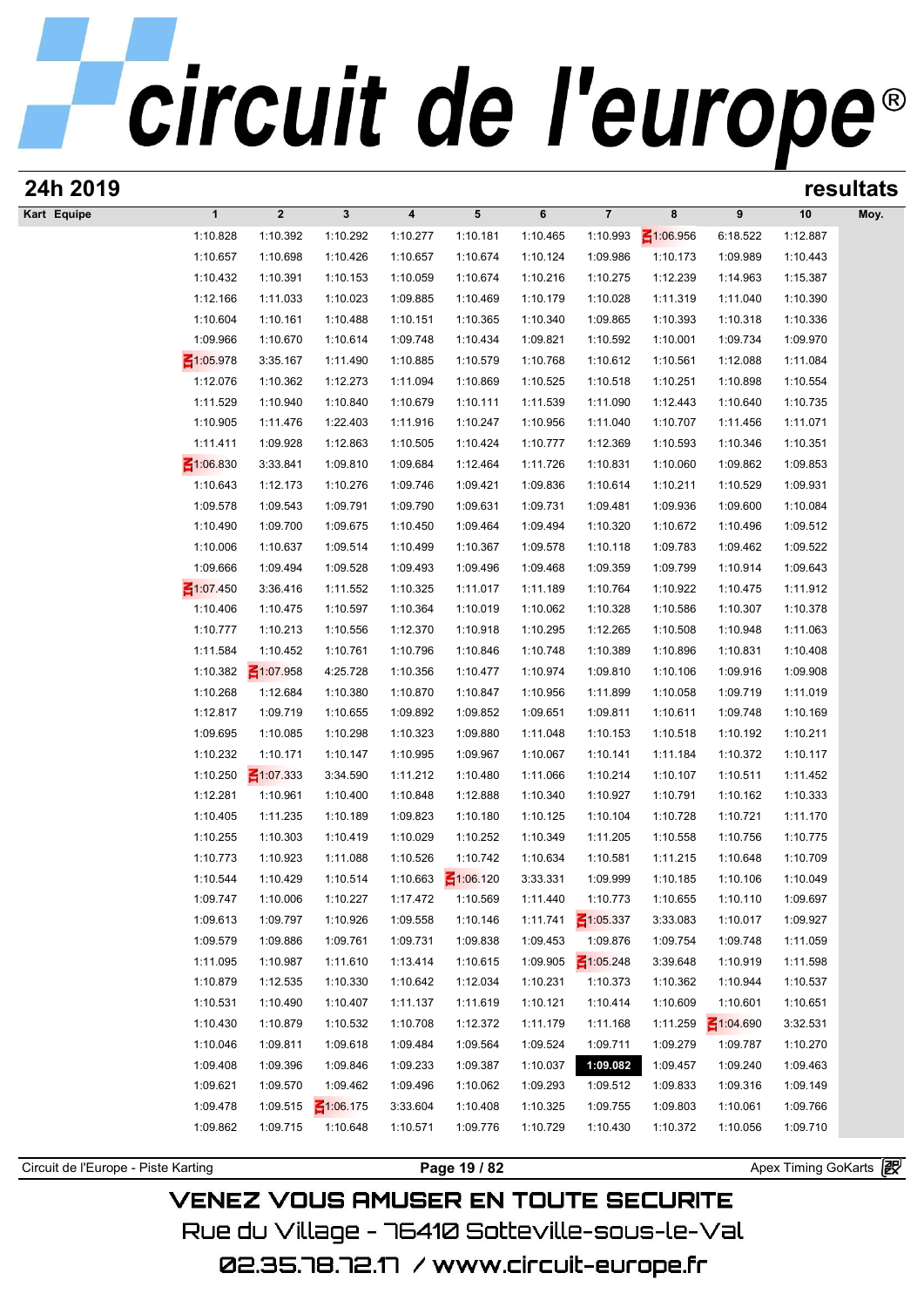| 24h 2019                            |                 |                  |              |                         |                 |          |                |          |                 |                       | resultats |
|-------------------------------------|-----------------|------------------|--------------|-------------------------|-----------------|----------|----------------|----------|-----------------|-----------------------|-----------|
| Kart Equipe                         | $\mathbf{1}$    | $\boldsymbol{2}$ | $\mathbf{3}$ | $\overline{\mathbf{4}}$ | $5\phantom{.0}$ | 6        | $\overline{7}$ | 8        | 9               | 10                    | Moy.      |
|                                     | 1:09.796        | 1:10.828         | 1:10.068     | 1:09.948                | 1:09.619        | 1:10.140 | 1:10.995       | 1:09.945 | 1:09.902        | 1:09.753              |           |
|                                     | 1:10.424        | 1:10.185         | 1:10.536     | $\leq 1:06.686$         | 3:32.960        | 1:10.715 | 1:10.827       | 1:10.878 | 1:10.929        | 1:10.556              |           |
|                                     | 1:10.331        | 1:10.515         | 1:11.171     | 1:11.156                | 1:10.709        | 1:10.733 | 1:10.411       | 1:10.636 | 1:10.707        | 1:11.118              |           |
|                                     | 1:10.833        | 1:11.186         | 1:10.146     | 1:10.054                | 1:10.532        | 1:10.537 | 1:10.673       | 1:10.526 | 1:10.507        | 1:10.303              |           |
|                                     | 1:11.417        | 1:10.465         | 1:10.373     | 1:10.428                | $\leq 1:06.883$ | 3:34.360 | 1:10.497       | 1:10.481 | 1:10.322        | 1:10.306              |           |
|                                     | 1:10.470        | 1:10.012         | 1:10.093     | 1:11.811                | 1:10.745        | 1:11.169 | 1:10.138       | 1:10.895 | 1:09.877        | 1:10.156              |           |
|                                     | 1:09.941        | 1:10.065         | 1:10.573     | 1:10.111                | 1:10.327        | 1:10.355 | 1:10.055       | 1:11.018 | 1:10.253        | 1:10.664              |           |
|                                     | 1:10.792        | 1:11.047         | 1:11.836     | 1:10.845                | 1:10.374        | 1:10.275 | 1:10.548       | 1:10.298 | $\leq 1:05.351$ | 3:33.434              |           |
|                                     | 1:10.492        | 1:10.627         | 1:10.313     | 1:11.448                | 1:10.540        | 1:10.612 | 1:10.257       | 1:09.995 | 1:10.285        | 1:11.162              |           |
|                                     | 1:10.272        | 1:10.323         | 1:10.270     | 1:10.496                | 1:10.120        | 1:10.278 | 1:10.661       | 1:09.522 | 1:10.873        | 1:10.717              |           |
|                                     | 1:10.604        | 1:10.172         | 1:10.543     | 1:10.269                | $\leq 1:05.964$ | 3:34.665 | 1:11.549       | 1:11.259 | 1:12.671        | 1:11.720              |           |
|                                     | 1:11.026        | 1:12.005         | 1:11.226     | 1:11.241                | 1:10.426        | 1:11.103 | 1:11.101       | 1:11.106 | $\leq 1:06.217$ | 3:32.874              |           |
|                                     | 1:10.023        | 1:10.270         | 1:10.160     | 1:10.078                | 1:09.976        | 1:10.197 | 1:10.099       | 1:10.126 | 1:10.521        | 1:10.573              |           |
|                                     | 1:11.073        | 1:11.092         | 1:11.337     | 1:10.359                | 1:11.720        | 1:10.237 | 1:10.094       | 1:09.964 | 1:10.084        | 1:10.050              |           |
|                                     | 1:10.331        | 1:09.820         | 1:09.884     | 1:10.276                | 1:10.219        | 1:10.084 | 1:10.194       | 1:10.229 | 1:10.832        | 1:10.139              |           |
|                                     | 1:10.294        | 1:10.183         | 1:10.035     | 1:10.070                | 1:09.819        | 1:09.997 | 1:10.832       |          |                 |                       |           |
| <b>CAPFINANCES</b><br>12            | 1:14.438        | 1:10.901         | 1:10.346     | 1:10.498                | 1:10.288        | 1:09.870 | 1:09.699       | 1:09.674 | 1:09.643        | 1:09.488              | 1:10.668  |
|                                     | 1:09.353        | 1:09.392         | 1:09.494     | 1:09.439                | 1:09.611        | 1:09.731 | 1:10.206       | 1:09.525 | 1:09.679        | 1:09.835              |           |
|                                     | 1:09.611        | 1:10.007         | 1:10.573     | $\leq 1:05.379$         | 3:36.729        | 1:09.832 | 1:09.895       | 1:09.900 | 1:09.710        | 1:09.536              |           |
|                                     | 1:10.120        | 1:09.674         | 1:09.612     | 1:09.708                | 1:09.629        | 1:09.624 | 1:10.393       | 1:10.000 | 1:09.923        | 1:09.651              |           |
|                                     | 1:09.794        | 1:09.653         | 1:09.927     | 1:09.742                | 1:09.739        | 1:09.991 | 1:09.936       | 1:10.259 | 1:09.888        | $\leq 1:06.530$       |           |
|                                     | 3:41.746        | 1:11.072         | 1:11.068     | 1:10.749                | 1:10.737        | 1:10.743 | 1:10.519       | 1:10.520 | 1:10.577        | 1:10.644              |           |
|                                     | 1:10.708        | 1:10.429         | 1:11.039     | 1:10.474                | 1:10.315        | 1:10.573 | 1:10.875       | 1:10.962 | 1:10.967        | 1:10.730              |           |
|                                     | 1:10.650        | 1:10.883         | 1:10.859     | 1:10.622                | 1:10.555        | 1:10.768 | 1:10.857       | 1:10.458 | 1:10.117        | 1:10.290              |           |
|                                     | 1:10.838        | 1:10.692         | 1:10.715     | 1:10.572                | 1:10.370        | 1:11.624 | 1:10.732       | 1:10.852 | 1:10.609        | 1:10.994              |           |
|                                     | 1:10.948        | 1:10.504         | 1:10.683     | 1:10.588                | 1:10.539        | 1:10.774 | 1:10.556       | 1:10.553 | $\leq 1:06.528$ | 4:08.323              |           |
|                                     | 1:11.570        | 1:11.326         | 1:10.856     | 1:11.135                | 1:10.885        | 1:10.652 | 1:10.698       | 1:11.063 | 1:12.335        | 1:11.042              |           |
|                                     | ₹1:07.424       | 3:37.068         | 1:10.709     | 1:11.443                | 1:13.480        | 1:11.259 | 1:10.895       | 1:10.744 | 1:10.590        | 1:10.582              |           |
|                                     | 1:10.637        | 1:11.138         | 1:11.274     | 1:10.763                | 1:10.591        | 1:10.615 | 1:10.932       | 1:10.978 | 1:10.962        | 1:10.781              |           |
|                                     | 1:10.568        | 1:10.617         | 1:10.936     | 1:11.938                | 1:10.976        | 1:10.764 | 1:10.834       | 1:11.103 | 1:10.795        | 1:11.655              |           |
|                                     | 1:11.024        | 1:10.695         | 1:10.916     | $\leq 1:08.341$         | 3:42.281        | 1:11.204 | 1:11.783       | 1:11.289 | 1:11.161        | 1:10.941              |           |
|                                     | 1:11.193        | 1:11.904         | 1:11.498     | 1:11.239                | 1:12.675        | 1:12.073 | 1:11.162       | 1:11.571 | 1:12.212        | 1:11.368              |           |
|                                     | 1:11.894        | 1:11.412         | 1:11.322     | 1:11.198                | 1:10.977        | 1:11.327 | 1:12.077       | 1:11.127 | 1:11.803        | 1:10.830              |           |
|                                     | 1:11.334        | 1:11.391         | 1:11.294     | 1:11.202                | 1:11.313        | 1:11.893 | 1:11.304       | 1:11.320 | 1:11.034        | 1:10.981              |           |
|                                     | 1:12.241        | 1:11.328         | 1:11.296     | 1:11.788                | 1:11.217        | 1:11.289 | 1:11.555       | 1:11.687 | 1:11.469        | 1:11.260              |           |
|                                     | 1:11.729        | $\leq 1:06.682$  | 5:05.018     | 1:12.094                | 1:12.166        | 1:12.046 | 1:11.987       | 1:11.430 | 1:12.592        | 1:12.689              |           |
|                                     | 1:12.148        | 1:11.584         | 1:12.011     | 1:12.045                | 1:11.523        | 1:12.824 | 1:11.535       | 1:13.597 | 1:11.897        | 1:11.843              |           |
|                                     | 1:12.125        | 1:11.704         | 1:11.444     | 1:11.971                | 1:11.571        | 1:12.706 | 1:12.006       | 1:11.677 | 1:11.558        | 1:11.770              |           |
|                                     | 1:13.051        | 1:13.295         | 1:12.117     | 1:11.788                | 1:11.599        | 1:11.595 | 1:13.124       | 1:11.976 | 1:12.221        | 1:11.386              |           |
|                                     | 1:11.828        | 1:11.677         | 1:11.504     | 1:11.698                | 1:12.328        | 1:11.561 | 1:12.261       | 1:11.901 | 1:11.417        | 1:11.922              |           |
|                                     | $\leq 1:07.191$ | 3:40.750         | 1:10.439     | 1:10.173                | 1:10.757        | 1:10.053 | 1:10.348       | 1:10.063 | 1:10.243        | 1:10.092              |           |
|                                     | 1:10.102        | 1:10.070         | 1:10.333     | 1:10.018                | 1:10.006        | 1:10.092 | 1:10.385       | 1:10.231 | 1:10.231        | 1:10.128              |           |
|                                     | 1:09.980        | 1:10.114         | 1:10.033     | 1:10.120                | 1:10.141        | 1:09.865 | 1:10.033       | 1:09.779 | 1:11.046        | 1:09.765              |           |
|                                     | 1:10.119        | 1:09.659         | 1:09.805     | 1:09.902                | 1:09.810        | 1:09.719 | 1:10.469       | 1:09.986 | 1:10.382        | 1:10.046              |           |
|                                     |                 |                  |              |                         |                 |          |                |          |                 |                       |           |
| Circuit de l'Europe - Piste Karting |                 |                  |              |                         | Page 20 / 82    |          |                |          |                 | Apex Timing GoKarts 图 |           |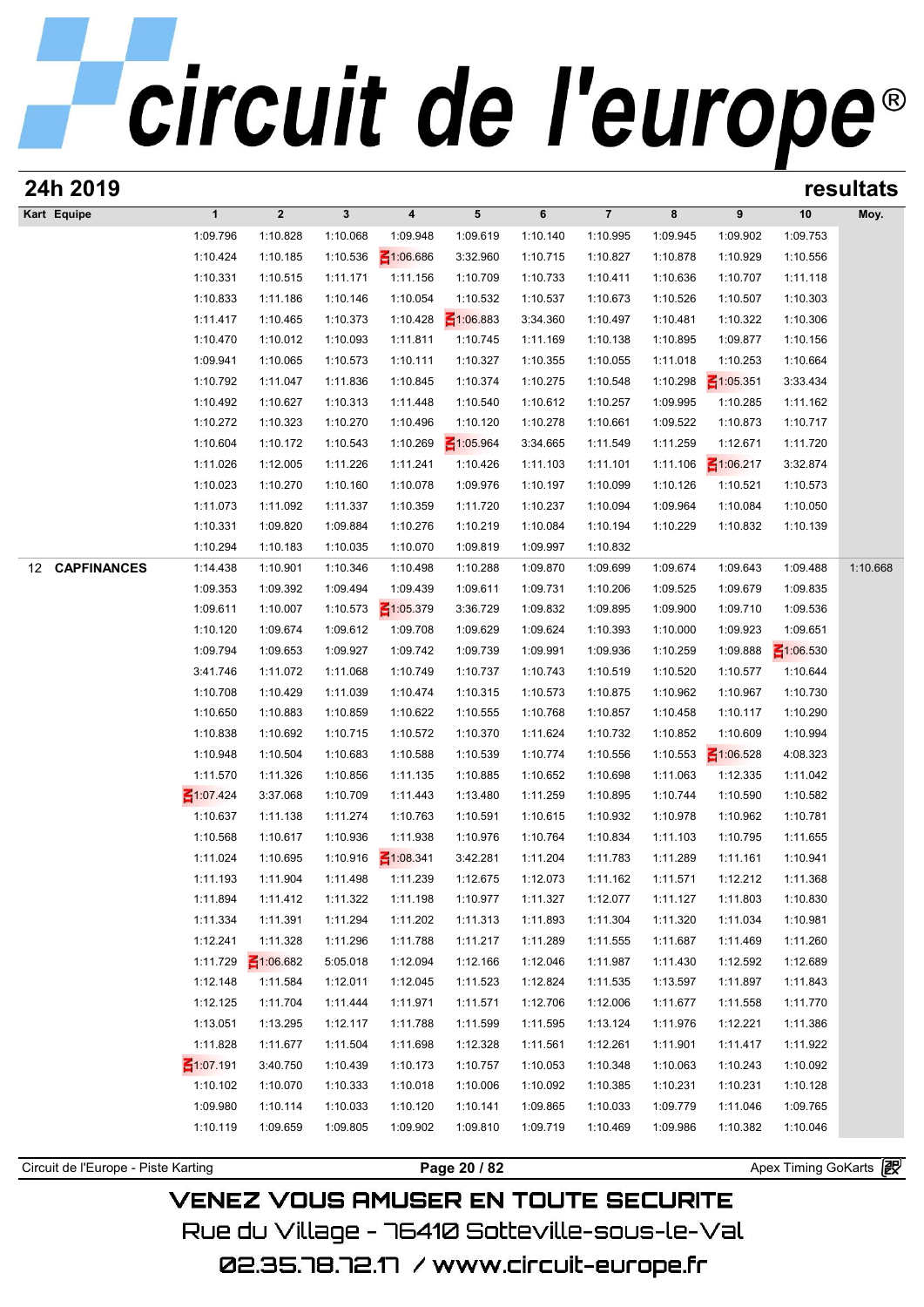| 24h 2019                            |                      |                             |                             |                      |                      |                      |                      |                      |                      |                      | resultats |
|-------------------------------------|----------------------|-----------------------------|-----------------------------|----------------------|----------------------|----------------------|----------------------|----------------------|----------------------|----------------------|-----------|
| Kart Equipe                         | $\mathbf{1}$         | $\mathbf 2$                 | $\mathbf{3}$                | $\boldsymbol{4}$     | 5                    | 6                    | $\overline{7}$       | 8                    | 9                    | 10                   | Moy.      |
|                                     | $\leq 1:06.530$      | 3:39.265                    | 1:10.404                    | ₹1:07.207            | 3:35.409             | 1:10.811             | 1:10.545             | 1:11.089             | 1:10.305             | 1:10.556             |           |
|                                     | 1:10.812             | 1:10.068                    | 1:10.304                    | 1:10.383             | 1:10.707             | 1:10.355             | 1:10.307             | 1:10.276             | 1:10.300             | 1:10.330             |           |
|                                     | 1:10.421             | 1:10.703                    | 1:11.559                    | 1:10.221             | 1:10.366             | 1:09.248             | 1:09.461             | 1:12.325             | 1:10.234             | 1:10.426             |           |
|                                     | 1:10.423             | 1:10.156                    | 1:10.907                    | 1:10.207             | 1:10.540             | 1:10.399             | 1:12.758             | 1:10.877             | 1:10.688             | 1:10.431             |           |
|                                     | 1:10.389             | 1:10.843                    | 1:10.423                    | 1:10.992             | 1:10.422             | 1:10.519             | 1:10.401             | 1:10.390             | 1:10.212             | 1:10.566             |           |
|                                     | 1:10.455             | 1:10.441                    | 1:10.607                    | 1:10.692             | $\leq 1:05.733$      | 3:41.502             | 1:12.591             | 1:12.635             | 1:12.205             | 1:12.502             |           |
|                                     | 1:12.757             | 1:11.754                    | 1:11.932                    | 1:11.712             | 1:11.617             | 1:12.153             | 1:12.725             | 1:11.962             | 1:12.812             | 1:13.603             |           |
|                                     | 1:12.694             | 1:11.192                    | 1:13.198                    | 1:11.963             | 1:11.347             | 1:13.037             | 1:12.132             | 1:11.802             | 1:12.823             | 1:12.064             |           |
|                                     | 1:12.003             | 1:11.679                    | 1:12.367                    | 1:13.596             | 1:12.701             | 1:12.753             | 1:12.637             | 1:13.017             | 1:16.950             | ₹1:08.177            |           |
|                                     | 3:52.652<br>1:11.142 | 1:11.536<br>1:11.347        | 1:11.769                    | 1:12.104<br>3:50.341 | 1:12.255<br>1:11.580 | 1:11.832<br>1:11.150 | 1:11.735<br>1:11.203 | 1:11.286<br>1:10.785 | 1:11.072<br>1:10.796 | 1:11.250<br>1:12.522 |           |
|                                     | 1:11.643             | 1:11.097                    | $\leq 1:06.500$<br>1:12.692 | 1:12.602             | 1:11.897             | 1:10.785             | 1:11.011             | 1:11.217             | 1:11.374             | 1:11.742             |           |
|                                     | 1:10.738             | 1:10.564                    | 1:10.997                    | 1:10.640             | 1:10.828             | 1:10.919             | 1:12.157             | 1:10.902             | 1:10.806             | 1:12.882             |           |
|                                     | 1:12.024             | 1:10.563                    | 1:10.727                    | 1:10.659             | 1:11.262             | 1:10.476             | 1:11.565             | 1:11.034             | 1:10.523             | 1:11.053             |           |
|                                     | 1:10.688             | 1:11.307                    | 1:10.801                    | 1:10.652             | 1:10.563             | 1:11.046             | 1:11.878             | 1:10.817             | $\leq 1:06.528$      | 3:48.465             |           |
|                                     | 1:13.172             | 1:11.445                    | 1:11.673                    | 1:11.126             | 1:13.575             | 1:11.786             | 1:11.518             | 1:11.946             | 1:10.977             | 1:10.906             |           |
|                                     | 1:11.252             | 1:10.828                    | 1:10.813                    | 1:10.778             | 1:10.869             | 1:11.340             | 1:12.316             | 1:11.313             | 1:10.626             | 1:11.003             |           |
|                                     | 1:10.547             | 1:11.089                    | 1:10.835                    | 1:10.760             | 1:10.863             | 1:11.324             | 1:11.164             | 1:11.298             | 1:10.790             | 1:11.020             |           |
|                                     | 1:11.592             | 1:11.368                    | 1:11.012                    | 1:12.295             | 1:13.004             | 1:10.771             | 1:10.780             | 1:10.753             | 1:10.784             | 1:10.768             |           |
|                                     | 1:10.746             | 1:11.354                    | 1:12.123                    | 1:10.703             | 1:11.748             | 1:11.052             | 1:11.061             | 1:10.985             | 1:11.652             | $\leq 1:06.090$      |           |
|                                     | 3:56.269             | 1:10.242                    | 1:10.060                    | 1:10.307             | 1:09.675             | 1:10.304             | 1:10.017             | 1:10.326             | 1:09.805             | 1:10.157             |           |
|                                     | 1:09.843             | 1:09.450                    | 1:10.565                    | 1:09.514             | 1:09.515             | 1:09.876             | 1:09.645             | 1:10.093             | 1:09.450             | 1:09.575             |           |
|                                     | 1:09.660             | 1:09.607                    | 1:10.000                    | 1:09.900             | 1:09.275             | 1:09.503             | 1:09.757             | 1:09.586             | 1:09.406             | 1:10.109             |           |
|                                     | 1:09.473             | 1:09.181                    | 1:10.145                    | 1:10.284             | 1:09.545             | 1:09.389             | 1:09.626             | 1:09.755             | 1:09.770             | 1:10.478             |           |
|                                     | 1:09.675             | 1:09.555                    | 1:09.548                    | 1:09.415             | 1:09.311             | 1:09.644             | 1:09.311             | 1:09.410             | 1:09.607             | 1:09.945             |           |
|                                     | 1:10.151             | 1:09.513                    | $\leq 1:06.544$             | 6:30.212             | 1:11.868             | 1:12.057             | 1:13.083             | 1:11.496             | 1:11.742             | 1:11.107             |           |
|                                     | 1:11.684             | 1:10.848                    | 1:10.795                    | 1:11.047             | 1:10.672             | 1:10.850             | 1:10.956             | 1:10.790             | 1:10.963             | 1:10.520             |           |
|                                     | 1:10.861             | 1:11.806                    | 1:10.818                    | 1:10.559             | 1:11.385             | 1:12.265             | 1:11.317             | 1:10.717             | 1:12.189             | 1:11.229             |           |
|                                     | 1:11.271             | 1:10.779                    | 1:11.242                    | 1:11.958             | 1:11.682             | 1:10.404             | 1:11.197             | 1:11.188             | 1:11.469             | 1:10.753             |           |
|                                     | 1:10.671             | 1:10.632                    | 1:10.940                    | $\leq 1:07.216$      | 3:51.646             | 1:10.481             | 1:10.963             | 1:10.209             | 1:10.004             | 1:10.150             |           |
|                                     | 1:11.539             | 1:10.089                    | 1:10.258                    | 1:10.267             | 1:11.050             | 1:13.882             | 1:15.397             | $\leq 1:08.174$      | 3:36.071             | 1:10.441             |           |
|                                     | 1:10.098             | 1:10.821                    | 1:10.492                    | 1:10.396             | 1:10.432             | 1:10.638             | 1:10.493             | 1:10.381             | 1:10.685             | 1:10.338             |           |
|                                     | 1:10.260             | 1:10.603                    | 1:10.738                    | 1:11.266             | 1:10.480             | 1:10.336             | 1:10.810             | 1:10.793             | 1:10.728             | 1:09.911             |           |
|                                     | 1:10.131<br>1:10.052 | 1:09.876<br>$\leq 1:05.778$ | 1:09.806                    | 1:10.236             | 1:09.772             | 1:10.702             | 1:10.001             | 1:10.293             | 1:10.408             | 1:10.138             |           |
|                                     | 1:11.410             | 1:11.486                    | 3:39.443<br>1:10.038        | 1:10.834<br>1:10.434 | 1:10.570<br>1:10.618 | 1:11.257<br>1:10.300 | 1:10.402<br>1:10.454 | 1:10.062<br>1:10.461 | 1:09.960<br>1:10.732 | 1:11.261<br>1:10.258 |           |
|                                     | 1:11.016             | 1:10.574                    | 1:10.063                    | 1:10.294             | 1:10.461             | 1:10.214             | 1:10.101             | 1:10.531             | 1:10.006             | 1:10.459             |           |
|                                     | 1:09.796             | 1:10.929                    | 1:10.361                    | 1:11.547             | 1:09.936             | 1:11.393             | 1:11.995             | 1:09.833             | 1:10.450             | 1:10.723             |           |
|                                     | 1:10.397             | 1:09.938                    | 1:09.810                    | 1:09.884             | 1:09.977             | 1:10.172             | 1:10.243             | $\leq 1:05.649$      | 3:37.956             | 1:10.956             |           |
|                                     | 1:11.154             | 1:11.381                    | 1:10.954                    | 1:10.843             | 1:10.362             | 1:10.581             | 1:10.947             | 1:10.329             | 1:10.609             | 1:10.955             |           |
|                                     | 1:09.848             | 1:11.098                    | 1:10.838                    | 1:10.895             | 1:10.350             | 1:10.816             | 1:10.941             | 1:10.354             | 1:10.595             | 1:10.518             |           |
|                                     | 1:10.588             | 1:11.454                    | 1:10.279                    | 1:10.556             | 1:10.371             | 1:10.380             | 1:10.559             | 1:10.355             | 1:10.438             | 1:10.622             |           |
|                                     | 1:10.405             | 1:10.208                    | 1:10.659                    | 1:10.585             | 1:10.879             | 1:10.324             | 1:10.350             | 1:10.384             | 1:10.192             | 1:11.314             |           |
|                                     | 1:10.327             | 1:10.660                    | 1:10.368                    | 1:11.019             | 1:10.729             | 1:10.115             | 1:10.464             | 1:11.660             | $\leq 1:04.546$      | 3:43.339             |           |
|                                     |                      |                             |                             |                      |                      |                      |                      |                      |                      |                      |           |
| Circuit de l'Europe - Piste Karting |                      |                             |                             |                      | Page 21 / 82         |                      |                      |                      |                      | Apex Timing GoKarts  |           |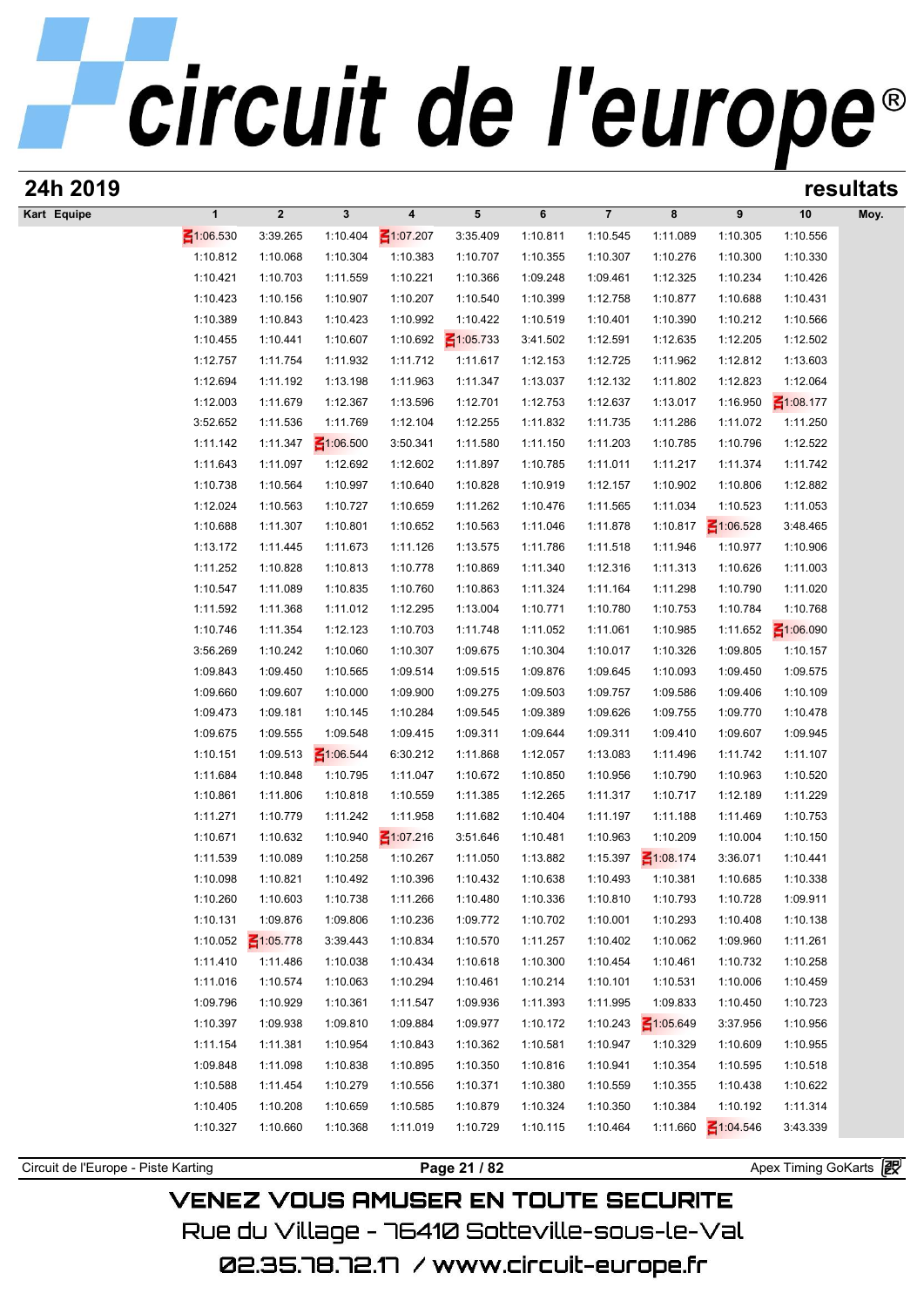| 24h 2019    |              |                      |              |                 |                      |                             |                |                 |                       |                 | resultats |
|-------------|--------------|----------------------|--------------|-----------------|----------------------|-----------------------------|----------------|-----------------|-----------------------|-----------------|-----------|
| Kart Equipe | $\mathbf{1}$ | $\overline{2}$       | $\mathbf{3}$ | 4               | 5                    | 6                           | $\overline{7}$ | 8               | 9                     | 10              | Moy.      |
|             | 1:10.437     | 1:09.670             | 1:09.339     | 1:09.383        | 1:09.223             | 1:10.706                    | 1:11.030       | 1:08.948        | 1:09.023              | 1:09.160        |           |
|             | 1:08.825     | 1:08.951             | 1:08.919     | 1:11.190        | 1:09.853             | 1:09.180                    | 1:09.046       | 1:09.139        | 1:09.507              | 1:08.874        |           |
|             | 1:08.955     | 1:09.008             | 1:08.972     | 1:08.938        | 1:09.310             | 1:10.243                    | 1:09.776       | 1:09.486        | 1:08.790              | 1:08.937        |           |
|             | 1:08.914     | 1:09.136             | 1:09.469     | 1:09.132        | 1:09.278             | 1:08.801                    | 1:08.944       | 1:09.075        | 1:09.113              | 1:09.592        |           |
|             | 1:09.212     | 1:08.767             | 1:09.166     | 1:08.831        | 1:08.820             | 1:08.955                    | 1:08.865       | 1:09.000        | 1:09.049              | $\leq 1:05.570$ |           |
|             | 3:39.972     | 1:12.166             | 1:12.264     | 1:10.918        | 1:11.326             | 1:11.611                    | 1:11.997       | 1:10.941        | 1:11.408              | 1:13.252        |           |
|             | 1:11.737     | 1:11.133             | 1:10.840     | 1:11.725        | 1:10.504             | 1:11.960                    | 1:11.042       | 1:11.389        | 1:11.753              | 1:10.810        |           |
|             | 1:10.857     | 1:10.475             | 1:12.559     | 1:10.820        | 1:10.305             | 1:10.984                    | 1:11.699       | 1:10.421        | 1:10.944              | 1:10.738        |           |
|             | 1:10.961     | 1:10.695             | 1:11.283     | 1:11.344        | 1:11.013             | 1:10.946                    | 1:11.107       | 1:10.843        | 1:11.164              | 1:11.505        |           |
|             | 1:11.307     | 1:11.471             | 1:11.981     | 1:11.682        | 1:12.039             | 1:11.147                    | 1:11.636       | $\leq 1:08.254$ | 3:42.450              | 1:10.260        |           |
|             | 1:10.179     | 1:10.281             | 1:10.336     | 1:10.067        | 1:10.172             | 1:11.294                    | 1:09.814       | 1:09.344        | 1:09.688              | 1:09.497        |           |
|             | 1:09.751     | 1:09.954             | 1:09.516     | 1:10.036        | 1:09.438             | 1:10.117                    | 1:09.904       | 1:09.609        | 1:10.109              | 1:09.963        |           |
|             | 1:10.131     | 1:11.119             | 1:10.579     | 1:09.358        | 1:11.252             | 1:09.639                    | 1:10.023       | 1:09.589        | 1:10.444              | 1:09.540        |           |
|             | 1:09.163     | 1:09.410             | 1:10.278     | 1:09.518        | 1:09.610             | 1:09.968                    | 1:09.751       | 1:09.815        | 1:09.786              | 1:09.263        |           |
|             | 1:09.576     | 1:09.492             | 1:09.544     | 1:10.365        | 1:09.940             | 1:09.613                    | 1:09.862       | 1:09.427        | $\leq 1:04.808$       | 3:34.767        |           |
|             | 1:10.242     | 1:10.109             | 1:10.250     | 1:10.827        | 1:10.149             | 1:09.701                    | 1:09.772       | 1:10.060        | 1:10.895              | 1:17.454        |           |
|             | 1:10.404     | 1:10.135             | 1:10.197     | 1:10.223        | 1:09.944             | 1:09.658                    | 1:09.668       | 1:09.594        | 1:09.451              | 1:09.704        |           |
|             | 1:09.923     | 1:10.147             | 1:10.119     | 1:10.118        | 1:09.874             | 1:09.782                    | 1:09.567       | 1:09.620        | 1:09.850              | 1:10.814        |           |
|             | 1:09.649     | 1:09.493             | 1:10.405     | 1:09.937        | 1:09.644             | 1:10.002                    | 1:09.663       | 1:10.341        | 1:09.743              | 1:10.067        |           |
|             | 1:10.713     | 1:09.852             | 1:11.882     | 1:09.752        | $\leq 1:04.054$      | 4:28.195                    | 1:10.858       | 1:10.537        | 1:11.055              | 1:10.955        |           |
|             | 1:10.543     | 1:12.214             | 1:11.704     | 1:10.455        | 1:10.224             | 1:10.141                    | 1:10.141       | 1:10.295        | 1:10.187              | 1:10.811        |           |
|             | 1:10.706     | 1:10.265             | 1:10.116     | 1:10.281        | 1:10.309             | 1:10.204                    | 1:11.008       | 1:10.026        | 1:10.572              | 1:10.237        |           |
|             | 1:10.745     | 1:10.284             | 1:10.589     | 1:10.635        | 1:10.288             | 1:10.350                    | 1:10.117       | 1:10.288        | 1:10.093              | 1:10.265        |           |
|             | 1:10.436     | 1:10.381             | 1:10.680     | 1:10.212        | 1:10.309             | 1:10.289                    | 1:10.136       | 1:10.154        | 1:10.672              | 1:11.098        |           |
|             | 1:10.790     | 1:10.631             | 1:11.014     | $\leq 1:03.608$ | 3:41.100             | 1:11.926                    | 1:10.950       | 1:11.284        | 1:10.838              | 1:11.485        |           |
|             | 1:10.935     | 1:11.023             | 1:11.523     | 1:11.162        | 1:11.173             | 1:10.966                    | 1:10.515       | 1:11.051        | 1:10.693              | 1:10.840        |           |
|             |              |                      |              | 1:10.870        | 1:10.579             |                             | 4:00.393       |                 | 1:10.688              |                 |           |
|             | 1:10.796     | 1:10.856<br>1:10.070 | 1:10.818     |                 | 1:11.341             | $\leq 1:07.085$<br>1:10.558 |                | 1:10.977        | 1:10.314              | 1:10.334        |           |
|             | 1:10.676     |                      | 1:10.224     | 1:10.928        |                      |                             | 1:10.142       | 1:10.314        | 1:10.684              | 1:10.184        |           |
|             | 1:10.138     | 1:10.478<br>1:10.171 | 1:10.162     | 1:10.471        | 1:10.244<br>1:10.660 | 1:10.415                    | 1:11.283       | 1:10.426        |                       | 1:10.448        |           |
|             | 1:10.383     |                      | 1:10.644     | 1:10.706        |                      | 1:10.394<br>$\leq 1:09.101$ | 1:10.439       | 1:10.373        | 1:10.156              | 1:10.299        |           |
|             | 1:10.234     | 1:10.591             | 1:10.404     | 1:10.302        | 1:10.523             |                             | 3:37.280       | 1:11.417        | 1:11.226              | 1:11.211        |           |
|             | 1:10.994     | 1:10.846             | 1:11.631     | 1:11.035        | 1:12.023             | 1:10.700                    | 1:11.009       | 1:11.069        | 1:10.786              | 1:12.017        |           |
|             | 1:10.987     | 1:10.901             | 1:11.392     | 1:11.219        | 1:11.188             | 1:11.029                    | 1:11.619       | $\leq 1:12.309$ | 3:36.914              | 1:11.465        |           |
|             | 1:11.117     | 1:11.201             | 1:12.526     | $\leq 1:05.949$ | 3:45.840             | 1:10.493                    | 1:10.441       | 1:10.644        | 1:10.400              | 1:09.980        |           |
|             | 1:10.394     | 1:10.241             | 1:10.200     | 1:10.986        | 1:10.490             | 1:10.163                    | 1:10.925       | 1:11.248        | 1:10.300              | 1:10.268        |           |
|             | 1:11.295     | 1:10.249             | 1:09.911     | 1:10.180        | 1:10.766             | 1:10.239                    | 1:10.237       | 1:10.103        | 1:10.250              | 1:10.842        |           |
|             | 1:10.515     | 1:10.263             | 1:10.171     | 1:10.210        | 1:10.219             | 1:10.199                    | 1:10.195       | 1:09.995        | 1:10.205              | 1:10.459        |           |
|             | 1:10.224     | 1:10.711             | 1:10.114     | 1:10.230        | 1:10.113             | 1:09.973                    | 1:10.427       | 1:11.530        | 1:10.678              | $\leq 1:06.128$ |           |
|             | 3:33.497     | 1:10.131             | 1:09.906     | 1:09.942        | 1:09.875             | 1:09.719                    | 1:10.300       | 1:09.841        | 1:09.698              | 1:09.687        |           |
|             | 1:09.585     | 1:09.588             | 1:09.804     | 1:10.113        | 1:09.916             | 1:09.838                    | 1:09.755       | 1:09.645        | 1:09.643              | 1:09.569        |           |
|             | 1:09.736     | 1:09.674             | 1:12.205     | 1:10.252        | 1:09.870             | 1:09.618                    | 1:09.935       | 1:09.683        | 1:10.249              | 1:09.917        |           |
|             | 1:10.277     | 1:09.729             | 1:09.952     | 1:10.117        | 1:09.797             | 1:09.769                    | 1:09.715       | 1:09.588        | 1:09.731              | 1:09.553        |           |
|             | 1:09.525     | 1:11.208             | 1:09.751     | 1:09.691        | 1:09.687             | 1:09.620                    | 1:09.731       | 1:09.599        | 1:09.577              | 1:09.736        |           |
|             | 1:10.300     | 1:09.372             | 1:09.712     | 1:09.637        | 1:09.425             | 1:09.771                    |                |                 |                       |                 |           |
|             |              |                      |              |                 |                      |                             |                |                 | Apex Timing GoKarts 图 |                 |           |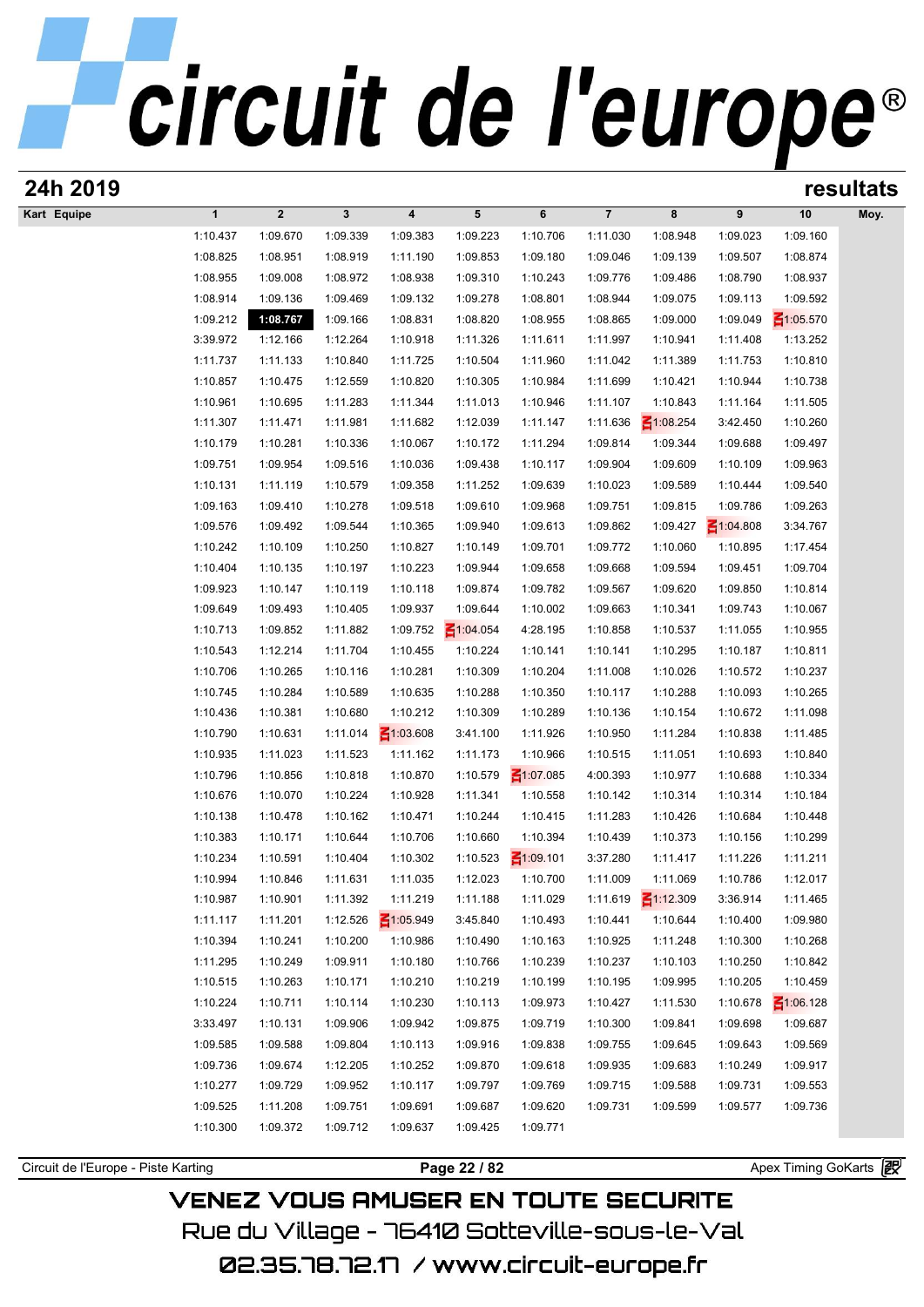| 24h 2019                      |              |                 |                 |                 |                 |                 |                 |          |                 |                 | resultats |
|-------------------------------|--------------|-----------------|-----------------|-----------------|-----------------|-----------------|-----------------|----------|-----------------|-----------------|-----------|
| Kart Equipe                   | $\mathbf{1}$ | $\overline{2}$  | $\mathbf{3}$    | 4               | 5               | 6               | $\overline{7}$  | 8        | 9               | 10              | Moy.      |
| 17 TEAM DRIVER FILLE 1:17.599 |              | 1:12.253        | 1:11.965        | 1:11.648        | 1:11.160        | 1:10.118        | 1:11.045        | 1:10.122 | 1:10.676        | 1:11.656        | 1:10.822  |
|                               | 1:10.354     | 1:10.206        | 1:10.287        | 1:09.896        | 1:10.057        | 1:09.610        | 1:10.266        | 1:10.173 | 1:09.865        | 1:09.716        |           |
|                               | 1:09.925     | 1:09.704        | 1:10.230        | 1:10.997        | 1:09.840        | 1:09.709        | 1:10.062        | 1:10.514 | 1:09.925        | 1:10.028        |           |
|                               | 1:10.479     | 1:10.350        | $\leq 1:06.568$ | 3:34.370        | 1:09.903        | 1:10.726        | 1:10.393        | 1:10.008 | 1:10.550        | 1:10.114        |           |
|                               | 1:10.172     | 1:09.769        | 1:09.906        | 1:10.290        | 1:10.024        | 1:10.898        | 1:10.436        | 1:11.348 | 1:09.814        | 1:11.160        |           |
|                               | 1:09.949     | 1:09.888        | 1:10.119        | 1:09.736        | 1:10.442        | 1:10.168        | 1:10.121        | 1:10.617 | 1:10.232        | 1:09.978        |           |
|                               | 1:10.086     | 1:11.361        | 1:11.065        | 1:10.622        | 1:10.698        | 1:09.950        | 1:10.317        | 1:09.873 | 1:10.216        | $\leq 1:07.115$ |           |
|                               | 3:37.223     | 1:12.017        | 1:11.213        | 1:11.341        | 1:11.344        | 1:11.336        | 1:11.423        | 1:11.245 | 1:10.820        | 1:11.232        |           |
|                               | 1:11.460     | 1:11.076        | 1:10.759        | 1:10.322        | 1:12.486        | 1:12.634        | 1:10.477        | 1:11.184 | $\leq 1:09.625$ | 3:41.401        |           |
|                               | 1:12.775     | 1:11.273        | 1:11.133        | 1:12.080        | 1:11.577        | 1:10.922        | 1:10.968        | 1:11.219 | 1:11.042        | 1:12.523        |           |
|                               | 1:12.043     | 1:12.332        | 1:12.375        | 1:11.064        | 1:11.041        | 1:10.970        | 1:11.788        | 1:11.188 | 1:11.088        | 1:11.774        |           |
|                               | 1:11.065     | 1:12.346        | 1:11.187        | 1:11.590        | 1:11.156        | 1:11.284        | 1:11.593        | 1:10.948 | 1:12.949        | 1:12.911        |           |
|                               | 1:14.444     | $\leq 1:05.363$ | 3:38.970        | 1:10.239        | 1:10.684        | 1:10.054        | 1:10.004        | 1:09.812 | 1:10.260        | 1:09.850        |           |
|                               | 1:10.379     | 1:09.689        | 1:10.035        | 1:10.064        | 1:10.205        | 1:09.768        | 1:10.413        | 1:09.556 | 1:09.897        | 1:10.501        |           |
|                               | 1:09.718     | 1:09.967        | 1:10.142        | 1:11.391        | 1:10.726        | 1:10.172        | 1:10.440        | 1:09.533 | 1:10.649        | 1:09.353        |           |
|                               | 1:09.689     | $\leq 1:08.873$ | 3:49.192        | 1:11.394        | 1:10.402        | 1:11.415        | 1:10.586        | 1:11.655 | 1:10.316        | 1:11.006        |           |
|                               | 1:11.477     | 1:09.733        | 1:09.715        | 1:10.424        | 1:09.807        | 1:09.927        | 1:10.734        | 1:09.838 | 1:09.551        | 1:09.835        |           |
|                               | 1:10.097     | 1:09.934        | 1:09.413        | 1:10.108        | 1:10.438        | 1:11.853        | 1:10.093        | 1:09.457 | 1:09.687        | 1:10.085        |           |
|                               | 1:09.562     | 1:09.354        | 1:10.548        | $\leq 1:02.422$ | 3:40.828        | 1:10.647        | 1:11.154        | 1:10.228 | 1:10.248        | 1:11.174        |           |
|                               | 1:10.617     | 1:10.766        | 1:11.163        | 1:10.856        | 1:10.709        | 1:10.120        | 1:10.785        | 1:10.688 | 1:12.317        | 1:10.505        |           |
|                               | 1:10.175     | 1:09.947        | 1:10.141        | 1:10.165        | 1:09.887        | 1:09.893        | 1:10.309        | 1:10.228 | 1:09.753        | 1:10.107        |           |
|                               | 1:10.063     | 1:10.083        | 1:09.805        | 1:11.185        | 1:10.679        | $\leq 1:07.737$ | 3:49.712        | 1:11.129 | 1:10.579        | 1:10.130        |           |
|                               | 1:10.206     | 1:10.591        | 1:11.466        | 1:10.384        | 1:10.495        | 1:10.646        | 1:10.316        | 1:10.959 | 1:11.629        | 1:10.247        |           |
|                               | 1:11.415     | 1:10.785        | 1:10.228        | 1:11.281        | 1:10.821        | 1:11.699        | 1:10.729        | 1:11.383 | 1:11.637        | 1:10.095        |           |
|                               | 1:10.545     | 1:10.264        | 1:11.119        | 1:11.171        | 1:10.536        | 1:10.592        | $\leq 1:03.854$ | 3:46.063 | 1:11.105        | 1:11.102        |           |
|                               | 1:11.406     | 1:11.533        | 1:11.204        | 1:10.958        | 1:10.416        | 1:10.892        | 1:10.852        | 1:11.075 | 1:11.304        | 1:10.896        |           |
|                               | 1:11.787     | 1:11.293        | 1:10.782        | 1:11.097        | 1:10.909        | 1:11.238        | 1:11.077        | 1:10.476 | 1:10.981        | 1:10.847        |           |
|                               | 1:11.457     | 1:11.062        | 1:10.086        | 1:10.652        | 1:10.303        | 1:10.538        | 1:10.446        | 1:10.492 | 1:10.405        | $\leq 1:06.388$ |           |
|                               | 3:39.390     | 1:11.601        | 1:10.409        | 1:10.166        | 1:10.025        | 1:09.677        | 1:09.562        | 1:09.934 | 1:10.234        | 1:10.091        |           |
|                               | 1:10.962     | 1:09.954        | 1:09.739        | 1:10.162        | 1:09.972        | 1:10.357        | 1:09.599        | 1:09.938 | 1:09.798        | 1:10.291        |           |
|                               | 1:09.998     | 1:09.442        | 1:11.085        | 1:11.086        | 1:09.861        | 1:09.911        | 1:10.298        | 1:09.798 | 1:10.099        | 1:10.105        |           |
|                               | 1:10.456     | $\leq 1:03.650$ | 3:36.019        | 1:10.160        | 1:13.525        | 1:12.454        | 1:10.561        | 1:09.953 | 1:10.909        | 1:09.787        |           |
|                               | 1:10.083     | 1:10.063        | 1:10.157        | 1:09.834        | 1:09.867        | 1:10.015        | 1:10.514        | 1:10.212 | 1:10.508        | 1:10.397        |           |
|                               | 1:11.649     | 1:10.721        | 1:12.288        | 1:10.651        | 1:10.262        | 1:10.438        | 1:10.397        | 1:10.207 | 1:10.176        | 1:11.850        |           |
|                               | 1:11.376     | 1:10.613        | 1:10.286        | 1:10.218        | $\leq 1:09.275$ | 3:38.287        | 1:11.637        | 1:11.661 | 1:11.392        | 1:11.776        |           |
|                               | 1:11.518     | 1:12.981        | 1:11.606        | 1:10.852        | 1:12.684        | 1:10.482        | 1:10.939        | 1:10.979 | 1:10.245        | 1:10.714        |           |
|                               | 1:10.511     | 1:10.143        | 1:09.973        | 1:13.598        | 1:10.848        | 1:11.084        | 1:10.617        | 1:09.917 | 1:11.589        | 1:10.302        |           |
|                               | 1:09.601     | 1:11.519        | 1:13.074        | 1:11.973        | 1:13.767        | 1:12.009        | 1:10.619        | 1:10.860 | 1:09.646        | 1:10.757        |           |
|                               | 1:11.477     | 1:10.412        | 1:11.052        | $\leq 1:10.691$ | 4:57.334        | 1:14.900        | 1:14.576        | 1:12.649 | 1:12.739        | 1:11.969        |           |
|                               | 1:12.162     | 1:12.607        | 1:11.646        | 1:11.321        | 1:12.965        | 1:12.230        | 1:12.709        | 1:11.978 | 1:11.361        | 1:12.035        |           |
|                               | 1:11.333     | 1:11.380        | 1:12.816        | 1:11.444        | 1:11.317        | 1:11.163        | 1:11.702        | 1:11.742 | 1:12.707        | 1:11.385        |           |
|                               | 1:11.065     | 1:11.538        | 1:12.024        | 1:12.388        | $\leq 1:04.204$ | 3:37.666        | 1:16.068        | 1:10.204 | 1:10.350        | 1:10.272        |           |
|                               | 1:09.880     | 1:09.605        | 1:09.671        | 1:09.604        | 1:09.610        | 1:10.411        | 1:09.575        | 1:10.965 | 1:09.485        | 1:09.753        |           |
|                               | 1:10.700     | 1:10.675        | 1:09.250        | 1:09.800        | 1:09.643        | 1:10.126        | 1:09.503        | 1:09.689 | 1:10.210        | 1:10.168        |           |
|                               |              |                 |                 |                 |                 |                 |                 |          |                 |                 |           |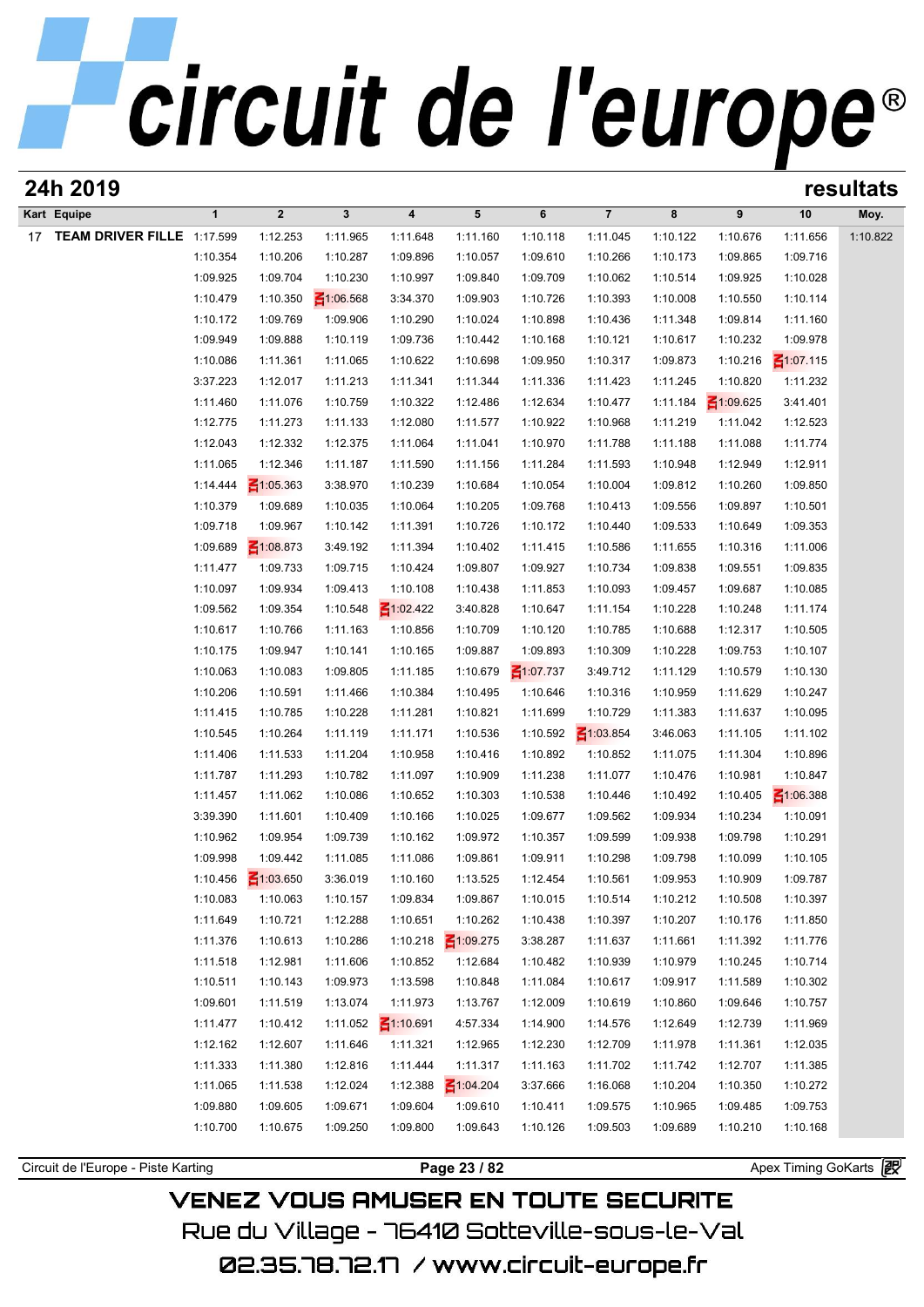## circuit de l'europe<sup>®</sup>

| Kart Equipe | $\mathbf{1}$<br>1:10.669 | $\overline{2}$ | $\mathbf{3}$ | 4        | 5               | 6               | $\overline{7}$       | 8               | 9               | 10                    |      |
|-------------|--------------------------|----------------|--------------|----------|-----------------|-----------------|----------------------|-----------------|-----------------|-----------------------|------|
|             |                          |                |              |          |                 |                 |                      |                 |                 |                       | Moy. |
|             |                          | 1:09.531       | 1:09.346     | 1:09.282 | 1:09.100        | 1:10.240        | 1:09.572             | 1:11.237        | 1:09.808        | 1:09.972              |      |
|             | 1:09.588                 | 1:09.671       | 1:10.647     | 1:11.656 | 1:09.864        | 1:09.511        | 1:09.514             | 1:09.219        | 1:09.715        | 1:09.805              |      |
|             | $\leq 1:02.675$          | 3:36.703       | 1:12.075     | 1:10.942 | 1:10.949        | 1:10.473        | 1:10.351             | 1:13.940        | 1:10.224        | 1:10.547              |      |
|             | 1:10.633                 | 1:10.155       | 1:10.118     | 1:16.990 | 1:09.965        | 1:11.013        | 1:09.453             | 1:09.561        | 1:09.705        | 1:10.044              |      |
|             | 1:10.243                 | 1:10.402       | 1:09.458     | 1:10.840 | 1:13.859        | 1:11.156        | 1:11.076             | 1:09.721        | 1:09.479        | 1:09.942              |      |
|             | 1:09.707                 | 1:09.828       | 1:10.163     | 1:09.482 | 1:10.200        | 1:09.605        | 1:09.542             | 1:11.001        | 1:09.836        | 1:09.530              |      |
|             | 1:09.117                 | 1:10.662       | 1:10.151     | 1:10.764 | 1:09.753        | 1:09.746        | 1:09.162             | $\leq 1:04.105$ | 3:40.219        | 1:10.610              |      |
|             | 1:10.415                 | 1:10.378       | 1:10.340     | 1:10.066 | 1:10.061        | 1:10.259        | 1:10.224             | 1:10.306        | 1:10.297        | 1:10.033              |      |
|             | 1:09.807                 | 1:10.212       | 1:10.115     | 1:10.714 | 1:09.734        | 1:09.989        | 1:09.876             | 1:10.531        | 1:09.869        | 1:09.914              |      |
|             | 1:09.875                 | 1:10.201       | 1:09.999     | 1:09.915 | 1:12.545        | 1:11.485        | 1:10.906             | 1:11.045        | 1:10.014        | 1:09.859              |      |
|             | 1:09.703                 | 1:09.880       | 1:10.248     | 1:10.347 | 1:09.824        | 1:09.865        | 1:09.932             | 1:10.114        | 1:10.510        | 1:09.870              |      |
|             | 1:11.070                 | 1:11.081       | 1:09.800     | 1:10.358 | $\leq 1:06.126$ | 6:56.925        | 1:15.446             | 1:11.856        | 1:12.804        | 1:12.885              |      |
|             | 1:11.736                 | 1:11.959       | 1:10.900     | 1:11.990 | 1:12.014        | 1:12.232        | 1:11.712             | 1:12.097        | 1:12.367        | 1:11.831              |      |
|             | 1:12.271                 | 1:12.687       | 1:11.358     | 1:11.405 | 1:11.554        | 1:11.668        | 1:11.993             | 1:12.055        | 1:11.277        | 1:11.988              |      |
|             | 1:11.667                 | 1:11.817       | 1:10.967     | 1:11.708 | 1:11.578        | 1:12.462        | 1:12.009             | 1:12.172        | 1:19.419        | 1:18.048              |      |
|             | 1:11.773                 | 1:11.139       | 1:11.878     | 1:11.192 | 1:11.270        | 1:12.059        | 1:11.392             | $\leq 1:06.986$ | 3:36.926        | 1:12.189              |      |
|             | 1:15.019                 | 1:12.993       | 1:12.144     | 1:10.830 | 1:11.812        | 1:11.844        | 1:12.857             | 1:11.798        | 1:12.192        | 1:12.026              |      |
|             | 1:11.200                 | 1:12.883       | 1:11.675     | 1:11.399 | 1:11.510        | 1:11.600        | 1:11.979             | 1:11.948        | 1:12.453        | 1:11.056              |      |
|             | 1:11.321                 | 1:11.419       | 1:11.951     | 1:10.911 | 1:11.556        | 1:10.690        | 1:11.629             | 1:10.752        | 1:11.571        | 1:11.269              |      |
|             | 1:11.536                 | 1:11.702       | 1:11.362     | 1:11.092 | 1:11.663        | 1:11.134        | 1:12.337             | 1:13.053        | 1:12.130        | 1:12.025              |      |
|             | 1:11.083                 | 1:12.206       | 1:11.383     | 1:11.277 | 1:12.321        | $\leq 1:06.948$ | 3:37.603             | 1:10.239        | 1:10.870        | 1:10.709              |      |
|             | 1:10.739                 | 1:11.032       | 1:12.664     | 1:09.875 | 1:10.688        | 1:10.185        | 1:10.185             | 1:11.383        | 1:10.034        | 1:09.765              |      |
|             | 1:10.972                 | 1:09.944       | 1:10.102     | 1:11.125 | 1:10.352        | 1:09.692        | 1:10.119             | 1:10.319        | 1:09.966        | 1:09.548              |      |
|             | 1:10.002                 | 1:09.658       | 1:09.572     | 1:12.524 | 1:12.131        | 1:10.779        | $\leq 1:03.110$      | 3:37.494        | 1:12.006        | 1:11.230              |      |
|             | 1:10.114                 | 1:09.988       |              |          |                 | 1:10.183        |                      |                 | 1:10.706        | 1:11.339              |      |
|             | 1:11.183                 |                | 1:10.461     | 1:10.525 | 1:10.341        |                 | 1:10.016<br>1:10.695 | 1:09.939        |                 |                       |      |
|             |                          | 1:09.788       | 1:10.647     | 1:10.354 | 1:11.904        | 1:10.739        |                      | 1:11.133        | 1:10.708        | 1:10.308              |      |
|             | 1:11.241                 | 1:12.401       | 1:10.586     | 1:10.417 | 1:10.455        | 1:10.296        | 1:09.856             | $\leq 1:13.315$ | 3:36.644        | 1:12.124              |      |
|             | 1:10.927                 | 1:10.687       | 1:11.730     | 1:10.499 | 1:12.146        | 1:10.869        | 1:10.682             | 1:10.804        | 1:10.800        | 1:10.776              |      |
|             | 1:10.851                 | 1:10.871       | 1:10.499     | 1:10.811 | 1:10.830        | 1:10.534        | 1:09.983             | 1:10.289        | 1:10.602        | 1:10.653              |      |
|             | 1:10.313                 | 1:10.582       | 1:09.802     | 1:11.554 | 1:11.367        | 1:10.392        | 1:10.605             | 1:10.794        | $\leq 1:09.214$ | 3:40.166              |      |
|             | 1:13.630                 | 1:12.856       | 1:11.794     | 1:11.755 | 1:12.434        | 1:13.942        | 1:13.246             | 1:14.031        | 1:12.703        | 1:12.008              |      |
|             | 1:11.097                 | 1:10.873       | 1:12.012     | 1:11.278 | 1:11.780        | 1:13.248        | 1:15.611             | 1:14.148        | 1:14.217        | 1:12.080              |      |
|             | 1:11.225                 | 1:11.245       | 1:11.663     | 1:11.559 | 1:11.086        | 1:11.748        | 1:11.361             | 1:11.544        | 1:10.963        | 1:13.683              |      |
|             | 1:12.951                 | 1:13.242       | 1:13.156     | 1:12.722 | 1:12.641        | 1:12.458        | 1:14.758             | $\leq 1:07.222$ | 3:44.559        | 1:10.386              |      |
|             | 1:09.910                 | 1:10.245       | 1:09.360     | 1:10.740 | 1:09.672        | 1:09.739        | 1:10.073             | 1:09.158        | 1:09.457        | 1:08.957              |      |
|             | 1:09.438                 | 1:09.415       | 1:09.054     | 1:09.388 | 1:09.511        | 1:09.781        | 1:09.691             | 1:10.393        | 1:09.696        | 1:09.406              |      |
|             | 1:10.111                 | 1:09.277       | 1:09.270     | 1:09.816 | 1:09.189        | 1:09.622        | 1:09.463             | 1:09.541        | 1:09.439        | 1:09.664              |      |
|             | 1:09.225                 | 1:09.384       | 1:09.552     | 1:09.584 | 1:09.386        | 1:09.436        | 1:09.729             | 1:09.301        | 1:10.444        | 1:09.254              |      |
|             | 1:09.455                 | 1:13.169       | 1:09.926     | 1:09.156 | 1:09.384        | $\leq 1:02.703$ | 3:36.642             | 1:11.225        | 1:10.630        | 1:10.208              |      |
|             | 1:10.937                 | 1:10.108       | 1:12.020     | 1:10.024 | 1:09.776        | 1:10.602        | 1:09.418             | 1:10.713        | 1:09.619        | 1:09.535              |      |
|             | 1:08.990                 | 1:09.124       | 1:09.886     | 1:09.968 | 1:10.754        | 1:09.151        | 1:09.479             | 1:09.633        | 1:09.351        | 1:11.466              |      |
|             | 1:09.509                 | 1:09.420       | 1:09.532     | 1:09.513 | 1:09.099        | 1:09.992        | 1:10.167             | 1:10.227        | 1:10.957        | 1:09.781              |      |
|             | 1:09.723                 | 1:09.332       | 1:10.150     | 1:10.266 | 1:11.465        | 1:12.215        | 1:09.880             | 1:09.912        | 1:09.799        | 1:09.473              |      |
|             | 1:09.449                 | 1:11.334       | 1:09.285     | 1:09.249 | 1:10.270        | 1:08.932        | $\leq 1:02.673$      | 3:39.631        | 1:25.311        | 1:10.706              |      |
|             |                          |                |              |          |                 |                 |                      |                 |                 | Apex Timing GoKarts 图 |      |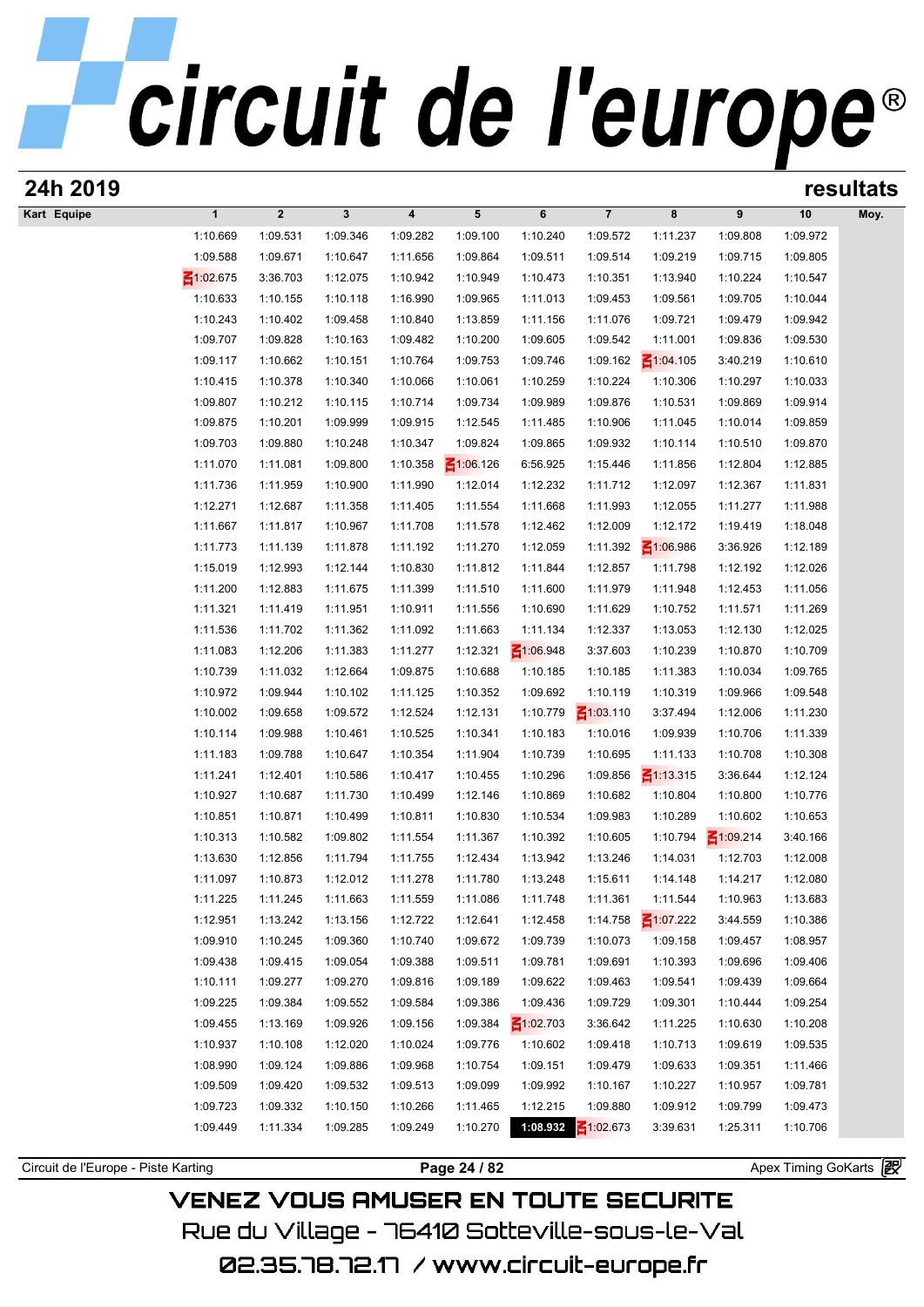| 24h 2019                            |                 |             |                 |                         |                 |                 |                 |                 |          |          | resultats |
|-------------------------------------|-----------------|-------------|-----------------|-------------------------|-----------------|-----------------|-----------------|-----------------|----------|----------|-----------|
| Kart Equipe                         | $\mathbf{1}$    | $\mathbf 2$ | $\mathbf{3}$    | $\overline{\mathbf{4}}$ | $5\phantom{.0}$ | 6               | $\overline{7}$  | 8               | 9        | 10       | Moy.      |
|                                     | 1:10.413        | 1:09.719    | 1:09.696        | 1:09.594                | 1:10.200        | 1:09.420        | 1:09.580        | 1:09.876        | 1:09.046 | 1:09.767 |           |
|                                     | 1:09.265        | 1:10.162    | 1:09.716        | 1:09.413                | 1:09.521        | 1:09.541        | 1:10.023        | 1:09.391        | 1:10.335 | 1:10.225 |           |
|                                     | 1:09.867        | 1:09.102    | 1:09.885        | 1:09.678                | 1:09.805        | 1:09.930        | 1:09.473        | 1:09.495        | 1:09.781 | 1:09.131 |           |
|                                     | 1:18.160        | 1:10.479    | 1:09.832        | 1:09.590                | $\leq 1:03.807$ | 3:35.288        | 1:10.174        | 1:12.023        | 1:10.812 | 1:10.908 |           |
|                                     | 1:11.804        | 1:10.567    | 1:14.656        | 1:15.839                | 1:11.964        | 1:11.417        | 1:11.273        | 1:10.868        | 1:10.620 | 1:10.750 |           |
|                                     | 1:10.268        | 1:10.719    | 1:10.253        | 1:09.962                | 1:10.406        | 1:10.007        | 1:09.725        | 1:10.087        | 1:13.464 | 1:10.000 |           |
|                                     | 1:09.610        | 1:10.324    | 1:10.311        | 1:10.165                | 1:10.808        | 1:11.105        | 1:10.234        | 1:09.705        | 1:10.968 | 1:09.765 |           |
|                                     | 1:10.459        | 1:09.770    | 1:09.967        | 1:10.709                | $\leq 1:07.792$ | 3:37.914        | 1:10.744        | 1:12.288        | 1:10.852 | 1:10.542 |           |
|                                     | 1:10.448        | 1:10.011    | 1:10.667        | 1:10.372                | 1:09.972        | 1:10.328        | 1:10.263        | 1:09.739        | 1:10.814 | 1:10.076 |           |
|                                     | 1:10.354        | 1:10.214    | 1:10.330        | 1:09.712                | 1:11.768        | 1:11.538        | 1:10.525        | 1:09.944        | 1:11.196 | 1:10.680 |           |
|                                     | 1:11.085        | 1:10.696    | 1:10.684        | 1:10.263                | 1:11.127        | 1:10.575        | 1:10.821        | 1:10.697        | 1:11.707 | 1:10.681 |           |
|                                     | 1:10.840        | 1:10.958    | $\leq 1:20.930$ | 3:36.697                | 1:12.718        | 1:12.694        | 1:11.937        | 1:11.795        | 1:12.668 | 1:11.096 |           |
|                                     | 1:10.925        | 1:11.077    | 1:11.019        | 1:11.124                | 1:11.227        | 1:11.514        | 1:11.092        | 1:12.847        | 1:11.216 | 1:11.144 |           |
|                                     | 1:11.331        | 1:11.106    | 1:10.688        | 1:11.166                | 1:10.893        | 1:11.115        | 1:11.164        | 1:11.240        | 1:10.934 | 1:11.509 |           |
|                                     | 1:11.541        | 1:11.077    | 1:10.937        | 1:12.514                | 1:11.949        | 1:10.618        | 1:11.690        | 1:11.849        | 1:12.051 | 1:11.449 |           |
|                                     | $\leq 1:05.840$ | 3:35.846    | 1:11.261        | 1:10.104                | 1:10.025        | 1:10.022        | 1:09.696        | 1:09.815        | 1:11.055 | 1:09.956 |           |
|                                     | 1:09.957        | 1:10.410    | 1:11.007        | 1:10.498                | 1:09.993        | 1:09.883        | 1:10.035        | 1:09.712        | 1:10.564 | 1:10.188 |           |
|                                     | 1:09.805        | 1:10.219    | 1:09.802        | 1:10.644                | 1:10.154        | 1:10.163        | 1:10.173        | 1:09.669        | 1:10.352 | 1:10.336 |           |
|                                     | 1:10.229        | 1:10.346    | 1:10.454        | 1:10.251                | 1:10.196        | 1:10.227        | 1:10.111        | 1:10.314        | 1:09.726 | 1:12.068 |           |
|                                     | 1:10.164        | 1:10.454    | 1:10.474        | 1:10.179                | 1:10.433        | 1:10.137        | 1:10.315        | $\leq 1:04.872$ | 3:43.620 | 1:11.235 |           |
|                                     | 1:11.517        | 1:11.052    | 1:11.536        | 1:10.843                | 1:10.965        | 1:10.572        | 1:10.817        | 1:11.036        | 1:10.856 | 1:10.876 |           |
|                                     | 1:10.569        | 1:11.178    | 1:10.849        | 1:11.400                | 1:11.014        | 1:11.061        | 1:11.185        | 1:11.524        | 1:11.292 | 1:10.743 |           |
|                                     | 1:11.076        | 1:10.823    | 1:10.876        | 1:10.930                | 1:11.279        | 1:12.124        | 1:11.393        | 1:11.045        | 1:10.937 | 1:11.045 |           |
|                                     | 1:11.126        | 1:11.160    | 1:11.332        | 1:10.951                | 1:10.957        | 1:11.355        | 1:11.132        | 1:11.225        | 1:11.357 | 1:11.283 |           |
|                                     | 1:11.229        | 1:11.123    | 1:11.082        | $\leq 1:06.952$         | 3:34.419        | 1:11.281        | 1:10.964        | 1:11.088        | 1:10.898 | 1:11.960 |           |
|                                     | 1:10.809        | 1:11.207    | 1:11.101        | 1:11.640                | 1:11.706        | 1:11.489        | 1:13.155        | 1:11.517        | 1:11.299 | 1:11.511 |           |
|                                     | 1:11.806        | 1:12.830    | 1:11.728        | 1:13.577                | 1:11.728        | 1:11.987        | 1:11.341        | 1:11.360        | 1:11.444 | 1:11.161 |           |
|                                     | 1:11.318        | 1:11.777    | 1:11.328        | 1:11.552                | 1:11.744        | 1:12.764        |                 |                 |          |          |           |
| <b>HEXAGONE</b><br>18               | 1:16.485        | 1:12.234    | 1:11.890        | 1:12.250                | 1:11.025        | 1:10.624        | 1:10.259        | 1:10.227        | 1:10.526 | 1:10.871 | 1:10.887  |
|                                     | 1:10.513        | 1:10.278    | 1:10.833        | 1:10.089                | 1:09.891        | 1:09.841        | 1:10.280        | 1:10.068        | 1:10.010 | 1:09.808 |           |
|                                     | 1:09.967        | 1:10.074    | 1:09.920        | 1:11.404                | 1:10.022        | 1:10.141        | 1:10.177        | 1:09.940        | 1:09.856 | 1:10.003 |           |
|                                     | 1:10.254        | 1:10.189    | 1:10.636        | 1:10.362                | 1:10.268        | 1:10.353        | 1:10.239        | 1:11.063        | 1:10.578 | 1:10.600 |           |
|                                     | 1:10.697        | 1:10.167    | 1:11.073        | 1:11.607                | 1:10.325        | $\leq 1:08.049$ | 3:41.534        | 1:12.007        | 1:11.579 | 1:11.492 |           |
|                                     | 1:11.720        | 1:11.664    | 1:11.167        | 1:11.446                | 1:11.195        | 1:11.304        | 1:11.077        | 1:12.742        | 1:11.310 | 1:10.977 |           |
|                                     | 1:11.360        | 1:12.194    | 1:11.005        | 1:11.117                | 1:11.231        | 1:11.650        | 1:11.563        | 1:11.068        | 1:11.246 | 1:10.889 |           |
|                                     | 1:11.560        | 1:11.107    | 1:11.317        | 1:10.988                | 1:11.530        | 1:11.116        | 1:11.329        | 1:11.052        | 1:11.233 | 1:10.982 |           |
|                                     | 1:11.500        | 1:11.547    | 1:10.908        | 1:11.783                | 1:10.966        | 1:11.490        | $\leq 1:07.904$ | 3:41.127        | 1:11.596 | 1:11.592 |           |
|                                     | 1:11.307        | 1:10.956    | 1:10.697        | 1:11.098                | 1:11.301        | 1:11.360        | 1:11.588        | 1:11.043        | 1:10.952 | 1:10.941 |           |
|                                     | 1:12.024        | 1:11.461    | 1:11.169        | 1:11.162                | 1:11.156        | 1:11.145        | 1:11.231        | 1:11.427        | 1:10.850 | 1:11.101 |           |
|                                     | 1:10.923        | 1:11.258    | 1:11.043        | 1:11.171                | 1:13.490        | 1:11.744        | 1:12.933        | 1:11.026        | 1:10.697 | 1:11.430 |           |
|                                     | 1:10.684        | 1:11.254    | 1:10.761        | 1:10.864                | 1:10.913        | 1:10.899        | 1:13.976        | 1:11.635        | 1:11.029 | 1:11.225 |           |
|                                     | 1:10.764        | 1:10.814    | 1:10.877        | 1:10.951                | 1:12.245        | $\leq 1:10.024$ | 3:35.153        | 1:12.367        | 1:11.132 | 1:11.041 |           |
|                                     | 1:10.636        | 1:10.642    | 1:11.847        | 1:10.975                | 1:11.075        | 1:10.908        | 1:11.153        | 1:10.749        | 1:11.942 | 1:10.828 |           |
|                                     | 1:10.902        | 1:11.077    | 1:11.077        | 1:10.868                | 1:10.853        | 1:11.152        | 1:11.129        | 1:10.529        | 1:10.639 | 1:10.608 |           |
|                                     |                 |             |                 |                         | Page 25 / 82    |                 |                 |                 |          |          |           |
| Circuit de l'Europe - Piste Karting |                 |             |                 | Apex Timing GoKarts     | 霞               |                 |                 |                 |          |          |           |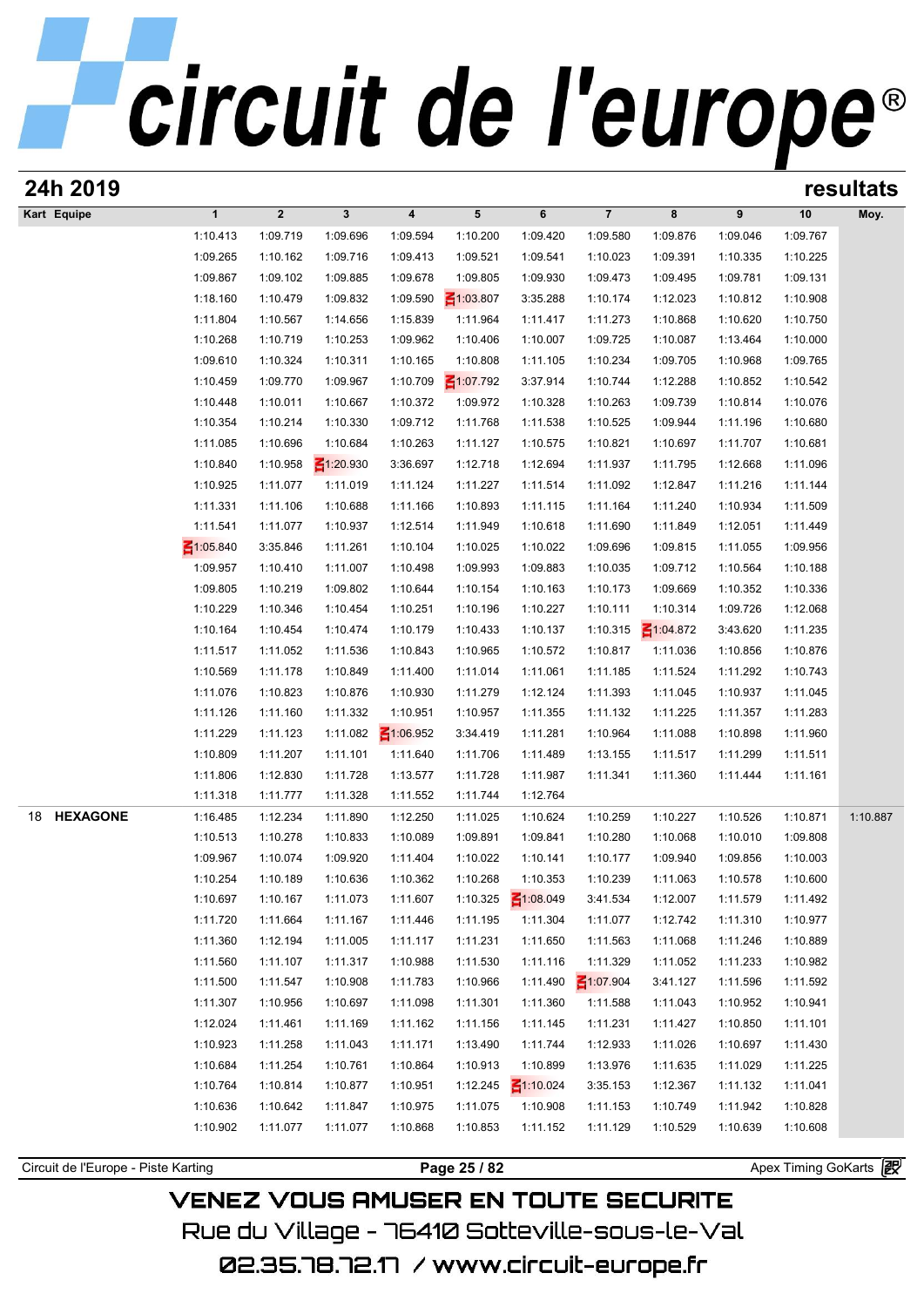| 24h 2019                            |              |                |                 |                 |                 |                 |                 |                 |                      |                     | resultats |
|-------------------------------------|--------------|----------------|-----------------|-----------------|-----------------|-----------------|-----------------|-----------------|----------------------|---------------------|-----------|
| Kart Equipe                         | $\mathbf{1}$ | $\overline{2}$ | $\mathbf{3}$    | 4               | ${\bf 5}$       | 6               | $\overline{7}$  | 8               | 9                    | 10                  | Moy.      |
|                                     | 1:10.823     | 1:11.947       | 1:12.559        | 1:10.677        | 1:10.725        | 1:10.613        | 1:11.211        | 1:10.650        | 1:11.238             | 1:10.984            |           |
|                                     | 1:10.612     | 1:10.703       | 1:10.695        | 1:10.735        | 1:11.487        | $\leq 1:06.149$ | 3:36.127        | 1:11.427        | 1:12.230             | 1:11.608            |           |
|                                     | 1:11.125     | 1:11.598       | 1:11.319        | 1:11.221        | 1:11.122        | 1:11.363        | 1:11.201        | 1:11.398        | 1:11.139             | 1:10.863            |           |
|                                     | 1:10.641     | 1:11.638       | 1:11.273        | 1:10.894        | 1:11.838        | 1:12.180        | 1:10.692        | 1:11.006        | 1:10.803             | 1:10.611            |           |
|                                     | 1:10.941     | 1:11.382       | 1:12.192        | 1:10.752        | 1:11.054        | 1:11.387        | 1:11.347        | 1:10.906        | 1:11.131             | 1:11.503            |           |
|                                     | 1:11.058     | 1:11.203       | 1:11.412        | 1:10.655        | $\leq 1:10.608$ | 3:37.938        | 1:10.896        | 1:10.447        | 1:11.146             | 1:10.480            |           |
|                                     | 1:10.480     | 1:10.819       | 1:10.148        | 1:10.040        | 1:10.199        | 1:10.309        | 1:10.737        | 1:10.302        | 1:10.609             | 1:10.693            |           |
|                                     | 1:10.290     | 1:10.358       | 1:10.115        | 1:10.365        | 1:10.435        | 1:10.224        | 1:10.476        | 1:10.831        | 1:11.739             | 1:10.948            |           |
|                                     | 1:10.759     | 1:11.163       | 1:10.216        | 1:10.147        | 1:10.262        | 1:10.767        | 1:10.203        | 1:10.472        | 1:10.626             | 1:11.629            |           |
|                                     | 1:12.119     | 1:10.795       | 1:11.170        | 1:10.712        | 1:10.637        | 1:10.521        | 1:10.321        | 1:10.201        | 1:10.049             | 1:10.320            |           |
|                                     | 1:10.330     | 1:10.014       | 1:10.862        | 1:10.484        | $\leq 1:07.177$ | 3:34.943        | 1:11.588        | 1:11.281        | 1:11.335             | 1:11.719            |           |
|                                     | 1:11.645     | 1:12.337       | 1:11.631        | 1:11.971        | 1:11.410        | 1:10.988        | 1:11.369        | 1:11.444        | 1:11.524             | 1:11.685            |           |
|                                     | 1:11.276     | 1:10.997       | 1:11.173        | 1:11.086        | 1:10.979        | 1:11.330        | 1:11.574        | 1:11.068        | 1:10.751             | 1:11.001            |           |
|                                     | 1:10.660     | 1:10.469       | 1:10.779        | 1:11.192        | 1:10.694        | 1:10.824        | 1:10.930        | 1:10.839        | 1:10.742             | 1:10.848            |           |
|                                     | 1:10.799     | 1:11.275       | 1:10.772        | 1:11.110        | 1:10.822        | 1:11.041        | 1:10.851        | 1:10.919        | 1:10.607             | 1:12.261            |           |
|                                     | 1:10.836     | 1:10.577       | 1:11.017        | $\leq 1:06.683$ | 3:37.843        | 1:11.360        | 1:11.699        | 1:12.144        | 1:11.301             | 1:11.275            |           |
|                                     | 1:13.469     | 1:11.301       | 1:12.071        | 1:11.250        | 1:11.935        | $\leq 1:13.492$ | 3:44.267        | 1:11.198        | 1:11.468             | 1:11.253            |           |
|                                     | 1:11.186     | 1:12.878       | 1:11.657        | 1:11.018        | 1:11.573        | 1:11.698        | 1:11.015        | 1:10.760        | 1:11.260             | 1:11.073            |           |
|                                     | 1:11.813     | 1:11.175       | 1:11.335        | 1:11.309        | 1:11.069        | 1:10.942        | 1:11.492        | 1:11.195        | 1:10.684             | 1:10.671            |           |
|                                     | 1:10.718     | 1:11.146       | 1:10.770        | 1:11.235        | 1:10.877        | 1:10.926        | 1:11.006        | 1:10.975        | 1:13.015             | $\leq 1:08.357$     |           |
|                                     | 3:39.415     | 1:11.427       | 1:11.215        | 1:10.895        | 1:10.736        | 1:10.781        | 1:11.508        | 1:10.439        | 1:13.943             | 1:10.933            |           |
|                                     | 1:10.942     | 1:12.634       | 1:12.919        | 1:13.391        | 1:12.797        | 1:14.657        | $\leq 1:09.135$ | 3:35.066        | 1:10.946             | 1:10.772            |           |
|                                     | 1:11.936     | 1:10.540       | 1:10.664        | 1:10.491        | 1:10.471        | 1:10.822        | 1:10.556        | 1:10.731        | 1:10.699             | 1:12.900            |           |
|                                     | 1:10.270     | 1:11.266       | 1:11.037        | 1:10.759        | 1:10.424        | 1:10.765        | 1:10.674        | 1:10.488        | $\leq 1:07.249$      | 3:37.908            |           |
|                                     | 1:10.804     | 1:10.604       | 1:11.189        | 1:10.703        | 1:10.546        | 1:11.086        | 1:11.377        | 1:11.347        | 1:10.943             | 1:10.505            |           |
|                                     | 1:11.612     | 1:10.630       | 1:10.727        | 1:10.431        | 1:10.324        | 1:10.343        | 1:10.374        | 1:10.651        | 1:10.417             | 1:10.262            |           |
|                                     |              |                |                 |                 |                 |                 |                 |                 |                      |                     |           |
|                                     | 1:14.154     | 1:10.731       | 1:11.187        | 1:11.525        | 1:10.718        | 1:10.477        | 1:10.263        | 1:10.434        | 1:10.372             | 1:10.540            |           |
|                                     | 1:10.382     | 1:10.153       | 1:11.245        | 1:10.515        | 1:10.802        | 1:10.367        | 1:10.509        | 1:10.142        | 1:10.564             | 1:10.237            |           |
|                                     | 1:10.252     | 1:10.765       | 1:10.885        | 1:10.514        | 1:11.246        | 1:11.012        | 1:10.147        | $\leq 1:04.754$ | 3:35.785             | 1:11.632            |           |
|                                     | 1:13.207     | 1:11.067       | 1:10.739        | 1:10.715        | 1:11.342        | 1:10.625        | 1:10.708        | 1:10.570        | 1:10.735<br>1:11.274 | 1:10.692            |           |
|                                     | 1:12.282     | 1:11.862       | 1:10.641        | 1:10.402        | 1:11.006        | 1:11.175        | 1:10.900        | 1:11.979        |                      | 1:10.714            |           |
|                                     | 1:10.916     | 1:10.993       | 1:11.007        | 1:10.975        | 1:10.850        | 1:10.468        | 1:13.315        | 1:11.440        | 1:11.557             | 1:10.784            |           |
|                                     | 1:10.476     | 1:10.758       | 1:10.629        | 1:11.046        | 1:10.889        | 1:10.754        | 1:10.793        | 1:10.607        | 1:11.398             | 1:11.098            |           |
|                                     | 1:10.902     | 1:10.754       | 1:11.115        | 1:10.652        | 1:11.016        | 1:10.755        | 1:11.066        | $\leq 1:08.294$ | 3:38.321             | 1:10.564            |           |
|                                     | 1:11.783     | 1:10.565       | 1:10.928        | 1:11.338        | 1:10.763        | 1:10.509        | 1:10.489        | 1:10.959        | 1:10.354             | 1:10.740            |           |
|                                     | 1:10.274     | 1:10.804       | 1:11.296        | 1:10.337        | 1:10.515        | 1:10.536        | 1:10.499        | 1:10.327        | 1:10.331             | 1:10.847            |           |
|                                     | 1:11.171     | 1:10.523       | 1:12.779        | 1:10.560        | 1:10.307        | 1:10.473        | 1:10.634        | 1:10.466        | 1:10.502             | 1:10.380            |           |
|                                     | 1:10.396     | 1:10.307       | 1:10.532        | 1:11.698        | 1:11.227        | 1:11.968        | 1:10.434        | 1:10.578        | 1:10.601             | 1:10.364            |           |
|                                     | 1:10.435     | 1:11.554       | 1:10.311        | 1:10.568        | $\leq 1:06.750$ | 3:36.238        | 1:11.297        | 1:11.103        | 1:11.778             | 1:11.276            |           |
|                                     | 1:10.829     | 1:10.701       | 1:10.859        | 1:10.885        | 1:11.517        | 1:11.314        | 1:11.534        | 1:11.147        | 1:11.897             | 1:10.573            |           |
|                                     | 1:11.160     | 1:11.340       | 1:10.646        | 1:12.154        | 1:10.584        | 1:11.396        | 1:10.899        | 1:11.541        | 1:13.358             | 1:11.156            |           |
|                                     | 1:11.450     | 1:11.606       | 1:11.433        | 1:11.062        | $\leq 1:07.107$ | 3:56.608        | 1:11.392        | 1:11.238        | 1:10.653             | 1:10.716            |           |
|                                     | 1:12.016     | 1:11.256       | 1:11.078        | 1:12.725        | 1:11.046        | 1:10.854        | 1:10.927        | 1:10.865        | 1:11.715             | 1:11.007            |           |
|                                     | 1:10.950     | 1:15.839       | $\leq 1:07.406$ | 6:14.507        | 3:42.961        | 1:11.277        | 1:12.355        | 1:11.321        | 1:11.408             | 1:11.430            |           |
|                                     |              |                |                 |                 |                 |                 |                 |                 |                      |                     |           |
| Circuit de l'Europe - Piste Karting |              |                |                 |                 | Page 26 / 82    |                 |                 |                 |                      | Apex Timing GoKarts |           |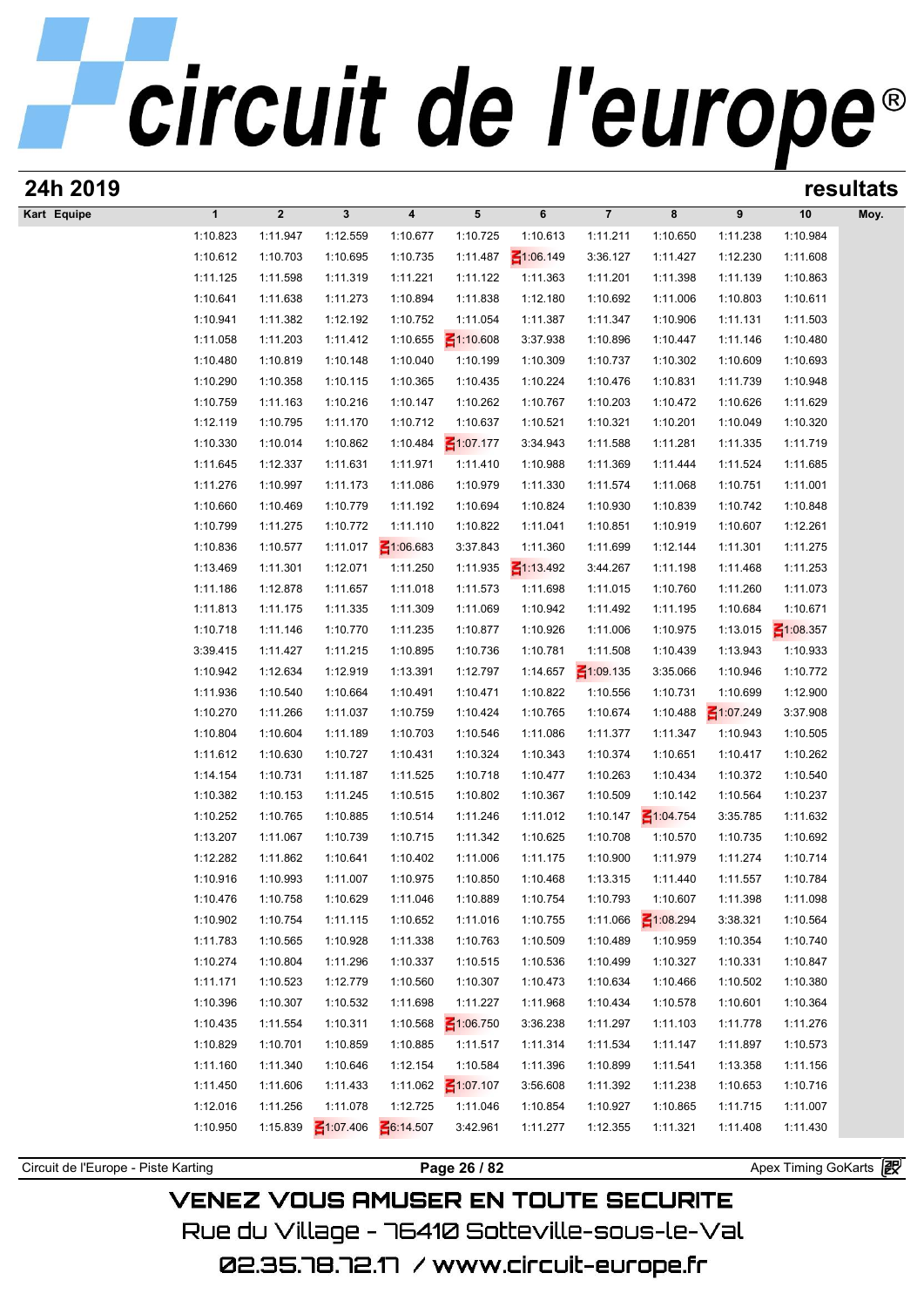| 24h 2019                            |                       |                      |                      |                      |                      |                      |                      |                             |                      |                      | resultats |
|-------------------------------------|-----------------------|----------------------|----------------------|----------------------|----------------------|----------------------|----------------------|-----------------------------|----------------------|----------------------|-----------|
| Kart Equipe                         | $\mathbf{1}$          | $\boldsymbol{2}$     | $\mathbf{3}$         | 4                    | 5                    | 6                    | $\overline{7}$       | 8                           | 9                    | 10                   | Moy.      |
|                                     | 1:11.198              | 1:11.206             | 1:10.669             | 1:12.449             | 1:10.934             | 1:11.089             | 1:10.778             | 1:11.077                    | 1:10.734             | 1:10.948             |           |
|                                     | 1:10.831              | 1:11.358             | 1:10.419             | 1:11.396             | 1:11.460             | 1:10.562             | 1:10.856             | 1:11.257                    | 1:10.944             | 1:11.663             |           |
|                                     | 1:10.636              | 1:10.728             | 1:10.437             | 1:10.523             | 1:10.688             | 1:13.241             | 1:12.205             | 1:11.494                    | 1:10.607             | 1:10.511             |           |
|                                     | 1:10.390              | 1:10.469             | 1:10.373             | 1:11.672             | 1:10.656             | 1:10.166             | 1:10.147             | 1:10.257                    | 1:10.240             | 1:10.551             |           |
|                                     | $\leq 1:07.198$       | 3:34.146             | 1:10.840             | 1:10.624             | 1:10.282             | 1:11.044             | 1:10.516             | 1:10.853                    | 1:10.978             | 1:10.367             |           |
|                                     | 1:10.117              | 1:10.439             | 1:10.378             | 1:10.284             | 1:10.222             | 1:10.728             | 1:10.537             | 1:11.314                    | 1:10.404             | 1:10.468             |           |
|                                     | 1:10.266              | 1:10.256             | 1:10.036             | 1:10.556             | 1:10.199             | 1:11.228             | 1:10.466             | 1:10.120                    | 1:10.132             | 1:09.996             |           |
|                                     | 1:10.465              | 1:11.159             | 1:10.220             | 1:09.905             | 1:10.096             | 1:10.117             | 1:09.996             | 1:10.774                    | 1:11.070             | 1:09.922             |           |
|                                     | 1:10.097              | 1:10.324             | 1:10.339             | 1:10.230             | 1:10.476             | 1:10.246             | 1:09.961             | 1:09.875                    | 1:12.007             | 1:10.431             |           |
|                                     | ₹1:04.111<br>1:10.045 | 3:34.182<br>1:10.188 | 1:10.439<br>1:10.839 | 1:10.579<br>1:12.854 | 1:10.283<br>1:10.182 | 1:10.072<br>1:11.121 | 1:10.722<br>1:10.318 | 1:09.922<br>1:10.297        | 1:11.567<br>1:10.086 | 1:11.775<br>1:09.813 |           |
|                                     | 1:10.840              | 1:11.293             | 1:09.849             | 1:10.679             | 1:10.277             | 1:10.197             | 1:10.027             | 1:10.061                    | 1:10.551             | 1:09.766             |           |
|                                     | 1:10.298              | 1:10.498             | 1:11.775             | 1:11.083             | 1:09.847             | 1:10.746             | 1:09.725             | 1:10.093                    | 1:10.326             | 1:10.124             |           |
|                                     | 1:09.797              | 1:10.223             | $\leq 1:07.124$      | 3:36.244             | 1:10.944             | 1:10.591             | 1:11.983             | 1:10.711                    | 1:10.523             | 1:11.042             |           |
|                                     | 1:10.790              | 1:10.546             | 1:11.178             | 1:11.249             | 1:11.182             | 1:11.477             | 1:12.726             | 1:12.023                    | 1:10.717             | 1:10.995             |           |
|                                     | 1:10.494              | 1:11.190             | 1:10.565             | 1:10.773             | 1:11.133             | 1:10.825             | 1:10.591             | 1:10.995                    | 1:10.962             | 1:10.639             |           |
|                                     | 1:10.397              | 1:10.506             | 1:10.682             | 1:11.224             | 1:11.314             | 1:10.680             | 1:11.527             | 1:10.956                    | 1:10.317             | 1:10.778             |           |
|                                     | 1:10.854              | 1:10.784             | 1:11.395             | 1:10.151             | 1:11.889             | 1:10.489             | 1:10.189             | 1:10.181                    | 1:10.448             | 1:10.870             |           |
|                                     | $\leq 1:06.878$       | 3:34.789             | 1:11.869             | 1:11.996             | 1:12.217             | 1:11.372             | 1:12.017             | 1:11.358                    | 1:10.851             | 1:10.668             |           |
|                                     | 1:11.124              | 1:10.743             | 1:10.604             | 1:10.580             | 1:10.514             | 1:10.458             | 1:10.708             | 1:10.582                    | 1:10.471             | 1:10.411             |           |
|                                     | 1:10.419              | 1:10.156             | 1:11.162             | 1:10.909             | 1:10.313             | 1:11.270             | 1:11.166             | 1:10.763                    | 1:10.388             | 1:11.058             |           |
|                                     | 1:11.234              | 1:10.636             | 1:10.711             | 1:10.978             | 1:10.787             | 1:10.793             | 1:10.749             | 1:10.871                    | 1:10.385             | 1:10.542             |           |
|                                     | 1:10.672              | 1:11.199             | 1:10.522             | 1:10.303             | 1:10.722             | 1:10.402             | 1:10.553             | 1:10.401                    | 1:10.364             | $\leq 1:06.410$      |           |
|                                     | 3:39.705              | 1:11.198             | 1:10.604             | 1:10.874             | 1:10.296             | 1:11.159             | 1:10.235             | 1:10.701                    | 1:10.920             | 1:10.380             |           |
|                                     | 1:10.611              | 1:10.406             | 1:10.369             | 1:10.523             | 1:10.315             | 1:10.393             | 1:10.365             | 1:10.034                    | 1:10.993             | 1:10.183             |           |
|                                     | 1:09.974              | 1:10.936             | 1:10.677             | 1:11.111             | $\leq 1:06.054$      | 3:45.187             | 1:10.840             | 1:10.488                    | 1:10.133             | 1:11.730             |           |
|                                     | 1:11.638              | 1:10.590             | 1:09.650             | 1:10.039             | 1:10.021             | 1:10.546             | 1:11.155             | 1:11.061                    | 1:10.208             | 1:09.818             |           |
|                                     | 1:10.364              | 1:12.081             | 1:10.228             | 1:10.050             | 1:09.893             | 1:10.215             | 1:10.235             | ₹1:07.994                   | 3:36.907             | 1:10.834             |           |
|                                     | 1:10.557              | 1:10.477             | 1:09.849             | 1:09.780             | 1:09.686             | 1:09.680             | 1:09.676             | 1:10.134                    | 1:09.613             | 1:10.862             |           |
|                                     | 1:10.036              | 1:10.088             | 1:09.618             | 1:10.655             | 1:10.032             | 1:10.178             | 1:09.965             | 1:09.816                    | 1:09.969             | 1:10.168             |           |
|                                     | 1:09.953              | 1:09.761             | 1:10.389             | 1:09.713             | 1:09.737             | 1:09.856             | 1:09.713             | 1:09.947                    | 1:10.001             | 1:09.879             |           |
|                                     | 1:12.295              | 1:12.587             | 1:09.665             | 1:11.580             | 1:10.484             | 1:09.898             | 1:09.879             | 1:10.085                    | 1:09.960             | $\leq 1:03.183$      |           |
|                                     | 3:36.106              | 1:10.712             | 1:12.771             | 1:11.502             | 1:10.339             | 1:10.500             | 1:10.627             | 1:10.255                    | 1:10.093             | 1:10.583             |           |
|                                     | 1:10.228              | 1:10.338             | 1:10.134             | 1:09.957             | 1:10.285             | 1:10.665             | 1:10.506             | 1:10.180                    | 1:10.318             | 1:10.906             |           |
|                                     | 1:10.155<br>1:10.713  | 1:10.165             | 1:11.156             | 1:10.274             | 1:10.097             | 1:10.908             | 1:10.941<br>1:10.311 | 1:10.513<br>$\leq 1:05.684$ | 1:11.634             | 1:10.556             |           |
|                                     | 1:10.570              | 1:10.487<br>1:10.345 | 1:10.114<br>1:10.176 | 1:10.331<br>1:10.224 | 1:10.569<br>1:10.870 | 1:10.346<br>1:10.063 | 1:11.560             | 1:10.346                    | 3:32.377<br>1:10.136 | 1:11.046<br>1:09.977 |           |
|                                     | 1:10.303              | 1:11.114             | 1:10.406             | 1:10.197             | 1:09.944             | 1:10.550             | 1:09.916             | 1:10.227                    | 1:10.501             | 1:10.755             |           |
|                                     | 1:10.376              | 1:10.053             | 1:10.023             | 1:10.159             | 1:10.156             | 1:10.100             | 1:10.183             | 1:11.472                    | 1:10.323             | 1:10.599             |           |
|                                     | 1:10.608              | 1:10.670             | 1:10.020             | 1:10.077             | 1:10.484             | 1:10.193             | 1:10.069             | 1:10.745                    | 1:10.183             | 1:10.088             |           |
|                                     | 1:10.143              | 1:10.029             | 1:10.715             | 1:10.550             | 1:10.425             | 1:10.462             | 1:10.502             | $\frac{2}{100}$ 1:06.953    | 3:35.908             | 1:11.351             |           |
|                                     | 1:11.540              | 1:11.139             | 1:11.521             | 1:10.650             | 1:11.181             | 1:11.324             | 1:10.968             | 1:11.166                    | 1:10.575             | 1:10.896             |           |
|                                     | 1:10.981              | 1:11.124             | 1:11.345             | 1:10.981             | 1:10.856             | 1:12.021             | 1:12.337             | 1:10.989                    | 1:11.372             | 1:10.851             |           |
|                                     | 1:11.834              | 1:10.555             | 1:11.756             | 1:10.928             | 1:11.013             | 1:10.888             | 1:11.235             | $\leq 1:06.139$             | 3:34.881             | 1:11.149             |           |
|                                     |                       |                      |                      |                      |                      |                      |                      |                             |                      |                      |           |
| Circuit de l'Europe - Piste Karting |                       |                      |                      |                      | Page 27 / 82         |                      |                      |                             |                      | Apex Timing GoKarts  |           |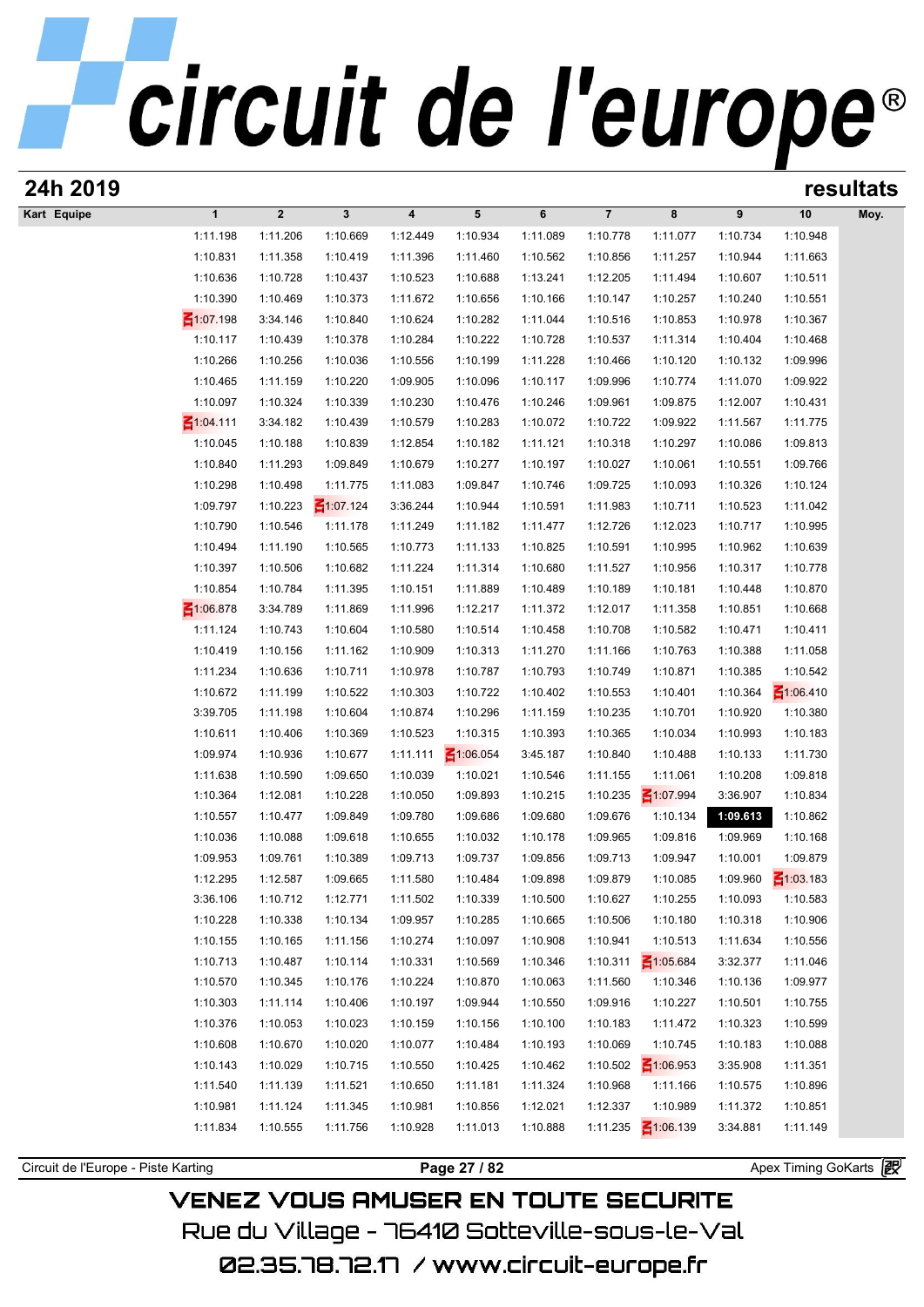| 24h 2019                            |                      |                      |                      |                         |                      |                      |                      |                      |                      |                      | resultats |
|-------------------------------------|----------------------|----------------------|----------------------|-------------------------|----------------------|----------------------|----------------------|----------------------|----------------------|----------------------|-----------|
| Kart Equipe                         | $\mathbf{1}$         | $\boldsymbol{2}$     | $\mathbf 3$          | $\overline{\mathbf{4}}$ | $5\phantom{.0}$      | 6                    | $\overline{7}$       | 8                    | 9                    | 10                   | Moy.      |
|                                     | 1:11.452             | 1:11.028             | 1:11.062             | 1:10.986                | 1:11.175             | 1:11.101             | 1:10.661             | 1:10.737             | 1:11.925             | 1:12.668             |           |
|                                     | 1:11.295             | 1:12.880             | 1:11.017             | 1:11.526                | 1:10.885             | $\leq 1:05.464$      | 3:38.270             | 1:10.860             | 1:11.384             | 1:10.339             |           |
|                                     | 1:10.745             | 1:10.540             | 1:10.942             | 1:10.767                | 1:10.725             | 1:10.406             | 1:11.003             | 1:10.516             | 1:11.525             | 1:10.283             |           |
|                                     | 1:10.641             | 1:10.769             | 1:10.606             | 1:10.578                | 1:10.913             | 1:12.563             | 1:10.954             | 1:12.329             | 1:11.306             | 1:11.702             |           |
|                                     | 1:11.060             | 1:10.826             | 1:11.667             | 1:11.720                | 1:10.893             | 1:11.115             | 1:10.979             | 1:11.048             | 1:10.496             | 1:10.631             |           |
|                                     | 1:10.516             | 1:13.092             | 1:10.851             | 1:10.738                | 1:10.820             | 1:10.402             | 1:10.832             | 1:11.280             | 1:10.351             | 1:11.275             |           |
|                                     | 1:10.334             | 1:10.421             | 1:10.307             | $\leq 1:06.742$         | 3:34.400             | 1:11.174             | 1:11.490             | 1:10.645             | 1:10.859             | 1:11.377             |           |
|                                     | 1:10.733             | 1:10.675             | 1:10.563             | 1:10.754                | 1:11.611             | 1:11.197             | 1:10.756             | 1:10.575             | 1:10.725             | 1:11.049             |           |
|                                     | 1:10.477             | 1:10.428             | 1:10.639             | 1:10.845                | 1:10.944             | 1:10.742             | 1:10.499             | 1:10.565             | 1:10.725             | 1:10.616             |           |
|                                     | 1:10.594             | 1:10.452             | 1:10.549             | 1:11.070                | 1:12.041             | 1:10.830             | 1:10.854             | 1:10.765             | 1:10.853             | 1:10.699             |           |
|                                     | 1:11.266             | 1:10.386             | 1:10.479             | 1:10.560                | 1:10.709             | 1:10.913             | 1:10.707             | 1:10.893             | 1:10.758             | 1:10.599             |           |
|                                     | 1:10.598             | 1:10.415             | 1:10.634             | 1:10.851                | 1:10.508             | 1:10.590             | 1:11.432             |                      |                      |                      |           |
| <b>GAZIER RACING</b><br>11          | 1:14.792             | 1:11.153             | 1:10.123             | 1:09.961                | 1:10.498             | 1:10.038             | 1:09.772             | 1:09.958             | 1:09.662             | 1:09.582             | 1:10.957  |
|                                     | 1:09.622             | 1:09.493             | 1:09.873             | 1:09.556                | 1:09.388             | 1:09.472             | 1:09.509             | 1:09.592             | 1:09.410             | 1:09.392             |           |
|                                     | 1:09.395             | 1:09.607             | 1:09.939             | 1:09.719                | 1:09.728             | 1:09.614             | 1:10.000             | 1:09.989             | 1:09.548             | 1:09.840             |           |
|                                     | 1:09.652             | 1:10.407             | 1:09.851             | 1:09.575                | 1:09.810             | 1:09.339             | $\leq 1:08.010$      | 3:42.131             | 1:11.865             | 1:11.424             |           |
|                                     | 1:12.047             | 1:11.892             | 1:11.550             | 1:11.641                | 1:12.145             | 1:11.587             | 1:11.681             | 1:11.620             | 1:12.114             | 1:12.368             |           |
|                                     | 1:12.372             | 1:12.027             | 1:11.851             | 1:12.432                | 1:11.528             | 1:11.743             | 1:11.570             | 1:18.620             | 1:14.145             | 1:11.308             |           |
|                                     | 1:11.631             | 1:11.964             | 1:11.263             | 1:11.918                | 1:11.391             | $\leq 1:10.624$      | 3:37.373             | 1:11.163             | 1:11.352             | 1:11.345             |           |
|                                     | 1:11.456             | 1:10.867             | 1:11.810             | 1:10.710                | 1:12.245             | 1:11.012             | 1:10.851             | 1:10.932             | 1:10.795             | 1:11.780             |           |
|                                     | 1:11.108             | 1:11.774             | 1:10.713             | 1:11.354                | 1:11.187             | 1:11.560             | 1:11.257             | 1:11.145             | $\leq 1:05.808$      | 3:35.724             |           |
|                                     | 1:11.296             | 1:10.997             | 1:10.759             | 1:10.601                | 1:10.613             | 1:10.359             | 1:11.006             | 1:11.423             | 1:10.923             | 1:11.421             |           |
|                                     | 1:10.779<br>1:10.775 | 1:10.786<br>1:11.264 | 1:10.721<br>1:10.638 | 1:10.762<br>1:10.516    | 1:10.392<br>1:10.918 | 1:11.143<br>1:11.027 | 1:10.540<br>1:10.460 | 1:10.877<br>1:11.826 | 1:10.746<br>1:11.268 | 1:10.498<br>1:10.671 |           |
|                                     | 1:10.815             | 1:11.304             | 1:11.153             | 1:10.352                | 1:10.622             | $\leq 1:09.942$      | 3:40.761             | 1:13.167             | 1:14.465             | 1:12.412             |           |
|                                     | 1:12.521             | 1:12.351             | 1:11.594             | 1:12.783                | 1:12.881             | 1:12.000             | 1:12.559             | 1:12.660             | 1:11.722             | 1:12.776             |           |
|                                     | 1:12.448             | 1:11.380             | 1:11.800             | 1:13.610                | 1:12.288             | 1:11.256             | 1:13.083             | 1:12.295             | 1:12.548             | 1:11.960             |           |
|                                     | 1:12.218             | 1:11.490             | 1:12.404             | 1:14.976                | 1:12.840             | 1:12.671             | 1:11.331             | 1:11.721             | $\leq 1:06.426$      | 3:38.227             |           |
|                                     | 1:12.357             | 1:12.129             | 1:12.696             | 1:12.423                | 1:11.862             | 1:13.013             | 1:11.371             | 1:11.488             | 1:11.933             | 1:11.887             |           |
|                                     | 1:11.680             | 1:11.790             | 1:11.962             | 1:11.603                | 1:11.782             | 1:12.250             | 1:11.687             | 1:11.750             | 1:11.326             | 1:11.633             |           |
|                                     | 1:11.600             | $\leq 1:09.992$      | 3:47.032             | 1:11.061                | 1:10.494             | 1:10.257             | 1:10.685             | 1:10.352             | 1:10.177             | 1:10.255             |           |
|                                     | 1:10.153             | 1:10.755             | 1:10.592             | 1:10.703                | 1:10.308             | 1:10.086             | 1:10.201             | 1:10.648             | 1:10.289             | 1:10.097             |           |
|                                     | 1:10.496             | 1:09.976             | 1:10.437             | 1:10.622                | 1:10.565             | 1:10.145             | 1:10.124             | 1:10.184             | 1:10.251             | 1:09.745             |           |
|                                     | 1:10.436             | 1:10.086             | 1:10.773             | 1:10.323                | 1:10.556             | $\leq 1:06.308$      | 3:38.372             | 1:12.355             | 1:12.193             | 1:12.040             |           |
|                                     | 1:12.070             | 1:11.705             | 1:12.275             | 1:11.574                | 1:11.778             | 1:11.648             | 1:11.296             | 1:11.534             | 1:12.276             | 1:11.531             |           |
|                                     | 1:11.469             | 1:11.381             | 1:11.962             | 1:11.601                | 1:11.511             | 1:11.812             | 1:11.174             | 1:12.274             | 1:11.608             | 1:11.942             |           |
|                                     | 1:11.665             | 1:11.753             | $\leq 1:09.480$      | 3:47.174                | 1:11.979             | 1:11.081             | 1:11.077             | 1:10.798             | 1:10.486             | 1:10.336             |           |
|                                     | 1:10.592             | 1:10.596             | 1:10.448             | 1:10.531                | 1:11.185             | 1:10.926             | 1:11.035             | 1:10.564             | 1:10.864             | 1:10.587             |           |
|                                     | 1:11.893             | 1:10.809             | 1:10.510             | 1:10.709                | 1:10.607             | 1:11.334             | 1:11.399             | 1:10.488             | 1:11.484             | 1:10.476             |           |
|                                     | 1:10.422             | 1:10.498             | 1:11.078             | 1:12.130                | 1:10.506             | $\leq 1:05.240$      | 3:34.359             | 1:10.405             | 1:10.377             | 1:10.898             |           |
|                                     | 1:10.598             | 1:10.370             | 1:10.508             | 1:10.259                | 1:11.061             | 1:10.676             | 1:10.397             | 1:10.481             | 1:10.352             | 1:10.446             |           |
|                                     | 1:10.205             | 1:10.266             | 1:10.504             | 1:10.387                | 1:10.342             | 1:10.835             | 1:11.207             | 1:10.534             | 1:10.928             | 1:10.792             |           |
|                                     | 1:09.914             | 1:11.622             | 1:10.150             | 1:10.556                | 1:10.098             | 1:10.025             | 1:10.175             | 1:10.708             | 1:10.406             | 1:10.023             |           |
|                                     | 1:10.372             | 1:10.355             | 1:10.608             | 1:10.500                | 1:12.045             | 1:09.908             | 1:09.983             | 1:10.139             | 1:10.172             | 1:10.121             |           |
|                                     |                      |                      |                      |                         |                      |                      |                      |                      |                      |                      |           |
| Circuit de l'Europe - Piste Karting |                      |                      |                      |                         | Page 28 / 82         |                      |                      |                      |                      | Apex Timing GoKarts  |           |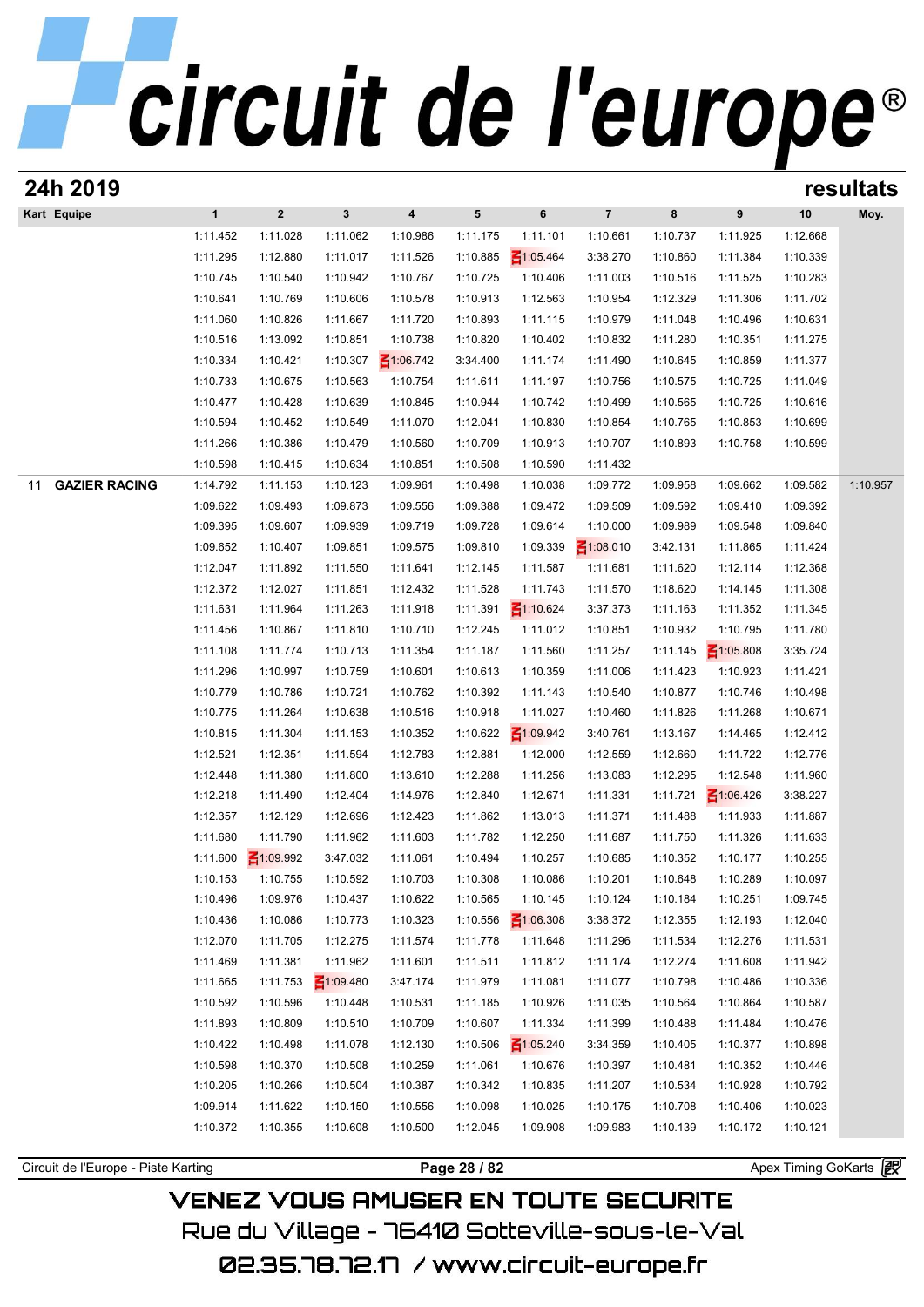| 24h 2019                            |                      |                      |                      |                         |                      |                      |                      |                      |                      |                      | resultats |
|-------------------------------------|----------------------|----------------------|----------------------|-------------------------|----------------------|----------------------|----------------------|----------------------|----------------------|----------------------|-----------|
| Kart Equipe                         | $\mathbf{1}$         | $\boldsymbol{2}$     | $\mathbf{3}$         | $\overline{\mathbf{4}}$ | 5                    | 6                    | $\overline{7}$       | 8                    | 9                    | 10                   | Moy.      |
|                                     | 1:10.297             | 1:10.392             | 1:10.299             | 1:10.298                | 1:10.232             | ₹1:05.926            | 3:37.781             | 1:11.349             | 1:12.571             | 1:11.781             |           |
|                                     | 1:11.216             | 1:11.777             | 1:11.764             | 1:11.027                | 1:12.311             | 1:11.595             | 1:11.577             | 1:11.489             | 1:11.985             | 1:12.394             |           |
|                                     | 1:11.642             | 1:11.166             | 1:11.376             | 1:12.430                | 1:11.222             | 1:11.134             | 1:11.464             | 1:11.399             | 1:11.658             | 1:11.656             |           |
|                                     | 1:11.636             | 1:11.514             | 1:11.353             | 1:11.211                | 1:11.506             | 1:11.428             | 1:11.465             | 1:11.602             | 1:11.892             | 1:11.874             |           |
|                                     | 1:11.011             | 1:11.425             | 1:11.521             | 1:11.183                | 1:11.496             | 1:11.383             | 1:10.919             | 1:11.286             | 1:11.202             | $\leq 1:07.718$      |           |
|                                     | 3:49.501             | 1:14.820             | 1:14.012             | 1:13.616                | 1:13.046             | 1:12.774             | 1:12.511             | 1:12.261             | 1:12.334             | 1:11.742             |           |
|                                     | 1:12.461             | 1:12.058             | 1:11.538             | 1:12.091                | 1:12.910             | 1:11.925             | 1:11.274             | 1:12.326             | 1:11.976             | 1:12.263             |           |
|                                     | 1:11.922             | 1:12.044             | 1:12.218             | 1:11.394                | 1:12.213             | 1:11.522             | 1:11.856             | 1:12.164             | 1:11.556             | 1:12.412             |           |
|                                     | 1:11.551             | 1:11.926             | 1:12.044             | 1:11.961                | 1:11.910             | 1:12.519             | 1:12.021             | 1:11.527             | 1:11.554             | 1:11.229             |           |
|                                     | 1:12.944             | 1:12.520             | 1:12.376             | 1:12.327                | 1:11.542             | 1:11.475             | 1:11.689             | 1:12.038             | $\leq 1:08.423$      | 3:39.968             |           |
|                                     | 1:10.747<br>1:10.036 | 1:10.681<br>1:09.751 | 1:11.014<br>1:09.843 | 1:12.478<br>1:09.902    | 1:10.816             | 1:10.448             | 1:10.479             | 1:10.236<br>1:10.207 | 1:10.004<br>1:10.269 | 1:10.248<br>1:09.656 |           |
|                                     | 1:09.484             | 1:09.566             | 1:10.251             | 1:09.534                | 1:10.371<br>1:10.685 | 1:09.566<br>1:09.829 | 1:10.206<br>1:09.730 | 1:10.046             | 1:09.748             | 1:09.804             |           |
|                                     | 1:09.767             | 1:09.818             | 1:09.591             | 1:10.107                | 1:09.751             | 1:09.553             | 1:09.820             | 1:09.809             | 1:09.621             | 1:09.712             |           |
|                                     | 1:11.399             | 1:09.950             | 1:09.632             | 1:09.694                | 1:09.686             | 1:10.544             | 1:09.564             | $\leq 1:06.742$      | 3:46.241             | 1:11.682             |           |
|                                     | 1:12.556             | 1:12.450             | 1:11.482             | 1:14.405                | 1:11.738             | 1:12.121             | 1:12.739             | 1:10.794             | 1:11.012             | 1:10.793             |           |
|                                     | 1:12.904             | 1:11.981             | 1:10.595             | 1:12.705                | 1:14.751             | 1:12.448             | 1:11.451             | 1:12.056             | 1:11.445             | 1:11.132             |           |
|                                     | 1:11.545             | 1:10.829             | 1:10.823             | 1:10.958                | 1:10.342             | 1:10.754             | 1:11.579             | 1:11.251             | 1:10.850             | 1:10.149             |           |
|                                     | 1:11.737             | 1:10.414             | $\leq 1:08.132$      | 3:40.060                | 1:10.637             | 1:10.644             | 1:10.089             | 1:10.245             | 1:12.515             | 1:10.577             |           |
|                                     | 1:09.991             | 1:10.894             | 1:10.011             | 1:10.261                | 1:10.367             | 1:09.987             | 1:09.974             | 1:11.061             | 1:10.800             | 1:10.213             |           |
|                                     | 1:10.706             | 1:10.194             | 1:10.233             | 1:09.850                | 1:10.385             | 1:10.870             | 1:10.100             | 1:10.002             | 1:09.640             | 1:09.966             |           |
|                                     | $\leq 1:08.021$      | 3:39.072             | 1:11.428             | 1:11.243                | 1:10.704             | 1:10.763             | 1:10.588             | 1:11.218             | 1:12.064             | 1:10.544             |           |
|                                     | 1:10.990             | 1:10.818             | 1:10.686             | 1:11.536                | 1:10.445             | 1:12.221             | 1:10.636             | 1:10.868             | 1:10.716             | 1:10.671             |           |
|                                     | 1:10.458             | 1:10.814             | 1:10.489             | 1:12.828                | 1:10.760             | 1:10.663             | 1:10.960             | 1:10.964             | 1:10.338             | $\leq 1:05.602$      |           |
|                                     | 6:25.953             | 1:13.023             | 1:12.603             | 1:12.593                | 1:11.531             | 1:11.341             | 1:12.601             | 1:12.384             | 1:11.072             | 1:11.000             |           |
|                                     | 1:10.903             | 1:11.097             | 1:10.702             | 1:11.099                | 1:10.907             | 1:11.155             | 1:10.889             | 1:11.113             | 1:11.613             | 1:11.820             |           |
|                                     | 1:10.730             | 1:11.632             | 1:12.266             | 1:11.834                | 1:11.442             | 1:12.154             | 1:18.899             | 1:15.432             | 1:13.372             | 1:11.219             |           |
|                                     | 1:10.793             | 1:11.191             | $\leq 1:08.867$      | 3:37.026                | 1:10.231             | 1:10.256             | 1:12.901             | 1:11.006             | 1:10.596             | 1:10.425             |           |
|                                     | 1:11.002             | 1:10.572             | 1:10.100             | 1:10.781                | 1:10.024             | 1:10.769             | 1:09.891             | 1:09.893             | 1:10.472             | 1:10.725             |           |
|                                     | 1:10.664             | 1:09.865             | 1:09.969             | 1:09.902                | 1:11.301             | 1:11.038             | 1:10.021             | 1:10.716             | 1:10.168             | 1:09.807             |           |
|                                     | 1:10.544             | 1:10.109             | 1:09.768             | $\leq 1:06.769$         | 3:44.522             | 1:10.928             | 1:10.807             | 1:10.584             | 1:10.524             | 1:12.953             |           |
|                                     | 1:11.759             | 1:10.231             | 1:10.351             | 1:10.608                | 1:10.564             | 1:10.549             | 1:10.593             | 1:11.083             | 1:10.173             | 1:10.182             |           |
|                                     | 1:11.114             | 1:10.368             | 1:10.532             | 1:10.141                | 1:12.761             | 1:10.315             | 1:10.444             | 1:11.147             | 1:10.242             | 1:10.122             |           |
|                                     | 1:10.605             | 1:10.459             | 1:09.961             | 1:10.590                | 1:10.988             | 1:10.163             | 1:11.627             | $\leq 1:08.803$      | 3:33.728             | 1:09.916             |           |
|                                     | 1:09.902<br>1:09.458 | 1:09.518<br>1:09.605 | 1:12.171<br>1:09.347 | 1:10.212<br>1:09.251    | 1:09.727<br>1:09.649 | 1:09.481<br>1:09.756 | 1:09.266<br>1:08.820 | 1:10.111<br>1:09.177 | 1:10.023<br>1:12.097 | 1:09.524<br>1:11.446 |           |
|                                     | 1:10.387             | 1:09.204             | 1:09.436             | 1:09.123                | 1:09.895             | 1:09.331             | 1:09.577             | 1:09.758             | 1:09.761             | 1:09.631             |           |
|                                     | $\leq 1:05.112$      | 3:38.628             | 1:13.606             | 1:12.361                | 1:12.116             | 1:12.756             | 1:12.710             | 1:11.859             | 1:11.127             | 1:11.688             |           |
|                                     | 1:11.820             | 1:12.565             | 1:11.066             | 1:11.546                | 1:11.455             | 1:10.799             | 1:11.644             | 1:11.762             | 1:11.722             | 1:11.354             |           |
|                                     | 1:12.485             | 1:11.741             | 1:11.337             | 1:11.907                | 1:11.623             | 1:12.639             | 1:12.182             | 1:11.457             | 1:11.105             | 1:11.321             |           |
|                                     | 1:11.440             | 1:11.658             | 1:11.106             | 1:11.122                | 1:11.638             | $\leq 1:06.366$      | 3:40.429             | 1:12.280             | 1:11.861             | 1:12.701             |           |
|                                     | 1:12.738             | 1:12.020             | 1:12.359             | 1:11.379                | 1:11.686             | 1:12.358             | 1:11.032             | 1:12.022             | 1:11.997             | 1:11.621             |           |
|                                     | 1:11.258             | 1:11.340             | 1:10.811             | 1:12.874                | 1:11.125             | 1:10.970             | 1:11.118             | 1:10.974             | 1:11.251             | 1:11.380             |           |
|                                     | 1:11.681             | 1:11.203             | 1:11.710             | 1:10.696                | 1:11.339             | 1:11.115             | $\leq 1:06.520$      | 4:00.053             | 1:10.499             | 1:10.998             |           |
|                                     |                      |                      |                      |                         |                      |                      |                      |                      |                      |                      |           |
| Circuit de l'Europe - Piste Karting |                      |                      |                      |                         | Page 29 / 82         |                      |                      |                      |                      | Apex Timing GoKarts  |           |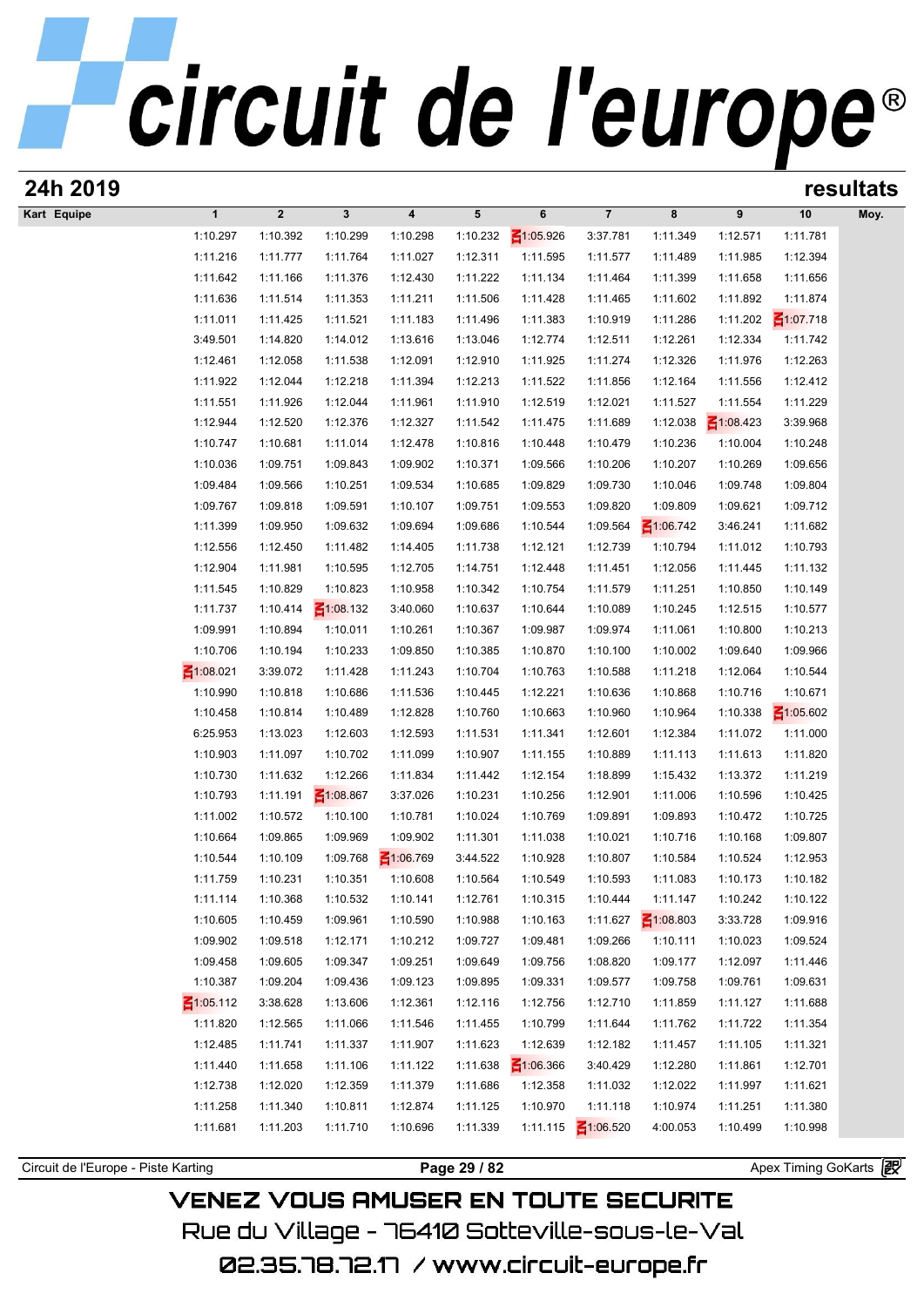### circuit de l'europe<sup>®</sup>

| 24h 2019           |                      |                      |                      |                      |                 |          |                | resultats |                 |                 |          |  |
|--------------------|----------------------|----------------------|----------------------|----------------------|-----------------|----------|----------------|-----------|-----------------|-----------------|----------|--|
| Kart Equipe        | $\mathbf{1}$         | $\mathbf{2}$         | $\mathbf{3}$         | 4                    | 5               | 6        | $\overline{7}$ | 8         | 9               | 10              | Moy.     |  |
|                    | 1:09.552             | 1:09.466             | 1:09.793             | 1:09.507             | 1:09.544        | 1:09.684 | 1:09.799       | 1:09.634  | 1:09.561        | 1:09.308        |          |  |
|                    | 1:09.729             | 1:10.626             | 1:09.641             | 1:10.145             | 1:09.820        | 1:09.731 | 1:10.932       | 1:09.226  | 1:09.404        | 1:09.842        |          |  |
|                    | 1:09.778             | 1:09.308             | 1:09.639             | 1:08.929             | 1:09.396        | 1:09.474 | 1:08.765       | 1:09.473  | 1:08.989        | $\leq 1:04.720$ |          |  |
|                    | 3:40.311             | 1:12.645             | 1:11.281             | 1:10.618             | 1:11.278        | 1:10.998 | 1:11.059       | 1:10.994  | 1:11.006        | 1:11.359        |          |  |
|                    | 1:10.963             | 1:10.912             | 1:12.612             | 1:10.501             | 1:11.191        | 1:11.419 | 1:12.088       | 1:11.596  | 1:10.933        | 1:10.965        |          |  |
|                    | 1:11.314             | 1:11.387             | 1:11.753             | 1:11.228             | 1:10.799        | 1:10.809 | 1:11.244       | 1:10.747  | 1:10.979        | 1:11.275        |          |  |
|                    | 1:11.189             | $\leq 1:06.035$      | 3:42.618             | 1:11.414             | 1:11.250        | 1:11.506 | 1:11.607       | 1:11.217  | 1:12.922        | 1:12.177        |          |  |
|                    | 1:10.743             | 1:10.883             | 1:11.630             | 1:11.042             | 1:10.949        | 1:11.396 | 1:11.100       | 1:11.342  | 1:11.832        | 1:11.529        |          |  |
|                    | 1:11.222             | 1:11.347             | 1:11.963             | 1:10.872             | 1:11.373        | 1:12.002 | 1:10.904       | 1:11.351  | 1:10.804        | 1:11.556        |          |  |
|                    | 1:10.573             | 1:10.898             | 1:11.028             | $\leq 1:06.024$      | 4:01.115        | 1:11.616 | 1:10.720       | 1:10.435  | 1:12.454        | 1:10.514        |          |  |
|                    | 1:10.107             | 1:10.528             | 1:11.059             | 1:10.484             | 1:10.603        | 1:10.450 | 1:10.776       | 1:10.329  | 1:10.405        | 1:10.580        |          |  |
|                    | 1:10.535             | 1:10.473             | 1:13.107             | 1:22.140             | 1:11.902        | 1:11.372 | 1:10.306       | 1:10.077  | 1:10.408        | 1:10.228        |          |  |
|                    | 1:10.345             | 1:09.898             | 1:10.944             | 1:10.115             | 1:10.259        | 1:11.301 | 1:10.412       | 1:09.942  | 1:10.947        | 1:10.236        |          |  |
|                    | 1:10.717             | 1:10.349             | 1:10.630             | 1:10.419             | 1:10.361        | 1:10.103 | 1:10.866       | 1:10.535  | 1:10.337        | 1:10.673        |          |  |
|                    | 1:10.654             | 1:10.742             | 1:10.382             | 1:10.094             | $-1:06.898$     | 3:35.744 | 1:10.859       | 1:10.052  | 1:10.174        | 1:09.896        |          |  |
|                    | 1:10.675             | 1:10.021             | 1:10.026             | 1:11.282             | 1:10.620        | 1:10.869 | 1:10.317       | 1:10.031  | 1:10.294        | 1:10.149        |          |  |
|                    | 1:10.240             | 1:10.173             | 1:10.237             | 1:10.298             | 1:10.052        | 1:10.062 | 1:10.184       | 1:10.008  | 1:10.007        | 1:09.999        |          |  |
|                    | 1:10.130             | 1:10.329             | 1:10.616             | 1:10.219             | 1:09.929        | 1:09.652 | 1:09.963       | 1:09.921  | 1:10.129        | 1:09.996        |          |  |
|                    | 1:10.493             | 1:10.527             | 1:09.909             | 1:10.429             | 1:10.333        | 1:09.979 | 1:10.514       | 1:10.209  | 1:09.841        | 1:10.577        |          |  |
|                    | 1:10.788             | 1:10.049             | 1:10.506             | $\leq 1:06.104$      | 3:43.404        | 1:10.166 | 1:09.749       | 1:09.899  | 1:10.590        | 1:10.351        |          |  |
|                    | 1:09.671             | 1:09.993             | 1:10.574             | 1:09.698             | 1:09.810        | 1:10.068 | 1:09.963       | 1:09.572  | 1:09.756        | 1:10.101        |          |  |
|                    | 1:09.527             | 1:09.493             | 1:09.952             | 1:09.705             | 1:09.609        | 1:10.211 | 1:09.492       | 1:09.622  | 1:09.734        | 1:09.416        |          |  |
|                    | 1:10.322             | 1:09.570             | 1:09.614             | 1:10.083             | 1:10.104        | 1:12.420 | 1:10.263       | 1:09.387  | 1:09.738        | 1:09.624        |          |  |
|                    | 1:09.873             | 1:09.721             | 1:09.688             | 1:10.634             | 1:11.147        | 1:10.195 | 1:10.138       | 1:09.870  | 1:09.899        | 1:10.239        |          |  |
|                    | 1:10.080             | 1:11.690             | 1:11.220             | 1:09.766             | 1:10.146        | 1:10.126 | 1:09.838       | 1:09.805  | $\leq 1:06.708$ | 3:37.954        |          |  |
|                    | 1:11.435             | 1:11.309             | 1:19.441             | 1:11.048             | 1:12.384        | 1:10.938 | 1:11.192       | 1:11.830  | 1:10.998        | 1:10.956        |          |  |
|                    | 1:10.774             | 1:10.884             | 1:10.847             | 1:13.374             | 1:11.291        | 1:10.801 | 1:11.178       | 1:11.505  | 1:10.718        | 1:10.784        |          |  |
|                    | 1:11.337             | 1:11.355             | 1:11.106             | 1:10.712             | 1:10.648        | 1:11.279 | 1:10.818       | 1:10.512  | 1:10.865        | 1:11.997        |          |  |
|                    | 1:11.669             | 1:11.003             | 1:10.801             | 1:10.806             | 1:10.670        | 1:11.251 | 1:10.464       | 1:11.977  | 1:10.421        | 1:10.981        |          |  |
|                    | 1:12.175             | 1:10.673             | 1:10.764             | 1:10.671             | $\leq 1:07.421$ | 3:45.084 | 1:11.098       | 1:11.969  | 1:12.110        | 1:11.528        |          |  |
|                    | 1:11.400             | 1:12.179             | 1:12.275             | 1:11.354             | 1:11.795        | 1:11.982 | 1:11.802       | 1:11.041  | 1:12.278        | 1:10.875        |          |  |
|                    | 1:11.054             | 1:11.226             | 1:11.968             | 1:12.795             | 1:11.751        | 1:10.999 | 1:11.502       | 1:11.658  | 1:10.795        | 1:11.699        |          |  |
|                    | 1:11.628             | 1:11.034             | 1:10.839             | 1:11.176             | 1:11.969        | 1:11.626 | 1:11.324       | 1:11.368  | 1:11.801        | 1:11.811        |          |  |
|                    | 1:12.838             | 1:11.057             | 1:11.418             | 1:10.677             | 1:14.363        | 1:11.532 | 1:13.556       | 1:12.493  | 1:11.631        | 1:11.082        |          |  |
|                    | 1:10.660             | 1:11.495             | 1:10.529             | $\leq 1:06.074$      | 3:29.741        | 1:10.382 | 1:10.041       | 1:10.158  | 1:09.605        | 1:11.122        |          |  |
|                    | 1:09.755             | 1:09.782             | 1:09.885             | 1:09.916             | 1:09.567        | 1:09.460 | 1:10.072       | 1:09.568  | 1:09.767        | 1:09.607        |          |  |
|                    | 1:09.663             | 1:09.419             | 1:10.136             | 1:09.681             | 1:10.019        | 1:10.618 | 1:09.875       | 1:09.544  | 1:09.507        | 1:10.267        |          |  |
|                    | 1:09.688             | 1:09.718             | 1:09.345             | 1:10.419             | 1:10.398        | 1:09.623 | 1:09.552       | 1:10.838  | 1:09.990        | 1:10.366        |          |  |
|                    | 1:09.590             | 1:10.252             | 1:09.649             | 1:09.477             | 1:09.459        | 1:09.476 | 1:09.631       | 1:09.430  | 1:09.542        | 1:10.529        |          |  |
|                    | 1:09.476             | 1:09.349             | 1:10.272             | 1:11.342             |                 |          |                |           |                 |                 |          |  |
| <b>GET 51</b><br>8 | 1:18.803             | 1:14.893             | 1:13.263             | 1:13.496             | 1:12.661        | 1:11.913 | 1:11.586       | 1:10.833  | 1:10.800        | 1:10.769        | 1:11.231 |  |
|                    | 1:10.743             | 1:10.553             | 1:10.921             | 1:10.612             | 1:11.226        | 1:11.543 | 1:10.582       | 1:10.440  | 1:10.220        | 1:10.410        |          |  |
|                    |                      |                      |                      |                      | 1:11.653        | 1:10.335 | 1:10.467       | 1:10.479  | 1:10.831        | 1:11.005        |          |  |
|                    |                      |                      |                      |                      |                 |          |                |           |                 |                 |          |  |
|                    | 1:10.429<br>1:10.701 | 1:10.359<br>1:11.004 | 1:11.476<br>1:11.029 | 1:11.332<br>1:10.929 | 1:10.722        | 1:10.529 | 1:10.495       | 1:10.793  | 1:10.911        | 1:10.953        |          |  |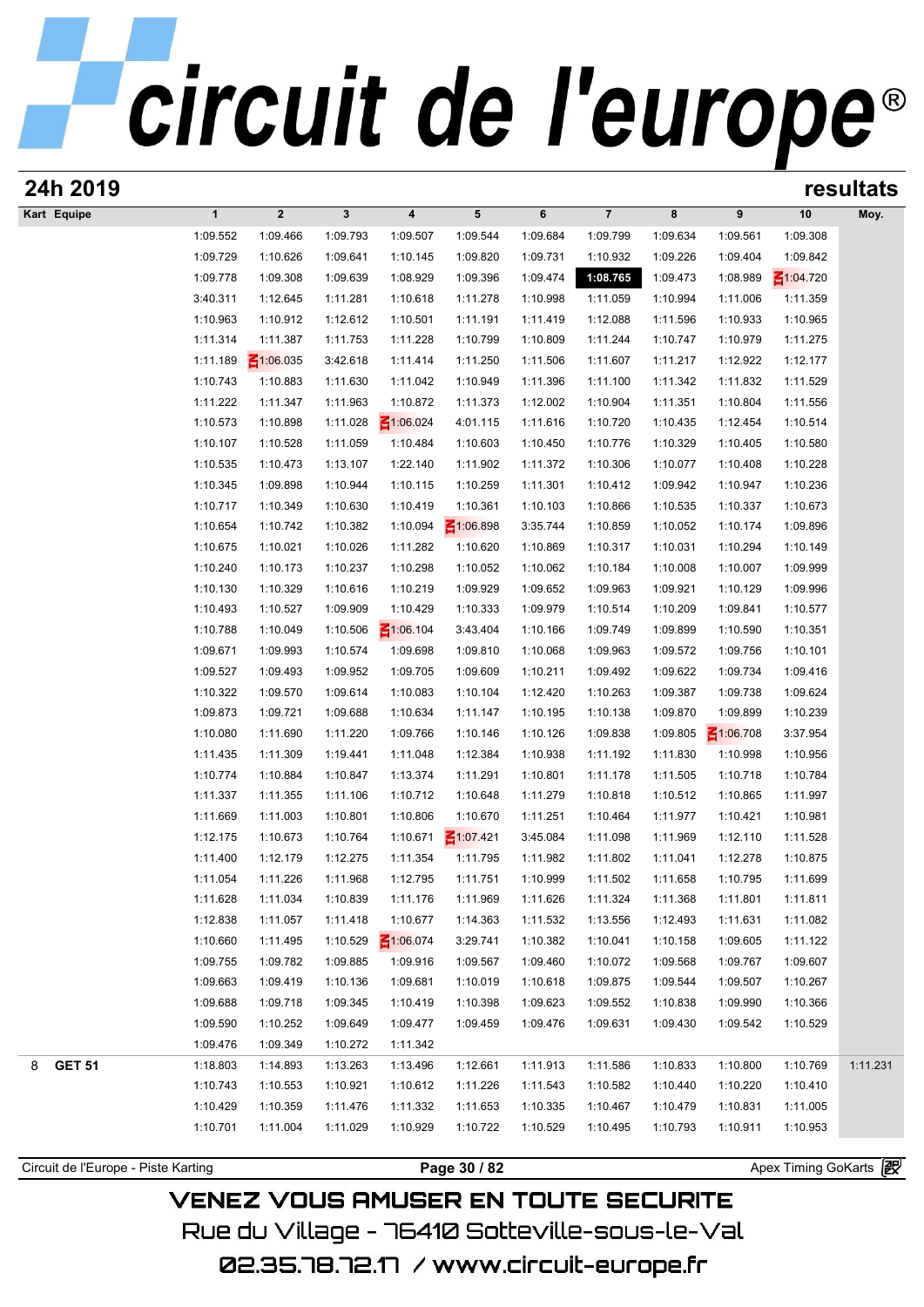| 24h 2019                            |                 |                      |                      |                      |                 |                      |                      |                      |                 |                       | resultats |
|-------------------------------------|-----------------|----------------------|----------------------|----------------------|-----------------|----------------------|----------------------|----------------------|-----------------|-----------------------|-----------|
| Kart Equipe                         | $\mathbf{1}$    | $\mathbf{2}$         | $\mathbf{3}$         | 4                    | 5               | 6                    | $\overline{7}$       | 8                    | 9               | 10                    | Moy.      |
|                                     | 1:11.225        | 1:11.248             | 1:10.673             | 1:10.481             | 1:10.608        | 1:11.238             | 1:11.630             | 1:12.406             | 1:10.824        | $\leq 1:08.974$       |           |
|                                     | 3:37.154        | 1:11.277             | 1:11.223             | 1:10.670             | 1:10.540        | 1:10.626             | 1:10.478             | 1:12.008             | 1:10.867        | 1:10.456              |           |
|                                     | 1:10.462        | 1:10.529             | 1:10.436             | 1:10.554             | 1:11.063        | 1:10.453             | 1:10.553             | 1:10.408             | 1:10.843        | 1:10.890              |           |
|                                     | 1:10.677        | 1:12.181             | 1:11.297             | 1:10.428             | 1:11.047        | 1:10.469             | 1:10.594             | 1:10.886             | 1:10.575        | 1:10.726              |           |
|                                     | 1:10.700        | 1:11.965             | 1:10.688             | 1:11.454             | 1:10.668        | 1:10.512             | 1:11.222             | 1:11.746             | 1:10.811        | 1:10.599              |           |
|                                     | 1:10.313        | 1:10.830             | 1:11.279             | 1:11.310             | 1:10.741        | 1:11.204             | 1:11.776             | 1:10.979             | $\leq 1:08.193$ | 3:40.619              |           |
|                                     | 1:12.094        | 1:11.715             | 1:11.613             | 1:11.779             | 1:12.008        | 1:12.443             | 1:12.759             | 1:11.597             | 1:11.902        | 1:11.473              |           |
|                                     | 1:11.624        | 1:12.101             | 1:11.173             | 1:11.879             | 1:11.136        | 1:11.395             | 1:12.235             | 1:11.481             | 1:11.399        | 1:11.478              |           |
|                                     | 1:11.300        | 1:11.528             | 1:11.282             | 1:11.505             | 1:11.485        | 1:11.950             | 1:11.809             | 1:11.583             | 1:11.628        | 1:11.528              |           |
|                                     | $\leq 1:11.683$ | 3:43.005             | 1:10.576             | 1:11.043             | 1:10.869        | 1:13.073             | 1:11.004             | 1:10.938             | 1:11.619        | 1:11.102              |           |
|                                     | 1:11.095        | 1:10.436             | 1:10.661             | 1:11.297             | 1:11.060        | 1:10.730             | 1:12.335             | 1:11.060             | 1:11.308        | 1:10.758              |           |
|                                     | 1:11.894        | 1:10.856             | 1:10.733             | 1:10.428             | 1:10.616        | 1:11.426             | 1:10.256             | 1:12.039             | 1:12.924        | 1:12.526              |           |
|                                     | 1:11.901        | 1:11.422             | $\leq 1:16.731$      | 4:01.689             | 1:11.700        | 1:11.127             | 1:11.551             | 1:11.329             | 1:11.421        | 1:12.269              |           |
|                                     | 1:11.511        | 1:13.059             | 1:11.480             | 1:11.113             | 1:10.831        | 1:11.407             | 1:11.826             | 1:13.457             | 1:11.964        | 1:12.571              |           |
|                                     | 1:11.219        | 1:11.071             | 1:12.326             | 1:11.133             | 1:11.168        | 1:11.934             | 1:11.203             | 1:10.968             | 1:10.935        | 1:10.773              |           |
|                                     | 1:10.951        | 1:11.038             | 1:11.949             | 1:11.622             | 1:11.052        | $\leq 1:06.730$      | 3:38.771             | 1:11.435             | 1:10.810        | 1:10.695              |           |
|                                     | 1:10.815        | 1:10.709             | 1:10.601             | 1:10.257             | 1:10.638        | 1:10.477             | 1:10.650             | 1:10.362             | 1:10.227        | 1:10.684              |           |
|                                     | 1:10.701        | 1:10.625             | 1:11.142             | 1:10.814             | 1:10.716        | 1:10.579             | 1:10.580             | 1:10.362             | 1:10.911        | 1:11.612              |           |
|                                     | 1:10.627        | 1:10.589             | 1:09.892             | 1:10.643             | 1:10.928        | 1:11.636             | 1:11.246             | 1:10.297             | $\leq 1:05.529$ | 3:50.231              |           |
|                                     | 1:11.257        | 1:11.160             | 1:11.671             | 1:11.188             | 1:12.571        | 1:11.177             | 1:11.368             | 1:11.099             | 1:11.852        | 1:10.946              |           |
|                                     | 1:10.938        | 1:11.857             | 1:11.294             | 1:12.891             | 1:11.297        | 1:11.439             | 1:11.417             | 1:11.566             | 1:11.284        | 1:10.949              |           |
|                                     | 1:11.782        | 1:11.110             | 1:11.273             | 1:11.122             | 1:10.762        | 1:10.965             | 1:11.407             | $\leq 1:09.133$      | 3:44.355        | 1:11.199              |           |
|                                     | 1:10.960        | 1:10.947             | 1:10.844             | 1:10.769             | 1:10.778        | 1:10.830             | 1:11.199             | 1:10.938             | 1:10.749        | 1:11.241              |           |
|                                     | 1:10.809        | 1:10.931             | 1:10.690             | 1:10.563             | 1:10.554        | 1:10.844             | 1:10.660             | 1:10.872             | 1:10.903        | 1:10.793              |           |
|                                     | 1:11.035        | 1:10.671             | 1:10.792             | 1:11.027             | 1:10.831        | 1:11.513             | 1:10.969             | 1:11.071             | $\leq 1:07.729$ | 3:35.867              |           |
|                                     | 1:11.642        | 1:11.569             | 1:11.601             | 1:11.219             | 1:11.334        | 1:10.941             | 1:12.106             | 1:11.564             | 1:11.495        | 1:11.183              |           |
|                                     | 1:11.632        | 1:11.646             | 1:11.453             | 1:11.568             | 1:11.228        | 1:11.379             | 1:10.931             | 1:11.441             | 1:12.267        | 1:11.572              |           |
|                                     | 1:11.482        |                      |                      |                      | 1:10.976        |                      | 1:11.785             |                      | 1:11.773        |                       |           |
|                                     | 1:10.638        | 1:11.843<br>1:11.217 | 1:10.667<br>1:11.042 | 1:11.183<br>1:11.501 | 1:11.690        | 1:15.241<br>1:11.327 | 1:11.117             | 1:11.272<br>1:12.255 | 1:13.321        | 1:11.414<br>1:11.799  |           |
|                                     | 1:11.639        | 1:12.198             |                      |                      | $\leq 1:07.507$ | 3:42.231             |                      |                      | 1:12.106        |                       |           |
|                                     | 1:10.731        | 1:10.739             | 1:13.077<br>1:10.531 | 1:12.958<br>1:10.535 | 1:12.901        | 1:10.775             | 1:11.302<br>1:10.535 | 1:11.237<br>1:11.353 | 1:10.622        | 1:12.060<br>1:11.193  |           |
|                                     |                 |                      |                      |                      |                 |                      |                      |                      |                 |                       |           |
|                                     | 1:10.326        | 1:10.515             | 1:10.912             | 1:10.691             | 1:11.602        | 1:11.306             | 1:11.855             | 1:12.361             | 1:12.326        | 1:10.514              |           |
|                                     | 1:10.601        | 1:10.828             | 1:10.704             | 1:10.518             | 1:10.948        | 1:10.825             | 1:10.696             | 1:11.446             | 1:10.939        | 1:10.591              |           |
|                                     | 1:10.603        | 1:10.567             | 1:10.685             | 1:10.800             | 1:11.917        | 1:10.619             | 1:10.394             | 1:10.964             | 1:10.223        | 1:10.580              |           |
|                                     | 1:10.749        | 1:10.652             | 1:12.884             | 1:14.120             | 1:11.697        | $\leq 1:07.575$      | 3:37.781             | 1:11.694             | 1:10.990        | 1:10.809              |           |
|                                     | 1:10.944        | 1:10.904             | 1:11.014             | 1:11.828             | 1:11.808        | 1:10.930             | 1:12.127             | 1:11.227             | 1:10.562        | 1:11.341              |           |
|                                     | 1:11.704        | 1:11.779             | 1:11.029             | 1:11.036             | 1:10.901        | 1:10.637             | 1:11.151             | 1:10.796             | 1:11.454        | 1:11.156              |           |
|                                     | 1:12.097        | 1:10.808             | 1:10.816             | 1:13.094             | 1:11.088        | 1:11.010             | $\leq 1:05.859$      | 3:35.886             | 1:10.731        | 1:11.794              |           |
|                                     | 1:10.542        | 1:11.750             | 1:10.644             | 1:10.235             | 1:10.514        | 1:10.773             | 1:10.320             | 1:10.424             | 1:12.173        | 1:10.720              |           |
|                                     | 1:10.524        | 1:11.774             | 1:12.059             | 1:10.675             | 1:10.348        | 1:10.194             | 1:10.741             | 1:10.247             | 1:10.427        | 1:10.359              |           |
|                                     | 1:10.237        | 1:10.187             | 1:10.777             | 1:11.347             | 1:10.816        | 1:10.481             | 1:11.216             | 1:11.434             | 1:10.238        | $\leq 1:06.004$       |           |
|                                     | 3:50.295        | 1:11.977             | 1:10.905             | 1:10.929             | 1:12.194        | 1:13.219             | 1:11.485             | 1:10.723             | 1:11.328        | 1:13.644              |           |
|                                     | 1:11.320        | 1:11.996             | 1:10.802             | 1:10.940             | 1:13.573        | 1:12.234             | 1:11.448             | 1:11.516             | 1:10.946        | 1:11.252              |           |
|                                     | 1:10.906        | 1:11.305             | 1:11.281             | 1:10.956             | 1:13.040        | 1:11.545             | 1:10.985             | 1:10.959             | 1:10.835        | $\leq 1:06.717$       |           |
|                                     |                 |                      |                      |                      |                 |                      |                      |                      |                 |                       |           |
| Circuit de l'Europe - Piste Karting |                 |                      |                      |                      | Page 31 / 82    |                      |                      |                      |                 | Apex Timing GoKarts 图 |           |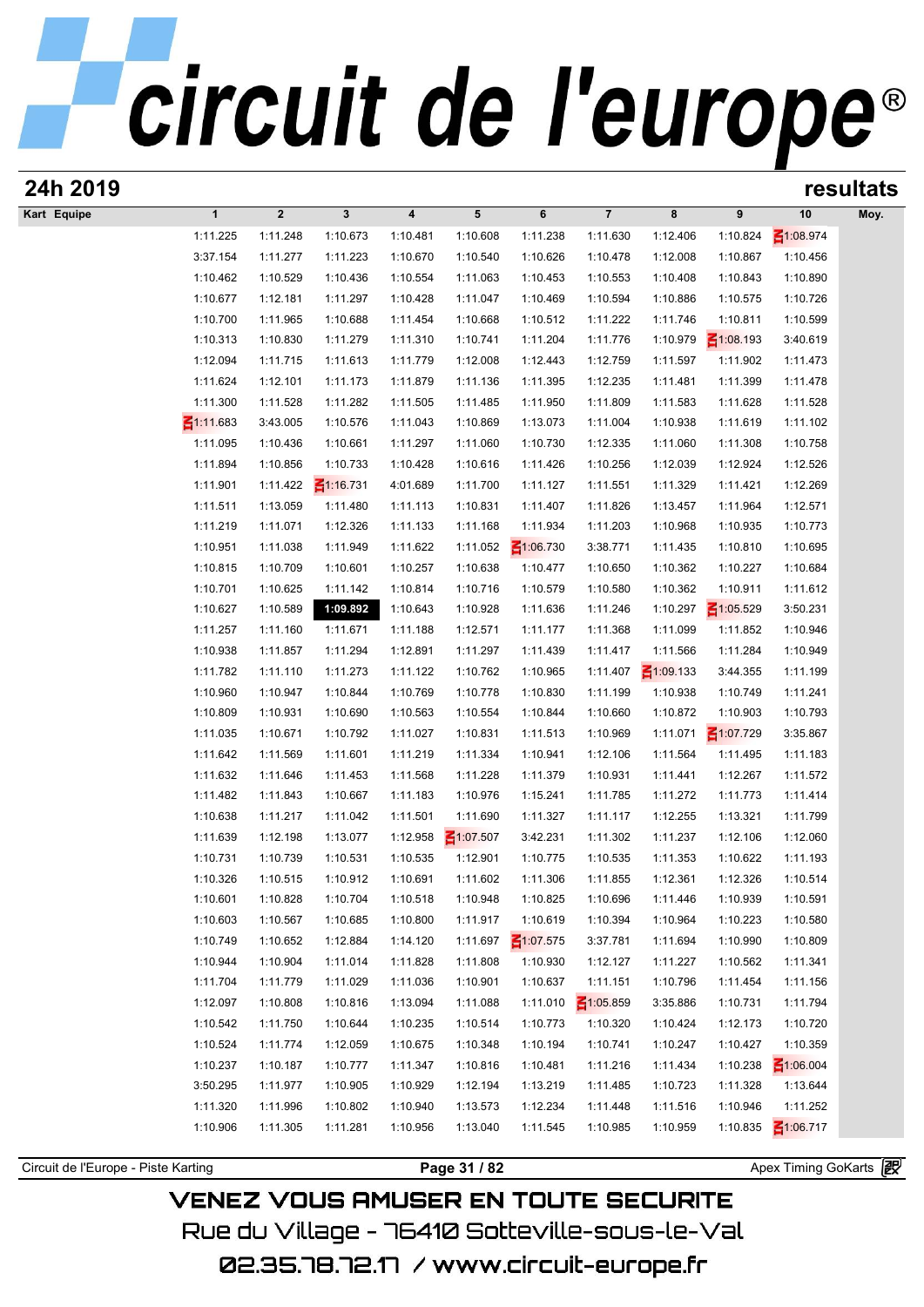| 24h 2019                            |                 |                         |          |                         |                 |                 |                 |                 |                 |                     | resultats |
|-------------------------------------|-----------------|-------------------------|----------|-------------------------|-----------------|-----------------|-----------------|-----------------|-----------------|---------------------|-----------|
| Kart Equipe                         | $\mathbf{1}$    | $\overline{\mathbf{2}}$ | 3        | $\overline{\mathbf{4}}$ | 5               | 6               | $\overline{7}$  | 8               | 9               | 10                  | Moy.      |
|                                     | 3:44.758        | 1:11.074                | 1:12.635 | 1:11.812                | 1:11.407        | 1:10.897        | 1:10.977        | 1:10.919        | 1:11.463        | 1:10.604            |           |
|                                     | 1:11.086        | 1:10.786                | 1:11.142 | 1:11.361                | 1:10.653        | 1:10.740        | 1:10.338        | 1:11.993        | 1:11.650        | 1:11.808            |           |
|                                     | 1:10.544        | 1:11.701                | 1:11.560 | 1:10.958                | 1:10.795        | 1:10.935        | 1:10.851        | 1:10.992        | 1:11.003        | 1:10.879            |           |
|                                     | 1:11.303        | 1:10.757                | 1:11.333 | 1:11.185                | 1:11.052        | 1:10.900        | 1:10.635        | 1:11.537        | 1:11.649        | 1:10.638            |           |
|                                     | 1:11.178        | 1:10.704                | 1:10.938 | 1:11.161                | 1:10.505        | 1:10.838        | 1:10.814        | 1:11.039        | $\leq 1:06.850$ | 3:38.064            |           |
|                                     | 1:12.081        | 1:11.908                | 1:13.918 | 1:11.552                | 1:11.121        | 1:11.287        | 1:11.472        | 1:11.008        | 1:11.154        | 1:11.575            |           |
|                                     | 1:11.420        | 1:12.047                | 1:11.996 | 1:11.734                | 1:13.355        | 1:11.444        | 1:11.056        | 1:13.553        | 1:12.049        | 1:12.015            |           |
|                                     | 1:11.350        | 1:11.528                | 1:11.409 | 1:11.364                | 1:11.159        | 1:11.008        | 1:11.225        | 1:11.459        | 1:12.433        | 1:11.485            |           |
|                                     | 1:11.329        | 1:11.181                | 1:11.224 | 1:10.853                | 1:11.504        | 1:10.373        | 1:11.108        | 1:12.149        | 1:12.058        | 1:11.190            |           |
|                                     | 1:11.034        | 1:12.431                | 1:11.648 | 1:11.300                | 1:11.809        | $\leq 1:08.770$ | 6:24.679        | 1:12.054        | 1:12.479        | 1:12.187            |           |
|                                     | 1:14.318        | 1:12.008                | 1:11.524 | 1:11.448                | 1:12.180        | 1:14.044        | 1:18.517        | 1:15.276        | 1:13.663        | 1:11.570            |           |
|                                     | 1:11.179        | 1:11.768                | 1:11.318 | 1:11.224                | 1:11.332        | 1:12.860        | 1:11.856        | 1:13.116        | 1:11.846        | 1:12.232            |           |
|                                     | 1:12.376        | 1:13.320                | 1:11.790 | 1:11.253                | 1:12.124        | 1:11.573        | $\leq 1:07.581$ | 3:45.050        | 1:11.060        | 1:11.911            |           |
|                                     | 1:10.946        | 1:11.332                | 1:10.971 | 1:12.230                | 1:11.831        | 1:12.096        | 1:12.399        | 1:12.703        | 1:11.467        | 1:11.306            |           |
|                                     | 1:11.080        | 1:11.318                | 1:10.832 | 1:10.740                | 1:12.017        | 1:12.087        | 1:12.185        | 1:12.490        | 1:10.945        | 1:12.974            |           |
|                                     | 1:12.881        | 1:11.639                | 1:11.734 | 1:12.042                | 1:10.674        | 1:10.411        | 1:10.329        | 1:10.539        | $\leq 1:07.454$ | 3:39.104            |           |
|                                     | 1:11.028        | 1:11.824                | 1:11.401 | 1:11.534                | 1:11.551        | 1:11.549        | 1:11.120        | 1:11.872        | 1:10.433        | 1:11.324            |           |
|                                     | 1:11.472        | 1:11.205                | 1:11.252 | 1:11.073                | 1:11.440        | 1:15.072        | 1:11.197        | 1:10.789        | 1:14.844        | 1:15.378            |           |
|                                     | 1:12.916        | 1:11.647                | 1:11.987 | 1:11.849                | 1:12.411        | 1:12.277        | 1:11.518        | 1:11.090        | $\leq 1:10.099$ | 5:09.677            |           |
|                                     | 1:11.514        | 1:11.006                | 1:11.212 | 1:11.290                | 1:10.779        | 1:10.916        | 1:10.729        | 1:10.476        | 1:11.085        | 1:11.111            |           |
|                                     | 1:10.775        | 1:10.637                | 1:11.205 | 1:10.727                | 1:10.432        | 1:11.951        | 1:10.584        | 1:10.794        | 1:10.693        | 1:11.010            |           |
|                                     | 1:10.980        | 1:10.904                | 1:10.674 | 1:11.704                | 1:10.948        | 1:10.538        | 1:10.571        | 1:10.797        | 1:10.944        | 1:10.543            |           |
|                                     | 1:11.096        | 1:10.636                | 1:10.498 | 1:10.509                | 1:10.979        | 1:10.559        | 1:10.758        | 1:11.342        | 1:10.451        | 1:10.669            |           |
|                                     | 1:10.938        | 1:11.250                | 1:11.177 | 1:10.133                | 1:10.844        | $\leq 1:07.036$ | 3:47.600        | 1:11.257        | 1:11.210        | 1:11.454            |           |
|                                     | 1:11.736        | 1:11.814                | 1:11.339 | 1:11.153                | 1:11.566        | 1:11.928        | 1:11.296        | 1:12.179        | 1:11.567        | 1:10.817            |           |
|                                     | 1:10.528        | 1:11.244                | 1:11.009 | 1:10.981                | 1:10.901        | 1:11.129        | 1:11.684        | 1:10.897        | 1:10.536        | 1:10.612            |           |
|                                     | 1:15.774        | 1:10.912                | 1:12.115 | 1:10.271                | 1:10.400        | 1:10.238        | 1:10.834        | 1:11.068        | 1:10.610        | 1:10.790            |           |
|                                     | 1:11.147        | 1:10.902                | 1:10.462 | 1:11.140                | 1:10.898        | 1:10.986        | 1:10.265        | 1:10.969        | 1:10.440        | 1:11.218            |           |
|                                     | 1:10.829        | 1:10.906                | 1:10.932 | 1:11.039                | $\leq 1:04.722$ | 4:16.547        | 1:11.742        | 1:10.955        | 1:11.125        | 1:10.989            |           |
|                                     | 1:10.818        | 1:11.103                | 1:11.869 | 1:10.627                | 1:10.520        | 1:11.036        | 1:10.662        | 1:10.889        | 1:10.955        | 1:10.513            |           |
|                                     | 1:10.682        | 1:10.632                | 1:11.262 | 1:12.231                | 1:10.592        | 1:11.510        | 1:10.170        | 1:11.537        | 1:10.345        | 1:10.656            |           |
|                                     | 1:10.514        | 1:10.083                | 1:10.244 | 1:10.203                | 1:10.484        | 1:10.530        | 1:10.677        | $\leq 1:06.001$ | 3:37.036        | 1:11.483            |           |
|                                     | 1:10.670        | 1:11.082                | 1:12.062 | 1:10.899                | 1:10.223        | 1:10.484        | 1:12.019        | 1:10.518        | 1:10.786        | 1:11.255            |           |
|                                     | 1:10.539        | 1:10.912                | 1:10.770 | 1:10.907                | 1:10.971        | 1:10.741        | 1:10.997        | 1:13.970        | 1:10.770        | 1:11.414            |           |
|                                     | 1:12.144        | 1:10.646                | 1:10.695 | 1:10.802                | 1:10.296        | 1:10.377        | 1:10.166        | $\leq 1:05.030$ | 3:40.229        | 1:11.103            |           |
|                                     | 1:10.636        | 1:10.564                | 1:10.541 | 1:12.537                | 1:10.621        | 1:11.404        | 1:10.283        | 1:10.162        | 1:10.533        | 1:11.220            |           |
|                                     | 1:10.767        | 1:10.336                | 1:10.605 | 1:10.506                | 1:11.280        | 1:10.344        | 1:10.685        | 1:10.351        | 1:10.311        | 1:10.126            |           |
|                                     | 1:10.314        | 1:10.041                | 1:10.832 | 1:11.328                | 1:11.109        | 1:11.167        | 1:10.725        | 1:10.359        | 1:10.082        | 1:10.160            |           |
|                                     | $\leq 1:08.982$ | 3:41.173                | 1:10.655 | 1:10.851                | 1:11.213        | 1:10.441        | 1:10.240        | 1:10.337        | 1:10.313        | 1:10.457            |           |
|                                     | 1:10.492        | 1:10.091                | 1:11.151 | 1:18.329                | 1:10.974        | 1:10.255        | 1:10.100        | 1:10.811        | 1:10.126        | 1:09.963            |           |
|                                     | 1:10.424        | 1:10.190                | 1:10.970 | 1:09.931                | 1:10.332        | 1:11.169        | 1:10.305        | 1:10.496        | 1:09.995        | 1:10.155            |           |
|                                     | 1:10.038        | 1:10.363                | 1:10.234 | 1:10.589                | 1:10.090        | 1:10.134        | 1:10.281        | 1:10.324        | 1:11.752        | 1:10.483            |           |
|                                     | 1:10.224        | 1:10.452                | 1:10.127 | 1:09.992                | 1:10.227        | $\leq 1:05.499$ | 3:42.625        | 1:12.070        | 1:11.197        | 1:11.411            |           |
|                                     | 1:11.259        | 1:10.906                | 1:10.731 | 1:11.199                | 1:10.950        | 1:12.017        | 1:12.848        | 1:11.671        | 1:14.765        | 1:15.546            |           |
|                                     |                 |                         |          |                         |                 |                 |                 |                 |                 |                     |           |
| Circuit de l'Europe - Piste Karting |                 |                         |          |                         | Page 32 / 82    |                 |                 |                 |                 | Apex Timing GoKarts |           |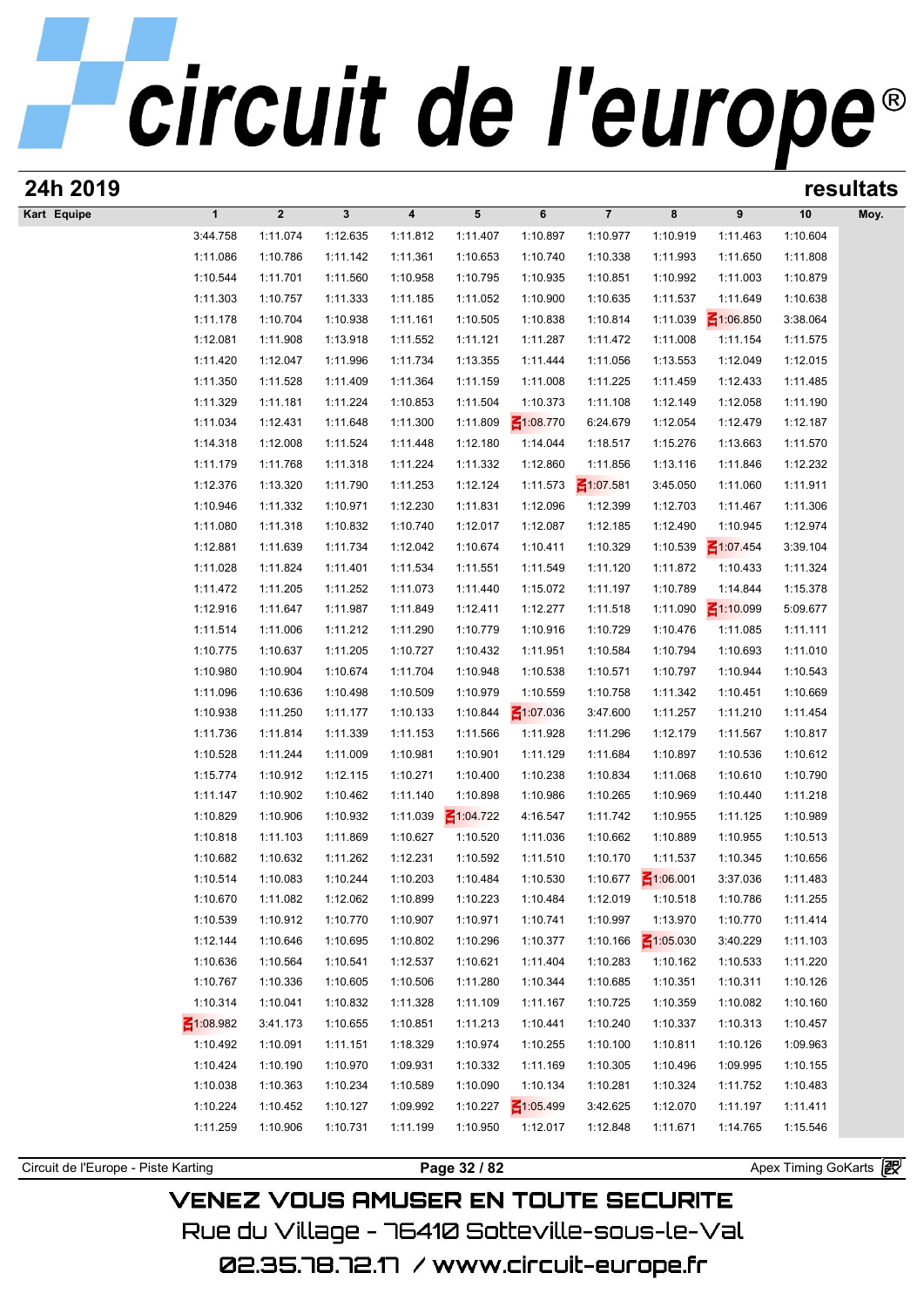| 24h 2019                            |                      |                      |                      |                      |                      |                      |                      |                      |                      |                       | resultats |
|-------------------------------------|----------------------|----------------------|----------------------|----------------------|----------------------|----------------------|----------------------|----------------------|----------------------|-----------------------|-----------|
| Kart Equipe                         | $\mathbf{1}$         | $\mathbf{2}$         | $\mathbf{3}$         | 4                    | 5                    | 6                    | $\overline{7}$       | 8                    | 9                    | 10                    | Moy.      |
|                                     | 1:14.622             | 1:14.343             | 1:11.465             | 1:11.527             | 1:11.311             | 1:11.237             | 1:11.384             | 1:12.436             | 1:11.938             | 1:11.895              |           |
|                                     | 1:11.840             | 1:11.869             | 1:11.432             | 1:11.647             | 1:11.686             | 1:11.360             | 1:11.461             | 1:11.283             | 1:11.190             | 1:11.866              |           |
|                                     | 1:11.481             | 1:10.723             | 1:11.296             | 1:11.419             | 1:11.488             | 1:11.510             | 1:12.054             | 1:11.723             | 1:11.747             | 1:11.045              |           |
|                                     | 1:11.686             | 1:10.588             | 1:10.366             | 1:11.136             | 1:10.440             | $\leq 1:07.909$      | 3:37.681             | 1:12.899             | 1:11.333             | 1:11.030              |           |
|                                     | 1:11.213             | 1:11.149             | 1:11.251             | 1:11.237             | 1:11.297             | 1:11.463             | 1:11.238             | 1:11.256             | 1:11.710             | 1:11.372              |           |
|                                     | $\leq 1:05.092$      | 3:44.097             | 1:10.868             | 1:11.213             | 1:10.836             | 1:11.050             | 1:11.065             | 1:11.045             | 1:10.918             | 1:10.969              |           |
|                                     | 1:11.240             | 1:11.740             | 1:10.895             | 1:10.926             | 1:10.749             | 1:10.951             | 1:11.046             | $\leq 1:08.361$      | 3:35.074             | 1:11.330              |           |
|                                     | 1:11.178             | 1:11.281             | 1:11.093             | 1:11.178             | 1:11.651             | 1:11.699             | 1:11.629             | 1:11.509             | 1:11.769             | 1:11.573              |           |
|                                     | 1:11.865             | 1:11.270             | 1:11.819             | 1:11.903             | 1:11.016             | 1:11.891             | 1:12.387             | 1:11.800             | 1:11.414             | 1:11.512              |           |
|                                     | 1:11.590             | 1:11.483             | 1:11.128             | 1:11.253             | 1:11.821             | 1:12.305             | 1:12.365             | $\leq 1:10.317$      | 3:36.246             | 1:10.535              |           |
|                                     | 1:11.604             | 1:10.656             | 1:10.351             | 1:10.623             | 1:10.299             | 1:10.420             | 1:10.218             | 1:10.997             | 1:10.614             | 1:10.704              |           |
|                                     | 1:10.509             | 1:10.400             | 1:10.311             | 1:11.334             | 1:10.876             | 1:11.287             | 1:10.960             | 1:10.509             | 1:10.595             | 1:10.740              |           |
|                                     | 1:10.736             | 1:10.657             | 1:10.732             | 1:10.563             | 1:11.121             | 1:12.467             | 1:11.596             | 1:10.692             | 1:10.812             | $\leq 1:05.259$       |           |
|                                     | 3:42.288             | 1:11.345             | 1:11.439<br>1:10.927 | 1:11.578             | 1:11.075             | 1:10.978             | 1:10.927<br>1:11.519 | 1:11.263             | 1:10.708<br>1:11.165 | 1:10.709              |           |
|                                     | 1:10.766<br>1:11.193 | 1:10.755<br>1:11.269 | 1:10.834             | 1:11.003<br>1:11.103 | 1:10.841<br>1:12.467 | 1:10.883<br>1:11.189 | 1:11.692             | 1:11.659<br>1:11.637 | 1:11.010             | 1:11.413<br>1:11.910  |           |
|                                     | 1:11.102             | 1:11.535             | 1:11.421             | 1:11.281             | 1:11.151             | 1:11.392             | 1:11.052             | 1:11.747             | 1:10.960             | 1:10.619              |           |
|                                     | 1:10.508             | 1:10.833             | 1:10.760             | 1:10.818             | 1:10.995             | 1:10.715             | 1:11.376             | $\leq 1:05.403$      | 3:41.962             | 1:11.156              |           |
|                                     | 1:11.044             | 1:10.791             | 1:10.668             | 1:10.797             | 1:10.806             | 1:10.664             | 1:10.938             | 1:12.173             | 1:11.841             | 1:11.072              |           |
|                                     | 1:11.279             | 1:10.633             | 1:10.972             | 1:10.542             | 1:10.694             | 1:11.597             | 1:10.985             | 1:11.260             | 1:10.409             | 1:10.715              |           |
|                                     | 1:10.409             | 1:11.234             | 1:10.836             | 1:10.743             | 1:11.097             | 1:10.249             | 1:10.685             | 1:11.422             | 1:10.502             | 1:10.560              |           |
|                                     | 1:10.179             | 1:11.076             | 1:10.538             | 1:11.009             | 1:10.721             | 1:10.859             | 1:10.521             | 1:11.328             | 1:11.927             | 1:11.160              |           |
|                                     | 1:11.272             | 1:10.986             | 1:10.996             | 1:11.374             | 1:10.455             | 1:11.547             | 1:10.968             | 1:11.071             |                      |                       |           |
| <b>AS FLEXI FRANCE</b><br>22        | 1:19.664             | 1:14.207             | 1:12.259             | 1:11.729             | 1:11.693             | 1:11.682             | 1:11.267             | 1:11.214             | 1:11.016             | 1:10.717              | 1:11.219  |
|                                     | 1:10.915             | 1:11.037             | 1:12.050             | 1:11.085             | 1:11.779             | 1:11.756             | 1:10.682             | 1:10.775             | 1:10.945             | 1:10.811              |           |
|                                     | 1:11.642             | 1:11.185             | 1:11.107             | 1:11.153             | 1:11.015             | 1:10.922             | 1:11.248             | 1:10.961             | 1:11.423             | 1:10.719              |           |
|                                     | 1:10.694             | 1:10.803             | 1:10.917             | 1:10.777             | 1:10.980             | 1:11.359             | 1:11.404             | 1:11.583             | 1:11.737             | 1:11.619              |           |
|                                     | 1:11.201             | 1:11.752             | 1:12.875             | 1:10.639             | 1:10.653             | 1:10.892             | 1:11.734             | 1:10.671             | 1:10.911             | 1:11.621              |           |
|                                     | 1:11.350             | 1:11.090             | 1:11.481             | 1:11.411             | $\leq 1:11.892$      | 3:35.651             | 1:11.409             | 1:10.859             | 1:10.939             | 1:10.714              |           |
|                                     | 1:10.866             | 1:10.815             | 1:10.746             | 1:10.631             | 1:10.571             | 1:10.624             | 1:10.524             | 1:10.568             | 1:10.595             | 1:10.963              |           |
|                                     | 1:10.490             | 1:11.379             | 1:10.978             | 1:10.517             | 1:11.842             | 1:11.045             | 1:10.578             | 1:11.775             | 1:10.686             | 1:10.820              |           |
|                                     | 1:11.004             | 1:10.588             | 1:10.347             | 1:10.580             | 1:11.238             | 1:10.891             | 1:10.504             | 1:10.404             | 1:10.430             | 1:11.038              |           |
|                                     | 1:10.774             | 1:10.456             | 1:11.881             | 1:10.825             | 1:10.592             | 1:10.397             | 1:10.789             | 1:10.662             | 1:10.600             | 1:10.720              |           |
|                                     | 1:10.989             | 1:10.522             | 1:11.304             | 1:10.604             | 1:10.297             | 1:10.858             | 1:11.232             | 1:10.639             | 1:10.433             | 1:10.478              |           |
|                                     | 1:13.316             | $\leq 1:14.192$      | 3:44.445             | 1:11.267             | 1:12.241             | 1:12.036             | 1:12.741             | 1:13.153             | 1:12.989             | 1:11.054              |           |
|                                     | 1:11.282             | 1:10.949             | 1:11.496             | 1:10.833             | 1:10.687             | 1:11.013             | 1:10.745             | 1:10.826             | 1:11.022             | 1:10.588              |           |
|                                     | 1:11.848             | 1:11.148             | 1:11.159             | 1:11.257             | 1:11.162             | 1:11.160             | 1:12.908             | 1:13.636             | 1:11.694             | $\leq 1:11.810$       |           |
|                                     | 3:35.570             | 1:11.212             | 1:11.117             | 1:11.347             | 1:11.296             | 1:13.142             | 1:13.319             | 1:11.189             | 1:12.334             | 1:11.313              |           |
|                                     | 1:11.047             | 1:11.096             | 1:11.210             | 1:11.090             | 1:11.881             | 1:12.923             | 1:11.168             | 1:11.823             | 1:11.858             | 1:11.435              |           |
|                                     | 1:11.965             | 1:12.268             | 1:11.418             | 1:11.182             | 1:10.917             | 1:11.830             | 1:11.607             | 1:10.831             | 1:12.042             | 1:12.161              |           |
|                                     | 1:11.121             | 1:10.804             | 1:12.856             | 1:11.075             | 1:11.066             | 1:10.905             | 1:11.415             | 1:11.302             | 1:12.224             | 1:14.137              |           |
|                                     | 1:12.181             | $\leq 1:07.648$      | 3:37.612             | 1:11.611             | 1:11.292             | 1:10.977             | 1:10.733             | 1:11.476             | 1:12.526             | 1:11.242              |           |
|                                     | 1:10.858             | 1:11.263             | 1:11.077             | 1:11.370             | 1:11.291             | 1:11.077             | 1:10.928             | 1:10.993             | 1:11.465             | 1:10.911              |           |
|                                     | 1:11.044             | 1:11.253             | 1:10.813             | 1:10.787             | 1:10.820             | 1:12.370             | 1:11.073             | 1:11.332             | 1:10.881             | 1:10.995              |           |
| Circuit de l'Europe - Piste Karting |                      |                      |                      |                      | Page 33 / 82         |                      |                      |                      |                      | Apex Timing GoKarts 图 |           |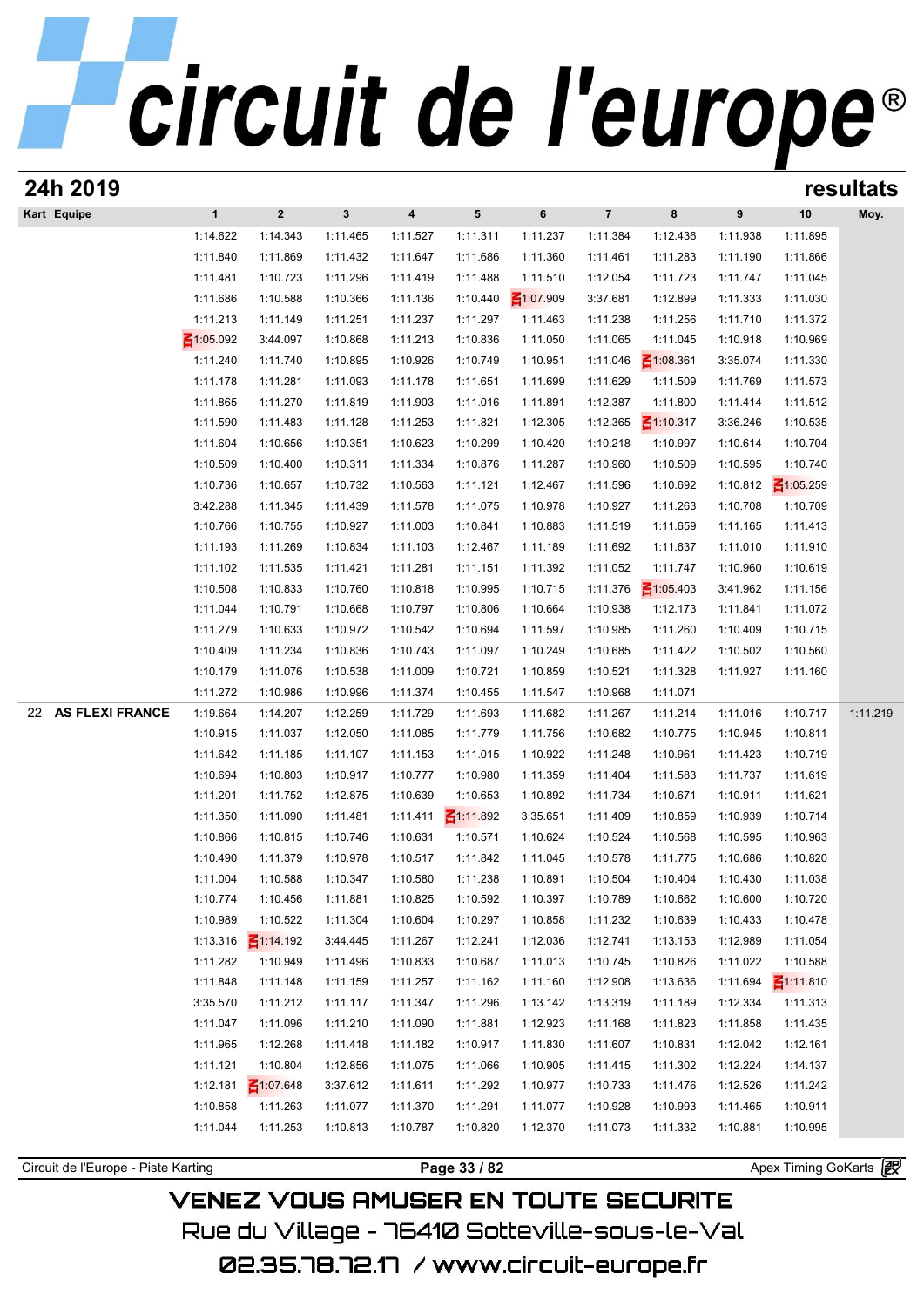| 24h 2019                            |                      |                      |                      |                         |                      |                      |                      |                      |                      |                      | resultats |
|-------------------------------------|----------------------|----------------------|----------------------|-------------------------|----------------------|----------------------|----------------------|----------------------|----------------------|----------------------|-----------|
| Kart Equipe                         | $\mathbf{1}$         | $\boldsymbol{2}$     | $\mathbf{3}$         | $\overline{\mathbf{4}}$ | 5                    | 6                    | $\overline{7}$       | 8                    | 9                    | 10                   | Moy.      |
|                                     | 1:10.818             | 1:11.479             | 1:10.739             | 1:11.280                | 1:10.980             | 1:11.611             | 1:11.036             | 1:10.727             | 1:11.058             | $\leq 1:07.265$      |           |
|                                     | 4:04.872             | 1:11.816             | 1:11.323             | 1:10.982                | 1:12.167             | 1:11.143             | 1:10.729             | 1:11.375             | 1:12.167             | 1:10.936             |           |
|                                     | 1:11.153             | 1:11.468             | 1:11.092             | 1:11.532                | 1:11.345             | 1:11.267             | 1:11.767             | 1:11.418             | 1:11.389             | 1:11.277             |           |
|                                     | 1:12.044             | 1:11.445             | 1:11.541             | 1:11.303                | 1:11.181             | 1:11.038             | 1:11.879             | $\leq 1:09.582$      | 3:49.412             | 1:10.735             |           |
|                                     | 1:11.270             | 1:11.527             | 1:10.595             | 1:10.552                | 1:10.928             | 1:10.836             | 1:10.189             | 1:12.302             | 1:11.462             | 1:10.574             |           |
|                                     | 1:10.455             | 1:10.481             | 1:10.636             | 1:10.892                | 1:11.054             | 1:10.341             | 1:10.576             | 1:10.330             | 1:10.397             | 1:10.347             |           |
|                                     | 1:10.462             | 1:10.604             | 1:10.612             | 1:10.242                | $\leq 1:12.792$      | 3:43.132             | 1:11.520             | 1:11.158             | 1:11.416             | 1:11.482             |           |
|                                     | 1:11.571             | 1:10.951             | 1:10.893             | 1:11.155                | 1:11.114             | 1:11.446             | 1:11.294             | 1:11.177             | 1:10.934             | 1:11.517             |           |
|                                     | 1:11.223             | 1:10.878             | 1:11.343             | 1:10.687                | 1:10.836             | 1:10.733             | 1:11.381             | 1:11.280             | 1:11.624             | 1:12.226             |           |
|                                     | 1:10.688             | 1:10.857             | 1:10.807             | 1:10.818                | 1:11.667             | 1:10.868             | 1:10.819             | 1:10.689             | 1:11.153             | 1:11.038             |           |
|                                     | 1:10.908             | 1:11.593             | 1:10.752             | 1:11.536                | 1:10.881             | 1:10.772             | 1:10.988             | 1:10.937             | 1:11.728             | 1:16.358             |           |
|                                     | 1:14.403             | 1:13.160             | 1:11.149             | 1:11.246                | 1:11.124             | 1:11.363             | $\leq 1:09.199$      | 4:10.625             | 1:12.107             | 1:11.527             |           |
|                                     | 1:12.735             | 1:11.292             | 1:13.159             | 1:11.272                | 1:11.867             | 1:10.730             | 1:11.511             | 1:13.195             | 1:12.090             | 1:12.190             |           |
|                                     | 1:11.189             | 1:10.900             | 1:11.718             | 1:12.660                | 1:12.289             | 1:13.097             | 1:11.440             | 1:11.062             | 1:14.208             | 1:11.112             |           |
|                                     | 1:11.413             | 1:11.431             | 1:11.315             | 1:11.551                | 1:11.159             | 1:11.271             | 1:10.906             | 1:11.316             | 1:12.135             | 1:11.279             |           |
|                                     | 1:12.335             | 1:11.067             | 1:11.218             | 1:10.931                | 1:10.795             | 1:10.684             | 1:10.603             | 1:12.647             | 1:10.641             | 1:11.887             |           |
|                                     | 1:12.471             | 1:10.714             | 1:10.944             | 1:11.937                | 1:10.893             | 1:10.812             | 1:10.979             | 1:11.812             | 1:11.113             | 1:11.232             |           |
|                                     | 1:11.170             | $\leq 1:10.176$      | 3:36.042             | 1:11.411                | 1:11.210             | 1:10.921             | 1:10.879             | 1:11.045             | 1:10.665             | 1:11.735             |           |
|                                     | 1:11.952<br>1:11.618 | 1:12.496<br>1:11.565 | 1:12.319<br>1:11.867 | 1:11.688<br>1:11.616    | 1:13.471             | 1:11.278<br>1:12.515 | 1:11.236<br>1:11.488 | 1:12.693<br>1:11.307 | 1:12.538<br>1:11.184 | 1:12.553<br>1:11.707 |           |
|                                     | 1:11.755             | 1:12.532             | 1:11.387             | 1:11.167                | 1:11.463<br>1:11.879 | 1:11.621             | 1:13.073             | 1:10.758             | 1:10.496             | 1:10.675             |           |
|                                     | 1:10.766             | 1:15.887             | 1:13.401             | 1:11.266                | 1:10.335             | 1:10.535             | 1:10.628             | 1:10.298             | 1:10.559             | 1:10.955             |           |
|                                     | 1:10.459             | 1:10.968             | 1:10.655             | 1:11.375                | 1:10.980             | ₹1:09.707            | 4:06.143             | 1:12.446             | 1:11.859             | 1:12.182             |           |
|                                     | 1:12.436             | 1:12.071             | 1:12.149             | 1:12.392                | 1:12.296             | 1:11.811             | 1:11.901             | 1:11.862             | 1:11.454             | 1:11.573             |           |
|                                     | 1:11.934             | 1:11.223             | 1:12.698             | 1:12.289                | 1:14.424             | 1:11.466             | 1:12.178             | 1:10.709             | 1:10.779             | 1:11.582             |           |
|                                     | 1:12.507             | 1:11.118             | 1:11.355             | 1:11.430                | 1:11.078             | 1:12.075             | 1:11.013             | 1:12.079             | 1:11.336             | 1:11.021             |           |
|                                     | 1:11.059             | 1:11.772             | 1:11.949             | 1:11.074                | 1:10.692             | 1:10.945             | 1:11.778             | 1:10.803             | 1:11.514             | 1:10.608             |           |
|                                     | 1:11.465             | 1:11.569             | 1:11.812             | 1:10.693                | 1:10.808             | 1:10.683             | 1:11.103             | 1:10.770             | 1:10.807             | 1:10.823             |           |
|                                     | 1:10.402             | 1:11.332             | $\leq 1:10.694$      | 3:39.911                | 1:11.096             | 1:11.415             | 1:11.187             | 1:12.043             | 1:11.707             | 1:11.002             |           |
|                                     | 1:10.823             | 1:10.809             | 1:10.695             | 1:10.475                | 1:10.439             | 1:10.767             | 1:10.981             | 1:09.993             | 1:10.373             | 1:10.659             |           |
|                                     | 1:10.429             | 1:10.212             | 1:10.117             | 1:10.154                | 1:10.440             | 1:10.113             | 1:10.475             | 1:10.307             | 1:11.366             | 1:10.005             |           |
|                                     | 1:11.019             | 1:09.876             | 1:10.086             | 1:09.997                | 1:11.023             | 1:10.267             | 1:10.838             | 1:09.676             | 1:10.338             | 1:10.683             |           |
|                                     | 1:11.745             | 1:10.197             | 1:10.105             | 1:09.944                | 1:10.322             | 1:10.215             | 1:10.478             | 1:10.199             | 1:10.862             | 1:10.665             |           |
|                                     | 1:10.840             | 1:10.361             | 1:09.958             | $\leq 1:09.940$         | 6:30.461             | 1:13.206             | 1:13.696             | 1:12.101             | 1:11.474             | 1:11.398             |           |
|                                     | 1:11.569             | 1:11.901             | 1:11.676             | 1:10.938                | 1:12.486             | 1:11.159             | 1:10.465             | 1:10.721             | 1:11.573             | 1:15.150             |           |
|                                     | 1:12.029             | 1:11.878             | 1:10.767             | 1:10.761                | 1:10.606             | 1:10.947             | 1:11.232             | 1:10.998             | 1:11.173             | 1:11.347             |           |
|                                     | 1:11.361             | 1:10.987             | 1:11.474             | 1:12.370                | 1:10.971             | 1:11.106             | 1:10.809             | 1:10.881             | 1:11.415             | 1:11.125             |           |
|                                     | 1:11.336             | 1:10.531             | 1:10.872             | 1:10.896                | 1:11.653             | 1:10.871             | 1:11.934             | 1:10.901             | 1:11.428             | 1:11.117             |           |
|                                     | 1:11.213             | 1:15.653             | 1:15.992             | 1:12.196                | 1:15.840             | 1:10.816             | $\leq 1:09.251$      | 3:38.266             | 1:12.219             | 1:11.977             |           |
|                                     | 1:12.338             | 1:12.099             | 1:12.152             | 1:11.897                | 1:11.939             | 1:11.991             | 1:12.652             | 1:14.747             | 1:12.651             | 1:13.068             |           |
|                                     | 1:12.550             | 1:11.966             | 1:12.293             | 1:11.482                | 1:11.640             | 1:12.169             | 1:13.523             | 1:11.683             | 1:11.791             | 1:11.129             |           |
|                                     | 1:11.919             | 1:11.179             | 1:11.221             | 1:11.843                | 1:11.870             | 1:12.106             | 1:11.364             | 1:12.448             | 1:11.645             | 1:11.719             |           |
|                                     | 1:12.924             | 1:11.393             | 1:14.730             | 1:11.895                | 1:11.935             | 1:12.311             | 1:11.628             | 1:11.166             | 1:12.405             | 1:11.892             |           |
|                                     | 1:11.196             | 1:14.619             | 1:11.268             | 1:11.552                | 1:11.507             | 1:11.509             | 1:11.701             | 1:11.684             | 1:11.504             | 1:10.788             |           |
|                                     |                      |                      |                      |                         |                      |                      |                      |                      |                      |                      |           |
| Circuit de l'Europe - Piste Karting |                      |                      |                      |                         | Page 34 / 82         |                      |                      |                      |                      | Apex Timing GoKarts  |           |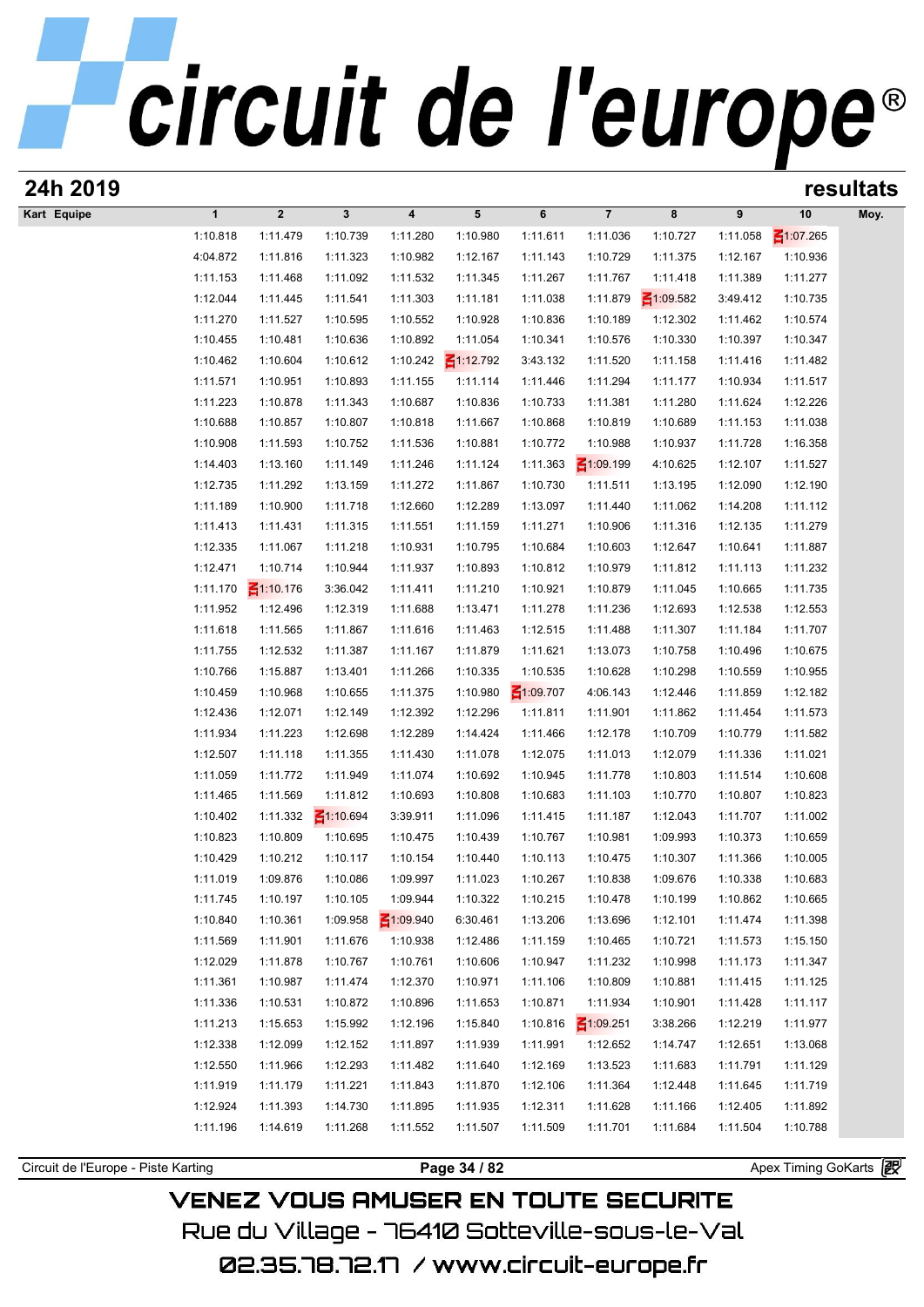| 24h 2019                            |              |                 |                 |                         |                 |          |                 |          |                 |                       | resultats |
|-------------------------------------|--------------|-----------------|-----------------|-------------------------|-----------------|----------|-----------------|----------|-----------------|-----------------------|-----------|
| Kart Equipe                         | $\mathbf{1}$ | $\mathbf 2$     | $\mathbf{3}$    | $\overline{\mathbf{4}}$ | $5\phantom{.0}$ | 6        | $\overline{7}$  | 8        | 9               | 10                    | Moy.      |
|                                     | 1:10.952     | 1:11.209        | ₹1:06.661       | 4:11.149                | 1:11.804        | 1:10.682 | 1:11.190        | 1:11.753 | 1:13.082        | 1:12.137              |           |
|                                     | 1:11.984     | 1:11.789        | 1:11.614        | 1:11.156                | 1:12.818        | 1:11.619 | 1:12.933        | 1:11.073 | 1:11.154        | 1:11.769              |           |
|                                     | 1:11.513     | 1:11.543        | 1:11.079        | 1:12.003                | 1:12.223        | 1:10.530 | 1:10.770        | 1:11.070 | 1:11.375        | 1:11.435              |           |
|                                     | 1:11.786     | 1:11.250        | 1:10.891        | 1:10.655                | 1:11.942        | 1:10.948 | 1:12.688        | 1:10.901 | 1:10.956        | 1:10.823              |           |
|                                     | 1:10.674     | 1:10.893        | 1:10.813        | 1:11.278                | 1:11.106        | 1:10.630 | 1:10.739        | 1:10.173 | 1:11.237        | 1:10.825              |           |
|                                     | 1:10.745     | 1:10.920        | $\leq 1:11.188$ | 3:37.999                | 1:11.685        | 1:12.427 | 1:11.034        | 1:11.897 | 1:11.450        | 1:10.669              |           |
|                                     | 1:10.715     | 1:11.243        | 1:11.075        | 1:10.991                | 1:11.222        | 1:11.059 | 1:10.666        | 1:10.675 | 1:11.378        | 1:11.684              |           |
|                                     | 1:11.136     | 1:10.612        | 1:11.532        | 1:11.700                | 1:11.252        | 1:10.596 | 1:10.442        | 1:10.246 | 1:10.338        | 1:10.787              |           |
|                                     | 1:12.292     | 1:11.000        | 1:11.176        | 1:10.723                | 1:10.284        | 1:11.097 | 1:10.265        | 1:10.535 | 1:11.675        | 1:12.266              |           |
|                                     | 1:11.332     | 1:10.854        | 1:11.221        | 1:11.149                | 1:11.075        | 1:11.147 | 1:10.624        | 1:11.747 | 1:11.369        | 1:11.300              |           |
|                                     | 1:11.317     | 1:14.235        | 1:11.314        | 1:11.972                | 1:11.630        | 1:12.747 | 1:12.844        | 1:10.624 | 1:11.551        | 1:12.016              |           |
|                                     | 1:13.346     | 1:12.691        | 1:10.487        | $\leq 1:08.521$         | 3:43.513        | 1:10.920 | 1:11.170        | 1:11.204 | 1:10.587        | 1:10.336              |           |
|                                     | 1:10.699     | 1:10.971        | 1:10.894        | 1:10.382                | 1:10.562        | 1:10.093 | 1:10.923        | 1:10.688 | 1:10.662        | 1:10.667              |           |
|                                     | 1:10.268     | 1:10.884        | 1:10.042        | 1:11.267                | 1:10.092        | 1:10.110 | 1:10.111        | 1:10.035 | 1:09.726        | 1:09.978              |           |
|                                     | 1:10.227     | 1:10.997        | 1:10.082        | 1:10.236                | 1:10.133        | 1:11.427 | 1:10.301        | 1:10.882 | 1:10.611        | 1:09.720              |           |
|                                     | 1:09.737     | 1:10.218        | 1:10.245        | 1:10.000                | 1:09.917        | 1:10.347 | 1:09.642        | 1:09.913 | 1:10.504        | 1:10.239              |           |
|                                     | 1:10.451     | 1:10.133        | 1:11.030        | 1:10.248                | 1:10.267        | 1:10.289 | 1:10.160        | 1:10.140 | 1:10.248        | 1:10.008              |           |
|                                     | 1:10.090     | 1:10.756        | $\leq 1:09.862$ | 3:39.013                | 1:12.003        | 1:12.318 | 1:11.998        | 1:11.803 | 1:11.906        | 1:11.776              |           |
|                                     | 1:11.977     | 1:11.588        | 1:11.439        | 1:11.420                | 1:10.729        | 1:10.858 | 1:10.283        | 1:10.724 | 1:10.902        | 1:10.943              |           |
|                                     | 1:10.737     | 1:10.906        | 1:11.227        | 1:10.625                | 1:10.548        | 1:10.666 | 1:11.818        | 1:10.995 | 1:10.593        | 1:11.251              |           |
|                                     | 1:10.811     | 1:11.057        | 1:10.843        | 1:11.739                | 1:10.419        | 1:10.502 | 1:11.055        | 1:10.979 | 1:10.438        | 1:10.287              |           |
|                                     | 1:10.364     | 1:10.636        | 1:10.780        | 1:11.280                | 1:11.474        | 1:12.140 | 1:10.858        | 1:10.459 | 1:10.596        | 1:10.562              |           |
|                                     | 1:10.667     | 1:10.911        | 1:10.359        | 1:10.493                | 1:10.643        | 1:10.634 | 1:10.515        | 1:10.406 | $\leq 1:05.816$ | 3:50.017              |           |
|                                     | 1:10.825     | 1:11.210        | 1:16.363        | 1:28.230                | 1:10.672        | 1:11.405 | 1:13.973        | 1:10.709 | 1:10.155        | 1:10.247              |           |
|                                     | 1:10.256     | 1:10.178        | 1:10.517        | 1:10.032                | 1:10.125        | 1:09.967 | 1:12.293        | 1:10.721 | 1:10.229        | 1:10.243              |           |
|                                     | 1:10.407     | 1:10.880        | 1:10.149        | 1:10.987                | 1:10.067        | 1:10.531 | 1:10.532        | 1:09.823 | $\leq 1:07.264$ | 3:38.884              |           |
|                                     | 1:10.161     | 1:10.384        | 1:16.877        | 1:10.269                | 1:11.144        | 1:09.959 | 1:10.952        | 1:10.168 | 1:10.753        | 1:10.491              |           |
|                                     | 1:10.472     | 1:10.560        | 1:10.557        | 1:10.992                | 1:10.762        | 1:10.539 | $\leq 1:08.928$ | 3:35.645 | 1:10.692        | 1:10.606              |           |
|                                     | 1:10.692     | 1:10.435        | 1:11.706        | 1:13.915                | 1:12.043        | 1:10.369 | 1:10.306        | 1:10.556 | $\leq 1:08.497$ | 3:35.337              |           |
|                                     | 1:10.888     | 1:10.423        | 1:10.237        | 1:10.906                | 1:11.744        | 1:10.148 | 1:11.039        | 1:10.629 | 1:11.279        | 1:11.419              |           |
|                                     | 1:11.554     | 1:11.656        | 1:10.960        | 1:10.733                | 1:10.538        | 1:10.211 | 1:10.539        | 1:10.288 | 1:10.059        | 1:10.206              |           |
|                                     | 1:10.295     | 1:10.489        | 1:10.346        | 1:10.032                | 1:10.754        | 1:10.259 | 1:10.267        | 1:10.314 | 1:10.666        | 1:11.163              |           |
|                                     | 1:11.073     | 1:11.264        | 1:10.808        | 1:10.470                | 1:10.157        | 1:10.355 | $\leq 1:06.345$ | 3:42.806 | 1:11.082        | 1:10.657              |           |
| $\leq 1:10.641$                     |              | 3:39.373        | 1:11.037        | 1:10.639                | 1:10.770        | 1:10.751 | 1:10.674        | 1:10.773 | 1:11.614        | 1:11.123              |           |
|                                     | 1:10.076     | 1:10.858        | 1:11.251        | 1:10.291                | 1:10.553        | 1:10.385 | 1:10.783        | 1:10.414 | 1:10.452        | 1:10.504              |           |
|                                     | 1:10.605     | 1:11.124        | 1:12.717        | 1:10.696                | 1:10.970        | 1:10.952 | 1:11.046        | 1:10.936 | 1:10.840        | 1:10.951              |           |
|                                     | 1:10.644     | 1:11.124        | 1:10.969        | 1:11.020                | 1:11.159        | 1:10.814 | 1:10.726        | 1:11.068 | 1:11.158        | 1:10.858              |           |
|                                     | 1:10.347     | 1:10.076        | 1:10.540        | $\leq 1:08.415$         | 3:35.722        | 1:11.025 | 1:11.197        | 1:11.340 | 1:10.824        | 1:11.371              |           |
|                                     | 1:10.624     | 1:11.543        | 1:10.366        | 1:10.264                | 1:10.761        | 1:11.052 | 1:10.817        | 1:11.197 | 1:10.817        | 1:10.398              |           |
|                                     | 1:10.385     | 1:10.425        | 1:11.147        | $\leq 1:08.037$         | 3:34.938        | 1:10.820 | 1:10.435        | 1:10.895 | 1:12.787        | 1:14.801              |           |
|                                     | 1:11.256     | $\leq 1:08.001$ | 3:38.866        | 1:10.708                | 1:11.160        | 1:10.887 | 1:10.231        | 1:09.906 | $\leq 1:09.139$ | 3:02.768              |           |
|                                     | 1:09.993     | 1:10.007        | 1:09.934        | 1:10.467                | 1:10.094        | 1:09.997 | 1:10.141        | 1:10.578 | 1:11.766        | 1:10.987              |           |
|                                     | 1:10.724     | 1:10.265        | 1:10.345        | 1:10.225                | 1:10.090        | 1:10.355 | 1:10.772        | 1:12.041 | 1:10.194        | 1:10.209              |           |
|                                     | 1:10.200     | 1:10.337        | 1:10.889        | 1:10.531                | $\leq 1:08.192$ | 3:38.362 | 1:10.996        | 1:10.834 | 1:10.869        | 1:10.729              |           |
|                                     |              |                 |                 |                         |                 |          |                 |          |                 |                       |           |
| Circuit de l'Europe - Piste Karting |              |                 |                 |                         | Page 35 / 82    |          |                 |          |                 | Apex Timing GoKarts 图 |           |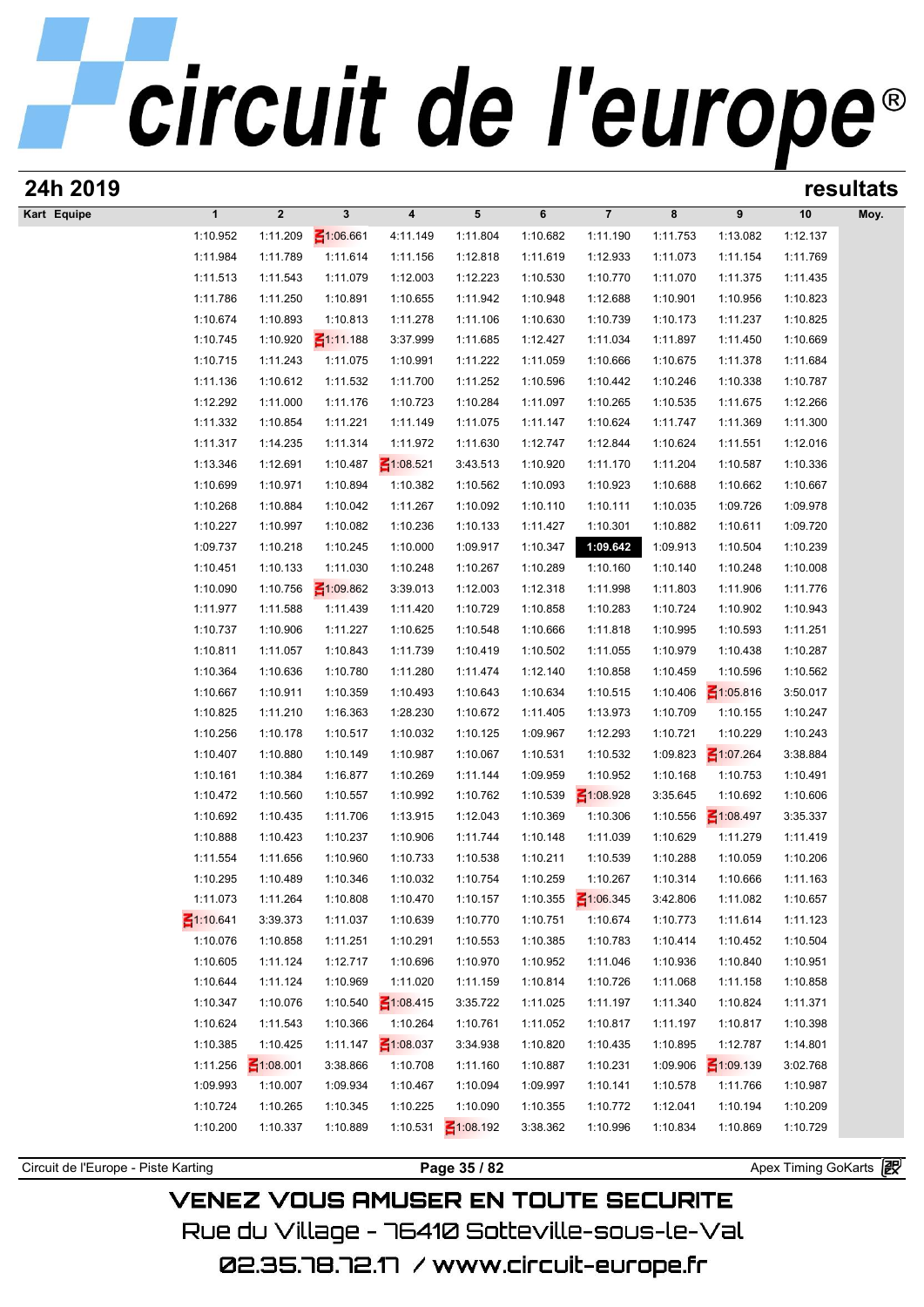| 24h 2019                            |                      |                      |                      |                         |                      |                          |                      |                      |                      |                      | resultats |
|-------------------------------------|----------------------|----------------------|----------------------|-------------------------|----------------------|--------------------------|----------------------|----------------------|----------------------|----------------------|-----------|
| Kart Equipe                         | $\mathbf{1}$         | $\boldsymbol{2}$     | $\mathbf{3}$         | $\overline{\mathbf{4}}$ | $5\phantom{.0}$      | 6                        | $\overline{7}$       | 8                    | 9                    | 10                   | Moy.      |
|                                     | 1:10.764             | 1:11.192             | 1:11.256             | 1:11.710                | 1:10.710             | 1:11.082                 | 1:10.592             | 1:10.961             | 1:11.207             | 1:11.649             |           |
|                                     | 1:10.795             | 1:11.355             | 1:11.794             | 1:13.311                | 1:11.465             | 1:10.903                 | 1:10.767             | 1:11.468             | 1:10.606             | 1:10.679             |           |
|                                     | 1:10.707             | 1:10.629             | 1:10.810             | 1:10.840                | $\leq 1:07.874$      | 3:44.489                 | 1:11.224             | $\leq 1:08.991$      | 3:37.825             | 1:10.838             |           |
|                                     | 1:11.250             | 1:11.812             | 1:11.140             | 1:10.870                | 1:11.417             | 1:11.530                 | 1:10.831             | 1:10.851             | 1:10.942             | 1:10.545             |           |
|                                     | 1:10.660             | 1:10.503             | 1:11.651             | 1:10.748                | 1:11.289             | 1:10.347                 | 1:10.996             | 1:10.359             | 1:10.933             | 1:11.593             |           |
|                                     | 1:11.054             | 1:11.424             | 1:11.169             | 1:11.939                | 1:11.195             | 1:11.300                 | 1:12.036             | 1:12.361             | 1:11.906             |                      |           |
| TEAM KART HEROE! 1:18.574<br>3      |                      | 1:11.499             | 1:12.117             | 1:11.917                | 1:11.168             | 1:11.601                 | 1:10.593             | 1:10.418             | 1:10.377             | 1:10.791             | 1:11.466  |
|                                     | 1:10.719             | 1:10.776             | 1:10.524             | 1:11.738                | 1:10.617             | 1:10.913                 | 1:11.342             | 1:11.177             | 1:11.114             | 1:11.179             |           |
|                                     | 1:10.804             | 1:10.765             | 1:10.900             | 1:10.959                | 1:10.784             | 1:10.947                 | 1:11.022             | 1:11.642             | 1:10.917             | 1:10.666             |           |
|                                     | 1:10.623             | 1:11.022             | 1:10.620             | $\leq 1:06.441$         | 3:38.749             | 1:12.587                 | 1:12.211             | 1:12.261             | 1:13.979             | 1:11.657             |           |
|                                     | 1:11.749             | 1:12.101             | 1:11.611             | 1:11.842                | 1:12.629             | 1:11.926                 | 1:12.129             | 1:14.315             | 1:11.939             | 1:11.557             |           |
|                                     | 1:11.977             | 1:11.630             | 1:11.493             | 1:11.709                | 1:11.628             | 1:11.632                 | 1:11.687             | 1:12.255             | 1:11.510             | 1:11.114             |           |
|                                     | 1:12.083             | 1:12.585             | 1:11.886             | 1:11.557                | 1:11.324             | 1:12.171                 | 1:11.631             | 1:11.568             | 1:12.435             | 1:12.049             |           |
|                                     | 1:11.196             | $\leq 1:09.989$      | 3:40.073             | 1:10.774                | 1:10.733             | 1:10.595                 | 1:10.911             | 1:10.642             | 1:10.637             | 1:10.747             |           |
|                                     | 1:10.459             | 1:10.571             | 1:10.609             | 1:10.819                | 1:10.011             | 1:14.324                 | 1:13.066             | 1:10.380             | 1:12.689             | 1:12.735             |           |
|                                     | 1:11.246             | 1:11.561             | 1:10.440             | 1:10.261                | 1:10.500             | 1:11.105                 | 1:11.461             | 1:10.980             | 1:11.839             | 1:11.603             |           |
|                                     | 1:11.374             | 1:10.527             | 1:10.106             | 1:11.613                | 1:11.714             | 1:11.627                 | 1:10.807             | $\leq 1:08.708$      | 3:45.966             | 1:12.928             |           |
|                                     | 1:13.240             | 1:12.741             | 1:13.159             | 1:13.356                | 1:13.380             | 1:13.036                 | 1:13.121             | 1:13.502             | 1:12.829             | 1:12.798             |           |
|                                     | 1:13.144             | 1:12.806             | 1:12.962             | 1:12.947                | 1:13.530             | 1:13.452                 | 1:12.797             | 1:13.608             | 1:13.062             | 1:12.761             |           |
|                                     | 1:13.193             | 1:13.125             | 1:12.983             | 1:15.031                | 1:12.951             | 1:13.504                 | 1:14.061             | 1:13.120             | 1:13.516             | 1:13.851             |           |
|                                     | 1:18.937             | 1:13.011             | 1:13.325             | 1:13.197                | 1:13.943             | ₹1:09.977                | 3:47.564             | 1:11.192             | 1:10.691             | 1:11.008             |           |
|                                     | 1:10.570             | 1:12.065             | 1:10.788             | 1:10.767                | 1:10.496             | 1:10.619                 | 1:10.793             | 1:11.669             | 1:10.442             | 1:10.869             |           |
|                                     | 1:10.576<br>1:11.964 | 1:11.643<br>1:10.576 | 1:10.636<br>1:10.686 | 1:11.346<br>1:10.421    | 1:10.584<br>1:11.012 | 1:10.275<br>1:11.425     | 1:12.576<br>1:10.693 | 1:10.541<br>1:10.840 | 1:10.805<br>1:10.415 | 1:11.289<br>1:10.490 |           |
|                                     | 1:10.464             | $\leq 1:13.808$      | 3:45.528             | 1:13.094                | 1:13.309             | 1:13.126                 | 1:13.498             | 1:12.959             | 1:12.912             | 1:13.235             |           |
|                                     | 1:12.736             | 1:12.819             | 1:12.526             | 1:12.833                | 1:13.073             | 1:12.170                 | 1:13.840             | 1:12.583             | 1:13.278             | 1:12.775             |           |
|                                     | 1:13.070             | 1:14.462             | 1:12.875             | 1:13.213                | 1:13.693             | 1:12.468                 | 1:12.814             | 1:13.632             | 1:12.833             | 1:13.038             |           |
|                                     | 1:12.524             | 1:12.435             | 1:12.894             | $\leq 1:12.999$         | 3:52.743             | 1:10.505                 | 1:10.654             | 1:09.980             | 1:10.020             | 1:10.367             |           |
|                                     | 1:10.453             | 1:09.886             | 1:10.069             | 1:09.781                | 1:10.534             | 1:09.997                 | 1:09.830             | 1:09.818             | 1:10.287             | 1:10.212             |           |
|                                     | 1:09.851             | 1:10.417             | 1:09.682             | 1:10.915                | 1:11.957             | 1:10.692                 | 1:09.878             | 1:09.768             | 1:09.961             | 1:10.225             |           |
|                                     | 1:09.881             | 1:09.828             | 1:10.256             | 1:09.645                | 1:09.602             | 1:11.354                 | 1:11.099             | 1:10.045             | 1:09.788             | 1:10.005             |           |
|                                     | 1:09.959             | 1:09.946             | 1:11.132             | $\leq 1:07.526$         | 3:35.156             | 1:12.127                 | 1:11.016             | 1:10.760             | 1:12.000             | 1:11.382             |           |
|                                     | 1:11.677             | 1:10.907             | 1:10.948             | 1:11.257                | 1:11.670             | 1:11.227                 | 1:11.844             | 1:11.383             | 1:11.084             | 1:10.523             |           |
|                                     | 1:11.238             | 1:10.561             | 1:11.147             | 1:11.077                | 1:10.709             | 1:10.898                 | 1:11.428             | 1:11.040             | 1:10.951             | 1:10.702             |           |
|                                     | 1:10.796             | 1:10.729             | 1:11.179             | 1:10.821                | 1:11.678             | 1:11.031                 | 1:11.327             | 1:11.611             | $\leq 1:16.935$      | 3:37.613             |           |
|                                     | 1:10.753             | 1:11.036             | 1:10.455             | 1:10.275                | 1:10.470             | 1:10.881                 | 1:10.523             | 1:10.234             | 1:10.812             | 1:10.764             |           |
|                                     | 1:10.724             | 1:10.766             | 1:10.690             | 1:10.633                | 1:10.620             | 1:10.307                 | 1:11.434             | 1:10.139             | 1:10.457             | 1:10.400             |           |
|                                     | 1:10.210             | 1:10.435             | 1:11.601             | 1:10.409                | 1:10.550             | 1:10.480                 | 1:10.474             | 1:10.677             | 1:13.627             | 1:11.273             |           |
|                                     | 1:10.362             | 1:10.304             | 1:10.459             | 1:10.728                | 1:10.417             | $\frac{2}{100}$ 1:06.755 | 4:03.114             | 1:15.556             | 1:12.750             | 1:13.692             |           |
|                                     | 1:12.964             | 1:13.122             | 1:13.296             | 1:13.474                | 1:13.977             | 1:13.370                 | 1:12.819             | 1:12.912             | 1:13.474             | 1:12.514             |           |
|                                     | 1:13.148             | 1:12.227             | 1:12.600             | 1:12.481                | 1:12.829             | 1:12.608                 | 1:11.888             | 1:15.765             | 1:13.549             | 1:12.525             |           |
|                                     | 1:14.320             | 1:13.676             | 1:13.493             | 1:15.151                | 1:12.648             | 1:12.668                 | 1:13.010             | 1:13.583             | 1:13.634             | 1:13.004             |           |
|                                     | ₹1:11.607            | 3:43.941             | 1:10.851             | 1:12.405                | 1:10.683             | 1:10.728                 | 1:10.179             | 1:13.588             | 1:14.130             | 1:12.536             |           |
|                                     | 1:11.969             | 1:12.605             | 1:10.596             | 1:11.822                | 1:10.288             | 1:10.577                 | 1:10.630             | 1:11.316             | 1:10.067             | 1:09.946             |           |
|                                     |                      |                      |                      |                         |                      |                          |                      |                      |                      |                      |           |
| Circuit de l'Europe - Piste Karting |                      |                      |                      |                         | Page 36 / 82         |                          |                      |                      |                      | Apex Timing GoKarts  |           |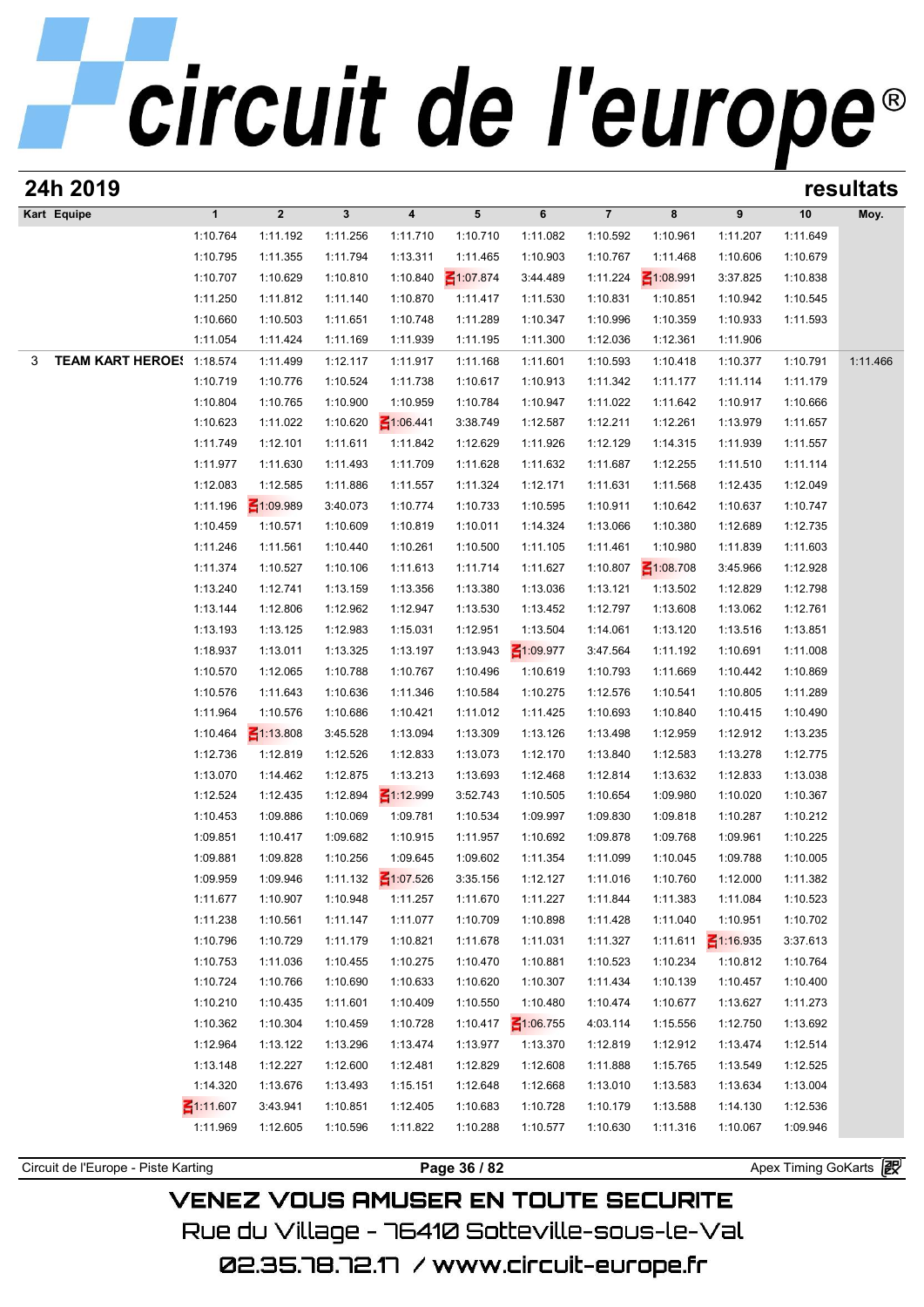# circuit de l'europe®

| 24h 2019                            |                      |                      |                 |          |                 |                      |                      |                      |                 |                              | resultats |
|-------------------------------------|----------------------|----------------------|-----------------|----------|-----------------|----------------------|----------------------|----------------------|-----------------|------------------------------|-----------|
| Kart Equipe                         | $\mathbf{1}$         | $\overline{2}$       | $\mathbf{3}$    | 4        | 5               | 6                    | $7\overline{ }$      | 8                    | 9               | 10                           | Moy.      |
|                                     | 1:10.111             | 1:10.148             | 1:10.793        | 1:10.879 | 1:10.333        | 1:12.336             | 1:10.118             | 1:10.742             | 1:10.532        | 1:10.225                     |           |
|                                     | 1:10.067             | 1:09.819             | 1:11.069        | 1:10.709 | 1:09.878        | 1:10.177             | $\leq 1:14.024$      | 3:42.111             | 1:12.224        | 1:12.898                     |           |
|                                     | 1:12.528             | 1:12.199             | 1:12.919        | 1:11.938 | 1:11.968        | 1:13.012             | 1:12.015             | 1:12.687             | 1:12.224        | 1:12.762                     |           |
|                                     | 1:11.998             | 1:12.198             | 1:12.023        | 1:12.129 | 1:11.985        | 1:12.659             | 1:13.595             | 1:11.875             | 1:12.865        | 1:12.177                     |           |
|                                     | 1:12.382             | 1:11.407             | 1:12.034        | 1:12.565 | 1:12.711        | 1:11.857             | 1:12.518             | $\leq 1:10.275$      | 3:59.840        | 1:11.274                     |           |
|                                     | 1:10.843             | 1:10.873             | 1:10.329        | 1:11.343 | 1:10.488        | 1:10.718             | 1:10.677             | 1:10.622             | 1:11.962        | 1:10.434                     |           |
|                                     | 1:11.044             | 1:12.673             | 1:10.925        | 1:11.118 | 1:10.341        | 1:10.592             | 1:10.291             | 1:10.730             | 1:10.430        | 1:10.767                     |           |
|                                     | 1:10.546             | 1:10.157             | 1:10.608        | 1:10.364 | 1:10.368        | 1:10.205             | 1:10.472             | 1:10.348             | 1:10.604        | 1:10.003                     |           |
|                                     | 1:10.476             | 1:10.405             | 1:11.226        | 1:13.769 | 1:10.185        | 1:10.794             | 1:10.501             | $\leq 1:07.162$      | 3:43.722        | 1:18.612                     |           |
|                                     | 1:14.105             | 1:13.289             | 1:12.450        | 1:13.724 | 1:13.597        | 1:13.220             | 1:13.018             | 1:13.820             | 1:13.177        | 1:13.059                     |           |
|                                     | 1:13.259             | 1:13.581             | 1:13.037        | 1:13.108 | 1:13.333        | 1:12.588             | 1:13.620             | 1:14.655             | 1:12.926        | 1:12.801                     |           |
|                                     | 1:12.504             | 1:13.513             | 1:13.421        | 1:12.079 | 1:12.579        | 1:13.637             | 1:12.486             | 1:12.612             | 1:13.319        | 1:12.363                     |           |
|                                     | 1:12.339             | 1:12.970             | $\leq 1:10.488$ | 3:33.794 | 1:10.177        | 1:10.142             | 1:09.828             | 1:10.488             | 1:09.833        | 1:10.614                     |           |
|                                     | 1:10.403             | 1:10.541             | 1:10.195        | 1:09.690 | 1:09.710        | 1:09.756             | 1:10.256             | 1:09.883             | 1:09.921        | 1:09.557                     |           |
|                                     | 1:09.726             | 1:10.123             | 1:09.471        | 1:09.646 | 1:09.774        | 1:09.883             | 1:09.767             | 1:09.916             | 1:09.680        | 1:09.559                     |           |
|                                     | 1:09.459             | 1:09.453             | 1:10.435        | 1:10.268 | 1:09.935        | 1:09.838             | 1:10.626             | $\leq 1:05.789$      | 6:26.533        | 1:12.087                     |           |
|                                     | 1:11.520             | 1:11.435             | 1:11.138        | 1:11.749 | 1:11.578        | 1:10.466             | 1:10.879             | 1:10.884             | 1:11.483        | 1:10.807                     |           |
|                                     | 1:12.243             | 1:10.612             | 1:10.963        | 1:10.875 | 1:10.825        | 1:10.863             | 1:10.945             | 1:11.829             | 1:12.784        | 1:10.766                     |           |
|                                     | 1:10.529             | 1:11.193             | 1:10.963        | 1:11.002 | 1:11.272        | 1:10.979             | 1:11.143             | 1:11.081             | 1:11.392        | 1:10.896                     |           |
|                                     | $\leq 1:10.482$      | 3:36.257             | 1:11.037        | 1:10.996 | 1:11.195        | 1:10.690             | 1:10.224             | 1:11.085             | 1:11.592        | 1:12.948                     |           |
|                                     | 1:11.214             | 1:16.229             | 1:14.811        | 1:12.582 | 1:10.384        | $\leq 1:05.636$      | 3:38.456             | 1:10.994             | 1:11.130        | 1:11.171                     |           |
|                                     | 1:10.808             | 1:10.507             | 1:12.369        | 1:10.550 | 1:10.881        | 1:10.617             | 1:10.887             | 1:11.156             | 1:10.783        | 1:10.613                     |           |
|                                     | 1:10.464             | 1:11.289             | 1:11.023        | 1:10.655 | $\leq 1:06.505$ | 3:43.722             | 1:15.334             | 1:16.004             | 1:14.743        | 1:14.247                     |           |
|                                     | 1:16.317             | 1:15.419             | 1:14.518        | 1:13.771 | 1:14.322        | 1:13.534             | 1:14.079             | 1:13.524             | 1:14.749        | 1:14.329                     |           |
|                                     | 1:14.587             | 1:13.932             | 1:13.569        | 1:13.921 | 1:14.379        | 1:13.582             | 1:14.441             | 1:14.992             | 1:14.563        | 1:15.233                     |           |
|                                     | 1:15.428             | 1:17.295             | 1:16.553        | 1:16.943 | 1:16.749        | 1:14.453             | 1:14.897             | 1:15.233             | $\leq$ 1:12.571 | 3:42.720                     |           |
|                                     | 1:10.844             | 1:13.393             | 1:14.458        | 1:10.430 | 1:10.573        | 1:10.270             | 1:10.385             | 1:12.108             | 1:10.128        | 1:11.356                     |           |
|                                     |                      |                      | 1:10.179        | 1:10.522 | 1:10.422        |                      |                      |                      | 1:10.346        |                              |           |
|                                     | 1:11.573<br>1:10.255 | 1:11.481<br>1:10.318 | 1:10.422        | 1:10.393 | 1:10.175        | 1:10.249<br>1:10.611 | 1:10.603<br>1:10.738 | 1:10.188<br>1:11.551 | 1:10.250        | 1:10.310<br>1:09.937         |           |
|                                     | 1:10.079             |                      |                 |          |                 |                      |                      |                      |                 |                              |           |
|                                     |                      | 1:11.481             | 1:13.894        | 1:09.964 | 1:09.595        | 1:10.097             | 1:13.111             | 1:10.045             | 1:13.808        | $\leq 1:10.344$              |           |
|                                     | 3:39.772             | 1:12.161             | 1:12.470        | 1:12.395 | 1:12.589        | 1:12.696             | 1:12.736             | 1:12.533             | 1:13.064        | 1:12.515                     |           |
|                                     | 1:12.350             | 1:12.260             | 1:12.190        | 1:12.352 | 1:12.243        | 1:12.649             | 1:11.913             | 1:12.887             | 1:11.911        | 1:11.767                     |           |
|                                     | 1:12.654             | 1:12.201             | 1:11.834        | 1:11.274 | 1:11.347        | 1:13.047             | 1:11.513             | 1:12.232             | 1:13.881        | $\leq 1:09.197$              |           |
|                                     | 3:39.044             | 1:11.206             | 1:10.399        | 1:10.457 | 1:10.620        | 1:10.283             | 1:10.828             | 1:10.178             | 1:11.648        | 1:10.073                     |           |
|                                     | 1:10.258             | 1:10.092             | 1:12.466        | 1:10.361 | 1:09.808        | 1:10.831             | 1:09.976             | 1:10.069             | 1:09.561        | 1:09.526                     |           |
|                                     | 1:09.747             | 1:10.549             | 1:10.242        | 1:12.683 | 1:11.211        | 1:11.465             | 1:10.569             | 1:11.212             | 1:10.144        | 1:09.953                     |           |
|                                     | 1:09.819             | 1:09.837             | 1:09.859        | 1:10.144 | 1:09.991        | 1:10.270             | 1:10.706             | 1:09.918             | $\leq 1:06.751$ | 4:04.828                     |           |
|                                     | 1:12.876             | 1:13.112             | 1:12.772        | 1:13.299 | 1:12.989        | 1:13.056             | 1:13.101             | 1:13.396             | 1:13.663        | 1:13.584                     |           |
|                                     | 1:13.456             | 1:13.785             | 1:14.299        | 1:14.048 | 1:14.504        | 1:16.433             | 1:15.419             | 1:15.565             | 1:14.123        | 1:13.430                     |           |
|                                     | 1:13.907             | 1:14.196             | 1:14.081        | 1:14.998 | 1:15.132        | 1:12.486             | 1:12.392             | 1:13.163             | 1:13.307        | 1:12.948                     |           |
|                                     | 1:12.333             | 1:13.499             | 1:12.771        | 1:12.574 | $\leq 1:11.889$ | 3:36.572             | 1:09.772             | 1:09.294             | 1:09.605        | 1:09.851                     |           |
|                                     | 1:09.512             | 1:09.372             | 1:09.612        | 1:09.816 | 1:09.629        | 1:09.536             | 1:09.461             | 1:09.823             | 1:09.890        | 1:09.375                     |           |
|                                     | 1:09.428             | 1:09.291             | 1:09.379        | 1:09.174 | 1:09.406        | 1:10.076             | 1:09.172             | 1:09.484             | 1:09.306        | 1:09.209                     |           |
|                                     | 1:09.469             | 1:09.810             | 1:09.553        | 1:09.317 | 1:09.372        | 1:09.274             | $\leq 1:04.817$      | 3:37.063             | 1:11.277        | 1:11.045                     |           |
|                                     |                      |                      |                 |          |                 |                      |                      |                      |                 |                              |           |
| Circuit de l'Europe - Piste Karting |                      |                      |                 |          | Page 37 / 82    |                      |                      |                      |                 | Apex Timing GoKarts <b>段</b> |           |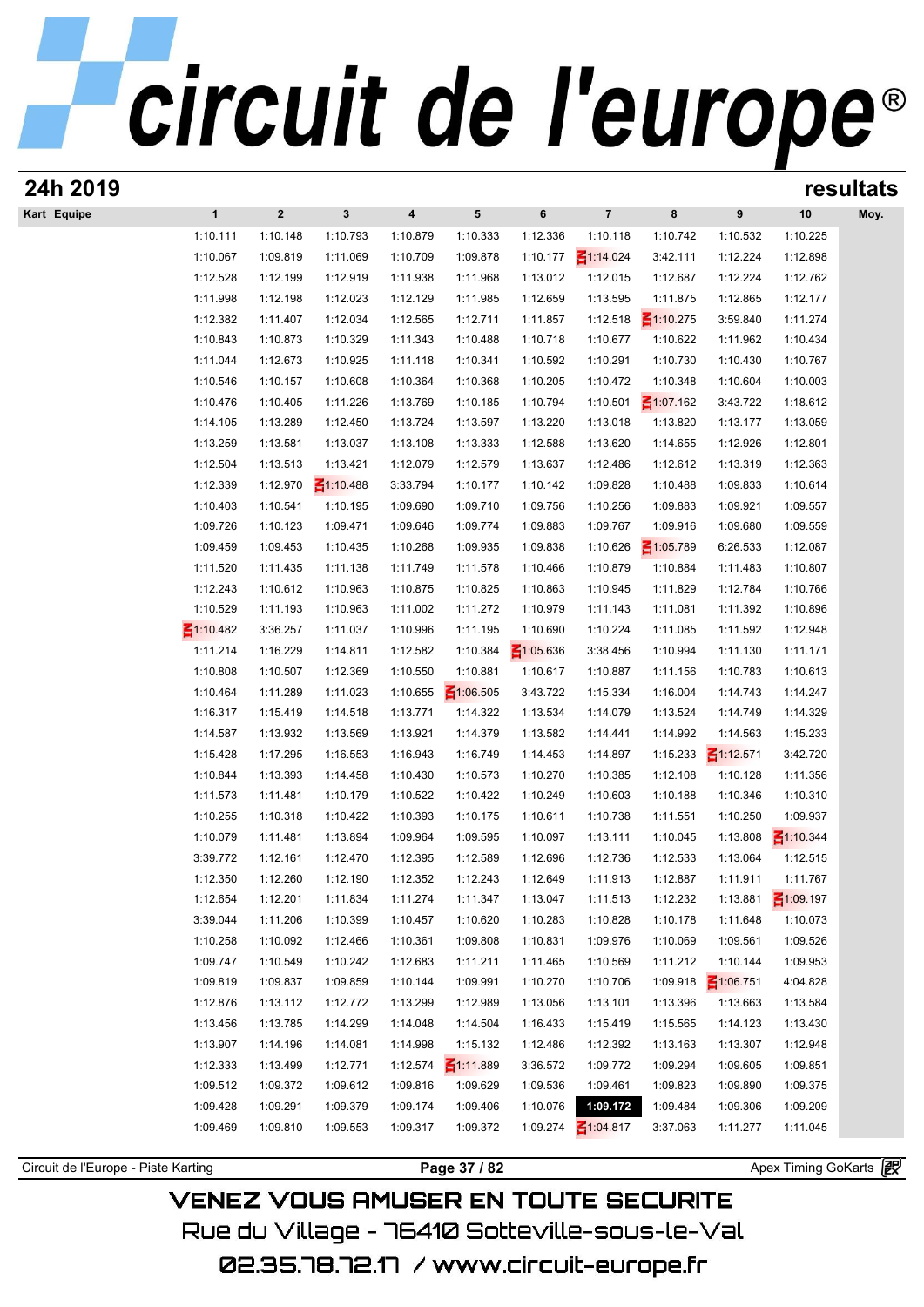| 24h 2019              |                      |                      |                      |                      |                      |                      |                             |                      |                             |                      | resultats |
|-----------------------|----------------------|----------------------|----------------------|----------------------|----------------------|----------------------|-----------------------------|----------------------|-----------------------------|----------------------|-----------|
| Kart Equipe           | $\mathbf{1}$         | $\mathbf 2$          | $\mathbf{3}$         | 4                    | $5\phantom{.0}$      | 6                    | $\overline{7}$              | 8                    | 9                           | 10                   | Moy.      |
|                       | 1:11.021             | 1:10.877             | 1:11.618             | 1:11.163             | 1:10.553             | 1:11.112             | 1:10.743                    | 1:11.020             | 1:11.049                    | 1:10.646             |           |
|                       | 1:10.997             | 1:11.062             | 1:10.416             | 1:10.661             | 1:11.230             | 1:10.927             | 1:11.906                    | 1:13.098             | 1:10.734                    | 1:10.702             |           |
|                       | 1:11.063             | 1:11.379             | 1:10.683             | 1:11.076             | 1:10.588             | 1:11.293             | 1:10.709                    | 1:10.594             | 1:10.987                    | 1:10.619             |           |
|                       | 1:10.524             | 1:10.826             | $\leq 1:07.582$      | 3:57.850             | 1:10.156             | 1:10.014             | 1:10.713                    | 1:10.096             | 1:10.227                    | 1:10.092             |           |
|                       | 1:10.311             | 1:10.497             | 1:10.199             | 1:10.643             | 1:11.374             | 1:12.589             | 1:10.458                    | 1:10.411             | 1:10.052                    | 1:10.531             |           |
|                       | 1:10.302             | 1:10.087             | 1:10.046             | 1:11.013             | 1:10.921             | 1:09.915             | 1:09.904                    | 1:10.189             | 1:10.506                    | 1:09.825             |           |
|                       | 1:09.962             | 1:09.672             | 1:09.925             | 1:10.667             | 1:10.213             | 1:10.153             | 1:09.853                    | 1:10.609             | 1:10.975                    | 1:10.152             |           |
|                       | 1:10.516             | 1:10.425             | 1:10.217             | $\leq 1:05.442$      | 3:39.608             | 1:16.478             | 1:12.307                    | 1:12.319             | 1:13.165                    | 1:13.173             |           |
|                       | 1:12.240             | 1:12.955             | 1:13.064             | 1:12.045             | 1:12.837             | 1:12.566             | 1:11.845                    | 1:13.063             | 1:12.711                    | 1:12.189             |           |
|                       | 1:13.001             | 1:16.215             | 1:13.545             | 1:14.517             | 1:12.675             | 1:11.834             | 1:12.418                    | 1:12.574             | 1:12.097                    | 1:12.406             |           |
|                       | 1:12.847             | 1:12.801             | 1:14.167             | 1:12.232             | 1:12.661             | 1:13.598             | 1:12.960                    | $\leq 1:10.331$      | 3:38.190                    | 1:10.754             |           |
|                       | 1:10.267             | 1:10.224             | 1:10.112             | 1:09.850             | 1:11.246             | 1:10.010             | 1:09.878                    | 1:09.967             | 1:10.105                    | 1:10.034             |           |
|                       | 1:10.273             | 1:09.616             | 1:09.480             | 1:10.446             | 1:09.744             | 1:09.611             | 1:10.138                    | 1:09.727             | 1:11.325                    | 1:09.766             |           |
|                       | 1:10.537             | 1:09.644             | 1:09.586             | 1:09.521             | 1:10.175             | 1:10.850             | 1:09.903                    | 1:09.860             | 1:09.821                    | 1:09.750             |           |
|                       | 1:09.720             | 1:09.805             | 1:09.949             | $\leq 1:05.003$      | 3:55.195             | 1:11.837             | 1:12.690                    | 1:12.732             | 1:12.528                    | 1:13.450             |           |
|                       | 1:12.231             | 1:12.602             | 1:12.091             | 1:12.614             | 1:12.664             | 1:12.828             | 1:11.932                    | 1:11.846             | 1:12.019                    | 1:12.437             |           |
|                       | 1:13.781             | 1:11.847             | 1:12.720             | 1:13.638             | 1:11.940             | 1:12.419             | 1:12.811                    | 1:12.475             | 1:12.768                    | 1:12.406             |           |
|                       | 1:13.196             | 1:12.715             | 1:12.507             | 1:12.421             | 1:12.076             | 1:12.444             | 1:12.202                    | 1:12.364             | 1:12.151                    | 1:12.416             |           |
|                       | 1:12.175             | 1:12.674             | $\leq 1:08.003$      | 3:36.346             | 1:12.117             | 1:12.663             | 1:10.686                    | 1:10.304             | 1:09.992                    | 1:10.515             |           |
|                       | 1:10.534             | 1:11.904             | 1:10.328             | 1:10.487             | 1:09.980             | 1:10.016             | 1:10.175                    | 1:10.791             | 1:09.952                    | 1:10.102             |           |
|                       | 1:10.116             | 1:09.967             | 1:09.829             | 1:10.267             | 1:10.438             | 1:10.265             | 1:10.086                    | 1:10.664             | 1:10.738                    | 1:10.963             |           |
|                       | 1:10.825             | 1:10.809             | 1:10.688             | 1:11.178             | 1:10.613             | 1:11.144             | 1:10.262                    | 1:11.256             | 1:10.455                    | 1:10.399             |           |
|                       | 1:10.680             | 1:10.152             | 1:10.388             | 1:11.592             | 1:10.265             | 1:09.902             | 1:10.160                    | $\leq 1:06.396$      | 3:34.993                    | 1:09.863             |           |
|                       | 1:09.751             | 1:09.672             | 1:09.443             | 1:09.602             | 1:09.767             | 1:10.033             | 1:09.986                    | 1:09.775             | 1:10.765                    | 1:09.831             |           |
|                       | 1:09.535             | 1:09.584             | 1:10.042             | 1:10.408             | 1:10.115             | 1:09.573             | 1:09.686                    | 1:09.639             | 1:09.546                    | 1:09.683             |           |
|                       | 1:10.042             | 1:09.581             | 1:09.585             | 1:09.901             | 1:10.188             | 1:09.701             | 1:09.496                    | 1:09.623             | 1:10.769                    | 1:10.987             |           |
|                       | 1:09.597             | 1:10.191             | 1:10.041             | 1:09.863             | 1:09.921             | 1:09.791             | 1:10.040                    | 1:09.870             | 1:10.279                    | 1:09.545             |           |
|                       | 1:09.590             | 1:09.770             | 1:10.068             | 1:09.671             | 1:09.794             | ₹1:06.014            | 3:35.161                    | 1:11.588             | 1:11.398                    | 1:11.321             |           |
|                       | 1:11.061             | 1:11.189             | 1:11.218             | 1:10.795             | 1:11.089             | 1:11.235             | 1:10.660                    | 1:11.327             | 1:10.829                    | 1:11.605             |           |
|                       | 1:10.828             | 1:11.673             | 1:11.001             | 1:10.583             | 1:10.844             | 1:11.246             | 1:11.100                    | 1:11.282             | 1:11.595                    | 1:11.234             |           |
|                       | 1:11.235             | 1:12.584             | 1:10.881             | 1:11.597             | 1:11.147             | 1:10.969             | 1:11.331                    | 1:10.832             | 1:10.702                    | 1:10.802             |           |
|                       | 1:10.879             | 1:11.631             | 1:10.949             | 1:10.866             | 1:10.780             | 1:10.733             | 1:10.603                    | 1:10.922             | 1:10.868                    | 1:10.697             |           |
|                       | 1:10.641             | 1:10.720             | 1:10.848             |                      |                      |                      |                             |                      |                             |                      |           |
| <b>JFC TEAM</b><br>19 | 1:17.170             | 1:12.038             | 1:11.761             | 1:12.006             | 1:12.195             | 1:11.610             | 1:11.451                    | 1:11.399             | 1:13.338                    | 1:12.177             | 1:11.363  |
|                       | 1:11.106             | 1:11.037             | 1:10.937             | 1:10.946             | 1:10.961             | 1:11.028             | 1:10.883<br>1:10.548        | 1:10.602             | 1:10.714                    | 1:10.648             |           |
|                       | 1:11.575<br>1:11.041 | 1:10.889<br>1:10.914 | 1:10.670             | 1:10.406<br>1:11.089 | 1:10.843<br>1:10.919 | 1:10.944             | 1:10.867                    | $\leq 1:06.961$      | 3:34.212<br>1:11.851        | 1:11.542             |           |
|                       |                      |                      | 1:11.155             |                      |                      | 1:10.961             |                             | 1:11.763             | 1:11.346                    | 1:10.659             |           |
|                       | 1:11.070<br>1:10.873 | 1:10.896<br>1:10.773 | 1:10.756<br>1:11.044 | 1:10.952<br>1:11.053 | 1:11.480<br>1:10.694 | 1:10.786<br>1:11.447 | $\leq 1:06.838$<br>1:10.994 | 3:37.377             |                             | 1:11.203             |           |
|                       | 1:13.389             |                      |                      |                      |                      |                      | 1:12.032                    | 1:10.765             | $\leq 1:05.727$<br>1:11.825 | 3:53.298             |           |
|                       | 1:12.573             | 1:12.738             | 1:13.157             | 1:13.316             | 1:12.063             | 1:12.189             |                             | 1:12.113             |                             | 1:12.065             |           |
|                       | 1:11.935             | 1:12.371<br>1:11.880 | 1:12.144<br>1:12.126 | 1:11.910<br>1:14.168 | 1:12.466             | 1:11.802             | 1:11.568<br>1:12.843        | 1:12.062             | 1:12.386<br>1:11.974        | 1:12.413             |           |
|                       | 1:11.938             | 1:12.119             | 1:11.842             | $\leq 1:09.081$      | 1:12.400<br>3:44.533 | 1:11.962<br>1:13.342 | 1:12.970                    | 1:12.301<br>1:13.364 | 1:12.900                    | 1:12.003<br>1:13.329 |           |
|                       |                      |                      |                      |                      |                      |                      |                             |                      |                             |                      |           |
|                       | 1:12.664             | 1:13.321             | 1:12.339             | 1:12.471             | 1:13.271             | 1:12.615             | 1:13.172                    | 1:12.197             | 1:12.261                    | 1:12.259             |           |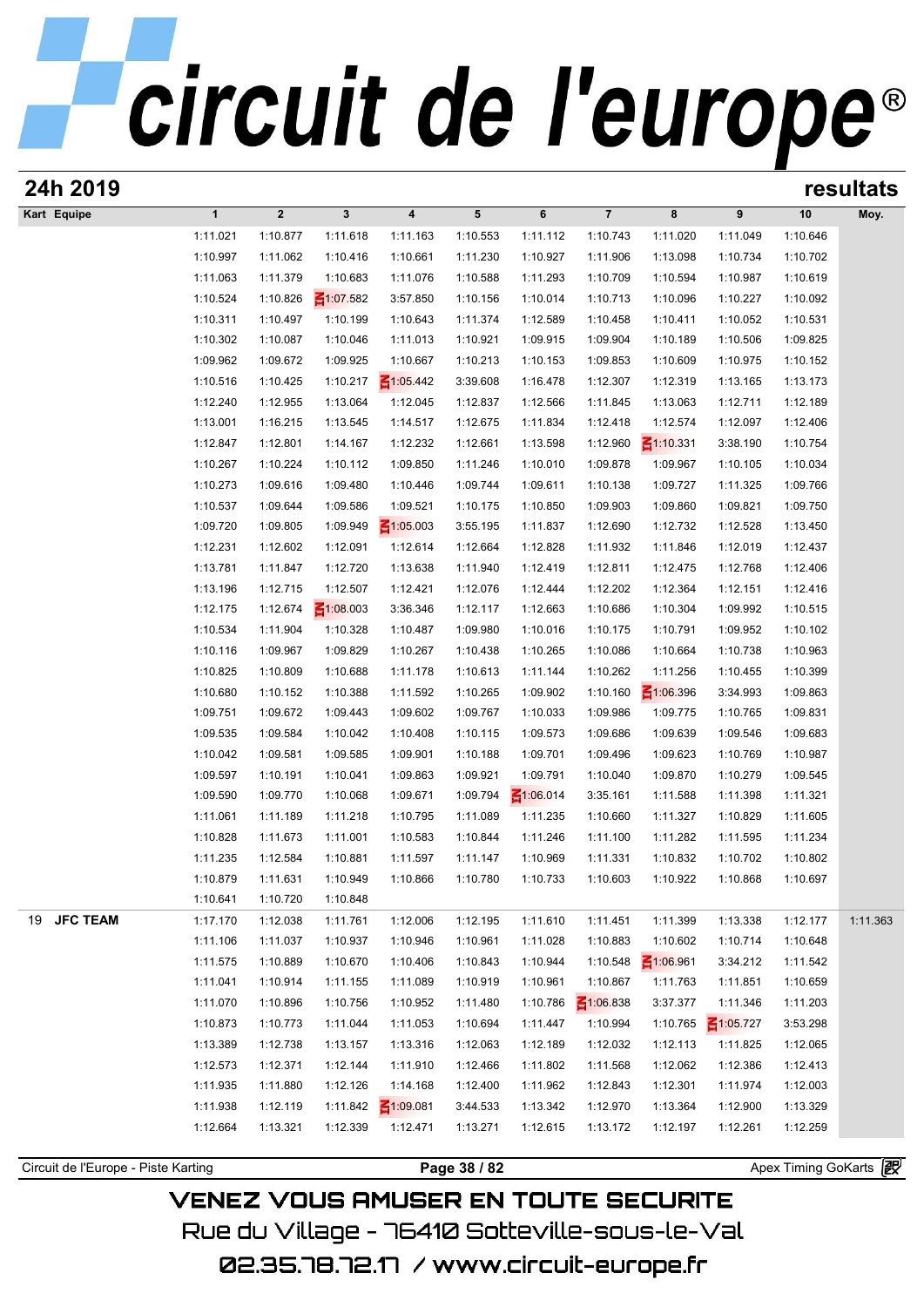# circuit de l'europe®

| 24h 2019                            |              |              |              |                 |                                 |          |                |                 |                 |                     | resultats |
|-------------------------------------|--------------|--------------|--------------|-----------------|---------------------------------|----------|----------------|-----------------|-----------------|---------------------|-----------|
| Kart Equipe                         | $\mathbf{1}$ | $\mathbf{2}$ | $\mathbf{3}$ | 4               | $5\phantom{.0}$                 | 6        | $\overline{7}$ | 8               | 9               | 10                  | Moy.      |
|                                     | 1:12.054     | 1:12.756     | 1:13.808     | 1:16.838        | 1:13.061                        | 1:13.221 | 1:12.725       | 1:13.273        | 1:12.682        | 1:12.701            |           |
|                                     | 1:12.395     | 1:12.228     | 1:12.900     | 1:12.667        | 1:12.507                        | 1:12.344 | 1:13.220       | 1:12.902        | 1:13.474        | $\leq 1:11.424$     |           |
|                                     | 3:55.922     | 1:12.437     | 1:12.724     | 1:12.019        | 1:11.969                        | 1:12.763 | 1:12.405       | 1:11.924        | 1:12.259        | 1:12.106            |           |
|                                     | 1:12.254     | 1:12.056     | 1:12.019     | 1:12.362        | 1:11.964                        | 1:11.745 | 1:11.824       | 1:12.565        | 1:12.254        | 1:12.381            |           |
|                                     | 1:12.095     | 1:13.130     | 1:13.162     | 1:11.601        | 1:11.373                        | 1:11.674 | 1:13.310       | 1:11.874        | 1:12.946        | 1:12.295            |           |
|                                     | 1:12.882     | 1:13.521     | 1:14.795     | 1:13.027        | 1:11.436                        | 1:11.806 | 1:12.152       | $\leq 1:12.863$ | 3:44.469        | 1:13.243            |           |
|                                     | 1:13.958     | 1:14.553     | 1:12.664     | 1:14.317        | 1:12.522                        | 1:12.478 | 1:12.872       | 1:12.900        | 1:12.313        | 1:13.585            |           |
|                                     | 1:12.912     | 1:12.082     | 1:12.002     | 1:13.524        | 1:13.422                        | 1:12.182 | 1:12.808       | 1:11.825        | 1:11.701        | 1:12.740            |           |
|                                     | 1:11.704     | 1:11.874     | 1:12.431     | 1:13.478        | 1:12.254                        | 1:11.500 | 1:12.300       | 1:12.009        | 1:12.101        | 1:11.997            |           |
|                                     | 1:11.690     | 1:13.427     | 1:16.354     | 1:13.507        | 1:13.152                        | 1:11.784 | 1:12.331       | 1:11.702        | 51:07.481       | 3:36.301            |           |
|                                     | 1:11.256     | 1:11.192     | 1:11.012     | 1:11.394        | 1:10.996                        | 1:11.003 | 1:10.703       | 1:11.456        | 1:10.612        | 1:10.528            |           |
|                                     | 1:11.345     | 1:10.767     | 1:10.677     | 1:11.241        | 1:11.035                        | 1:10.765 | 1:10.367       | 1:10.738        | 1:10.603        | 1:10.547            |           |
|                                     | 1:10.745     | 1:11.206     | 1:10.347     | 1:11.708        | 1:13.090                        | 1:11.735 | 1:12.118       | 1:11.797        | 1:10.882        | 1:10.823            |           |
|                                     | 1:10.751     | 1:10.620     | 1:10.555     | 1:10.601        | 1:10.521                        | 1:10.667 | 1:11.844       | 1:10.602        | $-1.06.806$     | 4:04.201            |           |
|                                     | 1:15.392     | 1:14.106     | 1:14.477     | 1:13.659        | 1:13.803                        | 1:14.416 | 1:14.427       | 1:16.643        | 1:15.725        | 1:14.855            |           |
|                                     | 1:14.200     | 1:16.036     | 1:15.834     | 1:18.650        | 1:15.468                        | 1:15.798 | 1:14.723       | 1:14.818        | 1:14.608        | 1:15.223            |           |
|                                     | 1:13.271     | 1:13.081     | 1:13.938     | $\leq 1:10.973$ | 3:35.605                        | 1:11.130 | 1:10.247       | 1:10.125        | 1:10.392        | 1:10.101            |           |
|                                     | 1:10.235     | 1:09.949     | 1:09.882     | 1:09.809        | 1:09.995                        | 1:09.762 | 1:09.618       | 1:09.714        | 1:10.313        | 1:09.728            |           |
|                                     | 1:09.626     | 1:09.647     | 1:09.759     | 1:09.894        | 1:10.108                        | 1:09.566 | 1:09.840       | 1:09.741        | 1:10.133        | 1:09.691            |           |
|                                     | 1:09.686     | 1:09.851     | 1:09.687     | $\leq 1:05.906$ | 3:38.255                        | 1:10.808 | 1:10.748       | 1:10.672        | 1:10.523        | 1:10.630            |           |
|                                     | 1:10.391     | 1:10.805     | 1:10.397     | 1:10.429        | 1:15.443                        | 1:13.724 | 1:11.147       | 1:10.503        | 1:10.577        | 1:10.662            |           |
|                                     | 1:10.386     | 1:10.088     | 1:10.368     | 1:10.275        | 1:10.710                        | 1:10.457 | 1:10.280       | 1:10.564        | 1:10.329        | 1:10.353            |           |
|                                     | 1:10.443     | 1:10.646     | 1:10.581     | 1:10.419        | 1:10.542                        | 1:10.545 | 1:12.442       | 1:10.863        | 1:10.047        | 1:10.521            |           |
|                                     | 1:10.375     | 1:10.280     | 1:10.274     | 1:10.542        | 1:10.273                        | 1:11.795 | 1:10.265       | 1:10.044        | $\leq 1:06.497$ | 3:47.687            |           |
|                                     | 1:12.264     | 1:12.321     | 1:13.491     | 1:13.363        | 1:12.087                        | 1:11.635 | 1:12.154       | 1:14.334        | 1:13.036        | 1:12.426            |           |
|                                     | 1:12.713     | 1:12.827     | 1:12.281     | 1:11.885        | 1:11.654                        | 1:11.381 | 1:11.729       | 1:11.466        | 1:11.994        | 1:12.332            |           |
|                                     | 1:12.252     | 1:11.731     | 1:11.967     | 1:12.057        | 1:11.932                        | 1:11.502 | 1:11.705       | 1:11.845        | 1:11.826        | 1:12.851            |           |
|                                     | 1:11.432     | 1:11.940     | 1:11.361     | 1:11.240        | 1:11.845                        | 1:11.513 | 1:11.932       | 1:11.795        | $\leq 1:08.198$ | 3:40.246            |           |
|                                     | 1:13.189     | 1:13.485     | 1:11.809     | 1:12.202        | 1:12.821                        | 1:12.326 | 1:12.719       | 1:12.920        | 1:12.333        | 1:12.326            |           |
|                                     | 1:12.267     | 1:12.344     | 1:12.292     | 1:12.382        | 1:12.968                        | 1:13.578 | 1:12.503       | 1:12.123        | 1:11.908        | 1:11.676            |           |
|                                     | 1:12.018     | 1:11.799     | 1:19.710     | 1:14.267        | 1:12.470                        | 1:11.756 | 1:11.841       | 1:11.634        | 1:12.045        | 1:11.867            |           |
|                                     | 1:11.754     | 1:11.629     | 1:12.192     |                 | 1:11.853 $\frac{2}{1}$ 1:11.101 | 4:01.189 | 1:12.623       | 1:12.347        | 1:11.846        | 1:12.460            |           |
|                                     | 1:11.545     | 1:11.761     | 1:11.648     | 1:10.863        | 1:11.119                        | 1:12.416 | 1:11.417       | 1:11.345        | 1:11.170        | 1:11.244            |           |
|                                     | 1:11.141     | 1:11.181     | 1:11.457     | 1:11.453        | 1:11.289                        | 1:12.874 | 1:12.282       | 1:11.437        | 1:11.307        | 1:11.571            |           |
|                                     | 1:11.279     | 1:11.306     | 1:12.437     | 1:11.297        | 1:11.480                        | 1:11.460 | 1:11.221       | 1:11.133        | 1:10.998        | 1:11.341            |           |
|                                     | 1:12.719     | 1:10.953     | 1:11.303     | 1:12.447        | $\leq 1:10.261$                 | 3:55.740 | 1:12.451       | 1:12.155        | 1:12.991        | 1:12.687            |           |
|                                     | 1:11.827     | 1:11.497     | 1:11.824     | 1:12.003        | 1:11.826                        | 1:12.495 | 1:11.287       | 1:12.567        | 1:14.361        | 1:14.471            |           |
|                                     | 1:15.044     | 1:11.152     | 1:11.425     | 1:11.601        | 1:11.192                        | 1:11.394 | 1:12.757       | 1:11.772        | 1:11.535        | 1:11.583            |           |
|                                     | 1:11.403     | 1:11.480     | 1:11.588     | 1:12.524        | 1:11.320                        | 1:12.640 | 1:11.647       | 1:11.568        | 1:11.264        | 1:11.417            |           |
|                                     | 1:11.089     | 1:11.401     | 1:11.958     | 1:13.036        | $\leq 1:07.724$                 | 3:43.111 | 1:11.427       | 1:13.177        | 1:12.060        | 1:11.582            |           |
|                                     | 1:11.161     | 1:11.004     | 1:11.123     | 1:11.082        | 1:11.005                        | 1:10.874 | 1:10.972       | 1:10.643        | 1:11.110        | 1:10.572            |           |
|                                     | 1:10.982     | 1:10.689     | 1:10.427     | 1:10.475        | 1:10.597                        | 1:10.714 | 1:10.961       | 1:10.569        | 1:11.397        | 1:10.960            |           |
|                                     | 1:11.448     | 1:11.760     | 1:10.552     | 1:10.815        | 1:10.643                        | 1:10.608 | 1:10.803       | 1:10.778        | 1:10.773        | 1:10.447            |           |
|                                     | 1:11.338     | 1:10.899     | 1:11.018     | 1:10.480        | 1:10.438                        | 1:11.588 | 1:10.940       | 1:10.743        | 1:11.012        | 1:10.828            |           |
|                                     |              |              |              |                 |                                 |          |                |                 |                 |                     |           |
| Circuit de l'Europe - Piste Karting |              |              |              |                 | Page 39 / 82                    |          |                |                 |                 | Apex Timing GoKarts |           |
|                                     |              |              |              |                 |                                 |          |                |                 |                 |                     |           |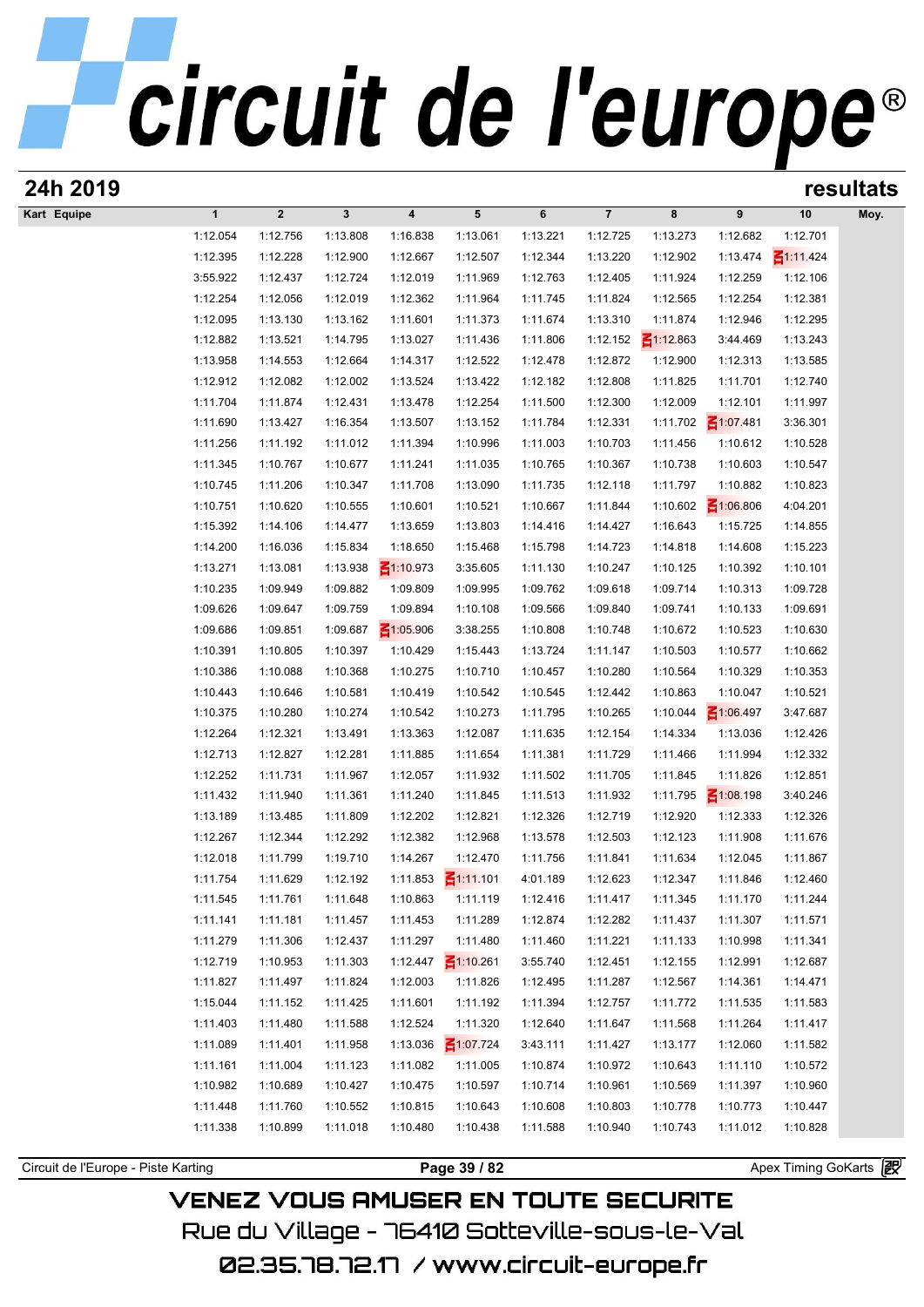| 24h 2019                            |                      |                      |                      |                         |                      |                             |                      |                      |                      |                      | resultats |
|-------------------------------------|----------------------|----------------------|----------------------|-------------------------|----------------------|-----------------------------|----------------------|----------------------|----------------------|----------------------|-----------|
| Kart Equipe                         | $\mathbf{1}$         | $\boldsymbol{2}$     | $\mathbf{3}$         | $\overline{\mathbf{4}}$ | 5                    | 6                           | $\overline{7}$       | 8                    | 9                    | 10                   | Moy.      |
|                                     | 1:11.601             | 1:10.500             | 1:10.584             | 1:10.676                | 1:10.402             | 1:10.829                    | 1:10.250             | 1:10.220             | 1:10.602             | 1:10.254             |           |
|                                     | 1:10.864             | 1:11.101             | 1:11.060             | 1:10.845                | 1:10.848             | 1:11.044                    | 1:10.733             | 1:10.289             | 1:13.507             | 1:10.879             |           |
|                                     | ₹1:08.679            | 6:25.409             | 1:10.785             | 1:10.574                | 1:11.633             | 1:09.489                    | 1:09.480             | 1:10.761             | 1:10.168             | 1:12.706             |           |
|                                     | 1:15.432             | 1:10.299             | 1:12.669             | 1:09.625                | 1:09.418             | 1:09.648                    | 1:09.812             | 1:09.555             | 1:09.507             | 1:09.334             |           |
|                                     | 1:09.973             | 1:11.684             | 1:09.522             | 1:09.360                | 1:11.794             | 1:10.434                    | 1:09.783             | 1:10.617             | 1:09.331             | 1:09.540             |           |
|                                     | 1:10.570             | 1:11.027             | 1:09.904             | 1:09.510                | 1:09.461             | 1:09.386                    | 1:09.579             | 1:10.046             | 1:10.631             | 1:09.281             |           |
|                                     | 1:10.577             | 1:10.461             | 1:10.584             | 1:10.357                | 1:10.149             | 1:10.178                    | $\leq 1:06.663$      | 3:37.118             | 1:10.176             | 1:10.363             |           |
|                                     | 1:10.559             | 1:10.361             | 1:12.560             | 1:11.124                | 1:10.138             | 1:10.122                    | 1:10.246             | 1:10.322             | 1:10.280             | 1:10.504             |           |
|                                     | 1:10.219             | 1:10.791             | 1:09.802             | 1:10.282                | 1:09.831             | 1:09.946                    | 1:09.892             | 1:10.688             | 1:10.081             | 1:09.920             |           |
|                                     | 1:10.065             | 1:10.353             | 1:09.763             | 1:09.718                | 1:09.914             | 1:09.828                    | 1:11.326             | 1:10.943             | 1:09.733             | 1:09.617             |           |
|                                     | 1:10.240             | 1:09.714             | 1:11.086             | 1:10.178                | 1:10.687             | 1:09.616                    | 1:10.234             | 1:09.960             | 1:11.106             | 1:09.819             |           |
|                                     | 1:10.024<br>1:11.762 | 1:10.140<br>1:12.215 | 1:09.991<br>1:11.211 | 1:09.941<br>1:11.424    | 1:09.950<br>1:11.354 | $\leq 1:08.122$<br>1:10.957 | 4:09.691<br>1:11.398 | 1:12.319<br>1:10.973 | 1:11.860<br>1:11.001 | 1:12.032<br>1:12.499 |           |
|                                     | 1:12.262             | 1:11.334             | 1:11.363             | 1:10.928                | 1:11.304             | 1:10.766                    | 1:11.757             | 1:11.539             | 1:12.122             | 1:10.791             |           |
|                                     | 1:11.986             | 1:11.142             | 1:14.966             | 1:12.005                | 1:11.102             | 1:11.094                    | 1:11.360             | 1:11.175             | 1:11.015             | 1:11.561             |           |
|                                     | 1:11.166             | 1:11.682             | 1:11.865             | 1:11.812                | 1:10.729             | 1:11.167                    | 1:11.129             | 1:11.042             | 1:11.413             | 1:11.072             |           |
|                                     | 1:11.030             | 1:10.799             | 1:11.262             | $\leq 1:06.542$         | 3:40.346             | 1:11.617                    | 1:12.015             | 1:11.998             | 1:12.020             | 1:11.472             |           |
|                                     | 1:11.593             | 1:12.122             | 1:11.588             | 1:11.228                | 1:11.246             | 1:11.575                    | 1:11.118             | 1:11.890             | 1:11.758             | 1:12.357             |           |
|                                     | 1:11.764             | 1:11.556             | 1:11.275             | 1:11.358                | 1:11.162             | 1:11.084                    | 1:11.839             | 1:10.976             | 1:11.747             | 1:11.111             |           |
|                                     | 1:11.099             | 1:12.212             | 1:11.693             | 1:11.948                | 1:11.118             | 1:11.114                    | 1:11.587             | 1:12.095             | 1:11.736             | 1:10.964             |           |
|                                     | 1:12.294             | 1:10.902             | 1:11.854             | 1:10.723                | $\leq 1:09.374$      | 3:48.489                    | 1:11.798             | 1:11.547             | 1:11.162             | 1:10.734             |           |
|                                     | 1:10.705             | 1:10.997             | 1:12.374             | 1:11.895                | 1:11.320             | 1:11.713                    | 1:11.205             | 1:11.467             | 1:11.598             | 1:13.614             |           |
|                                     | 1:11.784             | 1:10.944             | 1:10.890             | 1:13.568                | 1:11.870             | 1:10.823                    | 1:11.258             | 1:12.193             | 1:11.686             | $\leq 1:07.670$      |           |
|                                     | 2:52.482             | 1:11.487             | 1:11.723             | 1:11.854                | 1:11.603             | 1:11.672                    | 1:11.173             | 1:11.561             | 1:10.970             | 1:10.681             |           |
|                                     | 1:12.409             | 1:10.783             | 1:11.464             | 1:10.777                | 1:10.780             | 1:10.769                    | 1:11.524             | 1:11.163             | 1:11.911             | 1:10.879             |           |
|                                     | 1:11.743             | 1:11.297             | 1:10.707             | 1:12.768                | 1:12.183             | 1:10.912                    | 1:10.766             | $\leq 1:08.645$      | 3:43.699             | 1:12.023             |           |
|                                     | 1:12.022             | 1:11.571             | 1:11.263             | 1:11.336                | 1:13.494             | 1:13.317                    | 1:12.629             | 1:13.618             | 1:12.321             | 1:12.604             |           |
|                                     | 1:10.587             | 1:13.438             | 1:11.515             | 1:11.227                | 1:11.468             | 1:11.168                    | 1:10.593             | 1:10.940             | 1:11.145             | 1:11.605             |           |
|                                     | 1:10.648             | 1:10.886             | 1:10.933             | 1:11.266                | 1:10.996             | 1:10.469                    | 1:10.986             | 1:11.574             | 1:11.060             | 1:10.757             |           |
|                                     | 1:11.367             | 1:10.549             | 1:10.931             | 1:10.811                | 1:10.823             | 1:10.972                    | 1:10.688             | 1:10.731             | 1:10.561             | 1:10.223             |           |
|                                     | 1:10.861             | 1:10.712             | 1:10.813             | 1:10.883                | 1:10.550             | 1:12.188                    | 1:11.981             | $\leq 1:07.530$      | 3:38.543             | 1:10.630             |           |
|                                     | 1:10.620             | 1:10.070             | 1:10.664             | 1:10.205                | 1:10.265             | 1:09.745                    | 1:10.859             | 1:10.224             | 1:10.064             | 1:11.009             |           |
|                                     | 1:13.784             | 1:13.963             | 1:10.011             | 1:10.727                | 1:10.435             | 1:10.364                    | 1:10.203             | 1:09.904             | 1:10.081             | 1:09.632             |           |
|                                     | 1:10.038             | 1:10.592             | 1:09.774             | 1:10.145                | 1:10.211             | 1:10.157                    | 1:10.223             | 1:09.831             | 1:10.329             | 1:10.274             |           |
|                                     | 1:10.272             | 1:09.839             | 1:10.144             | 1:09.740                | 1:10.057             | 1:09.630                    | 1:10.512             | 1:09.885             | 1:09.631             | 1:09.834             |           |
|                                     | 1:10.452             | 1:09.902             | 1:09.993             | 1:11.666                | 1:10.510             | 1:10.181                    | 1:10.394             | $\leq 1:06.564$      | 3:35.906             | 1:10.082             |           |
|                                     | 1:09.663             | 1:09.901             | 1:09.671             | 1:09.884                | 1:10.471             | 1:10.483                    | 1:10.239             | 1:09.281             | 1:09.400             | 1:09.510             |           |
|                                     | 1:09.800             | 1:09.388             | 1:09.352             | 1:09.707                | 1:10.047             | 1:09.589                    | 1:09.298             | 1:09.488             | 1:10.065             | 1:09.996             |           |
|                                     | 1:09.871             | 1:09.394             | 1:09.497             | 1:09.626                | 1:09.407             | 1:09.225<br>1:09.522        | 1:09.689             | 1:09.644             | 1:09.539             | 1:09.940             |           |
|                                     | 1:09.342<br>1:09.521 | 1:09.217<br>1:10.413 | 1:09.352<br>1:09.348 | 1:09.504<br>1:10.352    | 1:09.521<br>1:09.491 | $\leq 1:06.068$             | 1:09.563<br>3:34.272 | 1:09.550<br>1:10.371 | 1:09.395<br>1:10.599 | 1:09.563<br>1:10.309 |           |
|                                     | 1:10.368             | 1:10.243             | 1:10.050             | 1:10.162                | 1:09.930             | 1:09.750                    | 1:09.706             | 1:10.381             | 1:10.235             | 1:10.033             |           |
|                                     | 1:10.086             | 1:10.083             | 1:10.172             | 1:10.254                | 1:10.000             | 1:10.682                    | 1:10.091             | 1:10.738             | 1:09.871             | 1:10.053             |           |
|                                     | 1:10.801             | 1:10.020             | 1:09.827             | 1:10.098                | 1:09.954             | 1:10.003                    | 1:10.516             | 1:09.797             | 1:10.002             | 1:10.168             |           |
|                                     |                      |                      |                      |                         |                      |                             |                      |                      |                      |                      |           |
| Circuit de l'Europe - Piste Karting |                      |                      |                      |                         | Page 40 / 82         |                             |                      |                      |                      | Apex Timing GoKarts  |           |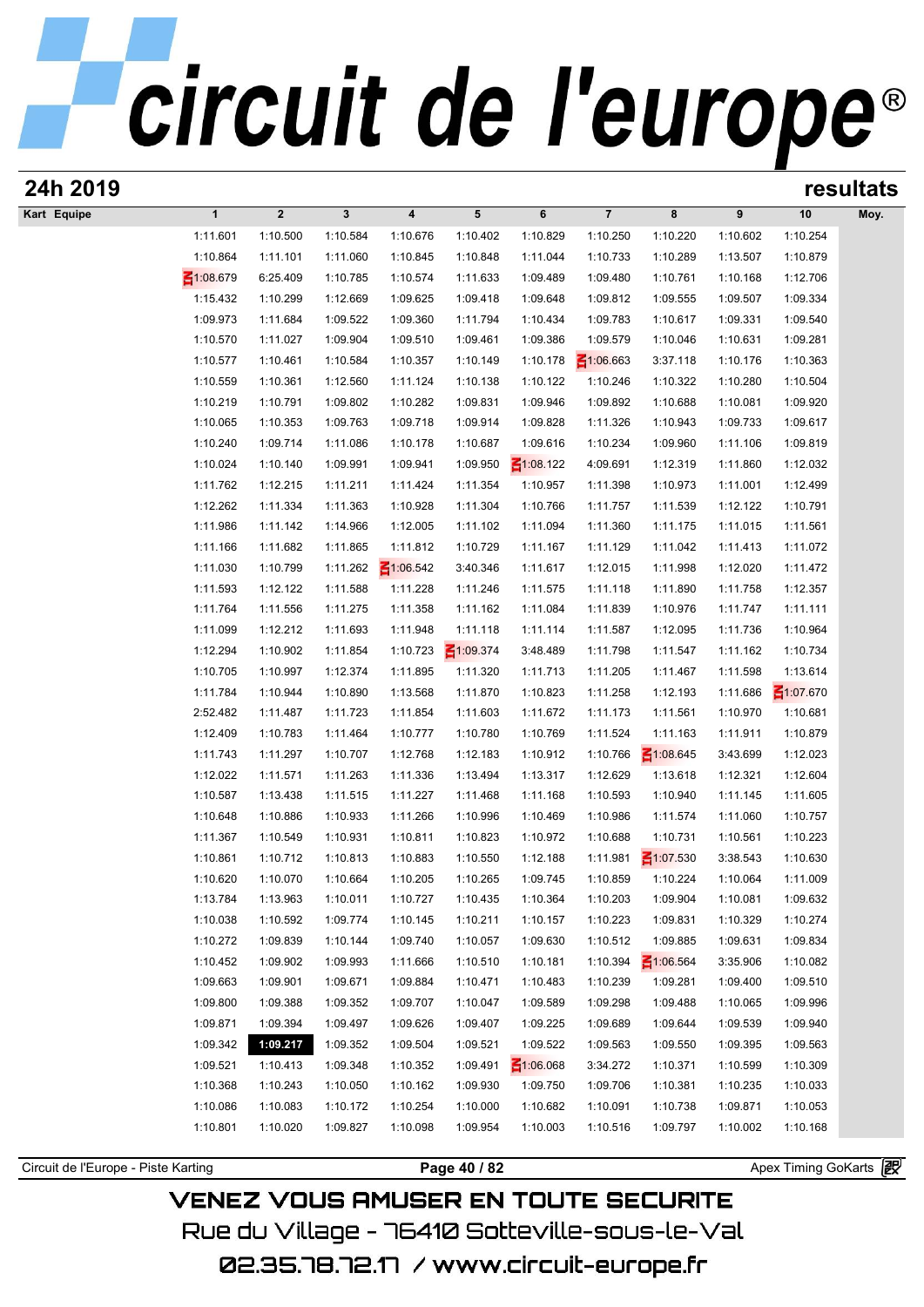|                      |              |                     |                 |                 |                 |                 |                 |          |                 |                 | resultats |
|----------------------|--------------|---------------------|-----------------|-----------------|-----------------|-----------------|-----------------|----------|-----------------|-----------------|-----------|
| Kart Equipe          | $\mathbf{1}$ | $\mathbf 2$         | $\mathbf{3}$    | 4               | 5               | 6               | $\overline{7}$  | 8        | 9               | 10              | Moy.      |
|                      | 1:10.161     | 1:10.426            | 1:09.936        | 1:09.863        | 1:09.969        | 1:10.105        | 1:09.926        | 1:09.656 | 1:10.459        | 1:09.963        |           |
|                      | 1:10.257     | 1:09.992            | 1:10.442        | 1:10.050        | $\leq 1:13.987$ | 3:38.884        | 1:11.995        | 1:11.564 | 1:18.404        | 1:11.560        |           |
|                      | 1:11.792     | 1:11.873            | 1:11.613        | 1:11.357        | 1:11.452        | 1:11.172        | 1:11.801        | 1:11.684 | 1:11.328        | 1:11.416        |           |
|                      | 1:11.480     | 1:11.628            | 1:12.990        | 1:11.649        | 1:11.937        | 1:11.470        | 1:11.742        | 1:10.956 | 1:10.978        | 1:11.153        |           |
|                      | 1:10.858     | 1:11.314            | 1:11.081        | 1:11.424        | 1:12.364        | 1:11.347        | 1:11.947        | 1:12.310 | 1:12.996        | 1:11.917        |           |
|                      | 1:11.510     | 1:11.606            | 1:11.262        | 1:14.175        | 1:12.544        | 1:11.738        | 1:11.292        | 1:11.348 | 1:11.584        | 1:10.950        |           |
|                      | 1:11.243     | 1:11.462            | $\leq 1:05.025$ | 4:02.595        | 1:11.847        | 1:12.157        | 1:11.659        | 1:11.909 | 1:12.098        | 1:11.856        |           |
|                      | 1:11.648     | 1:12.102            | 1:12.682        | 1:12.085        | 1:13.477        | 1:12.512        | 1:12.178        | 1:11.341 | 1:11.839        | 1:11.708        |           |
|                      | 1:11.709     | 1:12.205            | 1:12.341        | 1:11.796        | 1:11.524        | 1:11.471        | 1:11.792        | 1:11.720 | 1:11.729        | $\leq 1:08.592$ |           |
|                      | 3:38.341     | 1:10.673            | 1:10.541        | 1:10.793        | 1:11.271        | 1:11.162        | 1:11.643        | 1:10.228 | 1:10.780        | 1:10.825        |           |
|                      | 1:10.282     | 1:10.164            | 1:10.089        | 1:10.446        | 1:10.666        | 1:10.570        | 1:10.437        | 1:10.227 | 1:10.480        | 1:10.659        |           |
|                      | 1:10.463     | 1:10.576            | 1:11.903        | 1:10.681        | 1:10.288        | $\leq 1:05.524$ | 3:36.758        | 1:10.417 | 1:10.775        | 1:10.413        |           |
|                      | 1:10.655     | 1:10.634            | 1:10.549        | 1:10.452        | 1:11.105        | 1:10.735        | 1:10.738        | 1:11.322 | 1:10.440        | 1:10.210        |           |
|                      | 1:10.558     | 1:10.493            | 1:11.155        | 1:11.075        | $\leq 1:07.388$ | 3:44.508        | 1:12.278        | 1:11.725 | 1:11.634        | 1:11.341        |           |
|                      | 1:12.638     | 1:11.224            | 1:12.800        | 1:11.644        | 1:11.258        | 1:12.329        | 1:11.824        | 1:11.082 | 1:11.348        | 1:11.157        |           |
|                      | 1:11.179     | 1:10.653            | 1:11.039        | 1:11.029        | 1:11.041        | 1:11.703        | 1:11.898        |          |                 |                 |           |
| <b>SATANAS</b><br>32 | 1:16.458     | 1:13.357            | 1:11.735        | 1:11.582        | 1:12.582        | 1:11.324        | 1:10.582        | 1:10.593 | 1:10.431        | 1:10.459        | 1:11.562  |
|                      | 1:10.600     | 1:10.323            | 1:10.218        | 1:10.004        | 1:10.496        | 1:10.534        | 1:10.529        | 1:10.636 | 1:10.619        | 1:10.272        |           |
|                      | 1:10.585     | 1:10.340            | 1:10.034        | 1:10.494        | 1:10.077        | 1:10.164        | 1:10.195        | 1:10.340 | 1:10.245        | 1:10.859        |           |
|                      | 1:11.036     | 1:10.298            | 1:10.385        | 1:10.552        | 1:10.535        | 1:10.354        | 1:10.557        | 1:11.180 | 1:10.696        | 1:11.051        |           |
|                      | 1:10.568     | 1:10.740            | 1:10.637        | 1:10.330        | 1:10.541        | 1:10.894        | 1:10.180        | 1:10.876 | 1:11.332        | $\leq 1:09.786$ |           |
|                      | 3:42.933     | 1:11.000            | 1:10.783        | 1:10.634        | 1:11.703        | 1:10.966        | 1:11.139        | 1:12.114 | 1:10.894        | 1:11.083        |           |
|                      | 1:10.601     | 1:10.593            | 1:11.775        | 1:10.589        | 1:10.466        | 1:11.360        | 1:11.075        | 1:10.697 | 1:11.018        | 1:10.510        |           |
|                      | 1:10.688     | 1:10.930            | 1:10.829        | 1:10.725        | 1:10.619        | 1:10.843        | 1:10.515        | 1:10.859 | 1:10.843        | 1:10.701        |           |
|                      | 1:10.664     | 1:10.999            | 1:10.715        | 1:10.756        | 1:10.755        | 1:10.891        | 1:10.680        | 1:10.892 | 1:10.638        | 1:10.700        |           |
|                      | 1:10.950     | 1:10.657            | 1:10.852        | 1:10.678        | 1:10.318        | 1:10.676        | 1:10.539        | 1:11.169 | $\leq 1:08.166$ | 4:29.525        |           |
|                      | 1:12.686     | 1:12.193            | 1:11.879        | 1:12.383        | 1:11.969        | 1:12.174        | 1:11.916        | 1:12.178 | 1:12.556        | 1:12.086        |           |
|                      | 1:12.273     | 1:12.114            | 1:11.661        | 1:12.009        | 1:11.681        | 1:11.575        | 1:12.428        | 1:11.679 | 1:11.925        | 1:12.810        |           |
|                      | 1:11.910     | 1:11.590            | 1:11.857        | 1:12.670        | 1:12.262        | 1:11.538        | 1:11.402        | 1:11.095 | 1:11.829        | 1:13.398        |           |
|                      | 1:12.664     | 1:13.024            | 1:10.835        | 1:12.669        | 1:10.933        | 1:11.471        | 1:11.240        | 1:12.135 | 1:11.258        | 1:11.778        |           |
|                      | 1:10.746     | 1:12.467            | 1:11.733        | 1:10.997        | 1:11.556        | 1:11.095        | $\leq 1:13.577$ | 3:47.776 | 1:12.734        | 1:14.109        |           |
|                      | 1:12.612     | 1:12.795            | 1:12.670        | 1:13.072        | 1:13.014        | 1:12.290        | 1:17.216        | 1:17.183 | 1:15.005        | 1:14.671        |           |
|                      | 1:13.667     | 1:13.638            | 1:15.180        | 1:14.950        | 1:13.160        | 1:13.308        | 1:13.198        | 1:12.751 | 1:12.889        | 1:13.711        |           |
|                      | 1:12.838     | 1:13.502            | 1:13.522        | 1:12.931        | 1:13.928        | 1:13.580        | 1:15.522        | 1:13.648 | 1:12.970        | 1:12.916        |           |
|                      | 1:13.231     | 1:12.640            | 1:12.854        | 1:12.318        | 1:13.086        | 1:13.013        | 1:13.886        | 1:13.319 | 1:13.039        | 1:12.610        |           |
|                      | 1:12.559     | 1:13.015            | 1:12.869        | $\leq$ 1:13.179 | 3:50.925        | 1:11.540        | 1:11.610        | 1:11.537 | 1:10.712        | 1:10.960        |           |
|                      | 1:11.471     | 1:11.106            | 1:10.834        | 1:10.990        | 1:11.464        | 1:10.829        | 1:10.635        | 1:12.734 | 1:11.587        | 1:12.335        |           |
|                      | 1:12.308     | 1:11.246            | 1:10.787        | 1:10.640        | 1:11.112        | 1:11.182        | 1:10.867        | 1:10.841 | 1:11.159        | 1:10.999        |           |
|                      | 1:12.156     | 1:10.632            | 1:10.899        | 1:10.558        | 1:10.929        | 1:11.204        | 1:11.698        | 1:10.739 | 1:11.215        | 1:10.615        |           |
|                      | 1:12.409     | 1:10.733            | 1:10.807        | 1:10.744        | 1:10.887        | 1:11.200        | 1:10.476        | 1:10.887 | 1:10.624        | 1:10.814        |           |
|                      | 1:10.775     | $\frac{2}{105.885}$ | 3:41.640        | 1:10.958        | 1:10.852        | 1:10.649        | 1:11.132        | 1:10.907 | 1:10.671        | 1:10.899        |           |
|                      | 1:10.820     | 1:11.010            | 1:11.151        | 1:11.208        | 1:11.795        | 1:10.538        | 1:10.711        | 1:10.483 | 1:10.522        | 1:10.505        |           |
|                      | 1:10.587     | 1:10.659            | 1:11.270        | 1:10.595        | 1:10.748        | 1:10.937        | 1:10.446        | 1:10.357 | 1:10.456        | 1:11.935        |           |
|                      | 1:11.035     | 1:10.837            | 1:10.814        | 1:10.721        | 1:10.458        | 1:10.654        | 1:10.959        | 1:10.694 | 1:10.457        | 1:10.757        |           |
|                      |              |                     |                 |                 |                 |                 |                 |          |                 |                 |           |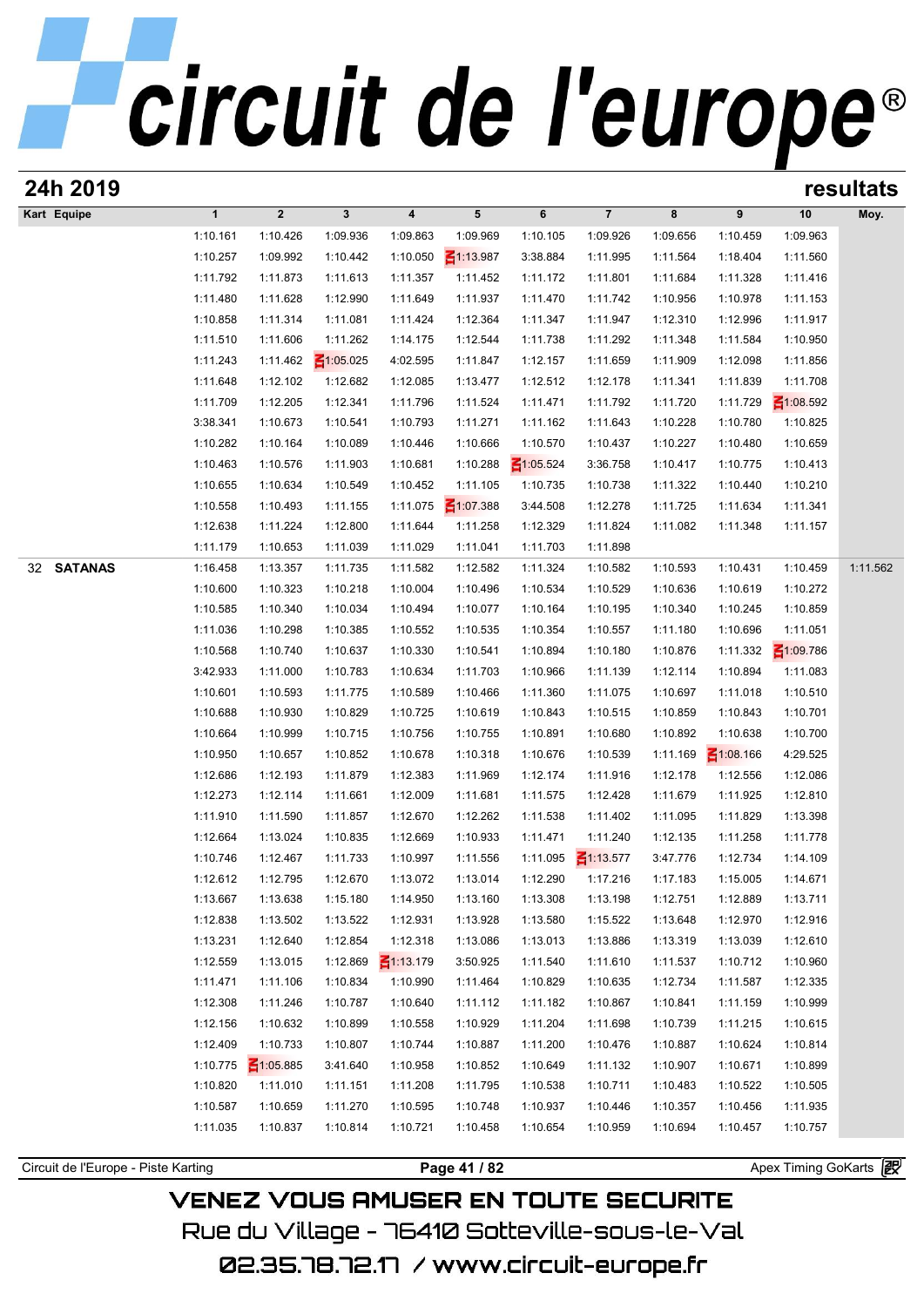| 24h 2019                            |                      |                         |                      |                         |                      |                      |                      |                      |                             |                       | resultats |
|-------------------------------------|----------------------|-------------------------|----------------------|-------------------------|----------------------|----------------------|----------------------|----------------------|-----------------------------|-----------------------|-----------|
| Kart Equipe                         | $\mathbf{1}$         | $\overline{\mathbf{2}}$ | 3                    | $\overline{\mathbf{4}}$ | 5                    | 6                    | $\overline{7}$       | 8                    | 9                           | 10                    | Moy.      |
|                                     | 1:10.412             | 1:10.414                | 1:09.992             | 1:10.560                | 1:11.260             | 1:10.727             | 1:10.081             | 1:11.382             | 1:10.149                    | 1:11.317              |           |
|                                     | 31:15.924            | 4:19.315                | 1:10.661             | 1:10.552                | 1:11.056             | 1:11.039             | 1:10.641             | 1:10.797             | 1:10.632                    | 1:10.696              |           |
|                                     | 1:10.482             | 1:10.637                | 1:10.634             | 1:10.567                | 1:10.815             | 1:10.618             | 1:10.986             | 1:10.669             | 1:10.757                    | 1:10.615              |           |
|                                     | 1:10.990             | 1:10.353                | 1:10.911             | 1:10.590                | 1:10.693             | 1:10.690             | 1:11.042             | 1:11.320             | 1:11.241                    | 1:10.605              |           |
|                                     | 1:10.742             | $\leq 1:10.145$         | 3:50.701             | 1:11.630                | 1:12.494             | 1:11.076             | 1:11.298             | 1:11.095             | 1:11.258                    | 1:11.165              |           |
|                                     | 1:10.938             | 1:11.759                | 1:10.994             | 1:11.353                | 1:11.422             | 1:10.918             | 1:11.448             | 1:10.812             | 1:11.115                    | 1:11.191              |           |
|                                     | 1:13.177             | 1:13.628                | 1:10.823             | 1:10.637                | 1:10.271             | 1:11.860             | 1:12.702             | 1:10.491             | 1:10.820                    | 1:11.249              |           |
|                                     | 1:10.546             | 1:11.055                | 1:10.565             | $\leq 1:07.063$         | 3:46.535             | 1:12.933             | 1:12.844             | 1:13.202             | 1:12.507                    | 1:11.958              |           |
|                                     | 1:12.792             | 1:11.741                | 1:11.501             | 1:12.162                | 1:13.094             | 1:13.827             | 1:12.405             | 1:13.687             | 1:12.773                    | 1:16.449              |           |
|                                     | 1:13.823             | 1:14.307                | 1:13.723             | 1:12.570                | 1:12.597             | 1:13.050             | 1:12.470             | 1:12.618             | 1:11.633                    | 1:11.539              |           |
|                                     | 1:11.650             | 1:11.525                | 1:11.922             | $\leq 1:08.290$         | 4:17.984             | 1:16.262             | 1:16.702             | 1:15.881             | 1:16.197                    | 1:14.109              |           |
|                                     | 1:15.124             | 1:13.559                | 1:14.332             | 1:13.986                | 1:14.010             | 1:13.948             | 1:13.663             | 1:13.392             | 1:14.752                    | 1:13.383              |           |
|                                     | 1:14.167             | 1:13.560                | 1:12.999             | 1:14.117                | 1:13.156             | 1:12.732             | 1:12.804             | 1:14.589             | 1:14.998                    | 1:13.674              |           |
|                                     | 1:14.072             | 1:13.695                | 1:13.950             | $\leq 1:09.281$         | 3:43.458             | 1:11.845             | 1:14.974             | 1:11.355             | 1:10.888                    | 1:12.000              |           |
|                                     | 1:11.359             | 1:11.713                | 1:11.961             | 1:12.196                | 1:11.585             | 1:12.128             | 1:10.918             | 1:11.304             | 1:11.543                    | 1:11.235              |           |
|                                     | 1:11.305             | 1:10.652                | 1:12.353             | 1:11.786                | 1:11.907             | 1:11.028             | 1:11.336             | 1:11.221             | 1:11.036                    | 1:11.477              |           |
|                                     | 1:10.947             | 1:10.867                | 1:10.821             | 1:10.885                | 1:10.830             | $\leq 1:06.719$      | 3:47.602             | 1:11.653             | 1:11.350                    | 1:11.359              |           |
|                                     | 1:11.611             | 1:11.626                | 1:10.750             | 1:10.561                | 1:10.678             | 1:11.299             | 1:11.243             | 1:10.869             | 1:10.844                    | 1:10.420              |           |
|                                     | 1:11.098             | 1:10.501                | 1:10.540             | 1:10.749                | 1:11.268             | 1:11.668             | 1:10.349             | 1:10.536             | 1:10.648                    | 1:10.758              |           |
|                                     | 1:10.497             | 1:12.033                | 1:10.832             | 1:11.043                | 1:10.651             | 1:10.570             | $\leq 1:09.320$      | 4:25.114             | 1:11.353                    | 1:11.261              |           |
|                                     | 1:11.160             | 1:11.326                | 1:11.408             | 1:10.985                | 1:12.940             | 1:11.132             | 1:11.275             | 1:11.251             | 1:11.445                    | 1:11.883              |           |
|                                     | 1:10.868             | 1:11.334                | 1:11.484             | 1:11.075                | 1:11.263             | 1:11.243             | 1:11.887             | 1:10.825             | 1:11.336                    | 1:11.294              |           |
|                                     | 1:11.180             | 1:11.053                | 1:11.669             | 1:11.095                | 1:10.991             | 1:11.052             | 1:11.683             | 1:11.036             | 1:11.383                    | 1:11.217              |           |
|                                     | 1:11.198             | 1:10.850                | 1:12.094             | 1:11.155                | 1:11.597             | 1:10.480             | 1:10.953             | 1:11.209             | 1:10.878                    | 1:10.910              |           |
|                                     | 1:11.514             | 1:11.089                | 1:11.294             | 1:11.915                | $\leq 1:13.367$      | 3:40.180             | 1:10.727             | 1:11.056             | 1:11.060                    | 1:11.487              |           |
|                                     | 1:11.008             | 1:11.408                | 1:11.175             | 1:10.768                | 1:11.720             | 1:12.221             | 1:11.845             | 1:11.058             | 1:10.692                    | 1:10.982              |           |
|                                     | 1:10.870             | 1:10.929                | 1:10.883             | 1:11.421                | 1:11.741             | 1:10.410             | 1:11.030             | 1:10.759             | 1:10.967                    | 1:10.356              |           |
|                                     | 1:11.040             | 1:10.413                | 1:11.546             | 1:10.691                | 1:10.274             | 1:10.672             | 1:10.738             | 1:10.896             | 1:10.809                    | 1:10.737              |           |
|                                     | 1:11.081             | 1:10.496                | 1:11.083             | 1:10.422                | 1:10.678             | 1:11.746             | 1:11.611             | 1:10.815             | 1:11.467                    | 1:11.013              |           |
|                                     | 1:10.305             | 1:10.304                | 1:13.459             | $\leq 1:08.795$         | 6:34.316             | 1:14.371             | 1:13.416             | 1:13.155             | 1:13.334                    | 1:12.015              |           |
|                                     | 1:13.031             | 1:13.025                | 1:13.634             | 1:17.354                | 1:14.438             | 1:12.074             | 1:12.271             | 1:12.220             | 1:11.468                    | 1:11.161              |           |
|                                     | 1:12.324             | 1:13.106                | 1:12.340             | 1:12.313<br>1:11.806    | 1:12.010             | 1:10.864             | 1:12.673             | 1:12.587             | 1:11.455                    | 1:11.683              |           |
|                                     | 1:12.073<br>1:11.768 | 1:11.540<br>1:11.713    | 1:11.515<br>1:12.042 | 1:11.675                | 1:11.672<br>1:11.290 | 1:11.445<br>1:11.379 | 1:10.800<br>1:12.279 | 1:10.994<br>1:12.526 | 1:11.406<br>$\leq 1:08.033$ | 1:11.019<br>3:52.840  |           |
|                                     | 1:13.903             | 1:13.459                | 1:14.435             | 1:13.455                | 1:13.421             | 1:13.383             | 1:14.016             | 1:13.636             | 1:12.823                    | 1:13.010              |           |
|                                     | 1:12.341             | 1:13.150                | 1:13.243             | 1:13.022                | 1:13.816             | 1:14.482             | 1:13.191             | 1:12.840             | 1:13.108                    | 1:13.293              |           |
|                                     | 1:13.350             | 1:13.946                | 1:12.531             | 1:13.396                | 1:18.274             | 1:17.830             | 1:16.622             | 1:16.779             | 1:17.335                    | 1:18.653              |           |
|                                     | 1:13.137             | 1:13.470                | 1:13.844             | 1:14.819                | 1:12.785             | 1:12.626             | 1:12.917             | 1:12.454             | 1:13.489                    | 1:12.786              |           |
|                                     | 1:12.663             | 1:12.800                | 1:12.771             | 1:13.115                | 1:13.762             | 1:14.482             | $\leq 1:08.635$      | 5:17.987             | 1:12.122                    | 1:10.977              |           |
|                                     | 1:11.078             | 1:11.554                | 1:10.956             | 1:11.213                | 1:11.121             | 1:11.056             | 1:10.756             | 1:12.446             | 1:10.835                    | 1:10.549              |           |
|                                     | 1:12.091             | 1:10.678                | 1:10.913             | 1:10.783                | 1:10.541             | 1:10.475             | 1:10.896             | 1:10.289             | 1:11.671                    | 1:10.692              |           |
|                                     | 1:10.237             | 1:11.120                | 1:10.642             | 1:10.779                | 1:10.806             | 1:10.574             | 1:10.908             | 1:10.313             | 1:10.971                    | 1:10.821              |           |
|                                     | 1:10.688             | 1:10.816                | 1:10.649             | 1:11.199                | 1:10.586             | 1:10.610             | 1:10.528             | 1:10.722             | 1:10.611                    | 1:11.008              |           |
|                                     | 1:10.439             | 1:10.694                | $\leq 1:05.536$      | 4:08.721                | 1:11.182             | 1:11.256             | 1:10.522             | 1:10.649             | 1:10.629                    | 1:10.758              |           |
|                                     |                      |                         |                      |                         |                      |                      |                      |                      |                             |                       |           |
| Circuit de l'Europe - Piste Karting |                      |                         |                      |                         | Page 42 / 82         |                      |                      |                      |                             | Apex Timing GoKarts 图 |           |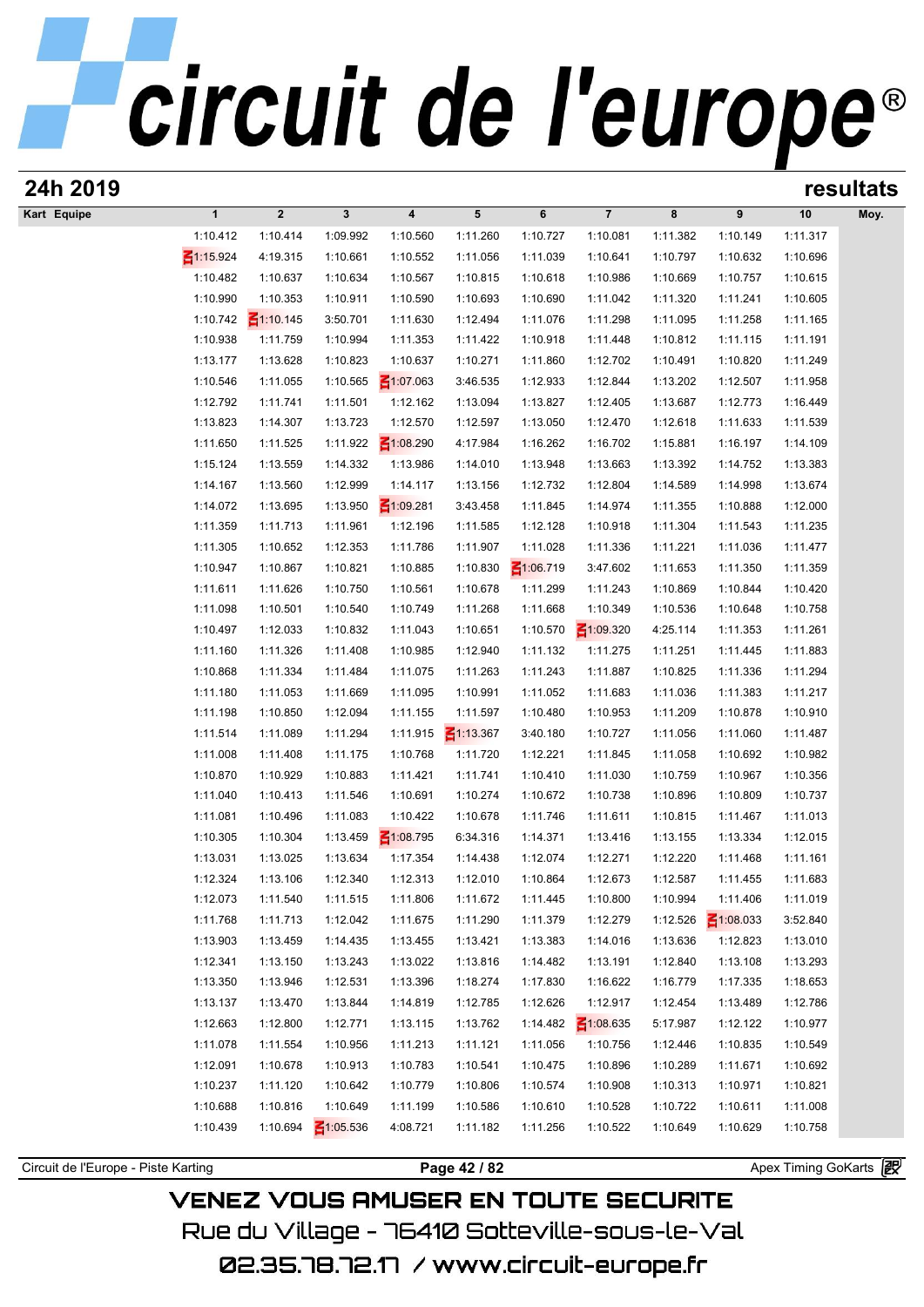# circuit de l'europe<sup>®</sup>

| 24h 2019                   |                 |                 |          |                         |                 |                 |                 |                 |          |                 | resultats |
|----------------------------|-----------------|-----------------|----------|-------------------------|-----------------|-----------------|-----------------|-----------------|----------|-----------------|-----------|
| Kart Equipe                | $\mathbf{1}$    | $\mathbf{2}$    | 3        | $\overline{\mathbf{4}}$ | 5               | 6               | $\overline{7}$  | 8               | 9        | 10              | Moy.      |
|                            | 1:12.503        | 1:10.384        | 1:10.501 | 1:10.362                | 1:10.464        | 1:12.837        | 1:11.749        | 1:10.422        | 1:10.369 | 1:09.792        |           |
|                            | 1:10.498        | 1:10.411        | 1:10.181 | 1:10.074                | 1:10.041        | 1:10.807        | 1:10.272        | 1:12.373        | 1:10.815 | 1:10.284        |           |
|                            | 1:10.180        | 1:10.034        | 1:09.888 | 1:10.143                | 1:10.536        | 1:10.338        | 1:10.616        | 1:10.201        | 1:10.903 | 1:10.120        |           |
|                            | 1:09.684        | 1:09.960        | 1:10.922 | 1:10.011                | 1:10.063        | 1:12.797        | 1:09.953        | 1:10.062        | 1:09.861 | 1:10.353        |           |
|                            | $\leq 1:08.792$ | 4:32.207        | 1:10.923 | 1:10.712                | 1:10.989        | 1:10.879        | 1:10.978        | 1:11.833        | 1:10.855 | 1:10.983        |           |
|                            | 1:11.764        | 1:10.382        | 1:10.477 | 1:10.590                | 1:11.074        | 1:10.638        | 1:11.004        | 1:11.016        | 1:10.687 | 1:10.729        |           |
|                            | 1:10.831        | 1:11.677        | 1:10.314 | 1:10.299                | 1:11.359        | 1:12.217        | 1:10.297        | 1:10.449        | 1:09.944 | 1:11.451        |           |
|                            | 1:10.697        | 1:09.996        | 1:10.073 | $\leq 1:05.439$         | 3:37.856        | 1:10.793        | 1:10.578        | 1:10.771        | 1:11.318 | 1:11.228        |           |
|                            | 1:11.436        | 1:12.605        | 1:11.233 | 1:11.067                | 1:11.224        | 1:10.957        | 1:10.821        | 1:10.532        | 1:11.346 | 1:13.399        |           |
|                            | 1:12.570        | 1:10.385        | 1:11.098 | 1:11.124                | 1:10.544        | 1:11.888        | 1:12.524        | 1:12.984        | 1:11.652 | 1:11.247        |           |
|                            | 1:11.731        | 1:10.784        | 1:13.706 | 1:13.389                | $\leq 1:08.122$ | 3:41.026        | 1:13.684        | 1:14.065        | 1:12.275 | 1:12.735        |           |
|                            | 1:12.454        | 1:11.712        | 1:11.764 | 1:12.771                | 1:11.944        | 1:11.898        | 1:12.303        | 1:11.343        | 1:12.325 | 1:11.188        |           |
|                            | 1:11.789        | 1:10.561        | 1:12.672 | 1:11.605                | 1:11.713        | 1:10.674        | 1:10.860        | 1:10.791        | 1:10.940 | 1:10.868        |           |
|                            | 1:11.726        | 1:11.307        | 1:11.027 | 1:11.715                | 1:11.413        | $\leq 1:08.770$ | 3:53.030        | 1:12.982        | 1:14.536 | 1:14.926        |           |
|                            | 1:13.001        | 1:12.726        | 1:12.743 | 1:12.412                | 1:13.214        | 1:13.560        | 1:12.723        | 1:13.398        | 1:19.171 | 1:14.373        |           |
|                            | 1:12.373        | 1:12.586        | 1:13.714 | 1:13.701                | 1:13.354        | 1:13.102        | 1:13.246        | 1:12.757        | 1:12.390 | 1:12.134        |           |
|                            | 1:12.925        | 1:12.816        | 1:12.532 | 1:12.821                | 1:13.745        | 1:13.480        | $\leq 1:08.606$ | 3:35.451        | 1:10.174 | 1:10.990        |           |
|                            | 1:11.607        | 1:09.874        | 1:10.516 | 1:09.764                | 1:10.133        | 1:09.960        | 1:10.116        | 1:10.076        | 1:16.371 | 1:12.402        |           |
|                            | 1:10.725        | 1:11.239        | 1:11.854 | 1:11.424                | 1:10.223        | 1:10.076        | 1:09.538        | 1:10.062        | 1:09.852 | 1:09.484        |           |
|                            | 1:10.205        | 1:10.525        | 1:10.370 | 1:11.843                | 1:09.874        | 1:09.959        | 1:09.871        | $\leq 1:05.761$ | 3:42.279 | 1:10.153        |           |
|                            | 1:10.190        | 1:10.459        | 1:10.032 | 1:09.763                | 1:09.798        | 1:09.781        | 1:09.713        | 1:10.230        | 1:09.839 | 1:10.199        |           |
|                            | 1:09.387        | 1:09.978        | 1:11.022 | 1:10.511                | 1:10.228        | 1:09.773        | 1:10.530        | 1:09.524        | 1:10.481 | 1:09.552        |           |
|                            | 1:09.604        | 1:09.728        | 1:09.952 | 1:10.197                | 1:09.765        | 1:09.927        | 1:09.834        | 1:09.640        | 1:09.772 | $\leq 1:09.464$ |           |
|                            | 3:47.739        | 1:13.787        | 1:10.893 | 1:11.102                | 1:10.555        | 1:10.201        | 1:10.797        | 1:09.991        | 1:11.243 | 1:11.030        |           |
|                            | 1:10.031        | 1:09.990        | 1:10.438 | 1:11.475                | 1:10.261        | 1:10.159        | 1:10.180        | 1:10.067        | 1:09.882 | 1:10.046        |           |
|                            | 1:10.136        | 1:10.475        | 1:10.333 | 1:10.384                | 1:10.400        | 1:10.503        | 1:10.203        | 1:10.367        | 1:11.065 | 1:10.505        |           |
|                            | 1:10.279        | $\leq 1:07.647$ | 3:33.848 | 1:11.111                | 1:10.574        | 1:11.043        | 1:10.650        | 1:10.613        | 1:10.446 | 1:10.363        |           |
|                            | 1:11.581        | 1:11.023        | 1:10.759 | 1:11.032                | 1:11.407        | 1:13.248        | 1:10.313        | 1:10.558        | 1:10.703 | 1:10.731        |           |
|                            | 1:10.559        | 1:10.319        | 1:10.730 | 1:10.480                | 1:11.132        | 1:11.573        | 1:11.420        | 1:11.170        | 1:10.783 | 1:10.330        |           |
|                            | 1:10.765        | 1:10.978        | 1:10.233 | $\leq 1:07.403$         | 3:37.112        | 1:13.925        | 1:12.115        | 1:11.973        | 1:13.481 | 1:13.282        |           |
|                            | 1:12.035        | 1:12.917        | 1:11.984 | 1:12.253                | 1:12.045        | 1:11.793        | 1:12.158        | 1:11.411        | 1:11.761 | 1:12.502        |           |
|                            | 1:14.124        | 1:11.469        | 1:11.083 | 1:11.357                | 1:11.389        | 1:11.272        | 1:10.974        | 1:11.099        | 1:10.922 | 1:12.165        |           |
|                            | 1:11.556        | 1:11.005        | 1:10.898 | 1:12.376                | $\leq 1:06.584$ | 3:48.532        | 1:13.061        | 1:13.217        | 1:13.958 | 1:13.543        |           |
|                            | 1:13.117        | 1:13.562        | 1:13.283 | 1:13.241                | 1:13.964        | 1:12.743        | 1:12.572        | 1:12.699        | 1:12.986 | 1:12.980        |           |
|                            | 1:12.904        | 1:12.544        | 1:13.794 | 1:14.061                | $\leq 1:09.304$ | 3:38.226        | 1:12.419        | 1:13.168        | 1:12.714 | 1:12.857        |           |
|                            | 1:12.365        | 1:12.104        | 1:12.727 | $\leq 1:06.521$         | 3:35.776        | 1:11.092        | 1:11.250        | 1:10.580        | 1:10.663 | 1:11.089        |           |
|                            | 1:11.431        | 1:10.378        | 1:10.705 | 1:10.127                | 1:11.261        | 1:10.369        | 1:10.549        | 1:10.141        | 1:13.418 | 1:10.907        |           |
|                            | 1:10.982        | 1:10.861        | 1:11.855 | 1:11.097                | 1:10.077        | 1:10.481        | 1:10.521        | 1:10.262        | 1:10.107 | 1:09.988        |           |
|                            | 1:11.194        | 1:11.306        | 1:11.385 | 1:11.132                | 1:11.046        | $\leq 1:05.700$ | 3:38.444        | 1:10.405        | 1:10.965 | 1:10.007        |           |
|                            | 1:09.801        | 1:10.638        | 1:10.796 | 1:10.071                | 1:11.208        | 1:10.333        | 1:09.753        | 1:09.632        | 1:10.641 | 1:10.409        |           |
|                            | 1:10.333        | 1:11.675        | 1:10.633 | 1:10.502                | 1:10.248        | 1:10.466        | 1:10.123        | 1:10.388        | 1:10.613 | 1:10.592        |           |
|                            | 1:11.279        | 1:17.349        | 1:14.043 | 1:18.049                | 1:18.143        | 1:11.711        | 1:11.828        | 1:12.764        | 1:12.854 |                 |           |
| <b>PROMARHANDLING</b><br>5 | 1:16.078        | 1:12.474        | 1:11.713 | 1:11.397                | 1:11.001        | 1:10.805        | 1:10.614        | 1:10.637        | 1:10.631 | 1:12.353        | 1:11.669  |
|                            |                 | $\leq 1:08.069$ | 3:39.813 | 1:11.461                | 1:11.401        | 1:11.382        | 1:10.866        | 1:10.841        | 1:11.493 | 1:11.680        |           |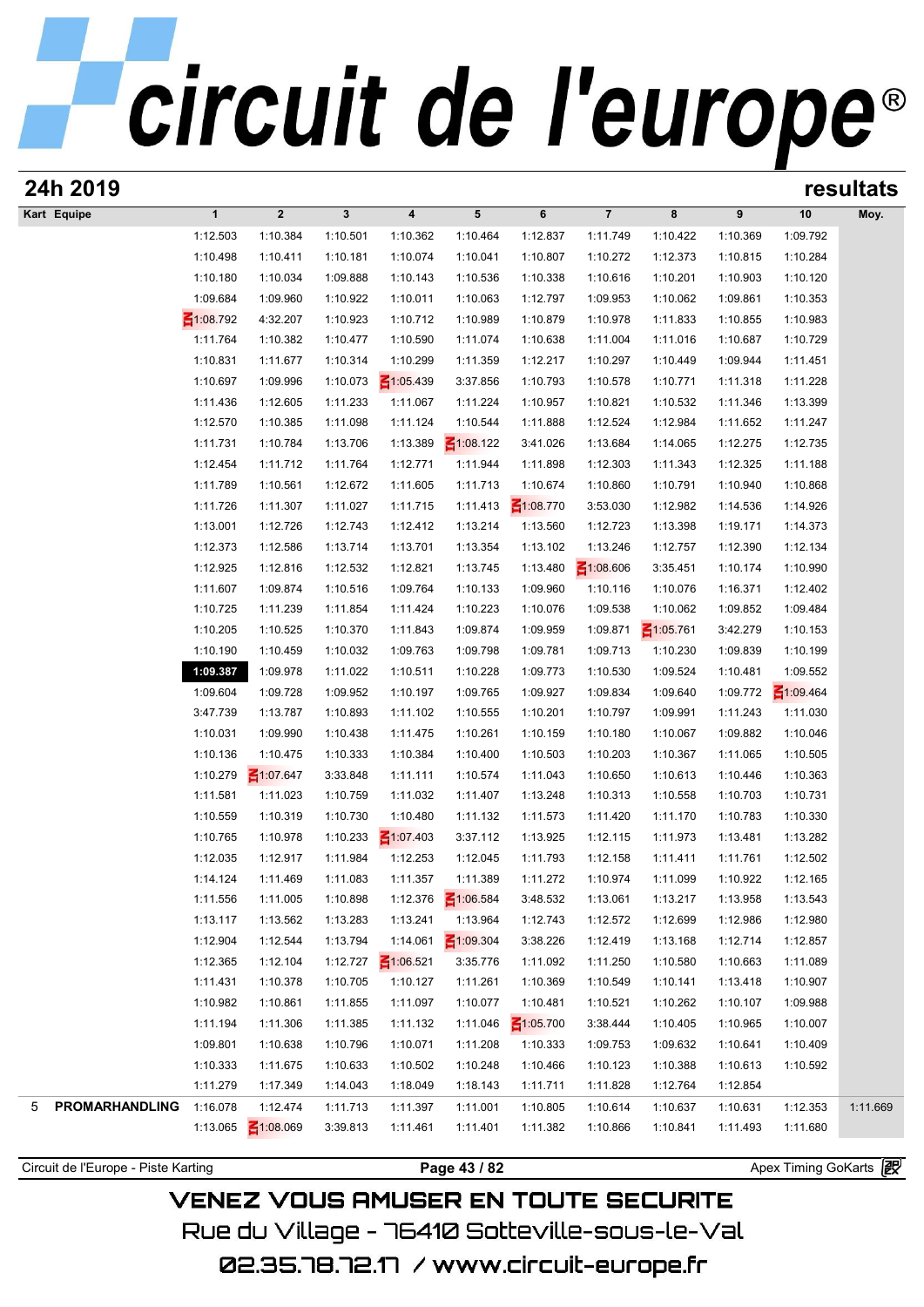# circuit de l'europe<sup>®</sup>

| 24h 2019                            |                 |                 |                 |                 |                 |                      |                 |                 |          |                     | resultats |
|-------------------------------------|-----------------|-----------------|-----------------|-----------------|-----------------|----------------------|-----------------|-----------------|----------|---------------------|-----------|
| Kart Equipe                         | $\mathbf{1}$    | $\mathbf{2}$    | $\mathbf{3}$    | 4               | $5\phantom{.0}$ | 6                    | $\overline{7}$  | 8               | 9        | 10                  | Moy.      |
|                                     | 1:11.363        | 1:11.759        | 1:02.350        | 1:20.172        | 1:11.051        | 1:10.960             | 1:10.911        | 1:11.142        | 1:11.210 | 1:11.080            |           |
|                                     | 1:11.127        | 1:11.359        | 1:11.904        | 1:11.270        | 1:11.256        | 1:12.071             | 1:11.710        | $\leq 1:05.918$ | 3:56.125 | 1:13.455            |           |
|                                     | 1:13.238        | 1:12.318        | 1:13.786        | 1:15.856        | 1:14.709        | 1:12.983             | 1:12.474        | 1:13.144        | 1:13.251 | 1:11.917            |           |
|                                     | 1:12.295        | 1:13.601        | 1:11.893        | 1:11.436        | 1:12.387        | 1:11.473             | 1:12.359        | 1:12.524        | 1:12.751 | 1:12.419            |           |
|                                     | 1:11.837        | 1:11.458        | 1:11.341        | 1:11.678        | 1:11.314        | 1:11.393             | 1:11.047        | 1:11.407        | 1:13.324 | 1:11.885            |           |
|                                     | 1:10.985        | 1:11.938        | 1:10.996        | $\leq 1:25.725$ | 3:43.443        | 1:12.886             | 1:11.924        | 1:12.114        | 1:12.057 | 1:11.600            |           |
|                                     | 1:12.236        | 1:11.804        | 1:12.318        | 1:12.655        | 1:12.898        | 1:12.380             | 1:11.902        | 1:11.646        | 1:12.420 | 1:11.775            |           |
|                                     | 1:11.668        | 1:13.145        | 1:12.100        | 1:11.873        | 1:11.588        | 1:11.746             | 1:11.845        | 1:12.283        | 1:11.808 | 1:12.037            |           |
|                                     | 1:11.804        | 1:11.605        | 1:11.260        | 1:13.981        | 1:11.744        | 1:11.499             | 1:11.647        | 1:11.586        | 1:11.673 | 1:11.722            |           |
|                                     | $\leq 1:15.873$ | 4:30.094        | 1:11.266        | 1:12.184        | 1:11.752        | 1:11.257             | 1:11.421        | 1:11.072        | 1:12.087 | 1:11.100            |           |
|                                     | 1:10.742        | 1:11.936        | 1:12.159        | 1:12.679        | 1:13.290        | 1:11.559             | 1:11.831        | 1:11.803        | 1:11.304 | 1:11.607            |           |
|                                     | 1:12.005        | 1:11.816        | 1:11.430        | 1:11.370        | 1:11.497        | 1:12.155             | 1:11.070        | 1:11.222        | 1:11.241 | 1:11.309            |           |
|                                     | 1:11.691        | 1:11.137        | 1:11.444        | 1:11.325        | 1:11.101        | 1:11.581             | 1:11.625        | $\leq 1:10.174$ | 3:46.535 | 1:11.709            |           |
|                                     | 1:12.262        | 1:12.031        | 1:11.952        | 1:12.108        | 1:12.050        | 1:11.633             | 1:12.151        | 1:11.682        | 1:12.271 | 1:11.901            |           |
|                                     | 1:11.680        | 1:11.782        | 1:11.823        |                 |                 |                      | 1:11.793        | 1:11.654        | 1:12.094 | 1:11.726            |           |
|                                     | 1:14.028        | 1:11.671        |                 | 1:11.463        | 1:11.840        | 1:11.576<br>1:12.329 |                 |                 |          |                     |           |
|                                     |                 |                 | 1:11.471        | 1:11.449        | 1:13.241        |                      | 1:13.283        | 1:11.730        | 1:12.641 | 1:11.951            |           |
|                                     | 1:12.142        | 1:11.660        | 1:11.816        | 1:11.576        | 1:12.328        | 1:11.169             | $\leq 1:06.578$ | 3:42.146        | 1:11.294 | 1:11.741            |           |
|                                     | 1:11.080        | 1:11.197        | 1:11.342        | 1:11.273        | 1:11.296        | 1:10.520             | 1:10.634        | 1:10.878        | 1:11.361 | 1:11.205            |           |
|                                     | 1:12.743        | 1:10.917        | 1:12.062        | 1:11.300        | 1:10.728        | 1:10.835             | 1:10.933        | 1:10.671        | 1:10.692 | 1:10.545            |           |
|                                     | 1:10.666        | 1:10.885        | 1:10.472        | 1:10.911        | 1:10.544        | 1:11.171             | 1:10.644        | 1:10.760        | 1:10.575 | 1:10.989            |           |
|                                     | 1:11.202        | 1:10.913        | 1:10.752        | 1:10.882        | $\leq 1:12.955$ | 3:56.935             | 1:13.568        | 1:13.668        | 1:12.785 | 1:13.165            |           |
|                                     | 1:12.916        | 1:14.077        | 1:13.482        | 1:14.325        | 1:12.863        | 1:12.850             | 1:12.714        | 1:12.455        | 1:12.174 | 1:13.270            |           |
|                                     | 1:11.880        | 1:11.978        | 1:12.151        | 1:12.132        | 1:12.204        | 1:11.872             | 1:13.472        | 1:11.479        | 1:11.705 | 1:11.979            |           |
|                                     | 1:11.160        | 1:11.146        | 1:13.915        | 1:14.583        | 1:13.505        | 1:11.858             | 1:11.494        | 1:11.469        | 1:11.170 | 1:11.028            |           |
|                                     | $\leq 1:13.409$ | 3:46.587        | 1:10.621        | 1:13.112        | 1:10.268        | 1:10.879             | 1:10.285        | 1:10.816        | 1:10.339 | 1:10.116            |           |
|                                     | 1:10.810        | 1:10.424        | 1:10.468        | 1:10.299        | 1:10.430        | 1:10.363             | 1:10.271        | 1:10.598        | 1:10.374 | 1:11.126            |           |
|                                     | 1:10.638        | 1:10.166        | 1:09.886        | 1:10.366        | 1:10.218        | 1:10.358             | 1:10.335        | 1:10.041        | 1:10.073 | 1:10.070            |           |
|                                     | 1:09.709        | 1:10.085        | 1:10.044        | 1:10.040        | 1:10.289        | 1:10.036             | 1:10.452        | 1:10.149        | 1:10.074 | $\leq 1:16.706$     |           |
|                                     | 3:41.219        | 1:12.589        | 1:12.334        | 1:12.337        | 1:12.496        | 1:12.428             | 1:11.993        | 1:11.847        | 1:11.426 | 1:11.329            |           |
|                                     | 1:11.538        | 1:13.370        | 1:13.553        | 1:11.519        | 1:11.269        | 1:11.601             | 1:12.938        | 1:11.515        | 1:11.006 | 1:12.334            |           |
|                                     | 1:12.065        | 1:11.883        | 1:11.162        | 1:10.978        | 1:11.537        | 1:11.519             | 1:11.223        | 1:11.811        | 1:11.730 | 1:11.058            |           |
|                                     | 1:11.221        | 1:12.084        | 1:11.921        | 1:11.372        | 1:12.041        | 1:11.268             | 1:12.113        | 1:11.143        | 1:13.204 | 1:11.648            |           |
|                                     | 1:11.668        | 1:11.160        | $\leq 1:07.253$ | 4:09.191        | 1:11.556        | 1:11.798             | 1:11.919        | 1:11.183        | 1:14.376 | 1:12.787            |           |
|                                     | 1:11.957        | 1:12.190        | 1:12.273        | 1:11.181        | 1:12.826        | 1:12.011             | 1:13.433        | 1:11.700        | 1:12.144 | 1:12.459            |           |
|                                     | 1:11.185        | 1:11.863        | 1:14.868        | 1:12.177        | 1:11.884        | 1:11.835             | 1:11.595        | 1:11.647        | 1:11.765 | 1:12.062            |           |
|                                     | 1:12.489        | 1:12.129        | 1:12.042        | 1:12.507        | 1:14.956        | 1:11.904             | 1:11.141        | 1:11.622        | 1:11.903 | 1:11.959            |           |
|                                     | 1:12.215        | 1:12.578        | 1:12.324        | 1:12.054        | 1:11.640        | 1:12.594             | 1:11.453        | 1:12.084        | 1:11.139 | 1:12.066            |           |
|                                     | 1:12.086        | $\leq 1:15.226$ | 3:37.984        | 1:11.843        | 1:11.453        | 1:11.838             | 1:11.472        | 1:12.516        | 1:11.762 | 1:11.277            |           |
|                                     | 1:11.384        | 1:11.270        | 1:12.789        | 1:11.309        | 1:11.216        | 1:12.120             | 1:11.350        | 1:11.334        | 1:11.892 | 1:11.581            |           |
|                                     | 1:11.643        | 1:12.275        | 1:11.286        | 1:13.656        | 1:12.442        | 1:11.374             | 1:11.587        | 1:11.654        | 1:11.485 | 1:11.414            |           |
|                                     | 1:12.000        | 1:12.101        | 1:14.349        | 1:11.379        | 1:11.786        | 1:11.470             | 1:12.942        | 1:13.317        | 1:11.988 | 1:13.121            |           |
|                                     | $\leq 1:08.053$ | 3:38.215        | 1:11.641        | 1:11.499        | 1:11.919        | 1:10.993             | 1:11.293        | 1:11.007        | 1:11.327 | 1:11.874            |           |
|                                     | 1:10.712        | 1:11.349        | 1:11.309        | 1:10.979        | 1:11.039        | 1:11.426             | 1:10.623        | 1:10.481        | 1:10.752 | 1:10.834            |           |
|                                     | 1:11.087        | 1:11.345        | 1:10.474        | 1:11.496        | 1:11.781        | 1:10.730             | 1:11.784        | 1:10.774        | 1:10.803 | 1:12.783            |           |
|                                     |                 |                 |                 |                 |                 |                      |                 |                 |          |                     |           |
| Circuit de l'Europe - Piste Karting |                 |                 |                 |                 | Page 44 / 82    |                      |                 |                 |          | Apex Timing GoKarts |           |
|                                     |                 |                 |                 |                 |                 |                      |                 |                 |          |                     |           |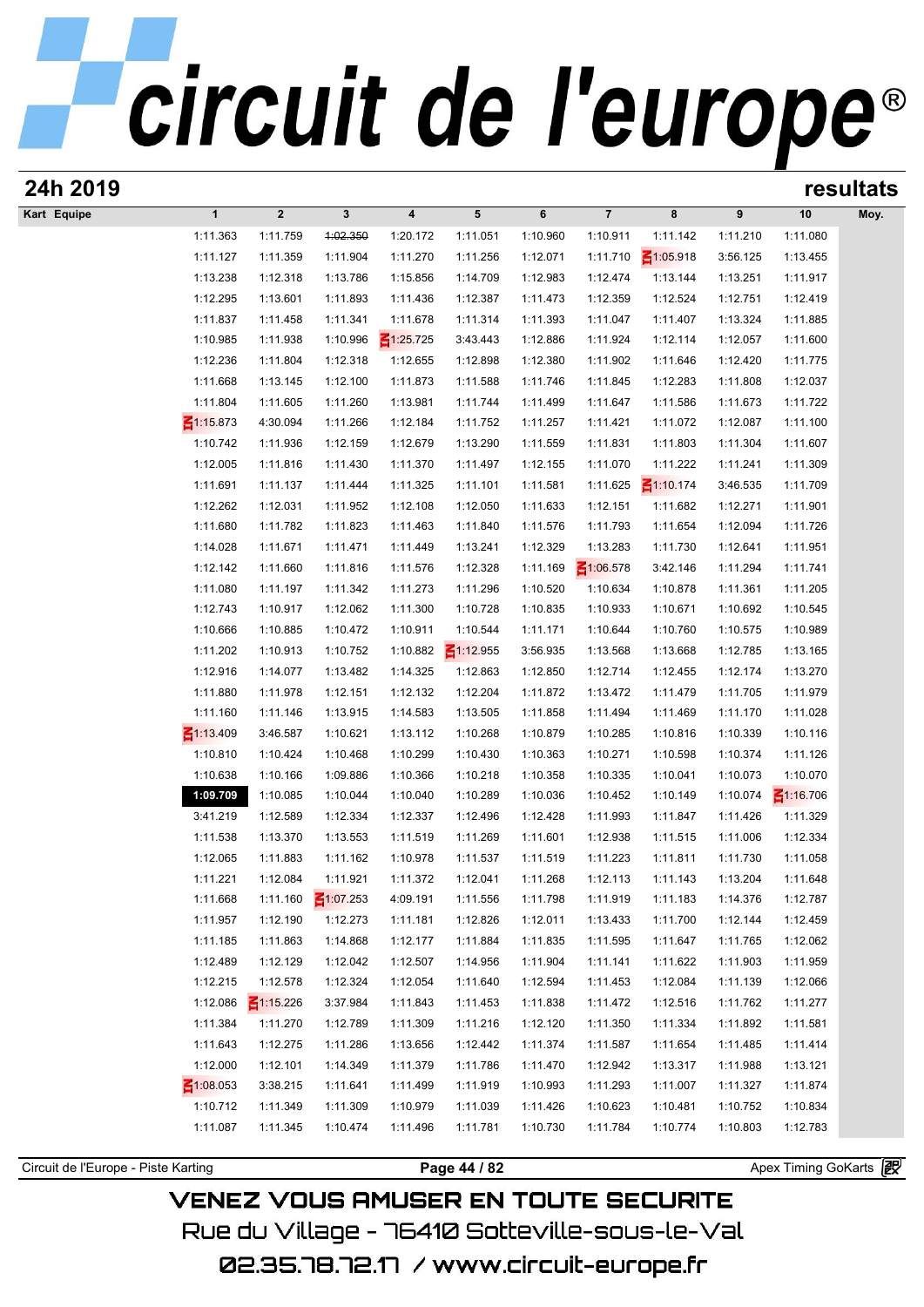| 24h 2019                            |                 |                  |                 |                         |              |          |                 |                 |                 |                       | resultats |
|-------------------------------------|-----------------|------------------|-----------------|-------------------------|--------------|----------|-----------------|-----------------|-----------------|-----------------------|-----------|
| Kart Equipe                         | $\mathbf{1}$    | $\boldsymbol{2}$ | $\mathbf{3}$    | $\overline{\mathbf{4}}$ | 5            | 6        | $\overline{7}$  | 8               | 9               | 10                    | Moy.      |
|                                     | 1:11.764        | 1:10.961         | 1:11.034        | 1:10.584                | 1:11.512     | 1:10.766 | 1:11.226        | $\leq 1:10.095$ | 3:59.595        | 1:13.925              |           |
|                                     | 1:12.541        | 1:13.590         | 1:13.130        | 1:12.657                | 1:12.099     | 1:11.374 | 1:11.313        | 1:11.571        | 1:12.505        | 1:12.384              |           |
|                                     | 1:13.309        | 1:11.723         | 1:11.958        | 1:12.512                | 1:15.364     | 1:11.533 | 1:11.696        | 1:12.277        | 1:12.449        | 1:12.029              |           |
|                                     | 1:11.934        | 1:13.083         | 1:11.942        | $\leq 1:11.866$         | 3:37.913     | 1:10.613 | 1:11.227        | 1:10.898        | 1:11.045        | 1:10.721              |           |
|                                     | 1:10.183        | 1:11.558         | 1:10.549        | 1:10.825                | 1:10.806     | 1:10.606 | 1:11.784        | 1:10.533        | 1:11.179        | 1:10.771              |           |
|                                     | 1:10.821        | 1:10.831         | 1:11.254        | 1:10.163                | 1:11.195     | 1:11.829 | 1:10.947        | 1:10.868        | 1:10.573        | 1:10.397              |           |
|                                     | 1:10.821        | 1:10.683         | 1:10.543        | 1:10.605                | 1:10.173     | 1:10.379 | 1:09.928        | 1:10.415        | 1:10.205        | 1:10.881              |           |
|                                     | 1:10.976        | 1:10.181         | 1:10.256        | 1:11.655                | 1:11.132     | 1:10.227 | $\leq 1:05.429$ | 3:41.973        | 1:12.297        | 1:12.205              |           |
|                                     | 1:12.844        | 1:11.800         | 1:11.851        | 1:11.112                | 1:11.713     | 1:12.043 | 1:12.073        | 1:11.178        | 1:11.420        | 1:11.376              |           |
|                                     | 1:11.836        | 1:11.273         | 1:12.398        | 1:12.004                | 1:11.043     | 1:12.070 | 1:11.155        | 1:11.338        | 1:13.948        | 1:11.671              |           |
|                                     | 1:12.519        | 1:10.999         | 1:10.935        | 1:11.404                | 1:11.324     | 1:11.366 | 1:11.251        | 1:11.201        | 1:11.137        | 1:10.918              |           |
|                                     | 1:10.962        | 1:11.529         | 1:11.376        | 1:12.344                | 1:11.285     | 1:10.902 | 1:11.876        | 1:12.512        | $\leq 1:16.420$ | 6:33.967              |           |
|                                     | 1:17.474        | 1:13.766         | 1:13.035        | 1:13.020                | 1:12.825     | 1:12.835 | 1:11.840        | 1:13.277        | 1:11.363        | 1:11.366              |           |
|                                     | 1:12.354        | 1:12.354         | 1:11.792        | 1:12.133                | 1:11.563     | 1:12.356 | 1:12.183        | 1:11.393        | 1:11.327        | 1:11.863              |           |
|                                     | 1:11.811        | 1:11.487         | 1:11.103        | 1:11.910                | 1:11.248     | 1:12.822 | 1:13.154        | 1:11.360        | 1:11.273        | 1:11.105              |           |
|                                     | 1:11.939        | 1:11.336         | $\leq 1:09.460$ | 3:39.085                | 1:12.082     | 1:12.245 | 1:12.431        | 1:11.685        | 1:11.411        | 1:12.194              |           |
|                                     | 1:11.801        | 1:11.853         | 1:11.715        | 1:12.142                | 1:12.442     | 1:12.313 | 1:13.576        | 1:11.646        | 1:11.253        | 1:11.971              |           |
|                                     | 1:11.673        | 1:13.399         | 1:12.217        | 1:11.552                | 1:12.469     | 1:12.228 | 1:11.632        | 1:11.767        | 1:13.192        | 1:11.782              |           |
|                                     | 1:12.133        | 1:12.051         | 1:12.089        | 1:12.240                | 1:12.513     | 1:12.167 | 1:12.061        | 1:13.261        | 1:14.206        | 1:12.046              |           |
|                                     | $\leq 1:07.284$ | 3:37.738         | 1:12.665        | 1:12.161                | 1:18.359     | 1:13.118 | 1:11.877        | 1:12.032        | 1:11.376        | 1:11.469              |           |
|                                     | 1:11.942        | 1:12.352         | 1:12.306        | 1:12.142                | 1:12.284     | 1:12.086 | 1:11.219        | 1:11.407        | 1:11.003        | 1:10.978              |           |
|                                     | 1:11.527        | 1:11.949         | 1:11.455        | 1:10.456                | 1:11.056     | 1:10.216 | 1:11.609        | 1:10.740        | 1:14.124        | 1:10.944              |           |
|                                     | 1:10.936        | 1:10.637         | 1:11.063        | 1:10.880                | 1:10.735     | 1:11.043 | 1:10.548        | 1:11.505        | $\leq 1:08.809$ | 3:56.150              |           |
|                                     | 1:12.302        | 1:12.726         | 1:11.519        | 1:12.347                | 1:11.839     | 1:12.053 | 1:12.694        | 1:11.504        | 1:11.684        | 1:13.893              |           |
|                                     | 1:12.029        | 1:13.077         | 1:11.562        | 1:11.539                | 1:11.810     | 1:11.886 | 1:12.780        | 1:12.196        | 1:13.516        | 1:11.846              |           |
|                                     | 1:11.645        | 1:11.509         | 1:11.718        | 1:13.856                | 1:13.087     | 1:12.497 | 1:11.537        | 1:11.374        | 1:11.479        | 1:11.827              |           |
|                                     | 1:11.795        | 1:10.817         | 1:11.083        | $\leq 1:07.318$         | 3:37.512     | 1:12.685 | 1:10.320        | 1:10.048        | 1:11.392        | 1:10.245              |           |
|                                     | 1:11.608        | 1:10.643         | 1:10.675        | 1:10.418                | 1:10.388     | 1:10.153 | 1:10.389        | 1:10.671        | 1:10.586        | 1:10.542              |           |
|                                     | 1:10.128        | 1:10.530         | 1:09.979        | 1:10.532                | 1:11.780     | 1:10.400 | 1:10.243        | 1:10.684        | 1:11.143        | 1:10.366              |           |
|                                     | 1:10.236        | 1:10.477         | 1:10.707        | 1:12.447                | 1:11.080     | 1:09.971 | 1:12.002        | 1:10.038        | 1:09.924        | 1:10.394              |           |
|                                     | $\leq 1:05.691$ | 3:42.559         | 1:12.733        | 1:12.938                | 1:13.350     | 1:11.786 | 1:17.401        | 1:12.045        | 1:12.123        | 1:12.646              |           |
|                                     | 1:11.890        | 1:11.820         | 1:11.955        | 1:12.042                | 1:11.834     | 1:13.018 | 1:14.049        | 1:11.808        | 1:11.324        | 1:11.250              |           |
|                                     | 1:11.587        | 1:13.402         | 1:12.155        | 1:11.541                | 1:12.879     | 1:12.725 | 1:11.570        | 1:11.319        | 1:11.512        | 1:11.262              |           |
|                                     | 1:11.298        | 1:11.386         | 1:11.221        | 1:11.355                | 1:11.507     | 1:11.804 | 1:12.306        | $\leq 1:08.488$ | 3:59.268        | 1:11.120              |           |
|                                     | 1:13.659        | 1:12.658         | 1:12.775        | 1:12.591                | 1:14.191     | 1:13.590 | 1:13.551        | 1:12.414        | 1:12.847        | 1:13.166              |           |
|                                     | 1:12.609        | 1:12.473         | 1:12.473        | 1:11.195                | 1:10.609     | 1:10.805 | 1:10.392        | 1:10.507        | 1:10.741        | 1:10.679              |           |
|                                     | 1:10.989        | 1:10.541         | 1:11.023        | 1:10.477                | 1:10.691     | 1:10.155 | 1:10.435        | 1:11.721        | 1:11.581        | 1:11.017              |           |
|                                     | 1:11.417        | 1:11.026         | 1:11.336        | 1:12.383                | 1:10.292     | 1:11.541 | $\leq 1:08.666$ | 3:42.800        | 1:12.839        | 1:11.436              |           |
|                                     | 1:11.359        | 1:11.595         | 1:11.809        | 1:11.382                | 1:11.656     | 1:11.572 | 1:12.503        | 1:12.019        | 1:12.387        | 1:12.251              |           |
|                                     | 1:11.507        | 1:12.065         | 1:12.106        | 1:11.652                | 1:11.934     | 1:11.626 | 1:11.737        | 1:11.769        | 1:11.989        | 1:11.902              |           |
|                                     | 1:11.454        | 1:11.506         | 1:11.254        | 1:12.011                | 1:11.603     | 1:12.078 | 1:16.539        | 1:12.201        | 1:11.833        | 1:11.840              |           |
|                                     | $\leq 1:06.351$ | 3:49.793         | 1:12.030        | 1:11.845                | 1:11.631     | 1:11.525 | 1:11.143        | 1:10.800        | 1:10.910        | 1:10.942              |           |
|                                     | 1:11.195        | 1:11.001         | 1:10.993        | 1:10.588                | 1:11.550     | 1:10.657 | 1:10.888        | 1:10.626        | 1:10.991        | 1:11.135              |           |
|                                     | 1:10.919        | 1:11.147         | 1:10.152        | 1:11.174                | 1:10.631     | 1:11.328 | 1:21.557        | 1:11.557        | 1:11.218        | 1:11.713              |           |
|                                     |                 |                  |                 |                         |              |          |                 |                 |                 | Apex Timing GoKarts 图 |           |
| Circuit de l'Europe - Piste Karting |                 |                  |                 |                         | Page 45 / 82 |          |                 |                 |                 |                       |           |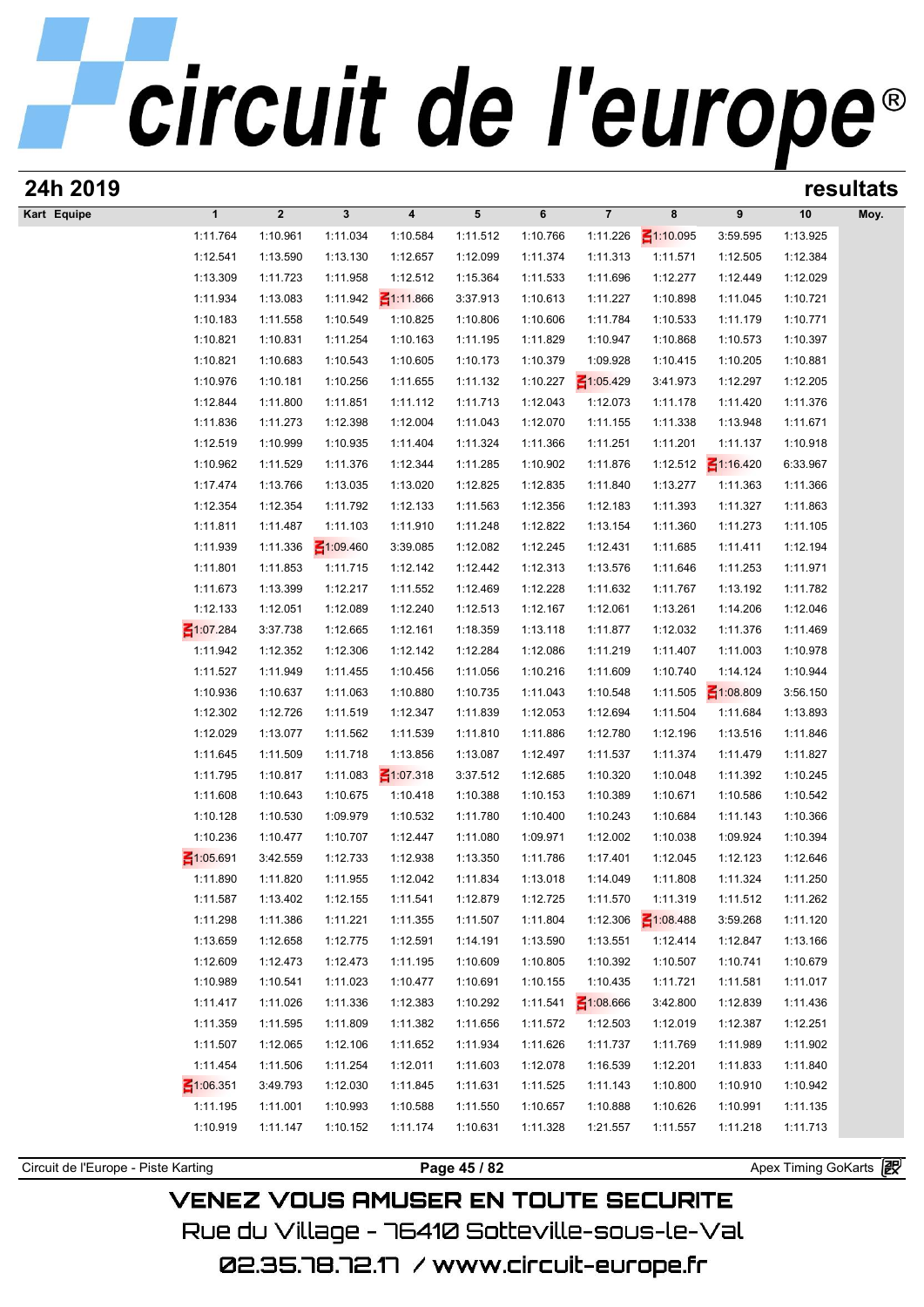| 24h 2019                            |                      |                      |                      |                         |                      |                      |                      |                      |                      |                      | resultats |
|-------------------------------------|----------------------|----------------------|----------------------|-------------------------|----------------------|----------------------|----------------------|----------------------|----------------------|----------------------|-----------|
| Kart Equipe                         | $\mathbf{1}$         | $\boldsymbol{2}$     | $\mathbf 3$          | $\overline{\mathbf{4}}$ | $5\phantom{.0}$      | 6                    | $\overline{7}$       | 8                    | 9                    | 10                   | Moy.      |
|                                     | 1:12.263             | 1:11.703             | 1:11.155             | 1:10.864                | 1:11.182             | 1:11.450             | 1:11.039             | $\leq 1:17.124$      | 3:46.326             | 1:12.484             |           |
|                                     | 1:11.861             | 1:12.595             | 1:12.691             | 1:11.848                | 1:11.790             | 1:12.084             | 1:11.785             | 1:12.081             | 1:11.484             | 1:12.025             |           |
|                                     | 1:13.001             | 1:14.033             | 1:12.741             | 1:11.748                | 1:13.116             | 1:11.430             | 1:11.385             | 1:12.106             | 1:11.343             | 1:15.565             |           |
|                                     | 1:13.076             | 1:14.223             | 1:12.555             | 1:12.658                | 1:12.651             | 1:11.921             | 1:11.973             | 1:12.479             | 1:13.138             | 1:12.651             |           |
|                                     | 1:12.387             | 1:12.795             | 1:11.628             | 1:13.122                | 1:11.797             | $\leq 1:07.742$      | 3:36.581             | 1:10.348             | 1:10.436             | 1:10.278             |           |
|                                     | 1:10.774             | 1:10.435             | 1:10.765             | 1:10.140                | 1:10.193             | 1:10.287             | 1:10.168             | 1:10.031             | 1:10.351             | 1:11.109             |           |
|                                     | 1:10.099             | 1:10.523             | 1:11.729             | 1:10.493                | 1:10.564             | 1:10.418             | 1:10.308             | 1:10.861             | 1:10.898             | 1:10.483             |           |
|                                     | 1:11.405             | 1:11.365             | 1:11.016             | 1:10.502                | 1:10.594             | 1:10.157             | 1:10.938             | 1:10.323             | 1:10.517             | 1:10.217             |           |
|                                     | 1:10.216             | 1:10.558             | 1:10.833             | 1:10.835                | 1:10.231             | 1:11.735             | 1:09.958             | 1:10.071             | 1:10.959             | 1:10.219             |           |
|                                     | 1:10.117             | 1:12.057             | 1:10.286             | $\leq 1:06.221$         | 3:37.068             | 1:11.540             | 1:13.043             | 1:11.664             | 1:12.008             | 1:12.168             |           |
|                                     | 1:11.357             | 1:11.179             | 1:11.203             | 1:11.393                | 1:11.051             | 1:10.888             | 1:12.295             | 1:11.001             | 1:11.129             | 1:11.208             |           |
|                                     | 1:11.062             | 1:11.280             | 1:11.348             | 1:11.035                | 1:11.663             | 1:11.043             | 1:10.717             | 1:16.657             | 1:10.883             | 1:11.315             |           |
|                                     | 1:11.221             | 1:11.366             | 1:11.013             | 1:10.909                | 1:10.990             | 1:10.878             | 1:11.236             | 1:10.811             | 1:11.895             | 1:12.589             |           |
|                                     | 1:12.940             | 1:11.549             | $\leq 1:06.083$      | 3:39.839                | 1:10.930             | 1:10.880             | 1:11.450             | 1:11.657             | 1:11.629             | 1:11.377             |           |
|                                     | 1:11.885             | 1:11.392             | 1:10.996             | 1:11.346                | 1:11.217             | 1:10.926             | 1:11.051             | 1:11.673             | 1:11.034             | 1:11.516             |           |
|                                     | 1:12.634             | 1:11.353             | 1:11.239             | 1:10.677                | 1:11.761             | 1:10.848             | 1:10.910             | 1:10.620             | 1:10.770             | 1:10.494             |           |
|                                     | 1:10.652             | 1:12.553             | 1:11.496             | 1:12.245                | 1:11.332             | 1:12.053             | 1:11.098             | 1:11.234             | 1:11.700             | 1:11.745             |           |
|                                     | 1:10.883             | 1:10.866             | 1:11.812             | 1:11.319                | 1:11.478             | 1:11.549             | 1:11.440             | 1:11.907             | $\leq 1:08.269$      | 3:38.110             |           |
|                                     | 1:12.314             | 1:11.908             | 1:11.491             | 1:12.609                | 1:11.839             | 1:11.595             | 1:11.838             | 1:11.642             | 1:13.751             | 1:11.532             |           |
|                                     | $\leq 1:07.512$      | 3:33.365             | 1:11.305             | 1:11.456                | 1:11.564             | 1:11.134             | 1:11.543             | 1:11.211             | 1:10.911             | 1:11.437             |           |
|                                     | 1:11.351             | 1:10.887             | 1:11.213             | 1:11.097                | 1:10.954             | 1:11.723             | 1:11.246             | 1:10.964             | 1:10.974             | 1:10.909             |           |
|                                     | 1:11.290             | 1:12.210             | 1:11.563             | 1:12.011                | 1:11.406             | 1:11.106             | 1:11.281             | 1:11.300             | 1:11.619             | 1:10.973             |           |
|                                     | 1:11.352             | 1:10.766             | 1:10.864             | 1:11.305                | 1:10.898             | 1:11.980             | 1:11.385             | 1:11.034             | 1:11.562             | 1:11.155             |           |
|                                     | 1:11.173             | 1:11.035             | 1:10.961             | 1:11.430                | 1:12.063             | 1:11.901             | 1:10.685             | 1:10.982             | 1:10.785             | 1:12.758             |           |
| <b>DIABOLO TEAM</b><br>21           | 1:18.548<br>1:11.340 | 1:13.972<br>1:11.047 | 1:11.980<br>1:12.078 | 1:11.317<br>1:11.000    | 1:11.514<br>1:12.019 | 1:12.478<br>1:12.289 | 1:11.285<br>1:10.826 | 1:11.261             | 1:11.763<br>1:11.262 | 1:11.872<br>1:10.954 | 1:11.923  |
|                                     | 1:11.319             | 1:11.251             | 1:11.078             | 1:11.451                | 1:11.475             | 1:11.721             | 1:12.187             | 1:10.908<br>1:11.778 | 1:11.081             | 1:11.744             |           |
|                                     | 1:11.161             | 1:11.181             | 1:11.803             | 1:11.378                | 1:11.139             | 1:13.556             | 1:11.967             | 1:11.786             | 1:11.638             | $\leq 1:08.985$      |           |
|                                     | 3:37.551             | 1:12.808             | 1:12.765             | 1:12.772                | 1:13.423             | 1:12.033             | 1:11.763             | 1:11.866             | 1:12.111             | 1:11.830             |           |
|                                     | 1:12.654             | 1:12.078             | 1:12.164             | 1:11.561                | 1:11.883             | 1:11.704             | 1:18.132             | 1:14.691             | 1:12.272             | 1:12.519             |           |
|                                     | 1:13.545             | 1:12.581             | 1:13.155             | 1:11.589                | 1:12.498             | 1:12.280             | 1:12.422             | 1:11.580             | 1:12.293             | 1:12.124             |           |
|                                     | 1:11.982             | 1:11.801             | 1:11.776             | $\leq 1:08.689$         | 3:51.161             | 1:13.355             | 1:12.712             | 1:12.391             | 1:13.288             | 1:13.244             |           |
|                                     | 1:13.080             | 1:12.465             | 1:12.398             | 1:12.361                | 1:15.027             | 1:13.798             | 1:12.458             | 1:13.042             | 1:13.423             | 1:12.501             |           |
|                                     | 1:12.088             | 1:12.064             | 1:13.018             | 1:12.400                | 1:12.161             | 1:12.456             | 1:12.818             | 1:13.221             | 1:12.396             | 1:13.146             |           |
|                                     | 1:12.672             | 1:12.723             | 1:12.496             | 1:12.986                | 1:12.610             | 1:13.124             | 1:12.719             | $\leq 1:10.864$      | 3:41.154             | 1:11.962             |           |
|                                     | 1:12.305             | 1:12.204             | 1:11.368             | 1:11.234                | 1:11.212             | 1:11.136             | 1:11.631             | 1:11.032             | 1:12.388             | 1:11.312             |           |
|                                     | 1:11.255             | 1:11.055             | 1:11.341             | 1:11.407                | 1:11.967             | 1:12.632             | 1:11.807             | 1:11.843             | 1:11.855             | 1:11.547             |           |
|                                     | 1:11.329             | 1:12.522             | 1:11.963             | 1:12.642                | 1:12.745             | 1:11.509             | 1:11.349             | 1:11.731             | 1:11.744             | 1:11.030             |           |
|                                     | 1:11.324             | 1:11.568             | 1:12.279             | 1:13.207                | 1:12.989             | $\leq 1:08.141$      | 3:49.958             | 1:12.081             | 1:11.994             | 1:11.739             |           |
|                                     | 1:12.108             | 1:11.369             | 1:11.652             | 1:11.211                | 1:10.945             | 1:10.891             | 1:12.769             | 1:10.977             | 1:10.660             | 1:11.943             |           |
|                                     | 1:11.043             | 1:10.926             | 1:10.559             | 1:10.797                | 1:11.524             | 1:12.573             | 1:10.384             | 1:11.312             | 1:12.098             | 1:11.720             |           |
|                                     | 1:11.096             | 1:10.737             | 1:10.816             | 1:11.036                | 1:12.330             | 1:12.403             | 1:10.836             | 1:10.910             | 1:10.940             | 1:11.173             |           |
|                                     | 1:12.242             | 1:11.050             | 1:11.055             | $\leq 1:07.613$         | 3:52.453             | 1:13.842             | 1:13.756             | 1:13.728             | 1:12.897             | 1:13.631             |           |
|                                     | 1:13.671             | 1:12.965             | 1:13.208             | 1:13.176                | 1:13.282             | 1:12.983             | 1:13.630             | 1:13.122             | 1:13.057             | 1:13.604             |           |
|                                     |                      |                      |                      |                         |                      |                      |                      |                      |                      |                      |           |
| Circuit de l'Europe - Piste Karting |                      |                      |                      |                         | Page 46 / 82         |                      |                      |                      |                      | Apex Timing GoKarts  |           |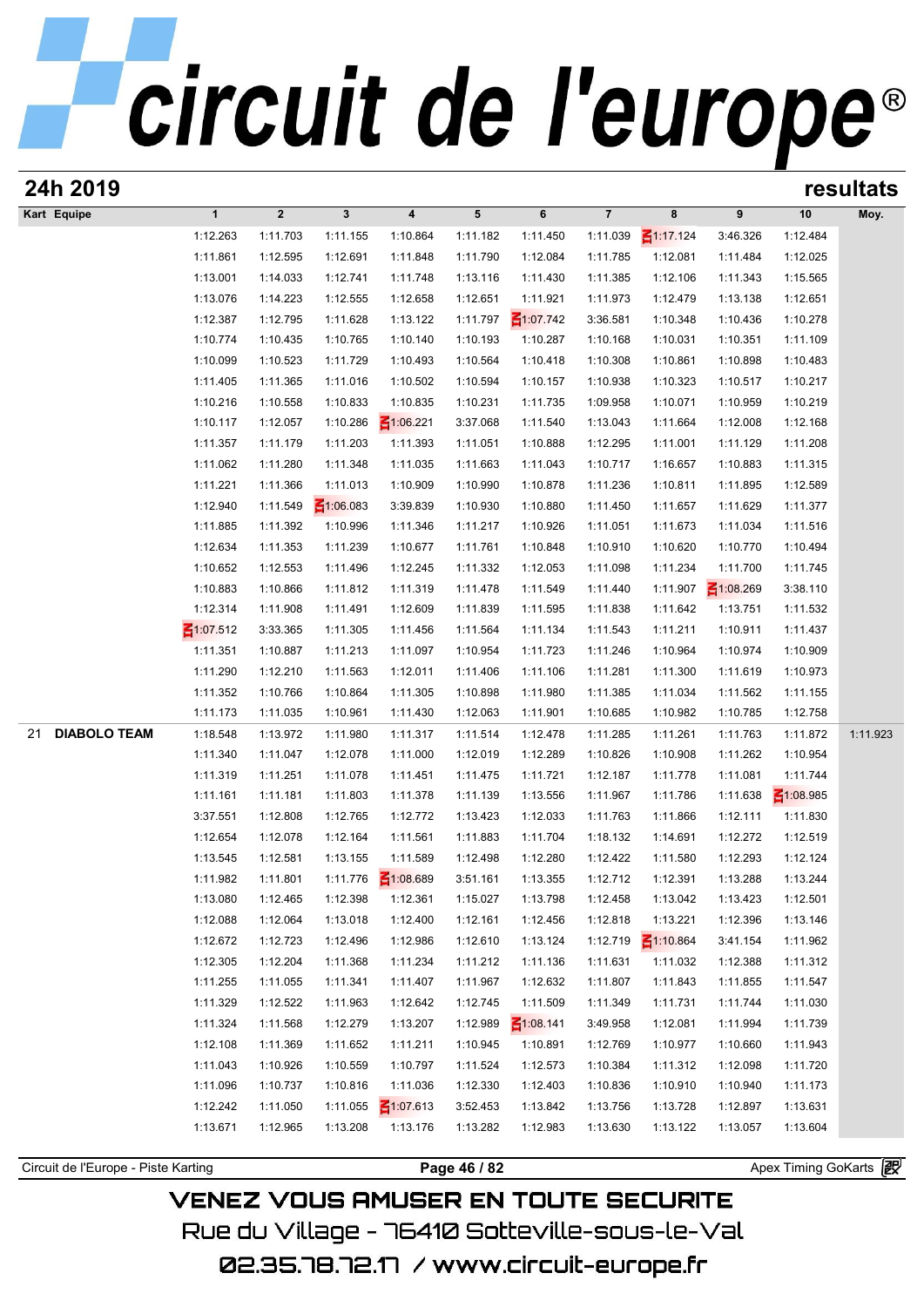| 24h 2019                            |                      |                      |                      |                      |                          |                      |                      |                             |                      |                       | resultats |
|-------------------------------------|----------------------|----------------------|----------------------|----------------------|--------------------------|----------------------|----------------------|-----------------------------|----------------------|-----------------------|-----------|
| Kart Equipe                         | $\mathbf{1}$         | $\boldsymbol{2}$     | $\mathbf{3}$         | 4                    | 5                        | 6                    | $\overline{7}$       | 8                           | 9                    | 10                    | Moy.      |
|                                     | 1:13.969             | 1:14.499             | 1:13.390             | 1:13.899             | 1:12.852                 | 1:13.578             | 1:13.571             | 1:12.681                    | 1:13.130             | 1:12.876              |           |
|                                     | 1:12.937             | 1:13.404             | 1:12.971             | 1:13.263             | 1:12.568                 | 1:12.630             | 1:12.466             | 1:13.043                    | 1:13.005             | 1:12.685              |           |
|                                     | 1:13.126             | $\leq 1:09.767$      | 3:42.990             | 1:13.003             | 1:12.998                 | 1:12.569             | 1:12.321             | 1:12.192                    | 1:12.316             | 1:12.190              |           |
|                                     | 1:11.883             | 1:12.399             | 1:11.224             | 1:12.404             | 1:11.818                 | 1:11.466             | 1:11.793             | 1:11.291                    | 1:11.573             | 1:11.546              |           |
|                                     | 1:11.440             | 1:11.756             | 1:11.465             | 1:12.329             | 1:11.129                 | 1:11.263             | 1:11.095             | 1:12.171                    | 1:11.536             | 1:11.575              |           |
|                                     | 1:11.718             | 1:12.968             | 1:11.536             | 1:11.218             | 1:12.274                 | 1:11.602             | 1:11.218             | 1:11.620                    | 1:11.033             | 1:11.410              |           |
|                                     | 1:11.612             | 1:11.370             | $\leq 1:07.551$      | 3:37.984             | 1:11.932                 | 1:11.948             | 1:11.443             | 1:11.062                    | 1:11.181             | 1:10.964              |           |
|                                     | 1:11.258             | 1:11.018             | 1:12.001             | 1:11.601             | 1:11.051                 | 1:11.315             | 1:11.057             | 1:10.990                    | 1:11.549             | 1:11.942              |           |
|                                     | 1:10.933             | 1:10.870             | 1:11.190             | 1:10.825             | 1:11.227                 | 1:11.547             | 1:10.634             | 1:10.767                    | 1:10.709             | 1:10.979              |           |
|                                     | 1:10.984             | 1:11.041             | 1:11.036             | 1:10.740             | 1:10.888                 | 1:11.531             | 1:11.491             | 1:10.687                    | $\leq 1:08.500$      | 3:42.553              |           |
|                                     | 1:12.268             | 1:11.882             | 1:12.418             | 1:11.329             | 1:12.452                 | 1:11.808             | 1:11.921             | 1:12.030                    | 1:11.611             | 1:11.712              |           |
|                                     | 1:12.822             | 1:11.151             | 1:11.606             | 1:11.749             | 1:11.801                 | 1:11.489             | 1:11.719             | 1:11.578                    | 1:13.058             | 1:13.171              |           |
|                                     | 1:11.741             | 1:11.825             | 1:15.777             | 1:12.057             | 1:11.999                 | 1:11.925             | 1:12.479             | 1:12.726                    | 1:12.415             | 1:12.127              |           |
|                                     | 1:12.622             | 1:12.048             | 1:11.728             | 1:12.609             | 1:11.884                 | 1:11.933             | 1:11.919             | 1:12.270                    | 1:11.727             | 1:11.503              |           |
|                                     | 1:11.837             | 1:11.940             | $\leq 1:08.062$      | 3:56.517             | 1:13.319                 | 1:12.753             | 1:12.683             | 1:12.693                    | 1:12.698             | 1:12.883              |           |
|                                     | 1:12.460             | 1:12.392             | 1:12.769             | 1:12.747             | 1:12.328                 | 1:12.856             | 1:12.421             | 1:12.803                    | 1:13.276             | 1:13.849              |           |
|                                     | 1:14.302             | 1:12.763             | 1:13.491<br>1:12.617 | 1:12.957             | 1:13.271<br>1:12.361     | 1:14.762             | 1:12.648             | 1:12.272<br>$\leq 1:10.497$ | 1:13.087<br>4:00.053 | 1:12.529              |           |
|                                     | 1:14.210<br>1:13.047 | 1:12.996<br>1:11.914 | 1:12.175             | 1:13.474<br>1:11.765 | 1:11.899                 | 1:12.733             | 1:13.245<br>1:12.221 | 1:11.675                    | 1:11.801             | 1:12.852<br>1:11.727  |           |
|                                     | 1:11.588             | 1:11.402             | 1:11.672             | 1:11.561             | 1:11.632                 | 1:12.110<br>1:11.581 | 1:12.044             | 1:11.417                    | 1:11.900             | 1:11.133              |           |
|                                     | 1:11.349             | 1:11.991             | 1:11.783             | 1:11.576             | 1:11.819                 | 1:13.080             | 1:11.083             | 1:11.947                    | 1:11.506             | 1:11.554              |           |
|                                     | 1:11.567             | 1:11.314             | 1:11.182             | 1:11.250             | 1:11.185                 | 1:15.100             | 1:11.724             | $\leq 1:08.729$             | 3:39.494             | 1:11.647              |           |
|                                     | 1:11.533             | 1:11.380             | 1:11.140             | 1:10.881             | 1:10.581                 | 1:10.705             | 1:10.670             | 1:10.813                    | 1:10.676             | 1:12.605              |           |
|                                     | 1:14.779             | 1:11.162             | 1:10.876             | 1:10.947             | 1:10.852                 | 1:11.031             | 1:11.152             | 1:10.851                    | 1:10.886             | 1:11.046              |           |
|                                     | 1:10.963             | 1:12.447             | 1:10.961             | 1:10.756             | 1:11.023                 | 1:10.843             | 1:11.720             | 1:12.101                    | 1:10.858             | 1:10.728              |           |
|                                     | 1:10.989             | 1:10.670             | 1:11.450             | 1:10.992             | 1:10.703                 | 1:10.821             | 1:11.542             | 1:10.687                    | 1:11.061             | 1:10.529              |           |
|                                     | 1:10.924             | 1:11.003             | 1:10.507             |                      | 1:11.612 $\leq$ 1:10.161 | 3:39.836             | 1:13.179             | 1:13.600                    | 1:13.079             | 1:13.648              |           |
|                                     | 1:15.861             | 1:13.526             | 1:12.770             | 1:12.886             | 1:12.769                 | 1:13.151             | 1:12.976             | 1:13.455                    | 1:13.457             | 1:14.162              |           |
|                                     | 1:12.675             | 1:12.900             | 1:12.805             | 1:12.780             | 1:13.727                 | 1:12.322             | 1:12.572             | 1:14.140                    | 1:12.791             | 1:12.827              |           |
|                                     | 1:13.152             | 1:14.966             | 1:12.809             | 1:13.555             | 1:12.743                 | 1:13.041             | 1:13.535             | 1:13.086                    | 1:13.041             | 1:13.118              |           |
|                                     | 1:12.850             | 1:12.766             | 1:12.541             | 1:13.201             | 1:13.411                 | 1:12.722             | 1:14.516             | 1:13.008                    | 1:13.130             | $\leq 1:10.574$       |           |
|                                     | 3:46.022             | 1:13.119             | 1:12.341             | 1:13.480             | 1:13.086                 | 1:12.379             | 1:12.267             | 1:12.193                    | 1:12.132             | 1:11.939              |           |
|                                     | 1:12.505             | 1:11.611             | 1:11.585             | 1:12.277             | 1:11.242                 | 1:11.427             | 1:11.639             | 1:13.732                    | 1:11.738             | 1:11.666              |           |
|                                     | 1:11.566             | 1:11.470             | 1:11.408             | 1:12.207             | 1:11.345                 | 1:11.521             | 1:11.319             | 1:11.564                    | 1:13.284             | 1:11.454              |           |
|                                     | 1:12.358             | 1:11.431             | 1:12.059             | 1:12.923             | 1:11.542                 | 1:11.908             | 1:11.158             | 1:11.238                    | 1:11.054             | 1:11.279              |           |
|                                     | 1:11.206             | 1:11.131             | 1:11.868             | 1:12.465             | 1:11.645                 | 1:11.870             | 1:11.801             | $\leq 1:09.953$             | 6:35.054             | 1:13.031              |           |
|                                     | 1:11.850             | 1:12.049             | 1:11.977             | 1:12.227             | 1:12.095                 | 1:12.037             | 1:13.166             | 1:12.028                    | 1:11.848             | 1:11.315              |           |
|                                     | 1:12.164             | 1:11.180             | 1:11.127             | 1:11.508             | 1:11.337                 | 1:11.443             | 1:11.792             | 1:11.449                    | 1:11.559             | 1:12.446              |           |
|                                     | 1:11.247             | 1:14.570             | 1:15.341             | 1:13.385             | 1:13.341                 | 1:11.916             | 1:11.563             | 1:11.321                    | 1:11.304             | $\leq 1:07.806$       |           |
|                                     | 3:36.708             | 1:11.405             | 1:10.823             | 1:11.662             | 1:11.126                 | 1:11.052             | 1:11.462             | 1:11.192                    | 1:12.228             | 1:10.665              |           |
|                                     | 1:10.508             | 1:10.624             | 1:10.627             | 1:10.514             | 1:10.548                 | 1:10.338             | 1:10.356             | 1:11.966                    | 1:10.593             | 1:12.040              |           |
|                                     | 1:13.342             | 1:10.932             | 1:10.802             | 1:12.016             | 1:10.366                 | 1:09.802             | 1:10.323             | 1:10.747                    | 1:11.007             | 1:10.508              |           |
|                                     | 1:10.244             | 1:09.999             | 1:10.286             | 1:10.255             | 1:10.143                 | 1:10.974             | 1:11.100             | 1:10.270                    | 1:11.088             | ₹1:10.379             |           |
|                                     | 3:44.045             | 1:13.145             | 1:12.453             | 1:13.039             | 1:12.776                 | 1:12.515             | 1:12.680             | 1:12.894                    | 1:12.869             | 1:13.349              |           |
|                                     |                      |                      |                      |                      |                          |                      |                      |                             |                      |                       |           |
| Circuit de l'Europe - Piste Karting |                      |                      |                      |                      | Page 47 / 82             |                      |                      |                             |                      | Apex Timing GoKarts 图 |           |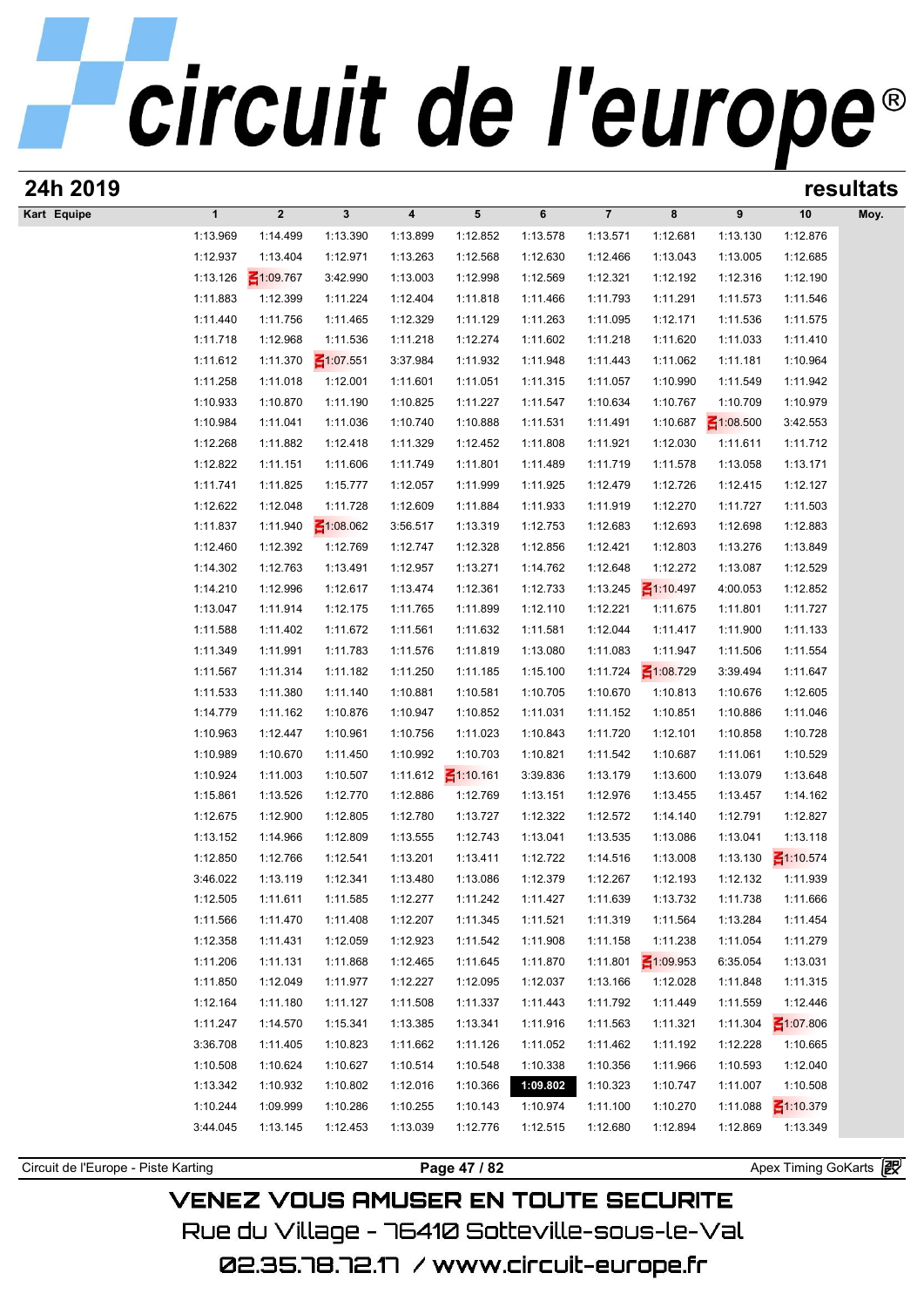| 24h 2019                            |                             |                         |                      |                         |                      |                      |                      |                      |                      |                       | resultats |
|-------------------------------------|-----------------------------|-------------------------|----------------------|-------------------------|----------------------|----------------------|----------------------|----------------------|----------------------|-----------------------|-----------|
| Kart Equipe                         | $\mathbf{1}$                | $\overline{\mathbf{2}}$ | $\mathbf{3}$         | $\overline{\mathbf{4}}$ | 5                    | 6                    | $\overline{7}$       | 8                    | 9                    | 10                    | Moy.      |
|                                     | 1:13.027                    | 1:13.047                | 1:13.930             | 1:12.797                | 1:12.967             | 1:12.345             | 1:12.420             | 1:12.831             | 1:12.656             | 1:12.963              |           |
|                                     | 1:12.876                    | 1:12.563                | 1:12.691             | 1:12.693                | 1:12.659             | 1:12.831             | 1:14.963             | 1:12.496             | 1:12.585             | 1:12.368              |           |
|                                     | 1:13.103                    | 1:12.285                | 1:12.527             | 1:12.325                | 1:13.104             | 1:12.647             | 1:13.345             | $\leq 1:09.350$      | 3:45.586             | 1:13.092              |           |
|                                     | 1:11.949                    | 1:11.538                | 1:11.248             | 1:11.372                | 1:11.122             | 1:10.915             | 1:11.131             | 1:10.939             | 1:11.542             | 1:11.603              |           |
|                                     | 1:10.924                    | 1:11.599                | 1:12.394             | 1:11.280                | 1:11.166             | 1:11.482             | 1:11.083             | 1:10.907             | 1:12.091             | 1:11.494              |           |
|                                     | 1:11.095                    | 1:11.298                | 1:12.550             | 1:11.894                | 1:11.093             | 1:11.192             | 1:11.168             | 1:10.834             | 1:11.237             | 1:11.688              |           |
|                                     | 1:11.875                    | 1:12.097                | 1:11.227             | 1:11.358                | 1:11.591             | 1:11.623             | 1:12.579             | $\leq 1:13.752$      | 3:38.668             | 1:12.166              |           |
|                                     | 1:12.123                    | 1:12.017                | 1:11.574             | 1:11.232                | 1:11.342             | 1:11.147             | 1:11.254             | 1:11.406             | 1:12.144             | 1:11.159              |           |
|                                     | 1:11.293                    | 1:11.565                | 1:11.131             | 1:10.941                | 1:11.155             | 1:11.530             | 1:11.887             | 1:11.447             | 1:11.172             | 1:11.092              |           |
|                                     | 1:11.349                    | 1:11.061                | 1:11.023             | 1:10.791                | 1:11.128             | 1:11.176             | 1:11.131             | 1:11.103             | 1:10.964             | 1:12.645              |           |
|                                     | 1:12.398                    | 1:12.304                | 1:10.919             | 1:12.087                | 1:11.644             | 1:10.950             | 1:13.511             | 1:11.724             | 1:12.165             | 1:11.402              |           |
|                                     | 1:11.387                    | 1:11.821                | 1:11.523             | $\leq 1:07.852$         | 3:38.363             | 1:12.232             | 1:12.122             | 1:12.251             | 1:12.231             | 1:11.802              |           |
|                                     | 1:12.407<br>1:11.780        | 1:11.739<br>1:12.486    | 1:11.855             | 1:12.183<br>1:11.482    | 1:11.587             | 1:11.699             | 1:11.333             | 1:13.969             | 1:12.439<br>1:11.322 | 1:11.746<br>1:11.387  |           |
|                                     | 1:12.363                    | 1:11.336                | 1:11.701<br>1:13.112 | 1:11.551                | 1:11.518<br>1:11.319 | 1:11.968<br>1:11.948 | 1:11.154<br>1:11.859 | 1:11.207<br>1:12.008 | 1:11.192             | 1:11.399              |           |
|                                     | 1:11.497                    | 1:12.905                | 1:11.593             | $\leq 1:07.890$         | 3:39.632             | 1:12.817             | 1:13.390             | 1:15.853             | 1:12.968             | 1:12.596              |           |
|                                     | 1:12.471                    | 1:12.380                | 1:12.327             | 1:12.343                | 1:12.702             | 1:11.924             | 1:12.447             | 1:12.111             | 1:12.463             | 1:12.333              |           |
|                                     | 1:12.487                    | 1:12.271                | 1:12.113             | 1:12.654                | 1:13.345             | 1:13.318             | 1:13.689             | 1:12.640             | 1:12.976             | 1:12.835              |           |
|                                     | 1:12.394                    | 1:12.316                | 1:12.863             | 1:11.878                | 1:12.780             | 1:13.215             | $\leq 1:09.070$      | 3:43.751             | 1:11.501             | 1:11.665              |           |
|                                     | 1:11.230                    | 1:11.193                | 1:11.119             | 1:11.300                | 1:11.531             | 1:11.235             | 1:11.309             | 1:10.850             | 1:10.711             | 1:10.746              |           |
|                                     | 1:11.464                    | 1:10.895                | 1:10.843             | 1:10.858                | 1:10.579             | 1:10.646             | 1:10.763             | 1:10.947             | 1:10.614             | 1:11.142              |           |
|                                     | 1:11.278                    | $\leq 1:07.928$         | 3:36.033             | 1:11.967                | 1:11.593             | 1:11.811             | 1:11.918             | 1:11.550             | 1:11.653             | 1:11.897              |           |
|                                     | 1:11.239                    | 1:11.233                | 1:11.055             | 1:11.260                | 1:11.340             | 1:11.518             | 1:13.570             | 1:16.685             | 1:11.700             | 1:11.889              |           |
|                                     | 1:11.880                    | 1:11.606                | 1:11.380             | 1:11.412                | 1:12.835             | 1:11.123             | 1:11.861             | 1:11.164             | 1:10.975             | 1:11.358              |           |
|                                     | 1:11.284                    | 1:11.006                | 1:11.037             | 1:11.229                | 1:11.002             | 1:11.642             | 1:11.979             | 1:11.841             | 1:11.090             | 1:11.111              |           |
|                                     | 1:10.962                    | 1:11.266                | 1:11.328             | $\leq 1:06.455$         | 3:40.236             | 1:12.040             | 1:13.309             | 1:12.541             | 1:11.810             | 1:11.830              |           |
|                                     | 1:12.218                    | 1:12.286                | 1:12.414             | 1:12.052                | 1:11.766             | 1:12.087             | 1:12.169             | 1:12.268             | 1:11.585             | 1:11.967              |           |
|                                     | 1:12.244                    | 1:12.256                | 1:12.003             | 1:11.468                | 1:12.106             | 1:12.016             | 1:12.802             | 1:12.096             | 1:12.034             | 1:12.358              |           |
|                                     | 1:11.713                    | 1:12.068                | 1:12.011             | $\leq 1:07.910$         | 4:03.086             | 1:11.750             | 1:11.478             | 1:11.322             | 1:11.476             | 1:11.055              |           |
|                                     | 1:11.287                    | 1:11.042                | 1:11.422             | 1:11.881                | 1:11.231             | 1:10.945             | 1:10.892             | 1:11.220             | 1:11.022             | 1:11.029              |           |
|                                     | 1:10.956                    | 1:10.783                | 1:12.768             | 1:11.722                | 1:11.227             | 1:11.195             | 1:11.055             | 1:10.953             | 1:10.881             | $\leq 1:05.320$       |           |
|                                     | 3:35.725                    | 1:11.260                | 1:10.825             | 1:10.847                | 1:10.752             | 1:11.173             | 1:10.516             | 1:10.306             | 1:10.504             | 1:11.744              |           |
|                                     | 1:10.249                    | 1:11.035                | 1:10.795             | 1:11.377                | 1:10.953             | 1:10.824             | 1:10.651             | 1:10.672             | 1:10.414             | 1:10.517              |           |
|                                     | 1:12.020                    | 1:09.967                | 1:10.429             | 1:11.366                | 1:11.483             | 1:13.374             | 1:10.885             | 1:10.943             | 1:10.790             | 1:10.355              |           |
|                                     | 1:10.247                    | 1:10.150                | 1:11.101             | 1:10.745                | 1:09.972             | 1:09.939             | 1:10.738             | 1:10.026             | 1:10.643             | 1:10.327              |           |
|                                     | ₹1:08.134                   | 3:44.372                | 1:12.443             | 1:12.582                | 1:12.547             | 1:12.461             | 1:12.551             | 1:12.420             | 1:12.673             | 1:13.018              |           |
|                                     | 1:12.081                    | 1:12.207                | 1:12.358             | 1:12.628                | 1:12.865             | 1:12.304             | 1:12.885             | 1:12.935             | 1:12.936             | 1:12.644              |           |
|                                     | 1:12.881                    | 1:13.029                | 1:12.849             | 1:12.389                | 1:12.642             | 1:12.445             | 1:13.169             | 1:12.224             | 1:12.587             | 1:12.609              |           |
|                                     | 1:12.259                    | 1:12.570                | 1:12.543             | 1:12.853                | 1:12.525             | 1:12.487             | 1:12.469             | $\leq 1:08.277$      | 3:39.014             | 1:11.594              |           |
|                                     | 1:11.241                    | 1:10.926                | 1:11.549             | 1:12.882                | 1:11.105             | 1:10.856             | 1:11.029             | 1:11.323             | 1:11.696             | 1:11.627              |           |
|                                     | 1:10.567                    | 1:10.649                | 1:11.008             | 1:11.363                | 1:10.670             | 1:12.069             | 1:11.205             | 1:11.961             | 1:12.059             | 1:11.118              |           |
|                                     | 1:10.932<br>$\leq 1:08.710$ | 1:10.931                | 1:11.063             | 1:11.111                | 1:11.067             | 1:11.435             | 1:11.132             | 1:11.120             | 1:11.013             | 1:11.808              |           |
|                                     | 1:11.116                    | 3:36.631<br>1:11.459    | 1:11.188<br>1:11.332 | 1:11.571<br>1:11.129    | 1:12.391<br>1:11.050 | 1:12.369<br>1:11.849 | 1:11.261<br>1:11.264 | 1:11.503<br>1:11.003 | 1:11.490<br>1:11.350 | 1:11.648<br>1:11.717  |           |
|                                     |                             |                         |                      |                         |                      |                      |                      |                      |                      |                       |           |
| Circuit de l'Europe - Piste Karting |                             |                         |                      |                         | Page 48 / 82         |                      |                      |                      |                      | Apex Timing GoKarts 图 |           |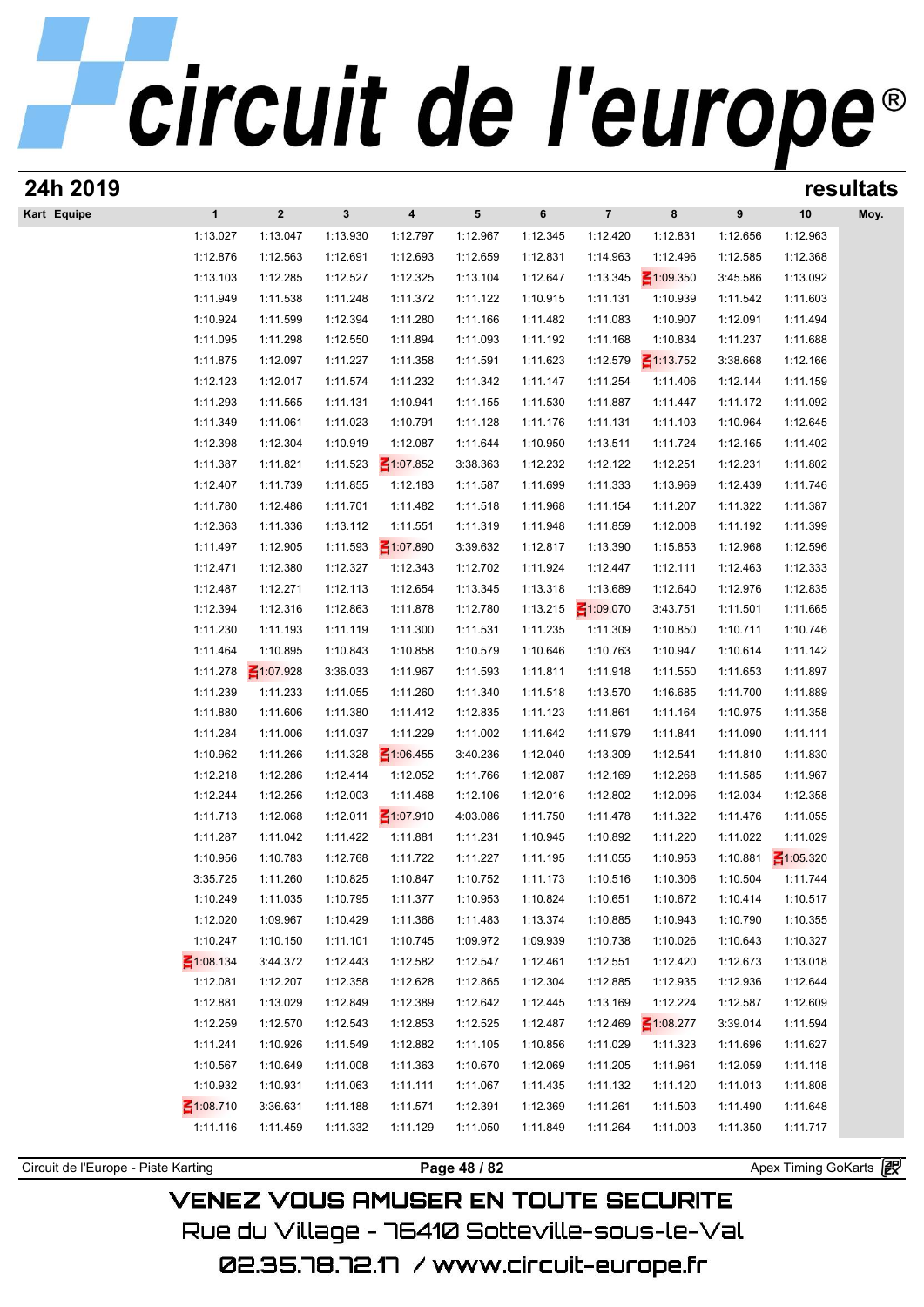| 24h 2019                            |                      |                      |                      |                         |                      |                      |                      |                             |                      |                       | resultats |
|-------------------------------------|----------------------|----------------------|----------------------|-------------------------|----------------------|----------------------|----------------------|-----------------------------|----------------------|-----------------------|-----------|
| Kart Equipe                         | $\mathbf{1}$         | $\boldsymbol{2}$     | $\mathbf{3}$         | $\overline{\mathbf{4}}$ | 5                    | 6                    | $\overline{7}$       | 8                           | 9                    | 10                    | Moy.      |
|                                     | 1:11.910             | 1:11.020             | 1:11.147             | 1:11.199                | 1:11.183             | 1:11.191             | 1:11.458             | 1:11.360                    | 1:11.277             | 1:11.687              |           |
|                                     | 1:11.427             | $\leq 1:07.840$      | 3:39.581             | 1:12.108                | 1:12.302             | 1:12.226             | 1:12.378             | 1:12.144                    | 1:12.087             | 1:12.545              |           |
|                                     | 1:12.437             | 1:12.551             | 1:12.200             | 1:12.645                | 1:11.920             | 1:12.110             | 1:11.993             | 1:11.896                    | 1:11.781             | 1:11.839              |           |
|                                     | 1:12.190             | 1:12.295             | 1:12.272             | 1:12.094                | 1:12.465             | $\leq 1:07.538$      | 3:43.811             | 1:12.160                    | 1:13.578             | 1:11.899              |           |
|                                     | 1:11.206             | 1:11.475             | 1:11.670             | 1:12.847                | 1:11.563             | 1:12.270             | 1:10.795             | 1:11.124                    | 1:11.234             | 1:11.784              |           |
|                                     | 1:11.347             | 1:11.515             | 1:11.318             | 1:11.259                | 1:11.512             | 1:12.199             | 1:12.674             | 1:12.855                    |                      |                       |           |
| <b>ORKA TIDOM</b><br>30             | 1:19.726             | 1:17.678             | 1:12.571             | 1:11.936                | 1:12.445             | 1:13.099             | 1:11.438             | 1:11.281                    | 1:10.983             | 1:12.006              | 1:12.067  |
|                                     | 1:11.150             | 1:10.746             | 1:10.723             | 1:10.440                | 1:10.616             | 1:10.649             | 1:10.585             | 1:10.496                    | 1:10.654             | 1:10.762              |           |
|                                     | 1:11.705             | 1:11.047             | 1:10.584             | 1:12.513                | 1:10.897             | 1:11.636             | 1:12.450             | 1:10.875                    | 1:12.180             | 1:10.896              |           |
|                                     | 1:11.211             | 1:10.921             | 1:11.020             | 1:10.868                | $\leq 1:05.287$      | 3:37.214             | 1:11.733             | 1:11.531                    | 1:12.249             | 1:12.461              |           |
|                                     | 1:11.304             | 1:11.692             | 1:11.500             | 1:11.634                | 1:11.202             | 1:11.295             | 1:11.304             | 1:12.138                    | 1:12.688             | 1:11.238              |           |
|                                     | 1:12.512<br>1:11.826 | 1:11.416<br>1:11.639 | 1:11.619<br>1:11.565 | 1:11.272<br>1:11.385    | 1:11.601<br>1:11.957 | 1:12.169<br>1:11.440 | 1:12.422<br>1:11.632 | 1:11.544<br>$\leq 1:07.897$ | 1:11.447<br>3:41.349 | 1:11.731<br>1:13.372  |           |
|                                     | 1:13.475             | 1:13.033             | 1:13.394             | 1:13.424                | 1:13.526             | 1:13.237             | 1:13.893             | 1:14.116                    | 1:13.693             | 1:13.641              |           |
|                                     | 1:13.900             | 1:13.129             | 1:12.657             | 1:13.198                | 1:13.329             | 1:13.554             | 1:13.278             | 1:13.281                    | 1:13.213             | 1:13.330              |           |
|                                     | 1:13.105             | 1:13.432             | 1:14.026             | 1:13.133                | 1:13.152             | 1:13.399             | 1:14.141             | 1:13.655                    | 1:13.900             | $\leq 1:13.468$       |           |
|                                     | 3:42.111             | 1:12.646             | 1:13.855             | 1:14.385                | 1:11.877             | 1:11.403             | 1:12.196             | 1:11.615                    | 1:11.595             | 1:11.461              |           |
|                                     | 1:11.357             | 1:12.036             | 1:12.395             | 1:11.599                | 1:12.116             | 1:11.985             | 1:13.494             | 1:11.715                    | 1:11.908             | 1:11.404              |           |
|                                     | 1:11.500             | 1:12.361             | 1:15.147             | 1:11.845                | 1:11.597             | 1:11.223             | 1:11.700             | 1:11.606                    | 1:11.581             | 1:11.097              |           |
|                                     | 1:11.631             | 1:11.640             | $\leq 1:11.782$      | 3:38.446                | 1:13.161             | 1:12.801             | 1:12.872             | 1:13.461                    | 1:12.374             | 1:12.574              |           |
|                                     | 1:13.435             | 1:12.891             | 1:13.176             | 1:12.545                | 1:12.114             | 1:12.187             | 1:11.727             | 1:12.494                    | 1:12.861             | 1:12.903              |           |
|                                     | 1:11.934             | 1:12.260             | 1:11.969             | 1:12.619                | 1:12.840             | 1:12.545             | 1:13.578             | 1:12.257                    | 1:11.907             | 1:13.060              |           |
|                                     | 1:12.590             | 1:11.844             | 1:12.079             | 1:13.361                | 1:12.319             | 1:12.363             | $\leq 1:09.761$      | 3:54.128                    | 1:11.604             | 1:12.103              |           |
|                                     | 1:11.707             | 1:11.495             | 1:11.620             | 1:11.236                | 1:11.934             | 1:11.246             | 1:13.855             | 1:11.732                    | 1:11.364             | 1:11.069              |           |
|                                     | 1:11.205             | 1:11.744             | 1:11.674             | 1:11.382                | 1:11.284             | 1:11.895             | 1:11.478             | 1:11.378                    | 1:11.653             | 1:11.785              |           |
|                                     | 1:11.211             | 1:11.288             | 1:11.545             | 1:11.360                | 1:11.490             | 1:12.057             | 1:12.010             | 1:11.395                    | 1:11.515             | $\leq 1:11.330$       |           |
|                                     | 3:35.721             | 1:11.188             | 1:10.965             | 1:11.257                | 1:11.155             | 1:10.950             | 1:11.646             | 1:10.964                    | 1:10.878             | 1:11.185              |           |
|                                     | 1:10.734             | 1:11.290             | 1:10.882             | 1:11.294                | 1:10.918             | 1:10.688             | 1:10.811             | 1:11.056                    | 1:10.629             | 1:10.615              |           |
|                                     | 1:11.573             | 1:10.736             | 1:10.899             | 1:10.704                | 1:10.821             | 1:11.243             | 1:10.810             | 1:10.858                    | 1:10.762             | 1:11.102              |           |
|                                     | 1:10.857             | 1:10.992             | 1:11.810             | $\leq 1:05.503$         | 3:38.384             | 1:11.885             | 1:12.491             | 1:12.008                    | 1:12.313             | 1:11.993              |           |
|                                     | 1:11.542             | 1:11.636             | 1:12.175             | 1:10.952                | 1:11.321             | 1:11.245             | 1:12.745             | 1:11.764                    | 1:11.429             | 1:11.497              |           |
|                                     | 1:12.474             | 1:11.044             | 1:11.137             | 1:12.128                | 1:12.024             | 1:11.618             | 1:11.254             | 1:12.029                    | 1:11.459             | 1:11.479              |           |
|                                     | 1:11.356             | 1:11.936             | 1:11.621             | 1:11.776                | 1:12.023             | 1:11.421             | $\leq 1:06.780$      | 3:37.493                    | 1:12.814             | 1:13.296              |           |
|                                     | 1:12.347             | 1:13.030             | 1:12.888             | 1:13.135                | 1:13.837             | 1:13.358             | 1:12.883             | 1:13.111                    | 1:14.093             | 1:13.276              |           |
|                                     | 1:12.902             | 4:03.856             | 1:09.529             | 1:09.301                | 1:30.473             | 1:12.497             | 1:13.339             | 1:12.717                    | 1:12.959             | 1:12.465              |           |
|                                     | 1:13.263             | 1:12.563             | 1:12.271             | 1:13.578                | 1:13.199             | 1:13.194             | 1:12.336             | 1:12.669                    | $\leq 1:10.503$      | 3:41.306              |           |
|                                     | 1:14.167             | 1:12.431             | 1:11.727             | 1:11.227                | 1:11.308             | 1:12.076             | 1:12.161             | 1:11.681                    | 1:12.196             | 1:12.221              |           |
|                                     | 1:11.235             | 1:11.609             | 1:11.968             | 22.827                  | 50.870               | 1:14.369             | 1:15.963             | 1:16.092                    | 1:14.131             | 1:09.258              |           |
|                                     | 1:09.872             | 1:22.784             | 1:13.033             | 1:13.028                | 1:12.933             | 1:11.674             | 1:11.771             | 1:11.719                    | 1:13.053             | 1:11.933              |           |
|                                     | 1:11.130             | 1:11.477             | $\leq 1:11.093$      | 3:40.222                | 1:12.645             | 1:13.221             | 1:12.768             | 1:12.686                    | 1:12.293             | 1:12.745              |           |
|                                     | 1:12.945<br>1:12.182 | 1:12.492             | 1:12.885             | 1:13.116                | 1:12.226             | 1:12.927             | 1:12.533<br>1:12.851 | 1:12.394                    | 1:12.163<br>1:12.282 | 1:12.646              |           |
|                                     | 1:13.084             | 1:12.093<br>1:12.595 | 1:12.369<br>1:13.239 | 1:12.884<br>1:12.401    | 1:12.055<br>1:12.803 | 1:12.615<br>1:14.234 | 1:12.780             | 1:13.428<br>$\leq 1:08.498$ | 3:39.394             | 1:12.467<br>1:11.519  |           |
|                                     | 1:11.217             | 1:11.318             | 1:11.636             | 1:11.350                | 1:11.406             | 1:11.882             | 1:11.415             | 1:11.089                    | 1:11.840             | 1:10.891              |           |
|                                     |                      |                      |                      |                         |                      |                      |                      |                             |                      |                       |           |
| Circuit de l'Europe - Piste Karting |                      |                      |                      |                         | Page 49 / 82         |                      |                      |                             |                      | Apex Timing GoKarts 图 |           |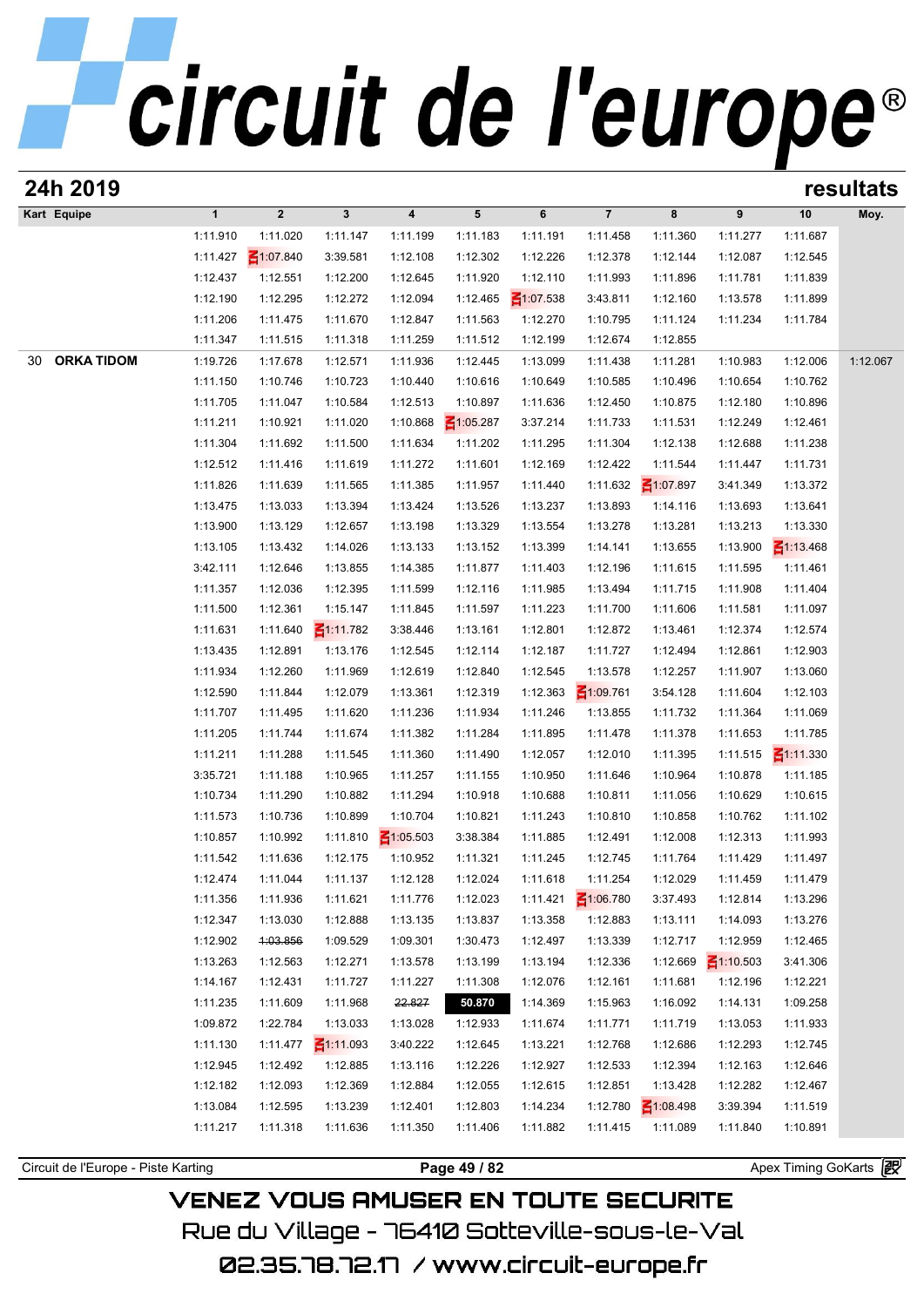| 24h 2019                            |                      |                      |                      |                         |                      |                      |                      |                      |                      |                       | resultats |
|-------------------------------------|----------------------|----------------------|----------------------|-------------------------|----------------------|----------------------|----------------------|----------------------|----------------------|-----------------------|-----------|
| Kart Equipe                         | $\mathbf{1}$         | $\boldsymbol{2}$     | $\mathbf{3}$         | $\overline{\mathbf{4}}$ | 5                    | 6                    | $\overline{7}$       | 8                    | 9                    | 10                    | Moy.      |
|                                     | 1:10.978             | 1:12.120             | 1:11.357             | 1:11.058                | 1:12.748             | 1:11.245             | 1:12.065             | 1:11.569             | 1:11.515             | 1:12.567              |           |
|                                     | 1:11.915             | 1:10.790             | 1:10.758             | 1:10.658                | 1:10.590             | 1:11.017             | 1:11.148             | 1:11.041             | 1:11.403             | 1:11.459              |           |
|                                     | $\leq 1:12.131$      | 3:38.134             | 1:12.021             | 1:11.050                | 1:10.895             | 1:11.306             | 1:11.157             | 1:10.630             | 1:10.682             | 1:10.913              |           |
|                                     | 1:10.764             | 1:11.628             | 1:11.593             | 1:14.162                | 1:11.800             | 1:10.494             | 1:11.510             | 1:10.332             | 1:14.216             | 1:12.128              |           |
|                                     | 1:11.974             | 1:11.632             | 1:11.532             | 1:10.842                | 1:10.725             | 1:10.811             | 1:10.895             | 1:11.043             | 1:10.580             | 1:10.912              |           |
|                                     | 1:10.770             | 1:11.548             | 1:11.575             | 1:11.569                | $\leq 1:05.694$      | 3:36.916             | 1:11.553             | 1:11.864             | 1:13.383             | 1:12.307              |           |
|                                     | 1:12.758             | 1:12.371             | 1:12.298             | 1:11.636                | 1:11.979             | 1:11.534             | 1:11.452             | 1:12.589             | 1:11.362             | 1:11.429              |           |
|                                     | 1:11.348             | 1:11.314             | 1:11.510             | 1:10.943                | 1:11.513             | 1:12.334             | 1:12.024             | 1:11.084             | 1:12.311             | 1:11.332              |           |
|                                     | 1:11.583             | 1:11.515             | 1:11.629             | 1:11.598                | 1:12.485             | 1:11.524             | 1:11.902             | $\leq 1:07.712$      | 3:39.663             | 1:14.790              |           |
|                                     | 1:13.652<br>1:12.629 | 1:14.119<br>1:13.752 | 1:13.813<br>1:13.085 | 1:13.166<br>1:13.622    | 1:13.789<br>1:13.353 | 1:13.617<br>1:13.181 | 1:13.844<br>1:13.949 | 1:15.069             | 1:14.343<br>1:13.329 | 1:13.074<br>1:13.274  |           |
|                                     | 1:13.289             | 1:13.246             | 1:13.028             | 1:13.228                | 1:13.065             | 1:13.645             | 1:13.361             | 1:12.725<br>1:13.410 | 1:12.979             | $\leq 1:12.264$       |           |
|                                     | 3:47.140             | 1:14.514             | 1:12.800             | 1:14.122                | 1:13.480             | 1:13.417             | 1:12.863             | 1:13.149             | 1:12.398             | 1:12.120              |           |
|                                     | 1:13.617             | 1:12.101             | 1:11.990             | 1:11.729                | 1:12.460             | 1:11.794             | 1:12.497             | 1:11.918             | 1:12.449             | 1:12.437              |           |
|                                     | 1:12.415             | 1:12.956             | 1:12.485             | 1:12.296                | 1:12.765             | 1:11.985             | 1:11.563             | 1:12.598             | 1:14.146             | 1:13.437              |           |
|                                     | 1:13.545             | $\leq 1:10.766$      | 3:40.530             | 1:12.752                | 1:13.258             | 1:11.986             | 1:12.640             | 1:12.293             | 1:12.654             | 1:12.557              |           |
|                                     | 1:12.417             | 1:12.847             | 1:13.314             | 1:12.679                | 1:13.836             | 1:14.046             | $\leq 1:08.531$      | 6:29.120             | 1:12.800             | 1:12.493              |           |
|                                     | 1:12.193             | 1:12.048             | 1:12.632             | 1:11.783                | 1:12.586             | 1:12.734             | 1:12.063             | 1:12.640             | 1:12.820             | $\leq 1:08.651$       |           |
|                                     | 3:37.857             | 1:11.482             | 1:11.778             | 1:12.042                | 1:12.587             | 1:13.407             | 1:12.434             | 1:11.745             | 1:13.155             | 1:15.269              |           |
|                                     | 1:11.779             | 1:10.788             | 1:10.893             | 1:11.030                | 1:17.316             | 1:15.443             | 1:13.311             | 1:11.551             | 1:11.748             | 1:11.540              |           |
|                                     | 1:11.056             | 1:11.560             | 1:11.081             | 1:13.224                | 1:13.085             | 1:11.049             | 1:11.195             | 1:11.696             | 1:12.108             | 1:11.466              |           |
|                                     | 1:10.960             | 1:10.804             | $\leq 1:07.710$      | 3:38.272                | 1:11.153             | 1:10.894             | 1:11.358             | 1:11.068             | 1:10.962             | 1:12.207              |           |
|                                     | 1:11.462             | 1:12.259             | 1:12.217             | 1:12.196                | 1:12.065             | 1:11.410             | 1:13.132             | 1:12.697             | 1:11.280             | 1:11.033              |           |
|                                     | 1:10.707             | 1:10.753             | 1:11.073             | 1:10.875                | 1:11.616             | 1:11.681             | 1:12.405             | 1:13.070             | 1:10.711             | 1:10.443              |           |
|                                     | 1:10.263             | 1:10.804             | 1:11.002             | 1:10.593                | 1:12.700             | 1:12.421             | 1:10.635             | 1:10.590             | 1:10.916             | 1:10.434              |           |
|                                     | 1:11.391             | 1:10.674             | 1:11.748             | 1:10.599                | 1:11.426             | 1:11.572             | 1:12.204             | 1:10.811             | 1:10.307             | 1:10.849              |           |
|                                     | 1:10.668             | 1:10.954             | $\leq 1:05.689$      | 3:39.131                | 1:14.897             | 1:12.775             | 1:12.692             | 1:12.930             | 1:12.826             | 1:13.050              |           |
|                                     | 1:12.678             | 1:13.065             | 1:13.316             | 1:13.941                | 1:13.450             | 1:13.779             | 1:12.848             | 1:13.079             | 1:13.020             | 1:13.351              |           |
|                                     | 1:13.502             | 1:14.926             | 1:13.540             | 1:13.346                | 1:13.479             | 1:12.886             | 1:12.764             | 1:12.709             | 1:12.525             | 1:12.838              |           |
|                                     | 1:12.459             | 1:13.777             | 1:13.098             | 1:13.657                | 1:12.738             | 1:12.707             | 1:12.567             | 1:12.166             | 1:13.869             | 1:12.940              |           |
|                                     | 1:13.438             | 1:13.338             | 1:12.298             | 1:12.977                | 1:12.104             | 1:13.725             | 1:12.532             | 1:14.022             | 1:12.561             | 1:12.495              |           |
|                                     | 1:12.944             | ₹1:09.296            | 3:38.787             | 1:11.442                | 1:11.389             | 1:12.106             | 1:11.311             | 1:11.293             | 1:11.323             | 1:11.274              |           |
|                                     | 1:11.505             | 1:12.185             | 1:11.893             | 1:12.305<br>1:11.803    | 1:12.829             | 1:11.797             | 1:11.515             | 1:12.001             | 1:11.803             | 1:11.801              |           |
|                                     | 1:11.867             | 1:11.674<br>1:12.489 | 1:11.266             |                         | 1:11.294             | 1:11.687             | 1:12.201             | 1:11.535             | 1:12.444<br>1:12.316 | 1:11.892              |           |
|                                     | 1:11.603<br>1:11.476 | 1:11.548             | 1:12.469<br>1:11.296 | 1:11.192<br>1:11.437    | 1:11.497<br>1:11.362 | 1:11.870<br>1:11.695 | 1:13.993<br>1:11.323 | 1:11.253<br>1:11.963 | 1:12.281             | 1:11.690<br>1:13.124  |           |
|                                     | 1:11.968             | $\leq 1:07.114$      | 3:50.661             | 1:12.953                | 1:12.445             | 1:13.261             | 1:12.007             | 1:11.901             | 1:12.736             | 1:11.835              |           |
|                                     | 1:11.420             | 1:11.696             | 1:11.380             | 1:11.524                | 1:13.471             | 1:14.982             | 1:14.561             | 1:14.631             | 1:12.587             | 1:11.815              |           |
|                                     | 1:12.230             | 1:12.514             | 1:13.095             | 1:13.060                | 1:12.233             | 1:13.526             | 1:11.914             | 1:12.176             | 1:11.965             | 1:12.026              |           |
|                                     | 1:12.105             | 1:12.014             | 1:11.879             | 1:12.345                | 1:11.824             | 1:12.043             | 1:12.675             | 1:12.641             | 1:12.229             | 1:12.149              |           |
|                                     | 1:11.628             | 1:11.565             | 1:12.669             | 1:12.458                | 1:12.743             | 1:12.583             | 1:12.220             | 1:12.577             | 1:11.805             | 1:12.513              |           |
|                                     | 1:11.841             | $\leq 1:09.089$      | 3:50.454             | 1:12.147                | 1:12.234             | 1:11.992             | 1:12.167             | 1:11.895             | 1:11.576             | 1:11.838              |           |
|                                     | 1:11.698             | 1:12.097             | 1:11.873             | 1:12.905                | 1:11.353             | 1:11.903             | 1:11.303             | 1:12.621             | 1:11.573             | 1:12.280              |           |
|                                     | 1:11.652             | 1:11.682             | 1:11.894             | 1:11.501                | 1:11.684             | 1:11.896             | 1:11.957             | 1:11.422             | 1:11.407             | 1:12.420              |           |
|                                     |                      |                      |                      |                         |                      |                      |                      |                      |                      |                       |           |
| Circuit de l'Europe - Piste Karting |                      |                      |                      |                         | Page 50 / 82         |                      |                      |                      |                      | Apex Timing GoKarts 图 |           |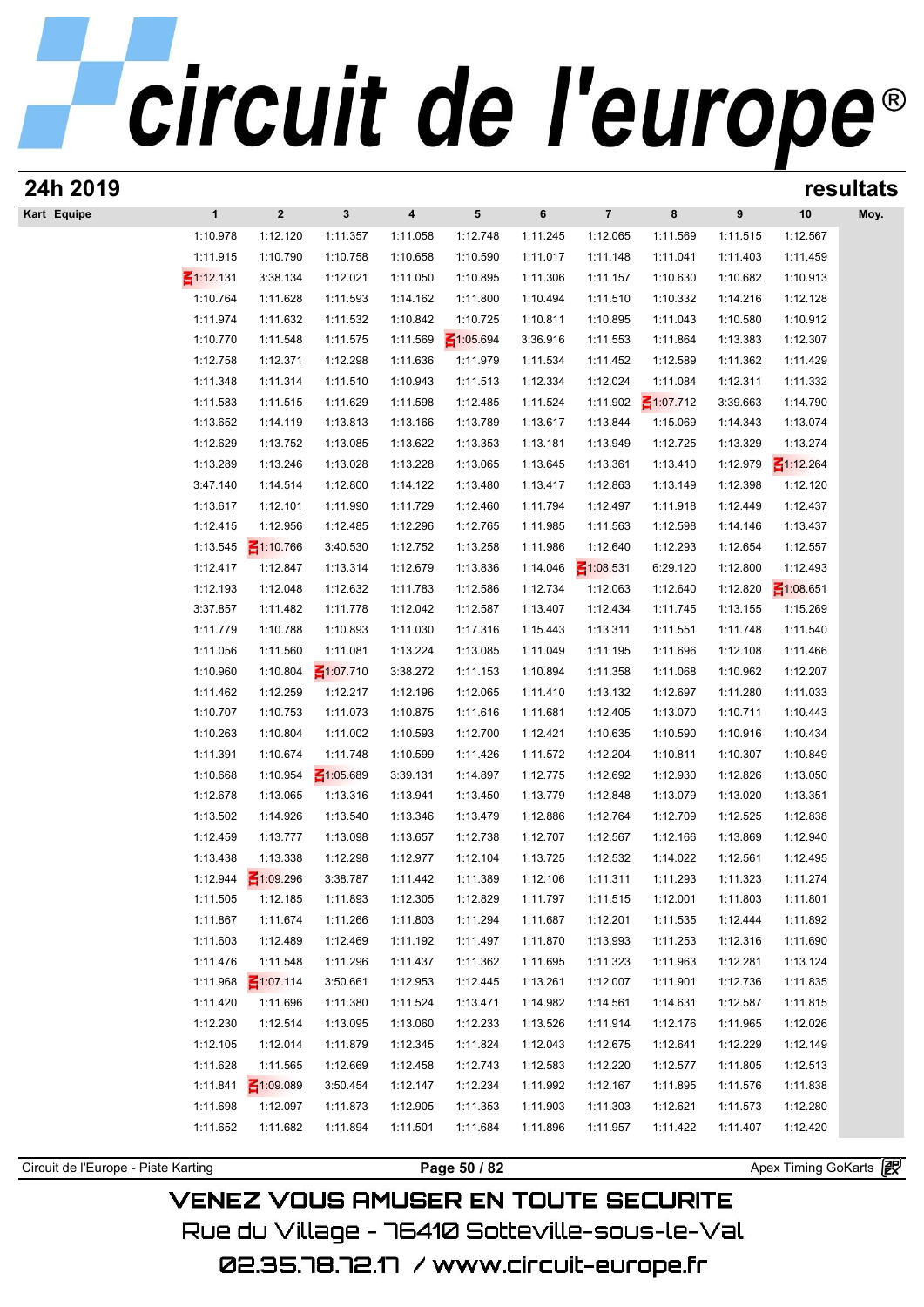| 24h 2019                            |                      |                         |                      |                         |                             |                      |                      |                      |                      |                       | resultats |
|-------------------------------------|----------------------|-------------------------|----------------------|-------------------------|-----------------------------|----------------------|----------------------|----------------------|----------------------|-----------------------|-----------|
| Kart Equipe                         | $\mathbf{1}$         | $\overline{\mathbf{2}}$ | 3                    | $\overline{\mathbf{4}}$ | 5                           | 6                    | $\overline{7}$       | 8                    | 9                    | 10                    | Moy.      |
|                                     | 1:11.717             | 1:11.470                | 1:12.065             | 1:11.645                | 1:11.764                    | 1:11.773             | 1:11.222             | 1:11.629             | 1:11.680             | 1:12.086              |           |
|                                     | 1:11.947             | 1:11.379                | 1:11.393             | 1:11.392                | 1:10.985                    | 1:12.642             | 1:11.662             | 1:11.863             | 1:12.228             | 1:11.517              |           |
|                                     | 1:11.253             | $\leq 1:05.814$         | 3:39.579             | 1:11.566                | 1:11.565                    | 1:11.392             | 1:10.797             | 1:10.964             | 1:11.341             | 1:10.872              |           |
|                                     | 1:10.897             | 1:11.129                | 1:11.261             | 1:11.682                | 1:10.914                    | 1:10.943             | 1:13.588             | 1:12.913             | 1:10.882             | 1:13.454              |           |
|                                     | 1:11.254             | 1:11.520                | 1:10.877             | 1:15.512                | 1:10.732                    | 1:10.755             | 1:11.195             | 1:10.520             | 1:11.004             | 1:10.637              |           |
|                                     | 1:10.307             | 1:10.417                | 1:10.442             | 1:10.432                | 1:10.670                    | 1:10.275             | 1:11.495             | 1:10.525             | 1:10.960             | 1:10.424              |           |
|                                     | 1:10.542             | 1:10.578                | 1:11.058             | 1:11.015                | 1:10.363                    | 1:11.486             | 1:10.536             | 1:10.701             | 1:11.395             | 1:11.023              |           |
|                                     | 1:10.473             | $\leq 1:08.562$         | 3:35.068             | 1:14.464                | 1:11.616                    | 1:11.460             | 1:11.255             | 1:11.172             | 1:11.479             | 1:11.376              |           |
|                                     | 1:11.332             | 1:11.784                | 1:11.411             | 1:11.357                | 1:13.273                    | 1:11.862             | 1:10.999             | 1:11.446             | 1:11.602             | 1:10.966              |           |
|                                     | 1:11.581             | 1:11.507                | 1:10.956             | 1:11.207                | 1:10.932                    | 1:11.395             | 1:11.202             | 1:11.726             | 1:11.360             | 1:11.200              |           |
|                                     | 1:11.417             | 1:11.554                | 1:11.293             | 1:11.148                | 1:12.219                    | 1:11.092             | 1:10.959             | 1:11.705             | 1:11.354             | 1:11.066              |           |
|                                     | 1:11.099             | 1:10.745                | $\leq 1:05.099$      | 3:40.644                | 1:12.307                    | 1:11.854             | 1:13.667             | 1:12.485             | 1:11.670             | 1:11.262              |           |
|                                     | 1:11.385             | 1:11.408                | 1:11.322             | 1:11.275                | 1:11.717                    | 1:11.484             | 1:11.432             | 1:11.431             | 1:11.937             | 1:11.343              |           |
|                                     | 1:11.579             | 1:12.553                | 1:11.537             | 1:11.549                | 1:11.819                    | 1:11.585             | 1:11.914             | 1:11.315             | 1:11.417             | 1:11.976              |           |
|                                     | 1:12.186             | 1:11.089                | 1:11.775             | 1:11.238                | 1:11.756                    | 1:11.650             | 1:11.593             | 1:11.701             | 1:12.008             | 1:11.254              |           |
|                                     | 1:11.067             | 1:12.059                | 1:11.809             | $\leq 1:09.730$         | 3:36.646                    | 1:11.764             | 1:11.990             | 1:11.328             | 1:11.834             | 1:12.269              |           |
|                                     | 1:11.853             | 1:11.551                | 1:12.601             | 1:12.091                | 1:12.541                    | 1:11.621             | 1:11.743             | 1:11.420             | 1:11.766             | 1:11.832              |           |
|                                     | 1:11.644             | 1:12.524                | 1:11.928             | 1:11.907                | 1:12.213                    | 1:12.154             | 1:12.178             | 1:12.538             | 1:11.530             | 1:11.854              |           |
|                                     | 1:11.805<br>1:12.048 | 1:11.974<br>1:13.267    | 1:12.646<br>1:11.750 | 1:12.042<br>1:12.048    | 1:11.750<br>$\leq 1:09.432$ | 1:12.052<br>3:35.067 | 1:11.871<br>1:13.218 | 1:12.173<br>1:12.088 | 1:12.513<br>1:12.661 | 1:13.072<br>1:12.555  |           |
|                                     | 1:11.303             | 1:12.252                | 1:11.362             | 1:11.235                | 1:11.905                    | 1:12.697             | 1:12.665             | 1:11.995             | 1:11.381             | 1:11.476              |           |
|                                     | 1:11.428             | 1:13.009                | 1:13.498             | 1:11.843                | 1:11.316                    | 1:11.225             | 1:11.432             | 1:11.038             | 1:11.644             | 1:11.486              |           |
|                                     | 1:11.576             | 1:11.912                | 1:12.858             | 1:11.192                | 1:11.388                    | 1:11.288             | 1:12.317             | 1:11.636             | 1:13.194             | 1:12.112              |           |
|                                     | 1:11.970             | 1:12.528                | 1:13.187             | 1:11.660                | 1:11.815                    | $\leq 1:08.025$      | 3:40.264             | 1:14.033             | 1:13.370             | 1:14.000              |           |
|                                     | 1:14.419             | 1:13.525                | 1:13.384             | 1:14.105                | 1:13.374                    | 1:14.977             | 1:14.032             | 1:13.859             | 1:13.299             | 1:15.020              |           |
|                                     | 1:13.486             | 1:13.622                | 1:13.459             | 1:13.458                | 1:13.096                    | 1:13.972             | 1:13.301             | 1:13.896             | 1:13.020             | 1:13.709              |           |
|                                     | 1:12.950             | 1:14.289                | 1:14.019             | 1:13.261                | 1:13.518                    | 1:13.794             | 1:13.269             | 1:13.671             | 1:14.241             | 1:13.259              |           |
|                                     | 1:13.168             | 1:13.630                | 1:12.978             | ₹1:07.975               | 3:48.301                    | 1:11.747             | 1:11.161             | 1:11.202             | 1:10.709             | 1:10.813              |           |
|                                     | 1:11.246             | 1:10.988                | 1:10.878             | 1:11.103                | 1:11.068                    | 1:11.141             | 1:10.875             | 1:11.298             | 1:11.822             | 1:12.253              |           |
|                                     | 1:10.900             | 1:10.938                | 1:11.024             | 1:10.815                | 1:11.035                    | 1:10.765             | 1:11.068             | 1:10.923             | 1:11.778             | 1:10.930              |           |
|                                     | 1:10.900             | 1:11.049                | 1:10.730             | 1:10.765                | 1:10.814                    | 1:11.377             | 1:10.899             | 1:10.758             | 1:11.064             | 1:11.348              |           |
|                                     | 1:10.647             | 1:10.726                | 1:10.917             | 1:11.047                | 1:11.070                    | 1:10.802             | 1:10.798             | 1:10.903             |                      |                       |           |
| 20 LA FINE EQUIPE                   | 1:20.174             | 1:14.023                | 1:13.015             | 1:12.889                | 1:12.708                    | 1:12.732             | 1:11.080             | 1:10.718             | 1:10.715             | 1:10.451              | 1:12.070  |
|                                     | 1:10.901             | 1:10.929                | 1:10.717             | 1:11.029                | 1:10.781                    | 1:11.904             | 1:10.764             | 1:11.092             | 1:11.237             | 1:10.721              |           |
|                                     | 1:11.601             | 1:12.008                | 1:11.544             | 1:11.330                | 1:11.797                    | 1:10.764             | 1:12.482             | 1:11.388             | 1:11.807             | 1:10.897              |           |
|                                     | 1:11.714             | 1:10.631                | 1:12.716             | 1:10.809                | 1:11.019                    | 1:12.822             | 1:11.356             | $\leq 1:04.860$      | 3:36.151             | 1:11.132              |           |
|                                     | 1:11.173             | 1:11.008                | 1:11.181             | 1:11.033                | 1:11.247                    | 1:10.600             | 1:10.659             | 1:15.227             | 1:12.406             | 1:11.120              |           |
|                                     | 1:11.306             | 1:11.112                | 1:11.672             | 1:11.080                | 1:11.211                    | 1:10.912             | 1:10.794             | 1:11.534             | 1:11.429             | 1:11.319              |           |
|                                     | 1:11.177             | 1:11.698                | 1:10.853             | 1:10.649                | 1:10.772                    | 1:10.715             | 1:11.320             | 1:10.936             | 1:10.890             | 1:10.612              |           |
|                                     | 1:11.076             | 1:11.239                | 1:11.019             | 1:11.000                | $\leq 1:23.239$             | 3:46.851             | 1:14.308             | 1:13.957             | 1:14.034             | 1:13.245              |           |
|                                     | 1:13.307             | 1:14.519                | 1:12.215             | 1:13.153                | 1:12.623                    | 1:13.800             | 1:13.132             | 1:13.484             | 1:13.002             | 1:13.317              |           |
|                                     | 1:12.296             | 1:13.088                | 1:13.398             | 1:13.167                | 1:13.225                    | 1:13.202             | 1:13.288             | 1:13.337             | 1:14.674             | 1:14.617              |           |
|                                     | 1:12.635             | 1:12.202                | 1:13.289             | 1:11.807                | 1:12.585                    | 1:12.098             | 1:12.043             | 1:11.794             | $\leq 1:08.332$      | 3:58.487              |           |
|                                     | 1:20.109             | 1:18.468                | 1:18.626             | 1:18.023                | 1:17.254                    | 1:18.160             | 1:17.072             | 1:18.281             | 1:17.225             | 1:17.556              |           |
|                                     |                      |                         |                      |                         |                             |                      |                      |                      |                      |                       |           |
| Circuit de l'Europe - Piste Karting |                      |                         |                      |                         | Page 51 / 82                |                      |                      |                      |                      | Apex Timing GoKarts 图 |           |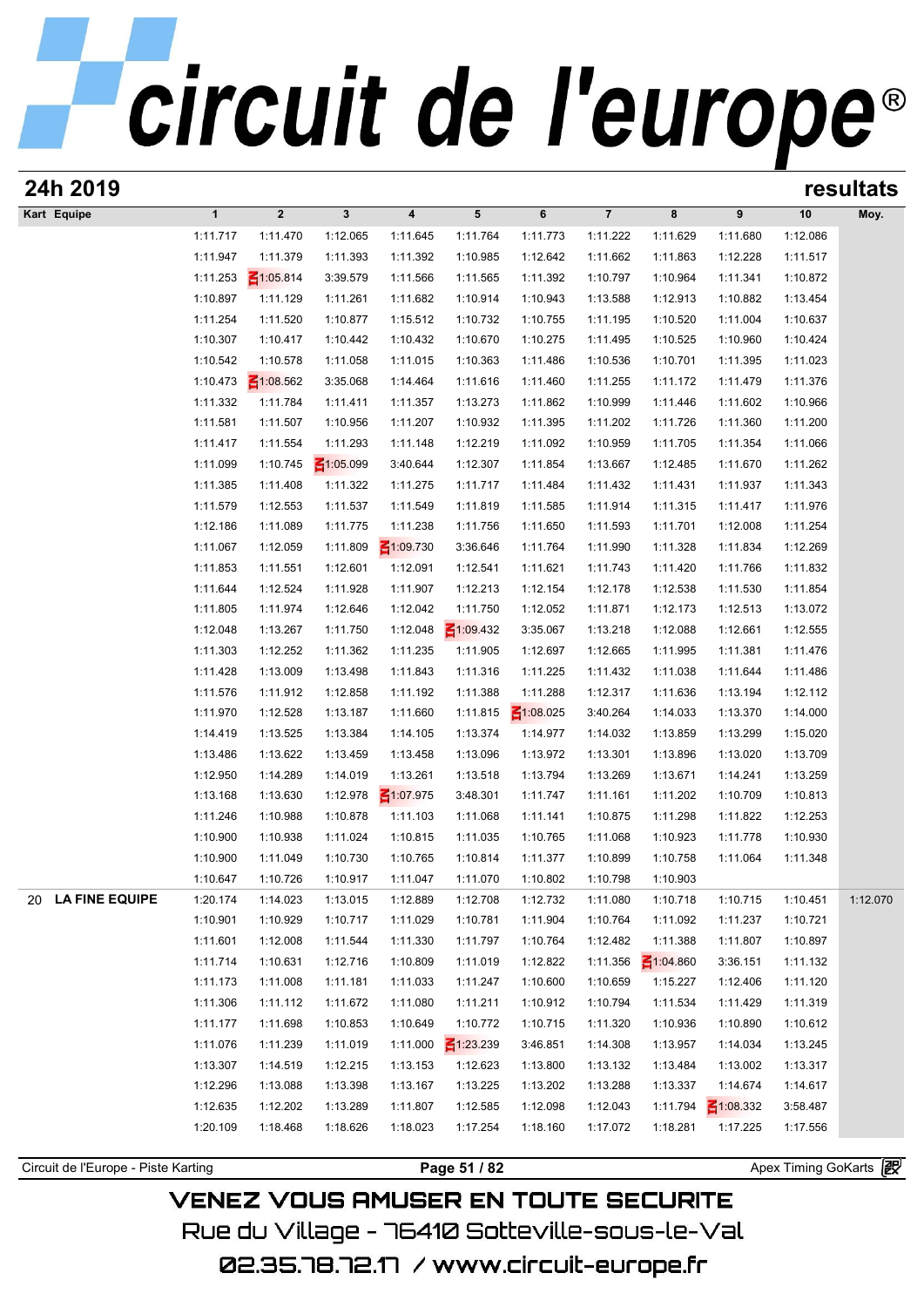# circuit de l'europe®

| 24h 2019                            |                 |                 |                 |                 | resultats    |                 |                |                 |                 |                       |      |
|-------------------------------------|-----------------|-----------------|-----------------|-----------------|--------------|-----------------|----------------|-----------------|-----------------|-----------------------|------|
| Kart Equipe                         | $\mathbf{1}$    | $\mathbf{2}$    | $\mathbf{3}$    | 4               | 5            | 6               | $\overline{7}$ | 8               | 9               | 10                    | Moy. |
|                                     | 1:17.889        | 1:18.375        | 1:17.341        | 1:16.828        | 1:16.454     | 1:16.096        | 1:16.443       | 1:16.534        | 1:18.182        | 1:15.598              |      |
|                                     | 1:15.430        | 1:15.338        | 1:16.036        | 1:15.918        | 1:17.416     | 1:14.764        | 1:14.444       | 1:14.300        | 1:14.672        | 1:14.995              |      |
|                                     | $\leq 1:18.145$ | 3:49.141        | 1:11.220        | 1:12.502        | 1:11.051     | 1:10.893        | 1:11.070       | 1:11.401        | 1:10.974        | 1:10.600              |      |
|                                     | 1:10.738        | 1:10.465        | 1:12.604        | 1:11.834        | 1:12.210     | 1:10.703        | 1:11.087       | 1:11.331        | 1:10.561        | 1:10.860              |      |
|                                     | 1:10.632        | 1:10.898        | 1:12.306        | 1:12.753        | 1:10.524     | 1:11.655        | 1:10.854       | 1:10.951        | 1:10.670        | 1:10.513              |      |
|                                     | 1:10.493        | 1:10.678        | 1:10.651        | 1:10.589        | 1:10.778     | 1:11.799        | 1:10.520       | $\leq 1:07.439$ | 3:36.872        | 1:12.179              |      |
|                                     | 1:11.955        | 1:11.440        | 1:11.627        | 1:11.241        | 1:11.083     | 1:10.929        | 1:11.090       | 1:11.282        | 1:11.002        | 1:11.245              |      |
|                                     | 1:10.956        | 1:11.601        | 1:11.224        | 1:11.237        | 1:11.139     | 1:10.857        | 1:10.706       | 1:10.836        | 1:10.632        | 1:10.489              |      |
|                                     | 1:10.894        | 1:11.756        | 1:11.701        | 1:14.028        | 1:10.618     | 1:10.768        | 1:10.521       | 1:10.638        | 1:10.517        | 1:10.725              |      |
|                                     | 1:10.430        | 1:10.979        | 1:11.609        | 1:11.155        | 1:11.176     | $\leq 1:07.264$ | 4:14.359       | 1:13.652        | 1:13.586        | 1:13.110              |      |
|                                     | 1:12.817        | 1:12.652        | 1:12.670        | 1:13.032        | 1:12.737     | 1:12.514        | 1:12.568       | 1:13.067        | 1:15.142        | 1:14.051              |      |
|                                     |                 |                 |                 |                 |              |                 |                |                 |                 |                       |      |
|                                     | 1:12.587        | 1:12.282        | 1:12.349        | 1:12.313        | 1:13.428     | 1:12.017        | 1:11.827       | 1:12.190        | 1:12.557        | 1:11.910              |      |
|                                     | 1:12.381        | 1:12.895        | 1:13.837        | 1:12.088        | 1:12.317     | 1:12.044        | 1:12.930       | 1:12.410        | 1:12.555        | 1:12.304              |      |
|                                     | 1:12.146        | $\leq 1:10.731$ | 3:41.162        | 1:13.137        | 1:13.575     | 1:13.803        | 1:13.189       | 1:12.941        | 1:12.621        | 1:12.851              |      |
|                                     | 1:12.655        | 1:12.566        | 1:13.309        | 1:12.767        | 1:13.220     | 1:13.215        | 1:12.678       | 1:12.232        | 1:12.805        | 1:12.765              |      |
|                                     | 1:12.079        | 1:12.810        | 1:12.770        | 1:12.620        | 1:12.059     | 1:12.321        | 1:13.254       | 1:12.827        | 1:12.983        | 1:13.221              |      |
|                                     | 1:12.921        | 1:12.762        | $\leq 1:12.031$ | 3:38.414        | 1:11.260     | 1:11.675        | 1:11.786       | 1:10.704        | 1:10.543        | 1:10.737              |      |
|                                     | 1:11.512        | 1:11.265        | 1:10.747        | 1:10.738        | 1:11.344     | 1:10.789        | 1:10.762       | 1:11.394        | 1:10.978        | 1:11.278              |      |
|                                     | 1:10.767        | 1:11.035        | 1:10.700        | 1:10.847        | 1:10.598     | 1:10.975        | 1:10.995       | 1:10.878        | 1:11.408        | 1:11.291              |      |
|                                     | 1:10.665        | 1:10.784        | 1:11.276        | 1:11.329        | 1:11.046     | 1:12.231        | 1:14.618       | 1:11.260        | $\leq 1:04.958$ | 3:36.715              |      |
|                                     | 1:11.727        | 1:11.761        | 1:11.040        | 1:11.187        | 1:11.488     | 1:11.446        | 1:11.048       | 1:10.720        | 1:10.797        | 1:10.574              |      |
|                                     | 1:11.045        | 1:11.135        | 1:11.001        | 1:10.818        | 1:11.530     | 1:11.012        | 1:10.593       | 1:11.399        | 1:12.230        | 1:11.235              |      |
|                                     | 1:10.561        | 1:11.546        | 1:10.928        | 1:10.670        | 1:11.676     | 1:10.556        | 1:11.411       | 1:10.795        | 1:11.730        | 1:11.715              |      |
|                                     | 1:11.080        | 1:11.266        | 1:11.052        | 1:12.030        | 1:11.778     | 1:10.953        | 1:10.802       | 1:11.813        | 1:12.571        | $\leq 1:07.389$       |      |
|                                     | 3:46.187        | 1:14.439        | 1:16.469        | 1:13.516        | 1:13.508     | 1:12.825        | 1:13.619       | 1:13.772        | 1:15.384        | 1:13.778              |      |
|                                     | 1:13.934        | 1:12.887        | 1:14.231        | 1:14.215        | 1:13.225     | 1:15.755        | 1:13.554       | 1:13.445        | 1:12.984        | 1:12.588              |      |
|                                     | 1:13.130        | 1:13.512        | 1:12.573        | 1:13.371        | 1:12.321     | 1:12.645        | 1:11.943       | 1:12.105        | 1:11.573        | 1:12.414              |      |
|                                     | 1:11.905        | 1:11.610        | 1:12.635        | 1:12.355        | 1:12.639     | 1:12.727        | 1:13.212       | 1:12.245        | 1:12.469        | $\leq 1:08.729$       |      |
|                                     | 3:54.693        | 1:18.218        | 1:18.547        | 1:17.216        | 1:17.116     | 1:16.464        | 1:15.297       | 1:15.304        | 1:14.775        | 1:14.347              |      |
|                                     | 1:13.546        | 1:17.875        | 1:14.204        | 1:13.896        | 1:13.668     | 1:13.081        | 1:14.025       | 1:15.099        | 1:12.804        | 1:13.384              |      |
|                                     | 1:13.108        | 1:14.529        | 1:13.922        | 1:14.719        | 1:14.343     | 1:13.070        | 1:13.628       | 1:13.131        | 1:13.155        | 1:13.661              |      |
|                                     | 1:14.704        | 1:14.957        | 1:14.972        | 1:15.345        | 1:13.832     | 1:13.925        | 1:14.444       | 1:13.309        | 1:14.634        | ₹1:09.471             |      |
|                                     | 3:40.220        | 1:11.074        | 1:10.310        | 1:11.080        | 1:10.431     | 1:11.704        | 1:10.229       | 1:10.219        | 1:10.151        | 1:10.081              |      |
|                                     | 1:10.075        | 1:10.393        | 1:10.209        | 1:10.244        | 1:10.041     | 1:10.589        | 1:10.437       | 1:10.181        | 1:10.107        | 1:10.214              |      |
|                                     | 1:10.738        | 1:10.435        | 1:10.307        | 1:10.215        | 1:09.977     | 1:10.085        | 1:15.042       | 1:10.452        | 1:10.084        | 1:10.125              |      |
|                                     | 1:10.034        |                 |                 |                 | 1:10.434     |                 | 1:10.467       |                 | 1:11.417        |                       |      |
|                                     |                 | 1:10.268        | 1:10.161        | 1:10.919        |              | 1:09.911        |                | 1:13.552        |                 | 1:10.935              |      |
|                                     | 1:10.208        | $\leq 1:08.749$ | 3:37.833        | 1:11.886        | 1:11.287     | 1:10.836        | 1:10.539       | 1:11.122        | 1:10.947        | 1:10.978              |      |
|                                     | 1:10.716        | 1:11.693        | 1:10.465        | 1:10.392        | 1:10.558     | 1:12.117        | 1:10.735       | 1:10.578        | 1:11.205        | 1:10.164              |      |
|                                     | 1:10.627        | 1:10.470        | 1:11.269        | 1:10.077        | 1:10.951     | 1:10.917        | 1:10.282       | 1:10.446        | 1:12.018        | 1:11.115              |      |
|                                     | 1:11.551        | 1:10.267        | 1:10.797        | 1:11.199        | 1:10.510     | 1:11.573        | 1:10.194       | 1:10.612        | 1:09.997        | 1:11.123              |      |
|                                     | 1:10.077        | 1:10.342        | 1:10.575        | $\leq 1:11.672$ | 3:46.479     | 1:12.884        | 1:13.009       | 1:12.473        | 1:13.126        | 1:13.596              |      |
|                                     | 1:12.288        | 1:12.255        | 1:12.662        | 1:12.595        | 1:12.243     | 1:12.422        | 1:12.231       | 1:12.767        | 1:11.899        | 1:12.536              |      |
|                                     | 1:11.509        | 1:11.486        | 1:11.692        | 1:11.600        | 1:12.360     | 1:11.998        | 1:12.700       | 1:14.691        | 1:12.167        | 1:12.130              |      |
|                                     | 1:12.398        | 1:12.753        | 1:12.012        | 1:11.990        | 1:11.844     | 1:11.629        | 1:12.505       | 1:13.189        | $\leq 1:11.182$ | 6:36.761              |      |
|                                     |                 |                 |                 |                 |              |                 |                |                 |                 |                       |      |
| Circuit de l'Europe - Piste Karting |                 |                 |                 |                 | Page 52 / 82 |                 |                |                 |                 | Apex Timing GoKarts 图 |      |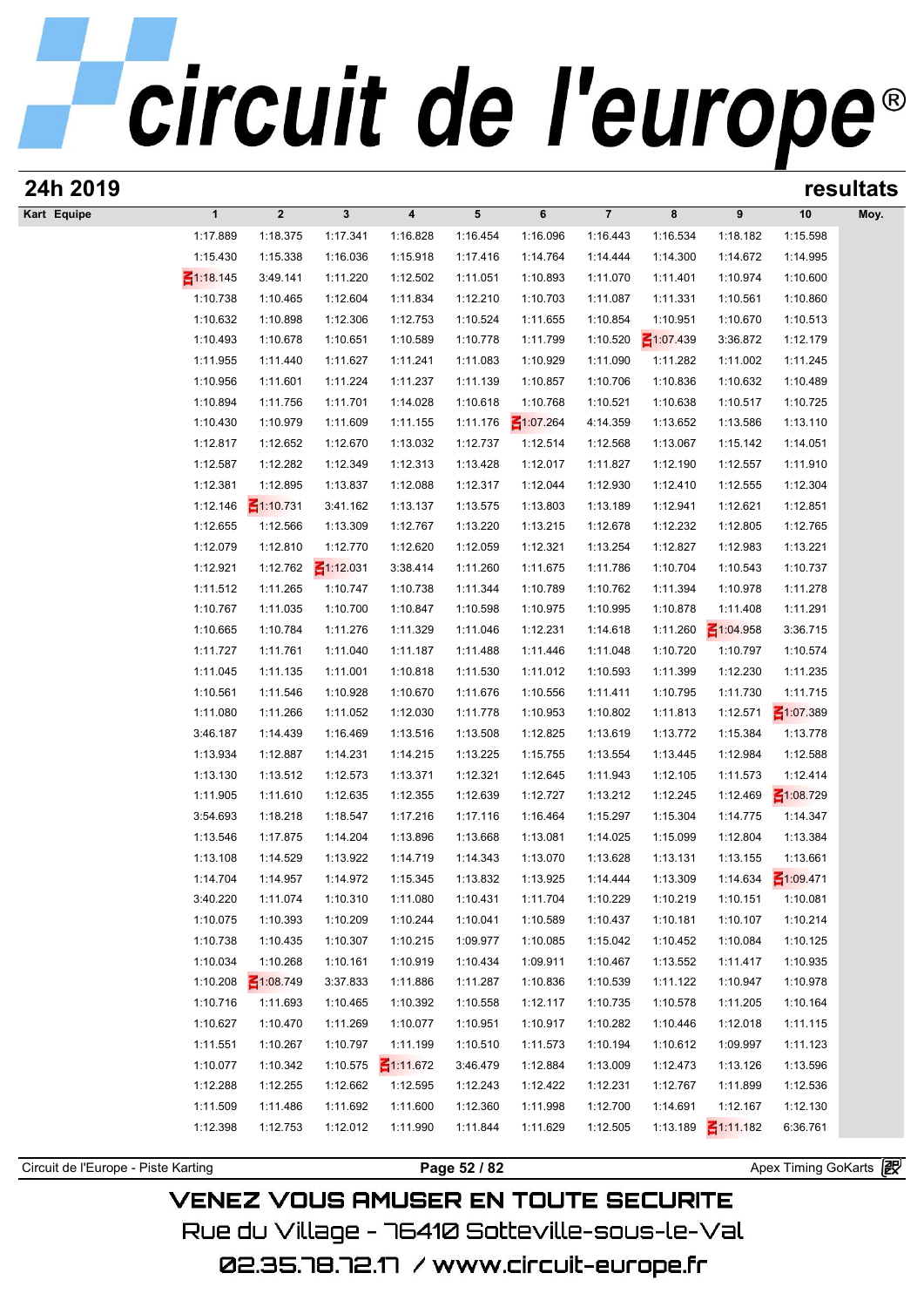# circuit de l'europe®

| 24h 2019    |                      | resultats      |                 |                   |                 |                 |                 |          |          |                 |      |
|-------------|----------------------|----------------|-----------------|-------------------|-----------------|-----------------|-----------------|----------|----------|-----------------|------|
| Kart Equipe | $\mathbf{1}$         | $\overline{2}$ | $\mathbf{3}$    | 4                 | 5               | 6               | $\overline{7}$  | 8        | 9        | 10              | Moy. |
|             | 1:16.665             | 1:13.911       | 1:13.429        | 1:14.314          | 1:13.596        | 1:12.393        | 1:12.376        | 1:14.420 | 1:13.453 | 1:13.359        |      |
|             | 1:13.834             | 1:13.312       | 1:12.600        | 1:11.955          | 1:12.262        | 1:12.039        | 1:13.224        | 1:19.591 | 1:20.624 | 1:15.436        |      |
|             | 1:21.712             | 1:13.686       | 1:12.520        | 1:14.199          | 1:13.049        | 1:15.245        | 1:11.838        | 1:14.096 | 1:12.754 | 1:13.870        |      |
|             | 1:15.305             | 1:13.862       | 1:13.770        | 1:15.129          | 1:14.835        | $\leq 1:12.540$ | 3:49.944        | 1:12.887 | 1:12.694 | 1:11.950        |      |
|             | 1:12.530             | 1:12.798       | 1:13.286        | 1:12.526          | 1:12.927        | 1:11.667        | 1:12.960        | 1:11.581 | 1:11.669 | 1:11.913        |      |
|             | 1:12.663             | 1:13.091       | 1:13.101        | 1:12.633          | 1:12.979        | 1:11.438        | 1:12.151        | 1:12.472 | 1:12.183 | 1:12.831        |      |
|             | 1:13.104             | 1:11.580       | 1:11.601        | 1:12.357          | 1:12.859        | 1:12.240        | 1:12.407        | 1:12.247 | 1:12.484 | 1:11.952        |      |
|             | 1:12.180             | 1:11.500       | 1:11.654        | 1:12.289          | $\leq 1:06.376$ | 3:36.693        | 1:13.667        | 1:11.972 | 1:10.708 | 1:11.129        |      |
|             | 1:11.081             | 1:10.809       | 1:10.463        | 1:10.612          | 1:10.466        | 1:10.303        | 1:10.116        | 1:10.164 | 1:11.605 | 1:10.647        |      |
|             | 1:10.404             | 1:10.579       | 1:11.242        | 1:10.146          | 1:10.816        | 1:09.977        | 1:10.761        | 1:11.886 | 1:09.977 | 1:11.336        |      |
|             | 1:10.995             | 1:10.896       | 1:09.896        | 1:09.911          | 1:10.047        | 1:10.774        | 1:10.764        | 1:10.670 | 1:09.961 | 1:10.048        |      |
|             | 1:11.529             | 1:10.467       | $\leq 1:06.498$ | 4:03.283          | 1:13.795        | 1:12.550        | 1:13.620        | 1:14.000 | 1:14.563 | 1:12.512        |      |
|             | 1:12.799             | 1:12.077       | 1:13.191        | 1:12.114          | 1:11.836        | 1:13.724        | 1:13.244        | 1:12.405 | 1:12.246 | 1:14.101        |      |
|             | 1:12.329             | 1:12.720       | 1:12.490        | 1:12.541          | 1:14.252        | 1:14.938        | 1:13.150        | 1:13.053 | 1:13.540 | 1:13.321        |      |
|             | 1:13.194             | 1:13.691       | 1:11.972        | 1:12.146          | 1:14.186        | 1:13.605        | 1:13.922        | 1:13.529 | 1:13.062 | 1:13.753        |      |
|             | 1:14.025             | 1:12.837       | 1:12.940        | 1:13.971          | 1:12.842        | 1:13.096        | $\leq 1:08.528$ | 3:50.179 | 1:19.004 | 1:17.479        |      |
|             | 1:18.574             | 1:18.602       | 1:17.820        | 1:17.524          | 1:17.218        | 1:16.511        | 1:15.515        | 1:15.684 | 1:15.103 | 1:15.429        |      |
|             | 1:17.298             | 1:15.191       | 1:16.716        | 1:15.113          | 1:13.599        | 1:13.497        | 1:13.533        | 1:13.696 | 1:12.996 | 1:13.893        |      |
|             | 1:13.092             | 1:13.595       | 1:13.654        | 1:23.163          | 1:13.469        | 1:12.502        | 1:13.670        | 1:12.594 | 1:13.569 | $\leq 1:08.424$ |      |
|             | 3:41.797             | 1:09.996       | 1:10.219        | 1:09.648          | 1:09.704        | 1:11.432        | 1:09.719        | 1:10.757 | 1:09.921 | 1:09.937        |      |
|             | 1:09.699             | 1:09.939       | 1:11.311        | 1:10.303          | 1:10.264        | 1:09.853        | 1:10.492        | 1:09.746 | 1:09.646 | 1:09.761        |      |
|             | 1:09.463             | 1:09.676       | 1:09.981        | 1:09.754          | 1:09.277        | 1:10.631        | 1:09.673        | 1:09.119 | 1:11.077 | 1:09.787        |      |
|             | 1:09.476             | 1:09.915       | 1:09.801        | 1:09.635          | 1:09.515        | 1:09.329        | 1:10.255        | 1:09.629 | 1:09.294 | 1:09.511        |      |
|             | 1:10.549             | 1:09.401       | 1:09.985        | $\leq 1:06.581$   | 3:43.640        | 1:10.403        | 1:10.277        | 1:10.307 | 1:09.996 | 1:10.335        |      |
|             | 1:10.850             | 1:11.677       | 1:09.985        | 1:11.719          | 1:09.938        | 1:10.077        | 1:12.244        | 1:10.166 | 1:09.971 | 1:09.738        |      |
|             | 1:09.894             | 1:10.564       | 1:10.314        | 1:10.085          | 1:09.997        | 1:09.583        | 1:09.934        | 1:09.758 | 1:11.133 | 1:10.163        |      |
|             | 1:09.903             | 1:09.577       | 1:09.768        | 1:09.863          | 1:09.481        | 1:10.145        | 1:09.619        | 1:09.553 | 1:09.708 | 1:09.515        |      |
|             | 1:10.328             | 1:10.229       | 1:09.668        | 1:09.643          | $\leq 1:06.602$ | 3:44.596        | 1:14.244        | 1:12.962 | 1:13.448 | 1:14.682        |      |
|             | 1:13.028             | 1:11.967       | 1:12.459        | 1:14.103          | 1:13.338        | 1:13.101        | 1:12.773        | 1:12.745 | 1:13.179 | 1:12.802        |      |
|             | 1:12.591             | 1:12.697       | 1:12.502        | 1:13.456          | 1:11.807        | 1:12.603        | 1:12.832        | 1:11.588 | 1:12.006 | 1:12.744        |      |
|             | 1:11.975             | 1:12.001       | 1:13.554        | 1:19.509          | 1:12.912        | 1:11.681        | 1:11.963        | 1:12.692 | 1:12.581 | 1:11.072        |      |
|             | 1:11.259             | 1:11.961       |                 | 1:11.662 1:06.814 | 3:38.693        | 1:11.857        | 1:10.836        | 1:10.911 | 1:10.893 | 1:11.043        |      |
|             | 1:10.816             | 1:10.772       | 1:10.798        | 1:10.980          | 1:10.818        | 1:11.071        | 1:10.722        | 1:10.491 | 1:10.590 | 1:11.186        |      |
|             | 1:11.233             | 1:10.917       | 1:12.726        | 1:13.842          | 1:11.080        | 1:10.913        | 1:11.062        | 1:11.239 | 1:10.846 | 1:11.590        |      |
|             | 1:10.797             | 1:11.088       | 1:11.537        | 1:11.624          | 1:11.577        | 1:10.784        | 1:11.412        | 1:10.906 | 1:11.149 | 1:11.463        |      |
|             | 1:10.731             | 1:10.864       | 1:11.137        | 1:11.960          | $\leq 1:04.498$ | 3:34.652        | 1:11.658        | 1:10.218 | 1:09.991 | 1:10.031        |      |
|             | 1:09.879             | 1:10.030       | 1:10.866        | 1:10.328          | 1:12.024        | 1:10.269        | 1:09.525        | 1:12.741 | 1:10.162 | 1:10.625        |      |
|             | 1:09.903             | 1:09.967       | 1:10.409        | 1:09.797          | 1:09.783        | 1:09.318        | 1:11.484        |          | 1:10.019 | 1:09.845        |      |
|             |                      |                |                 |                   |                 |                 |                 | 1:10.852 |          |                 |      |
|             | 1:09.629             | 1:10.056       | 1:09.959        | 1:10.064          | 1:10.824        | 1:10.023        | $\leq 1:04.568$ | 3:39.773 | 1:11.932 | 1:13.128        |      |
|             | 1:12.727<br>1:11.960 | 1:13.293       | 1:12.172        | 1:12.093          | 1:11.730        | 1:11.454        | 1:11.063        | 1:12.432 | 1:12.436 | 1:11.690        |      |
|             |                      | 1:12.401       | 1:11.369        | 1:11.479          | 1:12.172        | 1:11.545        | 1:13.022        | 1:11.685 | 1:11.888 | 1:12.559        |      |
|             | 1:11.692             | 1:12.731       | 1:11.967        | 1:11.374          | 1:11.826        | 1:12.802        | $\leq 1:07.191$ | 3:38.635 | 1:14.670 | 1:13.841        |      |
|             | 1:14.611             | 1:14.852       | 1:14.026        | 1:14.588          | 1:14.844        | 1:14.197        | 1:13.581        | 1:12.766 | 1:14.180 | 1:13.005        |      |
|             | 1:12.783             | 1:12.860       | 1:13.240        | 1:12.629          | 1:12.694        | 1:12.652        | 1:12.527        | 1:13.787 | 1:12.463 | 1:12.288        |      |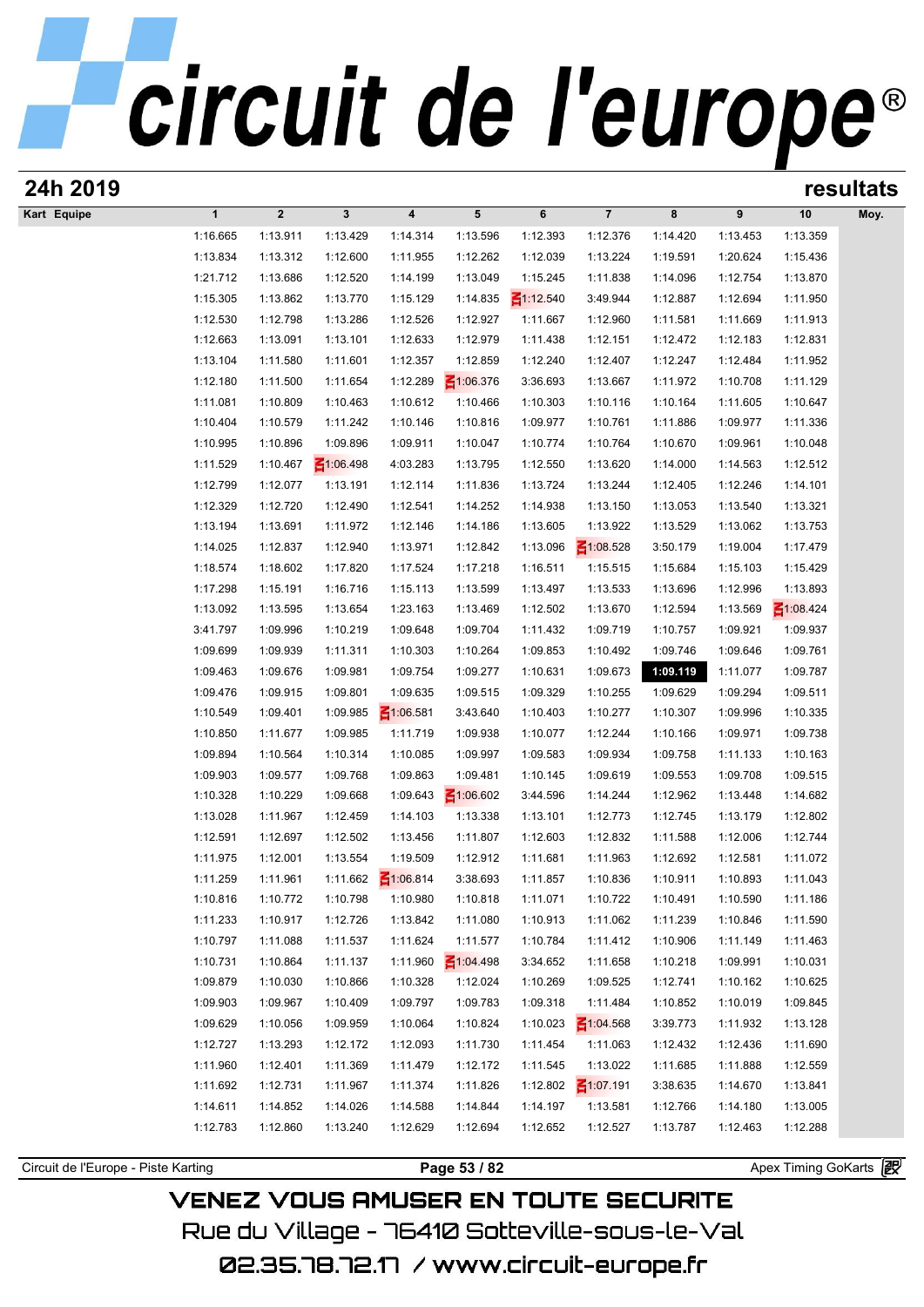| 24h 2019                            |                      |                      |                      |                         |                      |                       |                      |                      |                      |                      | resultats |
|-------------------------------------|----------------------|----------------------|----------------------|-------------------------|----------------------|-----------------------|----------------------|----------------------|----------------------|----------------------|-----------|
| Kart Equipe                         | $\mathbf{1}$         | $\boldsymbol{2}$     | $\mathbf{3}$         | $\overline{\mathbf{4}}$ | 5                    | 6                     | $\overline{7}$       | 8                    | 9                    | 10                   | Moy.      |
|                                     | 1:12.211             | 1:12.375             | 1:12.765             | 1:12.253                | 1:12.662             | 1:12.600              | 1:12.259             | $\leq$ 1:11.308      | 3:40.495             | 1:09.936             |           |
|                                     | 1:09.853             | 1:09.870             | 1:09.719             | 1:09.761                | 1:10.204             | 1:09.952              | 1:10.550             | 1:09.721             | 1:09.758             | 1:09.695             |           |
|                                     | 1:09.634             | 1:10.367             | 1:09.685             | 1:09.636                | 1:10.186             | 1:09.881              | 1:09.609             | 1:09.627             | 1:09.756             | 1:09.756             |           |
|                                     | 1:09.708             | 1:09.739             | 1:09.859             | 1:09.788                | 1:09.704             | 1:09.827              | 1:09.882             | 1:11.568             | 1:09.930             | 1:09.964             |           |
|                                     | $\leq 1:05.471$      | 3:35.950             | 1:10.804             | 1:10.629                | 1:10.526             | 1:10.400              | 1:11.092             | 1:10.537             | 1:10.563             | 1:10.604             |           |
|                                     | 1:10.693             | 1:09.966             | 1:10.385             | 1:10.590                | 1:10.412             | 1:11.837              | 1:10.500             | 1:10.185             | 1:10.022             | 1:10.571             |           |
|                                     | 1:11.167             | 1:10.799             | 1:10.179             | 1:11.080                | 1:10.238             | 1:10.256              | 1:10.157             | 1:10.219             | 1:10.239             | 1:10.950             |           |
|                                     | $\leq$ 1:14.140      | 3:44.782             | 1:12.087             | 1:12.256                | 1:11.800             | 1:12.028              | 1:11.902             | 1:12.604             | 1:11.802             | 1:11.885             |           |
|                                     | 1:12.489             | 1:11.396             | 1:11.905             | 1:12.549                | 1:11.640             | 1:13.432              | 1:12.376             | 1:11.957             | 1:11.567             | 1:13.272             |           |
|                                     | 1:11.542             | 1:12.709             | 1:12.101             | 1:11.520                | 1:11.755             | 1:11.746              | 1:11.504             | 1:13.348             | 1:11.815             | 1:11.969             |           |
|                                     | 1:11.468             | $\leq 1:09.195$      | 3:40.689             | 1:13.491                | 1:13.570             | 1:12.896              | 1:12.805             | 1:12.442             | 1:12.562             | 1:11.970             |           |
|                                     | 1:12.627             | 1:12.937             | 1:12.692             | 1:12.785                | 1:11.999             | 1:12.488              | 1:12.189             | 1:12.148             | 1:12.279             | 1:11.704             |           |
|                                     | 1:12.029             | 1:11.899             | 1:12.070             | 1:11.989                | 1:11.670             | 1:11.768              | 1:11.796             | 1:11.894             | 1:12.299             | 1:12.022             |           |
|                                     | 1:11.885             | 1:11.586             | 1:11.892             | 1:12.142                | 1:15.698             |                       |                      |                      |                      |                      |           |
| <b>OPEN EVENEMENTS</b><br>34        | 1:16.287             | 1:11.780             | 1:10.970             | 1:10.945                | 1:11.656             | 1:10.281              | 1:10.365             | 1:10.151             | 1:10.015             | 1:10.224             | 1:11.872  |
|                                     | 1:09.775             | 1:11.115             | 1:10.402             | 1:10.135                | 1:10.170             | 1:09.879              | 1:10.279             | 1:10.774             | 1:10.634             | 1:10.554             |           |
|                                     | 1:10.449             | 1:11.017             | 1:10.578             | 1:10.133                | 1:09.917             | 1:10.027              | 1:10.533             | 1:10.803             | 1:10.038             | 1:10.115             |           |
|                                     | 1:10.309             | 1:10.110             | 1:10.430             | 1:10.562                | $\leq 1:06.163$      | 3:43.183              | 1:12.438             | 1:13.001             | 1:12.129             | 1:12.147             |           |
|                                     | 1:12.026             | 1:12.255             | 1:12.237             | 1:12.163                | 1:11.951             | 1:12.109              | 1:11.752             | 1:11.750             | 1:12.734             | 1:11.810             |           |
|                                     | 1:12.038             | 1:11.886             | 1:12.116             | 1:11.931                | 1:11.812             | 1:12.025              | 1:11.482             | 1:13.155             | 1:12.574             | 1:12.413             |           |
|                                     | 1:11.975             | 1:12.135             | 1:11.631             | $\leq 1:08.528$         | 3:37.502             | 1:12.051              | 1:11.604             | 1:11.661             | 1:11.545             | 1:11.566             |           |
|                                     | 1:11.886             | 1:11.366             | 1:11.334             | 1:11.440                | 1:11.624             | 1:11.706              | 1:13.344             | 1:12.279             | 1:11.761             | 1:12.034             |           |
|                                     | 1:12.356             | 1:11.905             | 1:11.897             | 1:12.941                | 1:11.761             | 1:13.094              | 1:12.058             | 1:11.636             | 1:11.727             | 1:11.525             |           |
|                                     | 1:12.651<br>1:14.660 | 1:11.840<br>1:14.164 | 1:11.489             | 1:11.970<br>1:14.969    | 1:11.487             | 1:11.681<br>1:13.855  | $\leq 1:07.689$      | 4:05.645             | 1:14.042             | 1:15.065<br>1:13.913 |           |
|                                     | 1:14.158             | 1:14.480             | 1:14.328<br>1:13.626 | 1:13.665                | 1:15.081<br>1:14.330 | 1:14.387              | 1:13.872<br>1:13.448 | 1:13.693<br>1:13.871 | 1:14.722<br>1:14.363 | 1:14.061             |           |
|                                     | 1:14.462             | 1:15.044             | 1:16.128             | 1:14.228                | 1:13.933             | $\frac{2}{11.16.081}$ | 3:47.015             | 1:14.375             | 1:13.168             | 1:12.561             |           |
|                                     | 1:13.044             | 1:12.732             | 1:12.267             | 1:13.001                | 1:11.933             | 1:11.941              | 1:11.418             | 1:13.281             | 1:12.441             | 1:12.527             |           |
|                                     | 1:12.261             | 1:11.770             | 1:12.073             | 1:12.368                | 1:12.355             | 1:12.322              | 1:12.022             | 1:11.745             | 1:12.633             | 1:12.199             |           |
|                                     | 1:12.197             | 1:11.753             | 1:11.802             | 1:12.212                | 1:12.159             | 1:11.777              | 1:11.997             | $\leq 1:10.102$      | 3:50.091             | 1:13.158             |           |
|                                     | 1:12.571             | 1:13.161             | 1:12.367             | 1:12.190                | 1:12.209             | 1:12.026              | 1:12.131             | 1:11.674             | 1:12.193             | 1:11.725             |           |
|                                     | 1:12.622             | 1:12.103             | 1:11.986             | 1:11.820                | 1:12.895             | 1:11.995              | 1:11.644             | 1:11.816             | 1:12.182             | 1:12.052             |           |
|                                     | 1:12.273             | 1:12.738             | 1:11.975             | 1:11.699                | 1:12.085             | 1:11.883              | 1:12.890             | $\leq 1:15.963$      | 3:42.011             | 1:10.571             |           |
|                                     | 1:10.750             | 1:10.264             | 1:10.115             | 1:10.403                | 1:10.364             | 1:10.091              | 1:09.954             | 1:09.885             | 1:10.516             | 1:10.806             |           |
|                                     | 1:11.382             | 1:10.659             | 1:10.521             | 1:10.264                | 1:10.170             | 1:10.158              | 1:10.049             | 1:10.114             | 1:10.086             | 1:10.018             |           |
|                                     | 1:09.855             | 1:09.920             | 1:10.520             | 1:10.390                | 1:10.217             | 1:10.189              | 1:10.399             | 1:10.012             | 1:10.046             | $\leq 1:05.651$      |           |
|                                     | 3:45.523             | 1:12.946             | 1:12.950             | 1:12.343                | 1:12.422             | 1:12.549              | 1:12.341             | 1:12.257             | 1:12.216             | 1:11.991             |           |
|                                     | 1:12.041             | 1:12.237             | 1:11.662             | 1:11.600                | 1:13.067             | 1:11.879              | 1:12.291             | 1:11.724             | 1:12.514             | 1:11.854             |           |
|                                     | 1:12.015             | 1:12.101             | 1:12.600             | 1:12.571                | 1:12.112             | 1:12.103              | 1:12.478             | 1:12.424             | 1:12.674             | 1:12.052             |           |
|                                     | 1:11.853             | $\leq 1:14.536$      | 3:33.988             | 1:10.611                | 1:10.686             | 1:10.612              | 1:10.381             | 1:13.739             | 1:10.244             | 1:10.158             |           |
|                                     | 1:10.638             | 1:10.320             | 1:10.715             | 1:10.238                | 1:10.182             | 1:10.070              | 1:09.987             | 1:10.800             | 1:10.440             | 1:10.120             |           |
|                                     | 1:09.803             | 1:10.202             | 1:10.703             | 1:09.776                | 1:10.025             | 1:09.587              | 1:10.654             | 1:10.289             | 1:10.676             | 1:09.699             |           |
|                                     | 1:10.462             | 1:09.871             | 1:10.474             | $\leq 1:06.085$         | 3:46.303             | 1:12.168              | 1:12.302             | 1:11.894             | 1:12.261             | 1:12.327             |           |
|                                     | 1:11.908             | 1:11.831             | 1:12.316             | 1:11.860                | 1:12.167             | 1:12.519              | 1:11.730             | 1:12.376             | 1:12.118             | 1:11.917             |           |
|                                     |                      |                      |                      |                         |                      |                       |                      |                      |                      |                      |           |
| Circuit de l'Europe - Piste Karting |                      |                      |                      |                         | Page 54 / 82         |                       |                      |                      |                      | Apex Timing GoKarts  |           |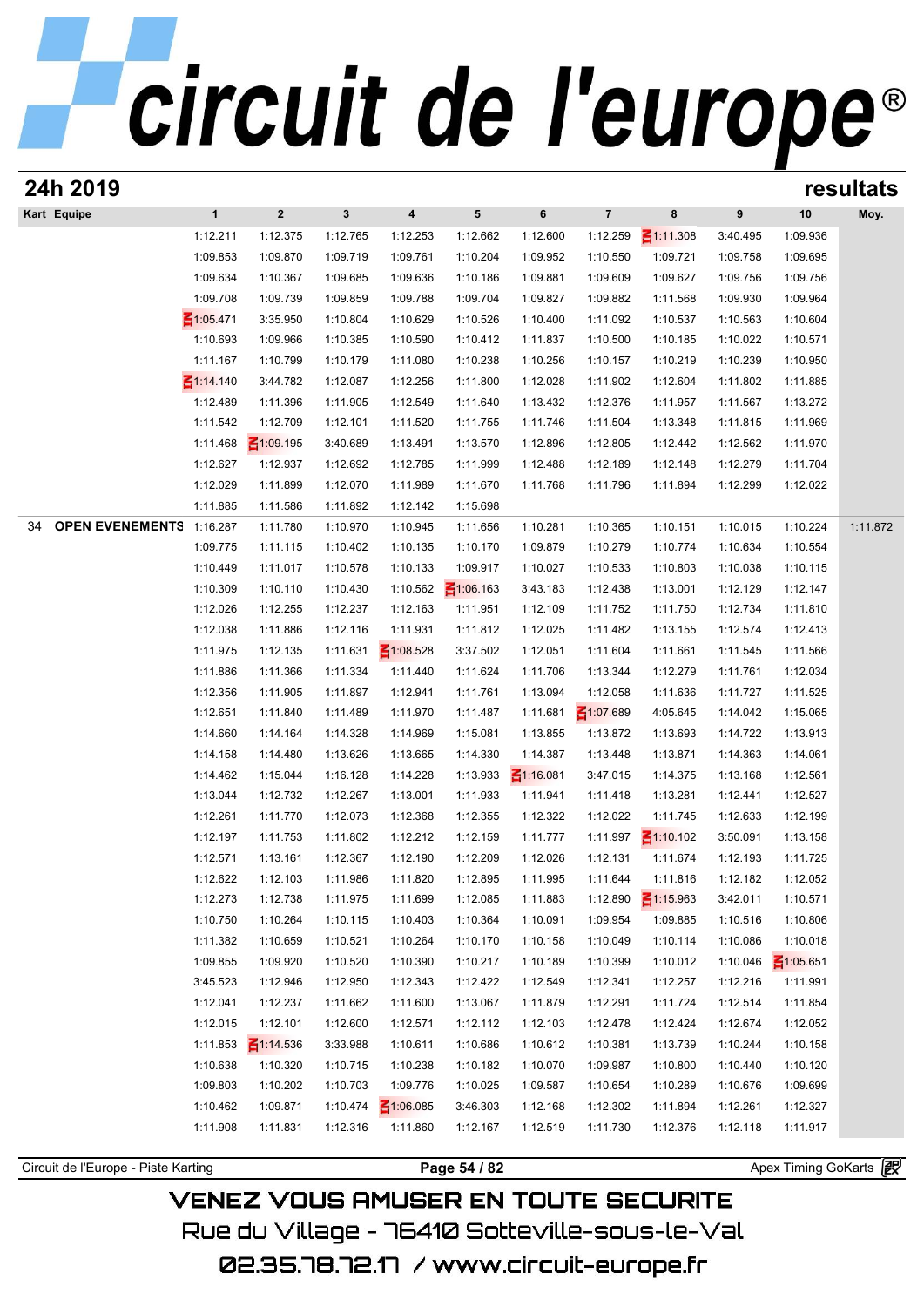| 24h 2019                            |                      |                      |                      |                      |                      |                      |                      |                      |                      |                       | resultats |
|-------------------------------------|----------------------|----------------------|----------------------|----------------------|----------------------|----------------------|----------------------|----------------------|----------------------|-----------------------|-----------|
| Kart Equipe                         | $\mathbf{1}$         | $\boldsymbol{2}$     | $\mathbf{3}$         | 4                    | 5                    | 6                    | $\overline{7}$       | 8                    | 9                    | 10                    | Moy.      |
|                                     | 1:11.909             | 1:12.101             | 1:12.457             | 1:12.353             | 1:12.327             | 1:11.899             | 1:11.987             | 1:12.484             | 1:11.865             | 1:12.884              |           |
|                                     | 1:12.183             | 1:11.827             | 1:13.086             | 1:12.180             | $\leq 1:08.057$      | 3:36.818             | 1:11.689             | 1:11.766             | 1:12.040             | 1:11.706              |           |
|                                     | 1:11.368             | 1:11.705             | 1:11.106             | 1:11.113             | 1:11.548             | 1:12.489             | 1:11.441             | 1:12.706             | 1:11.071             | 1:11.125              |           |
|                                     | 1:11.314             | 1:11.144             | 1:11.348             | 1:11.011             | 1:11.698             | 1:11.038             | 1:11.219             | 1:10.976             | 1:11.183             | 1:12.314              |           |
|                                     | 1:11.418             | 1:11.041             | 1:11.101             | 1:11.150             | $\leq 1:06.418$      | 3:46.509             | 1:14.652             | 1:16.684             | 1:15.033             | 1:14.501              |           |
|                                     | 1:14.000             | 1:15.786             | 1:15.401             | 1:13.415             | 1:14.292             | 1:13.610             | 1:14.162             | 1:15.244             | 1:15.270             | 1:17.147              |           |
|                                     | 1:14.336             | 1:15.418             | 1:14.803             | 1:14.693             | 1:14.866             | 1:15.257             | 1:17.069             | 1:16.490             | 1:14.845             | 1:14.960              |           |
|                                     | 1:13.651             | 1:13.390             | 1:15.147             | 1:15.276             | 1:15.568             | $\leq 1:12.145$      | 3:52.230             | 1:15.712             | 1:14.523             | 1:15.239              |           |
|                                     | 1:13.933             | 1:12.351             | 1:13.030             | 1:13.084             | 1:12.132             | 1:12.263             | 1:12.591             | 1:13.139             | 1:12.234             | 1:12.174              |           |
|                                     | 1:12.580             | 1:12.467             | 1:12.050             | 1:12.267             | 1:12.317             | 1:11.880             | 1:13.459             | 1:12.249             | 1:12.565             | 1:13.324              |           |
|                                     | 1:13.309             | 1:12.469             | 1:12.350             | 1:12.276             | 1:12.820             | 1:12.043             | $\leq 1:08.697$      | 3:45.592             | 1:12.749             | 1:15.263              |           |
|                                     | 1:12.057             | 1:11.784             | 1:11.859             | 1:11.596             | 1:12.267             | 1:14.277             | 1:11.009             | 1:12.505             | 1:11.462             | 1:11.170              |           |
|                                     | 1:11.570<br>1:11.348 | 1:11.887<br>1:11.919 | 1:11.794<br>1:11.409 | 1:11.011<br>1:11.024 | 1:11.045<br>1:11.331 | 1:12.193<br>1:11.288 | 1:11.535<br>1:11.311 | 1:11.363<br>1:12.439 | 1:11.641<br>1:11.260 | 1:11.842<br>1:11.207  |           |
|                                     | 1:11.123             | 1:10.872             | 1:11.021             | 1:11.405             | 1:13.186             | 1:11.732             | 1:11.815             | 1:10.883             | 1:10.631             | 1:11.327              |           |
|                                     | 1:11.772             | 1:10.699             | 1:10.836             | 1:10.847             | 1:11.077             | 1:12.842             | 1:10.838             | 1:10.752             | 1:11.359             | 1:11.233              |           |
|                                     | 1:11.576             | 1:11.605             | 1:10.851             | 1:11.149             | 1:11.155             | 1:11.250             | 1:12.306             | 1:11.063             | 1:11.027             | 1:10.910              |           |
|                                     | 1:10.813             | $\leq 1:09.055$      | 3:45.035             | 1:10.405             | 1:10.156             | 1:10.028             | 1:09.767             | 1:09.732             | 1:11.174             | 1:10.584              |           |
|                                     | 1:10.922             | 1:10.353             | 1:11.156             | 1:09.857             | 1:10.042             | 1:10.704             | 1:10.150             | 1:09.933             | 1:10.169             | 1:10.045              |           |
|                                     | 1:09.785             | 1:10.609             | 1:10.376             | 1:10.046             | 1:09.799             | 1:10.399             | 1:09.699             | 1:09.581             | 1:09.996             | 1:09.697              |           |
|                                     | 1:10.134             | 1:09.862             | 1:09.718             | $\leq 1:05.594$      | 3:45.982             | 1:13.223             | 1:11.998             | 1:12.709             | 1:12.066             | 1:11.722              |           |
|                                     | 1:11.878             | 1:12.486             | 1:12.353             | 1:11.865             | 1:12.167             | 1:11.691             | 1:11.948             | 1:11.758             | 1:12.374             | 1:11.463              |           |
|                                     | 1:12.841             | 1:14.212             | 1:12.151             | 1:12.990             | 1:11.717             | 1:11.634             | 1:11.867             | 1:11.862             | 1:13.377             | 1:12.205              |           |
|                                     | 1:12.765             | 1:13.092             | 1:12.003             | $\leq 1:12.444$      | 3:34.680             | 1:11.235             | 1:10.753             | 1:11.065             | 1:10.589             | 1:10.409              |           |
|                                     | 1:10.522             | 1:10.826             | 1:10.104             | 1:09.968             | 1:09.954             | 1:10.200             | 1:10.027             | 1:10.123             | 1:10.796             | 1:10.367              |           |
|                                     | 1:10.002             | 1:10.733             | 1:10.117             | 1:09.714             | 1:10.391             | 1:09.849             | 1:09.845             | 1:11.816             | 1:11.886             | 1:10.111              |           |
|                                     | 1:10.058             | 1:09.995             | 1:10.534             | 1:10.561             | 1:09.928             | $\leq 1:06.157$      | 6:24.913             | 1:12.491             | 1:13.384             | 1:12.770              |           |
|                                     | 1:13.715             | 1:12.227             | 1:11.863             | 1:12.156             | 1:11.521             | 1:12.311             | 1:11.528             | 1:15.293             | 1:14.777             | 1:12.403              |           |
|                                     | 1:11.742             | 1:12.726             | 1:12.528             | 1:13.084             | 1:12.157             | 1:15.256             | 1:12.469             | 1:13.237             | 1:12.527             | 1:13.076              |           |
|                                     | 1:12.841             | 1:12.045             | 1:12.653             | 1:12.535             | 1:12.675             | $\leq 1:09.013$      | 3:36.032             | 1:12.522             | 1:11.925             | 1:10.964              |           |
|                                     | 1:11.164             | 1:10.988             | 1:11.126             | 1:10.964             | 1:11.352             | 1:11.022             | 1:11.179             | 1:11.229             | 1:11.115             | 1:11.034              |           |
|                                     | 1:10.906             | 1:12.565             | 1:10.510             | 1:10.874             | 1:10.724             | 1:10.664             | 1:10.889             | 1:11.442             | 1:16.085             | 1:10.931              |           |
|                                     | 1:12.410             | 1:10.800             | 1:10.893             | 1:10.836             | 1:10.880             | 1:10.476             | $\leq 1:06.271$      | 3:45.741             | 1:14.369             | 1:15.238              |           |
|                                     | 1:15.044             | 1:14.846             | 1:14.882             | 1:14.744             | 1:16.971             | 1:15.535             | 1:15.210             | 1:14.395             | 1:14.195             | 1:14.440              |           |
|                                     | 1:14.693             | 1:15.165             | 1:14.684             | 1:14.632             | 1:14.775             | 1:14.561             | 1:14.627             | 1:16.101             | 1:14.818             | 1:15.878              |           |
|                                     | 1:14.622             | 1:14.941             | 1:14.619             | 1:15.787             | 1:14.664             | 1:14.736             | 1:15.264             | $\leq 1:10.701$      | 5:11.071             | 1:13.921              |           |
|                                     | 1:12.219             | 1:12.455             | 1:12.706             | 1:12.213             | 1:13.089             | 1:13.435             | 1:12.155             | 1:12.725             | 1:12.955             | 1:13.387              |           |
|                                     | 1:13.100             | 1:12.621             | 1:13.517             | 1:11.414             | 1:13.130             | 1:11.688             | 1:12.486             | 1:12.330             | 1:11.905             | 1:13.687              |           |
|                                     | 1:12.172             | 1:12.106             | 1:11.533             | 1:12.047             | 1:11.885             | 1:12.147             | $\leq 1:09.337$      | 3:38.124             | 1:09.922             | 1:10.320              |           |
|                                     | 1:09.883             | 1:09.943             | 1:09.990             | 1:09.967             | 1:10.136             | 1:09.856             | 1:09.730             | 1:09.397             | 1:09.551             | 1:10.347              |           |
|                                     | 1:09.437             | 1:09.792             | 1:09.676             | 1:10.438             | 1:09.510             | 1:09.641             | 1:10.076             | 1:09.713             | 1:10.142             | 1:09.850              |           |
|                                     | 1:10.496             | 1:09.523             | 1:09.506             | 1:09.427             | 1:09.969             | 1:09.532             | 1:09.565             | 1:09.683             | $\leq 1:04.713$      | 3:39.295              |           |
|                                     | 1:12.870             | 1:13.706             | 1:16.136             | 1:13.052             | 1:12.603             | 1:14.165             | 1:11.986             | 1:11.771             | 1:12.596             | 1:11.831              |           |
|                                     | 1:11.620             | 1:12.089             | 1:12.146             | 1:12.044             | 1:11.628             | 1:11.814             | 1:11.702             | 1:12.680             | 1:11.689             | 1:13.058              |           |
| Circuit de l'Europe - Piste Karting |                      |                      |                      |                      | Page 55 / 82         |                      |                      |                      |                      | Apex Timing GoKarts 图 |           |
|                                     |                      |                      |                      |                      |                      |                      |                      |                      |                      |                       |           |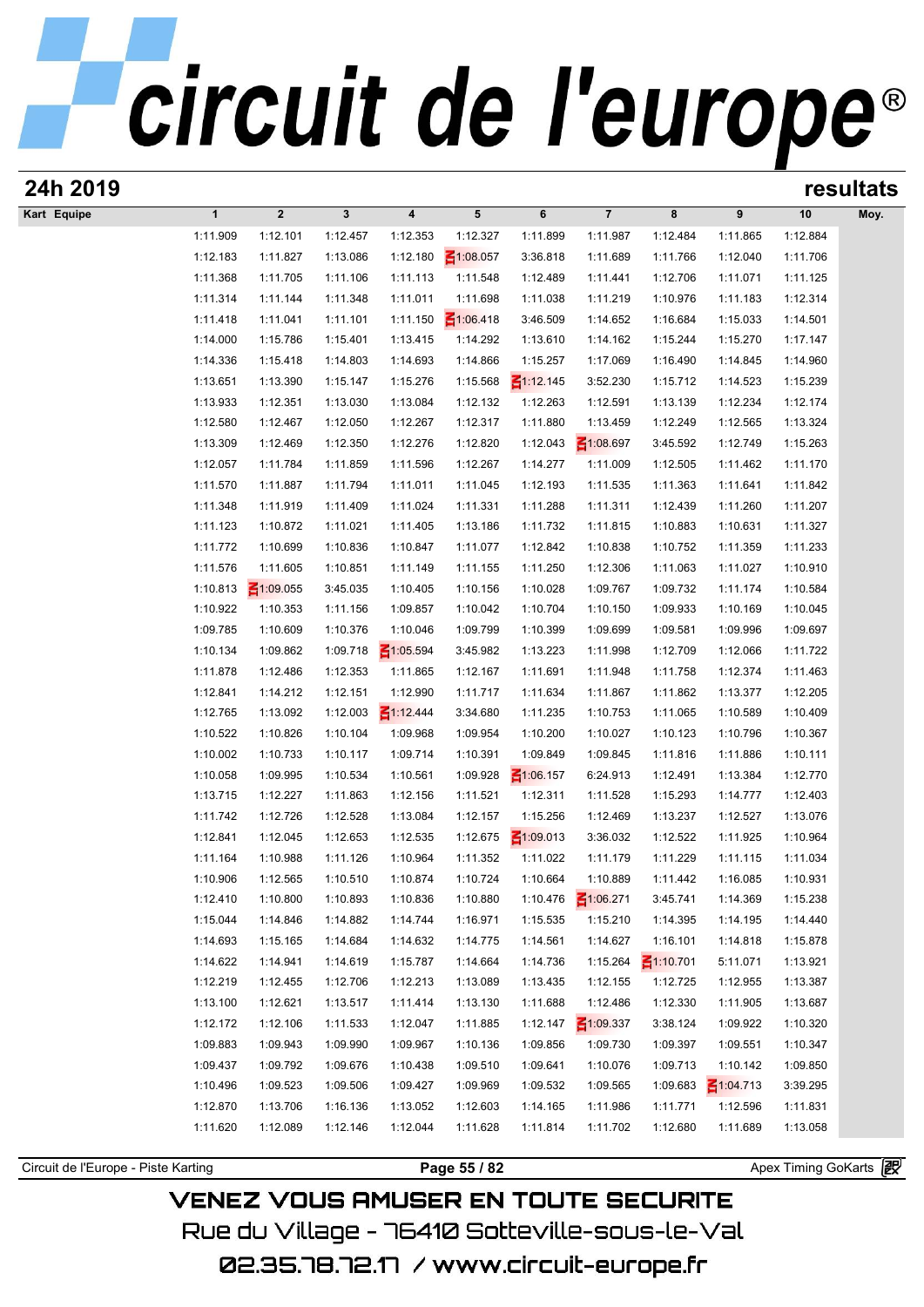# circuit de l'europe®

| 24h 2019                            |                 |                      |                      |                      |                      |                      |                      |                      |                      |                       | resultats |
|-------------------------------------|-----------------|----------------------|----------------------|----------------------|----------------------|----------------------|----------------------|----------------------|----------------------|-----------------------|-----------|
| Kart Equipe                         | $\mathbf{1}$    | $\overline{2}$       | $\mathbf{3}$         | 4                    | 5                    | 6                    | $\overline{7}$       | 8                    | 9                    | 10                    | Moy.      |
|                                     | 1:12.863        | 1:12.246             | 1:11.852             | 1:11.977             | 1:12.071             | 1:11.676             | 1:12.166             | 1:16.071             | 1:11.971             | 1:11.929              |           |
|                                     | $\leq 1:10.641$ | 3:46.391             | 1:10.783             | 1:12.757             | 1:14.197             | 1:10.594             | 1:10.820             | 1:10.373             | 1:12.272             | 1:10.439              |           |
|                                     | 1:10.618        | 1:10.346             | 1:09.972             | 1:10.286             | 1:10.467             | 1:10.413             | 1:10.550             | 1:10.100             | 1:10.607             | 1:10.376              |           |
|                                     | 1:10.583        | 1:10.546             | 1:09.972             | 1:10.043             | 1:10.414             | 1:10.256             | 1:09.702             | 1:09.646             | 1:10.386             | 1:10.512              |           |
|                                     | 1:09.489        | 1:09.856             | 1:09.809             | 1:09.691             | 1:10.157             | 1:10.181             | 1:10.538             | 1:09.918             | 1:10.110             | 1:09.820              |           |
|                                     | 1:09.836        | 1:10.937             | 1:10.264             | 1:10.200             | 1:09.912             | 1:10.231             | 1:09.983             | $\leq 1:06.485$      | 3:42.949             | 1:13.821              |           |
|                                     | 1:12.082        | 1:13.924             | 1:12.373             | 1:11.591             | 1:11.833             | 1:11.401             | 1:11.448             | 1:11.678             | 1:11.652             | 1:11.580              |           |
|                                     | 1:11.942        | 1:11.884             | 1:11.850             | 1:12.435             | 1:12.000             | 1:11.549             | 1:12.526             | 1:12.049             | 1:11.904             | 1:11.861              |           |
|                                     | 1:11.860        | 1:11.683             | 1:14.222             | 1:12.446             | 1:11.731             | 1:11.542             | 1:11.469             | 1:11.578             | 1:12.329             | 1:11.898              |           |
|                                     | 1:12.529        | 1:11.545             | 1:11.659             | 1:11.974             | 1:11.582             | 1:11.607             | 1:11.331             | 1:11.703             | 1:11.215             | 1:11.384              |           |
|                                     | 1:11.217        | 1:11.813             | 1:11.928             | 1:12.079             | 1:12.594             | 1:12.439             | $\leq 1:06.616$      | 3:36.041             | 1:11.582             | 1:11.998              |           |
|                                     | 1:12.030        | 1:11.768             | 1:11.830             | 1:12.651             | 1:11.508             | 1:11.510             | 1:10.959             | 1:11.360             | 1:11.616             | 1:11.479              |           |
|                                     | 1:12.119        | 1:17.759             | 1:11.265             | 1:11.114             | 1:11.302             | 1:11.910             | 1:11.096             | 1:11.161             | 1:10.854             | 1:10.898              |           |
|                                     | 1:10.879        | 1:11.156             | 1:11.082             | 1:11.275             | 1:11.987             | 1:10.645             | 1:11.041             | 1:12.191             | 1:11.019             | 1:11.709              |           |
|                                     | 1:11.020        | 1:11.135             | 1:10.969             | 1:10.909             | 1:10.754             | 1:10.721             | 1:11.095             | 1:10.944             | 1:10.692             | 1:11.478              |           |
|                                     | 1:10.716        | 1:12.595             | 1:11.133             | 1:14.003             | 1:10.892             | $\leq 1:06.131$      | 3:34.475             | 1:12.888             | 1:11.700             | 1:12.495              |           |
|                                     | 1:13.011        | 1:14.278             | 1:13.247             | 1:14.531             | 1:14.472             | 1:12.686             | 1:13.950             | 1:16.444             | 1:13.574             | 1:14.372              |           |
|                                     | 1:15.484        | 1:15.017             | 1:13.177             | 1:13.581             | 1:13.126             | 1:13.048             | 1:12.937             | 1:12.394             | 1:13.075             | 1:12.418              |           |
|                                     | 1:12.742        | 1:13.150             | 1:12.472             | 1:12.961             | 1:13.075             | 1:12.688             | 1:12.938             | 1:12.948             | 1:13.076             | 1:13.507              |           |
|                                     | 1:13.038        | 1:12.836             | 1:12.263             | 1:12.663             | 1:12.981             | 1:13.765             | 1:13.053             | 1:12.612             | 1:12.898             | 1:12.731              |           |
|                                     | 1:11.236        | 1:10.650             | 1:11.253             | $\leq 1:06.591$      | 4:03.254             | 1:13.408             | 1:13.159             | 1:14.848             | 1:13.524             | 1:13.800              |           |
|                                     | 1:13.637        | 1:13.443             | 1:15.482             | 1:14.616             | 1:13.681             | 1:14.560             | 1:13.086             | 1:13.345             | $\leq 1:09.648$      | 4:22.814              |           |
|                                     | 1:12.241        | 1:11.320             | 1:11.463             | 1:10.847             | 1:10.896             | 1:10.666             | 1:10.904             | 1:10.779             | 1:10.713             | 1:10.925              |           |
|                                     | 1:11.136        | 1:11.113             | 1:11.340             | 1:10.499             | 1:11.033             | 1:10.971             | 1:11.164             | 1:11.118             | 1:10.923             | 1:10.642              |           |
|                                     | 1:10.899        | 1:11.543             | 1:11.367             | 1:11.350             | 1:11.281             | 1:10.860             | 1:11.018             | 1:10.987             | $\leq 1:17.174$      | 3:39.266              |           |
|                                     | 1:11.781        | 1:12.642             | 1:11.360             | 1:10.957             | 1:10.815             | 1:11.146             | 1:12.409             | 1:11.053             | 1:10.862             | 1:12.161              |           |
|                                     | 1:10.628        | 1:10.872             | 1:10.599             | 1:11.100             | 1:10.786             | 1:11.209             | 1:11.366             | 1:11.236             | 1:10.951             | 1:11.458              |           |
|                                     | 1:10.935        | 1:10.693             | 1:10.797             | 1:11.230             | 1:11.030             | 1:10.592             | 1:10.773             | 1:11.316             | 1:11.060             | 1:10.806              |           |
|                                     | 1:11.487        | 1:11.320             | 1:11.701             | 1:11.278             | 1:11.204             | 1:10.914             | 1:10.958             | 1:10.804             | 1:11.018             | 1:10.902              |           |
|                                     | 1:10.987        | 1:11.613             | 1:11.784             | 1:10.782             | 1:11.004             | $\leq 1:07.002$      | 3:35.674             | 1:10.070             | 1:10.289             | 1:10.527              |           |
|                                     | 1:10.236        | 1:10.161             | 1:09.534             | 1:09.691             | 1:09.683             | 1:09.578             | 1:09.413             | 1:09.623             | 1:10.650             | 1:09.755              |           |
|                                     | 1:10.480        | 1:09.744             | 1:09.567             | 1:09.552             | 1:09.460             | 1:09.258             | 1:09.797             | 1:10.159             | 1:09.773             | 1:09.550              |           |
|                                     | 1:09.719        | 1:09.602             | 1:09.667             | 1:09.655             | 1:09.818             | 1:09.800             | 1:09.607             | 1:09.829             | 1:09.900             | 1:09.596              |           |
|                                     | 1:09.498        | 1:09.681             | 1:10.142             | 1:10.768             | 1:10.139             | 1:10.831             | 1:10.027             | 1:09.967             | 1:09.733             | 1:09.924              |           |
|                                     | 1:09.911        | 1:09.660             | 1:10.390             | 1:09.767             | 1:09.550             | 1:09.745             | $\leq 1:04.612$      | 3:39.751             | 1:13.700             | 1:14.214              |           |
|                                     | 1:13.788        | 1:13.104             | 1:13.932             | 1:13.252             | 1:13.119             | 1:13.598             | 1:13.966             | 1:13.088             | 1:13.373             | 1:13.407              |           |
|                                     | 1:12.660        | 1:13.261             | 1:13.375             | 1:13.524             | 1:15.132             | 1:13.504             | 1:13.313             | 1:13.243             | 1:13.862             | 1:14.253              |           |
|                                     | 1:13.171        | 1:13.313             | 1:14.604             | 1:13.314             | 1:14.620             | 1:13.593             | 1:13.217             | 1:13.658             | 1:13.298             | 1:13.641              |           |
|                                     | 1:13.228        | 1:13.448             | 1:13.411             | 1:13.690             | 1:13.128             | 1:13.388             | 1:13.914             | 1:13.331             | 1:12.980             | 1:13.850              |           |
|                                     |                 |                      |                      |                      |                      |                      |                      |                      |                      |                       |           |
| PROMAR INDUSTRIE 1:18.091           | 1:13.903        | 1:13.408             | 1:13.818             | 1:13.310             | 1:13.155             |                      |                      |                      |                      | 1:11.184              | 1:12.185  |
| 31                                  | 1:12.191        | 1:15.671<br>1:11.302 | 1:12.665<br>1:10.778 | 1:14.149<br>1:11.130 | 1:13.223<br>1:10.605 | 1:12.785<br>1:10.088 | 1:12.465<br>1:10.376 | 1:10.820<br>1:10.604 | 1:11.300<br>1:10.510 | 1:11.055              |           |
|                                     | 1:10.675        | 1:10.622             | 1:10.878             | 1:11.659             | 1:10.398             | 1:11.681             | 1:12.000             | 1:12.004             | 1:11.082             | 1:11.852              |           |
|                                     | 1:11.628        |                      | 1:13.256             |                      | 1:10.842             |                      | 1:12.129             |                      | 3:39.305             |                       |           |
|                                     |                 | 1:10.692             |                      | 1:10.849             |                      | 1:12.545             |                      | $\leq 1:10.889$      |                      | 1:12.470              |           |
|                                     |                 |                      |                      |                      |                      |                      |                      |                      |                      |                       |           |
| Circuit de l'Europe - Piste Karting |                 |                      |                      |                      | Page 56 / 82         |                      |                      |                      |                      | Apex Timing GoKarts 2 |           |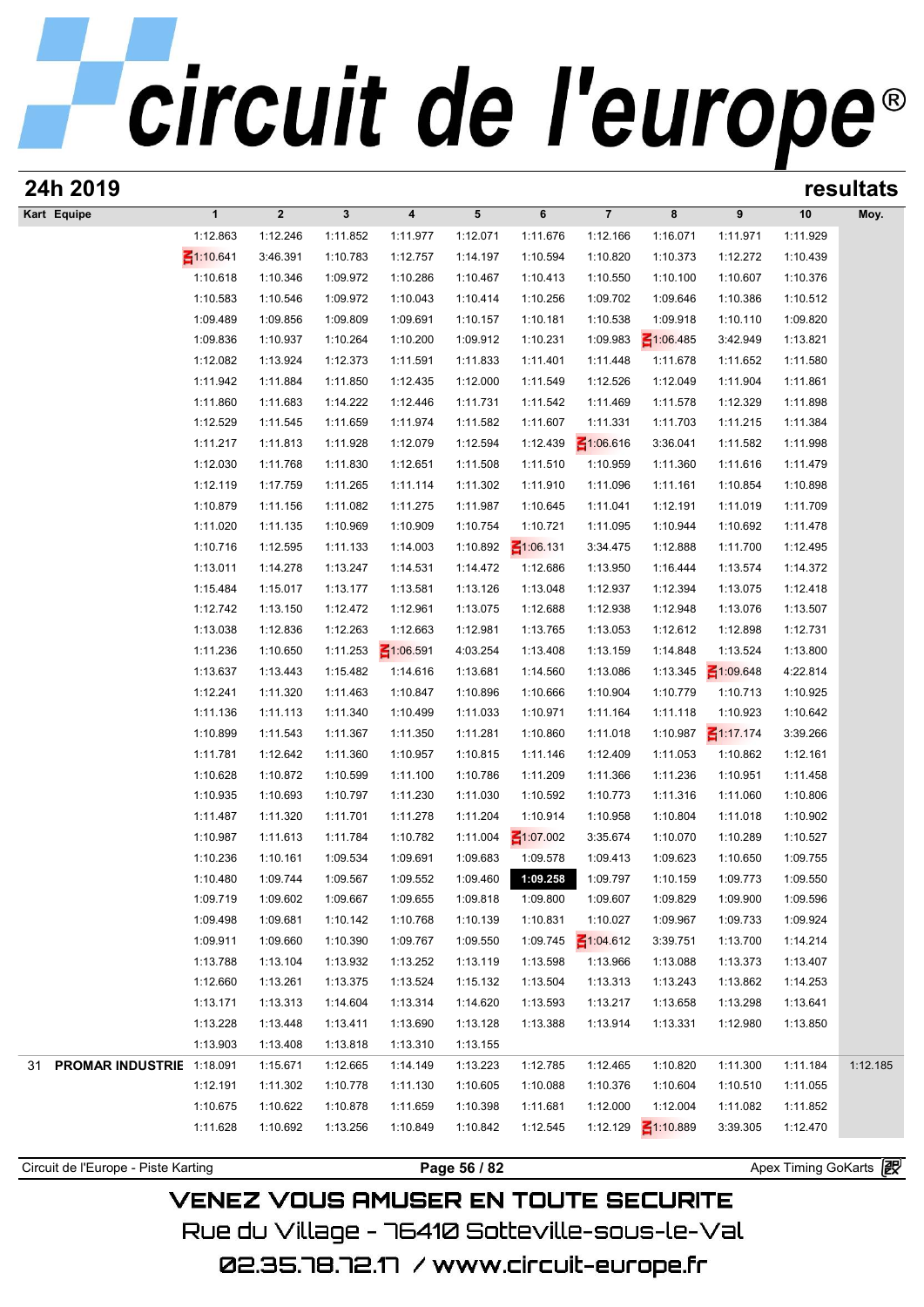| 24h 2019                            |                      |                      |                      |                         |                             |                      |                      |                      |                      |                       | resultats |
|-------------------------------------|----------------------|----------------------|----------------------|-------------------------|-----------------------------|----------------------|----------------------|----------------------|----------------------|-----------------------|-----------|
| Kart Equipe                         | $\mathbf{1}$         | $\boldsymbol{2}$     | $\mathbf{3}$         | $\overline{\mathbf{4}}$ | 5                           | 6                    | $\overline{7}$       | 8                    | 9                    | 10                    | Moy.      |
|                                     | 1:13.014             | 1:13.396             | 1:13.291             | 1:12.129                | 1:13.048                    | 1:11.951             | 1:11.743             | 1:11.846             | 1:11.205             | 1:12.223              |           |
|                                     | 1:12.022             | 1:11.187             | 1:11.696             | 1:11.526                | 1:11.658                    | 1:11.161             | 1:15.428             | 1:16.132             | 1:11.395             | 1:12.707              |           |
|                                     | 1:13.095             | 1:12.458             | 1:12.450             | 1:12.009                | 1:11.656                    | 1:11.400             | 1:11.643             | 1:11.614             | 1:11.154             | 1:11.331              |           |
|                                     | 1:11.841             | 1:11.590             | 1:11.612             | $\leq 1:06.656$         | 3:37.636                    | 1:11.972             | 1:12.362             | 1:12.108             | 1:13.123             | 1:12.191              |           |
|                                     | 1:12.376             | 1:12.235             | 1:11.716             | 1:12.089                | 1:12.450                    | 1:13.629             | 1:11.782             | 1:11.482             | 1:11.799             | 1:11.552              |           |
|                                     | 1:12.515             | 1:12.694             | 1:12.545             | 1:11.135                | 1:11.563                    | 1:11.579             | 1:11.769             | 1:11.691             | 1:11.794             | 1:12.329              |           |
|                                     | 1:11.532             | 1:11.692             | 1:12.092             | $\leq 1:06.148$         | 3:43.593                    | 1:12.357             | 1:12.492             | 1:12.236             | 1:12.456             | 1:12.055              |           |
|                                     | 1:11.755             | 1:12.197             | 1:12.200             | 1:12.687                | 1:12.243                    | 1:11.622             | 1:10.975             | 1:14.834             | 1:11.894             | 1:11.043              |           |
|                                     | 1:12.300<br>1:12.209 | 1:12.086<br>1:12.169 | 1:11.596<br>1:11.702 | 1:10.842<br>1:12.316    | 1:13.038<br>1:11.581        | 1:12.418<br>1:11.595 | 1:12.254<br>1:11.399 | 1:12.269             | 1:12.236<br>1:13.108 | 1:12.071              |           |
|                                     | $\leq 1:05.205$      | 3:51.400             | 1:14.453             | 1:14.398                | 1:15.115                    | 1:12.668             | 1:13.830             | 1:12.683<br>1:13.645 | 1:13.392             | 1:12.358<br>1:13.791  |           |
|                                     | 1:14.434             | 1:12.866             | 1:14.416             | 1:13.009                | 1:14.024                    | 1:14.589             | 1:13.615             | 1:13.306             | 1:12.399             | 1:13.996              |           |
|                                     | 1:14.711             | 1:13.505             | 1:14.110             | 1:12.726                | 1:13.254                    | 1:12.370             | 1:13.239             | 1:14.215             | 1:15.435             | 1:12.963              |           |
|                                     | 1:13.759             | 1:13.838             | 1:14.184             | 1:15.488                | 1:14.673                    | 1:15.726             | 1:15.217             | 1:13.012             | 1:13.778             | $\leq 1:16.619$       |           |
|                                     | 3:45.628             | 1:12.792             | 1:13.676             | 1:14.250                | 1:12.971                    | 1:12.896             | 1:12.593             | 1:12.289             | 1:12.648             | 1:13.514              |           |
|                                     | 1:13.184             | 1:13.583             | 1:12.308             | 1:13.164                | 1:13.294                    | 1:13.246             | 1:12.562             | 1:13.086             | 1:12.939             | 1:12.543              |           |
|                                     | 1:12.607             | 1:12.826             | 1:13.842             | 1:12.664                | 1:12.873                    | 1:12.513             | 1:13.301             | 1:13.612             | 1:12.728             | 1:13.998              |           |
|                                     | 1:14.024             | 1:14.554             | 1:13.497             | 1:13.008                | 1:14.360                    | 1:13.380             | $\leq 1:11.477$      | 3:58.457             | 1:12.039             | 1:11.189              |           |
|                                     | 1:10.833             | 1:11.128             | 1:12.026             | 1:10.455                | 1:10.561                    | 1:10.998             | 1:10.446             | 1:10.816             | 1:10.901             | 1:11.163              |           |
|                                     | 1:10.705             | 1:10.643             | 1:10.872             | 1:10.469                | 1:10.883                    | 1:10.429             | 1:10.727             | 1:10.842             | 1:11.308             | 1:11.333              |           |
|                                     | 1:11.300             | 1:11.508             | 1:11.214             | 1:10.849                | 1:11.104                    | 1:11.109             | 1:10.759             | 1:10.772             | 1:10.788             | 1:11.096              |           |
|                                     | 1:10.842             | 1:10.612             | 1:10.730             | 1:10.754                | $\leq 1:05.795$             | 3:38.021             | 1:12.149             | 1:12.573             | 1:12.436             | 1:12.526              |           |
|                                     | 1:12.287             | 1:12.420             | 1:11.542             | 1:11.557                | 1:11.485                    | 1:11.374             | 1:12.334             | 1:12.097             | 1:12.302             | 1:11.830              |           |
|                                     | 1:12.002             | 1:12.388             | 1:12.175             | 1:12.025                | 1:11.901                    | 1:12.462             | 1:12.577             | 1:11.642             | 1:11.384             | 1:11.865              |           |
|                                     | 1:12.475             | 1:12.102             | 1:12.166             | 1:11.687                | 1:11.827                    | 1:11.450             | 1:11.398             | 1:11.683             | 1:11.804             | 1:12.533              |           |
|                                     | 1:11.012             | 1:11.603             | $\leq 1:05.094$      | 3:37.487                | 1:11.666                    | 1:12.468             | 1:11.361             | 1:11.187             | 1:13.784             | 1:12.153              |           |
|                                     | 1:11.676             | 1:11.493             | 1:12.313             | 1:11.644                | 1:11.990                    | 1:12.229             | 1:12.247             | 1:13.412             | 1:11.442             | 1:12.711              |           |
|                                     | 1:11.863             | 1:11.951             | 1:11.860             | 1:12.195                | 1:12.442                    | 1:15.313             | 1:14.129             | 1:13.694             | 1:11.269             | 1:12.143              |           |
|                                     | 1:12.809             | 1:13.826             | 1:11.758             | 1:11.389                | 1:11.283                    | 1:11.885             | 1:11.456             | 1:11.387             | 1:11.686             | 1:11.375              |           |
|                                     | $\leq 1:06.676$      | 4:02.931             | 1:12.255             | 1:12.203                | 1:12.271                    | 1:11.039             | 1:11.237             | 1:12.959             | 1:13.231             | 1:11.763              |           |
|                                     | 1:12.451             | 1:12.234             | 1:13.456             | 1:12.553                | 1:12.201                    | 1:14.284             | 1:11.493             | 1:12.259             | 1:12.516             | 1:12.124              |           |
|                                     | 1:13.372             | 1:12.399             | 1:13.065             | 1:12.001                | 1:13.279                    | 1:14.022             | 1:13.332             | 1:13.905             | 1:11.470             | 1:11.614              |           |
|                                     | 1:12.134<br>1:14.398 | 1:11.650<br>1:13.855 | 1:12.295<br>1:13.604 | 1:12.661<br>1:13.767    | $\leq 1:04.309$<br>1:13.921 | 3:43.383<br>1:13.858 | 1:14.704<br>1:14.035 | 1:14.041<br>1:12.792 | 1:13.921<br>1:12.371 | 1:14.079<br>1:13.001  |           |
|                                     | 1:13.067             | 1:12.904             | 1:13.189             | 1:14.512                | 1:14.078                    | 1:13.114             | 1:12.845             | 1:13.713             | 1:13.362             | 1:13.061              |           |
|                                     | 1:12.755             | 1:13.256             | 1:12.583             | 1:12.878                | 1:13.384                    | 1:14.141             | 1:13.492             | 1:13.713             | 1:14.228             | 1:13.587              |           |
|                                     | 1:13.945             | $\leq 1:08.327$      | 3:40.363             | 1:12.810                | 1:12.409                    | 1:12.683             | 1:13.816             | 1:11.747             | 1:12.144             | 1:12.377              |           |
|                                     | 1:13.428             | 1:12.721             | 1:12.305             | 1:11.042                | 1:12.009                    | 1:11.881             | 1:11.474             | 1:11.723             | 1:12.516             | 1:11.272              |           |
|                                     | 1:10.904             | 1:12.649             | 1:12.792             | 1:10.920                | 1:11.331                    | 1:11.558             | 1:11.477             | 1:12.123             | 1:11.550             | 1:11.988              |           |
|                                     | 1:12.066             | 1:11.802             | 1:11.537             | 1:11.668                | 1:12.169                    | 1:11.418             | 1:11.550             | 1:11.995             | 1:12.924             | $\leq 1:08.805$       |           |
|                                     | 3:38.709             | 1:11.475             | 1:11.023             | 1:10.887                | 1:10.639                    | 1:10.855             | 1:10.782             | 1:11.407             | 1:10.519             | 1:12.167              |           |
|                                     | 1:11.459             | 1:11.423             | 1:10.504             | 1:11.924                | 1:10.228                    | 1:10.873             | 1:11.116             | 1:10.260             | 1:10.494             | 1:10.745              |           |
|                                     | 1:11.766             | 1:10.655             | 1:11.078             | 1:12.390                | 1:10.350                    | 1:09.711             | 1:11.051             | 1:10.980             | 1:10.430             | 1:10.175              |           |
|                                     | 1:10.469             | 1:11.309             | 1:10.214             | 1:10.537                | 1:11.072                    | 1:10.351             | 1:10.787             | $\leq 1:05.525$      | 3:40.509             | 1:13.434              |           |
|                                     |                      |                      |                      |                         |                             |                      |                      |                      |                      |                       |           |
| Circuit de l'Europe - Piste Karting |                      |                      |                      |                         | Page 57 / 82                |                      |                      |                      |                      | Apex Timing GoKarts 图 |           |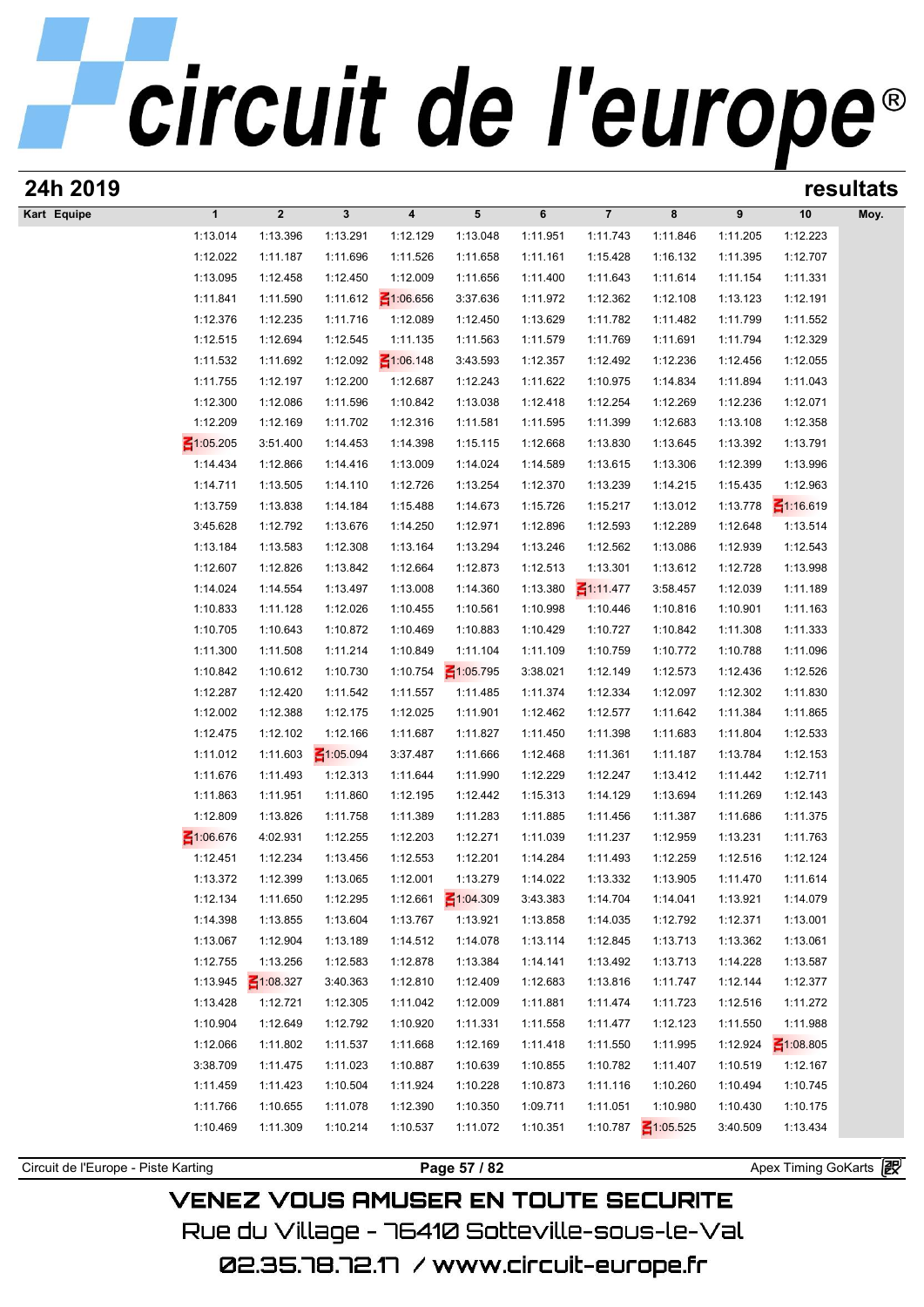| 24h 2019                            |                      |                      |                             |                         |                      |                      |                      |                      |                      |                       | resultats |
|-------------------------------------|----------------------|----------------------|-----------------------------|-------------------------|----------------------|----------------------|----------------------|----------------------|----------------------|-----------------------|-----------|
| Kart Equipe                         | $\mathbf{1}$         | $\boldsymbol{2}$     | $\mathbf{3}$                | $\overline{\mathbf{4}}$ | 5                    | 6                    | $\overline{7}$       | 8                    | 9                    | 10                    | Moy.      |
|                                     | 1:14.827             | 1:13.864             | 1:12.590                    | 1:13.618                | 1:13.524             | 1:14.057             | 1:12.832             | 1:12.747             | 1:12.385             | 1:12.400              |           |
|                                     | 1:14.513             | 1:12.326             | 1:14.630                    | 1:12.225                | 1:12.060             | 1:11.808             | 1:12.189             | 1:11.933             | 1:11.687             | 1:11.613              |           |
|                                     | 1:11.894             | 1:12.214             | 1:11.949                    | 1:11.666                | 1:11.526             | 1:12.416             | 1:11.538             | 1:11.291             | 1:10.771             | 1:11.320              |           |
|                                     | 1:11.714             | 1:11.554             | 1:11.539                    | 1:11.809                | 1:12.043             | 1:12.561             | $\leq 1:07.332$      | 3:34.569             | 1:12.073             | 1:11.529              |           |
|                                     | 1:11.819             | 1:10.922             | 1:11.049                    | 1:12.197                | 1:12.882             | 1:14.461             | 1:12.672             | 1:12.603             | 1:11.966             | 1:11.758              |           |
|                                     | 1:11.485             | 1:12.788             | 1:12.815                    | 1:12.247                | 1:11.792             | 1:11.198             | 1:11.505             | 1:11.651             | 1:11.843             | 1:11.903              |           |
|                                     | 1:12.455             | 1:11.581             | 1:11.924                    | 1:11.172                | 1:11.659             | 1:11.436             | 1:12.505             | 1:10.954             | 1:11.478             | 1:11.278              |           |
|                                     | 1:12.375             | 1:11.114             | 1:11.475                    | $\leq 1:07.748$         | 6:31.940             | 1:15.353             | 1:14.448             | 1:13.051             | 1:14.467             | 1:13.423              |           |
|                                     | 1:13.518             | 1:13.405             | 1:13.497                    | 1:14.412                | 1:14.078             | 1:13.260             | 1:13.422             | 1:13.405             | 1:13.584             | 1:14.086              |           |
|                                     | 1:14.029             | 1:13.926             | 1:13.967                    | 1:17.203                | 1:13.161             | 1:13.347             | 1:14.775             | 1:20.257             | 1:19.441             | 1:15.467              |           |
|                                     | 1:13.757             | 1:12.709             | 1:13.497                    | 1:12.878                | 1:13.159             | 1:13.894             | $\leq 1:04.411$      | 3:42.557             | 1:13.790             | 1:14.153              |           |
|                                     | 1:15.194             | 1:14.294             | 1:15.113                    | 1:13.998                | 1:14.069             | 1:12.874             | 1:13.489             | 1:13.163             | 1:13.633             | 1:13.980              |           |
|                                     | 1:13.585             | 1:13.467             | 1:13.868                    | 1:12.754                | 1:13.863             | 1:13.694             | 1:13.834             | 1:13.316             | 1:14.050             | 1:14.333              |           |
|                                     | 1:13.801<br>1:15.191 | 1:13.683<br>1:15.016 | 1:14.785<br>$\leq 1:08.062$ | 1:13.163<br>3:42.515    | 1:12.834<br>1:13.826 | 1:16.072<br>1:13.308 | 1:13.109<br>1:13.983 | 1:13.273<br>1:12.244 | 1:13.879<br>1:12.683 | 1:13.474<br>1:12.857  |           |
|                                     | 1:12.193             | 1:12.193             | 1:12.806                    | 1:12.598                | 1:13.985             | 1:12.444             | 1:13.175             | 1:12.635             | 1:13.020             | 1:12.113              |           |
|                                     | 1:12.784             | 1:12.258             | 1:12.805                    | 1:14.467                | 1:13.143             | 1:12.288             | 1:13.153             | 1:13.425             | 1:13.143             | 1:12.429              |           |
|                                     | 1:12.223             | 1:12.383             | 1:12.534                    | 1:13.463                | 1:11.687             | 1:12.208             | 1:12.552             | $\leq 1:10.110$      | 3:48.329             | 1:12.030              |           |
|                                     | 1:12.368             | 1:11.934             | 1:11.300                    | 1:11.515                | 1:11.676             | 1:10.983             | 1:10.360             | 1:10.967             | 1:10.482             | 1:10.439              |           |
|                                     | 1:10.582             | 1:10.568             | 1:11.834                    | 1:10.829                | 1:10.324             | 1:10.894             | 1:13.162             | 1:10.861             | 1:10.655             | 1:10.591              |           |
|                                     | 1:10.323             | 1:10.474             | 1:10.859                    | 1:10.766                | 1:10.771             | 1:10.495             | 1:10.922             | 1:10.712             | 1:11.188             | 1:11.145              |           |
|                                     | 1:10.798             | 1:10.705             | 1:10.666                    | 1:10.970                | 1:10.959             | $\leq 1:07.632$      | 3:38.139             | 1:13.318             | 1:13.553             | 1:12.973              |           |
|                                     | 1:13.003             | 1:12.997             | 1:13.299                    | 1:12.830                | 1:12.873             | 1:13.891             | 1:13.106             | 1:14.280             | 1:13.028             | 1:12.029              |           |
|                                     | 1:12.244             | 1:11.486             | 1:11.638                    | 1:12.536                | 1:12.053             | 1:11.927             | 1:12.298             | 1:11.755             | 1:11.266             | 1:13.221              |           |
|                                     | 1:13.408             | 1:31.064             | 1:11.389                    | 1:11.727                | 1:11.243             | 1:11.851             | 1:11.952             | 1:10.821             | 1:11.434             | 1:11.819              |           |
|                                     | 1:11.099             | 1:11.640             | 1:11.148                    | 1:10.902                | 1:10.422             | 1:11.857             | 1:14.695             | 1:11.618             | $\leq 1:06.484$      | 3:43.385              |           |
|                                     | 1:13.988             | 1:12.061             | 1:11.456                    | 1:12.577                | 1:14.453             | 1:13.864             | 1:11.561             | 1:11.118             | 1:11.270             | 1:12.519              |           |
|                                     | 1:11.401             | 1:11.543             | 1:11.273                    | 1:11.791                | 1:11.734             | 1:11.687             | 1:12.451             | 1:12.078             | 1:12.372             | 1:13.149              |           |
|                                     | 1:12.492             | 1:12.696             | 1:12.415                    | 1:13.992                | 1:11.454             | 1:11.107             | 1:12.207             | 1:11.809             | 1:12.180             | 1:12.674              |           |
|                                     | $\leq 1:07.956$      | 3:57.505             | 1:13.094                    | 1:13.172                | 1:13.122             | 1:12.597             | 1:14.709             | 1:13.414             | 1:12.431             | 1:11.960              |           |
|                                     | 1:12.364             | 1:12.120             | 1:12.608                    | 1:11.684                | 1:12.168             | 1:12.609             | 1:13.171             | 1:11.606             | 1:12.737             | 1:12.864              |           |
|                                     | 1:12.851             | 1:13.362             | 1:13.146                    | 1:13.861                | 1:13.041             | 1:13.676             | 1:12.666             | 1:13.527             | 1:13.813             | 1:13.374              |           |
|                                     | 1:13.510             | 1:14.907             | $\leq 1:02.631$             | 3:41.273                | 1:14.794             | 1:13.827             | 1:14.492             | 1:14.978             | 1:13.973             | 1:15.139              |           |
|                                     | 1:14.125             | 1:14.069             | 1:13.394                    | 1:15.164                | 1:13.911             | 1:13.209             | 1:13.972             | 1:13.810             | 1:13.777             | 1:13.941              |           |
|                                     | 1:13.928             | 1:13.848             | 1:13.443                    | 1:13.519                | 1:13.223             | 1:12.608             | 1:12.861             | 1:12.342             | 1:13.413             | 1:13.723              |           |
|                                     | 1:12.934             | 1:13.446             | 1:13.917                    | 1:13.842                | 1:12.847             | 1:13.456             | 1:12.649             | $\leq 1:06.871$      | 3:38.738             | 1:14.460              |           |
|                                     | 1:13.168             | 1:13.469             | 1:12.897                    | 1:11.963                | 1:11.600             | 1:11.631             | 1:12.877             | 1:12.294             | 1:13.480             | 1:11.571              |           |
|                                     | 1:11.565             | 1:11.609             | 1:11.436                    | 1:13.147                | 1:12.886             | 1:11.358             | 1:12.731             | 1:11.211             | 1:11.162             | 1:11.363              |           |
|                                     | 1:15.750             | 1:11.198             | 1:11.348                    | 1:11.999                | 1:10.592             | 1:11.581             | 1:12.272             | 1:12.027             | 1:13.765             | 1:12.105              |           |
|                                     | 1:11.224             | 1:10.785             | 1:11.904                    | 1:11.692                | $\leq 1:07.563$      | 3:37.303             | 1:10.965             | 1:10.817             | 1:10.669             | 1:10.319              |           |
|                                     | 1:10.346             | 1:10.061             | 1:10.267                    | 1:09.736                | 1:09.786             | 1:09.786             | 1:10.890             | 1:11.266             | 1:10.940             | 1:10.349              |           |
|                                     | 1:14.141             | 1:10.624             | 1:10.024                    | 1:10.176                | 1:10.759             | 1:09.752             | 1:09.964             | 1:10.359             | 1:10.433             | 1:10.750              |           |
|                                     | 1:10.451             | 1:10.087             | 1:10.007                    | 1:10.039                | 1:11.754             | 1:09.984             | 1:09.694             | 1:09.830             | 1:10.227             | 1:10.038              |           |
|                                     | 1:10.299             | 1:09.966             | 1:10.121                    | 1:10.274                | $\leq 1:05.340$      | 3:48.764             | 1:11.522             | 1:11.812             | 1:12.750             | 1:12.596              |           |
|                                     |                      |                      |                             |                         |                      |                      |                      |                      |                      | Apex Timing GoKarts 图 |           |
| Circuit de l'Europe - Piste Karting |                      |                      |                             |                         | Page 58 / 82         |                      |                      |                      |                      |                       |           |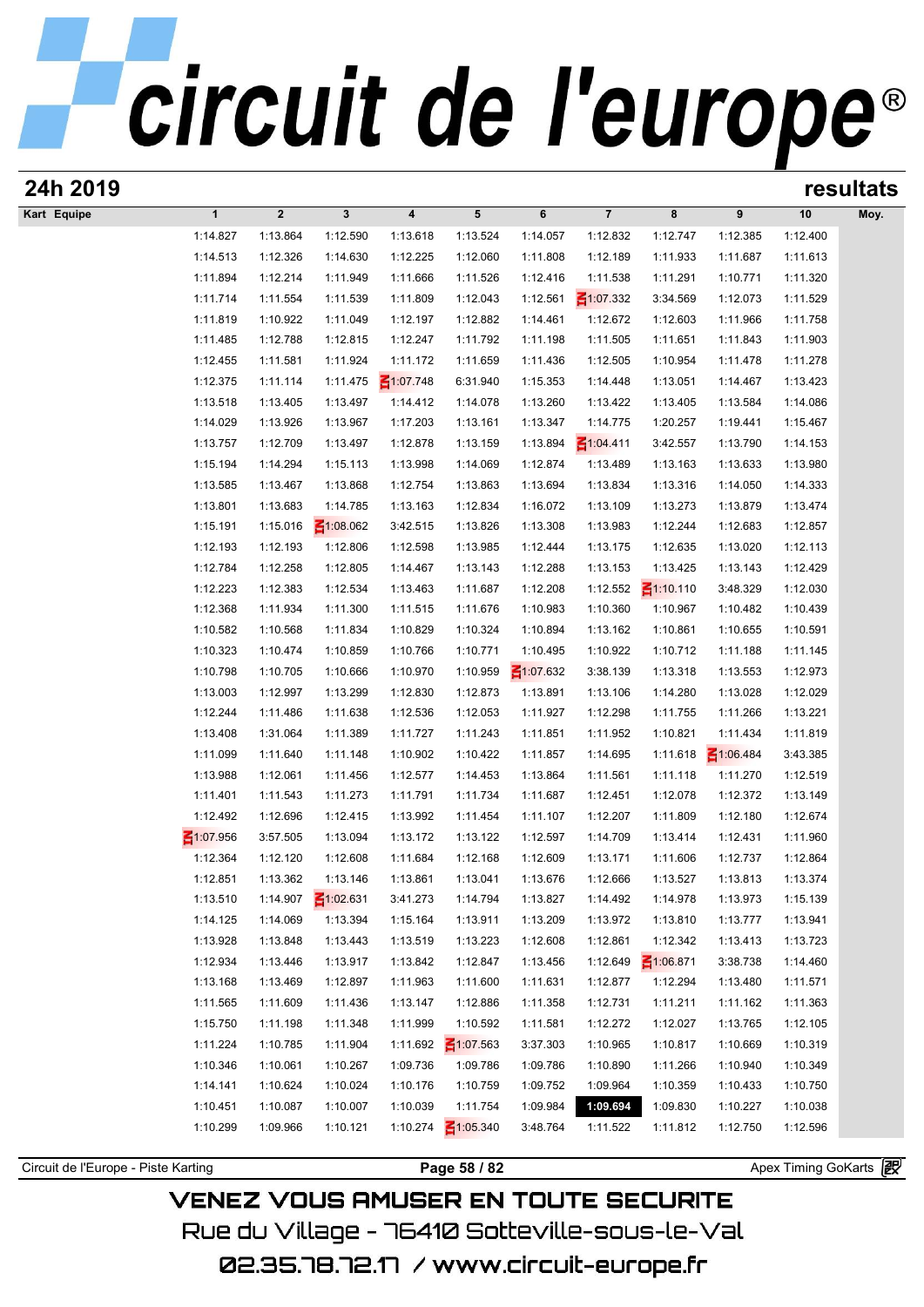| 24h 2019              |                      |                      |                      |                      |                      |                             |                      |                      |                      |                      | resultats |
|-----------------------|----------------------|----------------------|----------------------|----------------------|----------------------|-----------------------------|----------------------|----------------------|----------------------|----------------------|-----------|
| Kart Equipe           | $\mathbf{1}$         | $\mathbf 2$          | $\mathbf{3}$         | 4                    | 5                    | 6                           | $\overline{7}$       | 8                    | 9                    | 10                   | Moy.      |
|                       | 1:10.840             | 1:11.721             | 1:11.928             | 1:10.909             | 1:11.074             | 1:12.320                    | 1:11.501             | 1:10.647             | 1:10.586             | 1:11.076             |           |
|                       | 1:10.961             | 1:10.892             | 1:10.314             | 1:11.468             | 1:10.871             | 1:11.284                    | 1:11.378             | 1:10.970             | 1:10.424             | 1:10.676             |           |
|                       | 1:10.456             | 1:10.978             | 1:11.233             | 1:10.363             | 1:11.575             | 1:11.335                    | 1:10.769             | 1:11.980             | 1:10.834             | 1:10.541             |           |
|                       | 1:11.455             | 1:10.644             | 1:10.734             | $\leq 1:05.170$      | 3:38.758             | 1:12.019                    | 1:12.776             | 1:11.969             | 1:12.604             | 1:12.204             |           |
|                       | 1:13.757             | 1:12.068             | 1:12.036             | 1:12.894             | 1:12.862             | 1:11.825                    | 1:12.236             | 1:11.716             | 1:11.986             | 1:12.230             |           |
|                       | 1:12.046             | 1:12.301             | 1:12.491             | 1:11.935             | 1:11.731             | 1:12.215                    | 1:12.248             | 1:11.843             | 1:12.052             | 1:12.027             |           |
|                       | 1:12.171             | 1:12.785             | 1:13.587             | 1:14.862             | $\leq 1:09.208$      | 3:51.205                    | 1:11.516             | 1:11.977             | 1:12.409             | 1:11.935             |           |
|                       | 1:11.852             | 1:11.212             | 1:12.408             | 1:12.347             | 1:11.193             | 1:10.914                    | 1:10.851             | 1:12.637             | 1:10.827             | 1:11.047             |           |
|                       | 1:10.932             | 1:10.581             | 1:11.115             | 1:11.139             | 1:10.934             | 1:11.021                    | 1:11.007             | 1:10.742             | 1:11.730             | 1:12.094             |           |
|                       | 1:11.718             | $\leq 1:04.324$      | 3:39.137             | 1:11.667             | 1:12.926             | 1:12.060                    | 1:12.065             | 1:11.846             | 1:12.842             | 1:11.771             |           |
|                       | 1:11.940             | 1:11.976             | 1:11.709             | 1:11.019             | 1:10.950             | 1:11.897                    | 1:11.990             | 1:11.226             | 1:10.290             | 1:10.922             |           |
|                       | 1:10.811             | 1:10.841             | 1:11.193             | 1:11.018             | 1:11.560             | 1:11.680                    | 1:11.473             | 1:12.962             | 1:11.494             | 1:10.860             |           |
|                       | 1:11.110             | 1:11.180             | 1:14.262             | 1:12.416             | 1:10.611             | 1:10.472                    | 1:11.040             | $\leq 1:06.547$      | 3:36.432             | 1:10.600             |           |
|                       | 1:10.491             | 1:10.534             | 1:10.332             | 1:10.511             | 1:10.422             | 1:10.387                    | 1:10.221             | 1:10.463             | 1:10.331             | 1:11.780             |           |
|                       | 1:10.155             | 1:10.176             | 1:10.411             | 1:11.145             | 1:10.391             | 1:10.402                    | 1:11.477             | 1:12.073             | 1:10.694             | 1:11.379             |           |
|                       | 1:11.333             | 1:10.903             | 1:13.371             | 1:10.517             | 1:10.786             | 1:10.549                    | 1:10.650             | 1:10.514             | 1:11.098             | 1:11.959             |           |
|                       | 1:10.947             | 1:10.042             | 1:10.067             | 1:11.384             | 1:10.802             | 1:10.589                    | 1:10.343             | 1:10.731             | 1:10.345             | 1:10.774             |           |
|                       | 1:10.515             | 1:11.712             | 1:10.277             | 1:11.063             | 1:11.127             | 1:10.095                    | 1:10.399             | $\leq 1:06.268$      | 3:40.684             | 1:12.775             |           |
|                       | 1:12.288             | 1:12.023             | 1:12.617             | 1:12.132             | 1:11.445             | 1:11.468                    | 1:11.499             | 1:11.717             | 1:11.238             | 1:11.691             |           |
|                       | 1:10.960             | 1:12.841             | 1:11.298             | 1:11.254             | 1:11.528             | 1:12.777                    | 1:10.678             | 1:11.460             | 1:10.850             | 1:10.662             |           |
|                       | 1:10.720             | 1:10.815             | 1:11.226             | 1:10.646             | 1:11.393             | 1:11.038                    | 1:11.111             | 1:10.867             | 1:11.258             | 1:10.771             |           |
|                       | 1:11.411             | 1:11.441             | 1:10.917             | 1:11.111             | 1:12.137             |                             |                      |                      |                      |                      |           |
| <b>ESR CTA 2</b><br>4 | 1:20.682             | 1:14.786             | 1:12.155             | 1:11.758             | 1:13.409             | 1:13.141                    | 1:12.026             | 1:11.485             | 1:11.844             | 1:11.066             | 1:12.011  |
|                       | 1:11.813             | 1:11.846             | 1:11.108             | 1:10.597             | 1:11.257             | 1:11.272                    | 1:11.726             | 1:11.684             | 1:10.996             | 1:13.096             |           |
|                       | 1:12.010<br>1:10.888 | 1:11.578<br>1:10.898 | 1:10.798<br>1:10.678 | 1:11.095<br>1:10.986 | 1:11.450<br>1:11.562 | 1:11.649<br>$\leq 1:07.669$ | 1:11.376<br>3:39.822 | 1:12.107<br>1:13.660 | 1:11.449<br>1:12.553 | 1:10.840<br>1:12.114 |           |
|                       | 1:12.426             | 1:12.802             | 1:12.846             | 1:12.290             | 1:12.911             | 1:12.846                    | 1:13.959             | 1:12.881             | 1:12.601             | 1:13.421             |           |
|                       | 1:12.666             | 1:12.190             | 1:12.348             | 1:14.023             | 1:12.371             | 1:12.603                    | 1:13.122             | 1:12.665             | 1:12.604             | 1:12.419             |           |
|                       | 1:12.660             | 1:12.952             | 1:12.687             | 1:13.294             | 1:12.116             | 1:12.108                    | 1:12.086             | 1:13.011             | 1:13.564             | 1:11.787             |           |
|                       | 1:12.452             | $\leq 1:08.681$      | 2:24.758             | 1:12.739             | 1:11.920             | 1:12.497                    | 1:12.780             | 1:12.136             | 1:12.272             | 1:12.195             |           |
|                       | 1:12.164             | 1:11.744             | 1:11.733             | 1:12.929             | 1:11.651             | 1:14.423                    | 1:12.357             | 1:11.806             | 1:11.092             | 1:11.916             |           |
|                       | 1:11.396             | 1:11.356             | 1:11.852             | 1:12.104             | 1:11.978             | 1:11.558                    | 1:11.333             | 1:11.492             | 1:11.787             | 1:11.414             |           |
|                       | 1:11.679             | 1:11.784             | 1:11.395             | 1:12.670             | 1:11.367             | 1:11.095                    | $\leq 1:18.642$      | 3:46.746             | 1:13.034             | 1:12.778             |           |
|                       | 1:12.117             | 1:12.944             | 1:12.383             | 1:12.343             | 1:12.394             | 1:11.552                    | 1:11.649             | 1:12.056             | 1:11.914             | 1:11.821             |           |
|                       | 1:12.084             | 1:12.087             | 1:12.326             | 1:11.795             | 1:12.446             | 1:11.781                    | 1:12.232             | 1:11.763             | 1:12.293             | 1:12.154             |           |
|                       | 1:11.865             | 1:12.226             | 1:12.694             | 1:11.812             | 1:13.167             | 1:12.405                    | 1:11.549             | 1:11.187             | 1:11.769             | 1:12.343             |           |
|                       | 1:11.764             | 1:12.534             | $\leq 1:07.103$      | 3:37.757             | 1:13.307             | 1:13.022                    | 1:12.702             | 1:13.060             | 1:12.643             | 1:12.830             |           |
|                       | 1:12.235             | 1:11.911             | 1:13.385             | 1:11.751             | 1:11.672             | 1:13.577                    | 1:11.923             | 1:14.270             | 1:11.639             | 1:11.947             |           |
|                       | 1:14.512             | 1:14.108             | 1:11.899             | 1:11.775             | 1:12.237             | 1:11.800                    | 1:12.233             | 1:12.374             | 1:12.378             | 1:13.062             |           |
|                       | 1:12.609             | 1:12.082             | 1:12.509             | 1:11.701             | 1:11.741             | 1:12.383                    | 1:13.565             | 1:11.987             | ₹1:06.989            | 3:41.858             |           |
|                       |                      | 1:13.535             | 1:13.519             | 1:13.425             | 1:13.072             | 1:13.338                    | 1:13.334             | 1:13.539             | 1:13.831             | 1:13.430             |           |
|                       |                      |                      |                      |                      |                      |                             |                      |                      |                      |                      |           |
|                       | 1:14.240<br>1:13.603 | 1:13.066             | 1:13.094             |                      | 1:12.919             |                             | 1:14.321             |                      | 1:13.260             |                      |           |
|                       | 1:13.306             | 1:13.576             | 1:13.331             | 1:13.268<br>1:13.246 | 1:13.194             | 1:13.488<br>1:14.314        | 1:12.636             | 1:12.935<br>1:13.098 | 1:12.539             | 1:13.123             |           |
|                       | 1:12.573             | 1:12.554             | 1:12.623             | $\leq 1:11.466$      | 3:39.360             | 1:13.528                    | 1:12.275             | 1:12.385             | 1:12.837             | 1:13.045<br>1:12.291 |           |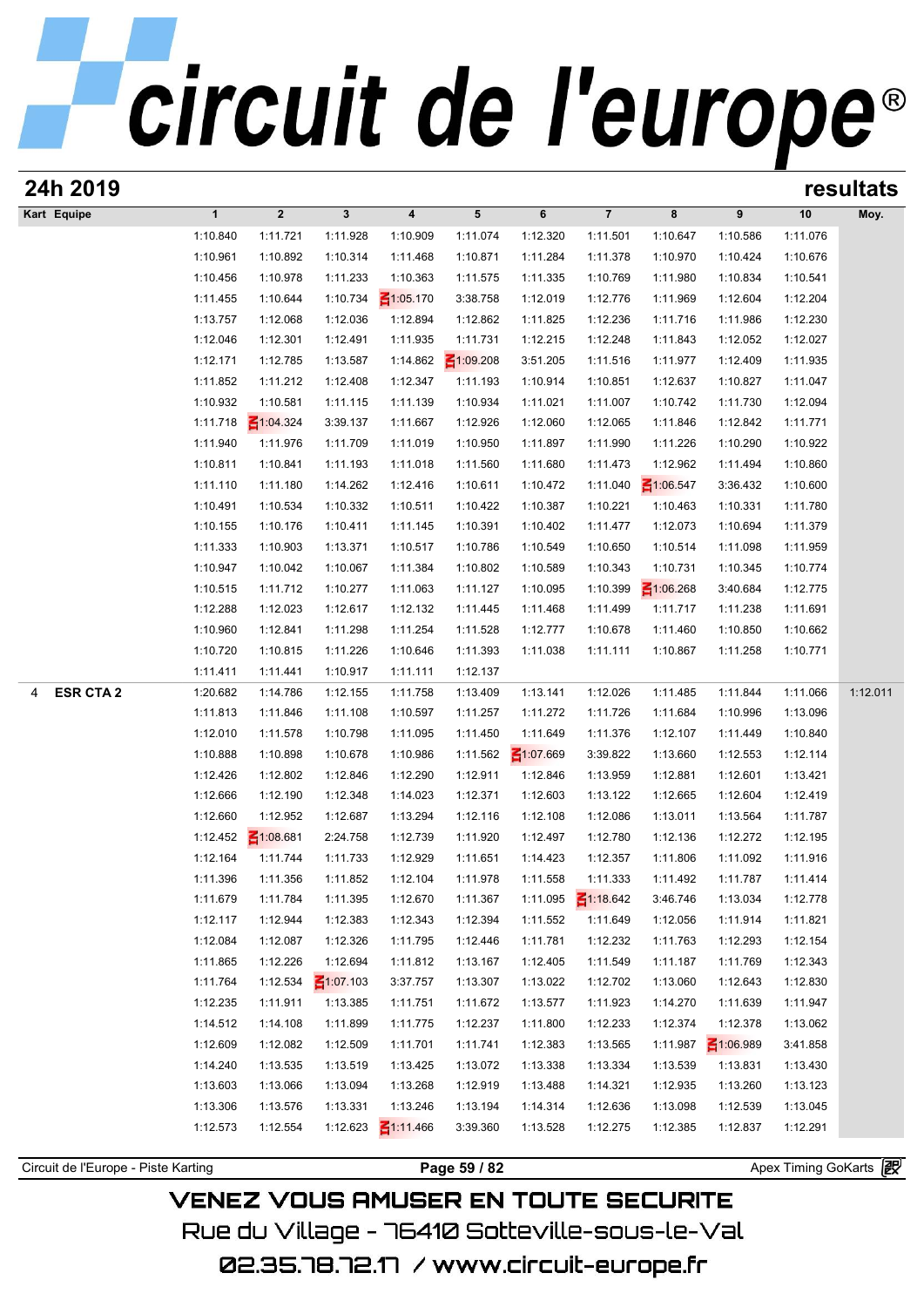|             |                      |                             |                      |                      |                      |                      |                      |                      |                      |                      | resultats |
|-------------|----------------------|-----------------------------|----------------------|----------------------|----------------------|----------------------|----------------------|----------------------|----------------------|----------------------|-----------|
| Kart Equipe | $\mathbf{1}$         | $\boldsymbol{2}$            | $\mathbf{3}$         | 4                    | $5\phantom{.0}$      | 6                    | $\overline{7}$       | 8                    | 9                    | 10                   | Moy.      |
|             | 1:13.578             | 1:11.862                    | 1:12.180             | 1:11.661             | 1:12.264             | 1:12.269             | 1:11.684             | 1:11.709             | 1:12.281             | 1:12.038             |           |
|             | 1:13.799             | 1:12.026                    | 1:12.270             | 1:12.122             | 1:12.175             | 1:12.017             | 1:11.520             | 1:11.770             | 1:11.471             | 1:11.921             |           |
|             | 1:12.670             | 1:11.815                    | 1:12.832             | 1:12.098             | 1:11.918             | 1:11.645             | 1:11.698             | 1:12.733             | 1:12.046             | 1:11.690             |           |
|             | 1:11.847             | 1:13.288                    | $\leq 1:10.581$      | 3:39.583             | 1:12.529             | 1:12.037             | 1:12.550             | 1:13.249             | 1:12.448             | 1:11.887             |           |
|             | 1:11.647             | 1:12.527                    | 1:12.531             | 1:11.911             | 1:12.534             | 1:12.836             | 1:11.968             | 1:12.944             | 1:12.584             | 1:12.392             |           |
|             | 1:12.564             | 1:12.035                    | 1:12.995             | 1:13.047             | 1:12.704             | 1:12.371             | 1:13.001             | 1:11.976             | 1:12.264             | 1:12.474             |           |
|             | 1:12.457             | 1:11.951                    | 1:12.094             | 1:12.312             | 1:11.918             | $\leq 1:10.586$      | 3:38.318             | 1:11.433             | 1:11.190             | 1:11.317             |           |
|             | 1:10.834             | 1:10.724                    | 1:10.920             | 1:11.725             | 1:11.266             | 1:12.072             | 1:10.554             | 1:10.635             | 1:10.264             | 1:11.007             |           |
|             | 1:10.671             | 1:10.923                    | 1:10.507             | 1:10.455             | 1:10.405             | 1:10.954             | 1:12.006             | 1:11.097             | 1:10.958             | 1:10.685             |           |
|             | 1:10.843<br>1:10.669 | 1:10.979<br>$\leq 1:08.031$ | 1:10.969<br>3:40.608 | 1:11.241<br>1:13.243 | 1:11.351<br>1:12.745 | 1:10.628<br>1:11.822 | 1:10.727<br>1:12.168 | 1:10.626<br>1:12.055 | 1:10.405<br>1:11.612 | 1:10.565<br>1:11.845 |           |
|             | 1:11.322             | 1:11.549                    | 1:11.809             | 1:11.885             | 1:11.281             | 1:12.986             | 1:11.586             | 1:11.335             | 1:11.505             | 1:11.195             |           |
|             | 1:12.035             | 1:13.642                    | 1:11.288             | 1:11.510             | 1:11.388             | 1:12.294             | 1:12.477             | 1:12.943             | 1:11.931             | 1:11.471             |           |
|             | 1:13.692             | 1:12.071                    | 1:11.502             | 1:11.236             | 1:11.204             | 1:11.742             | 1:13.130             | 1:12.465             | 1:11.470             | 1:11.592             |           |
|             | 1:12.455             | 1:12.436                    | 1:11.890             | 1:12.137             | 1:12.116             | 1:11.153             | 1:11.475             | 1:11.479             | 1:12.581             | 1:12.365             |           |
|             | 1:11.459             | 1:11.911                    | 1:11.363             | 1:11.362             | 1:11.556             | 1:11.447             | 1:11.777             | 1:11.241             | 1:11.436             | 1:11.857             |           |
|             | 1:11.503             | 1:11.120                    | 1:11.444             | 1:11.038             | 1:11.185             | 1:12.072             | 1:11.462             | 1:11.167             | 1:11.082             | 1:10.947             |           |
|             | 1:11.567             | 1:11.344                    | 1:11.494             | 1:11.205             | 1:11.393             | 1:11.467             | 1:11.094             | 1:11.917             | 1:11.304             | 1:10.988             |           |
|             | 1:11.100             | 1:11.668                    | 1:12.301             | 1:11.419             | 1:12.018             | 1:11.214             | 1:11.278             | 1:11.079             | 1:11.391             | 1:12.534             |           |
|             | 1:11.200             | 1:11.192                    | 1:11.290             | 1:11.003             | 1:10.978             | 1:11.502             | 1:11.516             | 1:11.474             | 1:11.028             | 1:12.990             |           |
|             | 1:11.822             | 1:11.892                    | 1:11.817             | 1:11.358             | 1:15.758             | 1:11.493             | 1:12.041             | 1:12.705             | 1:11.132             | 1:11.032             |           |
|             | 1:10.844             | $\leq 1:06.126$             | 4:13.406             | 1:13.738             | 1:12.803             | 1:12.942             | 1:12.744             | 1:12.369             | 1:12.227             | 1:13.624             |           |
|             | 1:12.094             | 1:11.949                    | 1:11.930             | 1:13.490             | 1:13.042             | 1:13.699             | 1:12.693             | 1:11.619             | 1:11.980             | 1:12.578             |           |
|             | 1:13.718             | 1:12.181                    | 1:12.538             | 1:12.846             | 1:11.855             | 1:12.310             | $\leq 1:09.032$      | 3:42.753             | 1:12.595             | 1:13.332             |           |
|             | 1:12.439             | 1:13.675                    | 1:12.148             | 1:12.971             | 1:12.120             | 1:12.340             | 1:11.730             | 1:14.057             | 1:12.160             | 1:13.180             |           |
|             | 1:12.461             | 1:13.513                    | 1:12.012             | 1:12.363             | 1:12.228             | 1:11.941             | 1:12.801             | 1:12.826             | 1:12.192             | 1:11.684             |           |
|             | 1:14.547             | 1:12.474                    | 1:14.688             | 1:13.027             | 1:11.999             | 1:12.381             | 1:12.133             | 1:12.366             | 1:12.361             | 1:12.116             |           |
|             | 1:12.495             | 1:12.084                    | $\leq 1:07.409$      | 3:41.981             | 1:12.206             | 1:12.293             | 1:13.279             | 1:12.779             | 1:12.948             | 1:12.548             |           |
|             | 1:11.733             | 1:11.894                    | 1:12.014             | 1:13.309             | 1:11.960             | 1:11.703             | 1:11.949             | 1:11.794             | 1:11.894             | 1:11.687             |           |
|             | 1:12.043             | 1:11.462                    | 1:11.885             | 1:11.582             | 1:12.376             | 1:12.954             | 1:11.964             | 1:11.670             | 1:11.572             | 1:11.316             |           |
|             | 1:11.942             | 1:12.036                    | 1:12.553             | 1:11.559             | 1:11.489             | 1:11.138             | 1:11.576             | 1:11.913             | $\leq$ 1:17.796      | 6:37.670             |           |
|             | 1:13.548             | 1:11.933                    | 1:12.660             | 1:13.017             | 1:12.105             | 1:11.644             | 1:11.483             | 1:11.146             | 1:11.597             | 1:11.565             |           |
|             | 1:11.856             | 1:12.077                    | 1:11.798             | 1:12.131             | 1:10.785             | 1:11.426             | 1:12.391             | 1:11.258             | 1:11.724             | 1:11.448             |           |
|             | 1:11.553             | 1:11.889                    | 1:11.400             | 1:12.561             | 1:11.022             | 1:11.309             | 1:11.464             | 1:11.778             | 1:11.437             | 1:11.627             |           |
|             | 1:10.968             | 1:11.578                    | 1:11.058             | 1:11.110             | 1:11.049             | 1:12.127             | 1:12.054             | 1:11.859             | 1:11.044             | $\leq 1:10.971$      |           |
|             | 2:54.040<br>1:11.443 | 1:12.233<br>1:11.304        | 1:11.230<br>1:11.132 | 1:10.835<br>1:16.404 | 1:10.875<br>1:17.289 | 1:10.840<br>1:11.591 | 1:10.803<br>1:10.937 | 1:11.131             | 1:11.283<br>1:11.715 | 1:11.085<br>1:10.859 |           |
|             | 1:10.958             | 1:11.379                    | 1:10.864             | 1:10.962             | 1:10.899             | 1:10.804             | 1:11.077             | 1:11.002<br>1:10.922 | 1:10.581             | 1:11.557             |           |
|             | 1:10.206             | 1:12.100                    |                      | 1:10.973             | 1:10.518             | 1:10.480             | 1:10.478             |                      | $\leq 1:06.471$      | 3:42.876             |           |
|             | 1:14.226             | 1:13.967                    | 1:10.474<br>1:12.603 | 1:12.500             | 1:11.747             | 1:12.463             | 1:13.742             | 1:10.157<br>1:11.961 | 1:11.349             | 1:11.357             |           |
|             | 1:11.784             | 1:13.841                    | 1:10.987             | 1:11.345             | 1:11.749             | 1:11.473             | 1:11.287             | 1:11.154             | 1:11.357             | 1:12.787             |           |
|             | 1:11.427             | 1:11.287                    | 1:11.395             | 1:10.891             | 1:11.756             | 1:12.645             | 1:12.223             | 1:12.036             | 1:11.624             | 1:13.490             |           |
|             | 1:12.066             | 1:11.869                    | 1:11.680             | 1:11.326             | 1:11.664             | $\leq 1:08.008$      | 3:58.574             | 1:12.684             | 1:14.376             | 1:12.896             |           |
|             | 1:12.927             | 1:11.795                    | 1:13.036             | 1:14.708             | 1:12.103             | 1:11.764             | 1:12.256             | 1:11.498             | 1:11.462             | 1:11.513             |           |
|             |                      |                             |                      |                      |                      |                      |                      |                      |                      |                      |           |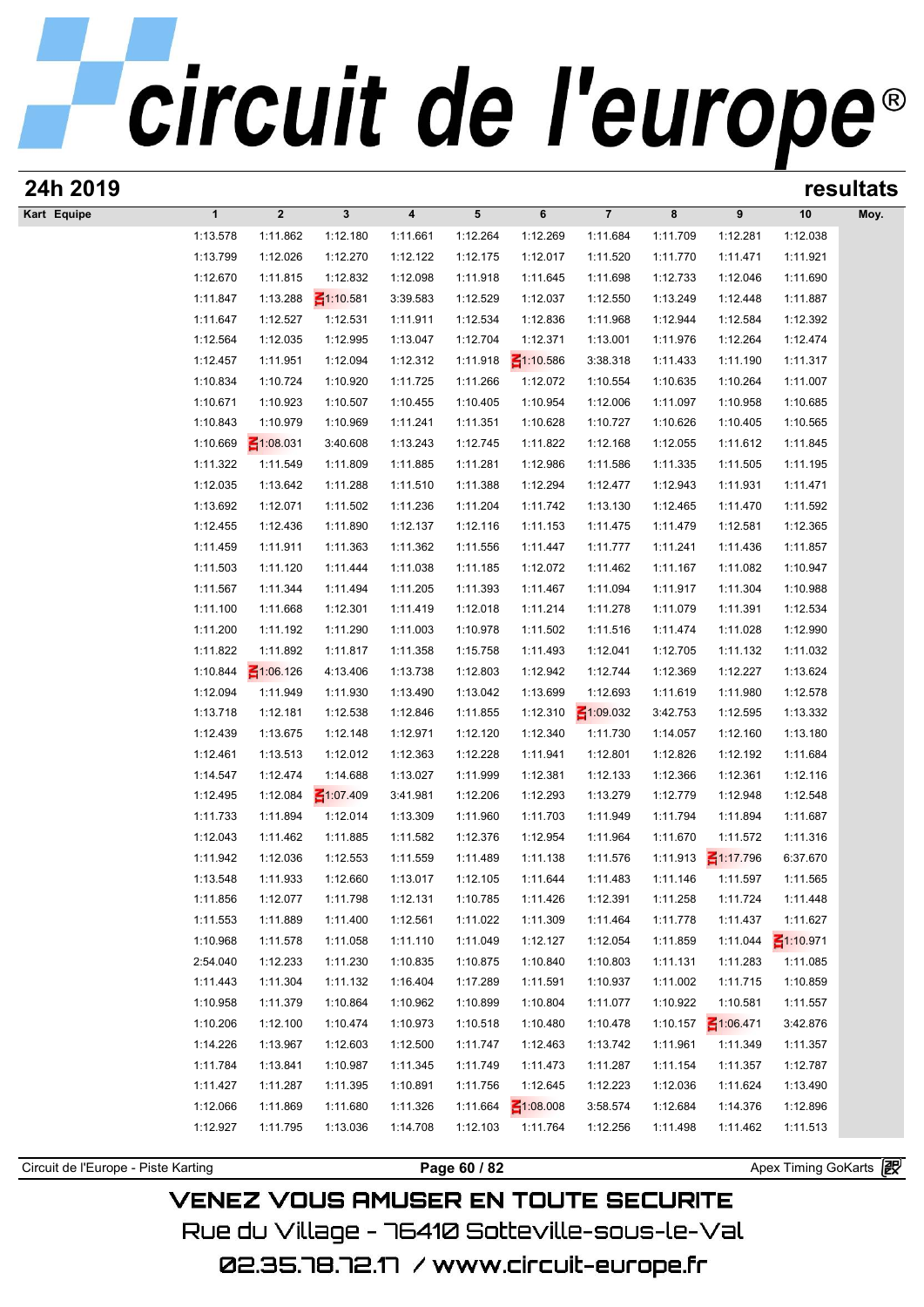| 24h 2019    |                 |                         |                 |                         |                 |                 |                        |                 |                 |          | resultats |
|-------------|-----------------|-------------------------|-----------------|-------------------------|-----------------|-----------------|------------------------|-----------------|-----------------|----------|-----------|
| Kart Equipe | $\mathbf{1}$    | $\overline{\mathbf{2}}$ | $\mathbf 3$     | $\overline{\mathbf{4}}$ | ${\bf 5}$       | $\bf 6$         | $\overline{7}$         | 8               | 9               | 10       | Moy.      |
|             | 1:12.682        | 1:12.021                | 1:11.539        | 1:11.582                | 1:13.526        | 1:13.011        | 1:11.991               | 1:11.598        | 1:11.860        | 1:11.819 |           |
|             | 1:11.972        | 1:11.899                | 1:12.464        | 1:12.882                | 1:11.572        | 1:12.604        | 1:13.208               | 1:12.258        | 1:13.535        | 1:11.433 |           |
|             | 1:11.200        | $\leq 1:06.453$         | 3:41.751        | 1:12.627                | 1:13.051        | 1:13.130        | 1:12.721               | 1:13.465        | 1:12.879        | 1:13.526 |           |
|             | 1:12.863        | 1:12.516                | 1:12.904        | 1:12.407                | 1:12.496        | 1:12.751        | 1:13.085               | 1:12.508        | 1:12.690        | 1:12.869 |           |
|             | 1:12.803        | 1:12.661                | 1:12.862        | 1:13.638                | 1:13.497        | 1:15.282        | 1:12.431               | 1:12.860        | 1:12.609        | 1:12.895 |           |
|             | 1:13.261        | 1:12.825                | 1:14.028        | 1:13.730                | $\leq 1:09.929$ | 3:37.224        | 1:11.792               | 1:12.015        | 1:11.231        | 1:11.211 |           |
|             | 1:11.040        | 1:11.250                | 1:11.527        | 1:11.042                | 1:10.816        | 1:11.349        | 1:10.901               | 1:11.932        | 1:12.224        | 1:11.968 |           |
|             | 1:10.933        | 1:11.329                | $\leq 1:06.837$ | 3:36.758                | 1:12.176        | 1:11.310        | 1:11.058               | 1:10.896        | 1:11.690        | 1:11.426 |           |
|             | 1:10.966        | 1:11.976                | 1:11.117        | 1:12.572                | 1:11.820        | 1:11.764        | 1:11.329               | 1:11.243        | 1:11.045        | 1:11.547 |           |
|             | 1:10.918        | 1:11.310                | 1:11.094        | 1:11.416                | 1:11.042        | 1:10.690        | 1:11.011               | 1:12.045        | 1:11.950        | 1:12.543 |           |
|             | 1:10.499        | 1:11.290                | 1:11.608        | 1:11.330                | 1:10.949        | 1:11.331        | 1:12.108               | $\leq 1:07.263$ | 3:47.753        | 1:14.562 |           |
|             | 1:13.329        | 1:12.471                | 1:12.471        | 1:12.191                | 1:12.608        | 1:12.985        | 1:11.903               | 1:11.646        | 1:11.844        | 1:12.304 |           |
|             | 1:10.957        | 1:11.134                | 1:10.891        | 1:11.335                | 1:11.249        | 1:10.808        | 1:11.849               | 1:10.953        | 1:11.285        | 1:11.270 |           |
|             | 1:10.775        | 1:11.062                | 1:11.952        | 1:11.609                | 1:10.833        | 1:11.004        | 1:11.131               | 1:12.124        | 1:23.312        | 1:11.213 |           |
|             | 1:11.262        | 1:11.614                | 1:11.371        | $\leq 1:07.057$         | 3:49.384        | 1:12.581        | 1:13.546               | 1:12.580        | 1:12.635        | 1:12.969 |           |
|             | 1:12.903        | 1:12.798                | 1:13.682        | 1:13.930                | 1:13.247        | 1:13.253        | 1:12.872               | 1:13.091        | 1:13.019        | 1:13.323 |           |
|             | 1:14.307        | 1:12.846                | 1:12.711        | 1:13.659                | 1:12.841        | 1:13.366        | 1:13.771               | 1:13.398        | 1:13.763        | 1:13.517 |           |
|             | 1:14.101        | 1:13.575                | 1:13.990        | 1:14.143                | 1:13.855        | 1:13.640        | 1:13.680               | $\leq$ 1:12.550 | 3:37.615        | 1:13.991 |           |
|             | 1:11.925        | 1:11.004                | 1:11.415        | 1:12.012                | 1:12.000        | 1:12.080        | 1:11.979               | 1:10.852        | 1:11.929        | 1:12.326 |           |
|             | 1:11.131        | 1:11.352                | 1:10.751        | 1:11.070                | 1:11.125        | 1:11.009        | 1:10.687               | 1:11.763        | 1:10.964        | 1:10.806 |           |
|             | 1:10.759        | 1:10.665                | 1:11.096        | 1:10.638                | 1:11.327        | 1:11.086        | 1:11.711               | 1:15.578        | 1:19.036        | 1:12.360 |           |
|             | 1:11.168        | 1:12.186                | 1:11.086        | 1:11.096                | $\leq 1:05.578$ | 3:42.446        | 1:11.510               | 1:11.084        | 1:10.616        | 1:11.002 |           |
|             | 1:10.738        | 1:12.135                | 1:11.048        | 1:12.780                | 1:10.196        | 1:10.320        | 1:10.182               | 1:10.261        | 1:10.123        | 1:10.672 |           |
|             | 1:13.768        | 1:11.266                | 1:10.313        | 1:10.524                | 1:10.646        | 1:13.706        | 1:10.956               | 1:13.217        | 1:11.072        | 1:11.304 |           |
|             | 1:11.870        | 1:10.366                | 1:10.215        | 1:10.176                | 1:10.626        | 1:10.705        | 1:10.914               | 1:10.366        | 1:11.542        | 1:10.052 |           |
|             | $\leq 1:06.566$ | 3:40.538                | 1:11.501        | 1:10.778                | 1:10.683        | 1:11.413        | 1:11.852               | 1:11.044        | 1:10.501        | 1:10.968 |           |
|             | 1:10.792        | 1:10.760                | 1:11.154        | 1:10.857                | 1:10.693        | 1:10.505        | 1:10.815               | 1:10.734        | $\leq 1:06.680$ | 3:35.019 |           |
|             | 1:12.101        | 1:12.552                | 1:11.149        | 1:12.446                | 1:10.361        | 1:10.810        | 1:11.210               | 1:11.017        | 1:10.528        | 1:10.837 |           |
|             | 1:10.756        | 1:11.533                | 1:11.242        | 1:11.817                | 1:10.704        | 1:10.663        | 1:10.632               | 1:10.965        | 1:11.223        | 1:11.620 |           |
|             | 1:11.133        | 1:11.586                | 1:11.554        | 1:11.559                | 1:10.774        | 1:12.225        | 1:10.711               | 1:11.474        | 1:10.769        | 1:11.339 |           |
|             | 1:10.870        | 1:10.816                | $\leq 1:06.698$ | 3:40.882                | 1:12.198        | 1:13.088        | 1:11.960               | 1:11.981        | 1:11.340        | 1:11.899 |           |
|             | 1:11.409        | 1:12.286                | 1:11.504        | 1:11.443                | 1:11.676        | 1:11.384        | 1:12.088               | 1:11.185        | 1:10.954        | 1:11.192 |           |
|             | 1:11.248        | 1:11.160                | 1:12.197        | 1:11.053                | 1:11.056        | 1:11.023        | 1:12.278               | 1:10.948        | 1:11.449        | 1:11.640 |           |
|             | 1:11.912        | 1:11.153                | 1:11.545        | 1:11.394                | 1:11.494        | $\leq 1:11.687$ | 3:40.326               | 1:12.162        | 1:12.742        | 1:13.011 |           |
|             | 1:12.926        | 1:12.387                | 1:12.720        | 1:12.882                | 1:12.998        | 1:12.941        | 1:12.857               | 1:12.953        | 1:13.143        | 1:12.638 |           |
|             | 1:12.873        | 1:12.394                | 1:12.261        | 1:12.300                | 1:13.013        | 1:12.912        | 1:13.264               | 1:13.157        | 1:13.296        | 1:13.171 |           |
|             | 1:12.929        | 1:13.402                | 1:13.129        | 1:13.504                | 1:14.013        | 1:13.007        | 1:12.934               | ₹1:13.207       | 3:41.132        | 1:12.218 |           |
|             | 1:11.464        | 1:11.112                | 1:11.587        | 1:12.499                | 1:12.623        | 1:11.940        | 1:11.290               | 1:11.783        | 1:12.035        | 1:11.498 |           |
|             | 1:11.681        | 1:11.728                | 1:11.464        | 1:11.815                | 1:12.016        | 1:11.826        | 1:11.234               | 1:11.434        | 1:11.291        | 1:10.960 |           |
|             | 1:11.097        | 1:11.862                | 1:11.518        | 1:11.226                | 1:11.110        | 1:11.109        | 1:11.171               | 1:11.598        | 1:13.301        | 1:11.041 |           |
|             | 1.11277         | 1.11.207                | 1.11 E0C        | 4.44 AE4                | 1.11 A EQ       |                 | $1.11 207$ $21.07 101$ | 2.12.70c        | 1.12.120        | 1.11E21  |           |

1:11.464 1:11.112 1:11.587 1:12.499 1:12.623 1:11.940 1:11.290 1:11.783 1:12.035 1:11.498<br>1:11.681 1:11.728 1:11.464 1:11.815 1:12.016 1:11.826 1:11.234 1:11.434 1:11.291 1:10.960<br>1:11.097 1:11.862 1:11.518 1:11.226 1:11. 1:11.681 1:11.728 1:11.464 1:11.815 1:12.016 1:11.826 1:11.234 1:11.434 1:11.291 1:10.960<br>1:11.097 1:11.862 1:11.518 1:11.226 1:11.110 1:11.109 1:11.171 1:11.598 1:13.301 1:11.041<br>1:11.377 1:11.297 1:11.596 1:11.451 1:11. 1:11.097 1:11.862 1:11.518 1:11.226 1:11.110 1:11.109 1:11.171 1:11.598 1:13.301 1:11.041<br>1:11.377 1:11.297 1:11.596 1:11.451 1:11.456 1:11.297  $\frac{2}{1107.191}$  3:43.796 1:12.428 1:11.531<br>1:11.874 1:12.039 1:11.533 1:11.4 1:11.377 1:11.297 1:11.596 1:11.451 1:11.456 1:11.297 1:11.297 1:11.301 1:11.138 1:12.428 1:11.840<br>1:11.874 1:12.039 1:11.533 1:11.425 1:11.801 1:11.147 1:11.301 1:11.138 1:11.466 1:11.840<br>1:11.288 1:13.073 1:11.979 1:11.

Circuit de l'Europe - Piste Karting **Page 61 / 82 Page 61 / 82** Apex Timing GoKarts **in**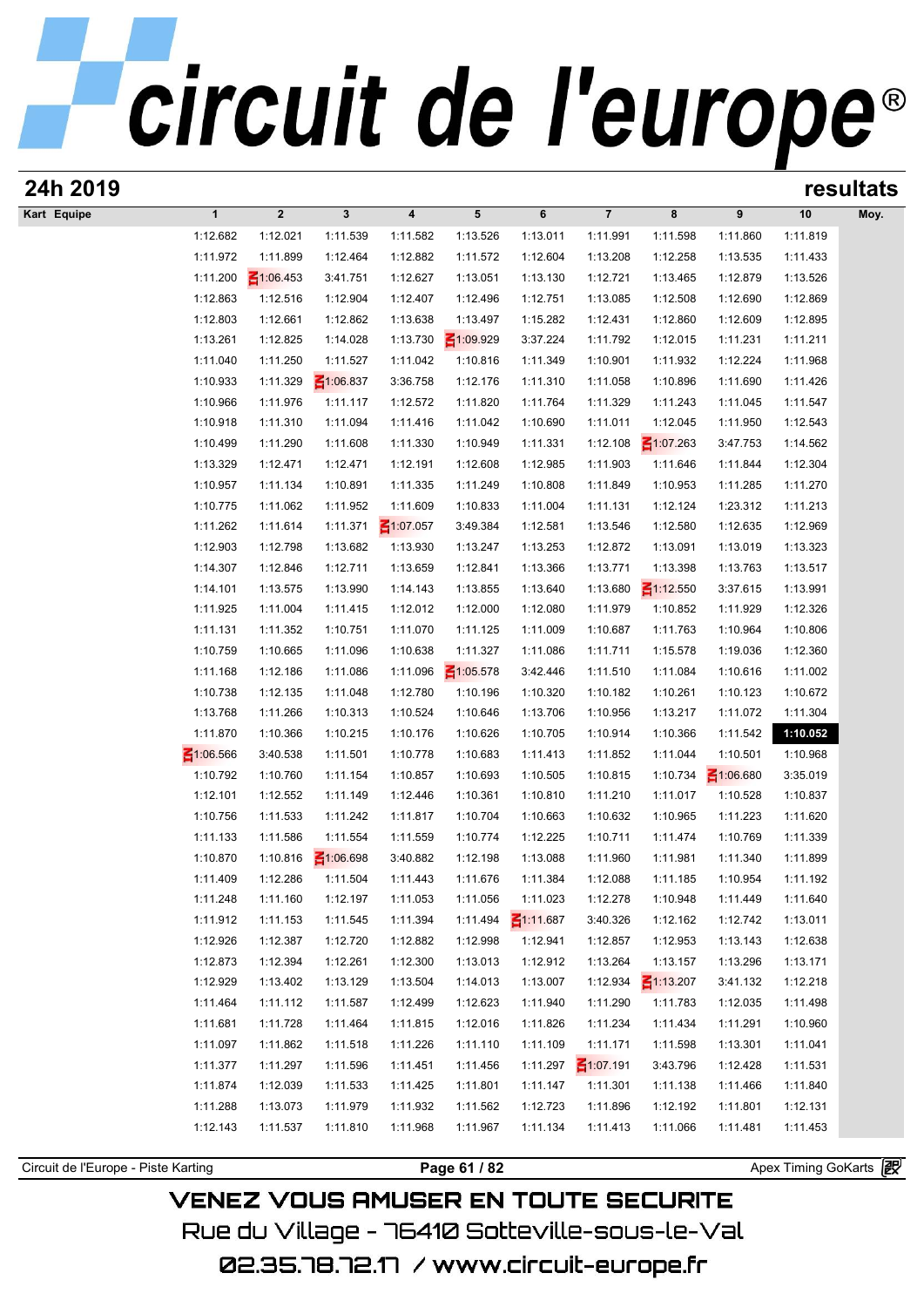| 24h 2019                            |              |              |                 |                         |              |                 |                 |                 |                 |                       | resultats |
|-------------------------------------|--------------|--------------|-----------------|-------------------------|--------------|-----------------|-----------------|-----------------|-----------------|-----------------------|-----------|
| Kart Equipe                         | $\mathbf{1}$ | $\mathbf{2}$ | $\mathbf{3}$    | $\overline{\mathbf{4}}$ | 5            | 6               | $\overline{7}$  | 8               | 9               | 10                    | Moy.      |
|                                     | 1:12.034     | 1:11.761     | 1:12.045        | 1:11.791                | 1:12.577     | 1:11.718        | $\leq 1:07.232$ | 3:38.770        | 1:11.849        | 1:12.316              |           |
|                                     | 1:13.046     | 1:10.969     | 1:11.443        | 1:11.530                | 1:11.529     | 1:12.144        | 1:14.497        | 1:11.564        | 1:12.261        | 1:12.325              |           |
|                                     | 1:11.542     | 1:11.390     | 1:11.931        | 1:11.893                | 1:11.150     | 1:11.333        | 1:12.033        | 1:11.243        | 1:11.496        | 1:12.485              |           |
|                                     | 1:11.561     | 1:11.748     | 1:11.811        | 1:11.351                | 1:11.676     | 1:11.593        | 1:11.764        | 1:13.160        |                 |                       |           |
| <b>ESME RACING TEAN</b><br>14       | 1:21.155     | 1:13.603     | 1:12.899        | 1:12.495                | 1:12.572     | 1:13.569        | 1:11.530        | 1:11.848        | 1:10.984        | 1:11.860              | 1:12.057  |
|                                     | 1:12.144     | 1:10.692     | 1:10.736        | 1:10.774                | 1:10.625     | 1:10.222        | 1:10.496        | 1:10.239        | 1:10.301        | 1:10.816              |           |
|                                     | 1:12.021     | 1:10.670     | 1:10.603        | 1:11.374                | 1:11.006     | 1:10.450        | 1:10.365        | 1:10.776        | 1:11.004        | 1:10.457              |           |
|                                     | 1:10.515     | 1:10.530     | 1:10.422        | 1:11.408                | 1:11.529     | 1:10.531        | $\leq 1:07.381$ | 3:37.846        | 1:11.275        | 1:11.966              |           |
|                                     | 1:10.828     | 1:11.066     | 1:11.173        | 1:10.781                | 1:10.758     | 1:11.144        | 1:11.158        | 1:12.471        | 1:10.913        | 1:10.884              |           |
|                                     | 1:11.376     | 1:11.138     | 1:10.952        | 1:11.027                | 1:11.071     | 1:10.861        | 1:10.616        | 1:11.383        | 1:10.350        | 1:10.535              |           |
|                                     | 1:10.479     | 1:10.779     | 1:11.025        | 1:10.823                | 1:10.882     | 1:10.580        | 1:10.676        | 1:11.003        | 1:11.246        | 1:11.152              |           |
|                                     | 1:10.731     | 1:11.068     | $\leq 1:07.466$ | 3:53.579                | 1:12.821     | 1:12.158        | 1:11.995        | 1:11.256        | 1:12.134        | 1:11.612              |           |
|                                     | 1:11.589     | 1:10.894     | 1:11.568        | 1:11.267                | 1:11.289     | 1:13.536        | 1:10.960        | 1:12.185        | 1:14.002        | 1:11.454              |           |
|                                     | 1:11.048     | 1:11.173     | 1:11.374        | 1:11.048                | 1:11.196     | 1:11.825        | 1:11.183        | 1:11.077        | 1:12.148        | 1:11.316              |           |
|                                     | 1:11.615     | 1:11.421     | 1:11.147        | 1:12.059                | 1:11.199     | 1:10.784        | 1:11.262        | 1:12.144        | $\leq 1:09.507$ | 3:43.735              |           |
|                                     | 1:14.460     | 1:14.463     | 1:14.820        | 1:15.384                | 1:14.301     | 1:13.770        | 1:14.353        | 1:13.783        | 1:13.564        | 1:13.989              |           |
|                                     | 1:14.597     | 1:15.404     | 1:15.339        | 1:14.896                | 1:14.432     | 1:15.729        | 1:14.509        | 1:15.004        | 1:14.877        | 1:14.752              |           |
|                                     | 1:15.190     | 1:14.879     | 1:16.715        | 1:16.125                | 1:16.120     | 1:15.821        | 1:15.713        | 1:14.736        | 1:15.306        | 1:15.403              |           |
|                                     | 1:14.649     | 1:14.446     | $\leq 1:13.834$ | 4:52.640                | 1:17.781     | 1:17.440        | 1:17.294        | 1:15.508        | 1:16.156        | 1:16.197              |           |
|                                     | 1:15.215     | 1:15.072     | 1:14.477        | 1:15.998                | 1:14.444     | 1:14.339        | 1:13.637        | 1:15.050        | 1:14.005        | 1:14.866              |           |
|                                     | 1:13.557     | 1:13.354     | 1:16.871        | 1:13.930                | 1:13.333     | 1:12.988        | 1:12.954        | 1:13.561        | 1:13.621        | 1:14.191              |           |
|                                     | 1:13.286     | 1:15.594     | 1:13.495        | 1:13.259                | 1:14.422     | 1:13.638        | 1:15.280        | 1:16.384        | $\leq$ 1:11.358 | 3:40.036              |           |
|                                     | 1:12.370     | 1:11.918     | 1:11.870        | 1:11.457                | 1:11.445     | 1:11.358        | 1:12.070        | 1:13.134        | 1:11.450        | 1:11.540              |           |
|                                     | 1:11.499     | 1:11.648     | 1:11.520        | 1:11.673                | 1:11.446     | 1:11.422        | 1:11.471        | 1:11.230        | 1:11.878        | 1:11.111              |           |
|                                     | 1:11.919     | 1:11.650     | 1:11.267        | 1:11.358                | 1:11.048     | 1:11.308        | 1:11.663        | 1:11.471        | 1:11.240        | 1:11.283              |           |
|                                     | 1:11.665     | 1:13.774     | 1:12.667        | 1:11.393                | 1:10.945     | $\leq 1:07.480$ | 3:43.436        | 1:11.078        | 1:11.141        | 1:11.558              |           |
|                                     | 1:11.105     | 1:10.836     | 1:11.219        | 1:10.949                | 1:10.837     | 1:10.723        | 1:10.671        | 1:10.540        | 1:10.750        | 1:11.130              |           |
|                                     | 1:10.708     | 1:11.208     | 1:10.595        | 1:11.396                | 1:12.800     | 1:11.390        | 1:10.769        | 1:10.880        | 1:11.020        | 1:10.799              |           |
|                                     | 1:11.102     | 1:11.035     | 1:10.890        | 1:10.409                | 1:10.523     | 1:11.732        | $\leq 1:08.346$ | 3:39.173        | 1:10.588        | 1:10.796              |           |
|                                     | 1:11.108     | 1:10.495     | 1:11.075        | 1:11.166                | 1:11.233     | 1:11.255        | 1:11.271        | 1:10.885        | 1:10.422        | 1:10.229              |           |
|                                     | 1:10.957     | 1:11.368     | 1:11.720        | 1:12.563                | 1:11.288     | 1:10.987        | 1:10.517        | 1:11.526        | 1:10.364        | 1:10.703              |           |
|                                     | 1:11.302     | 1:10.563     | 1:10.748        | 1:10.464                | 1:10.683     | 1:10.743        | 1:10.608        | 1:10.505        | 1:10.099        | 1:10.452              |           |
|                                     | 1:10.395     | 1:10.269     | 1:10.513        | 1:11.805                | 1:11.626     | $\leq 1:09.221$ | 3:45.742        | 1:11.998        | 1:11.595        | 1:11.834              |           |
|                                     | 1:11.185     | 1:11.724     | 1:12.111        | 1:11.395                | 1:11.704     | 1:11.740        | 1:11.446        | 1:11.417        | 1:11.538        | 1:11.819              |           |
|                                     | 1:11.708     | 1:11.586     | 1:11.306        | 1:11.801                | 1:10.717     | 1:11.513        | 1:11.329        | 1:11.555        | 1:12.383        | 1:11.242              |           |
|                                     | 1:11.092     | 1:11.109     | 1:11.220        | 1:11.278                | 1:10.864     | 1:11.926        | 1:11.203        | 1:11.674        | 1:11.106        | 1:11.609              |           |
|                                     | 1:13.327     | 1:13.007     | $\leq 1:07.663$ | 3:48.193                | 1:15.029     | 1:14.321        | 1:15.339        | 1:14.327        | 1:13.724        | 1:13.480              |           |
|                                     | 1:14.280     | 1:13.897     | 1:13.701        | 1:13.956                | 1:14.882     | 1:13.079        | 1:14.333        | 1:13.943        | 1:14.041        | 1:13.994              |           |
|                                     | 1:14.346     | 1:13.463     | 1:13.714        | 1:14.533                | 1:13.998     | 1:14.824        | 1:14.103        | 1:14.531        | 1:14.550        | 1:16.233              |           |
|                                     | 1:15.383     | 1:14.572     | 1:14.474        | $\frac{2}{1116.387}$    | 4:26.427     | 1:17.350        | 1:17.440        | 1:20.499        | 1:17.288        | 1:19.680              |           |
|                                     | 1:16.255     | 1:18.509     | 1:15.518        | 1:15.740                | 1:15.340     | 1:16.374        | 1:14.004        | 1:14.987        | 1:14.482        | 1:14.484              |           |
|                                     | 1:14.684     | 1:14.528     | 1:13.163        | 1:14.801                | 1:14.481     | 1:13.462        | 1:13.972        | 1:13.172        | 1:13.446        | 1:14.223              |           |
|                                     | 1:12.779     | 1:14.720     | 1:13.385        | 1:12.833                | 1:16.258     | 1:13.526        | 1:13.045        | $\leq 1:11.397$ | 3:44.491        | 1:12.233              |           |
|                                     | 1:11.527     | 1:11.939     | 1:11.771        | 1:11.958                | 1:11.630     | 1:11.817        | 1:11.650        | 1:11.462        | 1:12.230        | 1:11.329              |           |
|                                     |              |              |                 |                         |              |                 |                 |                 |                 |                       |           |
| Circuit de l'Europe - Piste Karting |              |              |                 |                         | Page 62 / 82 |                 |                 |                 |                 | Apex Timing GoKarts 图 |           |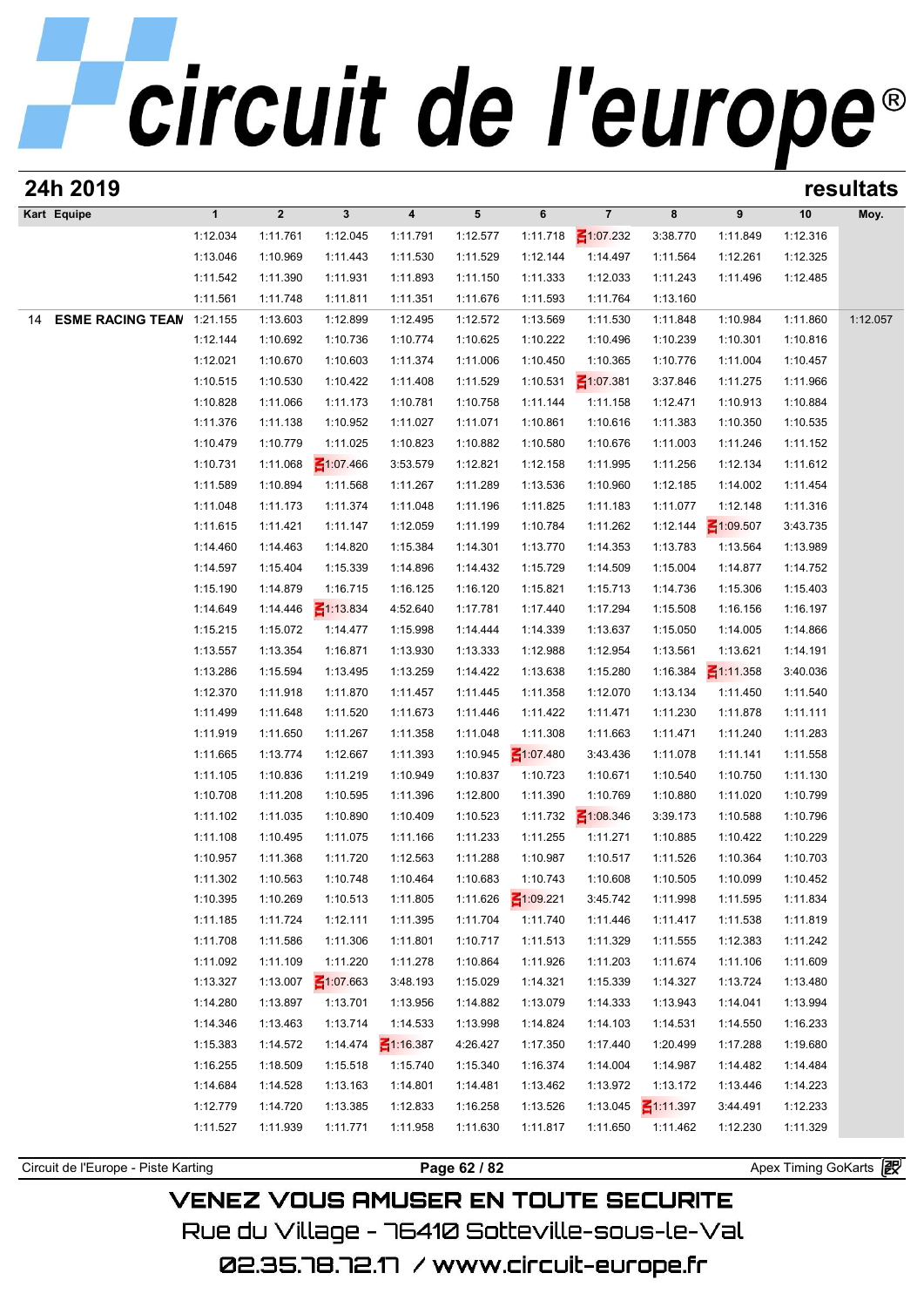| 24h 2019                            |                      |                       |                      |                         |                      |                      |                         |                      |                      |                      | resultats |
|-------------------------------------|----------------------|-----------------------|----------------------|-------------------------|----------------------|----------------------|-------------------------|----------------------|----------------------|----------------------|-----------|
| Kart Equipe                         | $\mathbf{1}$         | $\boldsymbol{2}$      | $\mathbf{3}$         | $\overline{\mathbf{4}}$ | 5                    | 6                    | $\overline{\mathbf{7}}$ | 8                    | 9                    | 10                   | Moy.      |
|                                     | 1:11.350             | 1:12.450              | 1:11.623             | 1:12.247                | 1:12.892             | 1:11.233             | 1:11.234                | 1:11.525             | 1:12.019             | 1:13.778             |           |
|                                     | 1:12.119             | 1:11.185              | 1:11.323             | 1:11.543                | 1:11.900             | 1:10.983             | 1:11.455                | 1:11.322             | 1:13.386             | 1:10.898             |           |
|                                     | 1:11.276             | 1:12.782              | 1:13.679             | $\leq 1:10.047$         | 3:49.263             | 1:11.044             | 1:13.212                | 1:14.102             | 1:14.069             | 1:11.064             |           |
|                                     | 1:11.077             | 1:13.048              | 1:11.281             | 1:10.369                | 1:10.178             | 1:10.841             | 1:10.263                | 1:10.568             | 1:10.309             | 1:11.972             |           |
|                                     | 1:10.763             | 1:10.546              | 1:10.661             | 1:10.205                | 1:10.440             | 1:10.740             | 1:10.602                | 1:10.297             | 1:10.268             | 1:10.386             |           |
|                                     | 1:10.082             | 1:10.112              | 1:11.408             | 1:10.425                | 1:10.343             | 1:13.346             | 1:12.668                | $\leq 1:08.134$      | 3:35.777             | 1:10.771             |           |
|                                     | 1:10.533             | 1:10.780              | 1:10.309             | 1:11.594                | 1:10.583             | 1:10.023             | 1:10.863                | 1:11.144             | 1:10.736             | 1:10.469             |           |
|                                     | 1:10.770             | 1:10.353              | 1:10.491             | 1:10.149                | 1:10.969             | 1:10.047             | 1:09.907                | 1:10.040             | 1:11.868             | 1:10.379             |           |
|                                     | 1:10.202             | 1:10.581              | 1:10.952             | 1:10.070                | 1:10.277             | 1:10.955             | 1:10.101                | 1:10.192             | 1:10.245             | 1:10.216             |           |
|                                     | 1:10.013             | 1:10.215              | 1:11.172             | 1:10.311                | 1:10.212             | 1:10.317             | $\leq 1:07.475$         | 3:40.886             | 1:12.521             | 1:12.934             |           |
|                                     | 1:12.737             | 1:11.637              | 1:12.752             | 1:12.840                | 1:11.644             | 1:11.775             | 1:11.814                | 1:11.507             | 1:11.686             | 1:11.890             |           |
|                                     | 1:11.451             | 1:11.376              | 1:11.104             | 1:11.481                | 1:11.068             | 1:11.125             | 1:10.787                | 1:10.507             | 1:10.928             | 1:10.993             |           |
|                                     | 1:10.805             | 1:11.983              | 1:12.164             | 1:10.646                | 1:10.462             | 1:10.885             | 1:11.012                | 1:11.201             | 1:11.321             | $\leq 1:08.289$      |           |
|                                     | 3:47.658             | 1:16.374              | 1:15.658             | 1:16.598                | 1:14.958             | 1:15.890             | 1:15.591                | 1:15.155             | 1:14.745             | 1:14.970             |           |
|                                     | 1:15.273             | 1:15.474              | 1:15.350             | 1:17.260                | 1:14.757             | 1:15.249             | 1:17.392                | 1:15.329             | 1:14.988             | 1:15.437             |           |
|                                     | 1:15.229             | 1:15.489              | 1:14.891             | 1:14.914                | 1:15.557             | 1:14.964             | 1:15.980                | 1:15.893             | 1:15.790             | 1:18.011             |           |
|                                     | 1:15.181             | 1:14.846              | 1:15.685             | 1:14.978                | $\leq 1:12.135$      | 6:38.024             | 1:19.794                | 1:20.446             | 1:15.976             | 1:15.600             |           |
|                                     | 1:17.750             | 1:15.567              | 1:18.411             | 1:26.491                | 1:21.210             | 1:18.568             | 1:14.884                | 1:14.124             | 1:14.940             | 1:14.515             |           |
|                                     | 1:16.693             | 1:15.841              | 1:14.449             | 1:16.568                | 1:17.484             | 1:14.506             | 1:15.521                | 1:14.459             | 1:22.785             | 1:15.851             |           |
|                                     | 1:15.872             | 1:14.582              | 1:14.641             | 1:14.426                | 1:17.136             | 1:14.412             | 1:17.591                | 1:15.625             | $\leq 1:14.070$      | 3:47.476             |           |
|                                     | 1:11.697             | 1:12.818              | 1:13.235             | 1:14.122                | 1:13.841             | 1:11.445             | 1:11.493                | 1:11.305             | 1:12.225             | 1:15.210             |           |
|                                     | 1:11.849             | 1:11.312              | 1:11.155             | 1:11.100                | 1:11.043             | 1:11.207             | 1:11.332                | 1:12.340             | 1:11.855             | 1:12.051             |           |
|                                     | 1:11.091             | 1:11.439              | 1:11.652             | 1:11.593                | 1:11.802             | 1:11.551             | 1:11.632                | 1:12.415             | 1:11.809             | 1:12.469             |           |
|                                     | 1:11.504             | 1:11.146              | 1:11.240             | 1:11.254                | 1:11.350             | $\leq 1:06.637$      | 3:34.790                | 1:11.158             | 1:10.573             | 1:10.230             |           |
|                                     | 1:10.167             | 1:10.382              | 1:10.675             | 1:12.409                | 1:11.221             | 1:10.045             | 1:10.005                | 1:11.449             | 1:11.101             | 1:10.084             |           |
|                                     | 1:10.412             | 1:10.567              | 1:11.231             | 1:10.273                | 1:11.137             | 1:10.834             | 1:10.256                | 1:09.933             | 1:09.948             | 1:10.187             |           |
|                                     | 1:10.954             | 1:10.777              | 1:10.493             | 1:09.906                | 1:10.528             | 1:13.218             | 1:10.650                | 1:09.832             | 1:10.921             | 1:10.564             |           |
|                                     | 1:10.529             | 1:10.365              | 1:10.385             | 1:10.295                | 1:10.190             | 1:10.379             | 1:10.036                | 1:09.922             | 1:09.791             | 1:10.683             |           |
|                                     | 1:10.386             | 1:11.687              | 1:10.700             | 1:10.016                | 1:10.364             | 1:10.513             | 1:10.110                | 1:09.698             | 1:12.015             | 1:10.322             |           |
|                                     | 1:09.894             | 1:10.319              | 1:09.818             | 1:11.013                | 1:10.228             | 1:10.979             | 1:10.135                | 1:10.193             | 1:10.680             | 1:10.328             |           |
|                                     | 1:10.068             | 1:10.179              | 1:09.866             | 1:10.568                | 1:10.262<br>1:09.510 | 1:10.201             | 1:09.874                | 1:09.976             | 1:09.588             | 1:09.926<br>1:11.122 |           |
|                                     | 1:09.902             | 1:09.725              | 1:10.304             | 1:09.713                |                      | 1:09.817             | 1:10.107                | ₹1:07.786            | 3:34.147             |                      |           |
|                                     | 1:10.571<br>1:10.368 | 1:11.482<br>1:09.792  | 1:10.309<br>1:09.887 | 1:10.537<br>1:09.855    | 1:10.414<br>1:11.832 | 1:10.599<br>1:11.764 | 1:10.145<br>1:10.717    | 1:10.051<br>1:10.323 | 1:09.701<br>1:10.352 | 1:09.964<br>1:12.056 |           |
|                                     |                      |                       |                      |                         |                      |                      |                         |                      | 1:09.858             | 1:10.266             |           |
|                                     | 1:10.027<br>1:09.736 | 1:10.047<br>₹1:06.370 | 1:10.209<br>3:38.287 | 1:10.188<br>1:10.154    | 1:10.600<br>1:10.090 | 1:10.459<br>1:12.624 | 1:10.195<br>1:10.224    | 1:10.347<br>1:10.282 | 1:10.363             | 1:10.461             |           |
|                                     | 1:10.555             | 1:10.662              | 1:10.332             | 1:15.248                | 1:10.439             | 1:10.581             | 1:10.401                | 1:10.650             | 1:10.376             | 1:10.981             |           |
|                                     | 1:10.405             | 1:10.719              | 1:10.073             | 1:10.195                | 1:10.809             | 1:10.335             | 1:10.363                | 1:10.369             | 1:10.306             | 1:10.386             |           |
|                                     | 1:10.158             | 1:10.103              | 1:10.329             | 1:10.208                | 1:10.184             | 1:10.431             | 1:10.314                | 1:10.939             | 1:10.656             | 1:10.399             |           |
|                                     | 1:09.989             | 1:10.198              | 1:09.608             | 1:10.105                | 1:10.609             | 1:10.441             | 1:10.286                | 1:10.117             | 1:10.640             | 1:10.101             |           |
|                                     | 1:10.252             | 1:10.571              | 1:10.273             | 1:10.104                | 1:10.094             | 1:10.123             | 1:10.062                | 1:10.420             | $\leq 1:05.507$      | 3:50.028             |           |
|                                     | 1:11.972             | 1:12.059              | 1:11.096             | 1:11.290                | 1:12.874             | 1:11.740             | 1:11.134                | 1:11.147             | 1:10.968             | 1:11.729             |           |
|                                     | 1:10.837             | 1:11.016              | 1:10.994             | 1:11.306                | 1:10.936             | 1:10.832             | 1:10.844                | 1:11.038             | 1:10.998             | 1:10.956             |           |
|                                     | 1:11.133             | 1:11.667              | 1:12.034             | 1:11.325                | 1:11.532             | 1:11.327             | 1:11.083                | 1:10.878             | 1:11.563             | 1:11.822             |           |
|                                     |                      |                       |                      |                         |                      |                      |                         |                      |                      |                      |           |
| Circuit de l'Europe - Piste Karting |                      |                       |                      |                         | Page 63 / 82         |                      |                         |                      |                      | Apex Timing GoKarts  |           |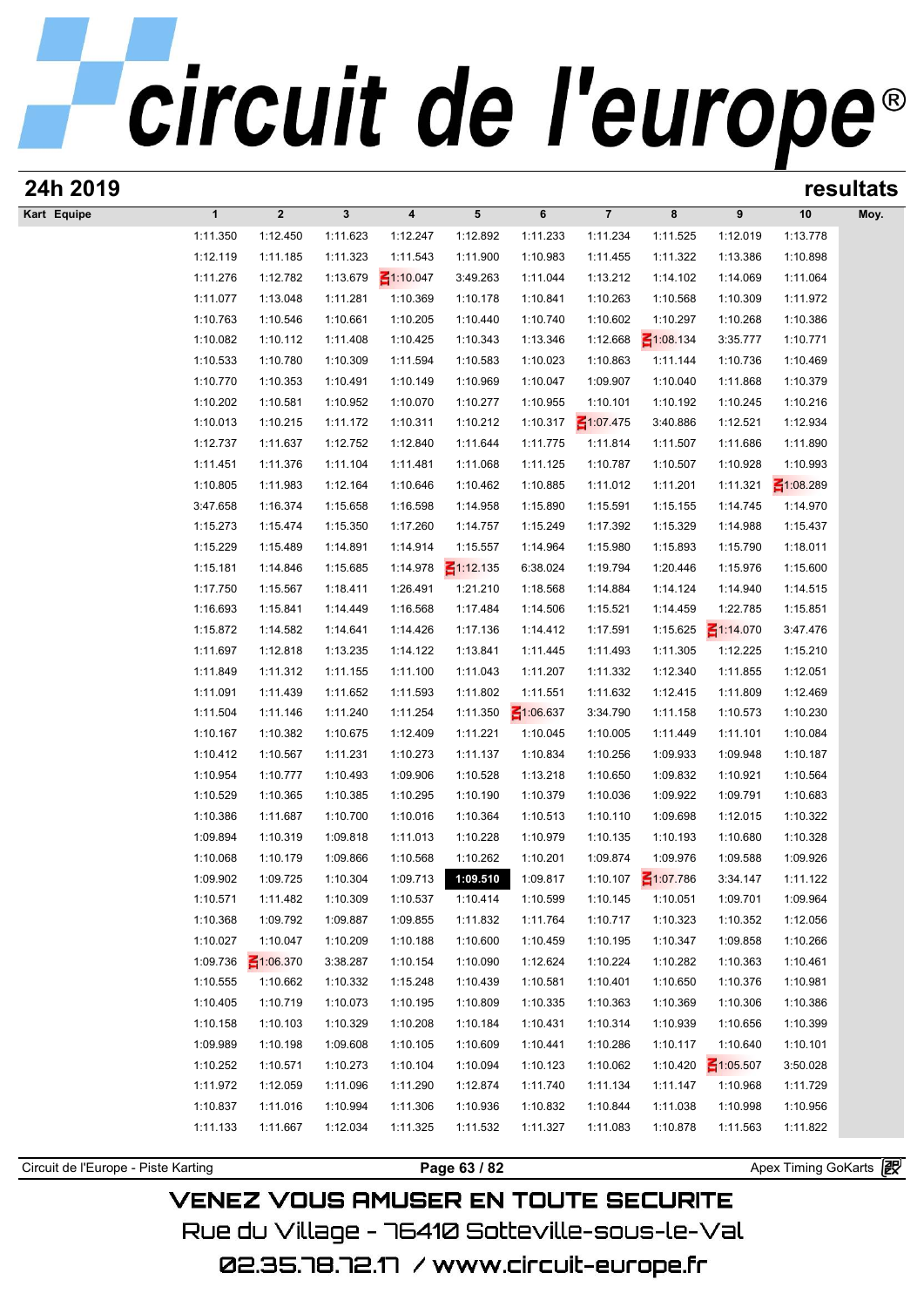| 24h 2019                            |                 |             |                 |          |                 |                 |                 |          |                 |                     | resultats |
|-------------------------------------|-----------------|-------------|-----------------|----------|-----------------|-----------------|-----------------|----------|-----------------|---------------------|-----------|
| Kart Equipe                         | $\mathbf{1}$    | $\mathbf 2$ | $\mathbf{3}$    | 4        | 5               | 6               | $\overline{7}$  | 8        | 9               | 10                  | Moy.      |
|                                     | 1:10.161        | 1:10.558    | 1:10.835        | 1:10.917 | 1:10.208        | 1:10.432        | 1:10.644        | 1:10.295 | 1:10.948        | 1:11.555            |           |
|                                     | 1:11.020        | 1:10.471    | 1:11.691        | 1:11.452 | 1:10.471        | 1:10.634        | 1:10.942        | 1:10.677 | 1:11.771        | 1:11.282            |           |
|                                     | 1:10.701        | 1:10.300    | 1:11.230        | 1:10.335 | 1:11.172        | 1:10.392        | 1:14.329        | 1:24.573 | 1:11.208        | 1:11.847            |           |
|                                     | 1:11.342        | 1:10.681    | 1:11.000        | 1:10.604 | 1:10.650        | 1:10.356        | 1:11.310        | 1:11.310 | 1:11.526        | 1:11.849            |           |
|                                     | 1:11.268        | 1:11.471    | 1:11.345        | 1:11.111 | 1:11.325        | $\leq 1:11.558$ | 3:40.342        | 1:15.381 | 1:15.068        | 1:14.205            |           |
|                                     | 1:14.686        | 1:14.492    | 1:15.466        | 1:15.437 | 1:16.669        | 1:15.635        | 1:26.624        | 1:17.848 | 1:16.050        | 1:15.375            |           |
|                                     | $\leq$ 1:11.380 | 4:03.993    | 1:15.240        | 1:14.778 | 1:14.770        | 1:15.712        | 1:15.694        | 1:15.284 | 1:13.985        | 1:14.777            |           |
|                                     | 1:12.777        | 1:13.423    | 1:15.069        | 1:15.011 | 1:14.222        | 1:14.441        | 1:12.803        | 1:13.892 | 1:14.074        | 1:14.605            |           |
|                                     | 1:15.958        | 1:14.148    | 1:15.048        | 1:13.808 | 1:12.347        | 1:13.619        | 1:13.843        | 1:12.969 | 1:13.499        | 1:12.877            |           |
|                                     | 1:13.074        | 1:13.114    | 1:13.318        | 1:12.560 | 1:12.168        | 1:12.230        | 1:12.190        | 1:12.405 | $\leq 1:09.568$ | 3:38.242            |           |
|                                     | 1:11.067        | 1:11.318    | 1:11.385        | 1:10.941 | 1:11.312        | 1:11.169        | 1:11.153        | 1:10.875 | 1:11.449        | 1:11.369            |           |
|                                     | 1:11.061        | 1:11.208    | 1:11.006        | 1:11.040 | 1:11.655        | 1:11.492        | 1:11.125        | 1:11.185 | 1:10.943        | 1:10.758            |           |
|                                     | 1:10.936        | 1:10.837    | 1:11.457        | 1:10.974 | 1:11.274        | 1:10.951        | 1:10.871        | 1:11.118 | 1:11.127        | 1:10.985            |           |
|                                     | 1:11.231        | 1:11.152    | 1:11.186        | 1:11.344 | 1:11.091        | 1:11.003        | $\leq 1:05.879$ | 3:46.335 | 1:11.108        | 1:11.130            |           |
|                                     | 1:10.694        | 1:11.258    | 1:10.398        | 1:10.367 | 1:10.350        | 1:10.765        | 1:12.853        | 1:11.410 | 1:10.661        | 1:10.478            |           |
|                                     | 1:10.348        | 1:10.337    | 1:10.485        | 1:10.603 | 1:11.013        | 1:10.202        | 1:10.288        | 1:10.328 | 1:10.399        | 1:10.651            |           |
|                                     | 1:10.528        | 1:10.708    | 1:10.433        | 1:10.551 | 1:10.387        | 1:10.484        | 1:10.092        | 1:10.597 | 1:10.293        | 1:10.645            |           |
|                                     | 1:10.285        | 1:10.676    | 1:11.031        | 1:11.359 | 1:10.185        | 1:10.355        | 1:10.435        | 1:10.360 | 1:10.362        | 1:10.822            |           |
|                                     | 1:10.480        | 1:10.544    | 1:10.527        | 1:10.552 | 1:10.665        | 1:10.408        | 1:10.273        | 1:10.296 | 1:10.117        | 1:11.115            |           |
|                                     | 1:10.581        | 1:10.502    | 1:11.556        | 1:10.169 | 1:10.664        | 1:10.435        | $\leq 1:06.074$ | 3:41.149 | 3:54.028        | 1:16.365            |           |
|                                     | 1:15.079        | 1:15.597    | 1:16.481        | 1:16.462 | 1:17.603        | 1:17.606        | 1:17.766        | 1:19.604 | 1:19.236        | 1:19.528            |           |
|                                     | 1:19.901        | 1:19.188    | $\leq 1:15.587$ | 4:06.464 | $\leq 1:17.192$ | 5:22.141        | 1:12.122        | 1:11.481 | 1:13.063        | 1:11.469            |           |
|                                     | 1:11.003        | 1:12.568    | 1:10.798        | 1:11.835 | 1:11.399        | 1:11.077        | 1:11.575        | 1:11.414 | 1:11.513        | 1:11.882            |           |
|                                     | 1:11.061        | 1:11.752    | 1:10.909        | 1:10.959 | 1:10.756        | 1:11.549        | 1:10.787        | 1:11.254 | 1:11.279        | 1:12.099            |           |
|                                     | 1:11.591        | 1:12.003    | 1:12.015        | 1:11.901 | 1:11.813        | 1:11.051        | 1:10.931        | 1:11.362 | 1:11.195        | $\leq 1:08.582$     |           |
|                                     | 3:33.512        | 1:10.911    | 1:10.683        | 1:10.905 | 1:10.624        | 1:10.891        | 1:10.706        | 1:10.774 | 1:10.658        | 1:10.524            |           |
|                                     | 1:10.336        | 1:10.305    | 1:10.767        | 1:10.520 | 1:10.571        | 1:10.598        | 1:10.205        | 1:10.835 | 1:10.802        | 1:10.577            |           |
|                                     | 1:10.207        | 1:10.193    | 1:10.708        | 1:10.780 | 1:10.305        | 1:10.693        | 1:10.800        | 1:10.655 | 1:09.976        | 1:10.880            |           |
|                                     | 1:10.304        | 1:10.351    | 1:10.544        | 1:10.503 | 1:10.382        | 1:10.467        | 1:10.518        | 1:10.625 | 1:10.731        | 1:10.241            |           |
|                                     | 1:10.172        | 1:10.303    |                 |          |                 |                 |                 |          |                 |                     |           |
| TEAM PORSCHE CLI 1:17.365<br>33     |                 | 1:14.115    | 1:11.922        | 1:11.246 | 1:11.300        | 1:11.346        | 1:10.761        | 1:10.752 | 1:12.391        | 1:10.867            | 1:12.672  |
|                                     | 1:10.666        | 1:10.794    | 1:11.094        | 1:11.052 | 1:10.897        | 1:10.907        | 1:10.803        | 1:10.940 | 1:10.875        | 1:10.662            |           |
|                                     | 1:11.245        | 1:10.873    | 1:10.899        | 1:10.674 | 1:10.834        | 1:11.129        | 1:10.720        | 1:10.964 | 1:10.676        | 1:10.869            |           |
|                                     | 1:10.969        | 1:10.729    | $\leq 1:05.214$ | 3:40.210 | 1:12.144        | 1:12.693        | 1:12.243        | 1:12.011 | 1:12.092        | 1:11.628            |           |
|                                     | 1:12.179        | 1:12.361    | 1:12.160        | 1:11.895 | 1:13.017        | 1:11.971        | 1:12.334        | 1:14.213 | 1:13.644        | 1:12.362            |           |
|                                     | 1:12.727        | 1:12.485    | 1:11.709        | 1:13.130 | 1:11.875        | 1:11.743        | 1:15.082        | 1:13.095 | 1:12.169        | 1:12.499            |           |
|                                     | 1:12.560        | 1:12.112    | 1:12.219        | 1:11.963 | 1:12.260        | $\leq 1:08.707$ | 4:04.645        | 1:11.579 | 1:12.658        | 1:11.811            |           |
|                                     | 1:11.196        | 1:12.474    | 1:11.168        | 1:11.588 | 1:11.549        | 1:11.717        | 1:11.344        | 1:11.868 | 1:11.724        | 1:11.110            |           |
|                                     | 1:10.909        | 1:11.397    | 1:11.750        | 1:10.978 | 1:11.498        | 1:11.562        | 1:11.686        | 1:11.472 | 1:11.385        | 1:11.620            |           |
|                                     | 1:11.666        | 1:11.681    | 1:11.209        | 1:11.311 | 1:11.477        | $\leq 1:08.829$ | 3:47.742        | 1:17.208 | 1:15.420        | 1:14.998            |           |
|                                     | 1:14.497        | 1:14.523    | 1:14.574        | 1:15.994 | 1:14.204        | 1:14.036        | 1:13.822        | 1:14.445 | 1:14.321        | 1:13.983            |           |
|                                     | 1:15.148        | 1:13.774    | 1:16.821        | 1:19.469 | 1:16.321        | 1:16.349        | 1:13.809        | 1:13.618 | 1:15.509        | 1:14.919            |           |
|                                     | 1:15.769        | 1:14.189    | 1:13.814        | 1:14.644 | 1:13.819        | 1:14.364        | $\leq 1:15.827$ | 3:44.083 | 1:17.776        | 1:20.826            |           |
|                                     | 1:17.580        | 1:16.044    | 1:18.098        | 1:17.575 | 1:17.931        | 1:15.574        | 1:14.928        | 1:15.384 | 1:15.636        | 1:15.031            |           |
|                                     |                 |             |                 |          |                 |                 |                 |          |                 |                     |           |
| Circuit de l'Europe - Piste Karting |                 |             |                 |          | Page 64 / 82    |                 |                 |          |                 | Apex Timing GoKarts |           |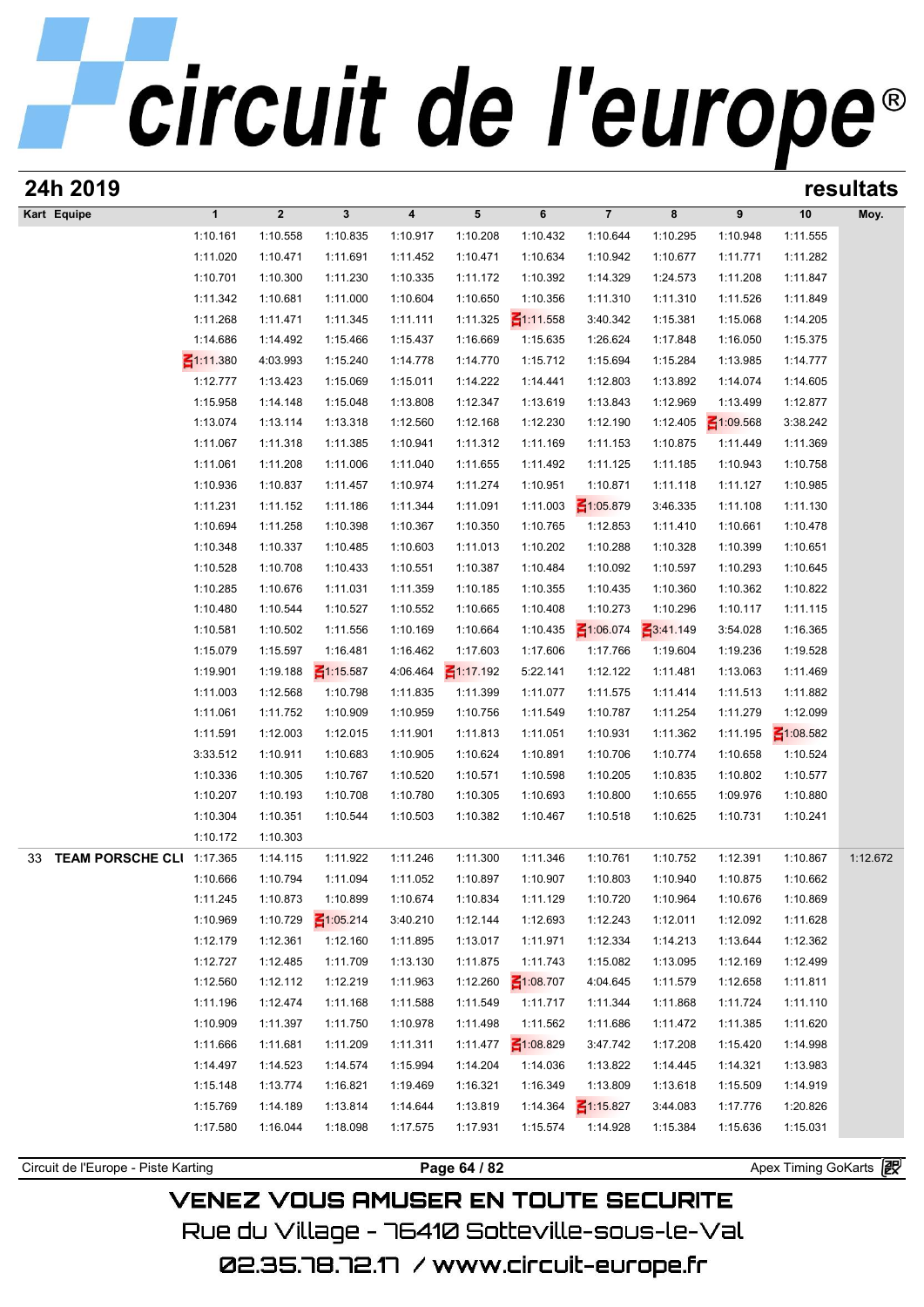# circuit de l'europe®

| 24h 2019    |                 |                 |              |                 |                 |                 |                 |          |          |                 | resultats |
|-------------|-----------------|-----------------|--------------|-----------------|-----------------|-----------------|-----------------|----------|----------|-----------------|-----------|
| Kart Equipe | $\mathbf{1}$    | $\mathbf{2}$    | $\mathbf{3}$ | 4               | 5               | 6               | $\overline{7}$  | 8        | 9        | 10              | Moy.      |
|             | 1:15.127        | 1:15.028        | 1:15.816     | 1:15.451        | 1:15.641        | 1:15.462        | 1:15.375        | 1:14.658 | 1:16.187 | 1:14.926        |           |
|             | 1:16.357        | 1:15.511        | 1:14.527     | 1:14.153        | 1:14.402        | $\leq 1:26.780$ | 4:24.261        | 1:13.335 | 1:14.297 | 1:12.550        |           |
|             | 1:13.565        | 1:13.096        | 1:13.374     | 1:12.731        | 1:13.134        | 1:13.095        | 1:12.847        | 1:12.924 | 1:13.322 | 1:12.319        |           |
|             | 1:14.187        | 1:12.937        | 1:13.272     | 1:12.616        | 1:12.299        | 1:13.177        | 1:13.773        | 1:12.495 | 1:12.873 | 1:12.966        |           |
|             | 1:12.674        | 1:12.235        | 1:12.567     | $\leq 1:08.808$ | 3:48.036        | 1:13.427        | 1:13.883        | 1:13.003 | 1:13.981 | 1:13.363        |           |
|             | 1:12.776        | 1:12.777        | 1:14.711     | 1:13.068        | 1:12.729        | 1:13.109        | 1:14.563        | 1:12.838 | 1:12.673 | 1:13.050        |           |
|             | 1:12.981        | 1:13.335        | 1:13.906     | 1:12.625        | 1:12.605        | 1:13.125        | 1:11.912        | 1:11.990 | 1:12.702 | 1:12.072        |           |
|             | 1:11.877        | 1:11.973        | 1:12.191     | 1:15.447        | 1:12.508        | $\leq 1:07.170$ | 3:40.520        | 1:13.629 | 1:13.412 | 1:13.434        |           |
|             | 1:13.534        | 1:12.374        | 1:12.718     | 1:12.908        | 1:13.620        | 1:13.007        | 1:12.948        | 1:14.032 | 1:13.159 | 1:13.004        |           |
|             | 1:13.041        | 1:12.633        | 1:12.649     | 1:13.134        | 1:13.454        | 1:12.547        | 1:13.219        | 1:13.521 | 1:13.511 | 1:13.300        |           |
|             | 1:13.269        | 1:12.645        | 1:14.346     | 1:13.284        | $\leq 1:08.880$ | 3:47.723        | 1:15.580        | 1:15.620 | 1:15.787 | 1:15.041        |           |
|             | 1:15.629        | 1:13.950        | 1:17.060     | 1:15.042        | 1:13.796        | 1:13.036        | 1:14.037        | 1:13.640 | 1:13.413 | 1:14.685        |           |
|             | 1:13.215        | 1:13.821        | 1:14.783     | 1:14.010        | 1:13.552        | 1:14.447        | 1:13.269        | 1:14.140 | 1:14.735 | 1:14.245        |           |
|             | 1:13.752        | 1:14.061        | 1:14.412     | 1:14.155        | 1:13.620        | 1:14.214        | $\leq 1:10.126$ | 3:35.607 | 1:11.360 | 1:10.984        |           |
|             | 1:11.182        | 1:10.901        | 1:11.173     | 1:11.037        | 1:10.949        | 1:10.883        | 1:10.682        | 1:10.777 | 1:10.568 | 1:10.638        |           |
|             | 1:10.726        | 1:11.041        | 1:10.846     | 1:11.534        | 1:10.468        | 1:10.792        | 1:10.624        | 1:10.655 | 1:10.423 | 1:10.512        |           |
|             | 1:10.523        | 1:10.679        | 1:11.657     | 1:10.677        | 1:10.750        | 1:10.857        | 1:10.638        | 1:10.875 | 1:10.742 | 1:11.348        |           |
|             | 1:10.490        | 1:10.503        | 1:11.068     | 1:10.332        | 1:11.141        | 1:10.800        | 1:10.734        | 1:11.240 | 1:10.227 | 1:10.632        |           |
|             | 1:10.543        | 1:11.520        | 1:10.724     | 1:10.624        | 1:10.177        | 1:10.243        | 1:10.283        | 1:11.128 | 1:10.633 | 1:10.292        |           |
|             | 1:10.557        | 1:10.304        | 1:10.289     | 1:11.335        | 1:11.015        | 1:10.293        | 1:11.228        | 1:10.396 | 1:10.390 | 1:10.039        |           |
|             | 1:12.104        | 1:12.305        | 1:12.146     | 1:10.273        | $\leq 1:05.544$ | 3:55.437        | 1:12.898        | 1:12.916 | 1:12.274 | 1:12.282        |           |
|             | 1:12.200        | 1:11.779        | 1:11.783     | 1:12.046        | 1:14.461        | 1:12.630        | 1:12.542        | 1:14.091 | 1:12.522 | 1:12.805        |           |
|             | 1:12.446        | 1:11.953        | 1:12.217     | 1:12.207        | 1:11.955        | 1:13.067        | 1:14.973        | 1:13.709 | 1:12.502 | 1:13.212        |           |
|             | 1:14.199        | 1:13.218        | 1:12.490     | 1:12.345        | 1:12.366        | 1:12.893        | 1:11.960        | 1:11.790 | 1:12.079 | 1:12.036        |           |
|             | 1:11.901        | 1:11.791        | 1:11.802     | 1:13.126        | 1:12.410        | 1:12.108        | 1:12.211        | 1:12.411 | 1:12.301 | 1:11.892        |           |
|             | 1:12.417        | 1:12.071        | 1:12.252     | 1:12.237        | 1:11.717        | 1:11.794        | 1:11.544        | 1:12.080 | 1:12.326 | 1:13.082        |           |
|             | 1:13.251        | 1:13.448        | 1:12.280     | 1:12.251        | 1:12.096        | $\leq 1:08.696$ | 3:38.704        | 1:12.075 | 1:12.543 | 1:15.068        |           |
|             | 1:11.647        | 1:11.532        | 1:12.045     | 1:11.871        | 1:16.659        | 1:13.019        | 1:12.097        | 1:13.474 | 1:11.131 | 1:11.646        |           |
|             | 1:11.719        | 1:11.814        | 1:13.586     | 1:11.492        | 1:11.516        | 1:11.280        | 1:11.622        | 1:11.633 | 1:11.852 | 1:10.718        |           |
|             | 1:11.301        | 1:11.543        | 1:11.128     | 1:11.196        | 1:11.177        | 1:11.422        | 1:12.335        | 1:11.388 | 1:11.117 | 1:11.166        |           |
|             | 1:11.401        | 1:10.923        | 1:11.225     | 1:11.867        | 1:13.346        | 1:13.039        | 1:11.632        | 1:11.472 | 1:11.380 | 1:11.136        |           |
|             | 1:11.083        | 1:11.094        | 1:11.124     | 1:11.418        | 1:10.881        | 1:12.232        | 1:10.952        | 1:11.588 | 1:11.682 | 1:11.013        |           |
|             | 1:11.437        | 1:10.870        | 1:12.284     | 1:11.040        | 1:11.111        | 1:11.368        | 1:11.351        | 1:10.821 | 1:11.096 | $\leq 1:11.375$ |           |
|             | 3:48.816        | 1:15.766        | 1:17.675     | 1:15.598        | 1:16.213        | 1:15.474        | 1:16.685        | 1:15.604 | 1:15.621 | 1:15.926        |           |
|             | 1:15.045        | 1:16.380        | 1:19.582     | 1:15.584        | 1:17.067        | 1:15.065        | 1:15.768        | 1:16.036 | 1:15.603 | 1:14.764        |           |
|             | 1:15.059        | 1:16.661        | 1:15.009     | 1:16.701        | 1:14.838        | 1:15.676        | 1:14.835        | 1:14.723 | 1:15.010 | 1:14.782        |           |
|             | 1:14.624        | $\leq 1:12.116$ | 4:05.453     | 1:19.725        | 1:17.626        | 1:19.571        | 1:17.732        | 1:18.383 | 1:16.826 | 1:18.173        |           |
|             | 1:19.345        | 1:17.222        | 1:17.862     | 1:17.656        | 1:16.681        | 1:16.964        | 1:17.695        | 1:19.209 | 1:17.855 | 1:17.671        |           |
|             | 1:19.904        | 1:16.153        | 1:17.498     | 1:19.075        | 1:18.579        | 1:17.902        | 1:15.483        | 1:15.810 | 1:15.751 | 1:18.420        |           |
|             | $\leq$ 1:17.392 | 3:43.969        | 1:14.932     | 1:14.458        | 1:13.723        | 1:13.351        | 1:13.606        | 1:14.052 | 1:13.538 | 1:13.274        |           |
|             | 1:20.310        | 1:14.551        | 1:15.894     | 1:14.723        | 1:12.597        | 1:13.312        | 1:13.909        | 1:14.428 | 1:12.468 | 1:13.074        |           |
|             | 1:14.257        | 1:12.096        | 1:12.016     | 1:12.773        | $\leq 1:18.567$ | 6:58.950        | 1:13.577        | 1:13.210 | 1:12.364 | 1:11.528        |           |
|             | 1:11.455        | 1:11.829        | 1:12.800     | 1:11.802        | 1:12.096        | 1:12.353        | 1:11.678        | 1:11.707 | 1:11.721 | 1:13.240        |           |
|             | 1:17.063        | 1:13.868        | 1:11.498     | 1:13.136        | 1:12.741        | 1:11.381        | 1:11.127        | 1:12.407 | 1:13.969 | 1:12.263        |           |
|             |                 |                 |              |                 |                 |                 |                 |          |          |                 |           |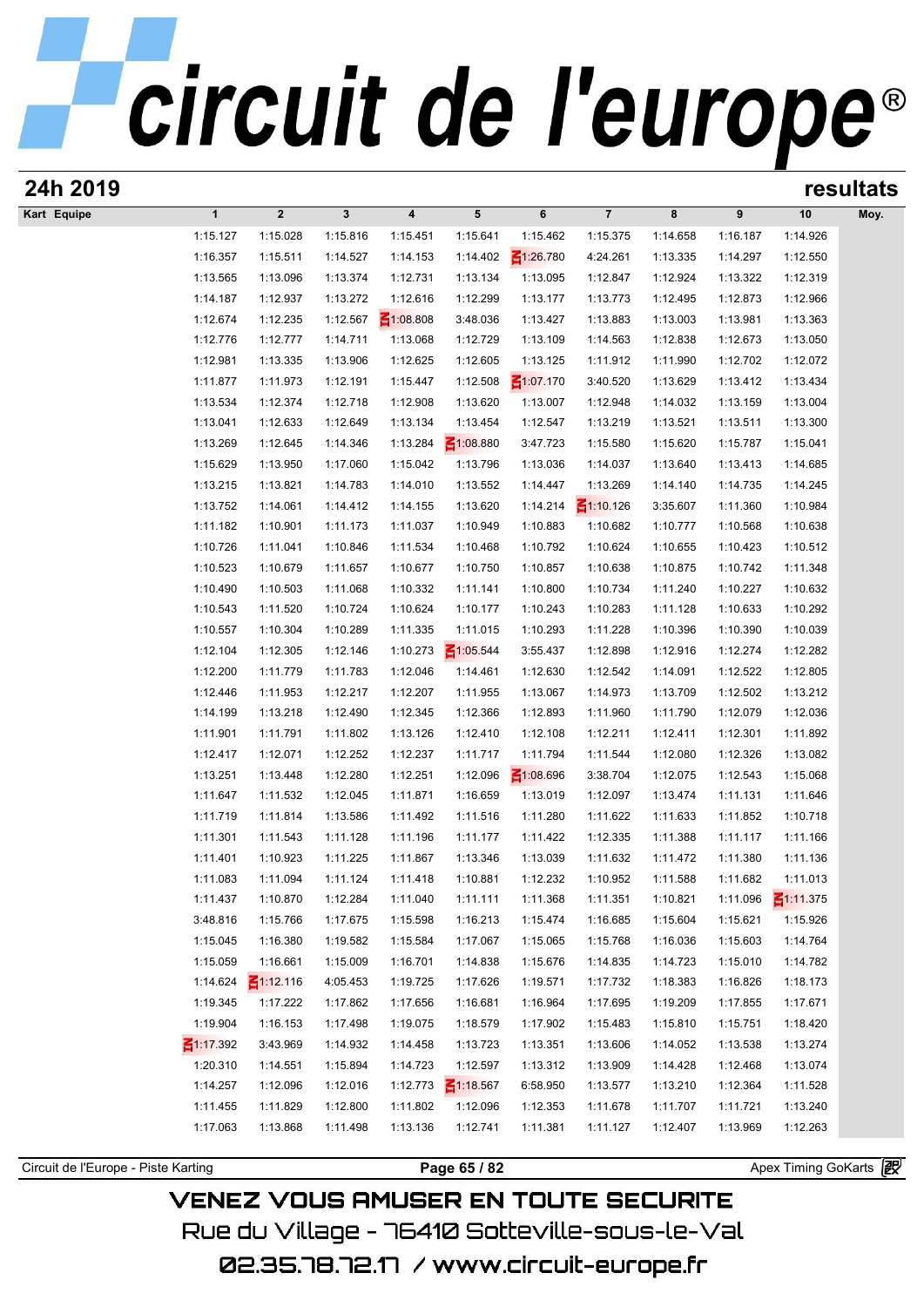| 24h 2019                            |                      |                      |                      |                      |                      |                      |                      |                      |                      |                       | resultats |
|-------------------------------------|----------------------|----------------------|----------------------|----------------------|----------------------|----------------------|----------------------|----------------------|----------------------|-----------------------|-----------|
| Kart Equipe                         | $\mathbf{1}$         | $\boldsymbol{2}$     | $\mathbf{3}$         | 4                    | 5                    | 6                    | $\overline{7}$       | 8                    | 9                    | 10                    | Moy.      |
|                                     | 1:12.377             | 1:12.434             | 1:11.205             | 1:11.436             | 1:14.105             | 1:12.056             | 1:12.051             | 1:11.897             | 1:11.084             | 1:11.919              |           |
|                                     | 1:11.508             | 1:11.157             | 1:11.456             | 1:10.869             | 1:10.845             | 1:11.251             | 1:11.567             | 1:12.249             | 1:11.782             | 1:12.584              |           |
|                                     | 1:11.120             | 1:11.722             | 1:11.398             | 1:11.106             | 1:11.598             | 1:11.946             | 1:13.311             | 1:11.477             | 1:11.787             | 1:11.441              |           |
|                                     | 1:11.289             | 1:13.131             | 1:11.906             | 1:12.331             | 1:11.783             | 1:11.832             | 1:13.168             | 1:10.994             | 1:12.481             | 1:12.294              |           |
|                                     | 1:11.616             | 1:11.361             | 1:14.513             | 1:11.420             | $\leq 1:06.523$      | 3:40.697             | 1:13.102             | 1:12.957             | 1:13.890             | 1:13.200              |           |
|                                     | 1:12.821             | 1:12.641             | 1:13.215             | 1:12.983             | 1:13.144             | 1:14.506             | 1:14.178             | 1:12.001             | 1:13.213             | 1:11.984              |           |
|                                     | 1:13.545             | 1:15.952             | 1:11.859             | 1:12.892             | 1:12.167             | 1:13.717             | 1:12.573             | 1:12.330             | 1:12.346             | 1:12.228              |           |
|                                     | 1:13.793             | 1:11.929             | 1:11.985             | $\leq 1:08.466$      | 6:10.435             | 1:14.973             | 1:14.619             | 1:14.574             | 1:14.427             | 1:13.941              |           |
|                                     | 1:12.388             | 1:13.918             | 1:13.575             | 1:12.626             | 1:12.770             | 1:13.421             | 1:13.120             | 1:12.314             | 1:14.075             | 1:13.738              |           |
|                                     | 1:13.693             | 1:12.900             | 1:12.713             | 1:12.948             | 1:12.990             | $\leq 1:09.436$      | 3:34.352             | 1:11.929             | 1:11.754             | 1:10.703              |           |
|                                     | 1:10.244             | 1:10.431             | 1:09.985             | 1:10.245             | 1:09.813             | 1:10.447             | 1:11.018             | 1:10.037             | 1:10.026             | 1:10.471              |           |
|                                     | 1:10.128             | 1:09.900             | 1:09.805             | 1:09.676             | 1:11.374             | 1:10.015             | 1:09.933             | 1:09.722             | 1:09.636             | 1:10.243              |           |
|                                     | 1:09.776             | 1:10.360             | 1:09.781             | 1:10.327             | 1:10.187             | 1:09.721             | 1:10.040             | 1:09.877             | 1:09.769             | 1:09.928              |           |
|                                     | 1:09.386             | 1:09.769             | 1:09.633             | 1:09.922             | $\leq 1:05.479$      | 3:42.716             | 1:11.861             | 1:11.369             | 1:11.248             | 1:12.050              |           |
|                                     | 1:11.777             | 1:11.894             | 1:11.004             | 1:11.456             | 1:10.904             | 1:10.899             | 1:11.111             | 1:10.800             | 1:10.606             | 1:10.760              |           |
|                                     | 1:10.702             | 1:10.790             | 1:11.105             | 1:11.045             | 1:11.325             | 1:11.314             | 1:11.125             | 1:11.705             | 1:11.428             | 1:10.711              |           |
|                                     | 1:13.599             | 1:11.372             | 1:11.213             | 1:10.359             | 1:10.852             | $\leq 1:08.200$      | 3:38.091             | 1:11.803             | 1:12.126             | 1:14.172              |           |
|                                     | 1:11.828             | 1:11.506             | 1:11.724             | 1:11.664             | 1:12.137             | 1:13.078             | 1:13.701             | 1:11.256             | 1:11.272             | 1:11.094              |           |
|                                     | 1:10.848             | 1:11.608             | 1:10.818             | 1:10.839             | 1:11.102             | 1:11.253             | 1:11.143             | 1:10.959             | 1:11.025             | 1:11.044              |           |
|                                     | 1:10.998             | 1:11.260             | 1:10.922             | 1:11.391             | 1:11.481             | 1:10.698             | 1:10.400             | 1:10.879             | $\leq 1:06.630$      | 3:42.247              |           |
|                                     | 1:14.404             | 1:15.436             | 1:15.604             | 1:16.084             | 1:16.277             | 1:16.441             | 1:15.938             | 1:15.269             | 1:15.500             | 1:14.941              |           |
|                                     | 1:14.392             | 1:14.917             | 1:15.040             | 1:14.214             | 1:15.896             | 1:18.240             | 1:15.099             | 1:15.297             | 1:18.991             | 1:16.733              |           |
|                                     | 1:14.555             | 1:15.881             | 1:17.916             | 1:15.779             | $\leq 1:25.933$      | 3:38.482             | 1:13.680             | 1:13.830             | $\leq 1:10.013$      | 3:42.471              |           |
|                                     | 1:17.722             | 1:15.664             | 1:14.648             | 1:14.881             | 1:15.274             | 1:14.111             | 1:13.906             | 1:13.416             | 1:14.306             | 1:14.322              |           |
|                                     | 1:14.845             | 1:14.985             | 1:14.671             | 1:14.613             | 1:14.550             | 1:14.533             | 1:14.627             | 1:15.188             | 1:14.902             | 1:15.217              |           |
|                                     | 1:13.845             | 1:15.657             | 1:14.413             | 1:13.620             | 1:14.071             | $\leq 1:12.284$      | 3:37.374             | 1:14.293             | 1:14.315             | $\leq 1:08.725$       |           |
|                                     | 3:42.412             | 1:12.399             | 1:11.741             | 1:13.749             | 1:11.226             | 1:12.665             | 1:12.201             | 1:17.377             | 1:12.313             | 1:13.687              |           |
|                                     | 1:11.278<br>1:11.686 | 1:12.543<br>1:11.061 | 1:12.723             | 1:12.680             | 1:12.770             | 1:12.351<br>1:11.325 | 1:12.267             | 1:11.970             | 1:11.525<br>1:11.645 | 1:11.862<br>1:12.055  |           |
|                                     |                      | 1:13.059             | 1:12.531             | 1:11.496             | 1:11.797             |                      | 1:13.438<br>1:12.146 | 1:12.439             |                      |                       |           |
|                                     | 1:11.778<br>1:12.889 | 1:12.313             | 1:11.790<br>1:11.670 | 1:11.130<br>1:11.647 | 1:12.750<br>1:11.048 | 1:11.876<br>1:11.191 | $\leq 1:16.654$      | 1:11.081<br>3:56.593 | 1:15.687<br>1:12.639 | 1:13.622<br>1:13.429  |           |
|                                     | 1:16.642             | 1:14.985             | 1:11.974             | 1:12.732             | 1:12.484             | 1:12.554             | 1:12.010             | 1:11.810             | 1:11.913             | 1:11.942              |           |
|                                     | 1:11.504             | 1:11.672             | 1:11.571             | 1:11.956             | 1:11.760             | 1:11.734             | 1:11.899             | 1:11.723             | 1:12.104             | 1:12.774              |           |
|                                     | 1:11.742             | 1:11.904             | 1:11.858             | 1:12.208             | 1:11.411             | 1:11.808             | 1:11.461             | 1:11.425             | 1:11.508             | 1:11.553              |           |
|                                     | 1:12.259             | 1:13.433             | 1:11.599             | 1:12.287             | 1:11.751             | 1:12.171             | 1:12.151             | 1:11.750             | 1:11.665             | 1:11.481              |           |
|                                     | 1:11.795             | 1:11.941             | 1:11.993             | 1:12.590             | 1:11.405             | 1:11.545             | 1:12.185             | 1:12.910             | 1:13.554             | 1:12.653              |           |
|                                     | $\leq 1:05.143$      | 4:45.622             | 1:12.669             | 1:12.710             | 1:12.865             | 1:11.885             | 1:12.671             | 1:12.673             | 1:12.492             | 1:14.542              |           |
|                                     | 1:11.399             | 1:12.818             | 1:12.047             | 1:11.633             | 1:12.537             | 1:13.901             | 1:11.981             | 1:13.846             | 1:11.989             | 1:12.368              |           |
|                                     | 1:12.950             | 1:13.442             | 1:12.212             | 1:13.149             | 1:12.503             | 1:12.342             | 1:13.133             | 1:12.260             | 1:15.249             | 1:13.927              |           |
|                                     | 1:13.758             | 1:14.145             | 1:12.539             | 1:14.849             | 1:16.396             | 1:12.065             | 1:12.646             | 1:12.192             | 1:14.123             | 1:12.102              |           |
|                                     | 1:11.767             | 1:13.557             | 1:12.406             | 1:12.620             | 1:12.207             | $\leq 1:14.303$      | 3:40.453             | 1:12.893             | 1:13.373             | 1:14.352              |           |
|                                     | 1:13.951             | 1:13.065             | 1:13.688             | 1:15.010             | 1:13.998             | 1:14.434             | 1:14.559             | 1:13.503             | 1:13.862             | 1:13.763              |           |
|                                     | 1:13.476             | 1:12.416             | 1:13.438             | 1:13.216             | 1:13.765             | 1:13.893             | 1:13.334             | 1:14.307             | $\leq 1:13.739$      | 3:49.037              |           |
|                                     | 1:12.539             | 1:12.643             | 1:12.608             | 1:11.821             | 1:12.432             | 1:12.068             | 1:12.023             | 1:11.764             | 1:11.902             | 1:11.539              |           |
|                                     |                      |                      |                      |                      |                      |                      |                      |                      |                      |                       |           |
| Circuit de l'Europe - Piste Karting |                      |                      |                      |                      | Page 66 / 82         |                      |                      |                      |                      | Apex Timing GoKarts 图 |           |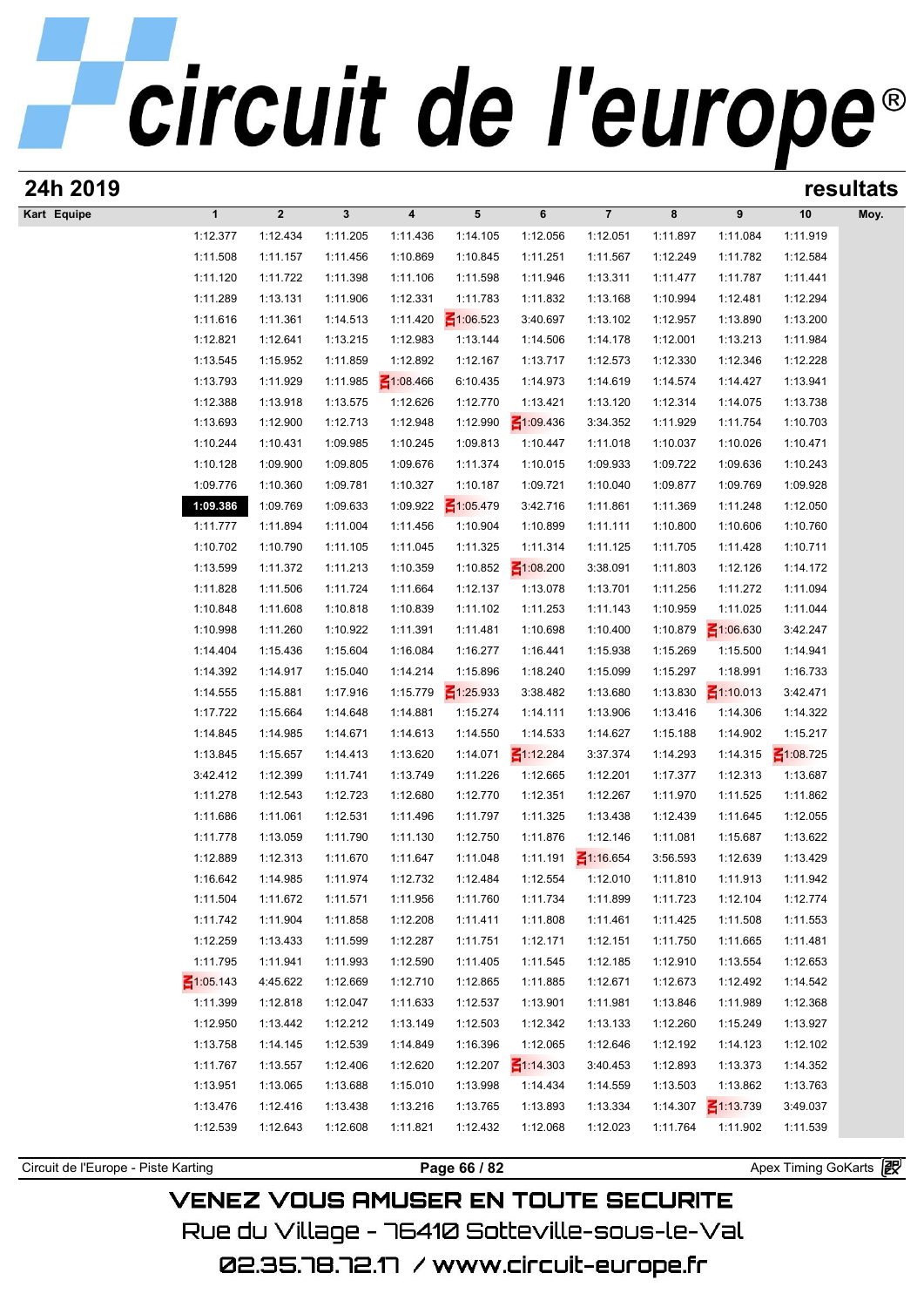| 24h 2019                            |              |             |              |          |                 |                 |                 |                 |          |                     | resultats |
|-------------------------------------|--------------|-------------|--------------|----------|-----------------|-----------------|-----------------|-----------------|----------|---------------------|-----------|
| Kart Equipe                         | $\mathbf{1}$ | $\mathbf 2$ | $\mathbf{3}$ | 4        | 5               | 6               | $\overline{7}$  | 8               | 9        | 10                  | Moy.      |
|                                     | 1:11.847     | 1:12.260    | 1:12.342     | 1:11.916 | 1:11.245        | 1:11.918        | 1:11.755        | 1:11.546        | 1:11.525 | 1:10.620            |           |
|                                     | 1:11.204     | 1:11.596    | 1:11.969     | 1:11.537 | 1:11.515        | 1:11.942        | 1:12.403        | 1:11.219        | 1:11.640 | 1:11.529            |           |
|                                     | 1:11.477     | 1:11.199    | 1:11.586     | 1:12.659 | 1:11.086        | 1:13.380        | 1:11.821        | 1:11.611        | 1:11.652 | 1:12.313            |           |
|                                     | 1:11.322     | 1:12.073    | 1:11.584     | 1:11.633 | 1:11.354        | 1:12.491        | 1:11.576        | 1:11.372        | 1:11.232 | $\leq 1:06.964$     |           |
|                                     | 3:33.533     | 1:10.579    | 1:10.418     | 1:11.055 | 1:10.615        | 1:11.488        | 1:10.522        | 1:11.855        | 1:10.552 | 1:10.933            |           |
|                                     | 1:10.509     | 1:10.345    | 1:10.726     | 1:10.612 | 1:10.260        | 1:10.547        | 1:11.789        | 1:10.442        | 1:10.407 | 1:10.240            |           |
|                                     | 1:11.026     | 1:10.352    | 1:10.531     | 1:10.214 | 1:10.935        | 1:10.683        | 1:10.349        | 1:10.572        | 1:10.350 | 1:10.325            |           |
|                                     | 1:10.427     | 1:11.437    | 1:10.302     | 1:10.311 | 1:10.362        | 1:10.233        | 1:10.499        | 1:10.457        | 1:10.134 | 1:10.646            |           |
|                                     | 1:11.033     | 1:10.477    | 1:10.192     | 1:10.197 | 1:10.378        | 1:10.389        | 1:10.430        | 1:10.244        | 1:10.183 | 1:10.286            |           |
|                                     | 1:10.231     | 1:11.432    | 1:10.821     | 1:10.665 | 1:10.397        | 1:09.988        | 1:09.981        | 1:09.958        | 1:10.214 | 1:10.088            |           |
|                                     | 1:10.481     | 1:15.593    |              |          |                 |                 |                 |                 |          |                     |           |
| <b>DIX DE DER</b><br>2              | 1:20.028     | 1:15.543    | 1:13.313     | 1:11.709 | 1:13.298        | 1:12.679        | 1:13.635        | 1:13.812        | 1:11.129 | 1:11.109            | 1:12.381  |
|                                     | 1:10.867     | 1:10.979    | 1:11.131     | 1:11.738 | 1:11.430        | 1:10.645        | 1:10.681        | 1:10.718        | 1:11.054 | 1:12.975            |           |
|                                     | 1:12.412     | 1:10.252    | 1:10.968     | 1:11.496 | 1:11.218        | 1:12.349        | 1:10.756        | 1:11.917        | 1:10.905 | 1:10.764            |           |
|                                     | 1:10.870     | 1:10.311    | 1:10.303     | 1:10.886 | $\leq 1:11.096$ | 3:53.645        | 1:11.517        | 1:11.138        | 1:11.612 | 1:10.728            |           |
|                                     | 1:13.177     | 1:10.836    | 1:10.765     | 1:10.516 | 1:11.018        | 1:10.711        | 1:13.405        | 1:11.456        | 1:11.170 | 1:11.143            |           |
|                                     | 1:11.303     | 1:10.919    | 1:10.912     | 1:10.714 | 1:10.822        | 1:11.305        | 1:12.647        | 1:11.579        | 1:11.170 | 1:10.971            |           |
|                                     | 1:10.956     | 1:10.853    | 1:10.688     | 1:11.054 | $\leq 1:10.750$ | 3:51.040        | 1:13.102        | 1:13.105        | 1:13.195 | 1:14.481            |           |
|                                     | 1:12.785     | 1:12.636    | 1:11.916     | 1:13.032 | 1:12.388        | 1:12.464        | 1:11.946        | 1:12.628        | 1:12.315 | 1:12.070            |           |
|                                     | 1:11.938     | 1:12.589    | 1:13.302     | 1:13.925 | 1:14.852        | 1:12.970        | 1:14.253        | 1:12.589        | 1:14.652 | 1:12.011            |           |
|                                     | 1:13.078     | 1:11.978    | 1:12.804     | 1:13.618 | 1:13.724        | 1:12.665        | $\leq 1:18.940$ | 3:58.747        | 1:12.855 | 1:12.664            |           |
|                                     | 1:11.931     | 1:11.827    | 1:12.288     | 1:12.017 | 1:12.002        | 1:12.828        | 1:12.141        | 1:11.837        | 1:12.369 | 1:11.815            |           |
|                                     | 1:12.626     | 1:12.819    | 1:11.783     | 1:12.255 | 1:12.070        | 1:12.724        | 1:12.278        | 1:12.441        | 1:12.384 | 1:13.781            |           |
|                                     | 1:11.899     | 1:12.664    | 1:11.988     | 1:12.495 | 1:12.276        | 1:12.155        | $\leq 1:28.005$ | 3:45.288        | 1:13.467 | 1:13.690            |           |
|                                     | 1:13.041     | 1:13.223    | 1:12.707     | 1:13.156 | 1:12.432        | 1:12.694        | 1:15.672        | 1:14.989        | 1:13.787 | 1:14.200            |           |
|                                     | 1:13.224     | 1:13.803    | 1:13.814     | 1:13.059 | 1:15.100        | 1:13.914        | 1:13.549        | 1:13.068        | 1:12.816 | 1:14.444            |           |
|                                     | 1:13.104     | 1:13.093    | 1:12.599     | 1:13.979 | 1:14.452        | 1:14.139        | $\leq 1:42.426$ | 4:07.211        | 1:11.981 | 1:11.441            |           |
|                                     | 1:10.972     | 1:15.191    | 1:11.320     | 1:10.914 | 1:19.268        | 1:11.099        | 1:11.782        | 1:11.649        | 1:13.671 | 1:14.397            |           |
|                                     | 1:13.725     | 1:11.449    | 1:11.977     | 1:11.573 | 1:11.278        | 1:12.060        | 1:11.901        | 1:11.009        | 1:11.285 | 1:10.512            |           |
|                                     | 1:11.354     | 1:10.811    | 1:11.083     | 1:11.982 | 1:11.631        | 1:11.298        | 1:12.068        | $\leq 1:10.711$ | 4:02.745 | 1:10.872            |           |
|                                     | 1:10.984     | 1:11.234    | 1:11.246     | 1:10.698 | 1:10.872        | 1:10.990        | 1:10.974        | 1:10.658        | 1:10.728 | 1:12.038            |           |
|                                     | 1:10.484     | 1:10.736    | 1:11.544     | 1:11.391 | 1:10.805        | 1:10.744        | 1:10.579        | 1:11.143        | 1:11.257 | 1:10.834            |           |
|                                     | 1:10.780     | 1:11.047    | 1:11.077     | 1:10.343 | 1:10.837        | 1:10.528        | 1:10.532        | 1:11.191        | 1:11.052 | 1:10.639            |           |
|                                     | 1:11.138     | 1:10.896    | 1:10.963     | 1:10.691 | 1:10.621        | 1:10.996        | 1:10.391        | $\leq 1:12.390$ | 3:47.751 | 1:10.869            |           |
|                                     | 1:11.310     | 1:10.848    | 1:10.946     | 1:10.605 | 1:11.219        | 1:11.314        | 1:10.625        | 1:10.665        | 1:10.619 | 1:11.668            |           |
|                                     | 1:11.495     | 1:11.177    | 1:11.667     | 1:11.158 | 1:12.525        | 1:12.370        | 1:11.496        | 1:11.377        | 1:11.449 | 1:11.462            |           |
|                                     | 1:11.252     | 1:11.283    | 1:10.709     | 1:11.263 | 1:11.609        | 1:12.609        | 1:11.409        | 1:10.764        | 1:11.032 | 1:10.835            |           |
|                                     | 1:11.077     | 1:10.913    | 1:10.800     | 1:11.185 | 1:10.854        | 1:11.120        | 1:11.939        | $\leq 1:09.468$ | 3:43.896 | 1:14.682            |           |
|                                     | 1:13.432     | 1:13.829    | 1:12.653     | 1:12.351 | 1:12.604        | 1:12.095        | 1:12.712        | 1:13.197        | 1:12.091 | 1:13.006            |           |
|                                     | 1:12.020     | 1:12.199    | 1:12.454     | 1:12.634 | 1:12.209        | 1:12.732        | 1:11.595        | 1:12.077        | 1:12.456 | 1:12.653            |           |
|                                     | 1:12.481     | 1:13.215    | 1:13.854     | 1:12.651 | 1:11.819        | 1:11.997        | 1:12.011        | 1:14.208        | 1:12.110 | 1:13.478            |           |
|                                     | 1:12.019     | 1:12.479    | 1:12.126     | 1:13.870 | 1:12.568        | $\leq$ 1:13.334 | 4:19.492        | 1:12.584        | 1:11.656 | 1:16.239            |           |
|                                     | 1:16.007     | 1:14.667    | 1:15.113     | 1:12.986 | 1:11.561        | 1:12.587        | 1:12.024        | 1:13.584        | 1:14.583 | 1:13.328            |           |
|                                     | 1:13.220     | 1:14.190    | 1:12.531     | 1:12.451 | 1:11.776        | 1:12.805        | 1:11.903        | 1:12.250        | 1:13.369 | 1:11.832            |           |
|                                     |              |             |              |          |                 |                 |                 |                 |          |                     |           |
| Circuit de l'Europe - Piste Karting |              |             |              |          | Page 67 / 82    |                 |                 |                 |          | Apex Timing GoKarts |           |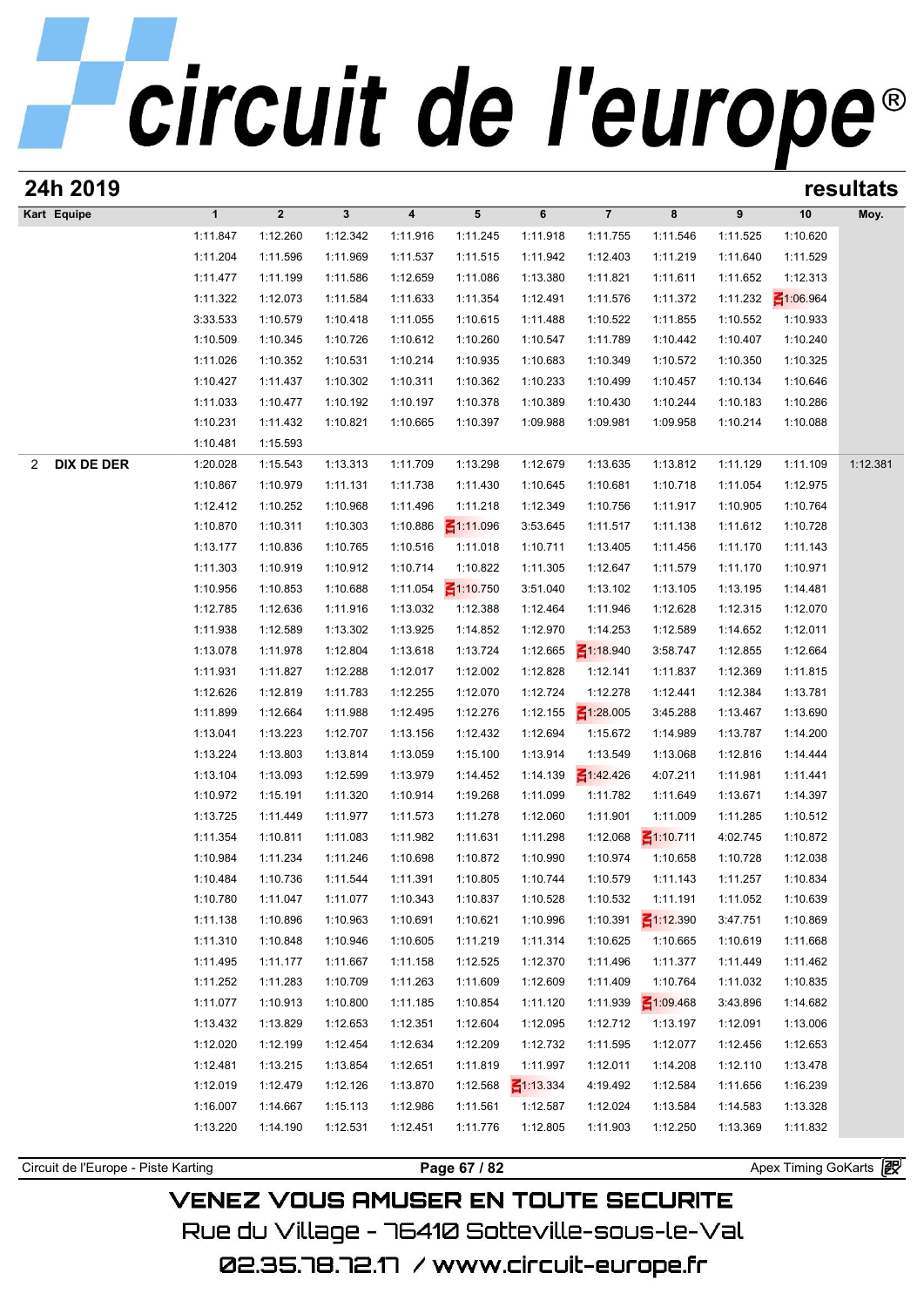| 24h 2019                            |                      |                      |                             |                      |                      |                      |                      |                      |                      |                       | resultats |
|-------------------------------------|----------------------|----------------------|-----------------------------|----------------------|----------------------|----------------------|----------------------|----------------------|----------------------|-----------------------|-----------|
| Kart Equipe                         | $\mathbf{1}$         | $\boldsymbol{2}$     | $\mathbf{3}$                | 4                    | 5                    | 6                    | $\overline{7}$       | 8                    | 9                    | 10                    | Moy.      |
|                                     | 1:12.179             | 1:12.343             | 1:12.875                    | 1:11.881             | 1:11.821             | 1:12.153             | 1:11.772             | 1:12.582             | 1:12.435             | 1:12.206              |           |
|                                     | 1:11.464             | 1:12.386             | 1:13.073                    | 1:12.297             | $\leq 1:13.188$      | 3:42.948             | 1:13.229             | 1:13.323             | 1:13.525             | 1:13.931              |           |
|                                     | 1:13.489             | 1:14.204             | 1:13.204                    | 1:14.771             | 1:13.784             | 1:13.733             | 1:13.845             | 1:13.007             | 1:13.313             | 1:13.566              |           |
|                                     | 1:17.049             | 1:13.617             | 1:13.991                    | 1:14.352             | 1:13.228             | 1:13.282             | 1:13.654             | 1:14.009             | 1:14.193             | 1:12.867              |           |
|                                     | 1:14.080             | 1:14.269             | 1:13.320                    | 1:14.133             | 1:13.545             | 1:12.516             | 1:12.874             | 1:13.496             | 1:13.031             | 1:13.599              |           |
|                                     | 1:12.606             | 1:13.062             | $\leq 1:13.601$             | 3:41.197             | 1:11.922             | 1:11.669             | 1:11.766             | 1:12.108             | 1:11.923             | 1:10.985              |           |
|                                     | 1:11.296             | 1:11.887             | 1:11.529                    | 1:11.667             | 1:12.013             | 1:11.328             | 1:11.579             | 1:12.139             | 1:11.426             | 1:10.771              |           |
|                                     | 1:11.246             | 1:10.979             | 1:11.779                    | 1:11.793             | 1:11.656             | 1:12.106             | 1:10.911             | 1:11.859             | 1:11.979             | 1:12.685              |           |
|                                     | 1:15.020             | 1:11.748             | 1:11.948                    | 1:14.445             | 1:12.309             | 1:12.691             | 1:14.873             | 1:11.120             | 1:13.862             | 1:12.299              |           |
|                                     | 1:11.145             | 1:10.966             | $\leq 1:11.185$             | 4:34.477             | 1:12.082             | 1:12.438             | 1:12.186             | 1:11.678             | 1:11.192             | 1:11.045              |           |
|                                     | 1:11.024             | 1:11.265             | 1:10.952                    | 1:11.008             | 1:11.235             | 1:11.295             | 1:10.979             | 1:11.185             | 1:11.381             | 1:10.902              |           |
|                                     | 1:10.874             | 1:10.753             | 1:11.170                    | 1:10.971             | 1:10.871             | 1:11.937             | 1:11.643             | 1:12.077             | 1:11.316             | 1:10.671              |           |
|                                     | 1:10.859             | 1:11.200<br>1:10.412 | 1:10.646<br>$\leq$ 1:12.853 | 1:10.410             | 1:10.733             | 1:10.807<br>1:11.884 | 1:10.519<br>1:11.591 | 1:10.708<br>1:10.594 | 1:10.380<br>1:11.032 | 1:10.921<br>1:11.490  |           |
|                                     | 1:10.272<br>1:10.858 | 1:11.218             | 1:11.636                    | 3:44.800<br>1:11.151 | 1:11.637<br>1:10.748 | 1:11.081             | 1:11.532             | 1:11.054             | 1:11.093             | 1:11.176              |           |
|                                     | 1:10.691             | 1:10.789             | 1:10.770                    | 1:11.549             | 1:10.729             | 1:10.542             | 1:10.519             | 1:11.078             | 1:10.874             | 1:10.730              |           |
|                                     | 1:10.696             | 1:10.514             | 1:10.168                    | 1:11.303             | 1:10.546             | 1:10.626             | 1:11.113             | 1:12.429             | 1:10.405             | 1:10.771              |           |
|                                     | 1:10.454             | 1:10.478             | $\leq 1:09.284$             | 3:45.291             | 1:14.206             | 1:16.005             | 1:13.964             | 1:14.737             | 1:15.712             | 1:15.510              |           |
|                                     | 1:14.689             | 1:15.403             | 1:13.720                    | 1:14.438             | 1:13.156             | 1:13.624             | 1:12.548             | 1:13.002             | 1:13.460             | 1:13.413              |           |
|                                     | 1:13.328             | 1:12.719             | 1:15.728                    | 1:14.942             | 1:13.595             | 1:14.402             | 1:16.126             | 1:14.304             | 1:14.082             | 1:14.755              |           |
|                                     | 1:14.891             | 1:14.809             | 1:13.733                    | 1:15.207             | 1:14.438             | 1:15.249             | 1:15.119             | 1:14.550             | 1:15.417             | 1:14.820              |           |
|                                     | 1:14.002             | $\leq 1:13.179$      | 7:02.188                    | 1:12.735             | 1:11.484             | 1:11.557             | 1:12.685             | 1:12.574             | 1:12.763             | 1:12.606              |           |
|                                     | 1:13.291             | 1:12.732             | 1:12.526                    | 1:13.377             | 1:12.313             | 1:13.294             | 1:12.271             | 1:12.741             | 1:12.324             | 1:12.620              |           |
|                                     | 1:12.985             | 1:12.841             | 1:13.023                    | 1:12.094             | 1:12.462             | 1:12.897             | 1:12.422             | 1:13.067             | 1:13.122             | 1:14.446              |           |
|                                     | 1:13.658             | 1:12.853             | 1:13.075                    | 1:13.035             | 1:16.851             | 1:17.001             | 1:13.377             | 1:14.294             | $\leq 1:12.385$      | 3:44.541              |           |
|                                     | 1:14.101             | 1:13.269             | 1:14.158                    | 1:13.181             | 1:14.087             | 1:13.749             | 1:15.529             | 1:13.878             | 1:14.133             | 1:12.933              |           |
|                                     | 1:13.496             | 1:12.915             | 1:13.748                    | 1:12.911             | 1:13.158             | 1:12.660             | 1:12.804             | 1:13.779             | 1:12.841             | 1:13.823              |           |
|                                     | 1:13.559             | 1:13.722             | 1:13.074                    | 1:13.458             | 1:13.667             | 1:13.604             | 1:12.562             | 1:13.640             | 1:12.982             | 1:13.013              |           |
|                                     | 1:12.850             | 1:13.452             | 1:11.721                    | 1:13.027             | 1:12.897             | 1:12.213             | $\leq 1:15.850$      | 3:40.938             | 1:12.099             | 1:12.241              |           |
|                                     | 1:11.917             | 1:11.328             | 1:12.365                    | 1:14.650             | 1:12.259             | 1:12.076             | 1:11.868             | 1:11.231             | 1:11.528             | 1:11.722              |           |
|                                     | 1:11.744             | 1:11.855             | 1:11.429                    | 1:11.386             | 1:13.007             | 1:12.919             | 1:12.334             | 1:11.692             | 1:11.242             | 1:11.424              |           |
|                                     | 1:11.889             | 1:11.903             | 1:12.312                    | 1:11.364             | 1:11.421             | 1:11.594             | 1:12.834             | 1:11.098             | 1:10.794             | 1:10.909              |           |
|                                     | 1:12.346             | 1:11.473             | 1:11.160                    | 1:10.923             | $\leq 1:09.900$      | 3:51.929             | 1:11.800             | 1:11.430             | 1:12.919             | 1:11.664              |           |
|                                     | 1:11.892             | 1:11.759             | 1:10.952                    | 1:10.786             | 1:11.013             | 1:10.889             | 1:10.303             | 1:11.024             | 1:10.698             | 1:11.247              |           |
|                                     | 1:11.812             | 1:10.997             | 1:10.885                    | 1:10.591             | 1:09.957             | 1:10.914             | 1:10.474             | 1:10.377             | 1:10.524             | 1:11.781              |           |
|                                     | 1:10.693             | 1:10.988             | 1:10.273                    | 1:10.477             | 1:10.570             | 1:11.335             | 1:12.773             | 1:10.096             | 1:11.797             | 1:10.152              |           |
|                                     | 1:10.827             | 1:10.330             | 1:10.612                    | 1:10.714             | 1:10.676             | 1:11.047             | 1:10.202             | $\leq 1:09.408$      | 3:40.498             | 1:10.992              |           |
|                                     | 1:10.551             | 1:10.825             | 1:10.820                    | 1:11.009             | 1:10.608             | 1:10.257             | 1:11.108             | 1:11.384             | 1:10.591             | 1:10.605              |           |
|                                     | 1:10.486             | 1:11.155             | 1:11.738                    | 1:11.306             | 1:12.054             | 1:11.722             | 1:10.596             | 1:11.012             | 1:10.507             | 1:11.822              |           |
|                                     | 1:11.418             | 1:10.790             | 1:11.019                    | 1:10.954             | 1:11.263             | 1:10.511             | 1:10.452             | 1:10.733             | 1:14.818             | 1:11.434              |           |
|                                     | 1:11.525             | 1:10.559             | 1:10.991                    | 1:10.455             | 1:12.874             | $\leq 1:09.200$      | 4:16.392             | 1:15.292             | 1:15.965             | 1:15.019              |           |
|                                     | 1:16.118             | 1:15.236             | 1:15.150                    | 1:14.653             | 1:13.912             | 1:17.263             | 1:15.222             | 1:14.345             | 1:13.603             | 1:13.773              |           |
|                                     | 1:13.880             | 1:14.503             | 1:14.638                    | 1:15.562             | 1:13.993             | 1:14.507             | 1:16.193             | 1:14.445             | 1:14.998             | 1:15.663              |           |
|                                     | 1:14.521             | 1:16.438             | 1:16.453                    | 1:14.919             | 1:15.651             | 1:15.935             | 1:16.198             | 1:14.690             | 1:15.091             | 1:16.546              |           |
| Circuit de l'Europe - Piste Karting |                      |                      |                             |                      | Page 68 / 82         |                      |                      |                      |                      | Apex Timing GoKarts 图 |           |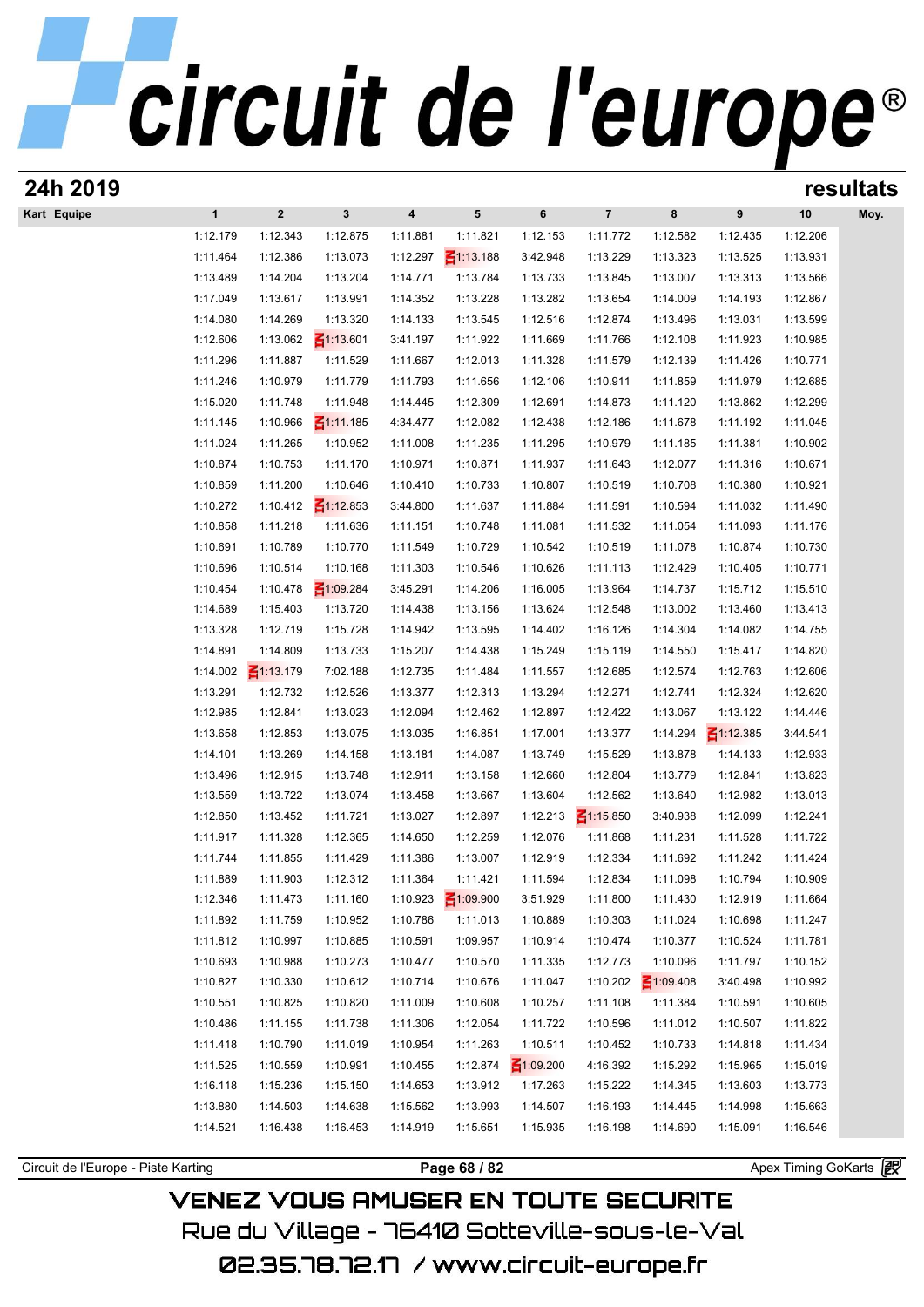# circuit de l'europe®

| 24h 2019                 |              |                      |              |                 |                 |                 |                 |          |                 |                 | resultats |
|--------------------------|--------------|----------------------|--------------|-----------------|-----------------|-----------------|-----------------|----------|-----------------|-----------------|-----------|
| Kart Equipe              | $\mathbf{1}$ | $\overline{2}$       | $\mathbf{3}$ | 4               | 5               | 6               | $\overline{7}$  | 8        | 9               | 10              | Moy.      |
|                          | 1:17.261     | 1:13.815             | 1:15.172     | $\leq$ 1:13.259 | 4:46.752        | 1:12.508        | 1:12.061        | 1:12.386 | 1:12.868        | 1:12.321        |           |
|                          | 1:12.666     | 1:12.283             | 1:12.281     | 1:11.984        | 1:11.846        | 1:12.774        | 1:31.931        | 1:12.773 | 1:13.535        | 1:12.783        |           |
|                          | 1:14.185     | 1:12.211             | 1:12.814     | 1:12.671        | 1:12.918        | 1:12.067        | 1:13.289        | 1:13.603 | 1:13.710        | 1:12.583        |           |
|                          | 1:13.241     | 1:13.534             | 1:13.716     | 1:13.196        | 1:13.499        | 1:13.834        | 1:14.836        | 1:13.678 | 1:13.428        | 1:12.846        |           |
|                          | 1:13.296     | $\frac{2}{1110.785}$ | 3:40.391     | 1:13.354        | 1:13.604        | 1:13.585        | 1:13.121        | 1:12.306 | 1:12.322        | 1:12.126        |           |
|                          | 1:12.408     | 1:12.650             | 1:11.497     | 1:12.444        | 1:12.613        | 1:12.928        | 1:11.416        | 1:12.228 | 1:12.453        | 1:13.037        |           |
|                          | 1:12.066     | 1:11.533             | 1:11.580     | 1:12.731        | 1:11.906        | 1:12.236        | 1:12.528        | 1:11.865 | 1:12.215        | 1:13.913        |           |
|                          | 1:11.736     | 1:12.576             | 1:12.661     | 1:11.978        | 1:12.755        | 1:12.347        | 1:12.396        | 1:15.282 | 1:44.375        | $\leq 1:10.703$ |           |
|                          | 3:38.400     | 1:11.234             | 1:11.401     | 1:11.292        | 1:15.976        | 1:29.649        | 1:11.399        | 1:11.096 | 1:13.037        | 1:11.532        |           |
|                          | 1:11.433     | 1:10.595             | 1:10.543     | 1:11.442        | 1:10.491        | 1:10.783        | 1:10.803        | 1:11.533 | 1:10.587        | 1:10.682        |           |
|                          | 1:10.719     | 1:11.182             | 1:10.853     | 1:11.178        | 1:11.912        | 1:15.767        | 1:11.857        | 1:11.617 | 1:11.900        | 1:11.859        |           |
|                          | 1:10.988     | 1:11.151             | 1:11.343     | 1:10.898        | 1:14.822        | 1:12.501        | 1:14.242        | 1:11.910 | $\leq 1:08.025$ | 3:58.378        |           |
|                          | 1:10.858     | 1:10.933             | 1:10.906     | 1:10.691        | 1:10.406        | 1:11.166        | 1:10.397        | 1:10.827 | 1:10.592        | 1:11.721        |           |
|                          | 1:11.464     | 1:12.997             | 1:10.035     | 1:10.110        | 1:10.346        | 1:09.909        | 1:10.118        | 1:09.733 | 1:10.229        | 1:09.938        |           |
|                          | 1:09.899     | 1:10.430             | 1:10.047     | 1:09.891        | 1:10.503        | 1:10.176        | 1:10.139        | 1:10.177 | 1:10.058        | 1:10.201        |           |
|                          | 1:10.058     | 1:10.019             | 1:09.766     | 1:10.085        | 1:10.327        | 1:09.695        | 1:10.175        | 1:10.732 | 1:10.309        | 1:10.115        |           |
|                          | 1:10.155     | 1:09.992             | 1:10.764     | 1:11.164        | 1:10.307        | 1:10.063        | $\leq 1:09.761$ | 3:46.600 | 1:10.516        | 1:10.537        |           |
|                          | 1:11.349     | 1:10.535             | 1:11.248     | 1:10.451        | 1:11.986        | 1:10.985        | 1:10.621        | 1:11.471 | 1:10.686        | 1:10.297        |           |
|                          | 1:11.504     | 1:11.103             | 1:10.310     | 1:10.381        | 1:11.530        | 1:10.503        | 1:12.081        | 1:10.804 | 1:10.274        | 1:11.154        |           |
|                          | 1:10.257     | 1:10.010             | 1:11.027     | 1:10.929        | 1:10.270        | 1:11.156        | 1:09.948        | 1:10.041 | 1:10.308        | 1:10.841        |           |
|                          | 1:10.519     | 1:10.384             | 1:10.101     | 1:10.979        | 1:10.496        | $\leq 1:07.485$ | 3:40.631        | 1:13.032 | 1:12.013        | 1:12.700        |           |
|                          | 1:13.522     | 1:11.967             | 1:12.571     | 1:17.837        | $\leq 1:08.777$ | 3:45.290        | 1:10.327        | 1:10.061 | 1:10.506        | 1:10.329        |           |
|                          | 1:09.991     | 1:10.557             | 1:10.415     | 1:10.088        | 1:10.044        | 1:11.026        | 1:10.072        | 1:10.494 | 1:10.292        | 1:10.941        |           |
|                          | 1:10.112     | 1:11.645             | 1:10.290     | 1:09.930        | 1:09.834        | 1:10.249        | 1:10.280        | 1:10.070 | $\leq 1:22.759$ | 4:00.164        |           |
|                          | 1:13.077     | 1:12.128             | 1:12.100     | 1:13.519        | 1:12.572        | 1:13.375        | 1:13.286        | 1:13.332 | 1:13.279        | 1:13.165        |           |
|                          | 1:13.265     | 1:15.338             | 1:14.599     | 1:12.860        | 1:13.217        | 1:13.160        | 1:13.077        | 1:13.205 | 1:14.011        | 1:14.145        |           |
|                          | 1:12.821     | 1:13.874             | 1:13.891     | 1:12.635        | 1:13.456        | 1:12.913        | 1:13.102        | 1:13.338 | 1:13.240        | 1:13.143        |           |
|                          | 1:12.513     | 1:12.643             | 1:12.444     | 1:12.984        | 1:12.712        | 1:12.628        | $\leq 1:10.594$ | 3:51.010 | 1:13.602        | 1:12.942        |           |
|                          | 1:13.496     | 1:12.768             | 1:13.568     | 1:12.492        | 1:12.744        | 1:12.905        | 1:13.397        | 1:12.813 | 1:12.793        | 1:12.191        |           |
|                          | 1:12.484     | 1:12.307             | 1:13.372     | 1:13.051        | 1:13.338        | 1:12.516        | 1:12.295        | 1:12.395 | 1:12.435        | 1:14.112        |           |
|                          | 1:12.395     | 1:12.603             | 1:12.828     | 1:12.420        | 1:13.527        | 1:12.965        | 1:12.701        | 1:12.276 | 1:12.785        | 1:13.303        |           |
|                          | 1:12.232     | 3:37.180             | 1:12.674     | $\leq 1:09.960$ | 3:44.342        | 1:11.156        | 1:11.885        | 1:10.691 | 1:11.200        | 1:10.940        |           |
|                          | 1:14.132     | 1:11.927             | 1:11.493     | 1:11.278        | 1:11.294        | 1:11.056        | 1:12.004        | 1:11.321 | 1:11.545        | 1:11.333        |           |
|                          | 1:11.845     | 1:12.693             | 1:13.933     | 1:11.332        | 1:11.872        | 1:11.697        | 1:10.810        | 1:10.814 | 1:10.756        | 1:11.446        |           |
|                          | 1:10.859     | 1:10.706             | 1:11.207     | 1:10.920        | 1:11.398        | 1:10.967        | 1:11.827        | 1:10.999 | 1:10.757        | 1:11.059        |           |
|                          | 1:10.840     | 1:10.764             | 1:10.955     | 1:11.015        | 1:13.098        |                 |                 |          |                 |                 |           |
| <b>TEAM CASTRES</b><br>9 | 1:19.767     | 1:13.912             | 1:12.600     | 1:13.172        | 1:12.545        | 1:11.890        | 1:12.968        | 1:11.842 | 1:10.734        | 1:12.850        | 1:13.073  |
|                          | 1:12.517     | 1:10.535             | 1:11.856     | 1:11.024        | 1:11.915        | 1:11.217        | 1:11.687        | 1:11.430 | 1:10.876        | 1:12.676        |           |
|                          | 1:11.332     | 1:11.483             | 1:11.030     | 1:11.885        | 1:11.180        | 1:12.119        | 1:11.176        | 1:13.510 | 1:11.895        | 1:11.345        |           |
|                          | 1:11.577     | 1:12.346             | 1:11.291     | 1:11.287        | 1:11.518        | 1:11.091        | 1:12.043        | 1:11.407 | 1:11.243        | 1:11.450        |           |
|                          | 1:11.300     | 1:11.133             | 1:10.992     | 1:11.346        | 1:11.452        | 1:11.674        | 1:11.239        | 1:12.600 | 1:11.972        | $\leq 1:08.864$ |           |
|                          | 3:40.983     | 1:11.556             | 1:12.638     | 1:11.671        | 1:12.070        | 1:12.694        | 1:15.209        | 1:12.604 | 1:12.124        | 1:12.392        |           |
|                          | 1:13.130     | 1:12.733             | 1:12.133     | 1:12.269        | 1:12.409        | 1:12.729        | 1:12.583        | 1:12.571 | 1:12.474        | 1:12.537        |           |
|                          | 1:14.160     | 1:13.637             | 1:13.588     | 1:14.036        | 1:12.080        | 1:13.427        | 1:12.924        | 1:12.262 | 1:12.107        | 1:12.603        |           |
|                          |              |                      |              |                 |                 |                 |                 |          |                 |                 |           |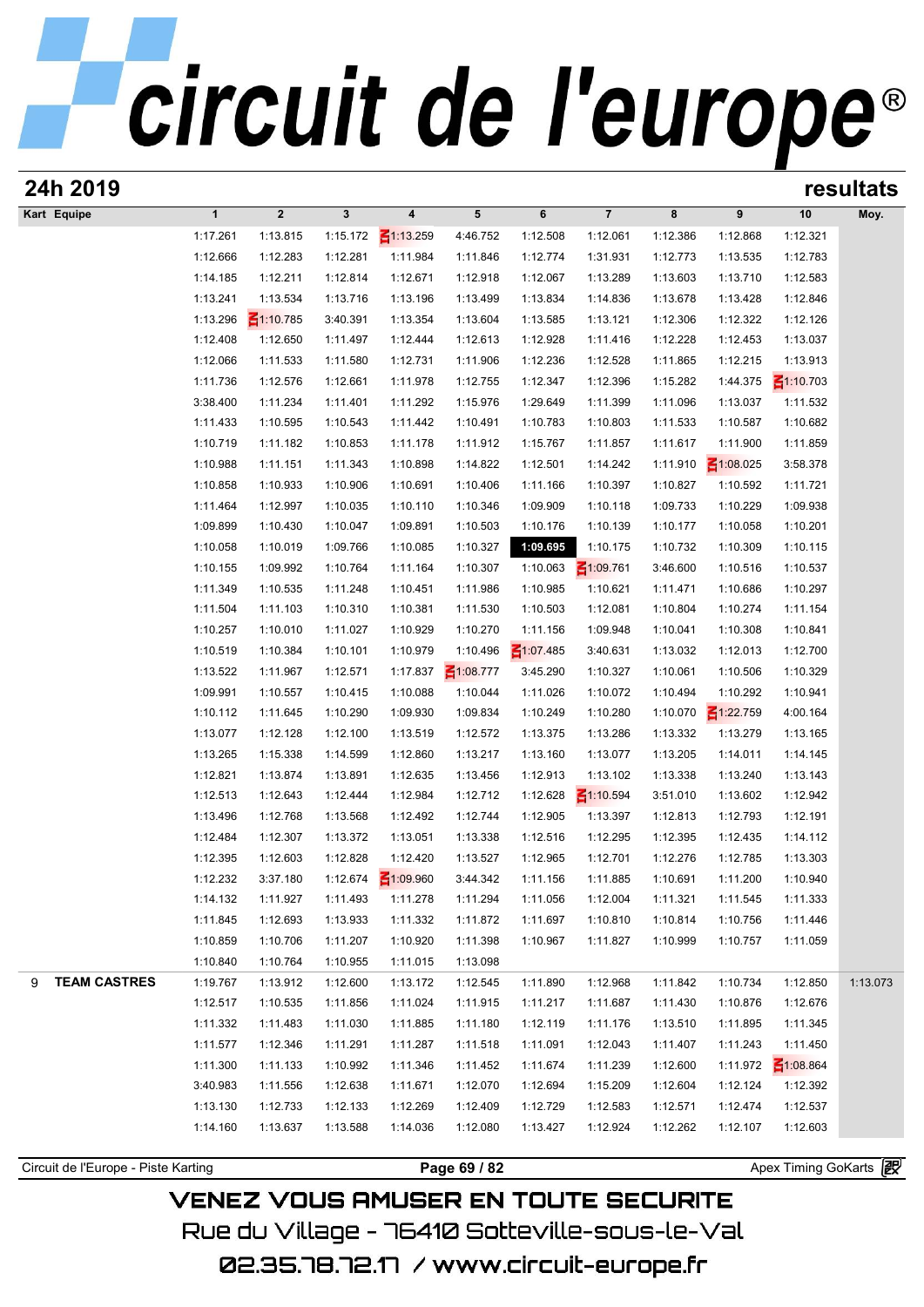| 24h 2019                            |                       |                      |                      |                         |                      |                      |                      |                      |                      |                      | resultats |
|-------------------------------------|-----------------------|----------------------|----------------------|-------------------------|----------------------|----------------------|----------------------|----------------------|----------------------|----------------------|-----------|
| Kart Equipe                         | $\mathbf{1}$          | $\boldsymbol{2}$     | $\mathbf{3}$         | $\overline{\mathbf{4}}$ | $5\phantom{.0}$      | 6                    | $\overline{7}$       | 8                    | 9                    | 10                   | Moy.      |
|                                     | 1:14.459              | 1:12.068             | 1:11.953             | 1:12.351                | 1:13.790             | 1:12.649             | 1:16.378             | 1:13.638             | 1:12.640             | 1:12.400             |           |
|                                     | 1:12.400              | 1:11.740             | 1:12.727             | 1:13.051                | 1:11.788             | $\leq 1:12.304$      | 3:44.754             | 1:13.071             | 1:13.066             | 1:12.941             |           |
|                                     | 1:12.489              | 1:13.410             | 1:12.651             | 1:13.181                | 1:12.668             | 1:13.789             | 1:12.308             | 1:13.082             | 1:12.929             | 1:13.638             |           |
|                                     | 1:12.510              | 1:12.658             | 1:13.386             | 1:12.845                | 1:12.510             | 1:15.176             | 1:17.560             | 1:14.606             | 1:13.184             | 1:12.897             |           |
|                                     | 1:13.169              | 1:13.037             | 1:13.094             | 1:14.347                | 1:13.344             | 1:12.840             | 1:13.288             | 1:13.652             | 1:14.175             | 1:13.613             |           |
|                                     | 1:14.455              | 1:13.337             | 1:13.134             | 1:12.666                | 1:12.777             | 1:13.443             | 1:12.732             | 1:13.042             | 1:12.291             | 1:14.082             |           |
|                                     | $\frac{2}{1115.135}$  | 3:46.106             | 1:14.319             | 1:14.515                | 1:13.891             | 1:15.346             | 1:16.178             | 1:13.563             | 1:12.939             | 1:13.978             |           |
|                                     | 1:13.015              | 1:16.463             | 1:14.147             | 1:13.634                | 1:14.121             | 1:12.706             | 1:14.033             | 1:13.514             | 1:13.243             | 1:14.800             |           |
|                                     | 1:13.779              | 1:14.276             | 1:13.516             | 1:13.048                | 1:13.146             | 1:14.388             | 1:15.142             | 1:13.245             | 1:13.560             | 1:13.344             |           |
|                                     | 1:13.602              | 1:13.809             | 1:13.939             | 1:13.264                | 1:14.405             | 1:14.885             | 1:14.183             | 1:13.489             | 1:13.293             | 1:12.652             |           |
|                                     | ₹1:11.295<br>1:13.183 | 3:52.196<br>1:14.091 | 1:14.125<br>1:14.961 | 1:14.419<br>1:13.382    | 1:13.659<br>1:13.682 | 1:13.916             | 1:20.286             | 1:14.256             | 1:15.098<br>1:12.865 | 1:12.918<br>1:13.065 |           |
|                                     | 1:14.039              | 1:13.080             | 1:13.617             | 1:14.665                | 1:13.395             | 1:13.195<br>1:13.716 | 1:14.330<br>1:13.990 | 1:14.020<br>1:13.105 | 1:13.412             | 1:12.908             |           |
|                                     | 1:13.830              | 1:13.611             | 1:13.734             | 1:13.689                | 1:13.007             | 1:13.648             | 1:13.006             | 1:13.449             | 1:15.730             | 1:14.690             |           |
|                                     | 1:14.007              | 1:13.485             | 1:13.381             | 1:13.310                | 1:13.279             | 1:13.679             | $\leq$ 1:12.344      | 3:49.592             | 1:14.909             | 1:15.201             |           |
|                                     | 1:14.945              | 1:14.660             | 1:14.929             | 1:14.720                | 1:14.567             | 1:14.619             | 1:13.658             | 1:14.182             | 1:14.147             | 1:14.143             |           |
|                                     | 1:14.918              | 1:13.806             | 1:13.535             | 1:13.758                | 1:14.639             | 1:14.119             | 1:13.820             | 1:13.323             | 1:14.171             | 1:13.805             |           |
|                                     | 1:14.033              | 1:13.824             | 1:13.805             | 1:13.788                | 1:13.260             | 1:13.704             | 1:13.894             | 1:13.229             | 1:13.969             | 1:17.064             |           |
|                                     | 1:15.292              | 1:15.231             | 1:14.114             | 1:15.187                | 1:15.100             | 1:13.834             | 1:13.969             | ₹1:10.390            | 3:48.324             | 1:12.508             |           |
|                                     | 1:12.618              | 1:11.360             | 1:12.163             | 1:11.589                | 1:11.199             | 1:11.471             | 1:11.536             | 1:11.754             | 1:11.141             | 1:10.782             |           |
|                                     | 1:11.674              | 1:10.957             | 1:11.920             | 1:11.023                | 1:11.053             | 1:11.331             | 1:11.142             | 1:10.812             | 1:10.756             | 1:10.921             |           |
|                                     | 1:12.401              | 1:11.277             | 1:11.445             | 1:10.955                | 1:10.837             | 1:10.729             | 1:10.982             | 1:10.994             | 1:10.524             | 1:10.822             |           |
|                                     | 1:10.674              | 1:10.611             | 1:10.676             | 1:10.887                | 1:11.709             | 1:10.682             | 1:10.927             | 1:10.776             | 1:10.775             | 1:10.918             |           |
|                                     | 1:11.057              | 1:10.624             | 1:10.936             | 1:11.029                | 1:10.808             | 1:10.340             | 1:10.960             | $\leq 1:06.244$      | 3:39.718             | 1:12.867             |           |
|                                     | 1:13.570              | 1:14.001             | 1:12.985             | 1:12.704                | 1:12.954             | 1:12.657             | 1:13.560             | 1:13.924             | 1:13.745             | 1:12.251             |           |
|                                     | 1:12.049              | 1:12.399             | 1:12.639             | 1:12.884                | 1:12.441             | 1:12.485             | 1:12.288             | 1:12.746             | 1:12.877             | 1:11.745             |           |
|                                     | 1:12.266              | 1:12.703             | 1:12.173             | 1:12.727                | 1:12.263             | 1:13.874             | 1:12.780             | 1:12.926             | 1:12.443             | 1:13.667             |           |
|                                     | 1:14.041              | 1:12.492             | 1:12.539             | 1:12.714                | 1:12.425             | 1:12.712             | $\leq 1:12.303$      | 3:58.402             | 1:15.070             | 1:14.088             |           |
|                                     | 1:14.101              | 1:13.595             | 1:13.188             | 1:12.753                | 1:13.473             | 1:13.320             | 1:12.689             | 1:13.817             | 1:14.059             | 1:13.713             |           |
|                                     | 1:13.070              | 1:12.934             | 1:13.577             | 1:12.417                | 1:12.831             | 1:12.370             | 1:13.466             | 1:13.140             | 1:13.231             | 1:13.039             |           |
|                                     | 1:13.037              | 1:14.391             | 1:13.494             | 1:13.328                | 1:13.046             | 1:12.376             | 1:13.361             | 1:12.458             | 1:13.105             | 1:12.899             |           |
|                                     | 1:13.120              | 1:12.377             | 1:13.152             | $\leq 1:14.362$         | 3:45.771             | 1:19.453             | 1:18.142             | 1:17.999             | 1:17.432             | 1:17.989             |           |
|                                     | 1:17.167              | 1:17.714             | 1:17.117             | 1:15.801                | 1:14.630             | 1:14.815             | 1:15.611             | 1:14.527             | 1:13.089             | 1:14.350             |           |
|                                     | 1:14.289              | 1:30.365             | 1:16.249             | 1:19.473                | 1:16.973             | 1:16.886             | 1:13.844             | 1:15.825             | 1:15.227             | 1:15.493             |           |
|                                     | 1:17.314              | 1:17.333             | 1:15.378             | 1:15.159                | 1:15.166             | $\leq 1:13.856$      | 3:39.599             | 1:13.689             | 1:14.418             | 1:13.296             |           |
|                                     | 1:13.606<br>1:12.522  | 1:13.839<br>1:12.717 | 1:13.058<br>1:12.223 | 1:13.212<br>1:16.021    | 1:12.487<br>1:13.108 | 1:13.483<br>1:14.172 | 1:12.251<br>1:12.202 | 1:12.620<br>1:12.751 | 1:12.355<br>1:12.250 | 1:13.526<br>1:12.754 |           |
|                                     | 1:13.587              | 1:13.202             | 1:12.576             | 1:11.467                | 1:12.161             | 1:12.819             | 1:14.608             | 1:13.658             | 1:12.590             | 1:18.606             |           |
|                                     | $\leq 1:10.292$       | 3:46.636             | 1:15.680             | 1:17.761                | 1:16.762             | 1:15.501             | 1:15.503             | 1:15.313             | 1:15.658             | 1:15.131             |           |
|                                     | 1:15.164              | 1:14.151             | 1:14.048             | 1:13.603                | 1:14.241             | 1:14.228             | 1:14.906             | 1:13.825             | 1:13.556             | 1:13.900             |           |
|                                     | 1:13.176              | 1:13.795             | 1:15.223             | 1:13.852                | 1:13.789             | 1:13.045             | 1:14.242             | 1:13.392             | 1:13.986             | 1:13.810             |           |
|                                     | 1:14.345              | 1:14.222             | 1:15.095             | 1:13.970                | 1:13.621             | $\leq 1:11.523$      | 3:51.793             | 1:12.074             | 1:12.228             | 1:11.132             |           |
|                                     | 1:10.982              | 1:10.873             | 1:10.723             | 1:11.530                | 1:10.990             | 1:11.175             | 1:11.055             | 1:12.014             | 1:11.177             | 1:10.668             |           |
|                                     | 1:11.147              | 1:11.119             | 1:11.531             | 1:11.129                | 1:11.186             | 1:10.855             | 1:10.548             | 1:10.370             | 1:10.833             | 1:10.367             |           |
|                                     |                       |                      |                      |                         |                      |                      |                      |                      |                      |                      |           |
| Circuit de l'Europe - Piste Karting |                       |                      |                      |                         | Page 70 / 82         |                      |                      |                      |                      | Apex Timing GoKarts  |           |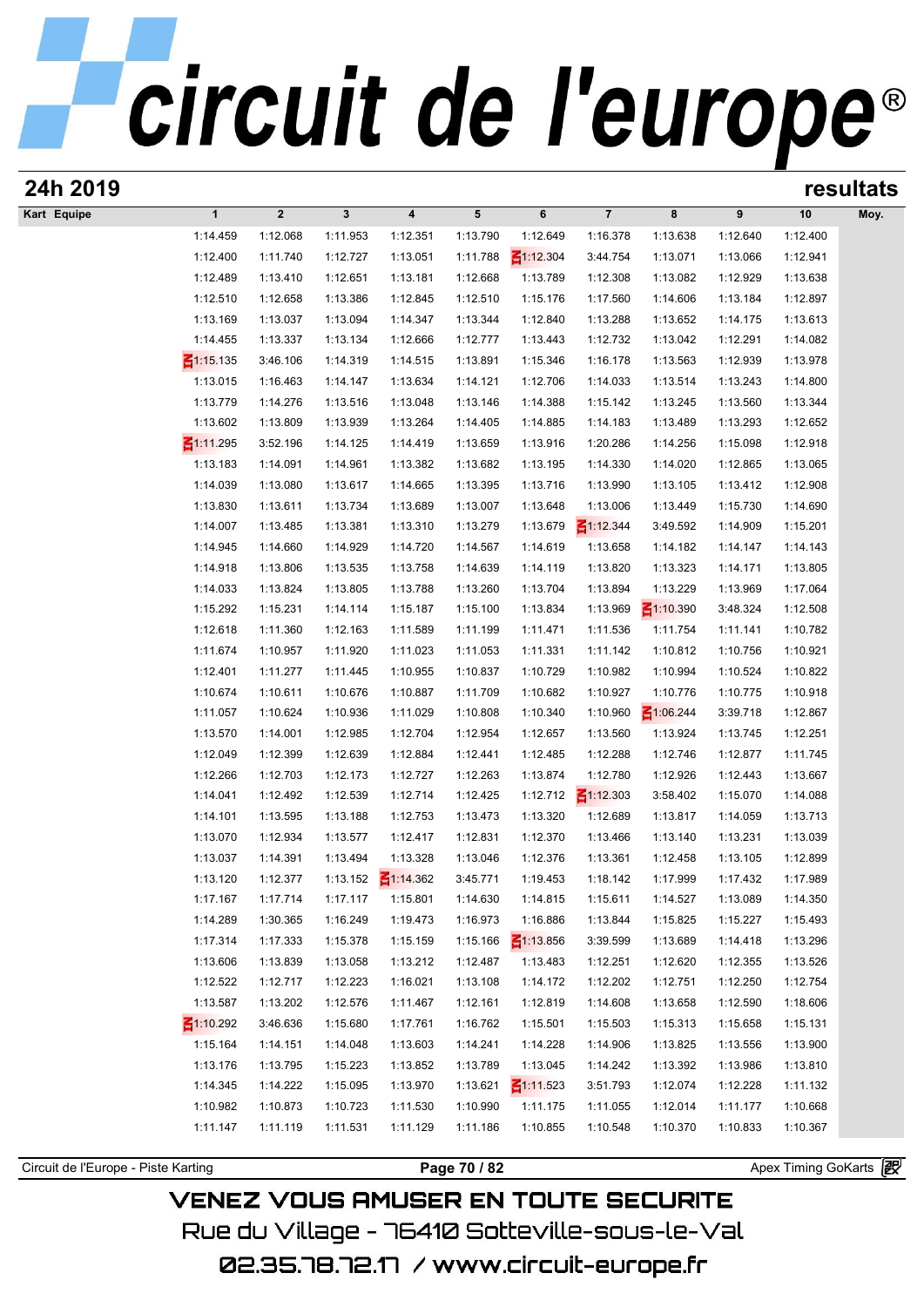| 24h 2019                            |                             |                      |                      |                      |                      |                      |                      |                      |                      |                      | resultats |
|-------------------------------------|-----------------------------|----------------------|----------------------|----------------------|----------------------|----------------------|----------------------|----------------------|----------------------|----------------------|-----------|
| Kart Equipe                         | $\mathbf{1}$                | $\boldsymbol{2}$     | $\mathbf{3}$         | 4                    | 5                    | 6                    | $\overline{7}$       | 8                    | 9                    | 10                   | Moy.      |
|                                     | 1:10.378                    | 1:12.552             | 1:10.957             | 1:11.058             | 1:10.404             | 1:10.368             | 1:10.602             | 1:11.123             | 1:10.838             | 1:10.501             |           |
|                                     | 1:10.812                    | 1:12.218             | 1:11.819             | 1:11.882             | $\leq 1:06.125$      | 3:45.908             | 1:13.832             | 1:13.734             | 1:13.815             | 1:14.211             |           |
|                                     | 1:13.555                    | 1:13.392             | 1:13.640             | 1:14.460             | 1:14.821             | 1:14.356             | 1:13.957             | 1:14.257             | 1:14.238             | 1:13.583             |           |
|                                     | 1:13.129                    | 1:14.609             | 1:13.669             | 1:14.122             | 1:13.124             | 1:14.237             | 1:14.495             | 1:14.229             | 1:14.822             | 1:15.261             |           |
|                                     | 1:16.097                    | 1:13.538             | 1:13.987             | 1:13.900             | 1:14.314             | 1:15.045             | 1:13.633             | 1:13.976             | 1:15.456             | 1:16.657             |           |
|                                     | 1:16.183                    | $\leq 1:14.936$      | 6:39.308             | 1:19.715             | 1:15.600             | 1:15.375             | 1:13.859             | 1:14.730             | 1:14.891             | 1:14.254             |           |
|                                     | 1:15.297                    | 1:14.626             | 1:15.054             | 1:14.231             | 1:14.514             | 1:12.727             | 1:13.265             | 1:11.713             | 1:12.728             | 1:13.288             |           |
|                                     | 1:14.727                    | 1:13.213             | 1:12.994             | 1:12.763             | 1:12.485             | 1:12.829             | 1:13.129             | 1:12.646             | 1:14.381             | 1:12.282             |           |
|                                     | 1:13.026                    | 1:12.651             | 1:13.064             | 1:12.768             | 1:12.338             | 1:13.292             | 1:12.602             | 1:14.209             | $\leq 1:11.565$      | 3:49.231             |           |
|                                     | 1:14.421                    | 1:13.596             | 1:13.532             | 1:13.572             | 1:12.843             | 1:14.075             | 1:13.097             | 1:12.718             | 1:12.747             | 1:13.389             |           |
|                                     | 1:14.528                    | 1:15.036             | 1:13.384             | 1:12.826             | 1:16.321             | 1:17.032             | 1:18.747             | 1:14.462             | 1:13.802             | 1:13.196             |           |
|                                     | 1:12.623                    | 1:13.899             | 1:13.365             | 1:13.977             | 1:13.016             | 1:15.385             | 1:16.230             | 1:16.923             | 1:12.289             | $\leq 1:10.214$      |           |
|                                     | 3:41.486                    | 1:15.003             | 1:12.810             | 1:13.647             | 1:12.425             | 1:13.668             | 1:12.734             | 1:12.917             | 1:12.813             | 1:11.864             |           |
|                                     | 1:12.399                    | 1:12.838             | 1:13.063             | 1:13.189             | 1:13.156             | 1:12.427             | 1:12.862             | 1:12.486             | 1:13.034             | 1:12.296             |           |
|                                     | 1:11.974                    | 1:12.506             | 1:12.452             | 1:14.342             | 1:11.639             | 1:13.242             | 1:12.287             | 1:12.086             | 1:12.629             | 1:12.838             |           |
|                                     | 1:13.719                    | 1:12.810             | 1:13.046             | $\leq 1:08.763$      | 3:50.135             | 1:14.548             | 1:15.117             | 1:15.444             | 1:13.378             | 1:14.371             |           |
|                                     | 1:16.071                    | 1:14.172             | 1:14.139             | 1:17.293             | 1:15.633             | 1:14.621             | 1:14.109             | 1:14.571             | 1:14.444             | 1:14.654             |           |
|                                     | 1:15.059                    | 1:14.608             | 1:14.125             | 1:15.682             | 1:14.219             | 1:16.516             | $\leq 1:14.110$      | 3:37.780             | 1:11.933             | 1:11.806             |           |
|                                     | 1:11.572                    | 1:10.749             | 1:10.951             | 1:10.559             | 1:10.463             | 1:10.662             | 1:10.020             | 1:10.286             | 1:10.418             | 1:09.764             |           |
|                                     | 1:10.046                    | 1:09.736             | 1:12.323             | 1:10.682             | 1:10.388             | 1:10.437             | 1:09.636             | 1:09.909             | 1:09.993             | 1:09.903             |           |
|                                     | 1:10.154                    | 1:09.505             | 1:10.353             | 1:12.688             | 1:11.957             | 1:10.701             | 1:10.562             | 1:11.208             | 1:10.659             | 1:10.441             |           |
|                                     | 1:09.879                    | 1:10.086             | 1:09.838             | 1:10.626             | 1:10.615             | 1:09.989             | 1:09.819             | $\leq 1:05.582$      | 3:39.281             | 1:13.446             |           |
|                                     | 1:15.983                    | 1:12.526             | 1:13.127             | 1:13.041             | 1:13.686             | 1:11.989             | 1:12.872             | 1:12.150             | 1:12.477             | 1:13.353             |           |
|                                     | 1:11.736                    | 1:12.985             | 1:12.178             | 1:12.446             | 1:11.878             | 1:11.904             | 1:12.864             | 1:12.889             | 1:12.491             | 1:12.661             |           |
|                                     | 1:13.151                    | 1:13.418             | 1:13.223             | 1:14.171             | 1:13.349             | 1:13.211             | 1:13.061             | 1:13.467             | 1:12.764             | 1:14.007             |           |
|                                     | $\leq$ 1:14.255<br>1:12.617 | 3:56.654<br>1:12.801 | 1:15.886             | 1:15.394             | 1:14.412             | 1:14.850             | 1:14.895<br>1:15.496 | 1:13.795<br>1:13.593 | 1:13.275<br>1:13.758 | 1:14.864<br>1:14.436 |           |
|                                     | 1:13.470                    |                      | 1:13.918             | 1:14.619             | 1:15.485             | 1:14.484<br>1:13.375 | 1:13.767             | 1:13.677             | $\leq 1:16.616$      | 3:42.752             |           |
|                                     | 1:14.156                    | 1:14.198<br>1:13.227 | 1:13.501<br>1:13.729 | 1:13.792<br>1:13.623 | 1:14.983<br>1:15.150 | 1:14.750             | 1:14.354             | 1:13.351             | 1:15.659             | 1:14.259             |           |
|                                     | 1:14.939                    | 1:14.240             | 1:14.714             | 1:15.425             | 1:13.017             | 1:13.070             | 1:13.477             | 1:13.513             | 1:15.034             | 1:13.035             |           |
|                                     | 1:13.240                    | 1:13.202             | 1:13.755             | 1:14.037             | 1:14.820             | ₹1:10.340            | 3:38.833             | 1:12.444             | 1:14.192             | 1:11.945             |           |
|                                     | 1:12.810                    | 1:12.344             | 1:12.296             | 1:12.031             | 1:13.792             | 1:12.388             | 1:11.903             | 1:12.482             | 1:12.099             | 1:11.396             |           |
|                                     | 1:11.018                    | 1:11.972             | 1:11.363             | 1:11.803             | 1:11.107             | 1:11.249             | 1:11.779             | 1:11.798             | 1:11.652             | 1:11.140             |           |
|                                     | 1:11.445                    | 1:12.171             | 1:17.689             | 1:11.441             | 1:12.251             | 1:12.481             | 1:12.390             | $\leq 1:06.014$      | 3:45.009             | 1:14.154             |           |
|                                     | 1:12.826                    | 1:13.733             | 1:13.842             | 1:13.591             | 1:13.627             | 1:14.338             | 1:13.309             | 1:13.902             | 1:12.947             | 1:13.160             |           |
|                                     | 1:13.715                    | 1:13.007             | 1:13.101             | 1:12.626             | 1:12.838             | 1:14.991             | 1:12.842             | 1:14.679             | 1:13.366             | 1:13.565             |           |
|                                     | 1:12.791                    | 1:26.566             | 1:14.931             | 1:13.803             | 1:12.577             | 1:12.657             | $\leq 1:09.188$      | 3:37.078             | 1:11.655             | 1:10.090             |           |
|                                     | 1:12.079                    | 1:11.540             | 1:10.282             | 1:10.427             | 1:10.017             | 1:09.926             | 1:10.404             | 1:12.261             | 1:10.237             | 1:11.017             |           |
|                                     | 1:09.783                    | 1:10.271             | 1:10.748             | 1:10.218             | 1:10.067             | 1:10.483             | 1:10.513             | 1:10.259             | 1:10.436             | 1:10.179             |           |
|                                     | 1:10.282                    | 1:10.331             | 1:10.731             | 1:10.203             | $\leq 1:05.163$      | 3:38.947             | 1:11.991             | 1:12.911             | 1:12.580             | 1:12.230             |           |
|                                     | 1:12.534                    | 1:12.460             | 1:11.829             | 1:11.933             | 1:12.306             | 1:12.183             | 1:12.545             | 1:11.676             | 1:11.765             | 1:11.890             |           |
|                                     | 1:13.124                    | 1:12.443             | 1:13.632             | 1:12.601             | 1:12.933             | 1:12.781             | 1:13.284             | 1:12.680             | 1:13.173             | 1:12.967             |           |
|                                     | 1:11.971                    | 1:12.848             | 1:13.013             | 1:13.032             | 1:12.553             | 1:12.519             | 1:12.288             | 1:13.171             | 1:12.634             | 1:13.871             |           |
|                                     | 1:12.768                    | 1:12.941             | 1:12.083             | 1:12.307             | 1:12.584             | 1:12.375             | 1:11.585             | 1:12.976             | $\leq 1:09.839$      | 3:47.528             |           |
|                                     |                             |                      |                      |                      |                      |                      |                      |                      |                      |                      |           |
| Circuit de l'Europe - Piste Karting |                             |                      |                      |                      | Page 71 / 82         |                      |                      |                      |                      | Apex Timing GoKarts  |           |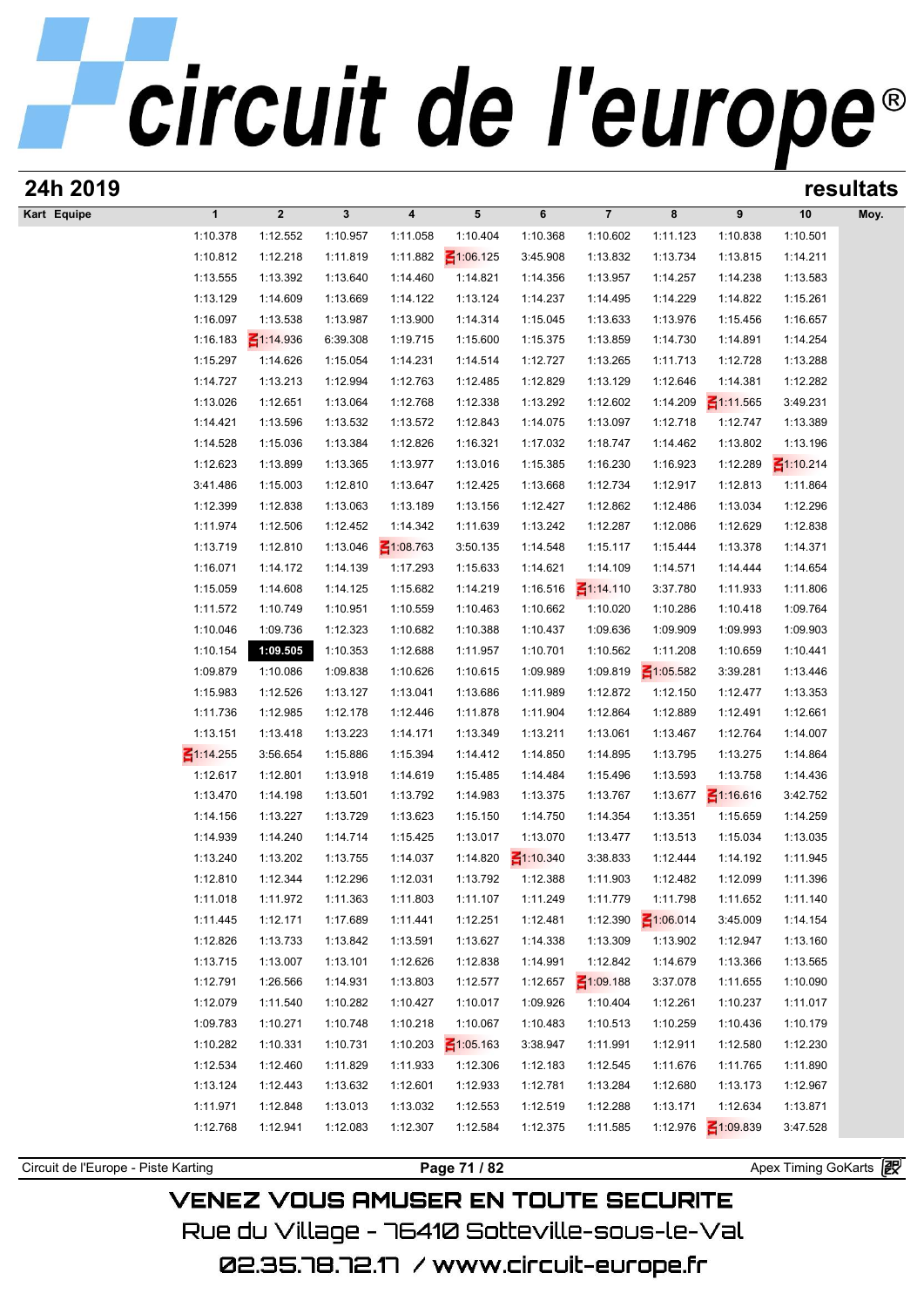| 24h 2019                            |                      |                      |                             |                      |                      |                      |                      |                      |                      |                      | resultats |
|-------------------------------------|----------------------|----------------------|-----------------------------|----------------------|----------------------|----------------------|----------------------|----------------------|----------------------|----------------------|-----------|
| Kart Equipe                         | $\mathbf{1}$         | $\boldsymbol{2}$     | $\mathbf{3}$                | 4                    | 5                    | 6                    | $\overline{7}$       | 8                    | 9                    | 10                   | Moy.      |
|                                     | 1:12.682             | 1:12.052             | 1:11.970                    | 1:12.017             | 1:11.829             | 1:11.647             | 1:11.967             | 1:12.014             | 1:12.233             | 1:12.176             |           |
|                                     | 1:12.032             | 1:13.828             | 1:13.327                    | 1:13.193             | 1:13.258             | 1:13.919             | 1:13.859             | 1:12.160             | 1:13.118             | 1:12.424             |           |
|                                     | 1:12.543             | 1:12.666             | 1:13.413                    | 1:13.118             | 1:13.150             | $\leq 1:10.474$      | 3:40.557             | 1:14.663             | 1:16.095             | 1:14.381             |           |
|                                     | 1:13.028             | 1:16.667             | 1:13.897                    | 1:14.474             | 1:14.922             | 1:14.891             | 1:14.073             | 1:14.558             | 1:15.510             | 1:14.841             |           |
|                                     | 1:15.424             | 1:16.395             | 1:15.335                    | 1:16.978             | 1:14.752             | 1:15.491             | $\leq 1:12.034$      | 3:40.003             | 1:12.973             | 1:15.280             |           |
|                                     | 1:13.686             | 1:12.624             | 1:13.206                    | 1:11.950             | 1:12.899             | 1:12.657             | 1:13.744             | 1:12.116             | 1:12.299             | 1:12.344             |           |
|                                     | 1:12.375             | 1:12.059             | 1:11.956                    | 1:12.416             | 1:12.995             | 1:12.355             | 1:12.820             | 1:12.201             | 1:12.090             | 1:11.893             |           |
|                                     | 1:12.041             | 1:12.483             | 1:12.364                    | 1:12.530             | 1:13.837             | 1:11.529             | 1:12.137             | 1:14.354             | 1:11.657             | 1:12.635             |           |
|                                     | 1:11.784             | 1:11.794             | 1:12.956                    | 1:12.473             | 1:12.985             | 1:11.884             | 1:12.584             | 1:12.194             | 1:11.979             | 1:11.549             |           |
|                                     | 1:11.785             | 1:12.369             | 1:11.466                    | 1:13.582             | 1:12.102             | 1:12.027             | 1:12.649             | $\leq 1:10.646$      | 3:45.984             | 1:13.525             |           |
|                                     | 1:14.698             | 1:13.788             | 1:13.241                    | 1:16.169             | 1:14.478             | 1:14.458             | 1:13.809             | 1:13.674             | 1:15.161             | 1:15.108             |           |
|                                     | 1:13.496             | 1:14.470             | 1:15.242                    | 1:13.847             | 1:13.466             | 1:14.496             | 1:13.948             | 1:13.505             | 1:14.211             | 1:13.778             |           |
|                                     | 1:15.178             | 1:15.254             | $\leq 1:15.958$             | 3:35.221             | 1:10.937             | 1:11.136             | 1:10.973             | 1:11.689             | 1:10.817             | 1:11.484             |           |
|                                     | 1:10.739             | 1:10.807             | 1:11.357                    | 1:10.984             | 1:10.863             | 1:10.570             | 1:10.710             | 1:10.535             | 1:10.862             | 1:10.313             |           |
|                                     | 1:11.461             | 1:10.599             | 1:11.658                    | 1:11.177             | 1:11.012             | 1:10.486             | 1:10.607             | 1:10.769             | 1:10.607             | 1:10.366             |           |
|                                     | 1:10.772             | 1:11.130             | 1:10.438                    | 1:11.183             | 1:10.314             | 1:11.087             | 1:10.489             | 1:10.808             | 1:11.815             |                      |           |
| <b>QUINN KART</b><br>16             | 1:21.606             | 1:15.305             | 1:13.323                    | 1:13.859             | 1:12.548             | 1:12.412             | 1:12.105             | 1:13.338             | 1:12.314             | 1:12.345             | 1:12.617  |
|                                     | 1:11.614             | 1:12.131             | 1:12.156                    | 1:11.966             | 1:11.714             | 1:11.549             | 1:11.447             | 1:12.017             | 1:11.707             | 1:11.243             |           |
|                                     | 1:11.478             | 1:11.296             | 1:11.534                    | 1:11.281             | 1:11.304             | 1:10.995             | 1:11.555             | 1:10.719             | 1:12.043             | 1:11.033             |           |
|                                     | 1:10.952             | 1:11.487             | $\leq 1:06.802$             | 3:45.567             | 1:16.739             | 1:16.927             | 1:15.038             | 1:14.221             | 1:13.552             | 1:13.345             |           |
|                                     | 1:13.094             | 1:13.333             | 1:13.609                    | 1:14.085             | 1:15.219             | 1:13.813             | 1:21.607             | 1:13.371             | 1:12.994             | 1:12.886             |           |
|                                     | 1:13.124             | 1:14.385             | 1:13.204                    | 1:13.793             | 1:13.054             | 1:20.115             | 1:21.302             | 1:15.643             | 1:12.524             | 1:12.929             |           |
|                                     | 1:12.347<br>1:11.161 | 1:13.061<br>1:10.382 | $\leq 1:09.835$<br>1:11.160 | 3:46.136<br>1:11.467 | 1:11.614<br>1:10.726 | 1:12.833<br>1:09.979 | 1:11.480<br>1:11.205 | 1:11.139<br>1:11.530 | 1:11.117<br>1:10.464 | 1:11.263<br>1:10.214 |           |
|                                     | 1:10.365             | 1:11.213             | 1:10.357                    | 1:10.936             | 1:10.857             | 1:10.653             | 1:10.211             | 1:10.873             | 1:10.795             | 1:10.435             |           |
|                                     | 1:10.194             | 1:10.378             | 1:10.271                    | 1:10.543             | 1:10.285             | 1:10.551             | 1:10.528             | 1:10.982             | 1:10.604             | $\leq 1:06.444$      |           |
|                                     | 3:49.390             | 1:12.043             | 1:11.438                    | 1:11.455             | 1:11.670             | 1:11.673             | 1:12.090             | 1:12.704             | 1:11.522             | 1:11.508             |           |
|                                     | 1:11.174             | 1:11.178             | 1:11.811                    | 1:12.371             | 1:11.464             | 1:10.968             | 1:11.427             | 1:11.432             | 1:11.369             | 1:10.858             |           |
|                                     | 1:11.340             | 1:11.732             | 1:10.960                    | 1:11.108             | 1:11.273             | 1:11.229             | 1:10.877             | 1:11.195             | 1:11.842             | 1:11.314             |           |
|                                     | 1:11.197             | 1:11.337             | 1:12.731                    | 1:10.955             | $\leq 1:32.072$      | 3:41.545             | 1:14.703             | 1:14.616             | 1:13.893             | 1:12.705             |           |
|                                     | 1:14.972             | 1:14.054             | 1:13.740                    | 1:14.401             | 1:12.742             | 1:13.029             | 1:13.482             | 1:13.722             | 1:13.181             | 1:13.142             |           |
|                                     | 1:14.373             | 1:14.908             | 1:14.175                    | 1:13.309             | 1:12.340             | 1:13.461             | 1:11.823             | 1:13.021             | 1:12.039             | 1:13.028             |           |
|                                     | 1:12.155             | 1:13.736             | 1:12.878                    | 1:12.911             | $\leq 1:08.274$      | 3:56.075             | 1:16.518             | 1:16.192             | 1:15.091             | 1:14.512             |           |
|                                     | 1:14.653             | 1:17.048             | 1:15.316                    | 1:16.045             | 1:13.358             | 1:14.922             | 1:14.247             | 1:14.363             | 1:13.996             | 1:14.215             |           |
|                                     | 1:14.482             | 1:14.371             | 1:14.151                    | 1:14.770             | 1:13.664             | 1:14.167             | 1:14.379             | 1:14.313             | 1:13.873             | 1:13.525             |           |
|                                     | 1:13.369             | 1:15.786             | 1:14.000                    | 1:13.545             | $\leq 1:08.098$      | 3:53.309             | 1:13.540             | 1:13.230             | 1:11.789             | 1:13.480             |           |
|                                     | 1:14.926             | 1:11.862             | 1:12.689                    | 1:13.194             | 1:13.598             | 1:12.496             | 1:12.861             | 1:11.354             | 1:12.124             | 1:12.477             |           |
|                                     | 1:11.576             | 1:11.154             | 1:11.694                    | 1:12.341             | 1:12.740             | 1:11.814             | 1:11.603             | 1:12.467             | 1:11.444             | 1:12.787             |           |
|                                     | 1:12.539             | 1:11.518             | 1:11.448                    | 1:11.721             | 1:12.082             | 1:12.253             | 1:12.549             | 1:11.901             | 1:12.399             | $\leq 1:08.538$      |           |
|                                     | 3:47.395             | 1:14.004             | 1:12.107                    | 1:12.346             | 1:12.010             | 1:12.516             | 1:12.118             | 1:12.727             | 1:12.597             | 1:12.045             |           |
|                                     | 1:12.762             | 1:12.717             | 1:11.589                    | 1:11.857             | 1:12.048             | 1:12.134             | 1:11.454             | 1:12.445             | 1:13.356             | 1:13.277             |           |
|                                     | 1:12.610             | 1:13.054             | 1:14.087                    | 1:13.876             | $\leq 1:10.352$      | 3:46.944             | 1:11.473             | 1:11.312             | 1:10.745             | 1:11.503             |           |
|                                     | 1:11.045             | 1:11.108             | 1:11.494                    | 1:11.250             | 1:10.885             | 1:11.649             | 1:10.513             | 1:11.105             | 1:11.610             | 1:10.804             |           |
|                                     | 1:10.562             | 1:11.114             | 1:11.841                    | 1:10.598             | 1:10.908             | 1:11.304             | 1:11.676             | 1:12.038             | 1:11.505             | 1:11.106             |           |
|                                     |                      |                      |                             |                      |                      |                      |                      |                      |                      |                      |           |
| Circuit de l'Europe - Piste Karting |                      |                      |                             |                      | Page 72 / 82         |                      |                      |                      |                      | Apex Timing GoKarts  |           |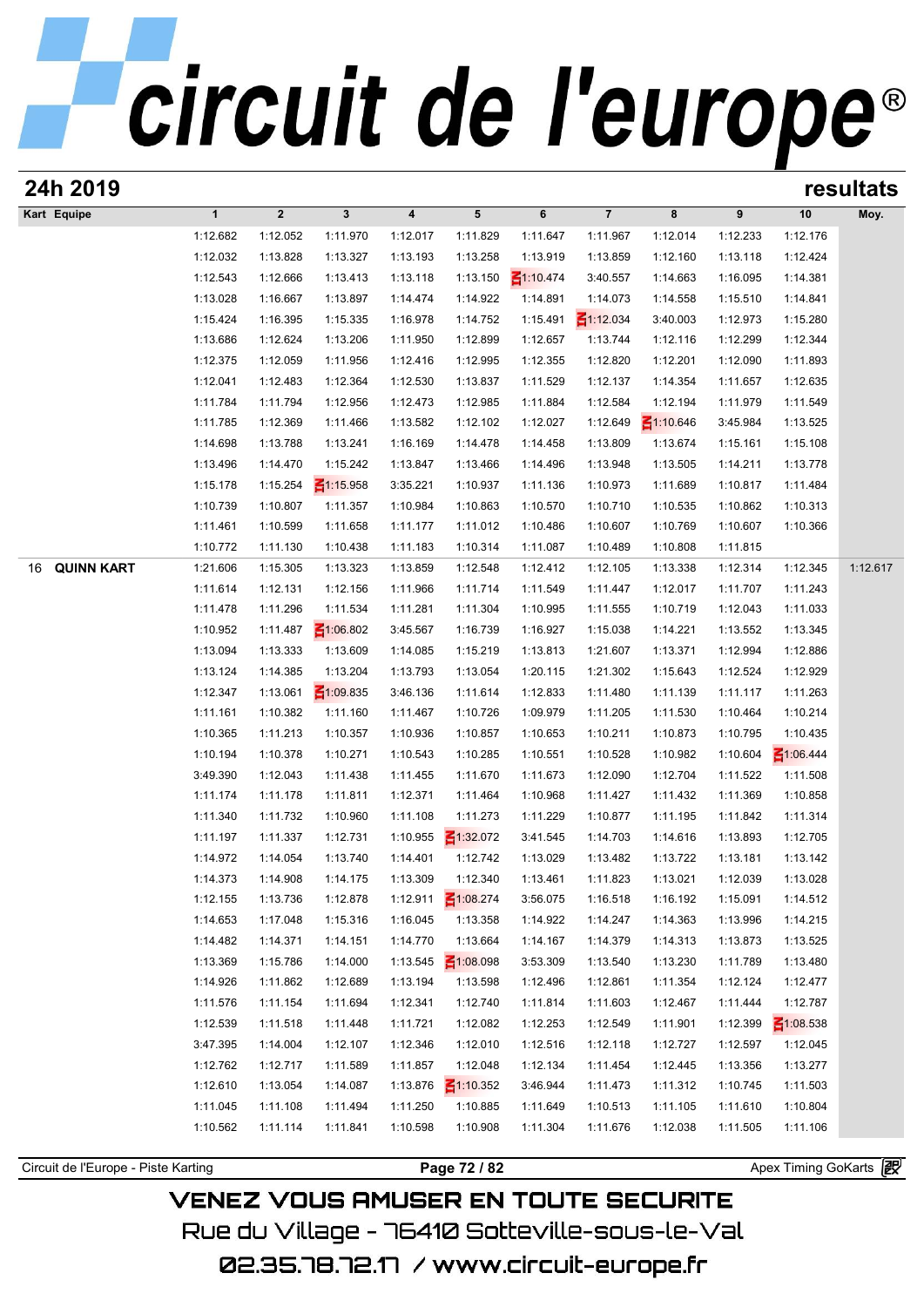| 24h 2019                            |                      |                      |                      |                      |                      |                      |                      |                      |                      | resultats             |      |  |
|-------------------------------------|----------------------|----------------------|----------------------|----------------------|----------------------|----------------------|----------------------|----------------------|----------------------|-----------------------|------|--|
| Kart Equipe                         | $\mathbf{1}$         | $\boldsymbol{2}$     | $\mathbf{3}$         | 4                    | 5                    | 6                    | $\overline{7}$       | 8                    | 9                    | 10                    | Moy. |  |
|                                     | 1:10.709             | 1:10.731             | 1:10.769             | 1:10.770             | 1:10.649             | 1:10.388             | 1:10.417             | 1:11.367             | 1:09.869             | 1:10.260              |      |  |
|                                     | 1:10.567             | 1:11.974             | 1:10.630             | 1:10.195             | 1:10.462             | 1:10.467             | 1:10.191             | 1:10.977             | 1:10.998             | 1:10.369              |      |  |
|                                     | 1:10.368             | 1:09.984             | 1:11.576             | 1:10.772             | 1:10.979             | $\leq 1:06.825$      | 4:16.273             | 1:19.490             | 1:16.869             | 1:16.397              |      |  |
|                                     | 1:15.570             | 1:15.297             | 1:15.302             | 1:20.664             | 1:13.464             | 1:14.855             | 1:12.790             | 1:13.060             | 1:12.913             | 1:14.757              |      |  |
|                                     | 1:13.349             | 1:13.299             | 1:16.616             | 1:14.281             | 1:13.903             | 1:15.578             | 1:13.823             | 1:12.891             | 1:13.982             | 1:13.678              |      |  |
|                                     | 1:13.701             | 1:15.253             | 1:14.039             | 1:13.717             | 1:14.357             | 1:12.891             | 1:13.536             | 1:14.071             | 1:14.869             | 1:12.903              |      |  |
|                                     | 1:14.310             | $\leq 1:17.309$      | 3:47.331             | 1:11.813             | 1:10.655             | 1:11.766             | 1:10.751             | 1:11.019             | 1:11.683             | 1:10.542              |      |  |
|                                     | 1:10.420             | 1:10.513             | 1:10.168             | 1:10.206             | 1:13.477             | 1:10.576             | 1:10.407             | 1:10.886             | 1:10.541             | 1:10.768              |      |  |
|                                     | 1:10.579             | 1:10.184             | 1:12.552             | 1:11.118             | 1:11.040             | 1:11.730             | 1:10.366             | 1:10.271             | 1:10.055             | 1:12.180              |      |  |
|                                     | 1:09.910             | 1:10.300             | 1:10.054             | 1:11.313             | 1:10.859             | 1:10.857             | 1:10.207             | $\leq 1:08.615$      | 3:45.493             | 1:13.191              |      |  |
|                                     | 1:12.820             | 1:11.828             | 1:13.135             | 1:12.443             | 1:11.630             | 1:11.767             | 1:12.876             | 1:10.974             | 1:11.242             | 1:11.108              |      |  |
|                                     | 1:11.886             | 1:12.120             | 1:10.995             | 1:11.016             | 1:10.831             | 1:11.193             | 1:11.359             | 1:10.951             | 1:11.207             | 1:11.085              |      |  |
|                                     | 1:10.867             | 1:11.621             | 1:11.808             | 1:10.726             | 1:10.751             | 1:10.611             | 1:10.632             | 1:11.055             | 1:11.426             | 1:11.309              |      |  |
|                                     | 1:12.674             | 1:11.015             | $\leq 1:06.722$      | 4:36.514             | 1:14.296             | 1:14.080             | 1:14.244             | 1:15.492             | 1:14.966             | 1:13.820              |      |  |
|                                     | 1:13.744             | 1:13.593             | 1:14.068             | 1:13.666             | 1:12.611             | 1:13.515             | 1:12.921             | 1:12.684             | 1:13.761             | 1:12.495              |      |  |
|                                     | 1:14.737             | 1:13.916             | 1:14.060             | 1:14.975             | 1:12.688             | 1:14.271             | 1:12.344             | 1:12.355             | 1:12.917             | 1:12.432              |      |  |
|                                     | 1:12.168             | 1:13.501             | 1:11.806             | 1:13.500             | 1:12.703             | 1:11.855             | 1:12.332             | 1:12.241             | $\leq 1:05.869$      | 3:45.460              |      |  |
|                                     | 1:18.846             | 1:19.981             | 1:19.157             | 1:17.853             | 1:18.189             | 1:15.051             | 1:16.091             | 1:15.637             | 1:14.934             | 1:14.882              |      |  |
|                                     | 1:14.720             | 1:15.260             | 1:15.162             | 1:15.800             | 1:16.158             | 1:16.493             | 1:15.100             | 1:15.230             | 1:14.547             | 1:15.481              |      |  |
|                                     | 1:15.201             | 1:17.311             | 1:15.193             | 1:15.254             | 1:15.412             | 1:14.297             | 1:15.972             | 1:15.779             | $\leq 1:10.471$      | 3:50.920              |      |  |
|                                     | 1:16.250             | 1:15.294<br>1:12.577 | 1:14.359             | 1:14.960             | 1:13.917             | 1:13.674             | 1:12.944             | 1:13.730             | 1:12.361<br>1:13.229 | 1:13.292<br>1:12.078  |      |  |
|                                     | 1:12.668<br>1:12.326 | 1:12.281             | 1:12.711<br>1:13.015 | 1:13.139<br>1:11.750 | 1:13.604<br>1:11.457 | 1:13.000<br>1:12.061 | 1:15.417<br>1:12.387 | 1:12.572<br>1:12.269 | 1:12.772             | 1:13.708              |      |  |
|                                     | 1:12.122             | 1:11.608             | 1:11.988             | 1:12.625             | $\leq 1:09.451$      | 6:44.583             | 1:24.382             | 1:19.496             | 1:17.922             | 1:17.110              |      |  |
|                                     | 1:16.639             | 1:19.429             | 1:14.315             | 1:14.804             | 1:16.078             | 1:17.355             | 1:15.141             | 1:14.540             | 1:14.770             | 1:14.207              |      |  |
|                                     | 1:13.132             | 1:13.289             | 1:14.426             | 1:14.897             | 1:13.878             | 1:14.721             | 1:12.314             | 1:13.286             | 1:13.684             | 1:13.622              |      |  |
|                                     | 1:13.014             | 1:12.952             | 1:12.363             | 1:12.784             | 1:12.909             | 1:13.083             | 1:13.143             | 1:12.599             | 1:12.030             | 1:11.484              |      |  |
|                                     | 1:13.273             | 1:11.387             | 1:11.220             | 1:11.614             | 1:11.112             | 1:11.985             | 1:11.946             | 1:11.693             | $\leq 1:12.635$      | 4:11.396              |      |  |
|                                     | 1:13.632             | 1:12.650             | 1:13.191             | 1:12.116             | 1:12.553             | 1:12.254             | 1:12.077             | 1:12.691             | 1:12.677             | 1:16.558              |      |  |
|                                     | 1:17.420             | 1:13.203             | 1:12.273             | 1:11.396             | 1:12.144             | 1:12.042             | 1:11.844             | 1:12.869             | 1:14.519             | 1:13.316              |      |  |
|                                     | 1:13.350             | 1:14.216             | 1:12.317             | $\leq 1:07.942$      | 3:50.428             | 1:14.271             | 1:15.423             | 1:13.696             | 1:16.193             | 1:14.548              |      |  |
|                                     | 1:14.500             | 1:14.279             | 1:14.227             | 1:13.548             | 1:14.035             | 1:13.388             | 1:13.505             | 1:13.444             | 1:12.908             | 1:12.689              |      |  |
|                                     | 1:13.109             | 1:12.788             | 1:13.155             | 1:12.712             | 1:12.926             | 1:13.042             | 1:13.547             | 1:13.955             | 1:12.305             | 1:11.708              |      |  |
|                                     | 1:12.190             | 1:13.531             | 1:12.999             | 1:12.922             | 1:12.950             | 1:12.621             | 1:12.253             | $\leq 1:07.420$      | 4:30.900             | 1:12.485              |      |  |
|                                     | 1:11.272             | 1:12.617             | 1:11.235             | 1:11.073             | 1:10.357             | 1:11.112             | 1:11.221             | 1:13.610             | 1:12.425             | 1:11.241              |      |  |
|                                     | 1:10.344             | 1:10.558             | 1:11.293             | 1:10.027             | 1:11.114             | 1:10.477             | 1:10.311             | 1:12.286             | 1:12.935             | 1:10.249              |      |  |
|                                     | 1:10.036             | 1:09.945             | 1:10.225             | 1:10.648             | 1:10.159             | 1:11.711             | 1:10.236             | 1:10.721             | 1:10.311             | 1:09.914              |      |  |
|                                     | 1:09.900             | 1:09.646             | 1:09.828             | 1:09.873             | 1:10.186             | $\leq 1:08.164$      | 4:04.181             | 1:12.034             | 1:11.890             | 1:13.467              |      |  |
|                                     | 1:11.835             | 1:10.539             | 1:10.722             | 1:10.272             | 1:10.518             | 1:10.430             | 1:10.427             | 1:10.655             | 1:10.599             | 1:11.129              |      |  |
|                                     | 1:10.619             | 1:10.895             | 1:10.738             | 1:10.834             | 1:12.091             | 1:11.266             | 1:11.234             | 1:11.279             | 1:11.800             | 1:11.843              |      |  |
|                                     | 1:11.471             | 1:11.379             | 1:12.217             | 1:11.568             | 1:11.742             | 1:11.519             | 1:11.482             | 1:12.327             | 1:11.965             | 1:11.598              |      |  |
|                                     | ₹1:07.444            | 3:39.062             | 1:12.674             | 1:12.740             | 1:11.825             | 1:11.229             | 1:11.599             | 1:12.002             | 1:13.132             | 1:12.101              |      |  |
|                                     | 1:11.990             | 1:12.875             | 1:12.019             | 1:11.976             | 1:11.574             | 1:11.675             | 1:11.708             | 1:10.623             | 1:11.374             | 1:11.396              |      |  |
|                                     | 1:12.344             | 1:11.441             | 1:12.707             | 1:12.537             | 1:12.914             | 1:11.520             | 1:10.741             | 1:14.466             | 1:11.016             | 1:10.855              |      |  |
|                                     |                      |                      |                      |                      |                      |                      |                      |                      |                      |                       |      |  |
| Circuit de l'Europe - Piste Karting |                      |                      |                      |                      | Page 73 / 82         |                      |                      |                      |                      | Apex Timing GoKarts 图 |      |  |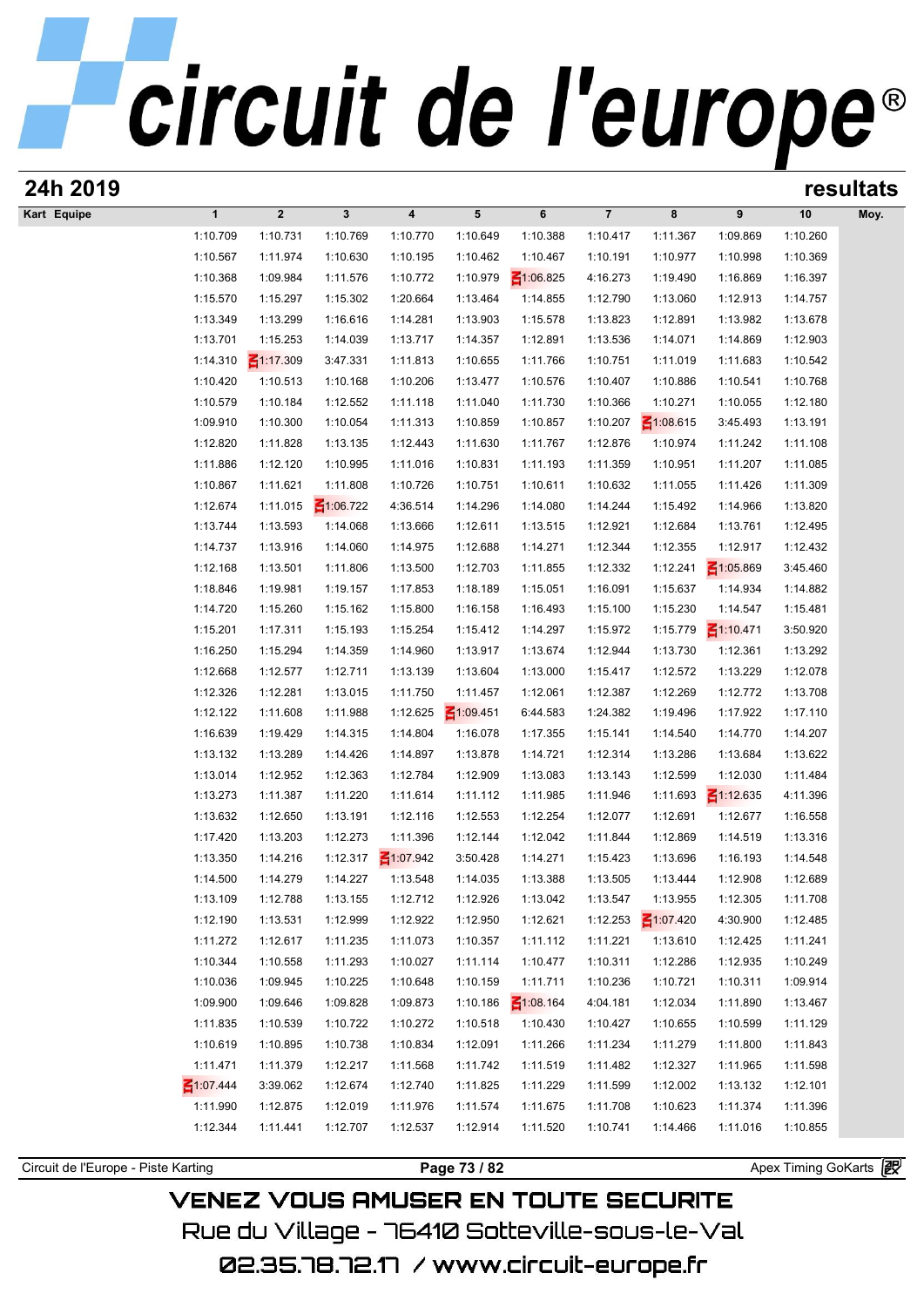| 24h 2019                            |                 |             |                 |                 |                 |                 |                |             |          | resultats           |          |  |
|-------------------------------------|-----------------|-------------|-----------------|-----------------|-----------------|-----------------|----------------|-------------|----------|---------------------|----------|--|
| Kart Equipe                         | $\mathbf{1}$    | $\mathbf 2$ | $\mathbf{3}$    | 4               | 5               | 6               | $\overline{7}$ | 8           | 9        | 10                  | Moy.     |  |
|                                     | 1:10.965        | 1:11.106    | 1:12.695        | 1:11.687        | 1:11.936        | 1:11.771        | ₹1:06.913      | 4:10.316    | 1:15.784 | 1:15.969            |          |  |
|                                     | 1:15.435        | 1:15.615    | 1:17.009        | 1:15.740        | 1:15.362        | 1:16.758        | 1:15.828       | 1:17.051    | 1:15.348 | 1:14.723            |          |  |
|                                     | 1:14.241        | 1:15.258    | 1:15.462        | 1:14.194        | 1:13.264        | 1:13.318        | 1:15.143       | 1:14.310    | 1:14.352 | 1:15.758            |          |  |
|                                     | 1:15.396        | 1:16.310    | 1:15.307        | 1:13.857        | 1:15.236        | 1:15.226        | 1:15.955       | 1:14.961    | 1:16.274 | 1:16.403            |          |  |
|                                     | 1:15.089        | 1:15.156    | 1:14.412        | 1:14.996        | $\leq 1:13.766$ | 3:43.446        | 1:16.099       | 1:14.515    | 1:13.926 | 1:13.597            |          |  |
|                                     | 1:13.982        | 1:12.557    | 1:12.472        | 1:13.699        | 1:12.734        | 1:13.095        | 1:12.393       | 1:13.021    | 1:12.946 | 1:13.756            |          |  |
|                                     | 1:12.278        | 1:13.411    | 1:13.111        | 1:12.120        | 1:12.366        | 1:12.156        | 1:12.631       | 1:11.473    | 1:11.976 | 1:11.041            |          |  |
|                                     | 1:12.679        | 1:12.259    | 1:11.772        | $\leq 1:05.330$ | 3:51.060        | 1:18.993        | 1:20.388       | 1:17.495    | 1:14.554 | 1:13.937            |          |  |
|                                     | 1:15.756        | 1:16.628    | 1:15.055        | 1:14.063        | 1:13.932        | 1:14.341        | 1:14.864       | 1:13.593    | 1:13.174 | 1:12.764            |          |  |
|                                     | 1:14.402        | 1:16.392    | 1:14.009        | 1:12.887        | 1:12.291        | 1:12.662        | 1:13.653       | 1:12.929    | 1:12.542 | 1:12.471            |          |  |
|                                     | 1:12.332        | 1:12.223    | 1:12.405        | 1:13.498        | 1:13.034        | 1:11.666        | 1:11.789       | 1:12.010    | 1:10.898 | $\leq 1:08.509$     |          |  |
|                                     | 3:37.418        | 1:11.968    | 1:13.194        | 1:11.951        | 1:12.310        | 1:12.459        | 1:11.123       | 1:11.491    | 1:11.119 | 1:13.427            |          |  |
|                                     | 1:12.886        | 1:11.239    | 1:11.432        | 1:11.357        | 1:11.601        | 1:11.110        | 1:11.911       | 1:11.405    | 1:12.118 | 1:18.860            |          |  |
|                                     | ₹1:18.734       | 3:37.906    | 1:11.959        | 1:18.687        | 1:11.769        | 1:11.900        | 1:11.412       | 1:11.441    | 1:10.770 | 1:10.784            |          |  |
|                                     | 1:10.975        | 1:11.154    | $\leq 1:05.645$ | 3:41.384        | 1:13.211        | 1:13.482        | 1:14.223       | 1:13.380    | 1:12.851 | 1:13.071            |          |  |
|                                     | 1:12.762        | 1:13.299    | 1:12.987        | 1:13.861        | 1:15.205        | 1:14.301        | 1:14.720       | 1:25.322    | 1:13.276 | 1:12.712            |          |  |
|                                     | 1:12.598        | 1:12.843    | 1:13.386        | 1:11.797        | 1:12.883        | 1:12.394        | 1:11.775       | 1:12.698    | 1:12.146 | 1:11.521            |          |  |
|                                     | 1:12.022        | 1:11.421    | 1:11.863        | 1:11.723        | 1:11.232        | 1:11.788        | 1:11.735       | 1:13.883    | 1:13.155 | $\leq 1:14.523$     |          |  |
|                                     | 3:45.254        | 1:10.779    | 1:13.118        | 1:10.180        | 1:10.282        | 1:10.990        | 1:09.697       | 1:09.929    | 1:10.622 | 1:10.429            |          |  |
|                                     | 1:10.687        | 1:09.451    | 1:10.577        | 1:10.052        | 1:10.360        | 1:11.247        | 1:09.502       | 1:10.397    | 1:10.086 | 1:09.721            |          |  |
|                                     | 1:10.403        | 1:10.606    | 1:10.122        | 1:10.655        | 1:10.225        | 1:09.482        | 1:09.436       | 1:09.366    | 1:09.899 | 1:09.598            |          |  |
|                                     | 1:09.545        | 1:09.598    | 1:10.080        | 1:10.740        | 1:09.632        | 1:09.648        | 1:09.340       | $-1:06.734$ | 3:55.997 | 1:11.399            |          |  |
|                                     | 1:11.004        | 1:11.237    | 1:11.882        | 1:11.222        | 1:11.432        | 1:10.744        | 1:10.752       | 1:10.513    | 1:10.643 | 1:10.426            |          |  |
|                                     | 1:11.408        | 1:11.565    | 1:10.682        | 1:10.548        | 1:10.412        | 1:10.908        | 1:10.980       | 1:10.778    | 1:10.579 | 1:10.854            |          |  |
|                                     | 1:10.661        | 1:11.531    | 1:10.804        | 1:11.371        | 1:10.862        | 1:10.837        | 1:13.787       | 1:10.780    | 1:12.470 | 1:11.024            |          |  |
|                                     | 1:11.791        | 1:10.679    | 1:11.395        | 1:11.086        | 1:11.789        | $\leq 1:14.004$ | 3:46.898       | 1:11.570    | 1:11.879 | 1:11.654            |          |  |
|                                     | 1:11.425        | 1:11.133    | 1:12.590        | 1:11.916        | 1:12.772        | 1:12.057        | 1:10.868       | 1:11.708    | 1:11.790 | 1:12.130            |          |  |
|                                     | 1:11.272        | 1:10.234    | 1:10.528        | 1:11.992        | 1:13.023        | 1:11.109        | 1:11.141       | 1:11.846    | 1:10.313 | 1:10.686            |          |  |
|                                     | 1:10.690        | 1:11.025    | 1:11.291        | 1:10.275        | 1:11.300        | 1:10.541        | 1:11.544       | 1:11.440    | 1:13.170 | 1:12.576            |          |  |
|                                     | $\leq 1:05.451$ | 3:45.550    | 1:14.173        | 1:13.777        | 1:13.045        | 1:15.019        | 1:22.202       | 1:15.721    | 1:14.903 | 1:14.582            |          |  |
|                                     | 1:15.186        | 1:13.983    | 1:15.006        | 1:14.559        | 1:14.010        | 1:14.253        | 1:14.688       | 1:14.352    | 1:14.330 | 1:15.868            |          |  |
|                                     | 1:14.583        | 1:14.307    | 1:13.892        | 1:13.000        | 1:13.764        | 1:13.336        | 1:13.929       | 1:13.637    | 1:13.428 | 1:13.940            |          |  |
|                                     | 1:13.740        | 1:14.394    | 1:13.283        | 1:13.687        | 1:13.860        | 1:14.258        | 1:13.273       | 1:13.250    | 1:13.356 | ₹1:07.629           |          |  |
|                                     | 3:49.711        | 1:12.656    | 1:12.664        | 1:12.307        | 1:12.269        | 1:12.138        | 1:12.464       | 1:11.825    | 1:13.160 | 1:12.014            |          |  |
|                                     | 1:11.387        | 1:11.428    | 1:11.596        | 1:11.787        | 1:11.483        | 1:12.487        | 1:11.463       | 1:13.352    | 1:12.087 | 1:12.181            |          |  |
|                                     | 1:11.814        | 1:11.694    | 1:12.435        | 1:11.757        | 1:12.225        | 1:11.876        | 1:12.107       | 1:12.251    | 1:11.901 | 1:12.410            |          |  |
|                                     | 1:11.758        | 1:11.831    | 1:12.378        | 1:12.530        | 1:12.192        | 1:11.974        | 1:12.605       | 1:11.666    | 1:11.497 | 1:11.482            |          |  |
|                                     | $\leq 1:04.599$ | 3:36.893    | 1:11.864        | 1:11.620        | 1:11.526        | 1:11.499        | 1:11.281       | 1:10.973    | 1:11.358 | 1:11.205            |          |  |
|                                     | 1:11.159        | 1:11.696    | 1:11.993        | 1:10.797        | 1:10.951        | 1:11.512        | 1:11.239       | 1:11.076    | 1:11.519 | 1:11.264            |          |  |
|                                     | 1:11.197        | 1:11.210    | 1:11.058        | 1:12.820        | 1:11.199        | 1:10.996        | 1:10.898       | 1:10.646    | 1:12.962 |                     |          |  |
| <b>LES TOURISTES</b><br>27          | 1:18.321        | 1:13.837    | 1:10.990        | 1:10.895        | 1:11.118        | 1:10.490        | 1:10.822       | 1:10.205    | 1:10.608 | 1:10.483            | 1:13.104 |  |
|                                     | 1:11.171        | 1:10.356    | 1:10.626        | 1:11.050        | 1:10.264        | 1:10.408        | 1:10.355       | 1:10.264    | 1:10.054 | 1:10.269            |          |  |
|                                     | 1:09.966        | 1:09.912    | 1:10.154        | 1:10.331        | 1:10.182        | 1:10.113        | 1:10.235       | 1:10.336    | 1:10.163 | 1:10.655            |          |  |
|                                     | 1:10.646        | 1:10.146    | 1:10.082        | 1:09.807        | 1:09.985        | 1:10.254        | 1:10.226       | 1:10.365    | 1:11.271 | 1:10.201            |          |  |
|                                     |                 |             |                 |                 |                 |                 |                |             |          |                     |          |  |
| Circuit de l'Europe - Piste Karting |                 |             |                 |                 | Page 74 / 82    |                 |                |             |          | Apex Timing GoKarts | 霞        |  |
|                                     |                 |             |                 |                 |                 |                 |                |             |          |                     |          |  |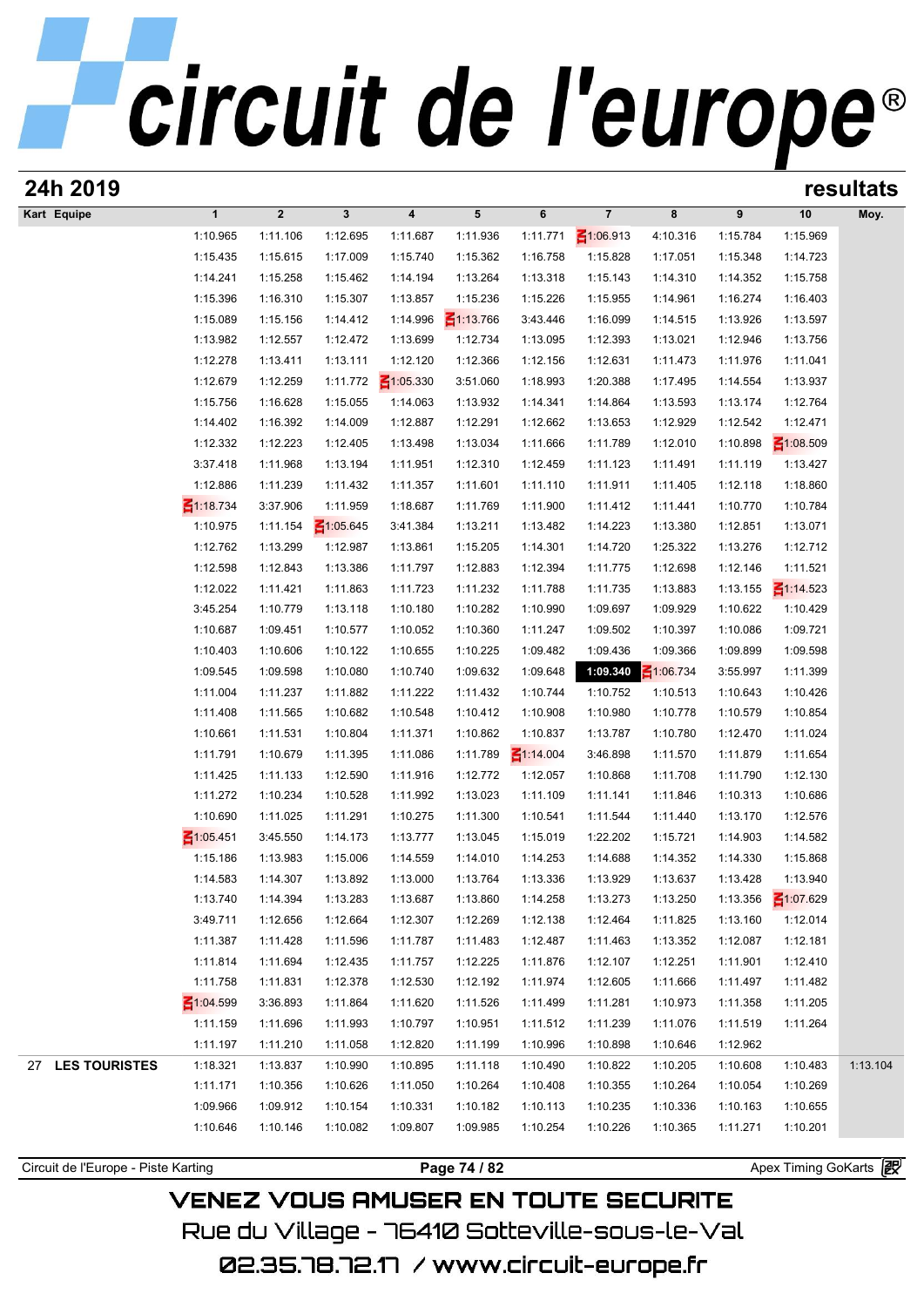| 24h 2019                            |                      |                      |                      |                      |                      |                      |                      |                      |                      | resultats             |      |  |
|-------------------------------------|----------------------|----------------------|----------------------|----------------------|----------------------|----------------------|----------------------|----------------------|----------------------|-----------------------|------|--|
| Kart Equipe                         | $\mathbf{1}$         | $\mathbf 2$          | $\mathbf{3}$         | 4                    | 5                    | 6                    | $\overline{7}$       | 8                    | 9                    | 10                    | Moy. |  |
|                                     | 1:10.658             | ₹1:09.480            | 3:43.082             | 1:12.381             | 1:12.038             | 1:12.063             | 1:12.662             | 1:12.048             | 1:11.955             | 1:12.559              |      |  |
|                                     | 1:11.952             | 1:12.134             | 1:11.742             | 1:11.638             | 1:11.582             | 1:12.162             | 1:11.954             | 1:12.479             | 1:11.977             | 1:11.400              |      |  |
|                                     | 1:12.253             | 1:11.366             | 1:11.719             | 1:12.245             | 1:11.454             | 1:11.238             | 1:11.504             | 1:12.115             | 1:12.734             | 1:12.287              |      |  |
|                                     | 1:12.682             | 1:12.553             | 1:12.280             | 1:11.251             | 1:11.753             | 1:11.465             | 1:11.753             | 1:11.299             | 1:11.119             | 1:11.225              |      |  |
|                                     | 1:12.423             | 1:12.279             | 1:11.396             | 1:11.231             | $\leq 1:06.901$      | 4:15.620             | 1:11.774             | 1:11.835             | 1:11.804             | 1:11.783              |      |  |
|                                     | 1:11.916             | 1:11.919             | 1:12.090             | 1:12.137             | 1:11.991             | 1:12.449             | 1:11.204             | 1:11.835             | 1:11.866             | 1:12.162              |      |  |
|                                     | 1:11.424             | 1:12.793             | 1:11.069             | 1:11.221             | 1:11.248             | 1:11.599             | 1:10.885             | 1:14.209             | 1:11.859             | 5:15.773              |      |  |
|                                     | 1:11.544             | 1:11.141             | 1:10.928             | 1:11.358             | 1:11.225             | 1:11.412             | 1:11.426             | 1:10.695             | 1:11.598             | 1:12.122              |      |  |
|                                     | 1:10.816             | 1:11.300             | $\leq$ 1:13.305      | 3:47.156             | 1:13.238             | 1:12.663             | 1:13.194             | 1:13.006             | 1:13.176             | 1:12.159              |      |  |
|                                     | 1:12.350<br>1:12.682 | 1:12.235<br>1:11.945 | 1:12.395<br>1:12.432 | 1:11.971<br>1:13.283 | 1:12.747<br>1:13.021 | 1:12.519<br>1:12.746 | 1:12.654<br>1:11.891 | 1:12.119<br>1:12.962 | 1:12.597<br>1:12.117 | 1:12.206<br>1:12.314  |      |  |
|                                     | 1:12.514             | 1:12.903             | 1:13.594             | 1:11.971             | 1:12.263             | 1:12.721             | 1:13.130             | 1:12.520             | 1:11.945             | 1:13.447              |      |  |
|                                     | 1:13.558             | 1:12.812             | 1:12.105             | 1:12.205             | 1:12.626             | 1:12.773             | 1:13.853             | 1:13.289             | $\leq 1:09.408$      | 4:28.129              |      |  |
|                                     | 1:14.755             | 1:13.376             | 1:14.904             | 1:14.268             | 1:14.164             | 1:14.128             | 1:14.758             | 1:13.884             | 1:13.490             | 1:13.396              |      |  |
|                                     | 1:12.972             | 1:13.667             | 1:13.156             | 1:13.952             | 1:14.331             | 1:13.952             | 1:13.273             | 1:13.173             | 1:13.818             | 1:12.989              |      |  |
|                                     | 1:13.956             | 1:12.738             | 1:13.136             | 1:13.435             | 1:13.429             | 1:13.040             | 1:13.745             | 1:13.046             | 1:13.443             | 1:14.236              |      |  |
|                                     | 1:15.287             | 1:13.350             | 1:13.492             | 1:13.908             | 1:13.205             | 1:13.179             | 1:12.933             | 1:13.316             | 1:13.655             | $\leq 1:09.308$       |      |  |
|                                     | 3:55.670             | 1:14.814             | 1:13.400             | 1:13.422             | 1:13.508             | 1:12.845             | 1:13.597             | 1:12.806             | 1:12.575             | 1:12.716              |      |  |
|                                     | 1:13.735             | 1:13.547             | 1:12.938             | 1:14.158             | 1:13.365             | 1:12.372             | 1:12.403             | 1:12.936             | 1:13.848             | 1:12.986              |      |  |
|                                     | 1:13.219             | 1:12.391             | 1:12.849             | 1:12.927             | 1:12.402             | 1:17.985             | 1:13.764             | 1:14.257             | 1:13.111             | 1:13.630              |      |  |
|                                     | 1:12.465             | 1:12.320             | 1:13.919             | 1:12.353             | 1:13.673             | 1:13.059             | 1:12.994             | 1:12.546             | $\leq 1:14.422$      | 3:44.966              |      |  |
|                                     | 1:15.986             | 1:15.707             | 1:13.896             | 1:14.819             | 1:15.812             | 1:14.663             | 1:14.157             | 1:14.308             | 1:13.462             | 1:14.046              |      |  |
|                                     | 1:13.455             | 1:12.999             | 1:14.491             | 1:13.776             | 1:12.854             | 1:13.556             | 1:13.167             | 1:13.009             | 1:12.874             | 1:12.838              |      |  |
|                                     | 1:14.208             | 1:12.676             | 1:13.377             | 1:14.267             | 1:12.952             | 1:13.205             | 1:13.148             | 1:13.209             | 1:13.247             | 1:12.603              |      |  |
|                                     | 1:15.069             | 1:13.266             | 1:13.533             | 1:13.406             | 1:12.774             | 1:13.769             | $\leq 1:08.227$      | 3:38.241             | 1:13.517             | 1:13.814              |      |  |
|                                     | 1:12.730             | 1:12.965             | 1:12.622             | 1:12.778             | 1:12.974             | 1:12.934             | 1:13.166             | 1:12.758             | 1:12.644             | 1:12.970              |      |  |
|                                     | 1:12.432             | 1:12.520             | 1:12.982             | 1:13.030             | 1:12.976             | 1:13.385             | 1:14.847             | 1:16.072             | 1:13.222             | 1:12.963              |      |  |
|                                     | 1:13.333             | 1:12.964             | 1:12.755             | 1:13.047             | 1:13.028             | 1:13.217             | 1:12.773             | 1:12.629             | 1:12.992             | 1:12.481              |      |  |
|                                     | 1:12.663             | 1:12.888             | 1:13.098             | 1:12.660             | 1:13.268             | 1:13.851             | 1:12.563             | 1:12.940             | $\leq 1:11.160$      | 4:28.757              |      |  |
|                                     | 1:19.728             | 1:20.198             | 1:18.350             | 1:16.461             | 1:17.656             | 1:17.514             | 1:17.035             | 1:16.952             | 1:18.772             | 1:17.343              |      |  |
|                                     | 1:17.921             | 1:19.128             | 1:16.045             | 1:15.697             | 1:15.284             | 1:17.455             | 1:17.218             | 1:18.393             | 1:16.899             | 1:18.433              |      |  |
|                                     | 1:18.116             | 1:16.550             | 1:18.067             | 1:25.068             | 1:16.417             | 1:16.198             | 1:17.093             | 1:17.306             | 1:15.699             | 1:17.515              |      |  |
|                                     | 1:15.512             | 1:15.572             | 1:16.650             | 1:16.583<br>1:13.237 | $\leq 1:21.946$      | 3:47.294             | 1:13.182             | 1:13.495             | 1:13.082             | 1:11.694              |      |  |
|                                     | 1:11.792             | 1:11.637             | 1:11.627             |                      | 1:11.545             | 1:12.191<br>1:11.479 | 1:11.314             | 1:11.954             | 1:11.702             | 1:11.955              |      |  |
|                                     | 1:11.374<br>1:11.272 | 1:11.641<br>1:11.403 | 1:11.750<br>1:11.660 | 1:11.624<br>1:11.543 | 1:11.659<br>1:11.520 | 1:11.239             | 1:11.703<br>1:11.275 | 1:11.471<br>1:11.523 | 1:11.588<br>1:11.148 | 1:11.395<br>1:12.366  |      |  |
|                                     | 1:10.942             | 1:11.597             | 1:12.070             | 1:10.978             | 1:11.372             | $\leq 1:06.755$      | 3:36.237             | 1:12.162             | 1:11.931             | 1:11.344              |      |  |
|                                     | 1:11.081             | 1:11.258             | 1:11.518             | 1:11.973             | 1:11.303             | 1:11.880             | 1:10.881             | 1:10.487             | 1:11.291             | 1:11.519              |      |  |
|                                     | 1:11.568             | 1:11.103             | 1:12.071             | 1:11.374             | 1:11.872             | 1:11.016             | 1:10.982             | 1:11.089             | 1:11.077             | 1:11.579              |      |  |
|                                     | 1:11.085             | 1:11.743             | 1:10.919             | 1:10.838             | 1:10.847             | 1:10.597             | 1:11.200             | 1:10.737             | 1:10.651             | 1:11.894              |      |  |
|                                     | 1:10.830             | 1:10.970             | 1:11.799             | 1:11.440             | 1:10.816             | 1:11.122             | 1:11.285             | $\leq 1:08.431$      | 3:40.461             | 1:12.618              |      |  |
|                                     | 1:13.905             | 1:11.909             | 1:12.715             | 1:11.602             | 1:11.318             | 1:12.128             | 1:11.133             | 1:13.174             | 1:11.784             | 1:11.787              |      |  |
|                                     | 1:11.378             | 1:11.965             | 1:12.608             | 1:11.905             | 1:11.254             | 1:11.950             | 1:12.885             | 1:11.719             | 1:11.747             | 1:12.067              |      |  |
|                                     | 1:11.584             | 1:12.334             | 1:11.778             | 1:11.933             | 1:11.833             | 1:11.500             | 1:11.437             | 1:12.138             | 1:11.414             | 1:11.594              |      |  |
|                                     |                      |                      |                      |                      |                      |                      |                      |                      |                      |                       |      |  |
| Circuit de l'Europe - Piste Karting |                      |                      |                      |                      | Page 75 / 82         |                      |                      |                      |                      | Apex Timing GoKarts 图 |      |  |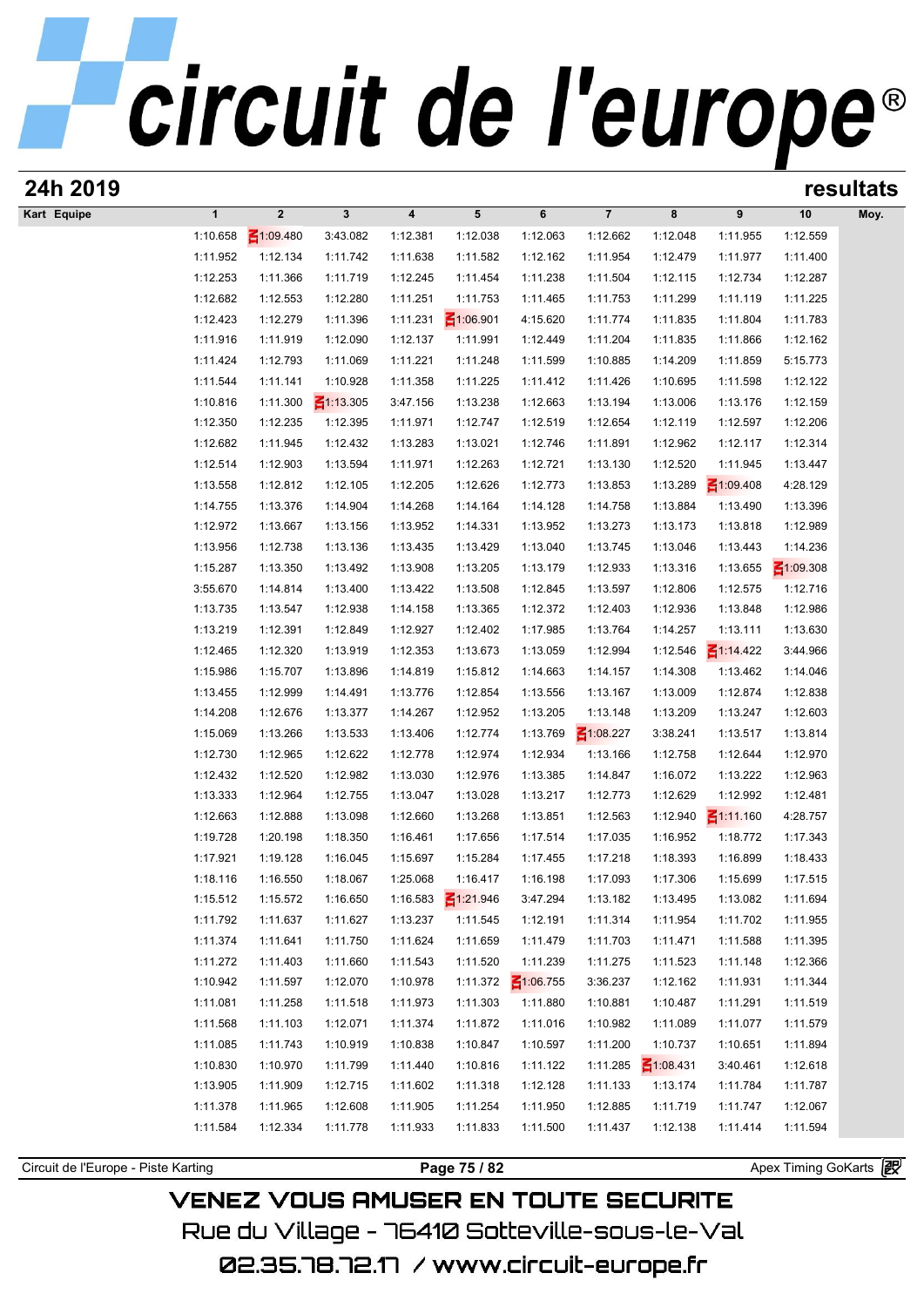| 24h 2019                            |                      |                      |                      |                         |                      |                      |                      |                      |                      | resultats             |      |  |
|-------------------------------------|----------------------|----------------------|----------------------|-------------------------|----------------------|----------------------|----------------------|----------------------|----------------------|-----------------------|------|--|
| Kart Equipe                         | $\mathbf{1}$         | $\boldsymbol{2}$     | $\mathbf 3$          | $\overline{\mathbf{4}}$ | $5\phantom{.0}$      | 6                    | $\overline{7}$       | 8                    | 9                    | 10                    | Moy. |  |
|                                     | 1:11.518             | 1:11.757             | 1:11.102             | 1:11.849                | 1:11.506             | 1:11.107             | 1:12.522             | 1:11.671             | 1:12.671             | 1:11.558              |      |  |
|                                     | 1:11.176             | $-1:08.929$          | 3:36.731             | 1:10.717                | 1:10.417             | 1:10.549             | 1:10.887             | 1:10.747             | 1:10.357             | 1:11.001              |      |  |
|                                     | 1:10.471             | 1:10.745             | 1:10.670             | 1:10.961                | 1:11.575             | 1:10.147             | 1:10.023             | 1:10.040             | 1:10.555             | 1:12.396              |      |  |
|                                     | 1:10.456             | 1:10.134             | 1:10.741             | 1:11.483                | 1:10.179             | 1:10.227             | 1:09.817             | 1:09.837             | 1:10.071             | 1:10.866              |      |  |
|                                     | 1:10.591             | 1:10.250             | 1:10.354             | 1:10.738                | 1:11.741             | 1:10.240             | 1:10.262             | 1:12.413             | 1:11.336             | 1:10.576              |      |  |
|                                     | 1:09.749             | 1:10.943             | 1:10.434             | 1:10.276                | 1:10.319             | 1:10.575             | $\leq 1:06.746$      | 3:41.251             | 1:12.463             | 1:12.216              |      |  |
|                                     | 1:12.002             | 1:12.768             | 1:12.602             | 1:12.416                | 1:11.945             | 1:14.063             | 1:14.393             | 1:12.187             | 1:12.737             | 1:13.287              |      |  |
|                                     | 1:12.077             | 1:12.441             | 1:12.080             | 1:12.429                | 1:14.074             | 1:13.907             | 1:12.226             | 1:12.845             | 1:13.088             | 1:12.541              |      |  |
|                                     | 1:13.192             | 1:12.571             | 1:12.761             | 1:12.414                | 1:12.758             | 1:12.308             | 1:12.377             | 1:11.942             | 1:11.866             | 1:12.077              |      |  |
|                                     | 1:11.955             | $\leq 1:07.805$      | 6:24.100             | 1:19.731                | 1:19.222             | 1:14.857             | 1:14.423             | 1:13.689             | 1:13.805             | 1:13.257              |      |  |
|                                     | 1:13.274             | 1:14.019             | 1:13.134             | 1:13.537                | 1:13.777             | 1:12.693             | 1:13.151             | 1:14.673             | 1:13.539             | 1:13.411              |      |  |
|                                     | 1:13.744             | 1:13.589             | 1:12.709             | 1:13.143                | 1:13.298             | 1:12.894             | 1:12.293             | 1:13.168             | 1:12.509             | 1:12.528              |      |  |
|                                     | 1:12.779             | 1:12.827             | 1:12.767             | 1:12.987                | 1:12.660             | 1:12.223             | 1:12.666             | 1:12.335             | 1:12.610             | 1:12.708              |      |  |
|                                     | $\leq 1:08.326$      | 3:51.434             | 1:16.424             | 1:13.439                | 1:14.902             | 1:13.283             | 1:14.163             | 1:13.400             | 1:12.693             | 1:13.895              |      |  |
|                                     | 1:13.092             | 1:12.155             | 1:13.435             | 1:12.992                | 1:15.819             | 1:13.264             | 1:12.968             | 1:13.660             | 1:14.838             | 1:14.164              |      |  |
|                                     | 1:14.517             | 1:13.359             | 1:13.064             | 1:13.166                | 1:12.985             | 1:13.524             | 1:13.326             | 1:14.545             | 1:16.453             | 1:14.286              |      |  |
|                                     | 1:14.066             | 1:16.559             | 1:15.093             | 1:13.376                | 1:14.693             | 1:16.760             | 1:15.539             | ■1:17.190            | 3:55.227             | 1:15.083              |      |  |
|                                     | 1:14.461             | 1:15.741             | 1:14.939             | 1:13.890                | 1:14.177             | 1:14.411             | 1:13.064             | 1:13.856             | 1:13.921             | 1:13.821              |      |  |
|                                     | 1:12.940             | 1:12.836             | 1:14.684             | 1:14.338                | 1:16.890             | 1:13.963             | 1:13.341             | 1:13.467             | 1:13.178             | 1:12.778              |      |  |
|                                     | 1:13.288             | 1:14.387             | 1:14.540             | 1:13.448                | 1:13.188             | 1:12.512             | 1:13.189             | 1:13.640             | 1:12.972             | 1:14.332              |      |  |
|                                     | 1:14.888             | 1:15.887             | 1:14.286             | 1:14.336                | 1:13.647             | 1:15.517             | 1:14.747             | $\leq 1:09.442$      | 3:39.871             | 1:13.906              |      |  |
|                                     | 1:13.959<br>1:12.655 | 1:13.962<br>1:12.556 | 1:13.121<br>1:12.765 | 1:12.602<br>1:13.032    | 1:12.747<br>1:13.270 | 1:13.243             | 1:13.628<br>1:12.920 | 1:12.981             | 1:12.771<br>1:12.851 | 1:13.186<br>1:13.063  |      |  |
|                                     | 1:12.174             | 1:13.344             | 1:12.509             | 1:12.799                | 1:12.622             | 1:12.564<br>1:13.428 | 1:14.991             | 1:12.712<br>1:13.589 | 1:13.576             | 1:13.055              |      |  |
|                                     | 1:13.588             | 1:13.078             | 1:12.763             | 1:12.786                | $\leq 1:09.848$      | 4:16.490             | 1:20.953             | 1:18.810             | 1:21.239             | 1:22.267              |      |  |
|                                     | 1:20.459             | 1:20.762             | 1:20.911             | 1:21.631                | 1:18.396             | 1:18.879             | 1:20.198             | 1:19.471             | 1:19.190             | 1:20.890              |      |  |
|                                     | 1:19.488             | 1:19.680             | 1:18.981             | 1:17.632                | 1:19.251             | 1:18.545             | 1:17.005             | 1:17.863             | 1:18.403             | 1:19.075              |      |  |
|                                     | 1:22.979             | 1:18.024             | 1:18.437             | 1:17.760                | 1:19.318             | 1:17.931             | 1:17.676             | $\leq 1:17.373$      | 3:40.388             | 1:14.790              |      |  |
|                                     | 1:12.778             | 1:12.942             | 1:17.581             | 1:14.226                | 1:12.018             | 1:11.920             | 1:12.824             | 1:12.624             | 1:12.085             | 1:13.126              |      |  |
|                                     | 1:11.177             | 1:11.456             | 1:11.691             | 1:11.819                | 1:13.106             | 1:11.783             | 1:11.078             | 1:11.517             | 1:11.674             | 1:11.546              |      |  |
|                                     | 1:11.340             | 1:11.077             | 1:11.503             | 1:13.431                | 1:11.593             | 1:11.302             | 1:11.003             | 1:11.276             | 1:11.517             | 1:11.228              |      |  |
|                                     | 1:11.515             | 1:12.353             | 1:11.710             | 1:11.991                | 1:11.147             | 1:11.113             | 1:11.076             | 1:11.314             | 1:11.254             | ₹1:07.123             |      |  |
|                                     | 3:36.032             | 1:10.647             | 1:10.372             | 1:10.140                | 1:10.355             | 1:09.912             | 1:10.937             | 1:10.235             | 1:09.889             | 1:10.192              |      |  |
|                                     | 1:09.941             | 1:09.896             | 1:09.837             | 1:10.581                | 1:11.666             | 1:09.752             | 1:11.077             | 1:10.295             | 1:09.353             | 1:10.972              |      |  |
|                                     | 1:09.679             | 1:10.384             | 1:09.623             | 1:09.579                | 1:09.670             | 1:09.445             | 1:09.997             | 1:09.759             | 1:09.762             | $\leq 1:05.228$       |      |  |
|                                     | 3:36.148             | 1:11.042             | 1:11.286             | 1:11.365                | 1:11.031             | 1:11.323             | 1:11.433             | 1:11.402             | 1:10.945             | 1:11.518              |      |  |
|                                     | 1:10.474             | 1:11.014             | 1:11.093             | 1:10.908                | 1:11.062             | 1:11.270             | 1:11.434             | 1:11.020             | 1:10.982             | 1:11.309              |      |  |
|                                     | 1:10.958             | 1:11.856             | 1:10.917             | 1:13.455                | 1:22.355             | 1:10.744             | 1:11.155             | 1:11.024             | 1:11.210             | 1:10.493              |      |  |
|                                     | 1:10.750             | 1:10.410             | $\leq 1:05.184$      | 3:53.744                | 1:11.792             | 1:12.351             | 1:12.239             | 1:11.941             | 1:11.636             | 1:12.419              |      |  |
|                                     | 1:12.646             | 1:11.899             | 1:12.136             | 1:12.053                | 1:11.900             | 1:12.776             | 1:11.883             | 1:11.401             | 1:14.050             | 1:12.716              |      |  |
|                                     | 1:14.199             | 1:11.995             | 1:12.351             | 1:14.319                | 1:11.659             | 1:12.018             | 1:11.752             | 1:12.672             | 1:12.055             | 1:11.679              |      |  |
|                                     | 1:11.161             | 1:11.464             | $\leq 1:08.429$      | 3:49.262                | 1:12.523             | 1:12.610             | 1:13.342             | 1:12.660             | 1:12.690             | 1:12.441              |      |  |
|                                     | 1:11.791             | 1:12.269             | 1:11.318             | 1:11.741                | 1:11.777             | 1:12.100             | 1:12.037             | 1:11.718             | 1:12.012             | 1:11.872              |      |  |
|                                     | 1:11.278             | 1:11.970             | 1:12.513             | 1:11.757                | 1:11.428             | 1:11.872             | 1:11.856             | 1:12.076             | 1:12.403             | 1:11.668              |      |  |
|                                     |                      |                      |                      |                         |                      |                      |                      |                      |                      |                       |      |  |
| Circuit de l'Europe - Piste Karting |                      |                      |                      |                         | Page 76 / 82         |                      |                      |                      |                      | Apex Timing GoKarts 图 |      |  |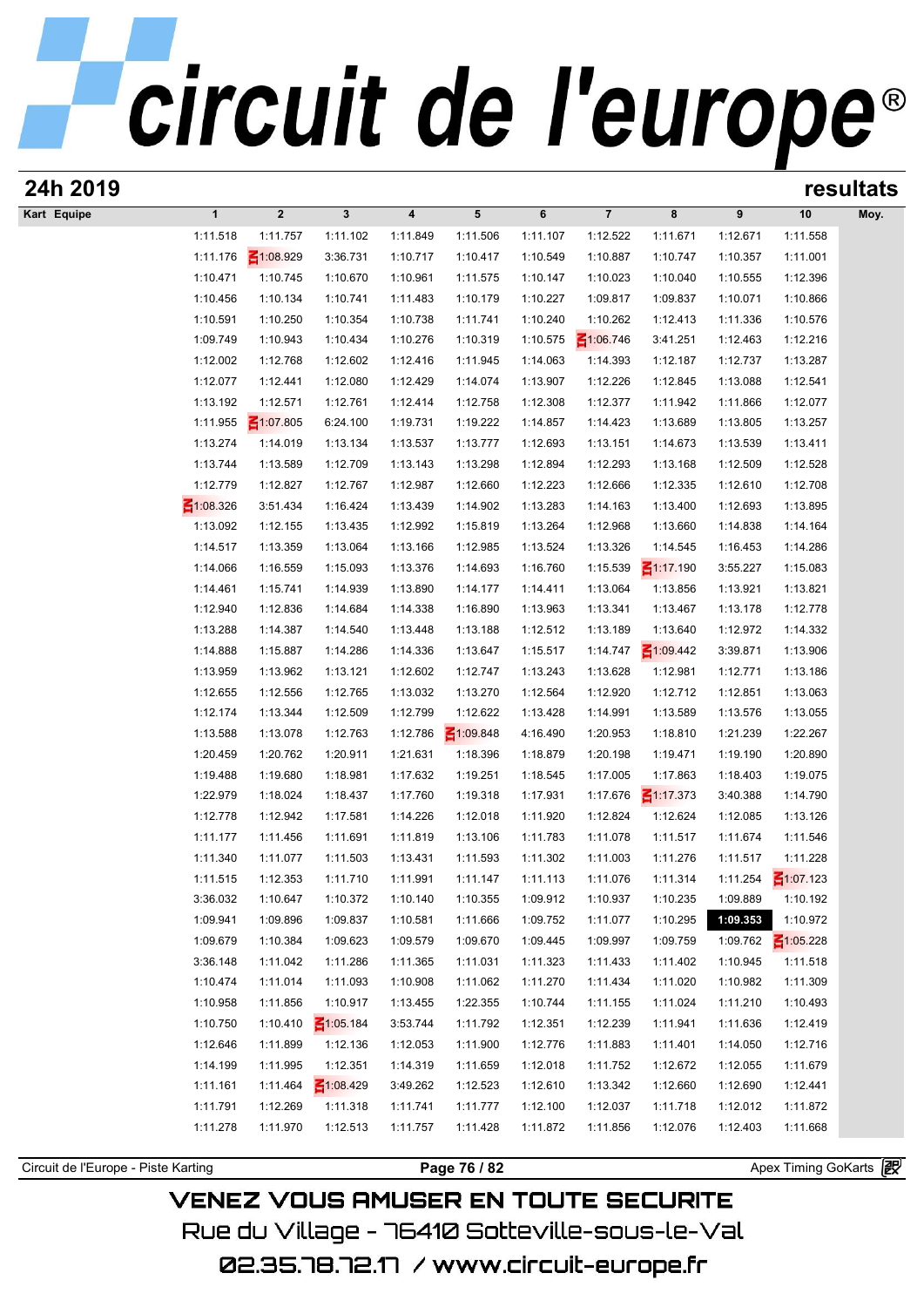| 24h 2019                            |                      |                      |                             |                         |                      |                      |                      |                      |                      | resultats            |          |  |
|-------------------------------------|----------------------|----------------------|-----------------------------|-------------------------|----------------------|----------------------|----------------------|----------------------|----------------------|----------------------|----------|--|
| Kart Equipe                         | $\mathbf{1}$         | $\boldsymbol{2}$     | $\mathbf{3}$                | $\overline{\mathbf{4}}$ | $5\phantom{.0}$      | 6                    | $\overline{7}$       | 8                    | 9                    | 10                   | Moy.     |  |
|                                     | 1:11.777             | 1:11.644             | 1:11.696                    | 1:11.831                | ₹1:07.783            | 4:05.842             | 1:10.831             | 1:10.603             | 1:10.569             | 1:11.180             |          |  |
|                                     | 1:10.969             | 1:10.519             | 1:10.556                    | 1:11.247                | 1:10.910             | 1:10.824             | 1:10.541             | 1:10.822             | 1:10.645             | 1:10.396             |          |  |
|                                     | 1:10.549             | 1:10.482             | 1:11.532                    | 1:10.344                | 1:10.625             | 1:10.693             | 1:10.676             | 1:10.945             | 1:10.705             | 1:10.630             |          |  |
|                                     | 1:10.670             | 1:11.351             | 1:11.460                    | 1:14.428                | 1:10.327             | $\leq 1:12.626$      | 3:53.266             | 1:12.900             | 1:12.096             | 1:12.557             |          |  |
|                                     | 1:11.775             | 1:12.876             | 1:11.581                    | 1:12.284                | 1:12.085             | 1:11.966             | 1:13.008             | 1:13.222             | 1:12.243             | 1:13.238             |          |  |
|                                     | 1:12.250             | 1:12.420             | 1:12.816                    | 1:14.304                | 1:12.458             | 1:13.200             | 1:12.039             | 1:13.426             | 1:12.740             | 1:15.394             |          |  |
|                                     | 1:13.181             | 1:13.355             | 1:13.115                    | 1:13.920                | 1:14.082             | 1:13.884             | 1:11.955             | $\leq 1:13.673$      | 4:16.932             | 1:14.301             |          |  |
|                                     | 1:14.206             | 1:13.781             | 1:14.325                    | 1:13.542                | 1:13.222             | 1:14.370             | 1:14.369             | 1:14.947             | 1:13.945             | 1:13.895             |          |  |
|                                     | 1:13.030             | 1:13.407             | 1:12.977                    | 1:13.218                | 1:12.958             | 1:12.642             | 1:13.626             | 1:13.214             | 1:13.263             | 1:12.532             |          |  |
|                                     | 1:13.154             | 1:13.673             | 1:13.137                    | 1:13.833                | 1:12.902             | 1:15.044             | $\leq 1:10.990$      | 3:39.237             | 1:13.041             | 1:13.545             |          |  |
|                                     | 1:14.043             | $\leq 1:09.212$      | 3:41.615                    | 1:12.877                | 1:12.797             | 1:12.750             | 1:13.714             | 1:12.330             | 1:12.358             | 1:13.289             |          |  |
|                                     | 1:12.658             | 1:13.664             | 1:12.796                    | 1:12.544                | 1:13.057             | 1:13.642             | 1:12.563             | 1:12.485             | 1:12.040             | 1:12.668<br>1:11.915 |          |  |
|                                     | 1:12.986<br>1:11.474 | 1:13.035<br>1:10.882 | $\leq 1:07.987$<br>1:10.864 | 3:39.675<br>1:10.707    | 1:12.271<br>1:10.739 | 1:11.420<br>1:10.851 | 1:11.590<br>1:10.874 | 1:11.473<br>1:11.434 | 1:11.333<br>1:11.089 | 1:10.611             |          |  |
|                                     | 1:10.777             | 1:10.481             | 1:10.509                    | 1:12.502                | 1:10.408             | 1:10.819             | 1:10.778             | 1:10.619             | 1:10.632             | 1:10.354             |          |  |
|                                     | 1:10.770             | 1:10.822             | 1:10.726                    | 1:10.746                | 1:10.868             | 1:11.092             | 1:11.068             | 1:10.849             | 1:11.112             | 1:11.518             |          |  |
|                                     | 1:10.916             | 1:10.785             | 1:11.081                    | $\leq 1:23.828$         | 3:59.062             | 1:17.855             | 1:18.682             | 1:17.226             | 1:17.936             | 1:18.239             |          |  |
|                                     | 1:19.988             | 1:17.396             | 1:19.353                    | 1:17.631                | 1:18.557             | 1:18.520             | 1:19.525             | 1:17.438             | 1:17.733             | 1:18.855             |          |  |
|                                     | 1:16.687             | 1:18.086             | 1:17.010                    | 1:21.664                | 1:17.110             | 1:17.178             | 1:17.566             | 1:16.654             | 1:17.622             | 1:17.633             |          |  |
|                                     | 1:18.026             | 1:17.981             | 1:17.475                    | 1:17.462                | 1:17.986             | 1:17.589             | 1:22.283             |                      |                      |                      |          |  |
| <b>SOLOC</b><br>23                  | 1:18.281             | 1:15.946             | 1:12.604                    | 1:14.047                | 1:12.636             | 1:13.482             | 1:14.620             | 1:12.446             | 1:12.090             | 1:13.120             | 1:12.547 |  |
|                                     | 1:12.811             | 1:12.735             | 1:12.371                    | 1:12.340                | 1:13.156             | 1:12.206             | 1:13.143             | 1:12.092             | 1:12.026             | 1:12.401             |          |  |
|                                     | 1:12.447             | 1:12.331             | 1:11.731                    | 1:12.596                | 1:12.050             | 1:12.461             | 1:12.482             | 1:12.652             | 1:11.883             | 1:12.071             |          |  |
|                                     | 1:11.837             | 1:12.872             | 1:11.571                    | 1:11.620                | 1:12.151             | 1:12.676             | $\leq 1:08.458$      | 4:03.713             | 1:18.051             | 1:16.170             |          |  |
|                                     | 1:14.894             | 1:14.577             | 1:14.536                    | 1:14.747                | 1:15.550             | 1:16.217             | 1:14.916             | 1:14.246             | 1:14.464             | 1:14.284             |          |  |
|                                     | 1:14.320             | 1:13.767             | 1:14.118                    | 1:14.839                | 1:14.239             | 1:15.735             | 1:14.908             | 1:13.869             | 1:13.985             | 1:15.635             |          |  |
|                                     | 1:14.000             | 1:14.566             | 1:14.334                    | 1:13.809                | 1:13.832             | 1:14.368             | 1:14.898             | 1:13.828             | 1:12.867             | 1:13.822             |          |  |
|                                     | 1:13.990             | 1:14.688             | 1:14.370                    | $\leq 1:13.648$         | 5:32.512             | 1:13.075             | 1:12.636             | 1:12.611             | 1:12.206             | 1:12.210             |          |  |
|                                     | 1:13.372             | 1:12.763             | 1:12.825                    | 1:12.602                | 1:12.263             | 1:11.978             | 1:12.353             | 1:12.438             | 1:13.506             | 1:14.288             |          |  |
|                                     | 1:12.544             | 1:11.891             | 1:12.756                    | 1:13.012                | 1:13.062             | 1:13.354             | 1:12.652             | 1:12.330             | 1:12.357             | 1:12.322             |          |  |
|                                     | 1:12.493             | 1:13.020             | 1:14.050                    | 1:12.532                | 1:13.408             | 1:12.927             | 1:12.829             | 1:12.418             | 1:12.564             | $\leq 1:10.681$      |          |  |
|                                     | 3:44.120             | 1:12.526             | 1:13.663                    | 1:13.024                | 1:14.525             | 1:11.675             | 1:11.930             | 1:11.971             | 1:12.160             | 1:12.288             |          |  |
|                                     | 1:12.355             | 1:12.314             | 1:13.382                    | 1:13.451                | 1:12.886             | 1:12.102             | 1:13.394             | 1:12.297             | 1:11.816             | 1:12.490             |          |  |
|                                     | 1:12.507             | 1:11.909             | 1:12.649                    | 1:12.648                | 1:12.156             | 1:12.354             | 1:13.165             | 1:11.594             | 1:11.991             | 1:12.464             |          |  |
|                                     | 1:11.884             | 1:12.135             | 1:13.203                    | 1:12.689                | 1:12.934             | 1:11.981             | $\leq 1:07.982$      | 3:56.282             | 1:14.116             | 1:13.644             |          |  |
|                                     | 1:13.163             | 1:12.954             | 1:16.241                    | 1:16.151                | 1:12.644             | 1:13.043             | 1:12.696             | 1:12.595             | 1:12.806             | 1:12.546             |          |  |
|                                     | 1:13.542             | 1:17.596             | 1:13.522                    | 1:13.059                | 1:13.557             | 1:12.797             | 1:13.032             | 1:13.369             | 1:13.011             | 1:12.917             |          |  |
|                                     | 1:13.177             | 1:14.647             | 1:13.184                    | 1:14.363                | 1:14.154             | 1:14.842             | $\leq$ 1:11.129      | 4:45.239             | 1:14.815             | 1:12.772             |          |  |
|                                     | 1:12.799             | 1:12.688             | 1:14.639                    | 1:13.015                | 1:13.488             | 1:13.025             | 1:12.536             | 1:12.731             | 1:12.599             | 1:14.032             |          |  |
|                                     | 1:12.054             | 1:12.974             | 1:14.085                    | 1:13.784                | 1:14.306             | 1:13.577             | 1:13.384             | 1:12.673             | 1:13.115             | 1:13.126             |          |  |
|                                     | 1:13.912<br>1:13.824 | 1:13.751<br>1:14.713 | 1:13.132<br>1:13.096        | 1:13.614                | 1:13.524             | 1:13.531             | 1:13.353<br>1:13.632 | 1:13.136             | 1:14.947<br>1:13.224 | 1:12.989             |          |  |
|                                     | 1:14.006             | $\leq 1:13.473$      | 4:05.359                    | 1:13.998<br>1:16.469    | 1:12.991<br>1:14.523 | 1:14.865<br>1:14.504 | 1:13.203             | 1:13.986<br>1:13.848 | 1:15.435             | 1:13.304<br>1:12.921 |          |  |
|                                     | 1:13.222             | 1:13.451             | 1:13.989                    | 1:13.296                | 1:13.036             | 1:14.126             | 1:14.497             | 1:13.679             | 1:14.268             | 1:13.625             |          |  |
|                                     |                      |                      |                             |                         |                      |                      |                      |                      |                      |                      |          |  |
| Circuit de l'Europe - Piste Karting |                      |                      |                             |                         | Page 77 / 82         |                      |                      |                      |                      | Apex Timing GoKarts  |          |  |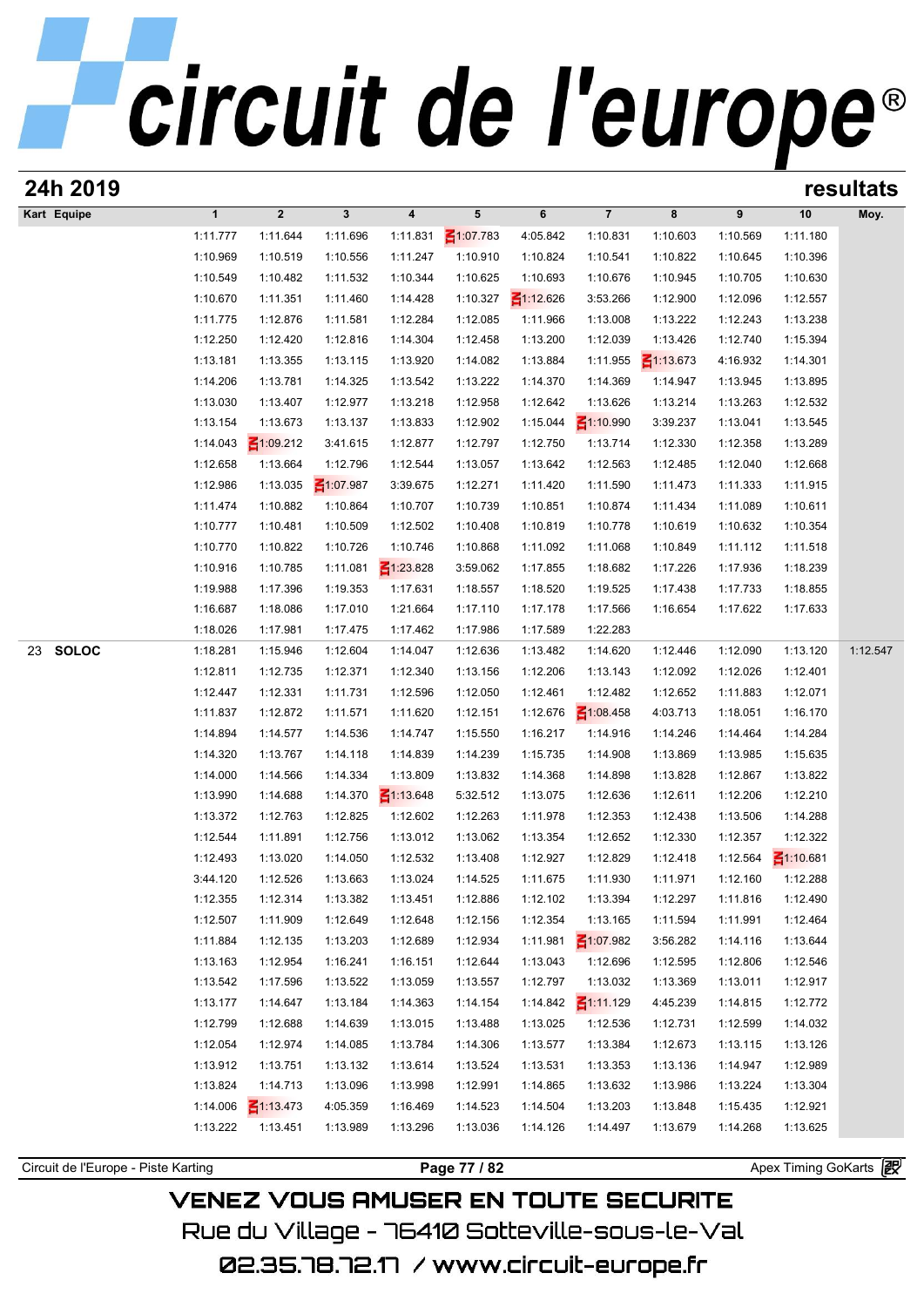| 24h 2019                            |                         |                      |                      |                      |                      |                      |                      |                      |                      |                      | resultats |
|-------------------------------------|-------------------------|----------------------|----------------------|----------------------|----------------------|----------------------|----------------------|----------------------|----------------------|----------------------|-----------|
| Kart Equipe                         | $\mathbf{1}$            | $\mathbf 2$          | $\mathbf{3}$         | 4                    | $5\phantom{.0}$      | 6                    | $\overline{7}$       | 8                    | 9                    | 10                   | Moy.      |
|                                     | 1:18.890                | 1:13.656             | 1:13.966             | 1:14.051             | 1:13.936             | 1:14.215             | 1:12.640             | 1:14.749             | 1:14.001             | 1:15.150             |           |
|                                     | 1:13.822                | 1:14.604             | 1:13.840             | $\leq 1:12.442$      | 3:50.340             | 1:12.411             | 1:11.851             | 1:11.972             | 1:11.954             | 1:12.296             |           |
|                                     | 1:11.964                | 1:11.946             | 1:11.708             | 1:11.764             | 1:11.855             | 1:11.539             | 1:12.516             | 1:13.282             | 1:12.261             | 1:12.015             |           |
|                                     | 1:11.595                | 1:12.194             | 1:12.016             | 1:12.034             | 1:12.494             | 1:11.751             | 1:12.213             | 1:12.010             | 1:11.479             | 1:11.239             |           |
|                                     | 1:11.737                | 1:11.640             | 1:11.601             | 1:11.985             | 1:11.348             | 1:11.541             | 1:11.262             | 1:11.764             | 1:11.518             | 1:11.429             |           |
|                                     | 1:11.751                | 1:11.709             | 1:11.653             | $\leq 1:09.898$      | 5:53.604             | 1:15.115             | 1:15.091             | 1:13.924             | 1:15.012             | 1:14.184             |           |
|                                     | 1:14.446                | 1:14.288             | 1:14.666             | 1:14.600             | 1:16.064             | 1:14.567             | 1:14.632             | 1:14.850             | 1:14.063             | 1:14.758             |           |
|                                     | 1:14.862                | 1:14.328             | 1:14.029             | 1:14.788             | 1:14.401             | 1:14.617             | 1:15.384             | 1:15.438             | 1:14.133             | 1:16.152             |           |
|                                     | 1:15.079                | 1:14.697             | 1:15.016             | 1:14.232             | 1:14.298             | 1:14.342             | 1:14.467             | 1:15.047             | $\leq$ 1:12.840      | 3:46.867             |           |
|                                     | 1:13.120                | 1:12.113             | 1:12.878             | 1:13.763             | 1:12.883             | 1:12.362             | 1:12.774             | 1:12.588             | 1:12.314             | 1:12.171             |           |
|                                     | 1:12.440                | 1:12.151             | 1:12.174             | 1:13.165             | 1:13.082             | 1:12.401             | 1:13.717             | 1:12.412             | 1:12.956             | 1:12.926             |           |
|                                     | 1:12.495                | 1:12.842             | 1:12.516             | 1:15.093             | 1:13.214             | 1:12.148             | 1:12.649             | 1:12.338             | 1:12.188             | 1:12.136             |           |
|                                     | 1:12.090                | 1:12.699             | 1:13.665             | 1:12.421             | $\leq 1:13.220$      | 3:42.566             | 1:12.390             | 1:12.521             | 1:12.145             | 1:11.854             |           |
|                                     | 1:13.628                | 1:11.737             | 1:12.129             | 1:11.382             | 1:11.861             | 1:11.710             | 1:12.307             | 1:11.975             | 1:11.863             | 1:11.778             |           |
|                                     | 1:11.677                | 1:13.320             | 1:13.038             | 1:12.635             | 1:11.767             | 1:10.922             | 1:11.065             | 1:11.571             | 1:11.521             | 1:11.902             |           |
|                                     | 1:12.381                | 1:11.373             | 1:11.259             | 1:11.320             | 1:11.749             | 1:11.447             | 1:11.153             | 1:11.346             | 1:11.383             | 1:11.104             |           |
|                                     | $-1:08.869$<br>1:15.958 | 4:26.185             | 1:16.889<br>1:12.691 | 1:14.725             | 1:13.371             | 1:13.095             | 1:12.894<br>1:13.091 | 1:12.984             | 1:14.166<br>1:13.426 | 1:14.103             |           |
|                                     | 1:13.309                | 1:12.433<br>1:13.745 | 1:13.995             | 1:12.565<br>1:13.162 | 1:13.028<br>1:13.162 | 1:12.510<br>1:12.594 | 1:12.559             | 1:12.940<br>1:14.655 | 1:12.651             | 1:13.085<br>1:14.099 |           |
|                                     | 1:13.442                | 1:12.658             | 1:13.432             | 1:12.496             | 1:13.104             | 1:13.763             | 1:14.059             | 1:13.006             | 1:12.964             | $\leq 1:10.720$      |           |
|                                     | 3:50.531                | 1:14.048             | 1:14.347             | 1:16.368             | 1:16.251             | 1:14.385             | 1:12.795             | 1:14.027             | 1:14.774             | 1:13.355             |           |
|                                     | 1:16.286                | 1:13.506             | 1:12.880             | 1:13.032             | 1:13.525             | 1:14.473             | 1:17.229             | 1:16.462             | 1:12.373             | 1:13.707             |           |
|                                     | 1:12.287                | 1:13.379             | 1:12.380             | 1:12.992             | 1:12.872             | 1:13.477             | 1:15.175             | 1:14.461             | 1:14.766             | 1:12.955             |           |
|                                     | $\leq 1:12.880$         | 4:11.277             | 1:14.008             | 1:15.306             | 1:12.943             | 1:12.707             | 1:12.901             | 1:12.999             | 1:13.648             | 1:12.587             |           |
|                                     | 1:13.341                | 1:13.246             | 1:13.576             | 1:13.674             | 1:12.893             | 1:14.483             | 1:13.497             | 1:12.896             | 1:12.955             | 1:13.058             |           |
|                                     | 1:13.553                | 1:12.671             | 1:13.239             | 1:12.413             | 1:12.110             | 1:12.897             | 1:12.525             | 1:13.030             | 1:12.761             | 1:11.869             |           |
|                                     | 1:13.302                | 1:12.543             | 1:12.037             | 1:12.222             | 1:12.390             | 1:12.968             | 1:12.593             | $\leq 1:09.989$      | 6:27.804             | 1:11.719             |           |
|                                     | 1:11.639                | 1:12.186             | 1:11.356             | 1:11.383             | 1:12.918             | 1:11.059             | 1:11.935             | 1:11.449             | 1:12.348             | 1:11.220             |           |
|                                     | 1:12.255                | 1:12.659             | 1:14.352             | 1:13.012             | 1:11.417             | 1:11.275             | 1:11.824             | 1:11.676             | 1:11.061             | 1:11.516             |           |
|                                     | 1:11.979                | 1:11.316             | 1:11.253             | 1:11.466             | 1:11.620             | 1:11.282             | 1:11.529             | 1:11.458             | 1:12.755             | 1:11.496             |           |
|                                     | 1:10.934                | 1:11.511             | 1:12.027             | 1:11.682             | 1:12.643             | 1:11.614             | $\leq 1:09.532$      | 4:43.548             | $\leq 1:23.209$      | 3:57.941             |           |
|                                     | 1:16.312                | 1:14.603             | 1:14.919             | 1:14.867             | 1:14.849             | 1:14.100             | 1:16.038             | 1:14.444             | 1:14.139             | 1:14.477             |           |
|                                     | 1:15.536                | 1:17.952             | 1:28.079             | 1:18.520             | 1:15.170             | 1:13.933             | 1:14.185             | 1:13.716             | 1:13.352             | 1:13.845             |           |
|                                     | 1:14.714                | 1:15.199             | 1:13.731             | 1:14.081             | 1:13.326             | 1:14.042             | 1:13.129             | 1:14.338             | 1:14.239             | 1:14.005             |           |
|                                     | 1:15.569                | 1:18.464             | $\leq 1:15.692$      | 3:40.802             | 1:10.281             | 1:10.259             | 1:10.542             | 1:10.251             | 1:10.376             | 1:10.038             |           |
|                                     | 1:09.796                | 1:09.721             | 1:10.151             | 1:09.801             | 1:11.646             | 1:11.211             | 1:10.230             | 1:09.981             | 1:09.677             | 1:09.814             |           |
|                                     | 1:10.523                | 1:11.515             | 1:09.882             | 1:09.892             | 1:09.671             | 1:09.662             | 1:11.576             | 1:10.122             | 1:09.660             | 1:09.434             |           |
|                                     | 1:09.842                | 1:10.147             | $\leq 1:08.199$      | 3:55.664             | 1:12.142             | 1:11.246             | 1:11.160             | 1:11.255             | 1:11.597             | 1:11.524             |           |
|                                     | 1:11.285                | 1:11.333             | 1:11.509             | 1:11.012             | 1:15.269             | 1:10.872             | 1:10.562             | 1:11.042             | 1:10.858             | 1:10.710             |           |
|                                     | 1:12.155                | 1:10.920             | 1:10.852             | 1:13.229             | 1:11.328             | 1:11.156             | 1:10.649             | 1:10.772             | 1:11.578             | 1:10.290             |           |
|                                     | 1:11.078                | 1:10.542             | 1:11.278             | 1:10.971             | 1:10.944             | 1:10.677             | 1:12.549             | 1:10.989             | 1:10.624             | 1:11.263             |           |
|                                     | 1:10.913                | 1:10.450             | 1:10.900             | 1:11.011             | 1:10.236             | 1:12.242             | 1:11.329             | 1:12.127             | 1:11.085             | $\leq 1:07.496$      |           |
|                                     | 3:46.145                | 1:13.324             | 1:15.197             | 1:15.135             | 1:14.545             | 1:13.211             | 1:13.236             | 1:13.365             | 1:13.888             | 1:12.665             |           |
|                                     | 1:13.794                | 1:14.713             | 1:12.701             | 1:12.489             | 1:13.413             | 1:13.827             | 1:12.625             | 1:12.584             | 1:12.368             | 1:13.549             |           |
|                                     |                         |                      |                      |                      |                      |                      |                      |                      |                      |                      |           |
| Circuit de l'Europe - Piste Karting |                         |                      |                      |                      | Page 78 / 82         |                      |                      |                      |                      | Apex Timing GoKarts  |           |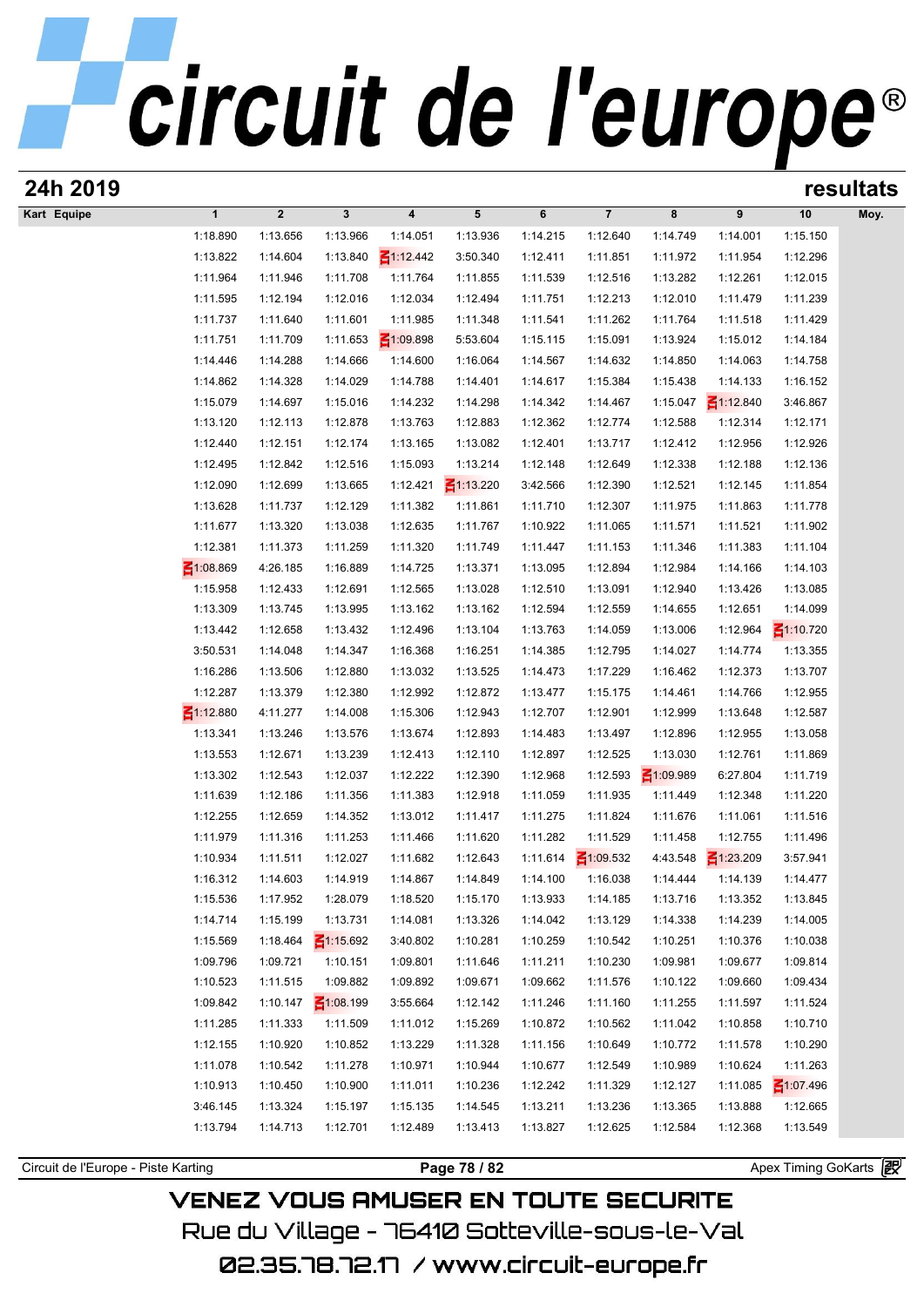|                                     |                      |                         |                      |                      |                      |                      |                         |                      |                      |                      | resultats |
|-------------------------------------|----------------------|-------------------------|----------------------|----------------------|----------------------|----------------------|-------------------------|----------------------|----------------------|----------------------|-----------|
| Kart Equipe                         | $\mathbf{1}$         | $\overline{\mathbf{2}}$ | $\mathbf{3}$         | $\pmb{4}$            | 5                    | 6                    | $\overline{\mathbf{7}}$ | 8                    | $\pmb{9}$            | 10                   | Moy.      |
|                                     | 1:14.891             | 1:12.589                | 1:13.230             | 1:13.566             | 1:12.282             | 1:12.165             | 1:12.369                | 1:11.950             | 1:12.226             | 1:13.513             |           |
|                                     | 1:12.693             | 1:13.750                | 1:13.962             | $\leq 1:10.992$      | 3:52.039             | 1:15.209             | 1:14.497                | 1:14.079             | 1:13.111             | 1:14.305             |           |
|                                     | 1:13.187             | 1:13.198                | 1:12.815             | 1:13.569             | 1:13.361             | 1:13.304             | 1:12.212                | 1:12.247             | 1:12.063             | 1:12.762             |           |
|                                     | 1:12.518             | 1:12.090                | 1:12.804             | 1:12.923             | 1:12.111             | 1:12.406             | 1:12.286                | 1:12.578             | 1:13.466             | 1:12.661             |           |
|                                     | 1:11.899             | 1:11.978                | 1:12.638             | $\leq 1:08.810$      | 4:18.961             | 1:13.958             | 1:13.903                | 1:13.161             | 1:13.864             | 1:13.005             |           |
|                                     | 1:13.048             | 1:13.981                | 1:14.231             | 1:12.618             | 1:13.116             | 1:14.394             | 1:13.488                | 1:13.046             | 1:12.523             | 1:12.698             |           |
|                                     | 1:12.526             | 1:12.401                | 1:12.973             | 1:12.650             | 1:14.138             | 1:14.622             | 1:14.856                | 1:12.793             | 1:12.472             | 1:13.634             |           |
|                                     | 1:12.211             | 1:12.766                | 1:11.700             | 1:13.322             | 1:13.475             | 1:12.143             | 1:19.634                | 1:12.474             | 1:12.363             | 1:11.682             |           |
|                                     | 1:12.106             | $\leq 1:14.139$         | 3:40.488             | 1:10.051             | 1:09.974             | 1:09.810             | 1:10.096                | 1:10.264             | 1:10.085             | 1:09.870             |           |
|                                     | 1:09.780             | 1:09.693                | 1:09.894             | 1:09.751             | 1:09.661             | 1:13.386             | 1:10.419                | 1:09.642             | 1:09.874             | 1:09.975             |           |
|                                     | 1:09.736             | 1:09.737                | 1:09.844             | 1:09.514             | 1:09.533             | 1:09.559             | 1:09.985                | 1:09.626             | 1:10.341             | 1:09.872             |           |
|                                     | 1:09.656             | 1:09.961                | 1:09.756             | 1:09.328             | 1:09.453             | 1:09.629             | 1:10.162                | 1:10.323             | 1:09.567             | 1:09.594             |           |
|                                     | 1:09.995             | 1:10.067                | 1:09.831             | 1:09.722             | $\leq 1:08.211$      | 3:55.346             | 1:11.484                | 1:10.826             | 1:10.909             | 1:11.186             |           |
|                                     | 1:11.184             | 1:11.504                | 1:10.793             | 1:10.690             | 1:11.152             | 1:11.875             | 1:11.305                | 1:10.964             | 1:10.981             | 1:12.569             |           |
|                                     | 1:11.396<br>1:11.325 | 1:11.273<br>1:10.998    | 1:11.295<br>1:10.813 | 1:10.782<br>1:11.213 | 1:11.106<br>1:10.997 | 1:11.338<br>1:11.072 | 1:10.818<br>1:10.484    | 1:11.649<br>1:11.066 | 1:11.270<br>1:10.835 | 1:11.080<br>1:10.872 |           |
|                                     | 1:11.381             | 1:10.520                | 1:10.651             | 1:10.581             | 1:10.759             | 1:11.601             | 1:10.769                | $-3:12.931$          | $-4:07.152$          | 3:45.187             |           |
|                                     | 1:12.037             | 1:11.896                | 1:11.855             | 1:10.993             | 1:11.774             | 1:11.823             | 1:11.617                | 1:12.045             | 1:11.543             | 1:11.903             |           |
|                                     | 1:12.159             | 1:13.675                | 1:11.549             | 1:11.369             | 1:11.800             | 1:11.515             | 1:11.051                | 1:11.722             | 1:11.289             | 1:11.448             |           |
|                                     | 1:11.239             | 1:11.313                | 1:11.240             | 1:17.169             | 1:11.829             | 1:11.345             | 1:13.102                | 1:11.357             | 1:11.616             | 1:11.950             |           |
|                                     | 1:11.500             | 1:12.076                | 1:13.592             | 1:11.230             | 1:11.603             | 1:11.299             | 1:11.674                | 1:13.373             | 1:11.041             | 1:11.599             |           |
|                                     | 1:12.017             | 1:11.657                | 1:11.413             | 1:12.450             | 1:11.419             | 1:12.061             | $\leq 1:08.233$         | 3:51.789             | 1:13.360             | 1:14.293             |           |
|                                     | 1:14.362             | 1:14.012                | 1:13.610             | 1:13.749             | 1:13.290             | 1:12.997             | 1:12.959                | 1:14.150             | 1:13.885             | 1:12.958             |           |
|                                     | 1:13.321             | 1:14.118                | 1:13.057             | 1:13.299             | 1:13.269             | 1:13.886             | 1:13.222                | 1:13.774             | 1:13.086             | 1:12.933             |           |
|                                     | 1:13.618             | 1:13.507                | 1:13.246             | 1:13.666             | 1:13.622             | 1:13.251             | 1:14.037                | 1:14.176             | $\leq 1:10.784$      | 3:47.778             |           |
|                                     | 1:12.203             | 1:13.141                | 1:12.206             | 1:12.622             | 1:12.666             | 1:12.081             | 1:12.520                | 1:12.766             | 1:12.240             | 1:11.922             |           |
|                                     | 1:11.553             | 1:11.410                | 1:12.280             | 1:12.290             | 1:11.511             | 1:11.470             | 1:11.548                | 1:11.706             | 1:12.224             | 1:11.656             |           |
|                                     | 1:11.234             | 1:11.958                | 1:11.558             | 1:11.629             | 1:11.409             | 1:11.634             | 1:11.920                | 1:12.531             | 1:11.883             | 1:12.183             |           |
|                                     | 1:11.618             | 1:11.788                | 1:11.718             | $\leq 1:08.698$      | 3:41.065             | 1:13.880             | 1:12.643                | 1:12.657             | 1:12.715             | 1:12.147             |           |
|                                     | 1:11.981             | 1:12.295                | 1:11.894             | 1:11.703             | 1:12.593             | 1:12.103             | 1:12.219                | 1:12.148             | 1:12.304             | 1:12.000             |           |
|                                     | 1:12.914             | 1:12.856                | 1:12.903             | 1:12.291             | 1:11.772             | 1:12.186             | 1:12.829                | 1:12.257             | 1:12.442             | 1:12.168             |           |
|                                     | 1:12.106             | 1:11.682                | 1:12.730             | 1:11.571             | 1:11.834             | 1:12.151             | 1:11.503                | 1:11.728             | 1:12.112             | 1:12.352             |           |
|                                     | ₹1:07.840            | 3:44.833                | 1:11.076             | 1:11.280             | 1:11.941             | 1:10.815             | 1:11.289                | 1:11.467             | 1:11.107             | 1:10.938             |           |
|                                     | 1:10.956             | 1:11.115                | 1:11.273             | 1:10.883             | 1:10.875             | 1:11.138             | 1:10.998                | 1:11.429             | 1:11.453             | 1:11.412             |           |
|                                     | 1:11.465             | 1:11.762                | 1:11.229             | 1:11.282             | 1:11.337             | 1:11.456             | 1:11.158                | 1:11.372             | 1:11.502             | 1:11.760             |           |
|                                     | 1:11.749             | 1:11.297                | 1:11.693             | 1:11.106             | 1:11.085             | $\leq 1:06.113$      | 4:15.135                | 1:11.907             | 1:11.424             | 1:11.998             |           |
|                                     | 1:11.820             | 1:12.561                | 1:13.761             | 1:11.895             | 1:12.371             | 1:11.721             | 1:12.142                | 1:11.728             | 1:11.960             | 1:11.745             |           |
|                                     | 1:11.480             | 1:11.947                | 1:13.002             | 1:13.836             | 1:11.754             | 1:11.803             | 1:12.491                | 1:11.543             | 1:11.970             | 1:12.093             |           |
|                                     | 1:11.805             | 1:12.355                | 1:11.916             | 1:12.962             | 1:13.587             | 1:12.068             | 1:12.476                | 1:13.113             | 1:12.200             | 1:14.867             |           |
|                                     | 1:12.877             | $\leq 1:07.765$         | 3:34.981             | 1:10.576             | 1:10.352             | 1:10.272             | 1:10.196                | 1:10.130             | 1:10.250             | 1:10.149             |           |
|                                     | 1:09.962             | 1:10.156                | 1:10.401             | 1:10.263             | 1:10.243             | 1:10.083             | 1:09.954                | 1:10.771             | 1:14.643             | 1:10.499             |           |
|                                     | 1:10.220             | 1:10.485                | 1:14.967             | 1:10.263             | 1:09.957             | 1:11.535             | 1:09.937                | 1:10.089             | 1:10.009             | 1:09.936             |           |
|                                     | 1:09.851             | 1:10.063                | 1:10.002             | 1:10.421             | 1:10.081             | 1:10.024             | 1:10.072                | 1:10.047             | 1:10.070             | 1:10.565             |           |
|                                     | 1:09.922             | 1:09.753                | 1:09.804             | 1:11.388             | 1:13.816             |                      |                         |                      |                      |                      |           |
| Circuit de l'Europe - Piste Karting |                      |                         |                      |                      | Page 79 / 82         |                      |                         |                      |                      | Apex Timing GoKarts  |           |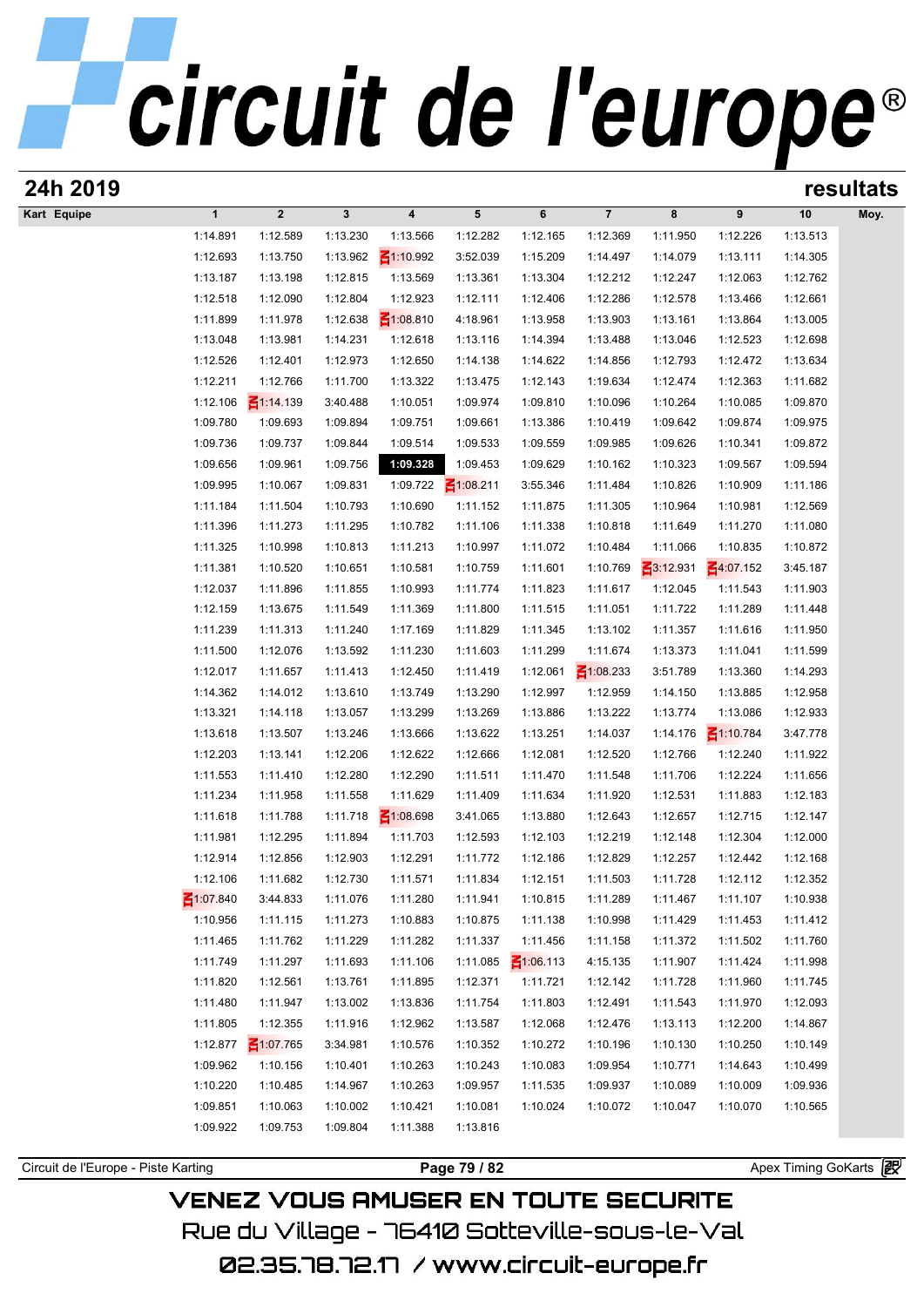# circuit de l'europe®

| 24h 2019       |                      |                      |                 |                 |                 |                             |                |          |                 | resultats |          |  |
|----------------|----------------------|----------------------|-----------------|-----------------|-----------------|-----------------------------|----------------|----------|-----------------|-----------|----------|--|
| Kart Equipe    | $\mathbf{1}$         | $\overline{2}$       | $\mathbf{3}$    | 4               | $5\phantom{.0}$ | 6                           | $\overline{7}$ | 8        | 9               | 10        | Moy.     |  |
| 15 POUET POUET | 1:20.797             | 1:14.961             | 1:12.855        | 1:11.674        | 1:13.614        | 1:12.584                    | 1:13.097       | 1:12.290 | 1:15.043        | 1:11.337  | 1:13.298 |  |
|                | 1:11.555             | 1:11.487             | 1:12.429        | 1:11.695        | 1:11.196        | 1:12.034                    | 1:11.321       | 1:12.440 | 1:11.570        | 1:12.280  |          |  |
|                | 1:11.304             | 1:11.110             | 1:11.608        | 1:11.870        | 1:11.312        | 1:11.216                    | 1:11.243       | 1:11.643 | 1:11.348        | 1:11.351  |          |  |
|                | 1:11.157             | 1:11.195             | 1:11.702        | 1:11.519        | 1:11.228        | 1:12.888                    | 1:11.358       | 1:12.313 | $\leq 1:08.319$ | 3:41.450  |          |  |
|                | 1:14.466             | 1:14.247             | 1:14.527        | 1:14.553        | 1:13.587        | 1:14.417                    | 1:13.363       | 1:14.308 | 1:13.015        | 1:13.610  |          |  |
|                | 1:14.406             | 1:14.776             | 1:14.735        | 1:13.333        | 1:13.748        | 1:14.308                    | 1:14.671       | 1:13.926 | 1:12.840        | 1:14.565  |          |  |
|                | 1:13.579             | 1:14.018             | 1:12.700        | 1:13.930        | 1:12.790        | 1:13.292                    | 1:14.755       | 1:12.610 | 1:13.237        | 1:13.673  |          |  |
|                | 1:13.418             | 1:13.216             | 1:12.638        | 1:13.682        | 1:14.380        | $\leq 1:11.767$             | 3:42.999       | 1:15.311 | 1:13.424        | 1:13.406  |          |  |
|                | 1:13.534             | 1:13.383             | 1:13.881        | 1:17.354        | 1:13.250        | 1:12.203                    | 1:14.687       | 1:13.350 | 1:12.726        | 1:13.147  |          |  |
|                | 1:13.568             | 1:12.263             | 1:13.717        | 1:12.939        | 1:12.446        | 1:13.000                    | 1:13.840       | 1:13.188 | 1:12.760        | 1:12.610  |          |  |
|                | 1:12.665             | 1:13.612             | 1:12.992        | 1:12.498        | 1:13.045        | 1:15.713                    | 1:12.454       | 1:12.470 | 1:12.456        | 1:12.894  |          |  |
|                | 1:13.290             | 1:12.107             | $\leq$ 1:11.632 | 4:07.907        | 1:15.220        | 1:13.478                    | 1:14.066       | 1:14.385 | 1:14.789        | 1:16.091  |          |  |
|                | 1:14.545             | 1:13.074             | 1:13.403        | 1:13.128        | 1:13.782        | 1:13.516                    | 1:13.550       | 1:13.935 | 1:13.613        | 1:14.312  |          |  |
|                | 1:13.382             | 1:13.949             | 1:14.376        | 1:14.176        | 1:14.899        | 1:13.851                    | 1:12.517       | 1:20.166 | 1:13.225        | 1:14.099  |          |  |
|                | 1:13.454             | 1:14.231             | 1:13.726        | 1:13.396        | 1:12.413        | 1:13.456                    | 1:14.572       | 1:12.821 | $\leq 1:11.777$ | 3:50.198  |          |  |
|                | 1:18.830             | 1:17.636             | 1:17.466        | 1:17.602        | 1:16.365        | 1:16.432                    | 1:16.533       | 1:16.676 | 1:16.049        | 1:16.119  |          |  |
|                | 1:16.033             | 1:21.601             | 1:17.227        | 1:15.667        | 1:17.830        | 1:15.554                    | 1:14.999       | 1:15.368 | 1:16.022        | 1:14.969  |          |  |
|                | 1:15.490             | 1:17.120             | 1:14.989        | 1:15.113        | 1:15.438        | $\leq 1:28.905$             | 3:45.267       | 1:14.865 | 1:14.481        | 1:13.995  |          |  |
|                | 1:14.351             | 1:14.631             | 1:14.213        | 1:13.533        | 1:14.536        | 1:14.454                    | 1:14.157       | 1:13.767 | 1:14.254        | 1:14.869  |          |  |
|                |                      |                      |                 | 1:13.625        |                 |                             |                | 1:15.142 | 1:14.610        |           |          |  |
|                | 1:14.371<br>1:13.728 | 1:13.840<br>1:13.944 | 1:14.174        |                 | 1:14.256        | 1:14.213<br>$\leq 1:10.826$ | 1:14.698       | 1:12.675 | 1:13.715        | 1:15.222  |          |  |
|                |                      |                      | 1:13.657        | 1:14.421        | 1:13.367        |                             | 4:39.554       |          |                 | 1:13.397  |          |  |
|                | 1:13.218             | 1:12.880             | 1:12.872        | 1:13.384        | 1:13.331        | 1:12.940                    | 1:13.720       | 1:14.687 | 1:12.904        | 1:12.678  |          |  |
|                | 1:12.186             | 1:12.297             | 1:13.163        | 1:12.399        | 1:13.452        | 1:13.942                    | 1:12.527       | 1:12.357 | 1:13.532        | 1:12.529  |          |  |
|                | 1:12.185             | 1:12.801             | 1:12.268        | 1:12.354        | 1:12.303        | 1:12.351                    | 1:11.980       | 1:12.477 | 1:12.265        | 1:12.451  |          |  |
|                | 1:12.291             | 1:13.193             | 1:12.475        | 1:11.895        | 1:12.011        | 1:12.165                    | 1:12.490       | 1:12.252 | 1:12.959        | 1:12.232  |          |  |
|                | 1:12.983             | $\leq 1:09.125$      | 3:36.740        | 1:12.376        | 1:12.031        | 1:11.195                    | 1:11.671       | 1:12.301 | 1:11.196        | 1:11.048  |          |  |
|                | 1:10.870             | 1:11.287             | 1:11.159        | 1:10.811        | 1:11.185        | 1:11.368                    | 1:11.778       | 1:11.073 | 1:12.176        | 1:11.769  |          |  |
|                | 1:11.315             | 1:11.137             | 1:11.636        | 1:11.106        | 1:11.488        | 1:12.115                    | 1:13.823       | 1:10.761 | 1:11.212        | 1:15.878  |          |  |
|                | 1:11.424             | 1:11.122             | 1:11.082        | 1:11.346        | 1:11.239        | 1:11.146                    | 1:10.756       | 1:11.393 | 1:11.103        | 1:11.178  |          |  |
|                | 1:10.877             | 1:11.261             | 1:11.230        | 1:11.153        | 1:11.044        | 1:11.369                    | 1:10.978       | 1:11.782 | 1:11.702        | 1:11.332  |          |  |
|                | 1:11.009             | 1:11.193             | 1:11.169        | 1:11.008        | 1:11.200        | $\leq 1:07.008$             | 4:10.205       | 1:16.200 | 1:16.038        | 1:15.970  |          |  |
|                | 1:15.256             | 1:14.689             | 1:15.488        | 1:14.333        | 1:13.421        | 1:13.061                    | 1:13.134       | 1:12.902 | 1:14.127        | 1:13.343  |          |  |
|                | 1:13.024             | 1:13.347             | 1:12.762        | 1:13.175        | 1:13.825        | 1:12.567                    | 1:13.917       | 1:14.796 | 1:13.118        | 1:13.481  |          |  |
|                | 1:12.754             | 1:13.225             | 1:13.456        | 1:14.063        | 1:14.620        | 1:14.427                    | 1:13.873       | 1:12.856 | 1:12.306        | 1:13.264  |          |  |
|                | 1:13.216             | 1:14.248             | 1:12.647        | 1:12.342        | 1:13.118        | 1:12.756                    | 1:12.778       | 1:13.175 | 1:12.206        | 1:13.077  |          |  |
|                | 1:12.207             | $\leq 1:12.435$      | 3:40.770        | 1:14.283        | 1:13.985        | 1:13.764                    | 1:12.567       | 1:13.153 | 1:12.670        | 1:13.165  |          |  |
|                | 1:12.580             | 1:12.935             | 1:13.594        | 1:13.424        | 1:14.116        | 1:13.464                    | 1:13.145       | 1:13.123 | 1:12.639        | 1:12.549  |          |  |
|                | 1:13.692             | 1:13.555             | 1:13.375        | 1:12.238        | 1:12.643        | 1:12.436                    | 1:13.024       | 1:12.763 | 1:12.728        | 1:13.038  |          |  |
|                | 1:11.947             | 1:12.461             | 1:12.393        | 1:12.058        | 1:12.708        | 1:13.578                    | 1:12.281       | 1:12.443 | 1:12.414        | 1:12.847  |          |  |
|                | 1:11.783             | 1:12.374             | 1:12.927        | 1:12.077        | 1:11.866        | 1:12.333                    | 1:12.119       | 1:12.807 | 1:12.564        | 1:12.556  |          |  |
|                | 1:11.818             | 1:12.499             | 1:12.710        | 1:12.708        | $\leq 1:09.819$ | 4:48.649                    | 1:36.976       | 1:22.453 | 1:20.024        | 1:18.628  |          |  |
|                | 1:16.461             | 1:16.797             | 1:18.055        | 1:17.309        | 1:16.673        | 1:17.466                    | 1:19.909       | 1:16.145 | 1:17.235        | 1:16.609  |          |  |
|                | 1:16.368             | 1:16.311             | 1:19.678        | $\leq 1:14.389$ | 4:10.327        | 1:13.742                    | 1:14.182       | 1:14.913 | 1:23.709        | 1:12.907  |          |  |
|                | 1:14.227             | 1:15.430             | 1:14.384        | 1:13.968        | 1:14.521        | 1:15.130                    | 1:14.627       | 1:14.506 | 1:13.813        | 1:13.948  |          |  |
|                |                      |                      |                 |                 |                 |                             |                |          |                 |           |          |  |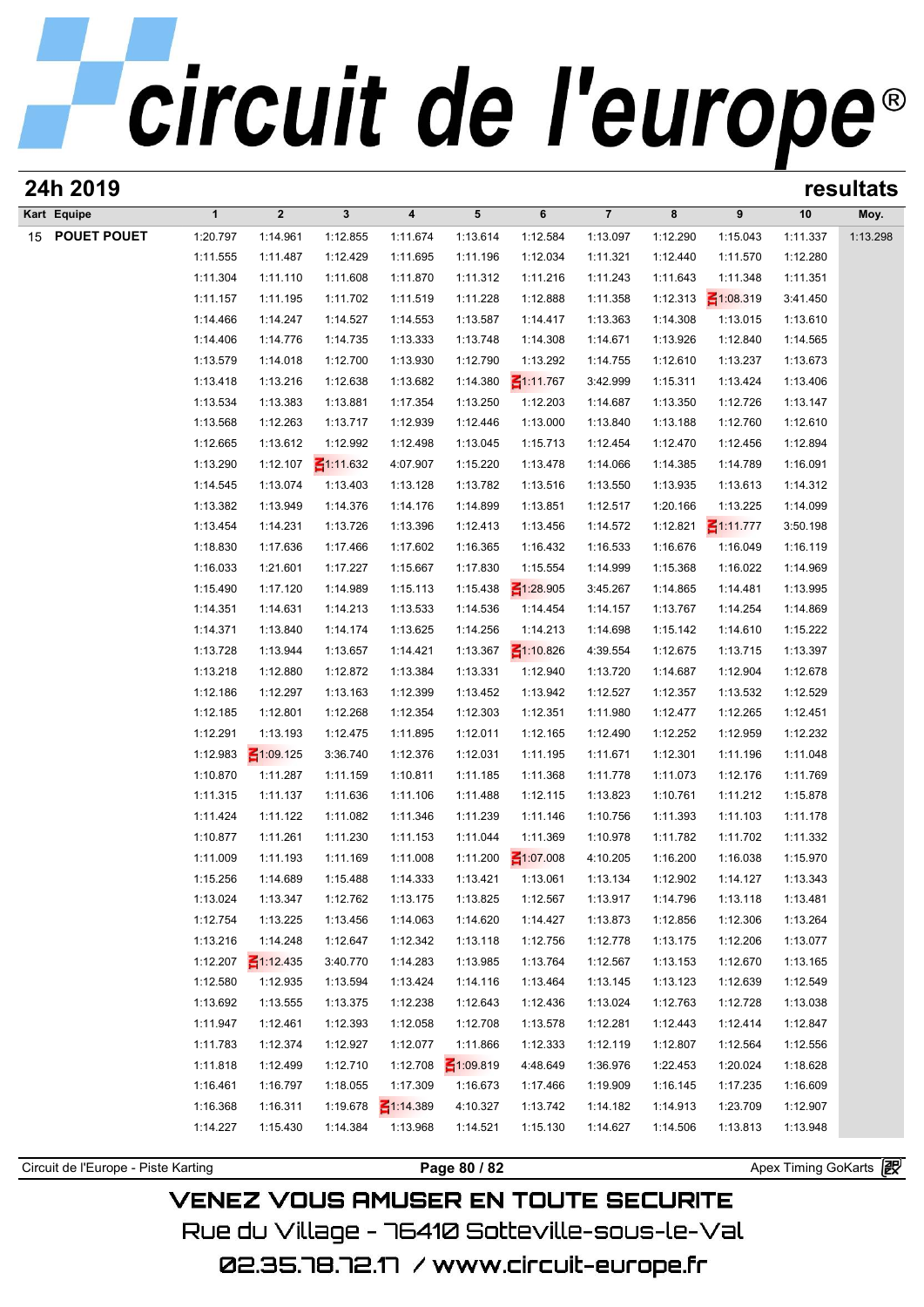| 24h 2019                            |                 |                  |                 |                         |                 |                 |                 |          |                 | resultats             |      |  |
|-------------------------------------|-----------------|------------------|-----------------|-------------------------|-----------------|-----------------|-----------------|----------|-----------------|-----------------------|------|--|
| Kart Equipe                         | $\mathbf{1}$    | $\boldsymbol{2}$ | $\mathbf{3}$    | $\overline{\mathbf{4}}$ | $5\phantom{.0}$ | 6               | $\overline{7}$  | 8        | 9               | 10                    | Moy. |  |
|                                     | 1:15.014        | 1:14.497         | 1:14.362        | 1:13.938                | 1:14.711        | 1:14.359        | 1:13.922        | 1:14.919 | 1:14.893        | 1:14.243              |      |  |
|                                     | 1:14.579        | 1:14.757         | 1:14.064        | 1:15.134                | 1:15.351        | 1:13.965        | 1:13.526        | 1:14.261 | 1:57.234        | 1:14.778              |      |  |
|                                     | 1:13.794        | 1:13.006         | 1:14.804        | 1:13.678                | 1:13.182        | 1:14.228        | 1:14.368        | 1:13.857 | 1:14.237        | 1:13.569              |      |  |
|                                     | 1:14.819        | 1:14.027         | 1:14.011        | 1:13.451                | 1:13.806        | 1:14.233        | 1:14.024        | 1:14.798 | 1:14.640        | 1:13.027              |      |  |
|                                     | $\leq 1:17.675$ | 4:41.762         | 1:16.261        | 1:14.898                | 1:14.240        | 1:14.228        | 1:13.022        | 1:13.288 | 1:13.544        | 1:13.524              |      |  |
|                                     | 1:13.255        | 1:14.072         | 1:13.201        | 1:12.793                | 1:13.394        | 1:14.832        | 1:13.240        | 1:13.499 | 1:15.015        | 1:13.365              |      |  |
|                                     | 1:12.257        | 1:13.782         | 1:15.030        | 1:14.822                | 1:14.992        | 1:14.116        | 1:12.835        | 1:12.538 | 1:12.711        | 1:13.326              |      |  |
|                                     | 1:12.749        | 1:13.443         | 1:12.557        | 1:12.902                | 1:13.436        | 1:13.047        | 1:14.990        | 1:13.496 | $\leq 1:12.110$ | 3:42.102              |      |  |
|                                     | 1:13.747        | 1:12.548         | 1:13.008        | 1:11.800                | 1:11.099        | 1:11.547        | 1:11.355        | 1:11.014 | 1:11.582        | 1:10.737              |      |  |
|                                     | 1:10.889        | 1:11.062         | 1:11.609        | 1:11.158                | 1:12.354        | 1:14.778        | 1:11.190        | 1:11.105 | 1:13.132        | 1:11.814              |      |  |
|                                     | 1:10.793        | 1:11.103         | 1:11.232        | 1:11.760                | 1:11.582        | 1:10.980        | 1:11.073        | 1:11.009 | 1:13.013        | 1:10.677              |      |  |
|                                     | 1:11.169        | 1:11.986         | 1:11.305        | 1:11.631                | 1:11.279        | 1:11.032        | 1:11.880        | 1:11.428 | 1:10.625        | 1:11.038              |      |  |
|                                     | 1:11.430        | 1:11.834         | $\leq 1:08.285$ | 6:42.158                | 1:18.039        | 1:14.589        | 1:16.145        | 1:19.436 | 1:15.077        | 1:16.901              |      |  |
|                                     | 1:14.316        | 1:12.694         | 1:13.000        | 1:12.650                | 1:13.302        | 1:13.669        | 1:13.949        | 1:14.098 | 1:13.515        | 1:12.363              |      |  |
|                                     | 1:13.111        | 1:13.185         | 1:13.663        | 1:12.830                | 1:12.063        | 1:13.127        | 1:12.133        | 1:12.478 | 1:12.403        | 1:12.130              |      |  |
|                                     | ₹1:09.937       | 4:31.205         | 1:13.330        | 1:13.651                | 1:12.856        | 1:13.921        | 1:14.895        | 1:14.030 | 1:15.611        | 1:13.530              |      |  |
|                                     | 1:12.985        | 1:12.869         | 1:12.744        | 1:12.223                | 1:12.438        | 1:12.206        | 1:12.887        | 1:13.586 | 1:15.841        | 1:14.839              |      |  |
|                                     | 1:13.804        | 1:11.986         | 1:11.824        | 1:13.705                | 1:12.726        | 1:13.055        | 1:14.199        | 1:12.491 | 1:13.919        | 1:12.373              |      |  |
|                                     | 1:11.852        | 1:11.979         | 1:13.034        | $\leq 1:10.611$         | 4:14.816        | 1:17.231        | 1:17.402        | 1:16.153 | 1:17.919        | 1:18.319              |      |  |
|                                     | 1:16.345        | 1:14.817         | 1:19.337        | 1:21.836                | 1:15.165        | 1:15.862        | 1:15.391        | 1:16.108 | 1:16.489        | 1:18.548              |      |  |
|                                     | 1:19.955        | 1:14.839         | 1:16.169        | 1:16.430                | 1:17.073        | 1:19.438        | $\leq 1:11.516$ | 4:24.201 | 1:16.164        | 1:14.709              |      |  |
|                                     | 1:14.247        | 1:13.481         | 1:13.843        | 1:19.441                | 1:13.346        | 1:13.020        | 1:13.160        | 1:13.917 | 1:15.256        | 1:14.978              |      |  |
|                                     | 1:14.211        | 1:14.367         | 1:14.457        | 1:14.538                | 1:13.676        | 1:14.545        | 1:13.650        | 1:14.488 | 1:14.543        | 1:13.765              |      |  |
|                                     | 1:13.268        | 1:13.711         | 1:21.661        | 1:13.757                | 1:14.069        | 1:13.283        | 1:13.677        | 1:14.764 | 1:13.156        | 1:15.967              |      |  |
|                                     | 1:14.750        | 1:14.042         | 1:14.211        | 1:13.180                | 1:12.440        | 1:12.582        | 1:13.717        | 1:15.275 | $\leq 1:08.777$ | 3:49.704              |      |  |
|                                     | 1:14.610        | 1:13.280         | 1:15.792        | 1:13.584                | 1:13.952        | 1:16.407        | 1:14.725        | 1:15.813 | 1:13.208        | 1:13.026              |      |  |
|                                     | 1:12.710        | 1:13.072         | 1:13.073        | 1:13.493                | 1:14.310        | 1:13.736        | 1:14.329        | 1:13.440 | 1:14.866        | 1:12.850              |      |  |
|                                     | 1:13.206        | 1:13.866         | 1:12.974        | 1:15.842                | 1:14.422        | 1:14.317        | 1:13.885        | 1:15.093 | $\leq 1:08.906$ | 4:18.185              |      |  |
|                                     | 1:12.138        | 1:11.648         | 1:11.736        | 1:11.520                | 1:11.390        | 1:11.083        | 1:12.970        | 1:10.639 | 1:11.417        | 1:13.405              |      |  |
|                                     | 1:11.375        | 1:12.324         | 1:11.184        | 1:11.156                | 1:11.151        | 1:11.628        | 1:11.748        | 1:11.089 | 1:10.739        | 1:11.257              |      |  |
|                                     | 1:12.052        | 1:10.339         | 1:11.070        | 1:11.838                | 1:10.573        | 1:11.236        | 1:11.591        | 1:10.494 | $\leq 1:08.484$ | 4:01.383              |      |  |
|                                     | 1:15.942        | 1:13.423         | 1:13.890        | 1:15.376                | 1:14.106        | 1:13.374        | 1:12.064        | 1:14.078 | 1:11.960        | 1:12.382              |      |  |
|                                     | 1:12.396        | 1:11.684         | 1:12.284        | 1:12.584                | 1:11.769        | 1:12.166        | 1:11.562        | 1:12.004 | 1:12.324        | 1:11.619              |      |  |
|                                     | 1:11.909        | 1:11.957         | 1:12.198        | 1:12.624                | 1:12.117        | 1:12.199        | 1:13.730        | 1:12.574 | 1:13.490        | $\leq 1:09.223$       |      |  |
|                                     | 4:24.209        | 1:14.168         | 1:12.825        | 1:13.636                | 1:14.820        | 1:14.287        | 1:12.135        | 1:13.628 | 1:12.548        | 1:13.518              |      |  |
|                                     | 1:13.015        | 1:12.087         | 1:12.872        | 1:12.795                | 1:13.384        | 1:12.184        | 1:12.660        | 1:12.785 | 1:12.519        | 1:12.297              |      |  |
|                                     | 1:11.781        | 1:12.897         | 1:12.844        | 1:12.578                | 1:12.028        | 1:12.306        | 1:13.214        | 1:12.675 | 1:12.003        | 1:12.601              |      |  |
|                                     | ₹1:08.984       | 3:44.836         | 1:12.723        | 1:12.709                | 1:13.821        | 1:13.576        | 1:14.460        | 1:11.834 | 1:12.877        | 1:13.058              |      |  |
|                                     | 1:11.689        | 1:13.364         | 1:11.900        | 1:11.694                | 1:13.703        | 1:13.493        | 1:12.968        | 1:12.498 | 1:11.697        | 1:11.713              |      |  |
|                                     | 1:12.041        | 1:11.814         | 1:12.113        | 1:14.133                | 1:12.073        | 1:12.282        | 1:13.214        | 1:11.571 | 1:11.765        | 1:11.691              |      |  |
|                                     | 1:11.782        | 1:11.422         | 1:12.231        | 1:22.016                | $\leq 1:07.728$ | 3:41.740        | 1:13.697        | 1:12.384 | 1:12.479        | 1:12.641              |      |  |
|                                     | 1:12.426        | 1:12.211         | 1:12.401        | 1:12.098                | 1:12.926        | 1:11.946        | 1:12.378        | 1:12.629 | 1:12.550        | 1:12.644              |      |  |
|                                     | 1:11.980        | 1:13.035         | 1:12.591        | 1:13.425                | 1:12.370        | 1:13.683        | 1:12.630        | 1:12.653 | 1:12.589        | 1:13.124              |      |  |
|                                     | 1:13.295        | 1:12.820         | 1:20.590        | 1:13.159                | 1:12.774        | $\leq 1:08.102$ | 4:10.850        | 1:15.633 | 1:15.374        | 1:14.878              |      |  |
|                                     |                 |                  |                 |                         |                 |                 |                 |          |                 |                       |      |  |
| Circuit de l'Europe - Piste Karting |                 |                  |                 |                         | Page 81 / 82    |                 |                 |          |                 | Apex Timing GoKarts 2 |      |  |